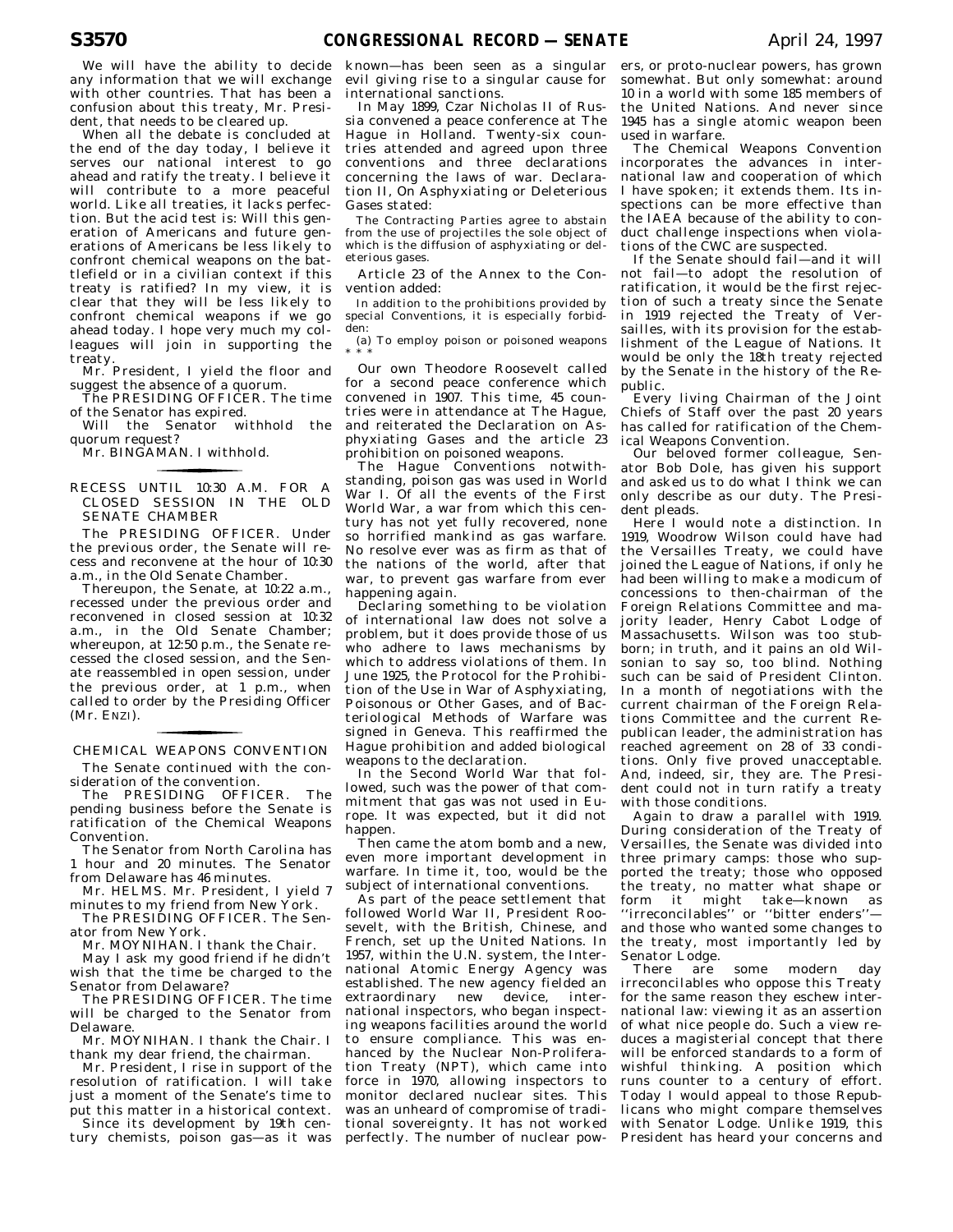worked carefully to address them in the form the resolution of ratification containing 28 conditions which is now before the Senate.

To fail to ratify the CWC would put us on the side of the rogue states and relieve them of any pressure to ratify the convention themselves. As Matthew Nimitz has argued, the United States has a unique interest in international law because it cannot ''match the Russians in deviousness or the Libyans in irresponsibility or the Iranians in brutality  $* * *$ . [It is the United States] which stands to lose the most in a state of world anarchy.''

The Chemical Weapons Convention builds on the laws of The Hague: a century of arms control agreements. It bans chemical weapons—hideous and barbaric devices—completely. International law can never offer perfect protection, but we are primary beneficiaries of the protection that it does provide. I urge my colleagues to support this important treaty.

I thank the Chair. I yield the floor.

Might I ask? Does time run consecutively and is it divided equally?

The PRESIDING OFFICER. Yes. It will be divided equally.

Mr. MOYNIHAN. I thank the Chair.

Mr. HELMS. Mr. President, I suggest the absence of a quorum.

The PRESIDING OFFICER. The clerk will call the roll.

The assistant legislative clerk proceeded to call the roll.

Mr. BIDEN. Mr. President, I ask unanimous consent that the order for the quorum call be rescinded.

The PRESIDING OFFICER. Without objection, it is so ordered.

Mr. BIDEN. Mr. President, I yield 3 minutes to my friend from Minnesota. The PRESIDING OFFICER. The Sen-

ator from Minnesota.

Mr. WELLSTONE. I thank the Chair. Mr. President, I ask unanimous consent that a congressional fellow from my office, Ashley Tessmer, be allowed in the Chamber during the Chemical Weapons Convention debate.

The PRESIDING OFFICER. Without objection, it is so ordered.

Mr. WELLSTONE. Mr. President, the Chemical Weapons Convention goes into force April 29 with or without  $\overline{U}$ .S. participation. This, after more than 100 years of international efforts to ban chemical weapons, including the Hague Convention of 1889 and the Geneva Protocol of 1925 which placed restrictions on the use of chemical weapons. The history of chemical weapons use is a long one—from 1915 with the German use of chlorine gas in Belgium during World War I, to the Iraqi use of poison gas to kill an estimated 4,000 people in the Kurdish village of Halabja in 1988, and the very recent threat of chemical weapons use in the Persian Gulf war.

These chemical weapons are dangerous—not only because of intentional, but also accidental use. In Minnesota, I've listened to many gulf war veterans who've told me about their experiences during the conflict. Much

is still unknown about chemical weapons use in the gulf and there is great concern throughout the Minnesota veterans community. I've seen the tragic effects of this when I've met with gulf war veterans who went to the gulf in perfect health but became seriously ill after they returned. While many are uncertain about the causes of their illnesses, they suspect that exposure to toxic chemical agents was a factor.

Mr. President, I want to tell my colleagues about a story I recently heard concerning veterans who were part of the 477th Ambulance Company who may have been exposed to toxic chemicals. After the war, a couple of company members went exploring the area nearby and noticed a spill on the floor of a warehouse. There's no way of knowing now exactly what the substance was, but they are concerned about possible exposure to a nerve agent. They were alarmed because even this kind of low-level exposure can be a serious threat to our soldiers' safety and health. The plea from the Minnesotan who told this story is, ''Please! Get everyone to stop using this junk!'' Well, that is exactly what we are trying to do, and ratifying the CWC is a vital step in that direction. If we don't sign up, America's soldiers—and indeed, all Americans—will be the worse for it.

Another Minnesotan who was a nuclear-biological-chemical warfare specialist during the war talked about the panic and incorrect use of protective equipment that occurred when there were scud alerts accompanied by CBW alerts. There were soldiers who just couldn't handle the threat of possible chemical attacks. And why should we be surprised? The use of chemical weapons is inhuman and even the perceived threat has to be psychologically damaging. These stories just strengthen my resolve to do all I can to push for ratification of this treaty.

Mr. President, we face a decision between taking a lead role in this effort or standing on the sidelines—this decision should not be difficult for the United States which historically has taken the lead in arms control, seeking agreements that are in the national interest, verifiable, and contribute to world peace. I repeat in the national interest, verifiable, and contribute to world peace. And there is no question in my mind that the CWC fully meets these standards.

To me, it is a great mystery why this treaty is not already ratified. After all, Congress directed in 1985 that all U.S. chemical munitions be destroyed by 1999—since amended to 2004. Subsequently in 1993, the United States became one of the original signatories of the CWC, now awaiting ratification by this body. It would seem that there's nothing so dramatic as waiting until the last minute to make an obvious and sensible decision. This international treaty takes a major step forward in the elimination of the scourge of chemical weapons. As the world's

only superpower and leader in the fight for world peace, we must be out front on this convention.

This treaty itself has a very interesting and solid bipartisan history as well as strong popular support, and I am mystified as to why some of my colleagues want to reject a treaty for which we are largely responsible. The CWC was conceived during the Reagan administration, crafted and signed during the Bush administration and further negotiated during the Clinton administration. Former President Bush has continued to proclaim strong support for ratification. Its bipartisan creditials are thus impeccable. Legislators and national security experts from both parties firmly support it. Former Secretary of State James Baker argues that it is outrageous to suggest that either Presidents Bush or Reagan would negotiate a treaty that would harm national security. President Clinton sees the accord as building on the treaty than bans nuclear tests in the atmosphere that President Kennedy signed more than three decades ago. The Senate now needs to complete the weapons-control work to which Presidents Kennedy, Reagan and Bush and Clinton were and have been committed.

By at least restricting the manufacture, sale, and possession of toxic chemicals capable of being used as weapons, the United States makes it more difficult for rogue nations or terrorist organizations to obtain the raw material for weapons. Ultimately, we then better protect our soldiers and civilians. We should help lead the world away from these graveyard gases, and not pretend they are essential to a solid defense. Do we plan to use chemical weapons? No. Then do we lack the courage to lead? I certainly hope not.

Mr. President, according to Secretary of State Madeleine Albright, the United States is the only nation with the power, influence, and respect to forge a strong global consensus against the spread of weapons of mass destruction.

There is also support for this treaty from the armed services. I have the unique perspective of serving on both the Foreign Relations Committee and the Committee on Veterans' Affairs. I know that many veterans organizations support this treaty—VFW, VVA, Reserve Officers Association of U.S.,<br>American Ex-prisoners of War, American Ex-prisoners of AMVETS, Jewish War Vets to name a few. What better testimony to its value? The treaty will reduce world stockpiles of weapons and will hopefully prevent our troops from being exposed to poison gases. And, for my colleagues who are still not convinced on the merits of the treaty—over three quarters of the American public—as much as 84 percent in a recent poll, favors this treaty.

But why then are there opponents to this treaty? I cannot answer that. I can only say that it is always easier to tear something down than it is to build it. Ask ethnic minorities in Iraq—who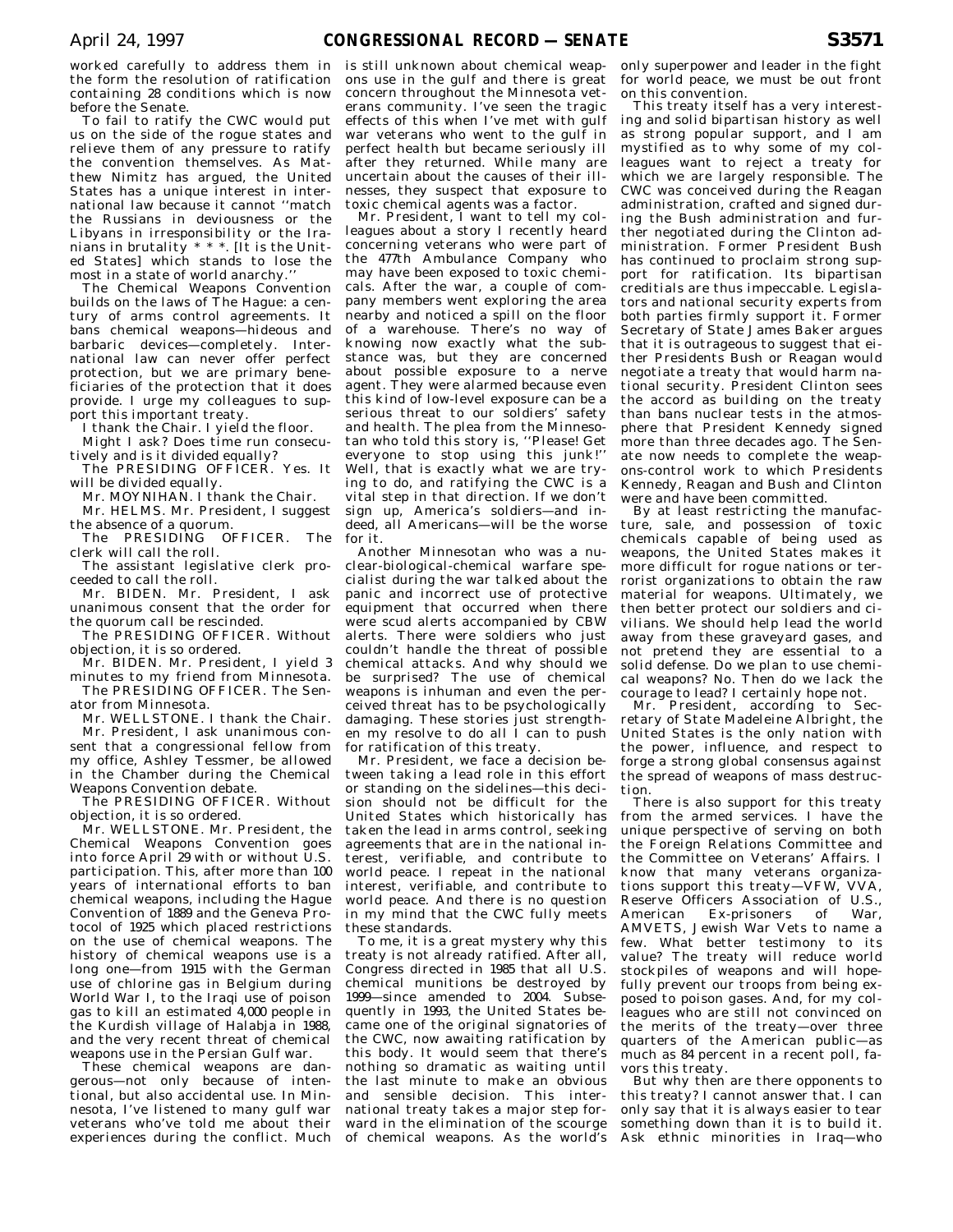were the victims of Saddam's chemical attacks—why there are opponents. Ask Generals Schwartzkopf and Powell why there are opponents. According to General Powell, this treaty serves our national interest—to quote his comments at last week's Veterans' Affairs Committee hearing: ''For us to reject that treaty now because there are rogue nations outside the treaty is the equivalent of saying we shouldn't have joined NATO because Russia wasn't a part of NATO." If we don't sign this treaty, their will still be rogue nations. Ask the State Department, the intelligence community, the chemical manufacturers who stand to lose as much as \$600 million in sales, why there are opponents to this treaty. And ask our own gulf war veterans who lived with the fear of chemical attack and may now be suffering the effects of exposure to chemicals why there are opponents. They and I will never understand it.

Mr. President, ratification of the Chemical Weapons Convention is crucial to all nonproliferation efforts. If America's message to the world is that the United States is not deeply concerned about the production of weapons of mass destruction, then it will encourage rogue states to either continue clandestine projects or to begin producing these weapons that could imperil U.S. troops in future conflicts. Lack of U.S. resolve on the CWC and the unraveling effect it would have on other arms control treaties, would make it easier for rogue states in two ways: they could more easily acquire chemical weapons materials and more effectively hide their production programs. How can we best protect the future of our children, our soldiers, our trade, our country's position in the world? By ratifying this treaty.

I'm deeply puzzled as to why, when at long last the Senate is on the verge of giving its advice and consent to CWC ratification, we are being asked to consider treaty-killer conditions. Again, I remind my colleague, this treaty has been more than 15 years in the making with two Republican Presidents and one Democratic President involved in negotiating and crafting the final product. It is the result of years of bipartisan efforts. The CWC has been strongly endorsed by former Secretary of State James Baker and former National Security Adviser Brent Scowcroft—both of whom served Republican Presidents. It also enjoys the support of our top commanders during the Persian Gulf war, including General Schwarzkopf, who clearly recognize that it is in our national interest to ratify the treaty.

While I do not question the motives and integrity of my colleagues who support these four killer conditions, it is clear that they are not a result of insufficient Senate scrutiny and debate. In fact, the CWC has been before the Senate since November 1993, when it was submitted by President Clinton. During the past  $3\frac{1}{2}$  years, the Senate has held 17 hearings on the treaty and the administration has provided the

Senate with more than 1,500 pages of information on the CWC, including over 300 pages of testimony and over 400 pages of answers to questions for the record. It is important to recall that in April 1996 the Senate Committee on Foreign Relations voted the treaty out of committee by a strong bipartisan majority, 13 to 5. Why then, only 1 year later, are we confronting four conditions, any of which will prevent us from ratifying the treaty by April 29 when it will automatically go into effect, and a fifth condition that is unacceptable and would undermine the treaty?

Mr. President, I hope that all of my colleagues realize that the United States will incur serious costs if we don't submit instruments of ratification by April 29. Unless we join the convention now, the United States will be barred from having a seat on the executive council, the key decisionmaking body of the convention, for at least a year and, perhaps, longer. We would thus be precluded from influencing vital decisions to be made by the executive council regarding the detailed procedures that will be followed under the convention. Moreover, sanctions against U.S. companies—the requirement that they obtain end-user certificates to export certain chemicals—will commence on April 29 if we are not a convention party. If we still haven't joined in 3 years, U.S. firms would be subject to a ban on trade in certain chemicals. In addition, U.S. citizens won't be hired as officials or inspectors by the body that will implement the convention until the United States becomes a party to the CWC. And, even more important than these costs to the United States, is the fact that failure to ratify the treaty, which was produced because of U.S. leadership, will have a negative impact on American leadership around the world.

While I will never understand why we have come to such a pass, it is crystal clear to me why we have to move to strike all five of these conditions. Mr. President, permit me to briefly summarize each of the five conditions and to spell out the key reasons why I'm unalterably opposed to them:

CWC condition No. 29 on Russia precludes the United States from joining the convention until Russia ratifies and satisfies other specified conditions. This is a killer condition that would hold hostage our ability to join the CWC to hardliners in the Russian Duma. As the President put it, ''this is precisely backwards [since] the best way to secure Russian ratification is to ratify the treaty ourselves.'' I couldn't agree more with the President, whose<br>position parallels that of Vil position parallels that of Vil Myrzyanov, a Russian scientist who blew the whistle on the Soviet Union's CW program and strongly backs the treaty. In a recent letter to my distinguished colleague, Senator LUGAR, he said ''Senate ratification of the convention is crucial to securing action on the treaty in Moscow.'' Unless, my col-

leagues join me in striking this amendment, we'll be permitting Russian hardliners to decide our foreign policy, while dimming prospects that Russia which has the world's largest stockpile of chemical weapons—will ratify the CWC. How can this be in our national interest?

CWC condition No. 30 on rogue states bars the United States from ratifying the CWC until all states determined to possess offensive chemical weapons programs, including China, North Korea, Libya, Syria, Iran, and Iraq, and other states deemed to be state sponsors of terrorism, have ratified. This is a killer condition likely to prevent the United States from ever joining the CWC. If this condition is not struck we would be using the lowest common denominator as a principle for determining our foreign policy. The United States would be placed in the bizarre and embarrassing position of allowing the world's most recalcitrant regimes to determine when we join the CWC, if ever. As former Secretary of State James Baker has said: ''It makes no sense to argue that because a few pariah states refuse to join the convention the United States should line up with them rather than the rest of the world.'' Makes no sense at all, which is precisely why I strongly support striking this condition.

CWC condition No. 31 on barring CWC inspectors from a number of countries such as Cuba, Iran, Iraq, and North Korea, from ever entering the United States as part of CWC inspection teams. This is an unnecessary condition that has the potential to seriously hamstring CWC implementation. To begin with, the United States already has the right under the CWC to bar inspectors on an individual basis each year when the CWC proposes its list of inspectors. If this condition is not struck, it is likely to provoke reciprocity, resulting in other nations blackballing all American inspectors. This would have the perverse effect of undermining one of our main objectives in joining the treaty: to ensure American inspectors take the lead in finding violations. In addition, condition No. 31 would bar inspectors from a country like China even if United States national security might be better served by letting them confirm directly that the United States is not violating the CWC, but fails to require rejection of inspectors from other countries who might be known spies or have a record of improper handling of confidential data. Because of these serious flaws, I urge my colleagues to join me in voting to strike this condition.

CWC condition No. 32 which prohibits the United States from joining the CWC until the President certifies that the parties to the convention have agreed to strike article X and amend article XI. This provision is an outright killer that will prevent the United States from joining the Convention. Clearly the President can't make such a certification prior to April, and likely won't ever be able to do so since the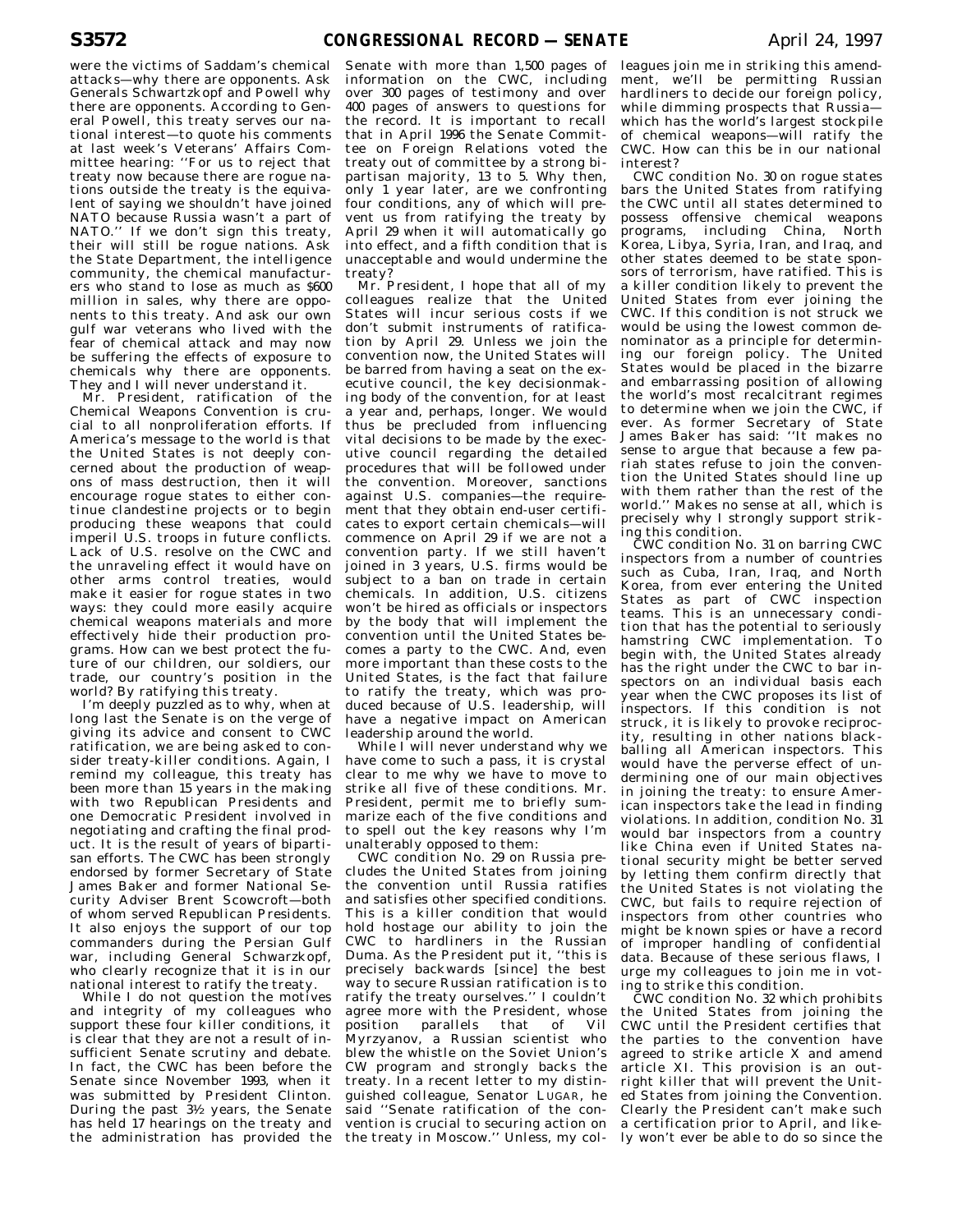Convention permits a single State party to veto such amendments. Proponents of condition No. 32 wrongly contend that the Convention requires the United States and other parties to share sensitive technology that will assist such countries as Iran to develop offensive CW capabilities.

In fact, Mr. President, neither article X nor article XI have such requirements. Article X, which focuses mainly on assisting or protecting convention member countries attacked, or facing attack, by chemical weapons, provides complete flexibility for states to determine what type of assistance to provide and how to provide it. One option would be to provide solely medical antidotes and treatments to the threatened state. This is precisely the option the President has chosen under agreed condition No. 15 which specifies that the United States will give only medical help to such countries as Iran or Cuba under article X. Moreover, beyond medical assistance, the President has made clear the United States will be careful in deciding what assistance to provide on a case-by-case basis. In sum, there is no valid justification for scrapping article X.

Opponents of the CWC contend that article XI, which addresses the exchange of scientific and technical information, requires the sharing of technology and will result in the erosion of export controls now imposed by the Australia Group of chemical exporting countries, which includes the United States. While this is plainly not the case, the President under agreed condition No. 7 is committed to obtain assurances from our Australia Group partners that article XI is fully consistent with maintaining export curbs on dangerous chemicals. Condition No. 7 also requires the President to certify that the CWC doesn't obligate the United States to modify its national export controls, as well as to certify annually that the Australia Group is maintaining controls that are equal to, or exceed, current export controls.

Mr. President, one final point regarding the Condition's proponents concern that articles X and XI will require technology that will assist other countries to develop offensive chemical weapons programs. Exchanges of sensitive technology and information provided under terms of both articles would be legally bound by the fundamental obligation of treaty article I, which obligates parties never to "\* \* \* assist encourage, or induce, in any, anyone to engage in any activity prohibited to a State party under this convention.'' This would ban assisting anyone in acquiring a chemical weapons capability.

I strongly urge my colleagues from both sides of the aisle to join me in voting to strike this condition.

CWC condition No. 33 would prohibit the United States from ratifying the CWC until the President can certify high confidence U.S. capabilities to detect within 1 year of a violation, the il-

licit production or storage of one metric ton of chemical agent. Since this is an unachievable standard for monitoring the treaty, this is a killer condition that would permanently bar U.S. participation in the CWC.

Mr. President, no one can deny that some aspects of the CWC will be difficult to verify, nor can anyone affirm that any arms control agreement is 100 percent verifiable. And, as Gen. Edward Rowny, who was special adviser to Presidents Reagan and Bush, pointed out in the Washington Post any chemical weapons treaty is inherently more difficult to verify than a strategic arms treaty, under which missiles and bombers can be observed by national technical means. For one thing, chemical weapons can literally be produced in thousands of large and small laboratories around the world. But the bottom line is one made succinctly and clearly by General Rowny: ''If we are within the CWC, well-trained and experienced American inspectors, employing an agreed set of procedures, intensive procedures, will have an opportunity to catch violaters. Outside the CWC, no such opportunity will exist.'' I couldn't agree more. As in many other matters, the perfect is not only unattainable but is also the enemy of the good. I hope than many of my colleagues will see this issue in the same light and will join me in voting to strike condition No. 33.

In conclusion, I want to stress that America has always been a leader in international arms negotiations. America should continue this proud tradition of leading the way. We as a nation have the opportunity to be one of the world's leading guardians of the peace through the application of this treaty; we can participate in safeguarding our armed forces, our citizens, our children from the horrors of chemical weapons; we can lessen the likelihood of chemical weapons being used again in warfare.

But to make all this possible, we must have the perspicacity and foresight to grab this fleeting opportunity, this historic moment where we decide to join with other nations to improve the quality of life worldwide and assure a safer, saner world. We have just celebrated Earth Day—and I ask what better way to honor our planet is there than by now ratifying a treaty that will protect and safeguard her people?

Mr. President, there is not a lot of time to go through such an important issue, but I thought I would just draw from some very poignant and personal discussion back in Minnesota that we have had with gulf war veterans.

To quote one of the veterans who himself is really struggling with illness which he thinks is based upon some exposure to chemicals during his service in the war, he said, ''This is my plea. Please get everyone to stop using this junk.''

I really do think that the more I talk to veterans with their service in the gulf war fresh in their mind, many of

whom are ill, many of whom are struggling with illness, who were fine before they served in the war and are not now and want to know what has happened to them, there are two different issues. I have the honor of being on both the Veterans' Committee and the Senate Foreign Relations Committee. One, on the Veterans' Committee, is to get to the bottom of this and make sure veterans get the care they deserve. But the other is when we have such an important treaty, such a historically important agreement which is in the national interest, which is verifiable and which contributes to world peace and helps us get rid of this junk and is so important not only to our soldiers-tobe but also to children and grandchildren, Mr. President, I do not think there is any more important vote that we can make than one of majority support for the Chemical Weapons Convention.

In my State of Minnesota, I know that people are overwhelmingly for this agreement. People are under no illusion. They do not think it is perfect, but they think it is an enormous step forward for all of humankind, an enormous step forward for people in our country, an enormous step forward for people in other countries as well. Since the United States of America has taken a leadership position in the international community, in the international arena, it would be, I think, nothing short of tragic if we now were on the sidelines, if we were not involved in the implementation of this agreement, if we were not involved in exerting our leadership in behalf of this agreement.

I urge full support for this agreement, and I really do think I speak for a large, engaged majority in Minnesota.

I thank the Chair.

Mr. BIDEN. Mr. President, I suggest the absence of a quorum.

The PRESIDING OFFICER. If there is no objection, time will be deducted equally.

Mr. BIDEN. Mr. President, I withhold my suggestion of the absence of a quorum. I yield 7 minutes to my friend from North Dakota.

The PRESIDING OFFICER. The Senator from North Dakota.

Mr. DORGAN. Mr. President, today the Senate will vote on the Chemical Weapons Convention. President Reagan began the negotiations on this treaty. President Bush signed it. And President Clinton sent it to the Senate for our advice and consent.

We do a lot of things in this Chamber. Some of them are small and rather insignificant. But we also do some very big and important things and make some big and important decisions. The vote this evening on this treaty is a very significant decision for the people of America and also people around the world.

There are some who have opposed virtually all efforts in all cases to limit arms. They vote against all of the arms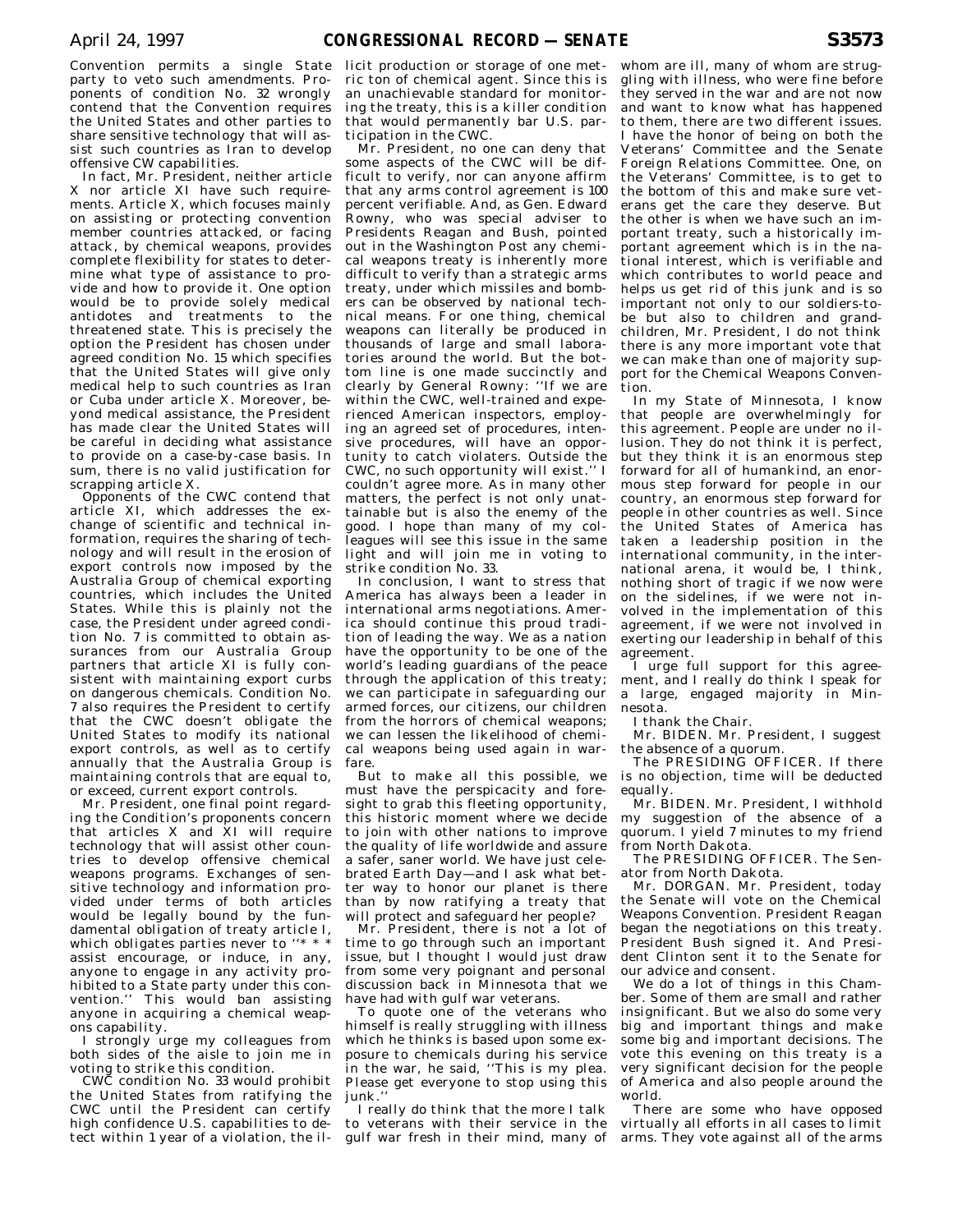control treaties, believing that they are not in our country's best interests. I think they were wrong, and I think they have been proven wrong in a number of areas.

In previous arms control agreements, we have achieved significant success in reducing the nuclear threat against this country. I held up in this Chamber—in fact, somewhere right near this spot—not too many months ago a large piece of metal that I held up from that missile is metal that comes from the scrap heap because the missile does not exist any longer.

In the missile silo that existed, in the hole in the ground in the Ukraine, that hole in the ground which contained a missile with a warhead ensconced in that silo, there is now simply dirt. And in that dirt are planted sunflowers—no missile, no silo—sunflowers.

Now, why are sunflowers planted where a missile was once planted, a missile with a nuclear warhead aimed at the United States of America? Because of an arms control agreement which required that that missile be destroyed. So sunflowers exist where a missile once stood poised, aimed at our country.

Arms control agreements have worked. This particular convention which we will vote to ratify today would eliminate an entire class of weapons of mass destruction.

One could come to the floor of the Senate today and hold up a vial of sarin gas, and if one should drop that vial of gas on this desk and it would break, those in this room might not be leaving the room; they might not survive. If someone came here with a vial and a gas mask and wore the mask and appropriate protective clothing, then they would suffer no consequences.

My point is, who are the most vulnerable in our world when there is a poison gas or chemical weapon attack? The population of ordinary citizens is the most vulnerable. There are armies, if forewarned, that can defend themselves against it, but the mass population of citizens in our countries is extraordinarily vulnerable to the most aggressive poison gas and chemical weapons known to mankind.

There are a lot of arguments that have been raised against this convention, but none of them make much sense. Our country has already decided to destroy our stockpile of poison gas and chemical weapons. We have already made that decision. President Reagan made that decision. We are in the process of finishing that job. The question before the Senate is whether we will join in a treaty ratified already by over 70 other countries, whether we will decide to work to eliminate chemical weapons and poison gas from the rest of the world, to decide that if ever American men and women who wear a uniform in service of our country go abroad or go somewhere to defend our country, they will not be facing an attack by chemical weapons or poison gas.

That is what this debate is about. This is not a small or an insignificant issue. This is an attempt by our country and others to join together to ban an entire class of weapons of mass destruction.

Mr. President, I have spoken several times in this Chamber about the vote that we are to take today. This vote is late. This debate should have taken place long ago, but it did not. We pushed and agitated and pushed and pushed some more to get it to the floor of the Senate because we face a critical end date of April 29.

I commend those who finally decided to join with us and bring this to the floor for a debate, but now as we proceed through several amendments and then final passage, it is important for the future of this country, for my children and the children of the world, that this Senate cast a favorable vote to ratify the treaty that comes from this convention. It will be a better world and a safer world if we do that.

I want to commend those who have worked on this in Republican and Democratic administrations, those whose view of foreign policy is that it is a safer world if we together, jointly, reduce the threats that exist in our world. Yes, the threat from nuclear weapons. We have done that in arms control treaties. Those treaties are not perfect, but we have made huge progress. And now, also, the threat of chemical weapons and poison gas.

I am proud today to cast a vote for a treaty that is very significant, and I hope sufficient numbers of my colleagues will do the same. I hope that the news tomorrow in our country will be that the United States of America has joined 74 other countries in ratifying this critically important treaty for our future.

Mr. President, I yield the floor and I make a point of order that a quorum is not present.

The PRESIDING OFFICER. The time will be divided equally.

The clerk will call the roll.

The assistant legislative clerk proceeded to call the roll.

Mr. LEAHY. Mr. President, I ask unanimous consent that the order for the quorum call be rescinded.

The PRESIDING OFFICER. Without objection, it is so ordered.

The Chair recognizes the Senator from Vermont, who has an hour under the agreement.

Mr. LEAHY. Mr. President, I yield myself such time as I may need under the hour reserved to the Senator from Vermont.

Mr. President, today the Senate will exercise its advice and consent authority under article II, section 2, clause 2 of the United States Constitution. We have to decide whether we will advise and consent to the Chemical Weapons Convention that has been the product of negotiations conducted by the Reagan, the Bush and the Clinton administrations. If we advise and consent to it, then President Clinton will be

free to ratify the convention. If we do not, of course, he does not have that power to do so.

Last week I did not object to the<br>nanimous-consent agreement by unanimous-consent agreement by which the Senate is now finally able to consider the Chemical Weapons Convention. I did comment at that time on the manner in which we are proceeding. We have been forced to take the unusual step of discharging this important treaty from the Foreign Relations Committee without the benefit of committee consideration or a committee report. And, what is most extraordinary, is that it is the Republican leadership for the Republican majority that has insisted on this extraordinary procedure.

Last week we were required to discharge the Judiciary Committee from any consideration of S. 495, a bill that was taken up last Thursday with no committee consideration, no committee report, and an absolute minimum of debate. In fact, the Senate was asked to consider a revised, unamendable substitute version of the bill that was not made available to us until that very afternoon. I raised concerns that it might, in fact, serve to weaken criminal laws against terrorism. I daresay at least 90 out of the 100 Senators who voted on S. 495 last week had not read it and probably did not have much idea of what was in it.

I mention this because we have taken a lot of time for recesses this year but we did not come up with a budget on April 15, even though the law requires us to do so. The leadership decided not to bring one before the Senate to vote on. Each one of us had to file our taxes on April 15, or the IRS would have come knocking on the door, but even though the law requires the leadership to bring up a budget bill, none was. I am not suggesting we not bring up the Chemical Weapons Convention now. It should have been brought up last September. But I worry that the Senate is suddenly doing this, launching into issue after issue, not following the kind of procedures that would enable us to really know what we are talking about. I suggest that we should be looking at the way we have done this.

In 1988 I chaired hearings on the threat of high-tech terrorism. I continue to be concerned about terrorist access to plastique explosives, sophisticated information systems, electronic surveillance equipment, and ever more powerful, dangerous weapons. With the sarin nerve gas attack on the Tokyo subway system 2 years ago, we saw the use of harmful chemicals to commit terrorist acts.

In our Judiciary hearings in 1988, 1991 and 1995, we heard testimony on easily acquired, difficult to detect chemical and biological weapons and explosions. On April 17, 1995, the date of the bombing of the Murrah Federal Building in Oklahoma City, we all learned how easy it is for somebody, intent on terrorism, to concoct a lethal compound out of materials as easily available as fertilizer.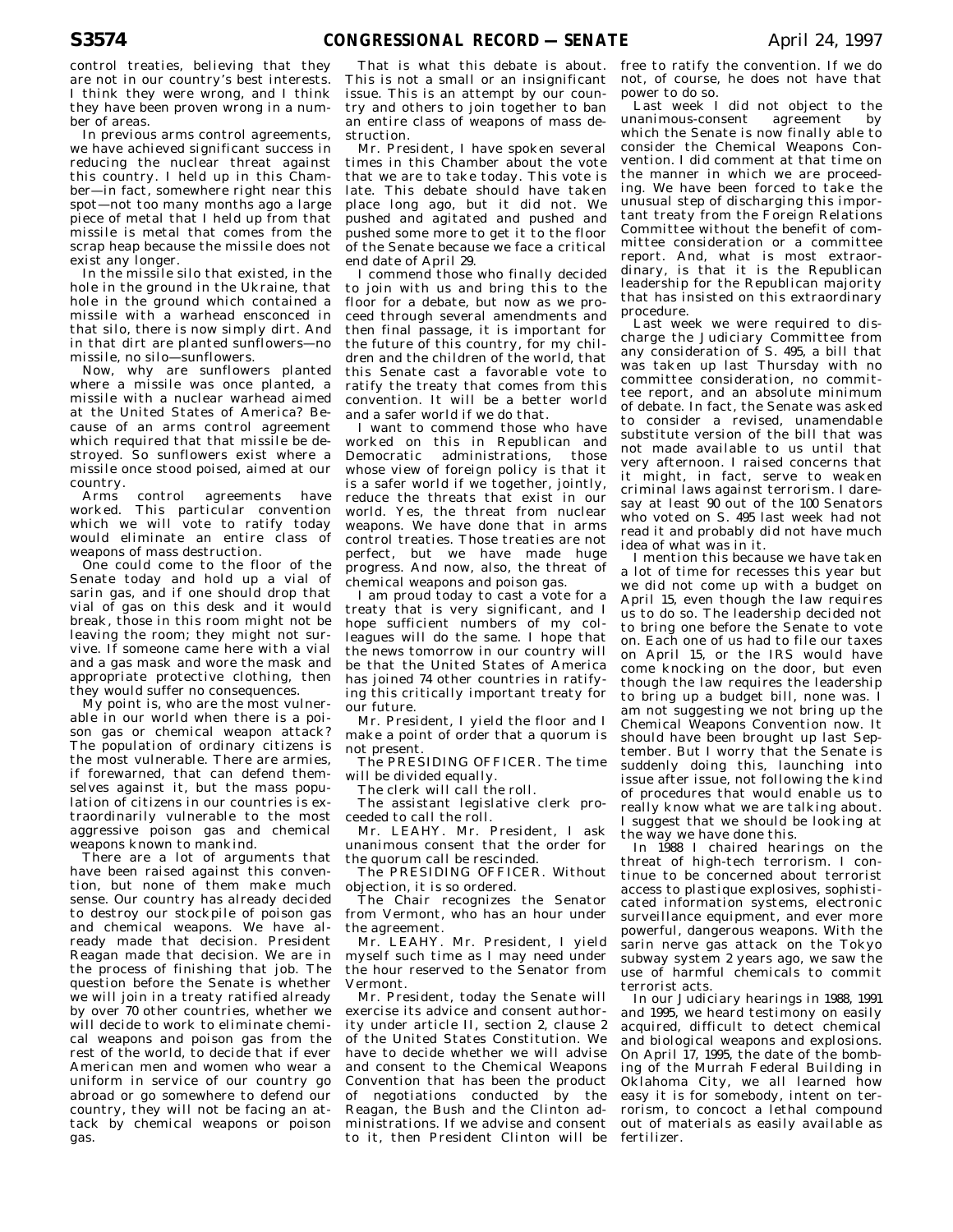So, for more than a decade I have raised issues about the threats of nuclear, biological and chemical terrorism. I have worked with Members on both sides of the aisle to minimize those threats. We have cooperated on measures included in the Violent Crime Control and Law Enforcement Act of 1994, and the Antiterrorism Act, passed in April of last year. We have concurred on those. Assuming we advise and consent today, and I think now that we will—I think some who wanted to hold it up realize that this is not the kind of posture they want to be in, especially as a party going into elections next year—but, assuming that we advise and consent and the President can ratify it, I look forward to working with Senator HATCH to promptly consider and report implementing legislation that will continue the progress we are making today.

I look forward to hearings in the Judiciary Committee on S. 610, having that committee consider that measure and report it to the Senate before the Memorial Day recess.

I do not expect the distinguished senior Senator from Utah, chairman of the Judiciary Committee, to bottle up this measure or to deny the Senate the benefit of our committee's views. I am going to try to get something approaching regular order. We have not on anything else yet this year, but maybe on this issue we could.

We have had the Chemical Weapons Convention before us since November 1993. As the April 28, 1997, deadline approaches—after which our lack of ratification risks economic sanctions against our chemical industry that would actually cost U.S. chemical companies hundreds of millions of dollars— I hope the Republican majority will join with the President and ratify it, and allow him to sign this treaty. I understand all Democrats will vote for it. I hope enough Republicans will, too.

In fact, our good friend and former colleague, Senator Bob Dole, endorsed ratification yesterday. I hope others are now going to follow him, because, really, we are deciding whether the United States will be a member of a treaty that goes into effect on April 29, with or without us. No matter what we do on the floor of the Senate, this treaty goes into effect on April 29. If we do not advise and consent, the United States will be left on the outside of the world community, with states like Iraq and Libya, which have refused to become parties to this important arms control measure. It is a fascinating situation, Mr. President. If we do not advise and consent, we can say we are standing shoulder to shoulder with Iraq and Libya because we did not join the chemical weapons treaty. This is one of the most ambitious treaties in the history of arms control. It bans an entire class of weapons, which have been one of the great scourges of the 20th century. In fact, this, along with antipersonnel landmines, have been among the greatest scourges of 20th century

warfare. This treaty prohibits a full spectrum of activities associated with the offensive use of chemical weapons, including the development, production, acquisition, stockpiling and assistance to anyone engaging in these activities.

The convention creates a comprehensive verification regime which makes it easier to detect and monitor emerging chemical weapons threats. The vigorous verification procedures established in this treaty will help deter countries from developing chemical weapons, and will make it more likely that cheaters are detected. Those nations that do not ratify it, and we could be among them, will be subject to trade sanctions. Nonparticipating nations will also face increasing international pressure to comply, as their number dwindles to an unsavory few. I hope the United States will not be one of those unsavory few.

In the last day, I have heard preposterous statements from the Senate floor about what damage this treaty will do to our national security, about what a burden it will be on American business—the same businesses that are hoping that we will advise and consent to it; about how rogue states will suddenly produce unconstrained amounts of chemical weapons to use on our soldiers. Others eloquently exposed these charges for what they are: flat-out false.

What this debate is really about is how we monitor the rest of the world to ensure the use of these weapons is deterred and minimized. For we all know, the United States by law is committed to destroying our own chemical stockpiles by 2004. We are doing this because we know that these weapons have limited military utility and because civilized people around the world agree their use is morally wrong. And the United States is not going to use them.

So, how do we encourage other states to do what we are going to do anyway? Should we go at it unilaterally or multilaterally? Do we want American inspection teams to mount short notice inspections of potential violators or not? Do we want international penalties to apply to those who flout this treaty or not? Are we safer if the Russians destroy their 40,000 tons of chemical weapons, or not? Do we join with the 74 nations who have ratified this treaty, and the 162 countries that have signed it, or not? Or, does the United States, the most powerful nation in the history of the world, choose, somehow, to go it alone, with all the problems that would entail?

Let us not forget that the United States had a primary role in designing and shaping this treaty, from the time it was first proposed by President Reagan. In recent weeks, the ranking member of the Foreign Relations Committee, working in concert with the Clinton administration, has worked very hard to address the concerns that some Members of this body have. Yesterday we passed 28 declarations to the

resolution of ratification that provide even greater protections to U.S. business, and our soldiers, and those who are concerned about constitutional violations.

Shortly, we are going to vote to strike five other conditions that opponents of the treaty say are necessary to address their concerns. I hope that, rather than addressing their concerns, we address the concerns of the United States. Those five conditions should be seen for what they are, treaty killers, designed by those who have no desire to see us participate in this treaty, no matter how many modifications we make.

I want to speak briefly about two of the amendments. The distinguished chairman of the Foreign Relations Committee, Senator HELMS, has been very insistent on them. They are important with respect to this treaty, and also with respect to the issue of antipersonnel landmines. That is a matter of special importance to me.

Proposed condition 29 would, among other things, prohibit the United States from ratifying the treaty until Russia has done so. Proposed condition 30 would prohibit the United States from ratifying the treaty until all States having chemical weapons programs, including China, North Korea, and Iraq, have ratified the treaty. In other words, we would say that China, North Korea, and Iraq would determine the timetable for the United States. Can you imagine that in any other context? We would be screaming on this floor. Of course we would not allow that to happen. These conditions would effectively prevent the United States from ratifying the Chemical Weapons Convention and allow the world's most recalcitrant regimes to decide the rules of international conduct.

To its credit, the administration strongly opposed these amendments. It argues, and I agree, that we should ratify the treaty even before Russia does, and even assuming that rogue States like Iraq and Libya and North Korea do not. In other words, even if these other nations which could easily produce chemical weapons do not join the treaty, the United States should still do so. Why? Because, by ratifying the treaty we isolate the rogue nations, we make it harder for them to produce and use chemical weapons. And, were they then to do so, if all of us had joined in this convention and they moved outside the convention, they would suffer international condemnation and sanctions.

In support of this argument the administration has turned to some of our most distinguished military and national security leaders. Let me quote what they are saying about linking our ratification to Russia's or to the actions of such nations as China and Iraq.

Gen. Brent Scowcroft and former CIA Director John Deutch say:

[U.S. failure to ratify] gives Russia—which has the world's largest stock of chemical weapons—an easy excuse to further delay its own accession to the CWC.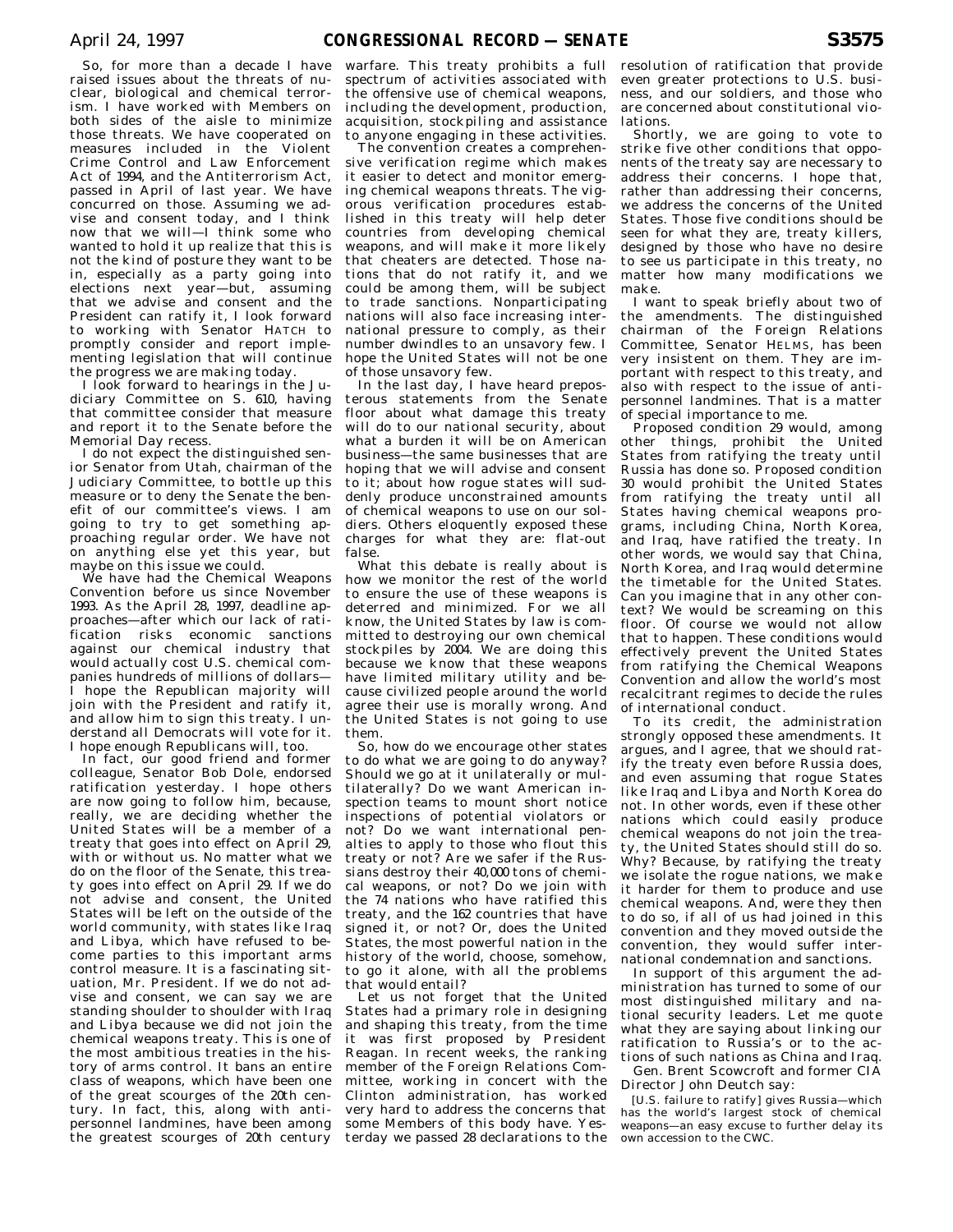Former Secretary of State James Baker says:

[S]ome have argued that we should not contribute to the treaty because states like Libya, Iraq and North Korea, which have not signed it, will still be able to continue their efforts to acquire chemical weapons. This is obviously true. But the convention . . . will make it more difficult for these states to do so. . . . It makes no sense to argue that because a few pariah states refuse to join the convention, the United States should line up with them, rather than the rest of the world. Secretary of Defense William Cohen

says:

[T]he CWC will reduce the chemical weapons problem to a few notorious rogues. . . .

And last, but certainly not least, Gen. Norman Schwarzkopf has said:

We don't need chemical weapons to fight our future wars. And frankly, by not ratifying that treaty, we align ourselves with nations like Libya and North Korea, and I'd just as soon not be associated with those thugs in that particular battle.

I agree with General Schwarzkopf. I do not want to have the United States lumped in with Libya and North Korea on the CWC.

By ratifying the treaty, we and the overwhelming majority of nations establish the rules by which the conduct of nations is measured.

Will some nations violate the treaty? Perhaps. But that is no more reason to oppose ratification than it would be to oppose passage of other laws outlawing illegal conduct. We pass laws all the time, criminal laws in this country, and treaties, that say what shall be a crime or a violation of the treaty. We do not withhold passing them because somebody might break that law. It is one of the main reasons we do pass a law, to try to deter unacceptable conduct.

And by isolating the rogue nations, we pressure them to refrain from producing or using chemical weapons. When they tire of being branded outlaws, they may even join in ratifying the treaty and complying with it themselves.

The arguments we hear on the floor from some today in opposition to this also apply to the Nuclear Test Ban Treaty. Not all nuclear powers are signatories to that treaty. But the effect of the treaty is a powerful disincentive on any state, signatory or not, from testing nuclear weapons. We know there are some countries today that have nuclear weapons. They have not signed the Nuclear Test Ban Treaty, but because the major countries have, it limits their own scope of activity.

These treaties were the subject of many, many years of negotiations, negotiations that went nowhere until the United States said that it would renounce the use of chemical weapons, and stop nuclear testing. And once the United States said that, then negotiations were pursued vigorously. The treaties were signed within a few years time.

I commend the administration and other proponents of the CWC for arguing so strongly and effectively in favor of ratification. The President has made the case very, very well, and members of his administration have too.

I would say with some irony though, this is precisely the argument that I have been using on antipersonnel landmines. I could repeat verbatim what the President, the White House staff, the Secretary of Defense, General Schwarzkopf, and former Secretary Baker have said. These arguments apply lock, stock, and barrel to the problem of antipersonnel landmines. .<br>We all want Russia and China to be part of a treaty banning antipersonnel landmines. But that is not going to happen any sooner than Iraq is going to sign the chemical weapons treaty.

Their failure should not be used as an excuse for the United States not to sign a treaty banning antipersonnel mines when 100 other nations, including many that have produced and used landmines or have been devastated by their effects, are ready to sign such a treaty.

When the administration on the one hand says we have to go forward with the Chemical Weapons Convention and I agree—even though some countries, the worst ones have not yet joined, it is unfortunate that the administration then turns around and says we cannot do the same thing with antipersonnel landmines until everybody joins in.

No treaty is universal. In fact some treaties have taken effect with only 20 signatories. But by establishing the international norm, the rogue nations are isolated and pressure builds on them to sign. And that is the only way.

So I ask, Mr. President, why does the administration argue one way on chemical weapons but not follow through on its argument when it comes to antipersonnel landmines? Landmines are just as indiscriminate.

Why, when many more American soldiers and many more innocent civilians, Americans and others, have been killed and horribly maimed by landmines than by chemical weapons?

The reason, of course, is we pushed for the Chemical Weapons Treaty because we have already renounced our own use of chemical weapons, just as we pushed for the Test Ban Treaty because we had renounced our own nuclear tests. But we have not yet renounced our use of antipersonnel landmines.

If we did do so, if the United States were to renounce its use of antipersonnel mines, as so many other nations have done, including many of our NATO allies, I guarantee that the administration would make exactly the same arguments in support of a treaty banning those weapons as it is making in support of the CWC.

They would say that we should not allow Russia, China, and others to decide what the rules of international conduct should be. They would say it makes absolutely no sense that because a few pariah nations refuse to join a landmine ban the United States

should line up with them rather than the rest of the world. And they would say that a treaty banning antipersonnel landmines would reduce the landmine problem to a few notorious outlaws and make the world safer for all its people. These are the arguments they made on the Chemical Weapons Convention. They are right. They also would be right in making these same arguments in support of a treaty banning antipersonnel landmines.

In fact, Mr. President, in a letter to the New York Times today by Robert Bell, the Senior Director for Defense Policy and Arms Control, National Security Council, Mr. Bell wrote:

We will be in a much stronger position to make sure other parties to the Chemical Weapons Convention do the same if we are inside, not outside a treaty.

Mr. President, I ask unanimous consent that that letter be printed in the RECORD.

There being no objection, the material was ordered to be printed in the RECORD, as follows:

[From the New York Times, Apr. 24, 1997]

U.S. WOULD BENEFIT FROM CHEMICAL TREATY (By Robert G. Bell)

To the Editor:

Re A.M. Rosenthal's ''Matter for Character'' (column, April 22), on the Chemical Weapons Convention, which the Senate will vote on April 24:

Mr. Rosenthal says that Article 10 of the treaty should be a ''deal breaker'' because it allegedly would give ''terrorist nations'' access to defensive technology that would help them evade the defenses of responsible states.

Only countries that have joined the Chemical Weapons Convention, renounced chemical weapons and destroyed their stockpiles can request defensive assistance—and then only if they are threatened with or under chemical attack. Further, President Clinton has committed to the Senate in a binding condition that the United States will limit our assistance to countries of concern, like Iran or Cuba—should they ratify and comply with the treaty—to emergency medical supplies.

And we will be in a much stronger position to make sure other parties to the Chemical Weapons Convention do the same if we are inside, not outside a treaty that will compel other nations to do what we decided to do years ago: get rid of chemical weapons.

Mr. LEAHY. I agree with Mr. Bell, and I know he worked tirelessly on the CWC. But unfortunately, Mr. Bell, who I am sure is well motivated, has not been willing to apply that same argument to antipersonnel landmines. The Vice President will not apply that argument. Many of the same people who are up here arguing for the Chemical Weapons Convention make one argument for the Chemical Weapons Convention and turn that argument completely around when it comes to antipersonnel landmines even though we face a grave danger, every day, from antipersonnel landmines.

There are 100 million of antipersonnel landmines in the ground in 68 countries, where every few minutes somebody is maimed or killed by them. This is, in many ways, a greater danger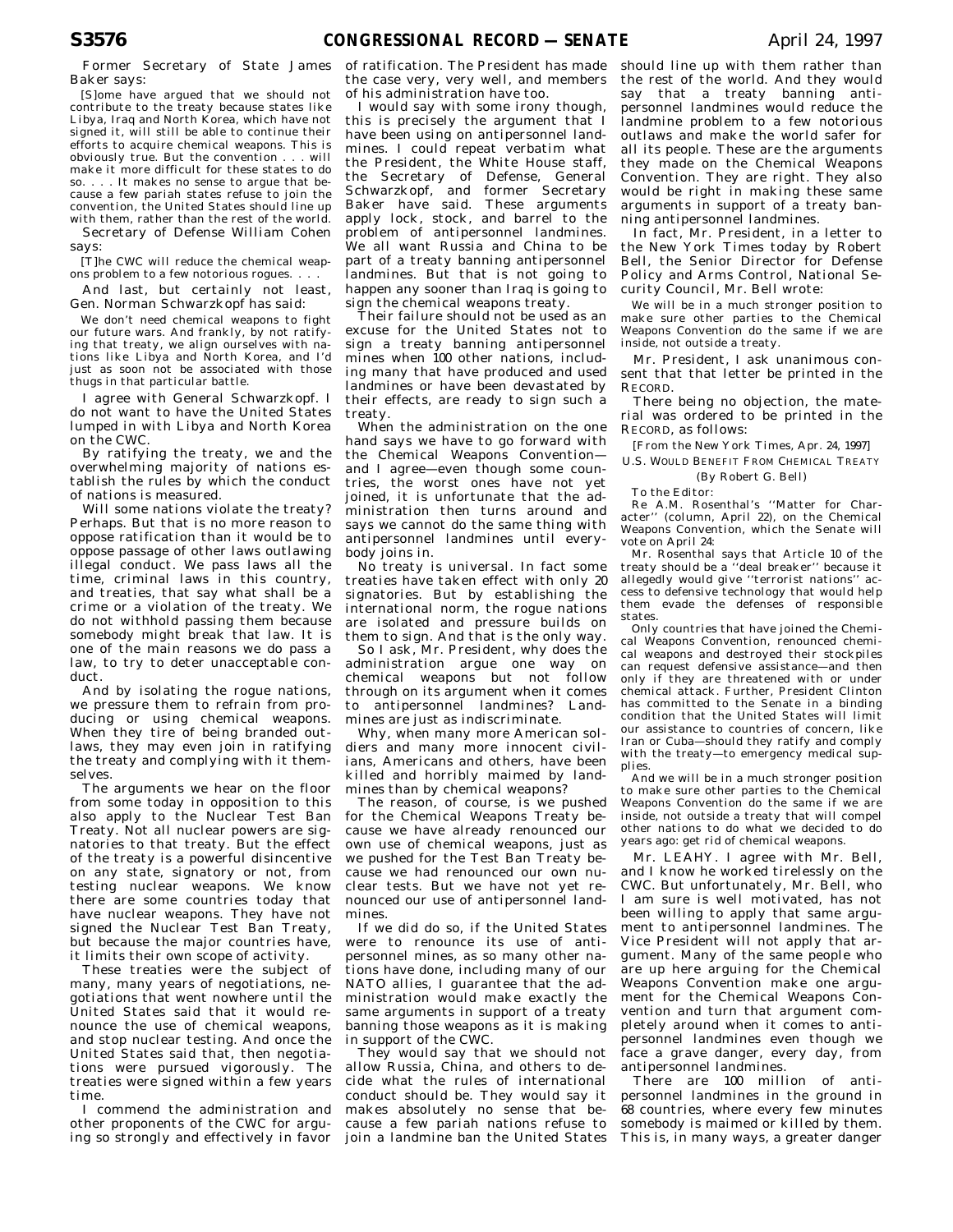to innocent people than chemical weapons. And I wish the administration, I wish Mr. Bell, I wish the Vice President, I wish others who have not made their same arguments on antipersonnel landmines that they do on chemical weapons will reconsider. Because, like chemical weapons, antipersonnel landmines are weapons we do not need.

What we do need are defenses against them, because, like chemical weapons, they are easy and cheap to produce. They pose a grave threat to our troops. They are the Saturday night specials of civil wars. They kill or maim a man, woman or child every 22 minutes every day of the year. They are aptly called weapons of mass destruction in slow motion. In fact, they are the only weapon where the victim pulls the trigger. They are a weapon where one Cambodian told me, in their country they cleared their landmines with an arm and a leg at a time.

I am proud to support the President, the Vice President, and the rest of the administration on the Chemical Weapons Convention. But I hope that they will soon take the same position on antipersonnel landmines and say, let us bring together the like-minded states and there are many who are ready to join in a treaty to ban them, join with them, and then put the pressure on the other countries like Russia and China and so on who will take longer to do it.

If American children were being torn to pieces every day on their way to school, or while playing in their backyards, we would have made it a crime long ago. It is an outrage that should shock the conscience of every one of us.

So I am going to vote to advise and consent to the Chemical Weapons Convention so the President can ratify it and to exert the leadership necessary to help rid the world of the scourge of chemical weapons. I look forward to ratification and to the implementation legislation to make the treaty a reality.

And I will also continue to work to convince the administration this is the kind of leadership we need if we are to rid the world of antipersonnel landmines—a scourge every bit as horrifying as chemical weapons, frankly, Mr. President, a scourge that is killing more people today and tomorrow and last year and next year, and on and on, than chemical weapons. We should be leading the world's nations to end the destruction and death caused each day by landmines, not sitting on the sidelines.

I will conclude, Mr. President, by quoting from a letter to President Clinton signed by 15 of this country's most distinguished military officers, including Gen. Norman Schwarzkopf; former Supreme Allied Commander John Galvin; former Chairman, Joint Chiefs of Staff, David Jones, and others. They said:

We view such a ban [on antipersonnel landmines] as not only humane, but also militarily responsible.

# I quote further:

The rationale for opposing antipersonnel landmines is that they are in a category similar to poison gas. . . . they are insidious in that their indiscriminate effects . . . cause casualties among innocent people. . . .

They said further:

Given the wide range of weaponry available to military forces today, antipersonnel landmines are not essential. Thus, banning them would not undermine the military effectiveness or safety of our forces, nor those of other nations.

Mr. President, every single argument the administration has made in favor of us joining the Chemical Weapons Convention could be made to ask us to go to Ottawa to sign a treaty banning antipersonnel landmines. Because by doing that, we would have 90 percent of the nations of this world pressuring the remaining 10 percent, and that pressure would be enormous.

I reserve the balance—

Mr. President, how much time is remaining to the Senator from Vermont?

The PRESIDING OFFICER. Twentyseven minutes.

Mr. DODD. May I inquire, Mr. President, from the Senator from Vermont, there are a couple of us here who have requested some time. In fact, I know my colleague from California has made a similar request. My colleague from Maryland also has. I ask if our colleague from Vermont would be willing to yield us some time off his time. We could make some remarks and maybe expedite this process.

Mr. LEAHY. Mr. President, I intend to be speaking again further on this. I have 27 minutes remaining.

The PRESIDING OFFICER. There is a correction of the time. You actually have 32 minutes left.

Mr. DODD. I needed 10 minutes.

Mrs. BOXER. If I could have 7 minutes, I would ask the Senator.

Mr. LEAHY. I will yield 10 minutes to the Senator from Connecticut, 7 minutes to the Senator from California, and withhold the balance of my time.

The PRESIDING OFFICER. The Senator from California.

Mrs. BOXER. Thank you very much. I appreciate my friend from Connecticut allowing me to proceed. I may not use the full  $\tilde{7}$  minutes. I will try to be very concise.

Mr. President, I rise in strong support for ratification of the Chemical Weapons Convention. And I base my support on four main facts.

First, the Chemical Weapons Convention is in the national security interests of the United States of America because it reduces the likelihood that American soldiers or civilians will ever face a chemical weapons attack.

We should not lose sight of why this is so important. The effects of chemical weapons are so barbaric, so devastating, that we must do all we can to ensure that they are never used again.

Chemical weapons are among the most horrible devices ever conceived. If they do not kill their victims in-

stantly, chemical weapons invade the respiratory system making it unbearably painful to breathe. When chemical weapons were used in Iraq by Saddam Hussein, against the Kurds, eyewitnesses reported that the pain was so great that many victims submerged themselves in nearby rivers to escape the spreading gas.

Mr. President, we are a civilized Nation here. We must do all we can to prevent this torture. And approving the CWC is a major step. I know many of my colleagues had questions. I know that Senator BIDEN and others have worked tirelessly to address those problems. And I feel what we will have before us, if we defeat the killer amendments, the five killer amendments, will lead us to a far more civilized world.

All signatory nations of the CWC agree never again to manufacture chemical weapons, nor to use them in war. They agree to destroy all existing stockpiles of chemical weapons. They agree to allow inspections of chemical plants to verify that no weapons are being manufactured illegally.

To those who say there are some nations who may not sign on, we know that is so. I will say this: If we sign this treaty and we are a party to it, it will be far more difficult for nonsignatory nations to develop chemical weapons. This is the case because rogue states will find it far more difficult to import the raw materials and manufacturing equipment they need to develop chemical weapons.

Another reason, the second reason: If the United States fails to ratify the convention, it will still go into effect, but it will be weaker. It will be weaker because many nations will stay off this treaty and, therefore, there will be fewer who are actually bound by it. Also, our inspectors will not be on the team to go and search for possible CWC violations. Our inspectors are among the best in the world, and they will give us confidence as to the true state of chemical weapons production. Why would we want to stay off a treaty that will go forward that will not have our inspectors on those teams?

Third, failure to ratify will hurt American business. The CWC imposes trade sanctions against nonsignatory nations that limit the ability of their chemical industries to export many of their products overseas. It could cost our companies hundreds of millions of dollars every year. Now, opponents say that the CWC would impose additional regulations on an already heavily regulated industry, our chemical industry. They argue the convention will result in vast new compliance costs. But when you take the compliance costs of \$250,000 to \$2 million for the entire industry, that is a small price to pay compared to the hundreds of millions of dollars that would be lost if sanctions were imposed.

The vast majority of the chemical industries strongly supports the CWC. U.S. chemical companies advised the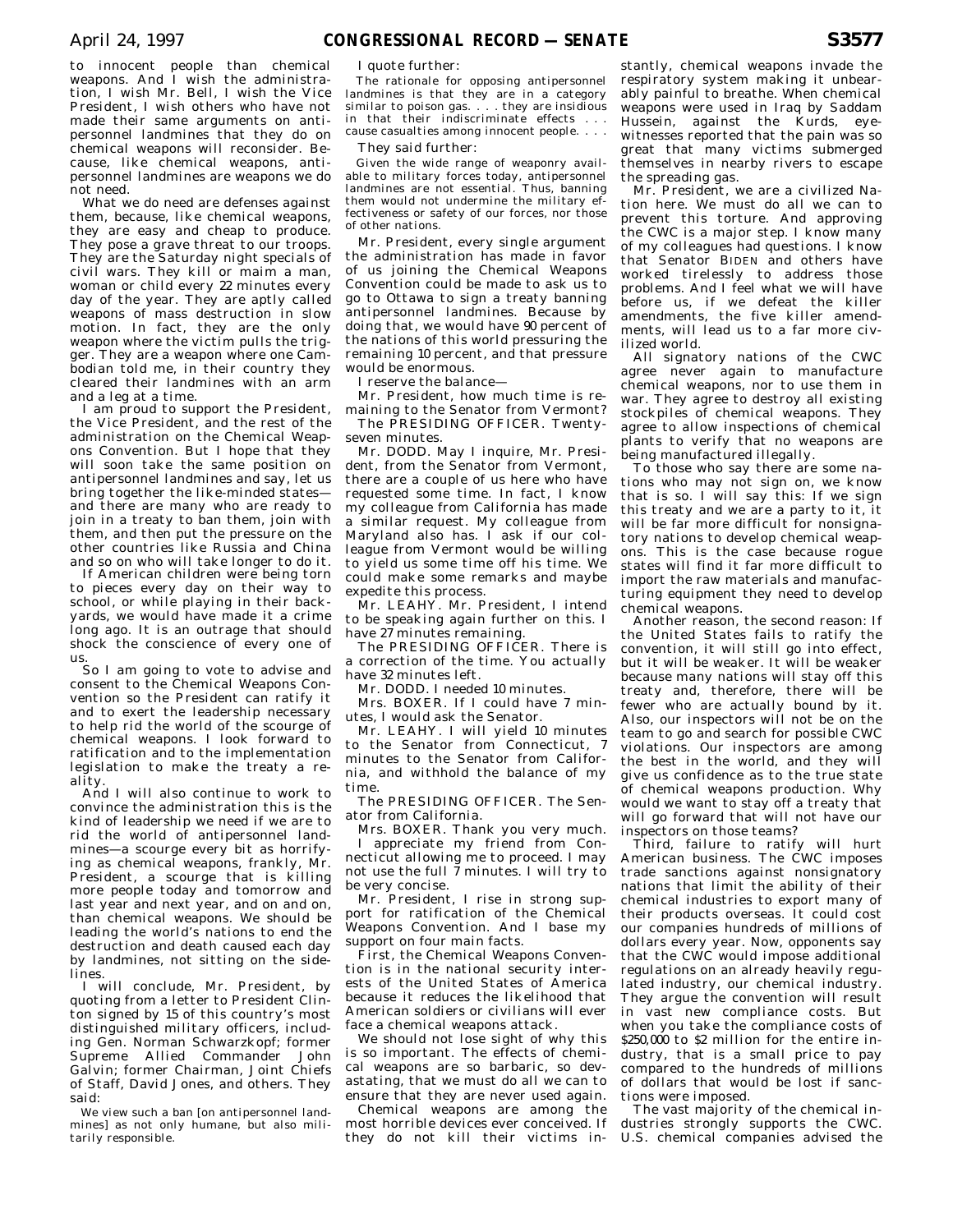Reagan and Bush administrations throughout the original CWC negotiations. Leading U.S. chemical trade associations support the CWC. They know the costs of compliance are small and the risks to industry are great if we fail to ratify.

Fourth, failure to ratify will undermine our credibility, America's credibility, in the world. Imagine a treaty that was brought forward by Ronald Reagan, continued toward the goal line by George Bush, and now a Democrat President, following a legacy of those two Republican Presidents, wanting to take this over the goal line, and suddenly we are going to back off. It seems to me our credibility is absolutely at stake here. I believe we should not back away from this treaty. We should pass it and defeat the killer amendments.

Mr. President, to those who raise all sorts of flags about this treaty, we should understand this: We could always exercise our right to withdraw from the convention on 90 days' notice. This right to withdraw is guaranteed to all signatory nations by article XVI of the CWC.

Mr. President, in closing, I thank the Senator from Vermont for his generosity, and my friend from Connecticut. I join with them. The CWC is in our national interests. It will enhance national security, protect American jobs; it will help maintain our position of global leadership; and, my friends, most important of all, it really will protect the world from the most horrible, horrible weapons of our time.

The PRESIDING OFFICER. The Senator from Connecticut.

Mr. DODD. Thank you, Mr. President. I thank my colleague from Vermont for his generosity in yielding time.

Mr. President, yesterday I included some extensive remarks in the RECORD regarding the overall treaty. I let those remarks speak for themselves today.

First, I begin by commending our colleagues, the chairman of the Foreign Relations Committee, Senator HELMS; the ranking Democrat on the committee, Senator BIDEN; the majority leader, Senator LOTT; and the minority leader, Senator DASCHLE, for working out the arrangements of this treaty so we can come up for a vote prior to the April 29 deadline.

Let me also say, Mr. President, while there are disagreements—and there will be over the ultimate decision of whether or not to support the treaty— I think the debate and the process we have gone through has been healthy. I suspect those who are deeply involved in the workings of this treaty have improved it. So I commend all of our colleagues for the work they have done on this particular effort. I think it is how the Senate of the United States ought to conduct its business when it comes to matters dealing with obligations to commit our country for many years to come. It was no mistake that our Founding Fathers required super-

majorities to commit this Nation to international arrangements, and the fact that we require supermajorities for treaties, I think, is worthwhile.

Mr. President, I want to focus my attention, if I can, on the first amendment that will be raised here. The amendment will strike a condition in the treaty that has been included by Senator HELMS. I am going to oppose condition 30, which I believe will be the first vote we will cast. This is the rogue states condition. I will explain what that means and express why I think it ought to be struck from this treaty in the brief time I have available to me.

Mr. President, we must ask only one question today. We must ask: Is this treaty in the best interests of our country? That is our obligation as Members of the U.S. Senate. That is the question which we must address. This condition 30, the rogue states condition, I think, is not in the best interests of the United States. I think it would prohibit the United States from ratifying the Chemical Weapons Convention. It would prohibit us, of course, from ratifying the convention until nations such as North Korea, Libya, Syria and Iraq ratify the treaty.

More than any of the other conditions we will vote on, Mr. President, later today, this condition would delay indefinitely, in my view, the ratification of this treaty. The so-called rogue states condition would force the United States of America to wait until all of the pariah states of the world ratify before we, ourselves, would accept the treaty that we, ourselves negotiated.

There is a reason, Mr. President, that we use the words rogue and pariah to describe these countries such as North Korea, Libya, Iran. These are the nations that are the loners in the international arena and who routinely disregard international opinion in pursuing their own interests. These rogue nations, these renegade nations, have never given weight to world opinion. There is no reason to expect that they will have a change of heart any time soon. Waiting for these rogue states to accept this treaty is literally like waiting for Godot.

Let it be known, then, that a vote against striking this condition is, in my view, without any question whatever, a vote to prohibit U.S. participation in the Chemical Weapons Convention. If we include, Mr. President, this condition 30, the rogue states condition, we might as well include a condition that requires ratification by every single nation on Earth before we ratify, for these are, indeed, the very last nations that would ever accept this treaty. That is because these nations, these rogue nations, fear this treaty and the international determination that it demonstrates.

Our country, Mr. President, has decided unilaterally to destroy its aging chemical weapons stockpile by the year 2004. That is a decision we have already made. Regardless of what other

nations do, we have decided to take ourselves out of the chemical weapons business unilaterally, and yet the assumption under this faulty condition is that we must not disarm until other nations with chemical weapons or chemical weapons capability disarm as well.

We must be clear, Mr. President, that having agreed, ourselves, to destroy our chemical weapons, this treaty deals with whether or not we can act with the backing of the world to bring other nations to do the same. As Secretary Albright has said very simply, ''This treaty is about other nations' chemical weapons, not our own.'' We will destroy, Mr. President, our weapons because they are no longer needed. So this idea that we must wait for other nations to ratify this treaty, I believe, is fatally flawed.

This convention would establish an international norm that will allow us to pressure rogue states who decide they would rather keep and enhance their chemical weapons stockpile. On the basis of what we now know about the Persian Gulf war, that many thousands of this Nation's troops may have been exposed to chemical agents, we must not pass up the chance, in my view, to establish a norm that would have made it far more difficult for Iraq to have the weapons in the first place. Remember, Mr. President, there is no law that bars a nation from building, stockpiling, upgrading, or transferring their chemical weapons. In fact, when Iraq used chemical weapons against the Kurds, as heinous an act as it was, the Iraqis did not even violate the Geneva Protocol because they did not use the agents in an international conflict.

What we need today, Mr. President, is a new agreement. This convention goes much farther in establishing a basis for international action against chemical weapons themselves.

I further object, Mr. President, to this rogue states condition because we should not allow our foreign policy decisions to be dictated by rogue states by a Libya, a North Korea, and an Iraq. Let us remember that the negotiating teams of President Reagan and President Bush anticipated the likelihood that rogue nations would not accept this treaty. That is why President Reagan's and President Bush's teams included sanctions, when they wrote this treaty, against nations that remained outside of this treaty. This condition 30, the rogue states condition, insults those negotiating teams that worked so hard and with such great foresight on this very treaty. It assumes that they were so shortsighted that they did not anticipate that rogue nations would oppose it. That is not the case. The truth, again, is that the negotiators knew very well that these rogue nations would look upon this treaty as something that they would have to oppose, so we and other nations demanded that these renegade nations be penalized.

How ironic it is, Mr. President, that unless the United States strikes this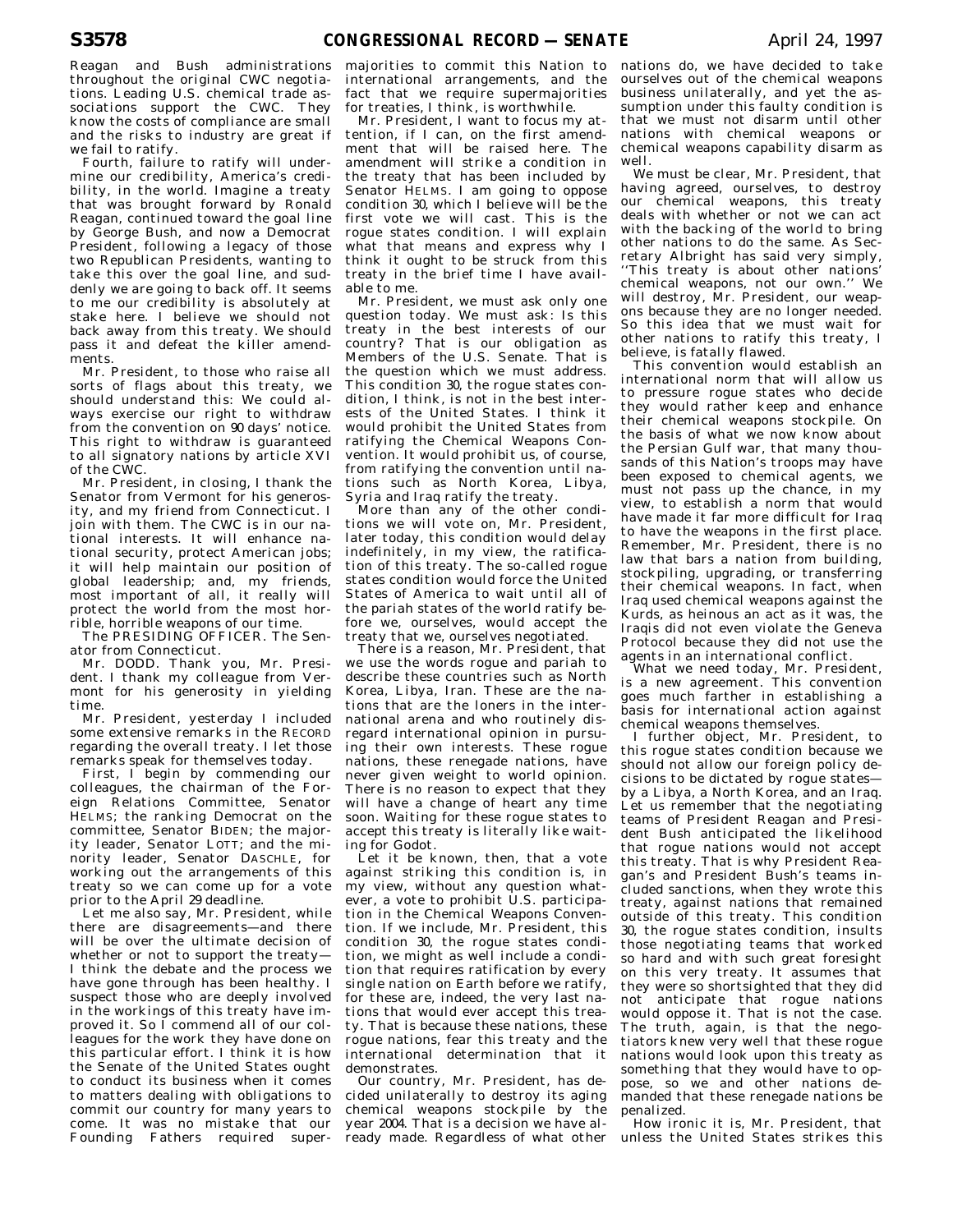rogue states condition, we now will be penalized ourselves. Germany, I point out, has already indicated its intent to impose the sanctions against nonparticipants that this treaty mandates.

Let us be aware, Mr. President, we live in a new world. Scholars use the words ''multipolar'' and ''post-nationalist'' to describe today's world. Other nations are increasingly capable of taking action without our leadership, regretfully I might add. Those who think this treaty will not go into effect without our ratification are thinking of an older world, of the days when the United States declined to participate in the League of Nations and it failed as a result. Mr. President, that was over three-quarters of a century ago. Let me assure my colleagues that to the extent we isolate ourselves today, our country will pay a price tomorrow.

The question before us this hour with this condition that will come up shortly, is, will we allow a group of rogue, renegade nations to disengage the United States from the international community on this issue of chemical weapons?

Mr. President, when this Nation allows itself to be held back by the shortsightedness, the evil of other nations, we make a huge mistake indeed. President Reagan did not wait for other nations when he took the first step forward on the matter of chemical weapons by declaring that the United States would unilaterally destroy its chemical weapons stockpile. President Reagan did not wait for other nations when he initiated negotiations to ban chemical weapons from this Earth. President Bush did not wait for other nations to sign this treaty. Presidents Reagan and Bush did not follow others in making those critical decisions. We led, as great nations must, and others have fallen in behind us. Our Nation set the example. Now it is time for us to set the example once again.

Finally, Mr. President, we must keep in mind that opponents of this treaty argue both sides of the issue. On the one hand, they argue that rogue states will reap great benefits from the technology and intelligence available to them as participants in this treaty.

That argument assumes that these nations can't wait to participate in this treaty. Yet, on the other hand, this condition that we will vote on assumes that rogue states will avoid participating in this treaty.

If parties to this treaty pick up such a technological advantage, why aren't these rogue nations crawling over themselves to ratify the treaty? They should be the first in line if that is the case. Why then do we need this condition?

The truth is, Mr. President, that rogue nations fear this convention and this treaty. Waiting for them to ratify is absurd. No one expects them to ratify, so we should at least become a party to a treaty that will severely restrict the flow of chemicals to those nations, rather than assisting them by a reluctance to move forward.

Mr. President, I urge the adoption of the amendment to strike, and I urge the adoption of the treaty itself.

I yield the floor. The PRESIDING OFFICER. The chair recognizes the Senator from New

Mexico and asks, who yields time? Mr. BIDEN. Mr. President, I yield 7 minutes to my friend from New Mexico.

Mr. DOMENICI. Mr. President, first let me say that I believe the Senate has done itself proud with reference to the debate and participation of our Members in this series of debates and discussions regarding this treaty. When you add to it the closed session we had today, I think every Senator has had an ample opportunity to thoroughly understand this situation. I believe when the day ends and you have heard all of that, the overwhelming majority of the U.S. Senators are going to vote to ratify this treaty. I believe they are going to do that not because it is perfect, but because the world is better off and we are better off if we have this treaty than if we don't.

Having said that, while the world has set about to perfect chemical weapons, there is nothing new about this. In fact, I can remember, as a very small boy, a great uncle who was a totally disabled American veteran. He was an Italian immigrant taken into the First World War. He served in the U.S. Army, and he was the victim of mustard gas. In that war, the Germans used mustard gas, a chemical weapon on the front, on the lines. Many Americans received toxic doses. In fact, this great uncle of mine, as I indicated, collected veteran benefits for his entire life for a total disability because of the mustard gas being used in World War I.

Science has perfected weapons beyond mustard gas, and the world lives under three scourges today. One is the possible proliferation of nuclear weapons; another is the proliferation of chemical weapons, and the third is the proliferation of biological weapons. Now, we have attempted in the past, starting with President Eisenhower, to do something about the proliferation of nuclear weapons. While we haven't succeeded in totality, we have clearly succeeded beyond anything men of that day thought. It was not perfect. There were those who wanted to argue about it because it was not perfect, but we could not have ended an entire era without Atoms for Peace and everything that came with it. Having said that, let me suggest that we probably won't find a way to enter into an international treaty on biological weapons. They are principally weapons of terrorists.

Let me talk about this treaty and tell the Senate in my own way why I am for it. First of all, I think it is an imperative. Even though it was said before, I say this one more time. Frankly, the reason this treaty exists is because we are trying—the United States of America—to set in motion in the world a security and arms control trea-

ty, and the overreaching question is: Will we be better off or worse off if we commit to its terms?

Now, this is not a treaty that is going to prevent terrorists from using chemicals as weapons if they see fit. This is more of a treaty that addresses itself to the military use of these kinds of drastic weapons. Now, it is not perfect, but let me suggest the second principle that everybody should know, including those Americans who worry about this treaty: America has already committed to totally destroying all of its chemical weapons. President Ronald Reagan, many years ago, said, let's get rid of one kind of weapon, leaving only one left over. President Bush also agreed to get rid of them. America is now on a path to get rid of them in 10 years. All of this discussion has not changed that. So when we talk about the dangers to America, it should be understood that we have already decided that on our own. We want to get rid of them either because we think that is in our best interest—I would assume that is the case—and/or we think it is better for the world that we not have any because we think the world may follow our example.

Having said that, it seems to me that, with the United States having agreed to destroy all of their weapons of this type, we ought to look at the treaty and ask, is it apt to work its will on the rest of the world quicker and better than if we didn't have it? In everything I hear, everything I have read, in discussions with scientists that worked on it, including some of the top scientists who negotiated this agreement, they have all said that, even with its defects, the CWC is more apt than not to bring the rest of the world to the same conclusion that America has come to. They support that we might get to a point where there are none of these weapons around sooner rather than later if we have this treaty, as compared with no treaty.

There are all kinds of nuances that one can talk about as you look at something as complicated as this. But I think, fundamentally, the issue is: what is best for the United States after we have committed to destroy our chemical weapons, is it better that we have the treaty or not? From everything I can tell, the 28 conditions that have been agreed upon are good clarifying language and many contain protections to our private property rights that we may have assumed early on would not be violated. But then we got concerned with the CWC and properly so. Now, there is going to be some judicial process to be required before inspections can occur. I believe we now will protect private facilities as well as public facilities like our national laboratories through requirements for search warrants as part of the language that Senator HELMS agreed on with our staff.

In summary, it seems to this Senator that if we join with other countries and begin moving to implement this treaty,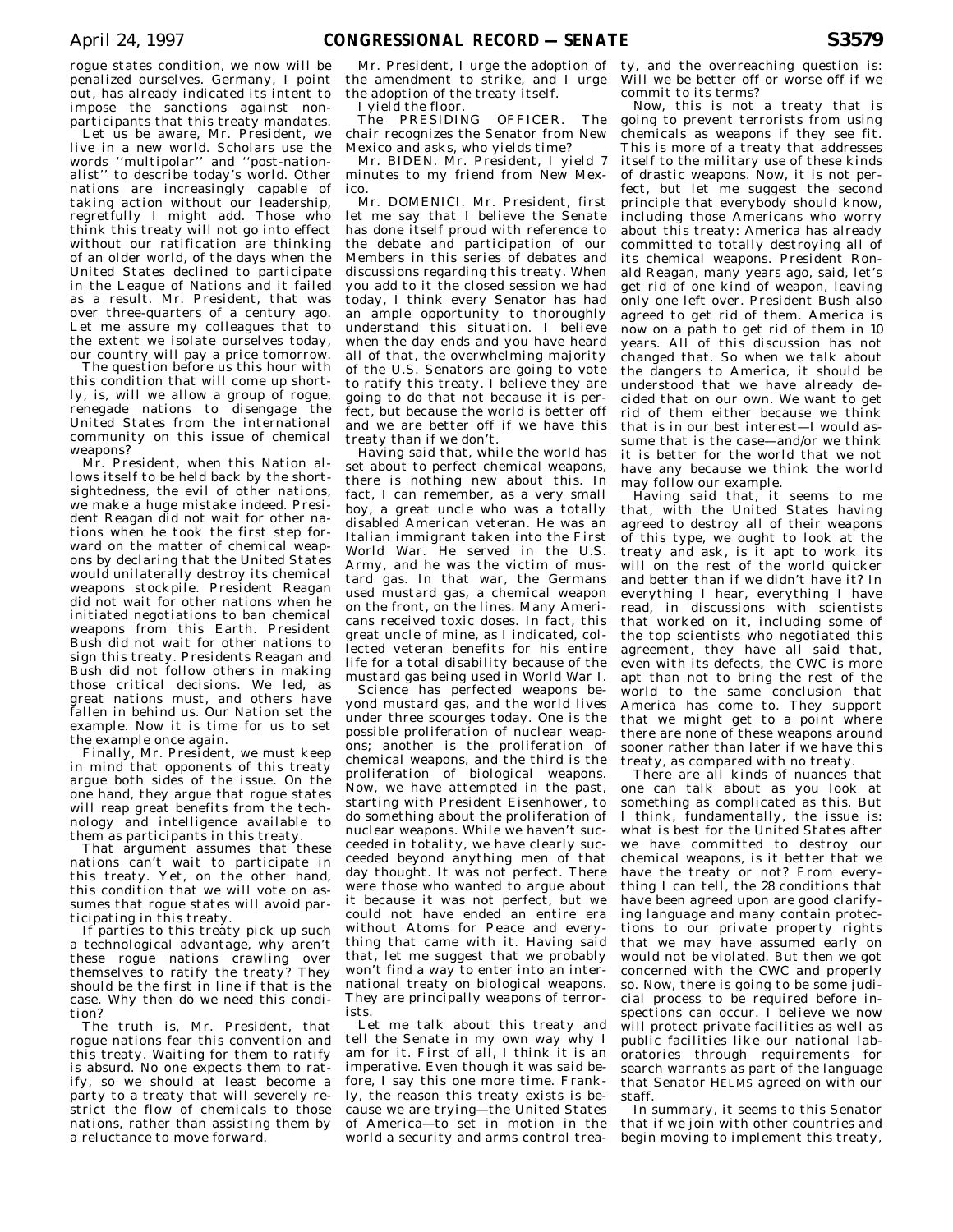that we are better off with it than without it. Will it be difficult to get everyone in the world to agree with our position—the civil position of moral, decent leaders? I am not sure. But the question is, will it be any easier, or are we apt to succeed better, without the treaty? I am convinced that such is not the case.

Now, Mr. President, there are so many Senators to thank, but I say to JON KYL, whose position I don't agree with, that I don't believe anybody has done a better job on something as complicated as this since I have been in the Senate, which is now 25 years. I compliment him for that.

I yield the floor.

Mr. BIDEN. Mr. President, I yield 5 minutes to the distinguished Senator from Maryland.

The PRESIDING OFFICER. The Senator from Maryland.

Mr. SARBANES. I thank the able Senator from Delaware, and I commend him for his extraordinary leadership with respect to the Chemical Weapons Convention. I know personally of the time and effort he has devoted to this cause. We are all in his debt.

Mr. President, it is now less than a week before a landmark treaty—one which the United States led the world in negotiating—goes into effect internationally. The Chemical Weapons Convention, signed by President Bush on January 13, 1993, has now been ratified by  $74$  countries. The eyes of the world are upon the United States as we decide whether or not to join them.

It would be a major mistake if this treaty were to go into effect without us. Worse yet, if we fail to ratify, we could be jeopardizing our best chance to eliminate the chemical weapons that some day would be used against us.

This is a treaty that was advanced, negotiated, and signed by Republican Presidents, with the encouragement, in 1989, of some 75 U.S. Senators. What a mistake it would be if the Senate were to forfeit this opportunity to protect American security, promote American interests and preserve American leadership.

If we fail to ratify the CWC, we will have done just that. If the Senate does not approve this historic treaty, our economic and security interests will suffer. Despite widespread and continuing bipartisan support for this treaty, despite support from some of our Nation's outstanding military leaders such as General Shalikashvili and former Chairmen of the Joint Chiefs of Staff Colin Powell, Admiral Crowe, General Vessey, and General Jones some of my colleagues argue that this convention does not serve our security interests.

The Chemical Weapons Convention is an unprecedented international agreement designed to eliminate an entire class of weapons of mass destruction. Unlike earlier protocols that prohibit only the use of chemical weapons, this convention aims at stopping their pro-

duction, transfer, and storage by providing incentives for participation, verification of compliance, and penalties for violation. The United States is the only major industrialized country not to have ratified it yet. Our participation is critical to its ultimate success.

This convention will not make the threat of chemical weapons automatically disappear from the face of the Earth. But it will constrain their proliferation and make it harder for rogue regimes and terrorists to gain access to them. By increasing the legal, moral, and financial costs of acquiring chemical weapons, it will deter covert chemical weapons programs and increase the likelihood they will be discovered.

There are three major reasons why this treaty will serve American interests and why a failure to ratify it could have severe repercussions.

First, the convention requires other nations to do something we already plan to do—destroy chemical arsenals. Under a law first signed by President Reagan, the United States will eliminate our current stockpile of chemical weapons by the year 2004, independent of what happens in this treaty. Our own military thinks that is a wise thing to do, even on a unilateral basis. The convention will simply ensure that others do the same.

In other words, this is not a debate over eliminating our own chemical weapons. We are already programmed to do so. This is a question of whether we can establish a regime that will require other countries to destroy their chemical weapons and stop building new ones. That is why Admiral Zumwalt had stated, militarily, this treaty will make us stronger.

It is not enough, however, to ask other nations to ratify the treaty. We must do so ourselves. Today, we have an opportunity to lead the world in abolishing these terrible weapons, rather than providing others with an excuse not to do so. If we do not adopt this treaty, or if we add crippling amendments, we will have singlehandedly undermined the hope of ridding the world of this deadly scourge and of reducing the threat to our own citizens.

The second major reason to ratify this treaty is that it will provide us with better information about what other countries are doing in the realm of chemical weapons. We know the verification regime is not perfect. The verification regime is never perfect in any treaty. There may be states that try to cheat on this agreement and others that refuse to sign it. But if we are party to the treaty, we will have an opportunity to investigate and sanction potential violations. We will take part in the organization established to monitor implementation, and we will help enforce its rules and procedures. As former CIA Director James Woolsey noted, ''We will know more about the state of chemical warfare preparations in the world with the treaty than we would know without it.''

Moreover, once we ratify the treaty we will be in a better position to do something about noncompliance. The CWC throws the force of world public opinion behind the identification and exposure of violators. Any violations that are discovered will be made widely known and receive universal condemnation. We will be able to punish violators through multilateral action, rather than going it alone, or trying to convince the world that our suspicions are correct without revealing our intelligence sources. As former Secretary of State Christopher explained, ''By ratifying the Convention, we will add the force and weight of the entire international community to our efforts.''

The third reason we must ratify this treaty is that a failure to do so will put U.S. chemical manufacturers at a serious competitive disadvantage. Once the CWC enters into force—which will happen next Tuesday, with or without U.S. participation—chemical manufacturers in countries that have not ratified will find themselves faced with inter-<br>national economic sanctions. These national economic sanctions. companies will be required to obtain end-user certificates for the sale of certain chemicals abroad, and after 3 years, they will not be able to export those chemicals at all. The United States will be treated on a par with rogue states, who will no longer be trusted to conduct normal, commercial trade in chemicals.

These dismal scenarios were certainly on the minds of the chief executives of 53 of the Nation's largest chemical firms last August, when they expressed their concern in a joint statement, warning: ''Our industry's status as the world's preferred supplier of chemical products may be jeopardized if the United States does not ratify the Convention. If the Senate does not vote in favor of the CWC, we stand to lose hundreds of millions of dollars in overseas sales, putting at risk thousands of good-paying American jobs.'' American chemical companies have indicated a willingness to comply with inspections under the treaty because they are not conducting illegal activity, and because they helped to design the treaty's inspection regime so that it would not threaten legitimate business secrets or compromise proprietary information.

Earlier this year, President Bush reaffirmed his support for ratification, telling reporters the treaty should transcend partisanship. ''I think it is vitally important for the United States to be out front, not to be dragged, kicking, and screaming to the finish line on that question. We do not need chemical weapons, and we ought to get out front and make clear that we are opposed to others having them.''

The CWC has been before the Senate for consideration for nearly 4 years now, providing ample opportunity for examination. Last year, after exhaustive hearings and review, it was reported favorably by the Senate Foreign Relations Committee, but not brought to a vote on the floor of the Senate.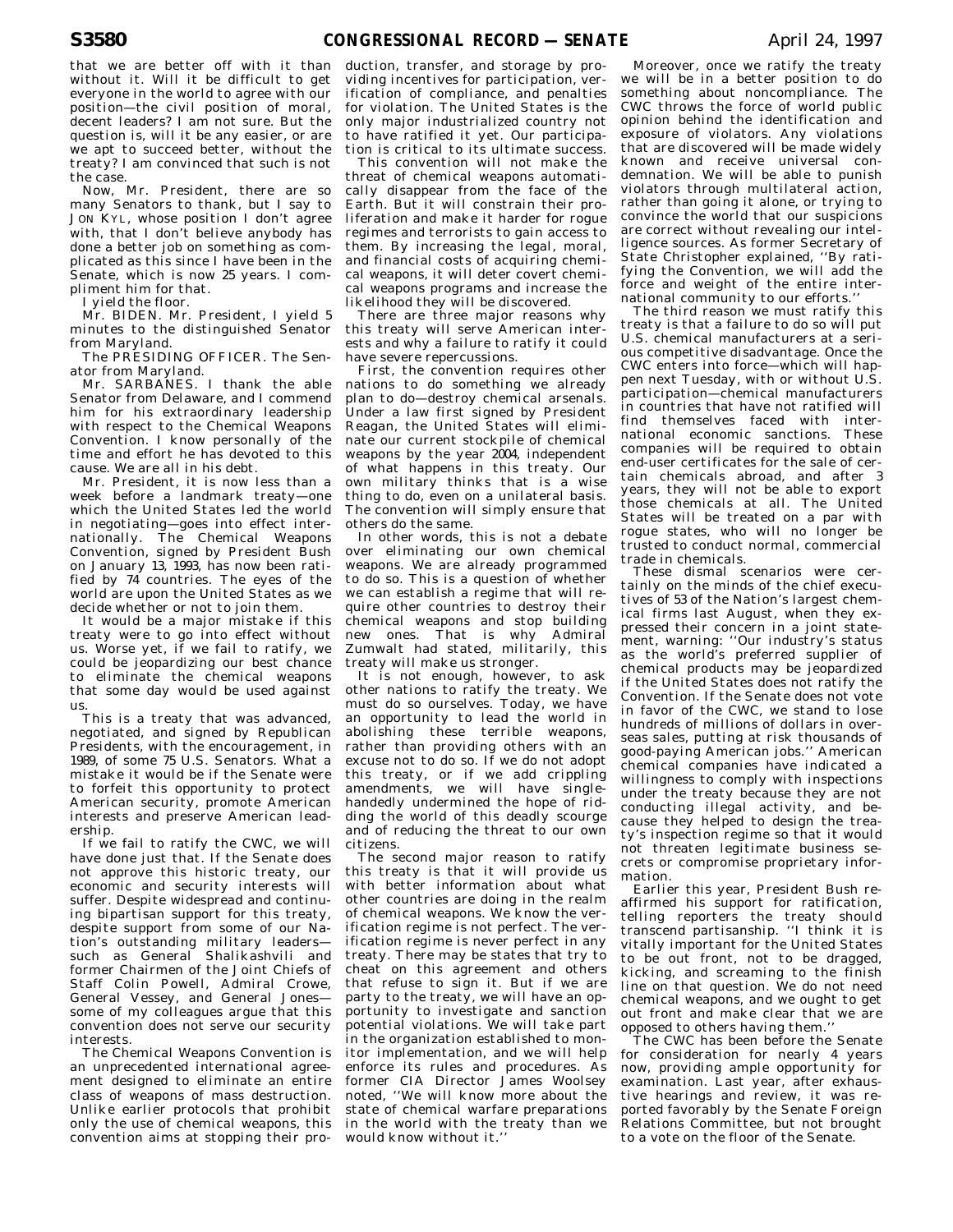Over the past few weeks a new series of hearings has been held, in open and in closed session, and all perspectives have been thoroughly aired. The administration has worked in good faith to negotiate a new resolution of ratification that addresses the earlier concerns and more, including 28 agreed conditions, declarations, statements, and understandings. The remaining five conditions that have been proposed will undercut and place in jeopardy the effectiveness of this treaty, and I urge my colleagues to reject them.

The conditions to which the administration has already agreed will resolve every legitimate concern that has been raised. I would urge my colleagues not to vote for pending amendments that would require renegotiation, delay, or abrogation of the CWC. If we don't take this opportunity to begin abolishing these terrible weapons, we will rue the day and have only ourselves to blame.

Mrs. FEINSTEIN. Mr. President, I rise today to express my strong support for the Chemical Weapons Convention. I believe it is very much in our national interests to ratify this treaty, after we strike five conditions in the resolution of ratification.

Let me first express my respect and appreciation for the distinguished ranking member of the Foreign Relations Committee, Senator BIDEN. He and his staff have really done the heavy lifting in getting this treaty to the floor, including many long hours of negotiations on the package of 28 agreed conditions.

I also want to express my respect for the opponents of this treaty, including the distinguished chairman of the Foreign Relations Committee and the Senator from Arizona, Senator KYL. I have worked well with Senator KYL on many issues, including, at the moment, our strong effort to pass a Victims' Rights Amendment to the Constitution.

I know that in this debate these Senators are motivated by their genuine and deeply felt concern for America's national security. However, I must disagree with the view that we would be better off without this treaty, or by passing a resolution of ratification that essentially renders the treaty meaningless.

Mr. President, the threat of chemical weapons falling into the hands of terrorists, or being used as a weapon of war by a rogue state, has increased dramatically in recent years.

One need only reflect on the dangers faced by our military by Iraq's incipient chemical weapons program during the gulf war, or the tragedies our Nation has suffered with the bombing of the World Trade Center, the Federal building in Oklahoma City, and the Olympic Park in Atlanta, to fully appreciate the dangers posed by the proliferation of chemical weapons. In each of these cases, the tragedy and loss of life could have been magnified significantly had chemical weapons been used.

The people of Japan know this firsthand. The deadly sarin gas attack car-

ried out in the Tokyo subway system by the Aum Shunrikio cult was testimony to the power of even a relatively small amount of chemical weapons.

Chemical weapons are among the most barbaric of mankind's inventions. They are so awful, that the United States, by act of Congress, has decided to eliminate our own stocks of these weapons by 2004. They are designed to kill and incapacitate by causing such effects as skin blistering, blindness, lung damage, choking, nervous system disruption, paralysis, or oxygen starvation. Because of the ease of their dispersal over a wide area, chemical weapons are especially useful for targeting civilian populations.

The Chemical Weapons Convention is the most far-reaching attempt ever by the international community to control the spread of chemical weapons. It bans for the first time the development, production, and possession of chemical weapons and reinforces the international norm against their use. Since we are destroying our own chemical weapons, it only makes sense that we should want other nations to do so as well.

The convention requires all signatory states to declare and destroy any chemical weapons and the facilities used to produce them. It requires member states to submit annual reports on the production and use of certain sensitive chemicals. This information, combined with our own intelligence resources, will significantly improve our ability to monitor and prevent illegal transfers and uses of such chemicals.

Once the CWC takes effect, it will make it much harder and more costly for proliferators and terrorists to acquire chemical weapons. An intrusive verification system will be set up to detect violations. Sanctions will be imposed against nations that refuse to participate, making it more difficult for them to acquire precursor chemicals for poison gas and easier to monitor their efforts to do so.

The intelligence-sharing and global verification network that will result from this treaty will increase the chances that terrorist attacks involving chemical weapons can be prevented before they ever occur—a net gain in the security of our troops and our citizens.

Now, a number of very serious concerns have been raised about the CWC. I myself have shared some of these concerns. I will not speak to every criticism of the treaty, but I want to address some of these concerns now, because I believe very solid answers have been provided to virtually all of them.

Verification: Critics of the CWC have complained that it is not verifiable, and that it will be easy for nations who sign up to the treaty to cheat without getting caught.

We must start with the proposition that no arms control agreement is 100 percent verifiable. But with the CWC, we will know far more about who is trying to develop chemical weapons,

where, and how than we would without the treaty. That is why the intelligence community has consistently testified that, while the treaty is not completely verifiable, they regard it as a highly desirable tool that will enhance our knowledge of chemical weapons programs and our ability to stop them.

The CWC's verification regime requires routine inspections of all declared facilities working with significant amounts of chemicals listed by the treaty. In addition, any site, declared or not, may be subject to shortnotice challenge inspections if there are suspicions that it is being used to produce or store banned chemicals.

The CWC also establishes significant trade restrictions on precursor chemicals. These restrictions will make it more difficult for nations who are not parties to the treaty to acquire these chemicals, and will provide us with much more information than we currently have about who is seeking to import such chemicals, and in what amounts.

So the concern about verification, while valid, I believe has been more than adequately addressed. We must go into this treaty with our eyes open, aware that it will not detect every violation. But why would we deprive ourselves of the extremely useful tools and information this treaty would provide on the grounds that they are not foolproof? It would be incredibly shortsighted to do so.

Sharing Defense Technologies: During one of the hearings in the Senate Foreign Relations Committee earlier this month, the concern was raised that Article X of the CWC would require the United States to share advanced chemical defense technologies with rogue nations like Iran, who may sign and ratify the treaty. If indeed the treaty required that, there would be significant grounds for concern. But I believe the concern is overstated.

In an April 22 letter to me, National Security Adviser Sandy Berger makes it very clear that Article X of the CWC would impose no obligation on the United States to assist Iran with its chemical weapons defense capabilities.

I ask unanimous consent that Mr. Berger's letter be printed in the RECORD at the conclusion of my remarks.

The PRESIDING OFFICER. Without objection, it is so ordered.

(See exhibit 1.)

Mrs. FEINSTEIN. Mr. Berger makes clear that paragraph 7 of Article X, which spells out the obligations of States Parties to assist others threatened by chemical weapons, would require the United States to provide nothing more than medical antidotes and treatments to any state we deemed unreliable. We have the option to provide more advanced assistance to those nations we trust, but no obligation.

The administration is so comfortable with this reading of the treaty, that, in their negotiations with Senator HELMS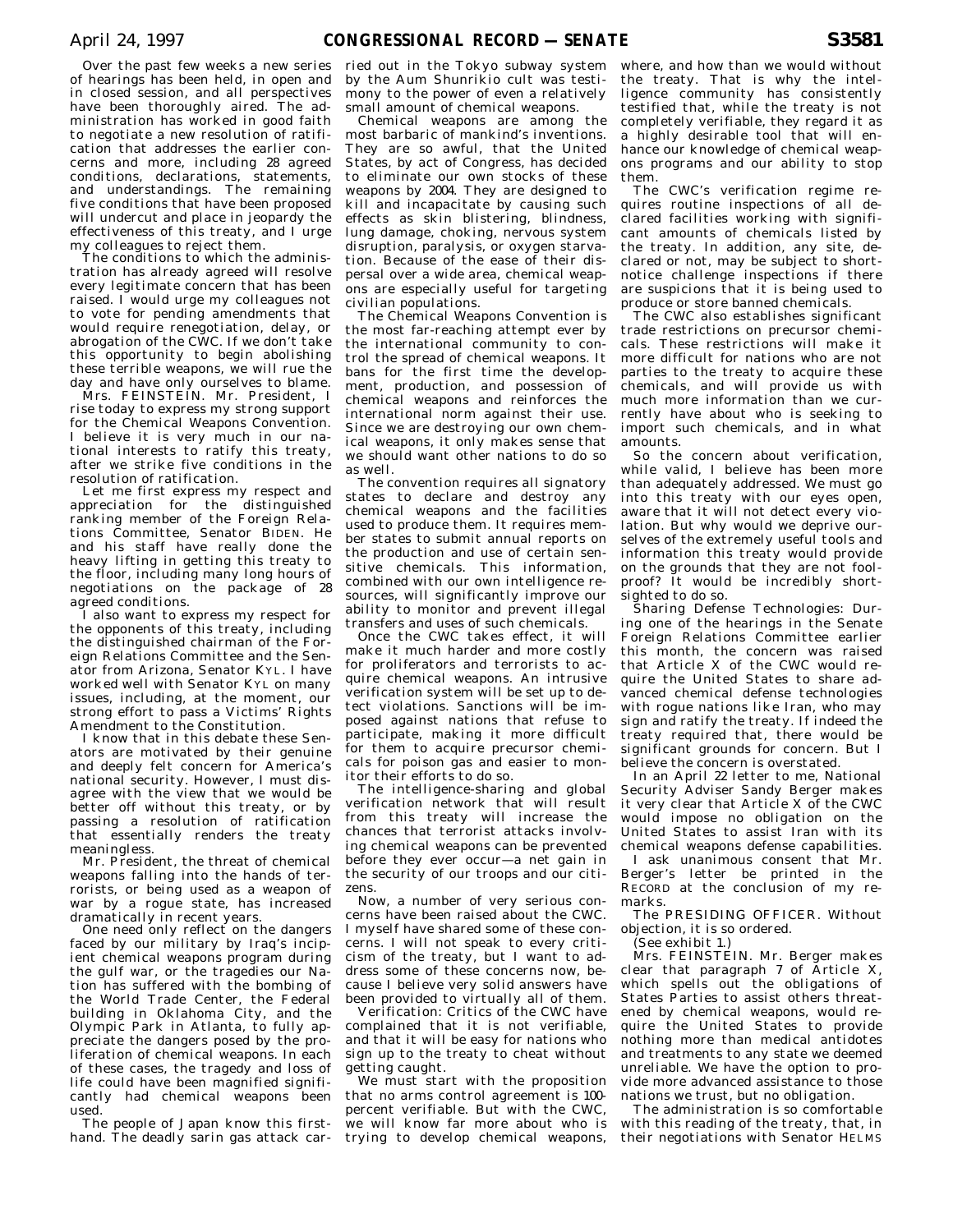and with the Majority Leader's task force on the CWC, they have agreed to a binding condition (number 15) that would ensure that the United States will not provide any assistance other than medical assistance to any rogue nation that becomes a party to the treaty.

Another concern about Article X is that paragraph 3, which calls for parties to ''facilitate . . . the fullest possible exchange'' of information and technology on protection against chemical weapons, would require the United States to share such equipment with rogue nations who sign and ratify the treaty.

The administration has made clear that the use of the words ''facilitate'' and ''possible'' in this paragraph mean that we will determine whether any specific exchange is appropriate, and we will not pursue those we deem inappropriate. In making these decisions, we will do nothing to undermine our national export controls.

With these assertions in hand, I am satisfied that the United States will in no way be obligated to provide chemical weapons technology to any nation we deem to be untrustworthy.

Some have also raised the concern that Article X might induce other, less conscientious nations, to supply rogue states with defense technologies. But there is nothing that prevents those sales from taking place today, with no CWC in effect.

With the CWC, the countries who make exchanges allowed in Article X are legally bound by the treaty's overriding principle, stated in Article I, that they can do nothing to ''assist, encourage, or induce, in any way, anyone to engage in any activity prohibited to a State Party under this Convention.''

In addition, the CWC would provide us with far more ability to scrutinize any exchanges than we have today. The result is a net increase, not decrease, in our knowledge of defense exchanges with rogue nations, and our ability to address any compliance concerns that may arise from these exchanges.

Cooperation on Chemical Technology: Another concern that has been raised involves Article XI. Some have suggested that Article XI, which deals with cooperation in chemical activities not prohibited by the treaty, would require the United States to provide other nations with access to our dualuse technologies and manufacturing secrets. Here again, the concern is unwarranted.

Article XI does aim to ensure that parties to the treaty can conduct legitimate chemical commerce, which is reasonable. But in his April 22 letter, Mr. Berger explains that this article does not require the United States, or any U.S. company, to provide any confidential business information to any foreign party.

As to the concern that Article XI will undercut export controls, indeed, the reverse is true. Mr. Berger makes clear that the all U.S. export controls now in

effect are fully consistent with the CWC. In addition, our allies in the Australia Group, all 28 of them, have pledged to maintain all existing multilateral export controls, which they agree are fully consistent with the CWC.

Here again, the problem identified by critics of the CWC would actually be worse without the treaty. The CWC will allow us to better monitor chemical commerce that occurs today without our knowledge. It will also provide the basis for further multilateral efforts to control exports, above and beyond our own existing export controls and those of the Australia Group.

To address the concerns raised about Article XI, the Administration has agreed to a binding condition (number 7) that the President must certify now and on an annual basis that the Australia Group is continuing to effectively control chemical exports and remains a viable mechanism for doing so.

According to this condition, the President must also certify that nothing in the CWC obligates the United States to weaken our own export controls, and that each member of the Australia Group remains committed to maintaining current export controls.

With this condition added to the resolution of ratification, I believe concerns about Article XI can be laid aside.

In fact, the negotiations between the Administration and Senator BIDEN on the one hand, and Senator HELMS and the Lott task force on the other, have been remarkably successful in addressing the concerns that have been raised about the treaty.

In all, 28 conditions have been agreed to in these negotiations, on subjects ranging from verification and Articles X and XI, to Congressional prerogatives in providing funding for the OPCW; the establishment of an inspector general at the OPCW; safeguards on intelligence sharing; the Senate's role in reviewing future treaty amendments; constitutional protections in the inspection of U.S. facilities; our armed forces' continued ability to use non-lethal riot control agents, such as tear gas; and maintaining robust U.S. chemical defense capabilities.

With all of these conditions agreed to, there are only five areas remaining in dispute. One would think we were near the point of a virtually unanimous vote to ratify the CWC.

And yet, we still hear charges that the administration is ''stonewalling.'' That is simply not the case. Far from stonewalling, the administration has worked very hard to address the Senate's concerns. But it appears that some people simply do not to want to take yes for an answer.

And so, we have five conditions in this resolution of ratification which the Administration has identified as ''killer'' conditions. These conditions would make our ratification of this treaty meaningless, because they would either gut central provisions of

the treaty, or set up unachievable goals that must be met for us to deposit our instruments of ratification. They should all be defeated.

Let me briefly address each of these killer conditions:

Condition 29 would prohibit the United States from ratifying the CWC until Russia ratifies it and takes a series of other actions to comply with past agreements.

Besides holding United States foreign policy hostage to a group of hardliners in the Russian Duma, this condition ignores the fact that the CWC provides precisely the tools that would be helpful in detecting Russian violations of this and past treaties. It also gives Russia an easy excuse to delay ratification itself. On the grounds of self-interest, this condition shoots ourselves in the foot.

Condition 30 would prohibit the United States from ratifying the CWC until rogue states such as North Korea, Libya, Syria, Iran, and Iraq have ratified it. By accepting this treaty, we allow these rogue regimes to set the standards of international conduct. It is the equivalent of saying that we should not outlaw drug smuggling because some people will still smuggle drugs.

By ratifying the CWC, the United States will make it easier to forge international coalitions aimed at eliminating the chemical weapons programs of these regimes, even through military force when necessary. It will also set a standard for those nations to meet if and when their current regimes are replaced by more responsible ones.

Condition  $3$ <sup>1</sup> requires the United States to reject all CWC inspectors from countries like Iran and China. This condition is unnecessarily rigid. It would prevent us from allowing suspect states from seeing for themselves that we are not violating the treaty. It would also certainly result in American inspectors being excluded from inspections in these countries.

A better approach would be to strike this language and enact implementing legislation that would allow Congress a role in determining which inspectors should be barred, which the CWC allows the United States to do on a caseby-case basis.

Condition 32 would prohibit the United States from ratifying the CWC until Article X is eliminated and Article XI is amended. This is completely unrealistic and completely unnecessary. Articles X and XI were included to reassure countries who signed the treaty that they would not be prevented from developing chemical weapons defenses or engaging in legitimate chemical commerce.

None of the 160 nations who have signed or 74 nations that have ratified the treaty will agree to renegotiate these provisions at the eleventh hour. It will simply result in our exclusion from the CWC—which is clearly the intent.

As Gen. Brent Scowcroft, National Security Adviser to President Bush,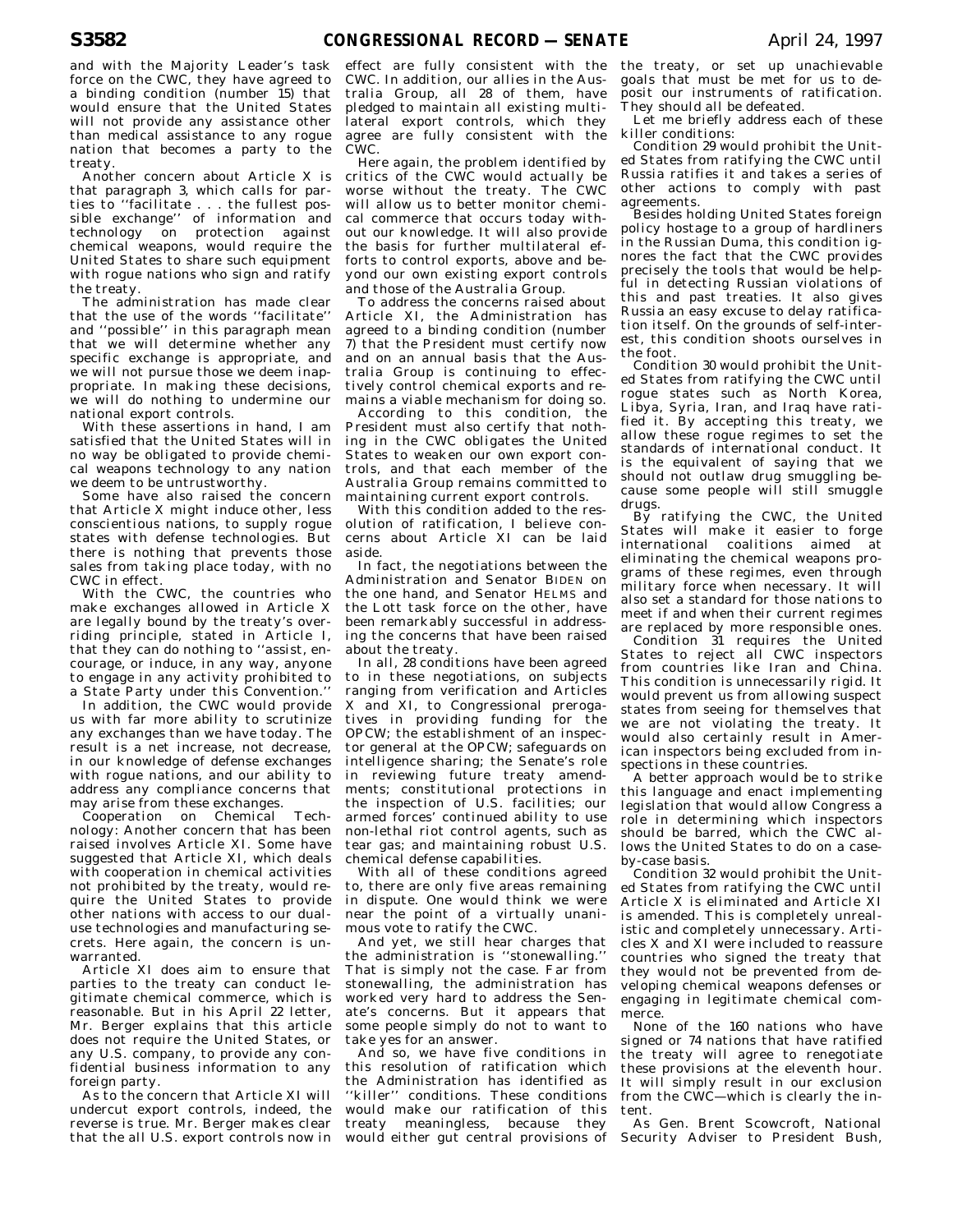testified before the Foreign Relations Committee on April 9, 1997: ''Starting over. . .is pure fantasy. If we reject this treaty, we will incur the bitterness of all our friends and allies who followed us for 10 years in putting this thing together. . . The idea that we can lead out again down a different path I think is just not in the cards. We have got to deal with the situation we face now, not an ideal one out in the future.''

The concerns raised about Articles X and XI—which I shared—have been more than adequately addressed by the agreed conditions. This is what I mean about not wanting to take yes for an answer.

Condition 33 would prevent the U.S. from ratifying the treaty unless the President can certify with ''high confidence" that we would be able to detect the production or storage of a single metric ton of chemical agent.

This is an absurdly high standard. The intelligence community has consistently said it could detect ''militarily significant'' cheating, but the production of one ton of agent does not qualify.

But the tools created by the CWC will only enhance our abilities to detect these violations. It would be foolish to kill the treaty with a condition like this that makes the perfect the enemy of the good. This condition is not about verification—it is about killing the treaty.

Tomorrow, each of these five amendments will be subject to a motion to strike. Failing to strike them would be tantamount to killing the treaty. I urge my colleagues to vote for each motion to strike. Those who do not are essentially voting against ratification of the entire CWC.

Mr. President, I think this debate really comes down to whether or not one supports international arms control agreements. Many of the criticisms of the CWC—such as that it would lull us to sleep, or that it is not verifiable—were levied against all previous successful arms control treaties, such as the Nuclear Non-Proliferation Treaty, and the START treaty.

Those who worry that the United States will weaken its vigilance in our efforts to guard against the threat of chemical weapons have actually done us a service.  $\hat{I}$  believe the intensity of this debate has helped to ensure that we will never allow ourselves to believe that the treaty by itself is enough. We will follow the course that President Reagan did—a strong national defense and arms control agreements with verification.

The CWC is not a panacea, and none of its proponents believes it is. It will not by itself banish chemical weapons from the earth, but it would result in the destruction of much of the world's chemical weapons stocks, and provide us with a valuable set of tools that would significantly strengthen our ability to monitor and defend against the threat of chemical weapons.

Our failure to ratify this treaty would be a grave mistake. The treaty will enter into force on April 29, with or without us. This is the only treaty that there is, and it requires U.S. leadership to make it work. Only by being a party to this convention can we make it function to its fullest possible extent.

I believe every Member on this side of the aisle supports this treaty. I urge my Republican colleagues to vote for ratification, after voting to strike the five killer amendments.

EXHIBIT 1

THE WHITE HOUSE, *Washington, April 22, 1997.* Hon. DIANNE FEINSTEIN

*U.S. Senate,*

*Washington, DC.*

DEAR SENATOR FEINSTEIN: I am pleased that we were able to talk last week about ratification of the Chemical Weapons Convention, including the concerns which have been raised about Articles X and XI of the treaty. I would like to take the opportunity to elaborate further on these issues and set the record straight.

Regarding Article X, concern has been expressed that this provision might force us or other treaty parties to share advanced chemical defense technologies and equipment with rogue nations like Iran and to assist in the development of CW defense capabilities. This simply is not the case.

First, only countries that have joined the CWC and renounced CW can request assistance and only then if they are threatened or attacked with CW. Indeed, the very purpose of Article X is to encourage countries to join the CWC and eliminate their CW programs by providing an assurance of international assistance in the event that they are threatened or attacked with CW by a non-party. For states in good standing under the CWC that do qualify for Article  $\breve{X}$  aid, there is no requirement to provide high tech defenses or even gas masks. The obligation to assist can be satisfied with medical or humanitarian aid. Indeed, the President has committed in an agreed condition on the Resolution of Ratification (Condition #15) that the United States will only give medical help to certain countries of concern, such as Iran or Cuba, under Article X.

Second, with regard to the actions of other states, let me point out that countries contemplating any exchanges under Article X are legally bound by the fundamental obligation in Article I of the treaty never ''to assist, encourage or induce in any way anyone to engage in any activity prohibited'' under the Convention. This means that all relevant transfers must be subject to very close scrutiny, especially with countries whose compliance may be in doubt. We will use every instrument of U.S. diplomacy and leverage at our disposal to ensure that transfers do not occur which could undermine U.S. national security interests, including the extensive verification and compliance provisions in the Convention. As Secretary Cohen said on ''Meet the Press'' on Sunday, we will be in a much better position to do this if we are inside the treaty rather than outside. Frankly, other countries will have little incentive to work with us to ensure that inappropriate transfers do not occur if we have not ratified ourselves.

Article XI encourages free trade in nonprohibited chemicals among States that join the CWC and renounce any CW capability. Some have charged that this provision might force us or our chemical industry to share dual-use technologies and manufacturing se-

crets with other countries. Such an interpretation is totally at odds with the plain language of the treaty. It also defies logic to suggest that a treaty expressly devoted to eliminating chemical weapons somehow requires its parties to facilitate the spread of

chemical weapons. First, Article XI is explicitly subject to the fundamental ban in Article I on assisting anyone in acquiring chemical weapons. Moreover, in order to reinforce the treaty's constraints against the transfer of dangerous technology, the President has committed in agreed condition #7 in the Resolution of Ratification to obtain official assurances from our Australia Group partners at the highest diplomatic levels that Article XI is fully consistent with maintaining strict export controls on dangerous chemicals and that they are committed to ensuring the Group remains an effective mechanism for dealing with CW proliferation. I would note that this condition also requires annual certification.

Second, with the CWC the countries undertaking exchanges are legally bound by the fundamental obligations in Article I. As Ron Lehman, former Arms Control Director under President Bush, recently stated in testimony before the Senate Foreign Relations Committee: "We made it very clear throughout the negotiations that all of this was subject to Article I, which is the fundamental obligation not to assist. . . . But the most important, I think, telling fact in support of the U.S. interpretation is the fact that after the Convention was done so many of the usual list of suspects were so unhappy that they did not get what they wanted in these provisions.''

I would note, in conclusion, that renegotiation of Articles X and XI of the CWC, as the Helms condition (#32) in the Resolution of Ratification would require, is not a realistic option. This treaty was intensively negotiated for more than 10 years. It has been signed by 162 countries and ratified by 74. As Brent Scowcroft recently testified, ''Starting over . . . is pure fantasy. If we reject this treaty, we will incur the bitterness of all of our friends and allies who followed us for 10 years in putting this together . . . the idea that we can lead out again down a different path I think is just not in the cards. We have got to deal with the situation we face now, not an ideal one out in the future.'' This is why the Senate must vote to strike this Helms Condition.

I hope this information facilitates the Senate's consideration of the CWC and look forward to a successful vote in the coming days. Sincerely,

SAMUEL R. BERGER,

# *Assistant to the President for*

*National Security Affairs.*

The PRESIDING OFFICER. Who yields time?

Mr. HELMS. Mr. President, I suggest the absence of a quorum.

The PRESIDING OFFICER. The clerk will call the roll. The time will be equally divided.

The legislative clerk proceeded to call the roll.

Mr. BIDEN. Mr. President, I ask unanimous consent that the order for the quorum call be rescinded.

The PRESIDING OFFICER. Without objection, it is so ordered.

# AMENDMENT NO. 47

(Purpose: To strike condition no. 30, relating to chemical weapons in other states)

Mr. BIDEN. Mr. President, I send an amendment to the desk.

The PRESIDING OFFICER. The clerk will report.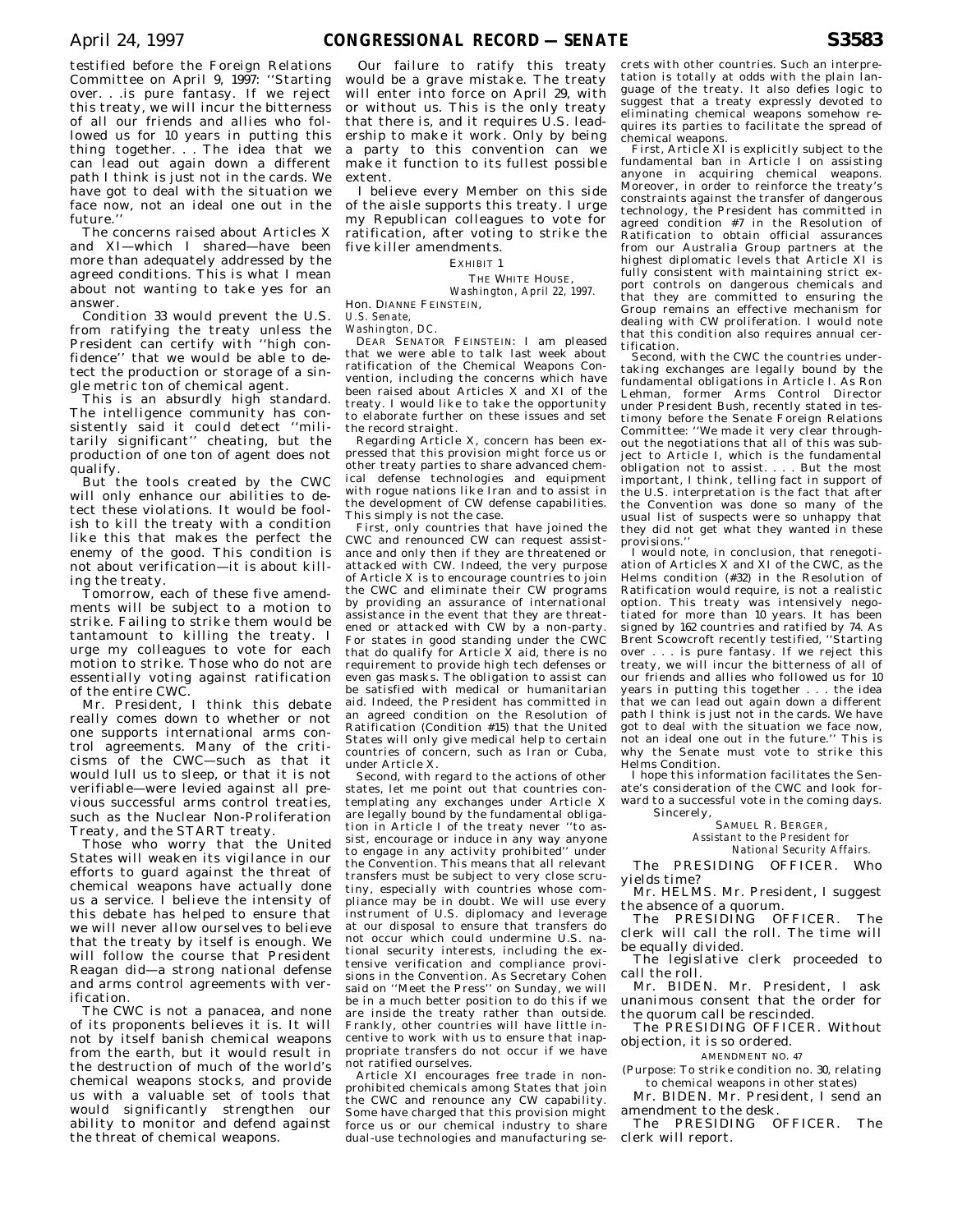The legislative clerk read as follows: The Senator from Delaware [Mr. BIDEN] proposes an amendment numbered 47.

On page 63, strike lines 8 through 20.

Mr. BIDEN. Mr. President, this is condition No. 30. As was indicated at the outset of the unanimous-consent agreement, the Senate has now agreed to 28 of the 33 conditions that were attached to the treaty that is before us today.

As I indicated at that time that I would be moving to strike five of the conditions, any one of which—at least four of which—if adopted, would essentially vitiate the treaty; would make our ratification useless.

They are killer amendments. This is one of those amendments. Mr. President, condition No. 30 would hold hostage our joining the Chemical Weapons Convention to the condition that rogue states—several rogue states, such as Iraq, Libya and North Korea—would have to sign and ratify the treaty before we became party to the treaty.

This has a very perverse impact. The first impact is we wouldn't be in the treaty. We would not have ratified the treaty, if we ratified this condition. Second, it has a perverse impact. It would prevent the United States from participating in the convention until a band of 2-bit regimes that specialize in flaunting norms of civilized behavior decide for us when we should be a member of this treaty. Seventy-four nations have already signed onto it.

This condition turns the present global arrangement on its head. Instead of the civilized nations of the world setting the rules, this condition effectively let's the villains determine the rules of the road and American policy. This condition ignores the critical fact that regardless of what the rogue states do, regardless of whether we join the CWC, or not, we have decided unilaterally to destroy our chemical weapons stockpile.

We will not use chemical weapons to respond to a chemical weapons attack. That is a judgment our military and our last Commander in Chief and this one has made. Instead, we will rely on what General Schwarzkof said, and General Powell, General Shalikashvili, and others will rely upon our overwhelming nonchemical military capabilities to deter and retaliate against the use of chemical weapons.

The best way to affect the behavior of these rogue states is to bring to bear the combined weight of the civilized nations of the world to isolate, sanction, and target those nations who would continue to produce chemical weapons in defiance of the creation of this international norm. But, Mr. President, first we have to establish the norm. If the United States of America says we will not join unless the bad guys join, then there is no reasonable prospect that such a norm will be established.

As Secretary of State Madeleine Albright has noted, to say that we should not have a CWC because there will be people out there who will continue to produce chemical weapons, or who will cheat, is a little bit like saying we should not have laws because people will break them. We should not have laws against murder because we know people are going to murder people. So have no laws against murder.

The point is that today there is nothing illegal—let's get this straight under international law about producing chemical weapons, developing chemical weapons, or stockpiling chemical weapons. The purported Libyan chemical weapons program is completely legal today. The Iraqi chemical stockpile is completely legal today. In fact, there is nothing in international law that prohibits the use of chemical weapons internally. Like Saddam Hussein's poison gas attack against the Kurds within Iraq, there is nothing illegal about having or using these weapons in your own country. That will change once the CWC is in force.

To quote Gen. Colin Powell, ''For us to reject this treaty now because there are rogue states outside that treaty is the equivalent of saying that we should not have joined NATO because Russia wasn't part of NATO.'' That is former Chairman of the Joint Chiefs Colin Powell—not me.

This treaty will establish standards by which to judge others. If it is violated—that is, if the treaty is violated —it will provide the basis for harsh action to punish and bring violators into compliance. The opponents will say that norms are meaningless unless there is a will to enforce those norms. They are right. But on that point, I would point out that without a norm there is nothing to enforce.

The bottom line is this: With the treaty we will have more tools and greater flexibility to act against those countries that threaten us and their neighbors. Should we choose military action we would be able to justify it as a measure taken to enforce the terms of a treaty to which we and 160 other nations who are signatories—only 74 ratified—are parties. North Korea is not. Libya is not. But 160 other nations have signed, and we are going to say that we will not join unless North Korea joins. As Gen. Colin Powell said, I am glad these folks weren't around when NATO was starting up to say we are not going to have NATO because Russia can't be a part.

Mr. President, I reserve the remainder of my time. I yield the floor.

The PRESIDING OFFICER. Who yields time?

Mr. HELMS addressed the Chair.<br>The PRESIDING OFFICER. The

The PRESIDING OFFICER. Chair recognizes the Senator from North Carolina.

Mr. HELMS. I thank the Chair.

Mr. President, there is a lot of misunderstanding about this treaty. It has been advertised implicitly—not explicitly, of course—as a cure-all; as an end to the perils of chemical warfare. And a lot of people think it will all be over, and we will not have any more danger.

The truth of the matter is that they will not do a thing in the world to help the situation because the Chemical Weapons treaty—Convention, as it has been called—is not a comprehensive ban. This treaty contributes to the national security of the United States and the American people, and that is what I am primarily interested in.

This treaty, it seems to me, must at a minimum affect those countries possessing chemical weapons which pose a threat to the United States. Accordingly, the United States should not become a party to this treaty—many Senators feel—until those countries are also participants. And no effort has been made to encourage them to come in. We are standing alone, and they are going to go about their little deviltry unmolested. Rogue states—like Iran, Iraq, Libya, Syria, and North Korea clearly represent a threat to United States security and the security of key United States allies. And not one of these countries has ratified the CWC, and not one of them is likely to ratify.

First, the intelligence people in our own country—we call it the intelligence community—reported that all of these governments have active aggressive programs to develop and produce chemical weapons.

In March 1995, I believe it was, regarding the nonproliferation treaty, the Central Intelligence Agency released an unclassified estimate that gave a troubling assessment of the likely impact that the CWC would have upon the proliferation of chemical weapons.

This report said:

A number of states continue to pursue the development or enhancement of a chemical weapons capability. Some states have chosen to pursue a chemical weapons capability because of relatively low cost, and the low technology required for chemical weapons production. Moreover, they believe that a CWC ability can serve as both a deterrent to enemy attack and as an enhancement of their offensive military capability.

I am quoting. The report says:

Currently, at least 15 countries have an offensive CWC program in some level of development, and the most aggressive chemical weapons programs are in Iran, Libya, and Syria. The CWC will continue to be a serious threat for at least the remainder of this decade despite a number of armaments control efforts, such as the Chemical Weapons Convention. Several countries have expressed concern, excluding Libya, Syria and Iraq, which have so far refused to sign the CWC, and some CW-capable countries that have signed the treaty show no signs of ending their programs.

That was our intelligence community's assessment of the situation as of 1995.

Mr. President, while the intent of the CWC is good, what it proposes is to create a global chemical weapons ban, and it will not do any such thing. It simply will not achieve any other of the goals. Thirty percent of the countries with chemical weapons programs, including all of those with what is called aggressive programs, have not yet signed the treaty, let alone ratified it. Yet, these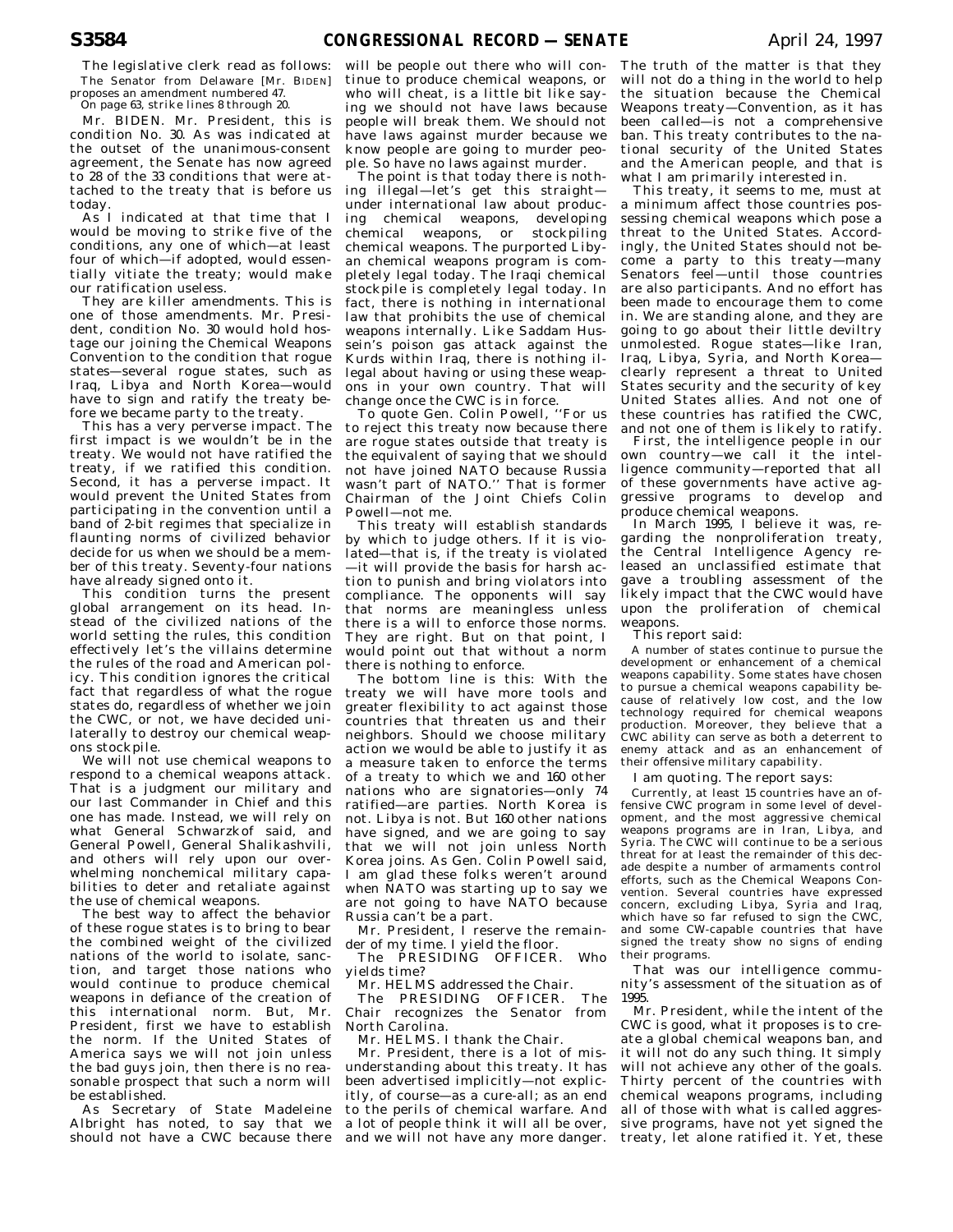countries have been and will continue to be the paramount chemical weapons threat to the United States.

About 6 years ago, during Operation Desert Storm, the United States was so concerned about Iraq's chemical weapons program that we focused a huge percentage of long allied air attacks upon Saddam Hussein's chemical weaponry. A facility 65 miles north of Baghdad was the nucleus of Iraq's chemical weapons program, and a priority target during the early days of the gulf war. I was amazed then that no one seemed to pay much attention. And I am amazed now that no one seems to remember General Schwarzkopf's remarks during a press briefing at that time in Saudi Arabia. It was on February 27, 1991. Here is what he said:

The nightmare scenario for all of us would have been to go through the Iraqi tank barrier, get hung up in this breach right here and then have the enemy artillery rain chemical weapons on the troops that were in the gaggle, in the breach right here.

Pointing to specific points.

Well, the point is this. That nightmare scenario exists today since Iraq has neither signed nor ratified this treaty.

Let us look at another rogue regime North Korea. On March 18, 1996, the Director of the Defense Intelligence Agency, Lt. Gen. Patrick Hughes, forwarded to me a DIA assessment of North Korea's military capabilities which underscored United States concern with the war-fighting uses to which chemical weapons can be put.

Now, according to that study, and I am quoting, ''In any attack on the South, P'yongyang could use chemical weapons to attack forces deployed near the DMZ, suppress allied air power and isolate the peninsula from strategic reinforcements.''

Now, in boasting that this treaty will make American soldiers free from the threat of chemical weapons, the administration either has forgotten or deliberately ignored the fact that North Korea has neither signed nor ratified the CWC and the threat posed by North Korea and Iraq and others here. Now over 30,000 United States troops face North Korean troops armed and extensively trained with chemical weapons. Key airfields and ports are within striking distance of North Korean missiles, and with just a handful of chemical weapons North Korea could force United States aircraft to withdraw from the Korean Peninsula to Japan, and in fact in the near future North Korea may be even able to strike air bases in Japan with chemical munitions. Without air support and reinforcement, our ground forces and our South Korean allies would be overwhelmed within days.

The threat to the United States forces in the Persian Gulf being rotated from Iran and Iraq is no less troubling, Mr. President. The bottom line, I guess, is that rogue states—if you will look at the chart—see chemical weapons as the best means to offset the su-

perior conventional forces of the United States and its allies. These countries continue to develop plans to use chemical weapons in the event of war, and we must remember I think, Mr. President, that each of these countries are state sponsors, Government sponsors, of terrorism and may supply chemical weapons to terrorist groups.

So when the CWC enters into force, our troops will be no safer from chemical attacks than they are today because the countries of greatest concern have not acceded to this treaty. For the CWC to offer any improvement, however modest, to the national security of the United States, it must at a minimum, I think, affect those countries with aggressive chemical weapons programs, those countries which have hostile intentions toward the United States and the American people.

I urge Senators, please, to oppose this motion to strike this key provision.

Have the yeas and nays been ordered on the motion?

The PRESIDING OFFICER. They have not.

Mr. HELMS. I ask for the yeas and nays.

The PRESIDING OFFICER. Is there is a sufficient second?

Is there a sufficient second?

There is a sufficient second.

Mr. HELMS. I thank the Chair.

The PRESIDING OFFICER. Who yields time?

Mr. BIDEN. Mr. President, I yield the distinguished Senator from Massachusetts up to 10 minutes.

The PRESIDING OFFICER. The Chair recognizes the Senator from Massachusetts for 10 minutes.

Mr. KERRY. I thank the Chair. I thank the distinguished minority manager.

We have now finally arrived at the first of a series of real confrontations on this treaty, and we will vote shortly on this striking of the first reservation. It really is not possible to overemphasize the importance of each of these votes. There are four votes, each of which would cripple this treaty. If there are 100 Members of the Senate prepared to vote for this treaty—and we know there are not—but if there were and we subsequently were to adopt one of these reservations, those 100 votes would be absolutely meaningless because we would have denied ourselves the capacity for this treaty to go into effect if we do not strike these reservations.

The fact is that the United States would be simply unable to ratify now or at any time in the immediate future, and quite possibly never, if the effort to strike any one of these four fails. That is the gravity of what we are going to be doing in this Chamber in the course of this afternoon.

The first of these conditions, condition 30, which the Senator from Delaware has ably discussed, has been called, somewhat antiseptically, ''Chemical Weapons in Other States.''

The text is very short, and I just want to quote it verbatim. It says:

Prior to the deposit of the United States instrument of ratification, the President, in consultation with the Director of Central Intelligence, shall certify to the Congress that countries which have been determined to have offensive chemical weapons programs, including Iran, Iraq, Syria, Libya, the Democratic People's Republic of Korea, China, and all other countries determined to be state sponsors of international terrorism have ratified or otherwise acceded to the convention.

Let me translate that into simple English. Under the terms of that condition, we will hold ourselves hostage to the very outlaw, rogue states that we seek to control by passing this convention. Under the terms of that condition, we would in fact do nothing to change the status quo.

The distinguished chairman of the committee said we have to hold on to this amendment and defeat the treaty essentially because Iraq, Iran, Libya, these countries have chemical weapons today. Well, if we do not pass this treaty, nothing whatsoever will change with respect to the threat versus the United States. Each and every one of those countries will continue to produce and we will continue on the path that we have been on for some years which is destroy our chemical weapons stocks. Why? Because we have decided, and appropriately I believe, that we do not need and do not intend to fight a war with chemical weapons.

Now, this particular reservation has a noble objective. I do not think any of us would argue, the real objective is to get those rogue states to get rid of their chemical weapons. We are all in favor of that, if that is the real objective. But I respectfully suggest the real objective is to come around through the back door and do through the back door what they may not be able to do through the front door. There is no Senator in this Chamber who does not hope that Iran, Iraq, Syria, Libya, North Korea, China, Cuba, and Sudan, in fact, every nation on Earth, is going to someday ratify the CWC. If that was the case or it was about to happen or had happened, there would be a lot less concern about how we are going to go about clarifying, inspecting, or challenging during the course of this treaty. But that is not the case. There is not one of those Senators who has drafted this resolution who can look any other Senator in the eye in this Chamber and say today that they believe that any of those rogue states are about to ratify tomorrow, the next day, or the next day. That is not going to come as any surprise to anybody here in the Chamber, Mr. President.

There is not one who would do that. In fact, during most of the 10 years during which the Reagan administration and the Bush administration negotiated over exhausting amounts of time and developed this treaty, they developed it to structure sanctions that would apply to trade in chemicals conducted by nations that do not ratify the treaty.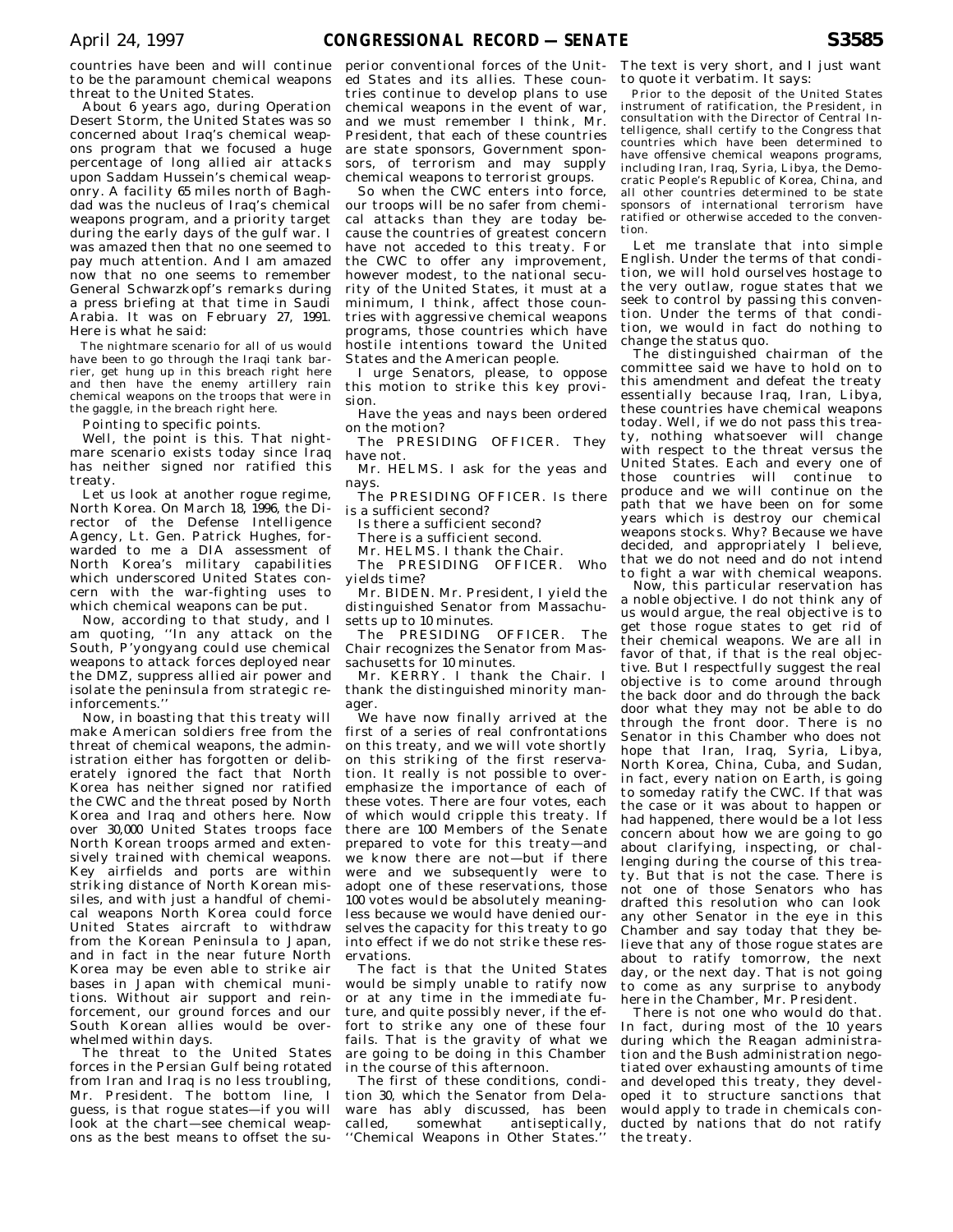Let me be clear about that. The primary purpose of the strict requirements for challenge inspection and the process of tracking precursor chemicals is not necessarily to keep track of the people that we know are going to live up to this treaty. It is precisely to keep track of the people that are most likely to break the treaty, and every one of the experts has suggested that with respect to the rogue states you are better off having that tracking process, the declarations of sales, the ability to be able to track the fingerprint of chemicals through the globe in order to be able to hold those countries accountable.

That is the purpose of this treaty. So we have sort of a double negative here. If we allowed this particular reservation to stand, not only would we hold ourselves hostage to the very countries that we want to have eliminate the weapons, but we also would eliminate the means that we have created to be able to get them to eliminate those weapons.

So, Mr. President, I respectfully suggest this treaty was negotiated and crafted precisely to apply the pressure of world opinion, the diplomatic pressure, the economic pressure on the recalcitrant nations whose leadership flaunts the civilized norm.

The Senator from North Carolina is absolutely correct. These nations do have these materials. These nations will, I am convinced, in a number of cases continue to produce them. But the issue is how you best try to pressure them to reform their behavior. How do you make it as difficult as possible for those nations to do that? How do you isolate them in the greatest manner possible? Plainly speaking, the authors of this amendment have to know the distinction between having those mechanisms in place, which the Defense Department and others have all said will help them more to be able to do the tracking, than not to have them.

I want to emphasize also that there is an irony in this because some of the people who are advocating that we wait until the rogue nations turn around and change their mind are, frankly, the very same people who usually say never give up any sovereignty of the United States to another nation. Here we are turning over the entire sovereignty of the United States to make a decision in our best interests to the very rogue states that have indicated already no willingness to try to adhere to these standards.

Second, the condition either fails to recognize or ignores purposefully the reality that at midnight of next Tuesday, April 29, no matter what the Senate does today, the Chemical Weapons Convention takes effect with or without U.S. participation.

So the question of whether or not this convention is foolproof, is absolutely the best convention in the world, really begs the issue. The real question before the United States is

are we better off with this treaty in terms of protecting our security interests by being part of the convention, within its organization able to change it, which has already been ratified by 74 nations and signed by over 160? If we fail to ratify, or if we fail to ratify by not taking out this reservation, then where are we? We have joined the outlaw nations. We will have joined the very nations that we want most to affect the behavior of.

I think it is important to note that some of our most respected voices in this country with respect to military affairs and national security affairs have all agreed that it is significant for the United States to be able to not align itself with those nations. General Schwarzkopf said:

I am very, very much in favor of the ratification of the treaty.

### And he said:

We don't need chemical weapons to fight our future wars. And frankly, by not ratifying that treaty, we align ourselves with nations like Libya and North Korea and I would just as soon not be associated with those thugs in this particular measure.

I think that is a pretty strong statement about precisely what this reservation would have the effect of doing.

General Powell, who has already been quoted by my colleague, made it very clear that we should not do this and made the analogy to NATO, to our not joining NATO simply because Russia was not a member.

The PRESIDING OFFICER. The Senator's time has expired.

Mr. BIDEN. I yield my colleague another 30 seconds.

Mr. KERRY. Former Assistant to President Reagan and Secretary of State Jim Baker said:

Some have argued that we shouldn't commit to the treaty because states like Libya, Iraq and North Korea, which have not signed it, will still be able to continue their efforts to acquire chemical weapons. This is obviously true, but the convention, which will go into effect in April whether or not we ratify it, will make it more difficult for those states to do so by prohibiting the sale of materials to nonmembers that can be used to make chemical weapons.

#### He said:

It makes no sense to argue that because of a few pariah states refusing to join the convention, the United States should line up with them rather than the rest of the world.

This is a bipartisan sentiment, Mr. President, and I hope the Senate will recognize the gravity of the vote we are about to take.

The PRESIDING OFFICER (Mr. KEMPTHORNE). Who yields time? The Senator from North Carolina.

Mr. HELMS. I have here, Mr. President, a group of editorial comments, making, as Sam Ervin used to say, uncommon good sense, in opposition to this treaty. I ask unanimous consent they be printed in the RECORD.

There being no objection, the editorials were ordered to be printed in the RECORD, as follows:

[From the Washington Post, Mar. 5, 1997] NO TO THE CHEMICAL ARMS TREATY

# (By James Schlesinger, Caspar Weinberger,

and Donald Rumsfeld)

The phrase ''damning with faint praise'' is given new meaning by the op-ed by Brent Scowcroft and John Deutch on the Chemical Weapons Convention [''End the Chemical Weapons Business,'' Feb. 11]. In it, the authors concede virtually every criticism made by those who oppose this controversial treaty in its present form.

They acknowledge the legitimacy of key concerns about the Convention: its essential unverifiability; its lack of global coverage; the prospect that it will inhibit non-lethal use of chemicals, including tear gas; and its mandating the transfer of militarily relevant chemical offensive and defensive technology to untrustworthy countries that become parties. It is our view that these problems are inherent in the present treaty.

Take, for example, Scowcroft and Deutch's warning against cutting investment in chemical defensive measures. Unfortunately, treaties such as the Chemical Weapons Convention (CWC)—which promise to reduce the menace posed by weapons of mass destruction but which cannot do so—inevitably tend to diminish the perceived need and therefore the support for defenses against such threats.

In fact, in December 1995, the then-vice chairman of the Joint Chiefs of Staff recommended a reduction of more than \$800 million in investment on chemical defenses in anticipation of the Convention's coming into force. If past experience is a guide, there might also be a reduction in the priority accorded to monitoring emerging chemical weapons threats, notwithstanding Scowcroft and Deutch's call for improvements in our ability to track chemical weapons developments.

Scowcroft and Deutch correctly warn that the ''CWC [must] not [be] exploited to facilitate the diffusion of CWC-specific technology, equipment and material—even to signatory states.'' The trouble is that the Chemical Weapons Convention explicitly obligates member states to facilitate such transfers, even though these items are readily exploitable for military purposes. What is more, the treaty commits member states not to observe any agreements, whether multilateral or unilateral, that would restrict these transfers.

In short, we believe that the problems with the Chemical Weapons Convention in these and other areas that have been identified by Brent Scowcroft and John Deutch clearly demonstrate that this treaty would be contrary to U.S. security interests. Moreover, in our view these serious problems undercut the argument that the CWC's ''imperfect constraints'' are better than no constraints at all.

The CWC would likely have the effect of leaving the United States and its allies more, not less, vulnerable to chemical attack. It could well serve to increase, not reduce, the spread of chemical weapons manufacturing capabilities. Thus we would be better off not to be party to it.

Notably, if the United States is not a CWC member state, the danger is lessened that American intelligence about ongoing foreign chemical weapons programs will be dumbed down or otherwise compromised. This has happened in the past when enforcement of a violated agreement was held to be a greater threat to an arms control regime than was noncompliance by another party. The United States and the international community have been unwilling to enforce the far more easily verified 1925 Geneva Convention banning the use of chemical weapons—even in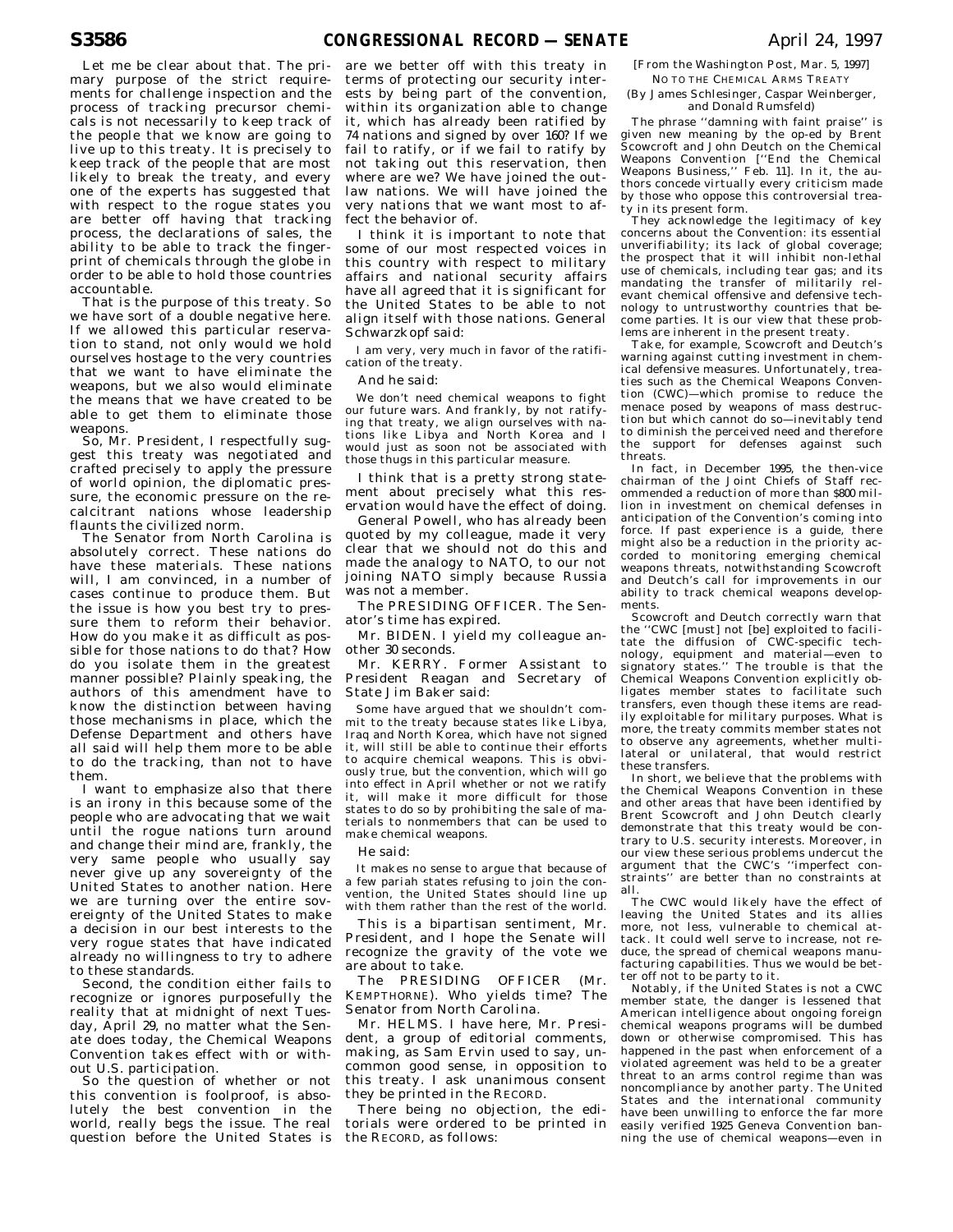the face of repeated and well-documented violations by Saddam Hussein. What likelihood is there that we would be any more insistent when it comes to far less verifiable bans on production and stockpiling of such weapons?

As a non-party, the United States would also remain free to oppose dangerous ideas such as providing state-of-the-art chemical manufacturing facilities and defensive equipment to international pariahs such as Iran and Cuba. And the United States would be less likely to reduce investment in chemical protective capabilities, out of a false sense of security arising from participation in the CWC.

In addition, if the United States is not a CWC party, American taxpayers will not be asked to bear the substantial annual costs of our participating in a multilateral regime that will not ''end the chemical weapons business'' in countries of concern. (By some estimates, these costs would be over \$200 million per year.) Similarly, U.S. citizens and companies will be spared the burdens associated with reporting and inspection arrangements that might involve unreasonable searches and seizures, could jeopardize confidential business information and yet could not ensure that other nations—and especially rogue states—no longer have chemical weapons programs.

Against these advantages of nonparticipation, the purported down-sides seem relatively inconsequential. First, whether Russia actually eliminates its immense chemical arsenal is unlikely to hinge upon our participating in the CWC. Indeed, Moscow is now actively creating new chemical agents that would circumvent and effectively defeat the treaty's constraints.

Second, the preponderance of trade in chemicals would be unaffected by the CWC's limitations, making the impact of remaining outside the treaty regime, if any, fairly modest on American manufacturers.

Finally, if the United States declines to join the present Chemical Weapons Convention, it is academic whether implementing arrangements are drawn up by others or not. In the event the United States does decide to become a party at a later date—perhaps after improvements are made to enhance the treaty's effectiveness—it is hard to believe that its preferences regarding implementing arrangements would not be given considerable weight. This is particularly true since the United States would then be asked to bear 25 percent of the implementing organization's budget.

There is no way to ''end the chemical weapons business'' by fiat. The price of attempting to do so with the present treaty is unacceptably high, and the cost of the illusion it creates might be higher still.

# [From the Weekly Standard, Mar. 24, 1997] JUST SAY NO TO A BAD TREATY

The United States Senate must decide by April 28 whether to ratify the Chemical Weapons Convention. The press, the pundits, and the Clinton administration have treated the debate over the treaty as another in a series of battles between ''internationalists'' and ''isolationists'' in the new, post-Cold War era.

It isn't. What we really have here is the continuation of one of this century's most enduring disputes. In the first camp are the high priests of arms control theology, who have never met an international agreement they didn't like. In the second camp are those who take a more skeptical view of relying on a piece of watermarked, signed parchment for safety in a dangerous world.

The case for ratifying the Chemical Weapons Convention is a triumph of hope over ex-

perience. It is an attempt to reform the world by collecting signatures. Some of the most dangerous nations—Iraq, Syria, Libya, and North Korea—have not ratified the convention and, for all we know, never will. Some of the nations that are signatories, like Russia, China, Iran, and Cuba, are manifestly unreliable and are already looking for ways to circumvent the convention's provisions.

The convention's most prominent American defenders admit that the agreement is probably not verifiable. And it isn't. Chemical weapons can be produced in small but deadly amounts in tiny makeshift laboratories. The nerve gas used by terrorists to poison subway riders in Japan in 1995, for instance, was produced in a 14 ft.-by-8 ft. room. No one in the American intelligence community believes we would be able to monitor compliance with an international chemical weapons regime with any reasonable degree of confidence.

The Washington Post opines that these failings in the convention—the very fact 'that the coverage of this treaty falls short and that enforcement is uncertain''—are actually arguments for ratifying it. Presumably, signature of a flawed treaty will make all of us work harder to perfect it. Great.

At the end of the day, the strongest argument proponents of ratification can offer is that, whatever a treaty's manifest flaws, it is better to have one than not to have one. How could it be bad to have a treaty outlawing production of chemical weapons, no matter how full of holes it may be?

Well, actually, such a treaty could be worse than no treaty at all. We have pretty good evidence from the bloody history of this century that treaties like the Chemical Weapons Convention—treaties that are more hortatory than mandatory, that express good intentions more than they require any actions to back up those intentions—can do more harm than good. They are part of a psychological process of evasion and avoidance of tough choices. The truth is, the best way of controlling chemical weapons proliferation could be for the United States to bomb a Libyan chemical weapons factory.

But that is the kind of difficult decision for an American president that the Chemical Weapons Convention does nothing to facilitate. Indeed, the existence of a chemical weapons treaty would make it less likely that a president would order such strong unilateral action, since he would be bound to turn over evidence of a violation to the international lawyers and diplomats and wait for their investigation and concurrence. And as Richard Perle has recently noted, even after Saddam Hussein used chemical weapons in flagrant violation of an existing prohibition against their use, the international bureaucrats responsible for monitoring these matters could not bring themselves to denounce Iraq by name. In the end, it would be easier for a president to order an air strike than to get scores of nations to

agree on naming one of their own an outlaw. The Chemical Weapons Convention is what Peter Rodman calls ''junk arms control,'' and not the least of its many drawbacks is that it gives effective arms control a bad name. Effective treaties codify decisions nations have already made: to end a war on certain terms, for instance, or to define fishing rights. Because they reflect the will of the parties, moreover, the parties themselves don't raise obstacles to verification.

But treaties whose purpose is to rope in rogue nations that have not consented, or whose consent is widely understood to be cynical and disingenuous, are something else again. They are based on a worldview that is at best foolishly optimistic and at worst patronizing and deluded.

One of the important things separating Reaganite internationalism from the more starry-eyed Wilsonian version is the understanding that treaties must reflect reality, not hope. The Chemical Weapons Convention turns the clock back to the kind of Wilsonian thinking characteristic of the Carter administration. It is unfortunate that among its strongest backers are some prominent Republicans who have served in key foreignpolicy positions. It is true that the origins of the Chemical Weapons Convention date back to the Reagan years, and the convention was carried to fruition by the Bush administration. But let's be candid. In the Reagan years, the treaty was mostly a sop to liberals in Congress, an attempt to pick up some points for an arms control measure at a time when Reagan was trying to win on more important issues like the defense buildup and the Strategic Defense Initiative. And President Bush pushed the treaty in no small part because he had disliked having to cast a tiebreaking vote in the Senate as vice president in favor of building chemical weapons. Republicans today are under no obligation to carry out the mistakes of their predecessors.

In one respect, the debate over the Chemical Weapons Convention calls to mind the struggle for the party's soul waged in the 1970s between Kissingerian détente-niks on one side and the insurgent forces led by Ronald Reagan on the other. Back then, conservative Republicans like Senate majority leader Trent Lott knew without hesitation where they stood. They should stand where they stood before, foursquare with the ideas that helped win the Cold War, and against the Chemical Weapons Convention.

[From the Arizona Republic, Mar. 9, 1997]

CHEMICAL PACT

SAY NO TO THIS TREATY

Make no mistake about it. Those were the words of President Bill Clinton, referring to the Chemical Weapons Convention in his State of the Union ad-

dress. He said ratification of the CWC ''will make our troops safer from chemical attack . . . we have no more important obligations, especially in the wake of what we now know about the Gulf War.''

Although all civilized nations can embrace the notion of eliminating chemical weapons, it would, nevertheless, be a mistake to ratify the CWC, signed by more than 160 nationsincluding the United States during the Bush administration.

The treaty requires the destruction of chemical weapons that signatories to the treaty own or possess, or weapons anywhere under their jurisdiction; the destruction of chemical weapons abandoned on the territory of another state; the destruction of chemical-weapons production facilities; the prohibition of riot-control agents as a method of warfare—all reasonable and worthy goals.

Ever since 1675, when a French-German agreement not to use poison bullets was concluded in Strasbourg, nations have struggled with how to limit the terribly destructive nature of chemical weapons, though none of the subsequent international agreements prevented the use of chemical weapons by warring factions.

In the 1980s, Iraq used chemical weapons, including nerve gas, against Iran, clearly violating the 1925 Geneva Protocol. But an international conference in Paris failed to enforce or fortify the Geneva Protocol, proving the difficulty is not a lack of law, but the failure to enforce it.

Under terms of the CWC, for the first time in U.S. history, private industry will be subject to foreign inspection, with inspectors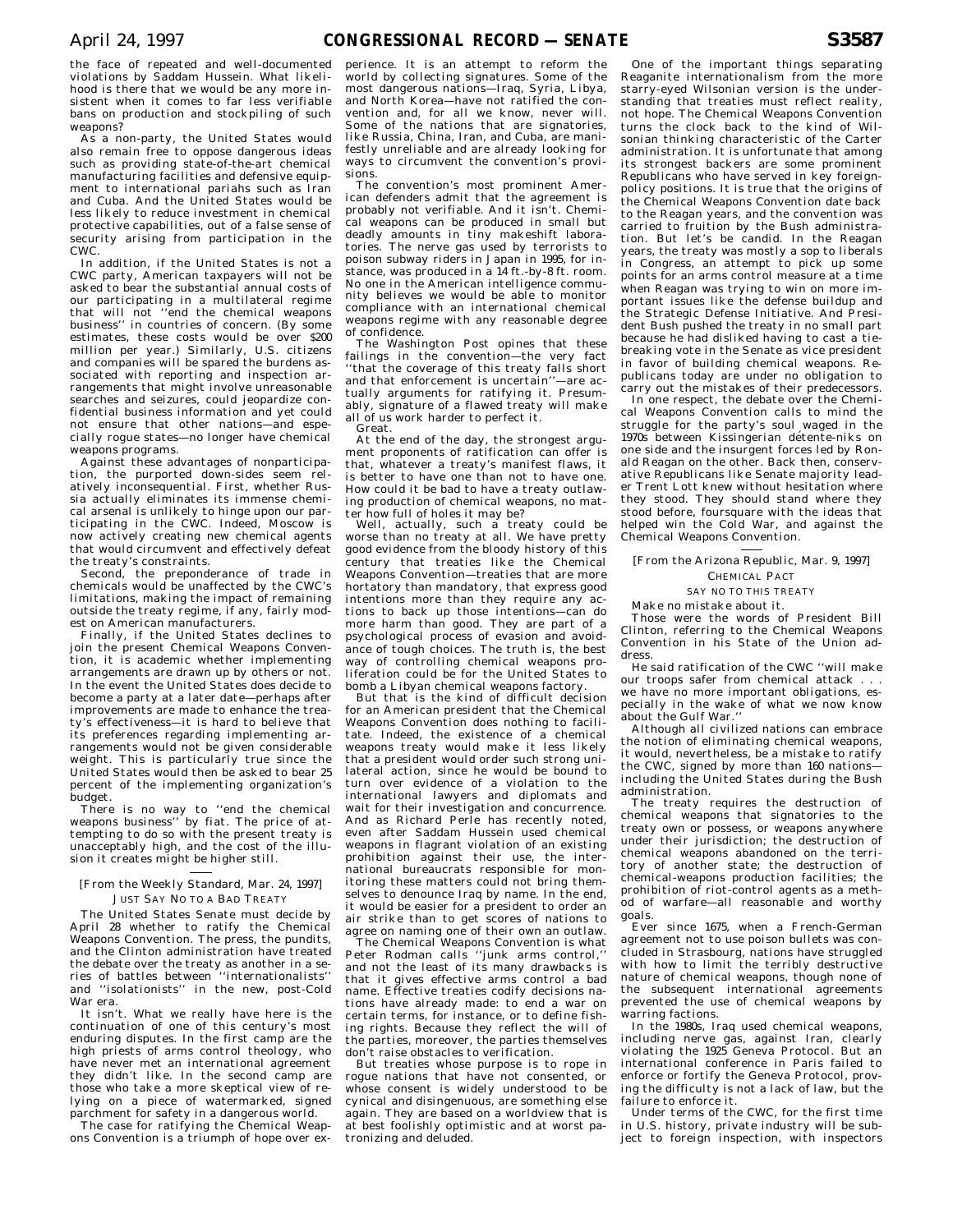being dispatched from an agency based in the Netherlands. In addition, businesses must prove to the U.S. government and international inspectors that they are not producing or stockpiling chemical weapons, with non-compliance fines reaching as high as \$50,000 per incident.

Tucson's Sundt Corp. estimates that ''with five major offices/warehouses/shops in two states, up to 35 job-site offices utilizing subcontractors and suppliers in eight states, the complete and final determination of what we have in the way of compounds and their derivative, the interactive relationships (with the list of chemicals) could involve the cost of a chemist's or consultant's time amounting to \$50,000–\$100,000 per annum, not including Sundt Corp.'s administrative time.''

Under the terms of the treaty, inspections may be conducted at any facility within a state party without probable cause, without a warrant. Inspectors will be authorized under the treaty to collect data and analyze samples. This could result in the loss of proprietary information, or ''based upon the depth of inspection, e.g. interviews with corporate personnel, employees, vendors, subcontractors; review of drawings, purchase orders, subcontracts; inspection and review of internal and external correspondence; we feel that it could be difficult to safeguard confidential business information during this inspection,'' says the Sundt Corp.

The obligation to open on-site inspections raises clear Fourth and Fifth Amendment concerns, inasmuch as no probable cause need be shown while a foreign state will have the right to a challenge inspection of a U.S. facility without the grounds that are essential for a search warrant.

As Sen. Jon Kyl, R-Ariz., has pointed out, the CWC may actually contribute to the proliferation of chemical technology because of its requirement that the United States share information with rogue nations, once they sign onto the CWC.

Further, American technology that might actually enhance the safety of U.S. troops such as non-lethal immobilizing agents could be prohibited if the Senate ratifies the convention in its present form.

The forces on both sides of this issue in Washington are men and women of good will. But the CWC is not a good deal for the United States. That is the message the Senate should continue to send to Bill Clinton, in unmistakable terms.

# [From the Wall Street Journal, Apr. 1, 1997] THE BUM'S RUSH

The debate over the Chemical Weapons Convention looks like it's about to turn into a slugfest, notwithstanding last week's spectacle of Jesse Helms and Madeleine Albright holding hands. Intimations of the battle to come were heard the week before last, when Democrats threatened to stall all Senate actions unless a ratification vote is scheduled. The Administration, meanwhile, is hyping April 29 as the drop-dead date for ratification in the hope of getting the Senate to shortchange the ''advise'' part of its advise-andconsent responsibilities and rush to a vote before it has a chance to review it properly.

Majority Leader Trent Lott, who hasn't let on how he will vote, is the point man here. How he handles the treaty's passage through the Senate will be an important test of his leadership. While he has pleased Democrats by promising to bring the treaty up when the Senate returns from recess in a few days, that doesn't mean that he's going to ram a vote down the Senate's throat, as the Administration hopes. Senator Lott is perfectly capable of spotting a bum's rush when he sees one, and he expressly made no promise for a vote before April 29, the date the treaty

goes into effect with or without U.S. ratification. Despite Chicken Little warnings from the White House, there is no deadline for ratification; the U.S. can join as a full member at any time.

Before a ratification vote, there is plenty of time for a vigorous, public examination. The best place to start is with hearings, which Foreign Relations Committee Chairman Helms has scheduled to begin on April 9. Senators, especially the 15 new ones who missed last year's hearings, deserve a chance to understand exactly what they are being asked to vote on. At the moment the focus is on political maneuverings instead of where it should be: the content of the treaty.

For starters, Senator Helms could call the four former Defense Secretaries who adamantly oppose the CWC: James Schlesinger, Donald Rumsfeld, Casper Weinberger and Dick Cheney. Ask them about the treaty's verifiability, and they'll tell you it's impossible. (So, for that matter, will the treaty's supporters, whose best argument is that the treaty is flawed, but we ought to sign it anyway.) Douglas Feith, a Reagan Administration chemical weapons negotiator, likens enforcement to a drunk searching for his keys under a lamppost because that's where the light is. Under the CWC, members could look for chemical weapons in New Zealand or the Netherlands, but not in North Korea or Libya or Iraq, which have no intention of joining.

The former Defense Secretaries could also talk about Articles X and XI, which would require American chemical manufacturers to share their latest technology with fellow signatories—including the likes of Iran and Cuba. Legal scholars could offer some thoughts on the treaty's requirement that American companies open their doors to surprise inspections as to whether that squares with the Constitution's protection of property rights and its ban on search and seizure. CEOs could testify on the treaty's regulatory burdens, not to mention the threat of industrial espionage as inspector-spies snoop around their factories and troll through their files. Intelligence experts could discuss the impact on national security.

All this and more should emerge in hearings. In recent days, Republicans and Democrats have come to agreement on 21 of 30 points of contention over the treaty. That progress (which comes after weeks of Administration stonewalling, by the way) is on relatively minor issues and doesn't extend to the key concerns on verifiability, constitutionality or national security. The Administration would like nothing better than a perfunctory day or two of hearings on these crucial matters followed by a quick transfer to the Senate floor for a vote billed as ''for'' or 'against'' poison gas. It should come as no surprise if it doesn't want Senators to take too close a look: if they do, there's a good chance they might not like what they see.

Mr. HELMS. I yield to the distinguished Senator from Arizona [Mr. KYL], such time as he may require. Does he have an estimate?

Mr. KYL. Mr. President, 10 minutes.

Mr. HELMS. Take a shot at it. I want to be through along about 3:30, so we can vote.

The PRESIDING OFFICER. The Senator from Arizona.

Mr. KYL. I also ask unanimous consent to have printed in the RECORD a number of op-ed pieces.

There being not objection, the material was ordered to be printed in the RECORD, as follows:

[From the Washington Times, Mar. 4, 1997] DON'T RUSH THE CHEMICAL WEAPONS TREATY

George Bush, James Baker, Brent Scowcroft—this is not exactly a lineup one would expect to find on the side of the Clinton White House. However, in the past few weeks, the administration has drawn upon all available resources in the hope of prevailing upon Congress to ratify the Chemical Weapons Convention—and to do it at once. A deadline of April 29 looms ominously on the horizon, so we are told, by which time the treaty goes into effect, having already been ratified by the necessary 65 countries. If the United States does not ratify by then, we will be left out in the cold with other nonsigning ne'er-do-wells, and the world will laugh at this failure of American leadership. For heavens' sake, this is a treaty the United States itself negotiated! How can we possibly not ratify it?

Hold the horses here. As critics of the treaty including four past secretaries of defense have pointed out, it's not at all clear that it is in the interest of the United States to ratify the CWC, at least not until a number of problems associated with it have been resolved. The famous deadline of April 29 is basically of the administration's own making and ought not intimidate anyone. Of the 65 countries needed to trigger the treaty to take effect, the last one, Hungary, did so in November, and only after consultation with the White House, which told Budapest to go ahead.

In point of fact, as Michael Waller notes on today's Op-ed page, Russian Prime Minister Victor Chernomyrdin specifically warned Vice President Gore in a letter against rushing the process with other countries before ratification by the two most important signatories, Russia and the United States. Disregarding Mr. Chernomyrdin's warning, the Clinton administration pressed ahead in order to try to force the Senate's hand.

President Clinton and Secretary of State Madeleine Albright argue that non-ratification by the United States by April 29 will mean that we will be shut out from the regime's executive board. This is highly unlikely to happen, especially given that the United States is being asked to pony up a full 25 percent of the budget for enforcement. That's \$52 million this year.

The fact of the matter is that the CWC may be in just as much trouble in the Senate now as it was back in the fall, when thensecretary of State Warren Christopher decided to postpone the debate for lack of support. For one thing, this Senate is more conservative than the previous one, and for another, numerous concerns have not been addressed. It redounds to the credit of Republicans that they have declared themselves willing to work with the administration to iron out these difficulties, but there is a very long way to go. Sen. John Kyl of Arizona tells The Washington Times' editorial page, ''I believe we have an obligation to try to get as close as possible to making the treaty workable. And we'll see how far we can get.

Mr. Kyl, however, points to some serious problems. For one thing, it is not global. Iran and Libya, for instance, have not signed, and China and Russia have not ratified it. Should we be concerned about chemical weapons in Belgium and Holland? Of course not. They are not the problem. For another, the treaty is not adequately verifiable. Even the Clinton administration admits as much. And third, much like the Atoms for Peace program, it will spread the knowledge of a potentially lethal technology to countries that could make dangerous use of it. Add to these concerns the huge regulatory burden the treaty will impose on American chemical companies, in effect an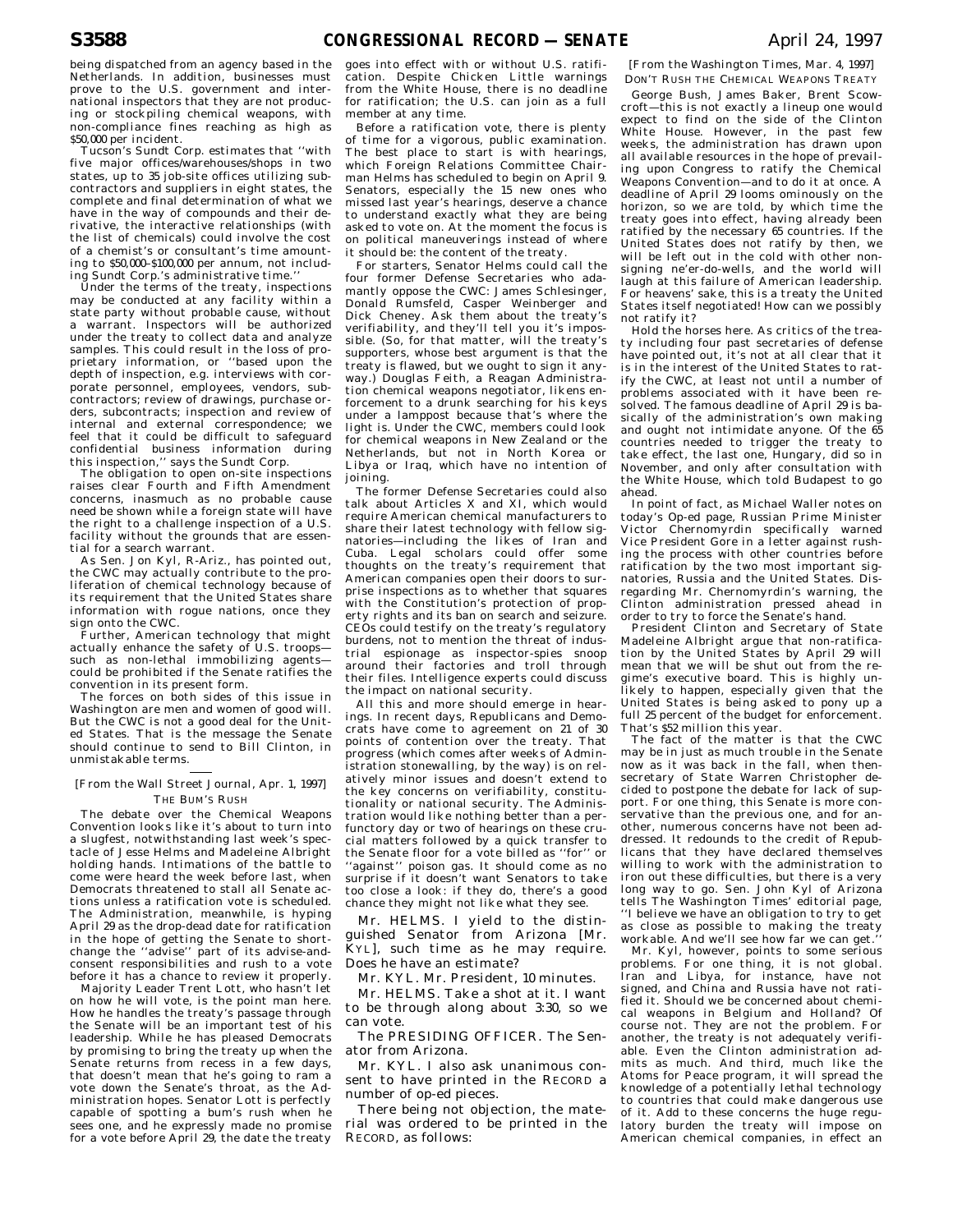unfunded mandate, as well as the constitutional problems with spot checks by international inspectors.

There may be ways out of these problems without sending the treaty back to the drawing board. One would be for the Senate ratification resolution (a document that accompanies all international treaties ratified by the Senate) to posit a set of conditions that must be fulfilled before the United States formally joins the CWC regime. A creative solution might be, for instance, to say that the CWC regulatory burden should not be imposed on American companies at least until such a time as the treaty has been ratified by countries that are key to its effectiveness—say, Russia, China and Iran.

On Friday, Senate Majority Leader Trent Lott informed administration negotiators that they will have to deal directly with the staff of Sen. Jesse Helms' Foreign Relations Committee, which is indeed where the responsibility belongs. Mr. Helms has some other issues outstanding with the adminis-tration, including State Department reorganization. If the CWC is truly as important as the White House claims it is, there's little time to be lost in getting the White House to work on the legitimate problems of this treaty.

# [From the Wall Street Journal, Feb. 13, 1997

THE CHEMICAL WEAPONS COVERUP

# (By J. Michael Walker)

President Clinton had hardly completed his first year in office when Sen. William Cohen (R., Maine) suspected that the administration was covering up ominous Russian military developments. Mr. Cohen introduced legislation requiring the president ''to tell us and the American people what the Russian military was doing and what the implications were for American and Allied security.'' The Pentagon made the information available to Congress—but withheld it from the public. Mr. Cohen complained that the report ''was classified from cover to cover, even though much of the report did not warrant being restricted by a security classification.''

''Perhaps,'' Mr. Cohen surmised in a speech on the Senate floor, ''the administration was worried about being embarrassed given its acquiescence to Russian military adventures.'' Whatever the reason, he said, ''the decision to classify the report from the cover to cover has prevented Congress from conducting a complete public debate about Russian actions and the administration's policy toward Russia, and it has prevented the American people from becoming fully informed on these matters.

#### EERILY RESONANT

Mr. Cohen's criticisms of the administration to which he now belongs seem eerily resonant. The issue today is the administration's campaign to win Senate ratification of the Chemical Weapons Convention. Intended to abolish all chemical weapons world-wide, the CWC contains many loopholes, legal discrepancies and weak enforcement mechanisms that render it ineffective. In particular, there is every reason to believe that Russia has continued work to develop deadly new chemical weapons that would skirt the treaty's requirements.

Hungary recently became the 65th country to ratify the CWC, tripping a mechanism that puts the treaty into effect April 29 with or without the ratification of Russia, China and the U.S. Thus the administration is pushing hard for ratification by that date, though it had put the CWC on hold last September over concerns that the CWC might unnecessarily burden U.S. industry. American companies would be subject to new reg-

ulations and would be compelled to open their records to foreign inspectors. Firms having nothing to do with chemical weapons—wineries, breweries, distilleries, foodprocessing companies and manufacturers of electronics and soaps—could be forced to reveal trade secrets to the inspectors, to the benefit of foreign competitors.

In its zeal to ratify the CWC, the administration has been distorting and even concealing vital information about the treaty. Written exchanges between key senators and the executive branch show grave inconsistencies and worse in the selling of the CWC:

# *Verification questions*

Many senators are worried that the U.S. lacks the capability to verify other countries' compliance with the CWC. This disquiet is fueled in part by the rather vague assessments by Arms Control and Disarmament Agency Director John Holum and other officials, who repeatedly have reassured the Senate that the CWC is ''effectively verifiable.'' Indeed, proponents say CWC will provide an added tool for intelligence collection.

But intelligence reports demonstrate it is insufficient, even though intelligence chiefs have given the CWC their obligatory endorsement. In 1994, then-CIA Director R. James Woolsey told senators that chemical-weapons problem is so difficult from an intelligence perspective that I cannot state that we have high confidence in our ability to detect noncompliance, especially on a small scale.'' And a May 1995 National Intelligence Estimate stated that production of new classes of chemical weapons 'would be difficult to detect and confirm as a CWC-sponsored activity.''

#### *Clandestine production*

Several countries—notably including Russia—maintain clandestine chemical weapon programs designed to elude detection. The administration virtually ignored reports of Moscow's continuing covert development and production of binary nerve agents, and made no visible attempt to induce Moscow to terminate the programs—until last week, when the Washington Times made public a classified Pentagon report. The report described Foliant, the code name of a supersecret program begun under the Soviets to develop nerve agents so lethal that microscopic amounts can kill. One of those substances is A–232 of the Novichok class of binary weapons, which were designed to circumvent future bans on such agents.

The Pentagon report says the chemical formulas are not defined in the CWC lists. Therefore, Novichok weapons technically are not banned under the treaty. The administration counters that they are banned ''in spirit," but as with all its arms control agreements, Moscow has been banking on the technicality and the camouflage.

Russian military scientists and journalists revealed the program, but Russian officials were not alone in trying to cover it up. The leaked Pentagon report's low level of classification—secret as opposed to top secret suggests that protecting intelligence sources and methods was not the objective of the secrecy. Rather, it appears the facts were simply too inconvenient for the administration's purposes.

Nearly all the leaked information had appeared in the press long before. In September 1992, Vil Mirzayanov, a dissident Russian scientist who worked for 26 years on the clandestine programs, wrote an article in Moscow News describing the existence and nature of Novichok, and the specific intent to circumvent the CWC. More details emerged over the next two years as authorities persecuted—but never disputed—Mr. Mirzayanov. One of Russia's top binary

weapons scientists, Vladimir Ugiev, revealed the existence of A–232—which he personally developed—in an interview with the magazine Novoye Vremya in early 1994. And in May 1994 Mr. Mirzayanov wrote about A–232 and other substances in an article for this page. Along with these first-person accounts came additional revelations of both programs in the Baltimore Sun and other publications.

Backed by letters from Sens. Bill Bradley (D., N.J.) and Jesse Helms (R. N.C.), U.S. Ambassador Thomas Pickering held a Moscow news conference in January 1994 defending Mr. Mirzayanov for ''telling the truth about an activity which is contrary to treaty obligations.'' Yet in Washington, officials kept silent. Only the embarrassment of last week's Washington Times report has spurred the administration to ask Russia to stop.

### *Weapons destruction*

The U.S. and other nations have repeatedly offered to help Moscow destroy the tens of thousands of tons of declared chemical agents in its arsenals. A legal base toward this goal in the 1990 Bilateral Destruction Agreement. Visiting Bonn last spring, Mr. Holum of the Arms Control and Disarmament Agency learned that Moscow was planning to withdraw from the BDA, and wrote a May 21 cable to Washington with the news. Lawmakers who asked to see the cable were told for weeks that it did not exist. Senate sources say. Sen. Jon Kyl (R., Ariz.), a member of the Select Committee on Intelligence, wasn't allowed to read the cable until the eve of the expected September ratification vote, when he was shown only a redacted version.

# *Chernomyrdin letter to Gore*

Russian Prime Minister Viktor Chernomyrdin sent a letter to Vice President Al Gore on July 8, 1996, warning that if the CWC went into effect before Russia's ratification, Moscow probably wouldn't ratify it. The letter was faxed all around Washington, but when Sen. Helms, chairman of the Foreign Relations Committee, asked the administration for a copy, the administration classified it.

#### STRATEGY BACKFIRED

The Clinton administration had hoped to present the Senate with a fait accompli: that's why it encouraged Hungary and other nations to ratify the treaty and automatically trigger its implementation. Yet the White House strategy seems to have backfired. After Hungary set the CWC in motion, the upper house of the Russian Parliament voted down a long-awaited law that would establish the legal basis for chemical-weapons destruction. Just as the administration began its new CWC sales pitch, the Pentagon was forced to explain why it had done nothing for four years to convince Moscow to terminate its clandestine binary weapons program. And with former Sen. Cohen settling in at the Pentagon, others in the administration still hide behind their paper shield of secrecy.

# [From the Wall Street Journal, Feb. 19, 1997] A DANGEROUS TREATY

Among the many good reasons why the Senate should not ratify the Chemical Weapons Convention is a substance known as A– 232. This highly lethal nerve agent was concocted by a Russian scientific team precisely for the purpose of circumventing the terms of the CWC, which both the U.S. and Russia have signed but not yet ratified. A–232 would escape scrutiny under the treaty because it is made from agricultural and industrial chemicals that aren't deadly until they are mixed and therefore don't appear on the CWC's schedule of banned chemicals.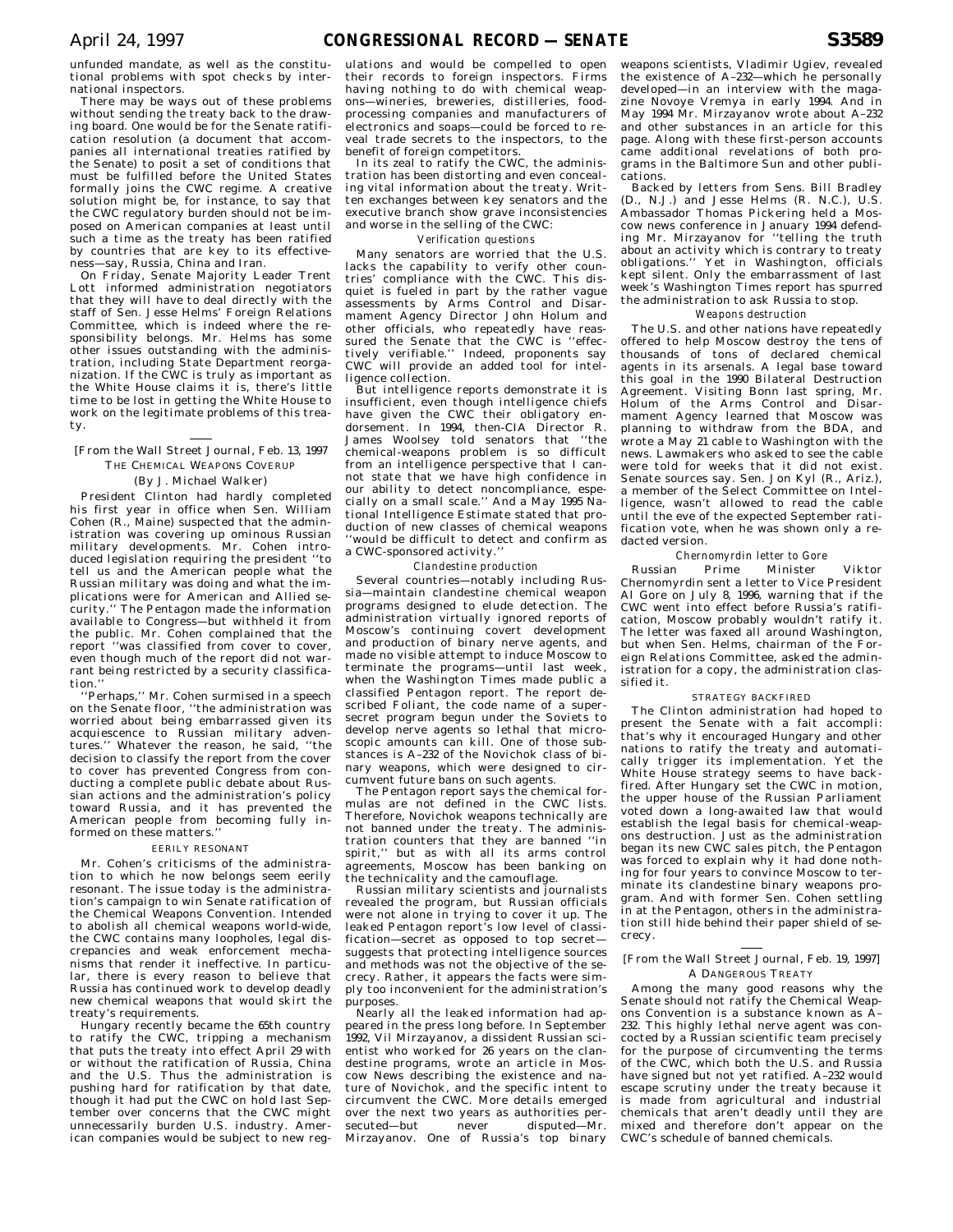The world has known about A–232 since the May 1994 publication on this page of an article by a Russian scientist, who warned how his colleagues were attempting to camouflage their true mission. It is now the subject of a classified Pentagon paper, reported in the Washington Times earlier this month, on the eve of what is shaping up to be an escalation of the battle joined in September over ratification of the Chemical Weapons Convention.

The Administration was forced to sound the retreat then, pulling the treaty from consideration when it became clear that the Senate was preparing to vote it down. Now it's trying again, this time in full cry about the urgency for U.S. ratification before April 29, the date it goes into effect. For now, Senator Jesse Helms has kept the treaty tied up in the Foreign Relations Committee, making the sensible argument that the new Senate ought first to focus on matters of higher priority than ramrodding through a controversial treaty that merits careful deliberation.

The Administration, meanwhile, is mounting a full-court press, with the president offering a plea for ratification in his State of the Union address ''so that at last we can begin to outlaw poison gas from the earth.'' This is an admirable sentiment—who isn't against making the world safe from the horrors of poison gas?—but it's far from the reality. In fact, ratification would more likely bring the opposite result.

Article  $XT$  is one of the key danger areas. It would obligate U.S. companies to provide fellow signatories with full access to their latest chemical technologies, notwithstanding American trade or foreign policy. One country delighted at the prospect of upgrading its chemical industry is China, which, upon signing the CWC, issued a declaration saying, "All export controls inconsistent with the Convention should be abolished.'' No doubt Cuba and Iran, to name two other signatories, share the same sentiment. The Russian team that came up with A–232 no doubt could accomplish much more with the help of the most up-to-date technology from the U.S.

Verification is an insurmountable problem, and no one—not even the treaty's most ardent supporters—will promise that the treaty can be enforced. In the administration's obfuscating phrase, the CWC can be ''effectively verified.'' Yet if chemical weapons are easy to hide, as A–232 proves, they are also easy to make. The sarin used in the poisongas attack on the Tokyo subway was created not in a fancy lab but in a small, ordinary room used by Aum Shinri Kyo's amateur chemists. The treaty provides for snap inspections of companies that make chemicals, not of religious cults that decide to cook up some sarin in the back office. The CWC wouldn't make a whit of difference.

Those snap inspections, by the way, could turn into a huge burden on American businesses, which would have to fork out millions of dollars in compliance costs (though the biggest companies no doubt would watch the heaviest burden fall on their smaller competitors).

More than 65 countries have already ratified the CWC, including most U.S. allies. But somehow we don't think the world is more secure with Australia and Hungary committed to ridding the world of chemical weapons when such real threats as Libya, Iraq, Syria and North Korea won't have anything to do with the CWC. How can a treaty that professes to address the problem of chemical weapons be credible unless it addresses the threat from the very countries, such as Syria and Iraq, that have actually deployed these weapons?

With or without the CWC, the U.S. is already committed to destroying its chemical

weapons by 2004. That doesn't mean the rest of the world shares any such commitment; what possible peaceful purpose does Russia have in the clandestine production of A–232? Instead of pushing a treaty that can't accomplish its impossible goals, the Administration would be better advised to use its clout, rather than that of some planned U.N. style bureaucracy, in getting the Russians to stop making nerve gas.

It's hard to find a wholehearted advocate of the treaty. The gist of the messages from most of its so-called champions is that it's a poor deal, but it's the best on offer. But their cases have acknowledged so many caveats that it's hard to see how they've reached such optimistic conclusions. The biggest danger of ratification is that it would similarly lull the U.S. and other responsible nations into the false belief that they are taking effective action against the threat of chemical weapons. The case for this treaty strains belief too far.

Mr. KYL. Mr. President, the condition we have before us right now is whether or not the United States will be a party to a meaningful treaty, that is to say a treaty that covers nations that it needs to cover. It will not do us any good if we are a party to a treaty, paying 25 percent of the costs, to inspect ourselves. Right now, the countries that have ratified this treaty are not the countries that are of concern to us. They do not have weapons. As a matter of fact, right now the countries that are parties have nothing to inspect. The United States, if it believes this treaty is ultimately going to have any positive effect, that is to say if it has significant verification features, and if it is global in the sense that most of the countries of the world that have chemical weapons are parties to it, and if it is enforceable—at that point in time the United States presumably could get something out of this treaty. In the meantime, the only thing we get out of it is the opportunity to pay a lot of money, as  $\overrightarrow{l}$  say, to inspect ourselves. Because the countries that need to be inspected are not yet in it.

Specifically, 74 countries have ratified the treaty and they are the countries of least concern to the United States. The three countries that have the largest amount of chemical weapons in the world—Russia and China and the United States—are not parties, nor are any of the so-called rogue countries of the world.

Many of these countries have no intention of signing onto the treaty. North Korea, Iraq, Libya, Syria, and Sudan have all refused to sign the treaty. Others, such as Cuba and Iran, have signed the treaty but have not yet ratified it. In the meantime, some of these countries, such as Iraq, continue to stockpile and develop chemical weapons.

So, the question is, will the United States enter this treaty at a time when it is meaningless, or will we, instead, use our entry as a prod to cause other countries of the world that need to be parties to be parties. For the treaty to offer any potential improvement, however modest, to the national security

interests of the United States, I think at a minimum it must affect those countries with aggressive chemical weapons programs and which have hostile intentions toward the United States. Let me just outline briefly who these—who some of these countries are.

North Korea—North Korea's program involves the stockpiling of a large amount of nerve gas, blood agents, and mustard gas. And it is capable of producing much more, according to our intelligence sources. Its armed forces have the ability to launch large-scale chemical attacks using mortars, artillery, multiple rocket launchers, and Scud missiles. And it is presently developing a new generation of mediumrange ballistic missiles that will be able to carry chemical warheads. North Korea has neither signed nor ratified the Chemical Weapons Convention.

Iraq—despite the most intrusive inspection and monitoring regime in the history of the world, Iraq has retained a chemical weapons production capability and continues to hide details and documents related to its chemical weapons program. The U.N. Special Commission believes that Iraq continues to hide chemical agents, precursors, and weapons. Iraq admitted in 1995 that it had produced over 500 tons of a lethal nerve gas agent before the Gulf war. The U.N. inspectors had previously been unable to uncover evidence of this, despite a more rigorous inspection regime than even those mandated by the Chemical Weapons Convention verification regime. As noted, Iraq has neither signed nor ratified the Chemical Weapons Convention.

Iran—Iran has been producing chemical weapons at a steadily increasing rate since 1984 and now has a stockpile of choking, blister and blood agents of over 2,000 tons. It also may have a small stockpile of nerve agent. It has the ability to produce an additional 1,000 tons of chemical agents per year.

It has signed but not ratified the CWC. Even so, and this is critical, Iran's chemical weapons program is among the largest in the Third World. It has continued to expand, even since Tehran signed the CWC. And the Central Intelligence Agency believes that Iran has no intention of abiding by the terms of the CWC.

Iran is making improvements to its chemical capabilities that suggest it has made a long-term commitment to its chemical program. I repeat, the CIA believes that Iran has no intention of abiding by the terms of the CWC. It is the most active state sponsor of international terrorism. It is directly involved in planning and directing terrorist attacks. And it could supply chemical weapons to a number of terrorist groups. Iran has not ratified the Chemical Weapons Convention.

Syria has produced chemical weapons since the mid-1980's. The CIA believes that it is likely that Syria's chemical weapons program will continue to expand. Syria can indigenously produce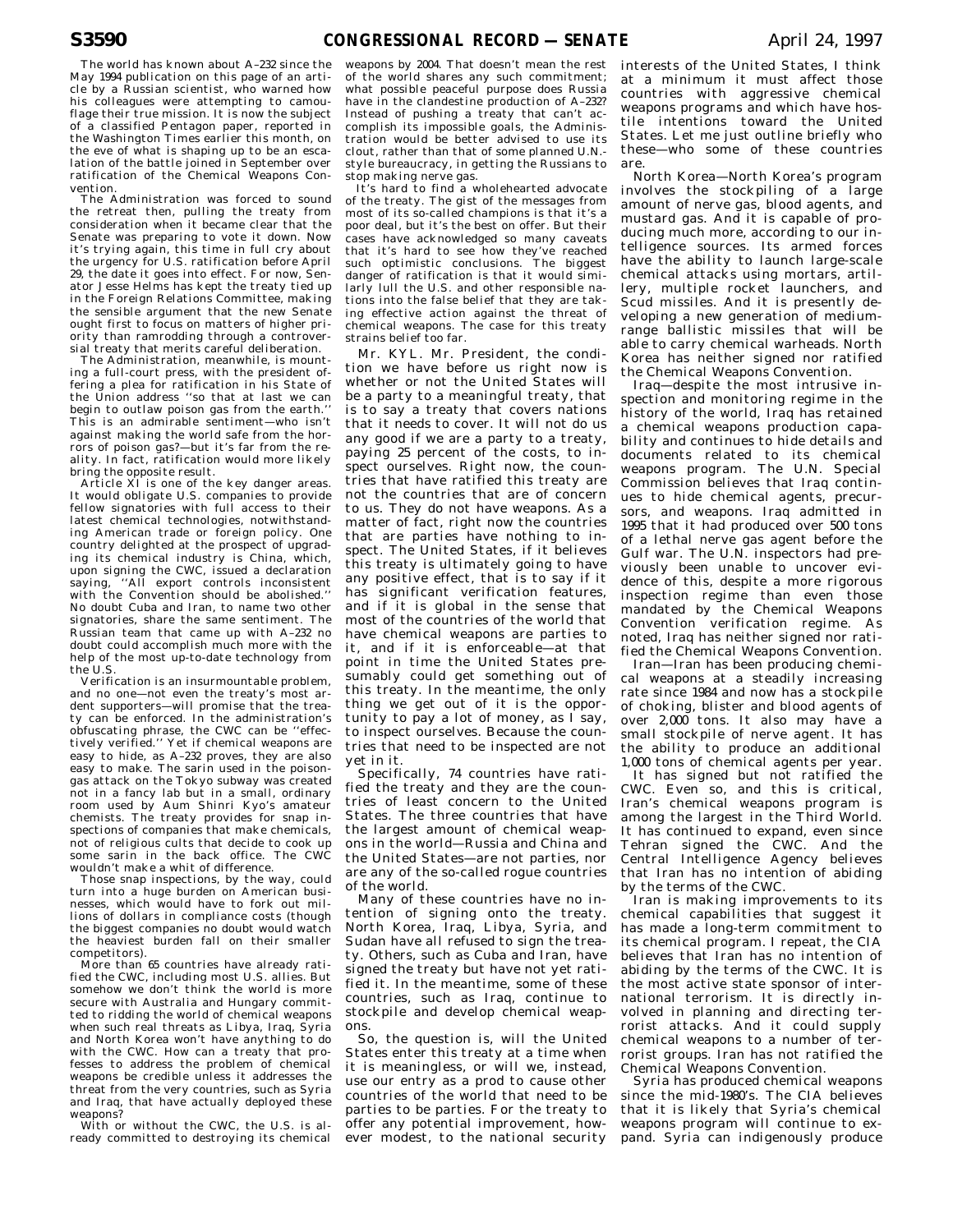nerve agents and mustard gas, and is stockpiling both agents. It may have produced chemical warheads for its Frog and Scud missiles for use against Israeli cities. Syria has not signed nor ratified the Chemical Weapons Convention.

Libya—Libya has produced at least 100 tons of chemical agents, including mustard and nerve gas. Libya is capable of delivering its chemical weapons with aerial bombs, and may be working to develop a chemical warhead for ballistic missiles. It also possesses cruise missiles. Libya has neither signed nor ratified the Chemical Weapons Convention.

Mr. President, the point is, unless these countries are party to this treaty, whatever benefits the treaty has are essentially meaningless. This is one of the reasons why former Defense Secretary Dick Cheney said this, in a letter he wrote about a week ago. He said:

Those nations most likely to comply with the Chemical Weapons Convention are not likely to ever constitute a military threat to the United States. The governments we should be concerned about are likely to cheat on the CWC, even if they do participate.

In effect, [he wrote] the Senate is being asked to ratify the CWC even though it is likely to be ineffective, unverifiable, and unenforceable. Having ratified the convention, we will then be told we have ''dealt with the problem of chemical weapons'' when in fact we will have not. But, ratification of the CWC will lead to a sense of complacency, totally unjustified given the flaws in the convention.

Finally, to the point. The Senator from Massachusetts said that we are somehow holding ourselves hostage to the rogue states. Precisely the opposite is the case. We decide when to join this convention, not because the administration says there is an automatic deadline under which we have to do so, but when we say it will matter. When we are not having to pay 25 percent of the costs of a meaningless convention, in effect 25 percent of the costs to inspect ourselves. Mr. President, \$200 million a year to help this U.N.-style bureaucracy, in addition to putting the businesses of the United States through all the hoops they are going to have to go through in order to comply with this convention.

I have written to my constituents the names of companies on the list supplied to us by the Government as potentially required to comply with the reporting requirements of the convention. They write back to me saying it would cost them \$50,000, \$70,000, or more than \$100,000 a year, just to fill out the forms.

What we are saying is, instead of putting our businesses through the expense and hassle of having to comply with this when nobody in the United States has any intention of violating this treaty—these companies back in Arizona have no intention of producing chemical weapons—instead of submitting ourselves to that intrusive bureaucratic regulation and expense, not to

mention the expense to the U.S. taxpayer, let us be involved in this when it means something; that is to say, when the countries we really care about are involved in it.

Finally, to the point that we are somehow associating ourselves with thugs by not joining, I find that really an argument that is, really—

Mr. HELMS. Insulting?

Mr. KYL. Mr. President, I don't want to use the word insulting, but it has no persuasive force, let's put it that way.

Does this mean if a country like Iran or Cuba, for example, signs up, that we would be associating with lesser thugs? Actually, don't the proponents of the treaty want us to associate with thug nations, if this is going to mean anything? Don't we want all of those countries in the treaty with us?

Somehow, under their logic, we don't want to associate with these thugs. Yet, they want to pass a treaty that, presumably, if it is going to mean anything, has these thugs in it, in which case we are associating with them.

Obviously, the point is not whether we are associating with thugs. I don't think that any of us can fail to make appropriate distinctions here. The fact of the matter is, those thug nations, if this treaty is to mean anything, ought to be part of the organization and, at that time, the United States then could participate in a meaningful way. Until those thugs are a part of this treaty, we are just wasting our time and money and putting a lot of our citizens to an awful lot of unnecessary hassle.

The point of this condition is to make a point, to make the point that the countries that really matter are not even going to be governed by this treaty. It is one of the reasons why this treaty, in the end, cannot be supported.

The PRESIDING OFFICER. Who yields time? The Senator from North Carolina.

Mr. HELMS. Mr. President, allow me to inquire of the distinguished colleague, does he have somebody ready to go now? I do, if he does not.

Mr. BIDEN. Why don't you go ahead? Mr. HELMS. I believe I have an hour and 6 minutes that I saved a while ago. I yield 10 minutes of that to the distinguished Senator from Texas.

The PRESIDING OFFICER. The Senator from Texas is recognized.

Mrs. HUTCHISON. Mr. President, I thank the distinguished chairman of the Foreign Relations Committee for his leadership on this issue, for talking about this treaty so that all of America is beginning to see what the issues are.

I hope to be able to support the Chemical Weapons Convention as strengthened by the resolution of ratification introduced by the chairman of the Foreign Relations Committee.

Before I address this resolution, I want to draw our attention to the remarkable events in Lima, Peru. The Peruvian Armed Forces and police conducted a bold, daytime raid and rescued 71 of the 72 hostages being held by a terrorist group for 4 months. As part of the operation, the Peruvian Army used riot control agents to stun the terrorists and rescue the hostages.

I would caution my colleagues, regardless of where they come out on this treaty, that the actions of the Peruvian Armed Forces that resulted in minimal loss of life among the hostages were quite possibly a violation of the Chemical Weapons Convention, which expressly forbids the use of riot control agents as a method of warfare.

I make this point because this treaty has many things in it that we must think about very carefully. I believe the proposals the distinguished Senator from North Carolina has offered in the resolution before us will turn a flawed treaty into an effective, verifiable tool of American foreign policy. We are talking about safeguards that ensure the treaty will be something that America can support, knowing that we are protected, both in our constitutional rights and in the security of our country.

One of the amendments before us today would take away one of the very important elements of protection about which I speak. The amendment I am referring to does not require that the Director of the CIA certify that the countries which have been determined to have offensive chemical weapons, like Iran, Iraq, Syria, Libya, North Korea, China—have ratified the convention. We want to make sure that those countries are going to come under the auspices of this convention. I think it is important that we have those safeguards.

So, I hope my colleagues will support the resolution, the underlying resolution, rather than the amendments that are being put forward.

I am glad the Senate is taking the opportunity to improve this treaty. Our constitutional responsibility to advise and consent on treaties is one of the most important that we have. Unfortunately, we have gotten into the bad habit of all consent and no advice. When it comes to that, we cannot let that happen. That is why we are here. That is why the Constitution requires two-thirds of our body to ratify any treaty that America would participate in.

Mr. President, international treaties extend the full faith and credit of the United States, and they become the law of our land when they are ratified. So the United States cedes a little sovereignty with every treaty the Senate ratifies. That is why the framers of our Constitution wanted to be very careful that two-thirds of the Senate would be needed to ratify any treaty that would become the law of our land.

Like no other treaty before it, the Chemical Weapons Convention will make this loss of sovereignty apparent to thousands of Americans at thousands of companies who will be faced with new Government regulations or be subject to searches and seizures of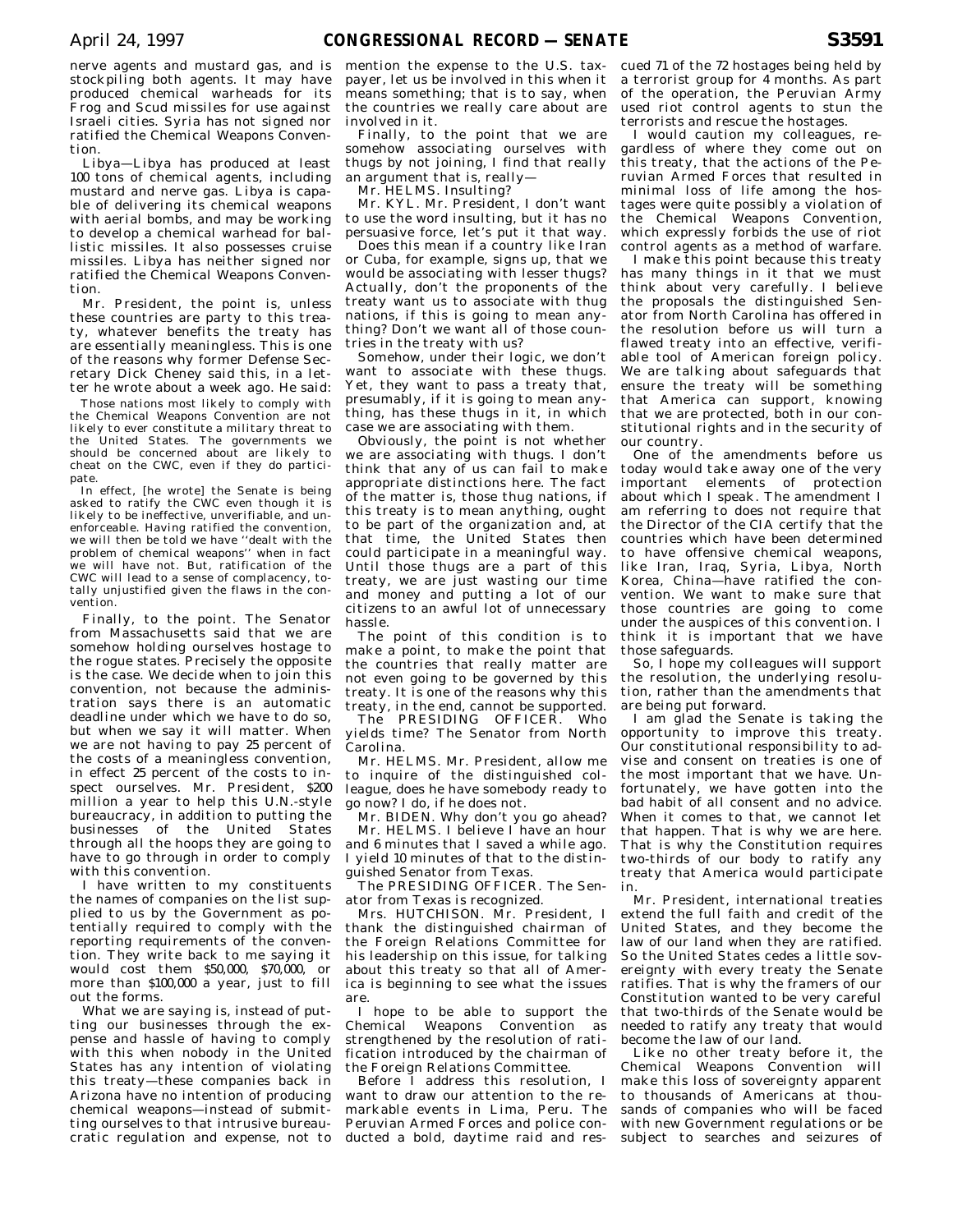their property by teams of international inspectors. These are the practical effects this treaty will have on ordinary Americans.

As many as 670 companies in my home State of Texas will be directly affected by this treaty. Only a handful of these companies are actually in the chemical industry. Many others use small amounts of chemicals for legal, nonmilitary purposes. But according to this treaty, they will be required to submit business information to a new United Nations-style international organization that will monitor this treaty, or they will have to open their property to inspections by teams of international inspectors.

Because of the way this treaty will affect ordinary Americans, it is a profound departure from previous arms control treaties which were really limited to military contractors and installations. That is why we must look so carefully at this treaty. If we are going to impose this burden on ordinary Americans, then we must make sure that the benefits outweigh the costs.

First, let me say, without qualification, that chemical warfare is reprehensible and it deserves uniform condemnation. I am proud that the United States has already decided to destroy any chemical weapons that we might have with or without this treaty. But, Mr. President, it is also our responsibility to make sure that we have defenses against any country that might use chemical weapons in order to be sure that we are not unilaterally disarming ourselves.

I support the 1989 and 1990 agreements between the United States and Russia that ban the production of chemical weapons and require both countries to destroy their stockpiles. Those two agreements were backed up by tough onsite inspections in which each side can watch the other destroy the weapons.

Unfortunately, neither the Geneva Protocol against chemical weapons use nor the two agreements that we have signed with Russia are actually being enforced.

When the Government of Iraq used chemical weapons against its own citizens in the 1980's, the United Nations could not even agree upon a resolution condemning Iraq.

The two Russian agreements are dead, too. The Russian Prime Minister told Vice President Gore in July 1996 that both agreements have outlived their usefulness. It appears that the Russians do not intend to honor these agreements. I remind my colleagues that Russia has the world's largest stockpile of chemical weapons, and this is not a trivial matter.

So, Mr. President, we have three good, tough, supposedly enforceable international agreements to restrict the use of and destroy chemical weapons. But those agreements have failed. So now we are here today to consider another agreement, even tougher, that involves more countries, and we hope it will work where others have failed.

Mr. President, I think we have to address three key questions when we are talking about not only destroying our chemical weapons but sharing the technology that we have for defending against them.

My first question: Will this treaty achieve the desired objective, an objective we all want, and that is to rid the world of chemical weapons?

I do not think so. Even the most ardent supporter of the treaty knows that this is not going to rid the world of chemical weapons. We know that there are outlaw regimes producing chemical weapons as we speak that have no intention of signing or ratifying this treaty.

Iraq is one example. Iraq makes a mockery of international agreements. The Government of Iraq has used chemical weapons against its own people, for Heaven's sake. Who among us believes that a government that would do this would honor an agreement when it has already used these weapons on its own people?

Even worse, this treaty as written actually encourages the spread of chemical weapons technology among the countries that are parties to it because articles  $X$  and  $XI$  require treaty participants to share their chemical weapons defense technologies and prohibits countries from placing restrictions on commerce in chemicals that can be used for weapons purposes.

Mr. President, I think what we see here is good-intentioned, but we are talking about restricting ourselves from producing chemical weapons, which we want to do, and we are talking about sharing our defenses against chemical weapons with countries that may be represented in international inspection groups that would come into our businesses and could easily give this information back to the countries who are not signatories.

That is why these amendments are so important, so that every one of these countries that has chemical weapons will be a party to this agreement, so that at least we would know that we have some ability to sanction these countries when they are not able to show us that they are complying.

Mr. President, my second question is: Can we determine with reasonable accuracy that the other countries that have signed the treaty will honor it, as we certainly will? We all remember President Reagan's words, ''trust but verify.'' We need the ability to verify.

This is a treaty that I am afraid there is no way we could really verify. In fact, even the supporters admit that you cannot really verify it. We are trying to strengthen it so that we will have at least some ability. But then it comes into question, are we going to exercise those abilities?

I think one of the concerns that I have is that we know that countries with whom we trade, countries with whom we have good relations, are actually selling the equipment to make nuclear weapons to these countries that

are rogue nations, that are terrorist states, right now as we speak. Germany is. Russia is. China is.

What are we doing about it? What are we doing? We are not standing up and saying, there are consequences to that action, because we do not want to rock the boat in some other area of foreign policy.

Mr. President, if we are not going to stand up when countries with whom we are trading and with whom we have friendly relations are this very day selling nuclear weapons or nuclear capabilities to rogue nations, like Iran and Iraq, how could we ever say that this treaty would be verifiable and that all of the signatories would comply with this treaty and that we would in fact do anything if they were not?

Mr. President, my third question is: Can we protect the constitutional rights of ordinary Americans affected by the treaty who are engaged in activities that have nothing to do with the production of chemical weapons? I think this is one of the most important<br>issues—the constitutional right constitutional right against an unreasonable search or seizure.

The protections offered by the chairman of the Foreign Relations Committee, Mr. HELMS, is a first step. But we are going to have to hold on to the protections that have been put in the bill by the committee because the fourth amendment to the Constitution is a pillar of the Bill of Rights. It protects the rights of our people against unreasonable searches and seizures. Yet this agreement, the chemical weapons treaty, would allow people to come in, international groups, to inspect our companies, not companies that are making chemical weapons—we do not do that—but companies that use chemicals for any other myriad of purposes, to get their trade secrets or our defense mechanisms against the chemical weapons that we may have to face one day.

Mr. President, I am just very worried that we would disarm ourselves and lose the ability to protect ourselves against a rogue nation that will not sign and ratify this treaty.

The amendments offered today would take away the protections that are now in the resolution against that happening because the resolution says all of these rogue nations must be a party to the agreement so that at least we would have the mechanisms to go in and try to find these chemical weapons. Yet, you know even the best effort that we have been able to make in finding chemical weapons in Iraq have failed. Right now our international agreements allow us to look in Iraq for chemical weapons. We have not found any. And yet all of the inspectors in the international group that are trying to find those weapons have not been able to do it, but they say they know they are there. They are sure that they are there. So the verifiability becomes a real issue.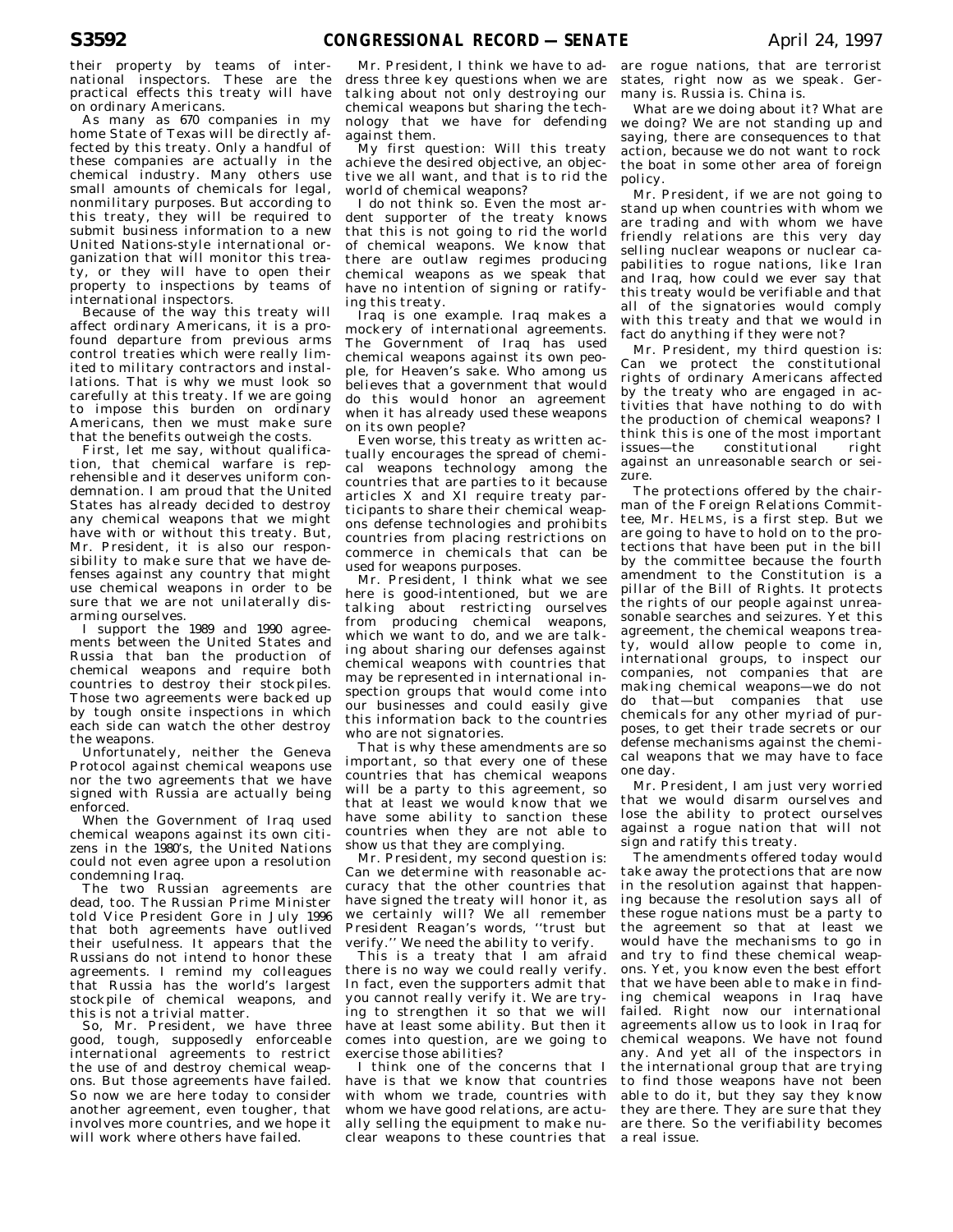Mr. President, I think that the committee has done an excellent job of protecting the interests of Americans in this treaty. I hope that we can keep the safeguards so that all of us can vote for this treaty. I would like to because I respect the people who are for the treaty.

I have the greatest regard for President Bush. I think he is a wonderful man. He would never leave the United States of America defenseless. But you know, if Senator KYL and Senator HELMS had not stood up, one of the safeguards that President Bush put in the treaty would have been taken out, and that is the use of tear gas by our forces in wartime, because President Bush made sure that we said right up front, yes, we will use tear gas because we would rather use tear gas than bullets.

President Clinton disagreed with that. He said, no, we would not use tear gas. But because of the efforts of Senator HELMS and Senator KYL, we have been able to agree on that issue.

So, Mr. President, I hope to be able to support this treaty. I thank the distinguished chairman of the committee for allowing me to speak and for his leadership. I would like to be able to support it, but I will not support this treaty without the safeguards to the security of America. That is my first responsibility.

Thank you, Mr. President.

Mr. HELMS. I thank the Senator.

The PRESIDING OFFICER. Who yields time?

Mr. BIDEN addressed the Chair.

The PRESIDING OFFICER. The Senator from Delaware.

Mr. BIDEN. I yield 10 minutes to my colleague from Indiana.

The PRESIDING OFFICER. The Senator from Indiana is recognized for 10 minutes.

Mr. LUGAR. I thank the Chair.

I thank the distinguished Senator from Delaware.

Mr. President, the objective of the Chemical Weapons Convention, the debate that we are involved in now, is leadership, a question of leadership by our country.

We can take a look at all the exceptions and the negative views, but the very positive force I think we want to stress in framing this issue is, the United States of America, our statesmen, President Ronald Reagan, George Bush, now President Bill Clinton, and many who have worked with them in the Armed Forces and in statecraft, recognize that our country has a very substantial problem in the world; namely, that of chemical weapons.

We came to a determination on our part that these weapons were unreliable, unstable, dangerous, and so dangerous, as a matter of fact, that we did not wish to employ them—we wished to destroy them. We have been doing that as a nation.

Our dilemma is that other nations, primarily Russia, with substantial stores much greater than our own, but

a variety of other nations, purportedly have these weapons. Our problem is to convince other nations in the world that we all ought to be about the task of ending production of these weapons, ending possession, storage, ending any vestige of them.

Now, in order to do that, we have to bring other nations into this with us. Therefore, we have offered leadership now for many years. We have convinced 74 other nations that have already ratified the Chemical Weapons Convention that they ought to be with us in this quest. I make that point at the outset, Mr. President, because the motion before the Senate is to strike a condition added, at least to this treaty, that would say we ought to forgo our leadership, we ought to really forget what our objective has been for years. I presume we ought to forget we are in the process of destroying all of our own chemical weapons and simply hope that others might proceed.

As a matter of fact, if we do not ratify this convention this evening, others will proceed, but they will proceed without us. Our diplomacy with Russia will be severely impaired. As a result, even though we are working with Russia now—as a matter of fact, to help them destroy chemical weapons through reasons the world will find hard to understand, we will have denied the very treaty we have asked others to join us in. It makes no sense.

Let me say with all due respect to those who formulated the idea that we should not ratify the Chemical Weapons Convention unless the so-called rogue states—named as North Korea, Libya, Syria, Iran, and Iraq—join, must have really stayed up nights trying to think of some way to throw us off course. I presume they felt that our antipathy to some of these states would be such that we would say if they are not going to be a part of it, we ought not to be a part of it, we ought to simply go after them in a unilateral way. Let me examine that for a moment, Mr. President.

The Senator from Delaware and the Senator from Massachusetts have talked about law, about legitimacy. As a matter of fact, our Nation does have the mobility to be an enforcer. In the event we feel our security is threatened, our President might, in fact, consider a military action against a nation that offered a security threat to us. But let us examine the implications if our President decides to do this. If he is going to act unilaterally without benefit of international law—and international law does count because other nations understand the implications of that cooperation and the binding that brings—if we are going to contemplate solo strikes without benefit of international law, then we will have to think about overflight rights, about the problems of our pilots if our aircraft are down, about a number of implications in which we count upon cooperation of nation-states. International law does count. It makes a

difference that there is a law against this, and that the United States acts with other nations and with their backing to enforce that, and that we shall have to do.

Much has been said about lack of military will or lack of political will, but, Mr. President, I have seen very little of that in this Chamber during this debate. We are serious about this.

Mr. President, let me add just as a topical matter, because the Members of the Senate who have been watching local television at least in the last half-hour appreciate that in northwest Washington, in the downtown area near the B'nai B'rith headquarters, a vial of chemical material or biological material is present that authorities of the police and fire department and special persons in the Washington, DC, area have now picked up this material, and people in the B'nai B'rith headquarters are being decontaminated. A suggestion is that it may be anthrax, a very deadly biological weapon.

It was not long ago on this floor, Mr. President, that the Nunn-Lugar-Domenici Act was debated and we talked then in terms of attempting to bring Department of Defense resources into play with the cities of this country— Washington, DC, being prominent among them, Atlanta, GA, Denver, CO, and 23 other cities have been named so that in the event there should be anthrax, which was specifically mentioned in the debate, we were prepared to move. That is leadership, Mr. President. We saw the threat and we prepared to move upon it. We have done so.

Now, we will do so with regard to the international scene. But the treaty gives us the basis of international law. To suggest for a moment, Mr. President, we ought to be deterred from our leadership by whether Iraq joins, whether Iran is involved, whether North Korea should ever be involved, is to stretch credibility really to the breaking point. These nations are irrelevant to our membership and our leadership. They are irrelevant to our standing for international law and our ability to act, and to act decisively. That must be our standard, Mr. President. With imagination, one will think of all sorts of hobgoblins that can be thrown up to make an interesting debate, but debate is leadership, and debate is decisive political will, and the debate is our ability to convince other nations of the world they should come with us, that we are reliable, that we stay the course, that our word is good, administration after administration.

Mr. President, this is the reason we should vote to strike this amendment, this condition, from the convention immediately, decisively. It has been a point, clearly, a parliamentary procedure, and that our failure to do so, as a matter of fact, jeopardizes the entire treaty. It is improbable, if not impossible, our Nation would ever join, would ever follow through on our leadership, if we were to wait upon states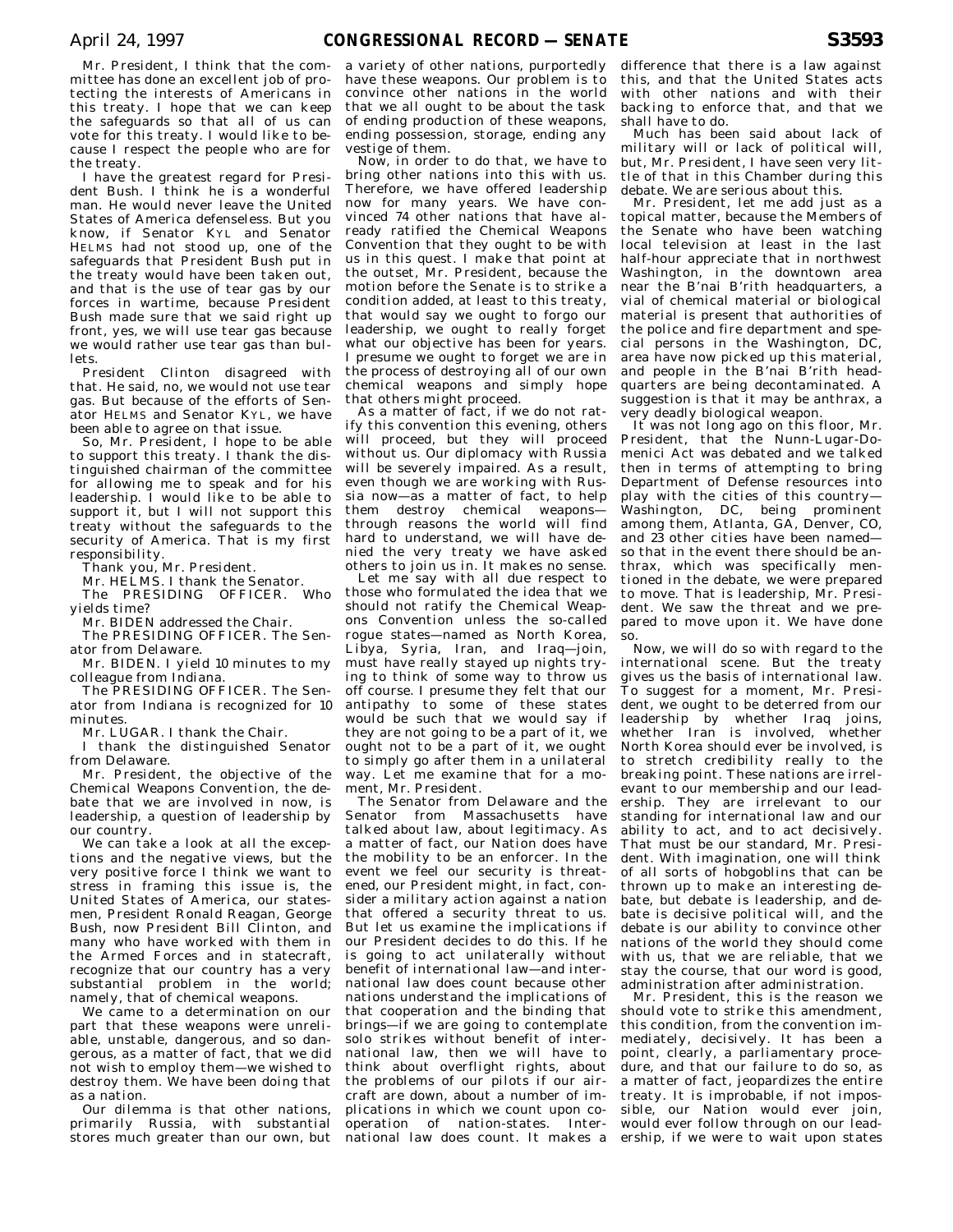that are irrelevant to the whole proposition.

I conclude, Mr. President, by saying obviously, threats in those states are not relevant. We must be decisive. We need going for us international law, enhancement of our intelligence that the intrusive inspections and all of the trade accounts will give to us, so that when we strike, we will strike accurately and completely and bring the security to the world that this treaty at-

tempts to promote.<br>Mr. HELMS. I yield such time as the<br>Senator from Arizona may consume.

Mr. KYL. I will be very brief to a matter of news interest here in the Washington, DC, area. People might be watching this on a different channel of their television, viewing the ambulances and people attempting to assist, and at least two people who appear to have been exposed to some kind of chemical agent. My understanding is that Senator LUGAR has just discussed this matter briefly, as well. This occurred at or near a B'nai B'rith facility here in Washington, DC. I think that while neither side in this

debate would want to use an unfortunate incident to bolster their case, and while our first concern ought to be for the people who may have been exposed to some agent here—and we all certainly hope there is no harm done and that if, in fact, it was not accidental that the perpetrators are dealt with in the appropriate fashion—I think it is also an inappropriate place to make the point that contrary to those who assert that the Chemical Weapons Convention deals with this problem, it does not. We should be very, very clear about that.

There are reasons for proponents to suggest that this Chemical Weapons Convention should be supported. There are arguments of opponents as to why that should not be the case. But I hope that we do not have people arguing on the floor of the Senate here that the Chemical Weapons Convention will deter terrorists, that somehow this will make us safer from terrorist attack, because it cannot fulfill that noble goal. We will literally be buying on to something that cannot come to pass if the treaty proponents try to sell it on that basis.

As a matter of fact, there is specific declassified intelligence information directly on this point. I will quote that before the chairman resumes his time. A declassified section of the Defense Intelligence Agency document of February 1996, with specific reference to the Tokyo subway attack by terrorists at that time said:

Irrespective of whether the Chemical Weapons Convention enters into force, terrorists will likely look upon CW as a means to gain greater publicity and instill wide-spread fear. The March 1995 Tokyo subway attack by Aum Shinrikyo would not have been prevented by the Chemical Weapons Convention.

In May of 1996, another CIA report, a portion of which has been declassified, contains this statement:

In the case of Aum Shinrikyo the Chemical Weapons Convention would not have hin-

dered the cult from procuring the needed chemical compounds used in the production of sarin. Further, the Aum Shinrikyo would have escaped CWC requirement for an end use certification because it purchased the chemicals within Japan.

There are some additional things we can quote. The point I am making is that reasonable people can differ about the pros and cons of this treaty. That will be reflected in the vote on the treaty here. I hope that Americans do not get the idea that we will be safe from terrorist attack or even significantly safer by the adoption of this Chemical Weapons Convention. Terrorist attacks are not what it was designed to deal with. I hope that point is crystal clear.

The PRESIDING OFFICER. The Senator from North Carolina.

Mr. HELMS. I thank the Senator for that explanation. I think it was very timely. I yield 12 minutes to the distin-

guished Senator from Oklahoma [Mr. INHOFE], following which I suggest we vote.

The PRESIDING OFFICER. The Senator from Oklahoma is recognized. The Senator from North Carolina has

41⁄2 minutes remaining on the amendment.

Does the Senator wish to yield from<br>your resolution time?

Mr. HELMS. In that case, I misunderstood the statement of the Parliamentarian.

The PRESIDING OFFICER. The Senator from North Carolina, do you yield the remaining time of the amendment or from the resolution time?

The Senator from Oklahoma is recognized for 12 minutes.

Mr. INHOFE. Thank you, Mr. President. I will probably not take the 12 minutes.

The Senator from Arizona is exactly right. I think even the strongest opponents of the ratification of the Chemical Weapons Convention have said this is not going to affect terrorist activities. Obviously, by the very title ''terrorists'' they are not going to be complying with this. I have to say I feel the same way

about these countries that we are discussing right now. The condition which is under debate at this time is whether or not to strike that portion with regard to Iran, Syria, Libya, North Korea, and China. It would be, if we were only concerned about those countries that have signed or have ratified or have an expressed intention to ratify, that would be very nice, because we would be talking about Canada, the Fiji Islands, Costa Rica, and Singapore, Iceland. That is not where the threat is. The threat is the rogue nations. That is what we are talking about

right now. I will for a moment bring this up to date by quoting a couple of things. General Schwarzkopf, during a press conference in Riyadh said:

The nightmare scenario for all of us would have been to go through this [the Iraqi tank barrier], get hung up in this breach right here, and then have the enemy artillery rain chemical weapons down on the troops that were in the gaggle in the breach right here.

# General Hughes said:

In any attack in the south, Pyongyang could use chemical weapons to attack forces deployed near the DMZ, suppress allied air power, and isolate the peninsula from strategic reinforcement.

Four days ago in a Seoul, North Korea, newspaper there was an article quoting very high North Korean officials as saying they now have adequate chemical weapons to annihilate South Korea. This is going on as we speak. So we are talking about nations that are not going to be our friends. These are the ones that, whether they are signatories, or whether they ratify or not, it doesn't make too much difference. It tickles me when they talk about, ''Russia is going to do that.'' Last night, I was on a talk show and we finally agreed that on the 1990 Bilateral Destruction Agreement, they have been found in noncompliance of that, and of the START I, of the Conventional Forces in Europe. Even though my opponent denied it was the INF, in fact, they were. In the 1995 Arms Control Disarmament Agency report, it says they were not in compliance with that; the ABM Treaty, they have not been in compliance with that.

But let's assume if a country like Russia doesn't comply when they ratify, what about these rogue nations? I can tell you for sure that those proponents of the ratification have gone to every extent possible to make it look like—or to make us believe that the Reagan administration, if they were here today, would be in support of this Chemical Weapons Convention. I can assure you that they would not. Coincidentally, I happened to be on a talk show—''Crossfire''—with a very fine gentlemen, Ken Adelman. He had been in the Reagan administration. We found out, after he gave his testimonial as to why we should ratify—and he admitted it was not verifiable nor is it global, but he still thought we should do it—that Mr. Adelman might be prejudiced by his membership on two boards of directors, the International Planning and Analysis Center and on Newmeyer and Associates. These companies, which he directs, have clients in many foreign countries, including China and Japan, and they represent companies that deal in chemicals such as those from the UpJohn Co. People say this is just chemicals. It is not just chemical companies we are talking about. In this chemical association that gets so much attention, it represents 192 chemical companies. These are the large ones, the giants. There are some 4,000 other companies, and you can expand it beyond purely chemical companies to some 8,000 other companies, most of whom are opposed to this, because they would be shut out in the competition.

I think the whole thing on this particular amendment is whether or not this would have any positive effect on the rogue nations if we should ratify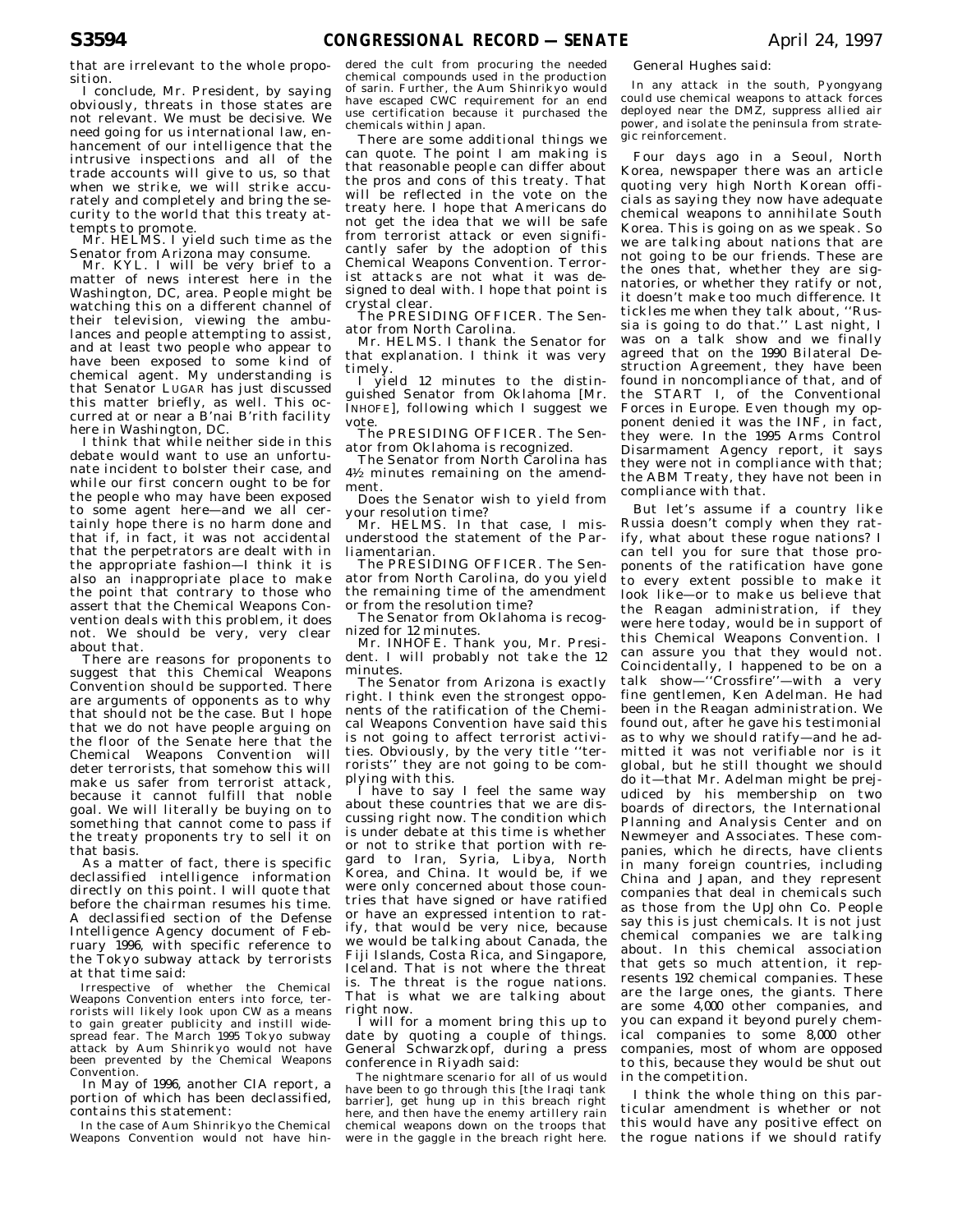the Chemical Weapons Convention. I don't think there is anybody here who is so naive to think that, voluntarily, if they are a part of it, they would reduce their chemical behavior. I think those of us in this room can argue and debate that.

So I go back to the people who are the real authorities. You have heard Dick Cheney quoted several times on the floor, in his letter that we have quoted several times. He said, ''Indeed some aspects of the present convention—notably, its obligation to share with potential adversaries, like Iran, chemical manufacturing technology that can be used for military purposes in chemical defense equipment threaten to make this accord worse than having no treaty at all.'' That is Dick Cheney, not some guy that read a couple of articles and determined it was wrong. What is he talking about? He is talking about something that will be debated here shortly, and we will get into that in more detail. Part of article X says, ''The technical secretariat shall establish not later than 180 days after entry into force of this contract, and maintain for the use of any requesting state party, a data bank containing freely available information concerning various means of protection against chemical weapons, as well as such information as may be provided by states' parties.''

Well, I can remember in the Armed Services Committee when Schwarzkopf was here. I said:

General, you are in support of the Chemical Weapons Convention.

I read that, and then I will read a transcript, because I think everybody who might be basing their vote on what General Schwarzkopf said, here is a transcript from that meeting:

Senator INHOFE. Do you think it wise to share with countries like Iran our most advanced chemical defensive equipment and technology?

General SCHWARZKOPF. Our defensive capabilities?

Senator INHOFE. Yes.

General SCHWARZKOPF. Absolutely not. Senator INHOFE. Well, I'm talking about sharing our advanced chemical defensive equipment and technologies, which I believe under article X (they) would be allowed to (get). Do you disagree?

General SCHWARZKOPF. As I said, Senator, I'm not familiar with all the details—you know—you know, a country, particularly like Iran, I think we should share as little as possible with them in the way of our military capabilities.

I am not critical of General Schwarzkopf. It is a very complicated thing. I don't know how many people read the whole thing. I haven't, but I read enough to know, as far as our treatment with rogue nations, I would not want to be ratifying this contract unless they ratified it. Then I would not trust them any more than we would trust Russia, and if they do ratify, I question if they will honor it.

One of the other conditions we are going to talk about is, should we do it, should we put in a requirement that

they would have to ratify before we will. Well, we had that requirement 2 years ago when I voted against the START II treaty. They said we have to do it before Russia because they won't ratify unless we do. Guess what, Mr. President, they still haven't ratified.

Lastly, to kind of express the urgency of this, former Secretary of Defense, James Schlesinger, said, ''To the extent that others learn from international sharing of information on chemical warfare defenses, our vulnerability is enhanced rather than diminished. Finally, this treaty in no way helps shield our soldiers from one of battlefield's deadliest killers. As indicated earlier, only the threat of effective retaliation provides such protection.''

What he is saying there is not that we would use chemical weapons, but by the fact that we are not a party to this treaty is one that would at least offer some type of a deterrent. So I think, Mr. President, when you look and read of the hostility that is over there— James Woolsey said, in 1993:

More than two dozen countries have programs to research or develop chemical weapons, and a number have stockpiled such weapons, including Libya, Iran, and Iraq—

Three of the countries we are talking about:

The military competition in the always volatile Middle East has spurred others in the region to develop chemical weapons. We have also noted a disturbing pattern of biological weapons development following closely on the heels of the development of chemical weapons.

Mr. President, the threat is there, and we know that other countries can sell their technology, as well as their systems, to rogue nations. We know Russia has done this, to specifically Iran and other nations, not when they sold their technology, but also their equipment. So it is a very scary thing to think that we might be putting ourselves in a position that would increase our exposure to the threat of chemical warfare and would increase the proliferation of chemical weapons in the Middle East.

I yield the floor.

The PRESIDING OFFICER. Who yields time?

Mr. HELMS. Mr. President, I believe time has expired. Parliamentary inquiry.

The PRESIDING OFFICER. The Senator will state it.

Mr. HELMS. If the Chair will refresh my memory, a motion to table is not in order, is that correct?

The PRESIDING OFFICER. All time would have to be yielded back on the amendment in order for a motion to table to be in order. The unanimousconsent agreement does not appear to preclude a motion to table.

Mr. HELMS. How much time remains, Mr. President?

The PRESIDING OFFICER. Currently, the Senator from North Carolina would have 4 minutes 27 seconds on the amendment. The Senator from

Delaware would have 2 minutes 37 seconds.

Who violds time?

Mr. BIDEN. Mr. President, how much time remains for me?

The PRESIDING OFFICER. The Senator controls 2 minutes 37 seconds.

Mr. BIDEN. I yield myself the remaining time. I will speak to a couple of points. With regard to Ken Adelman, I am sure our colleague from Oklahoma didn't mean to impugn his motivation by suggesting for whom he worked. I would not suggest that of Mr. Rumsfeld because of where he works now, that it caused him to have that view. Ken Adelman—although I disagree with him most of the time, he was an able member of the administration. He was viewed as a hawk at the time he was here. For the record, I am sure there was no intention to do that?

Mr. INHOFE. If the Senator will yield, I made it very clear before my remarks that I hold him in the highest of esteem. However, the fact remains that he does work for those companies that have an interest, and that could be a conflict of interest. I think that could be drawn by anyone.

Mr. BIDEN. I thank the Senator for making clear what he meant. I didn't think that's what he meant. I was hoping that is not what he meant, but it is what he meant. That could be said about almost everybody who testified before our committee, for and against this treaty, and I really, quite frankly, think that the leaders for and against this treaty in the last two administrations are men and women of integrity who would have no conflict. They are consistent with what they did within those administrations.

Let me point out a few things. It seems interesting to me that here we are, the very people—our very colleagues who want to have a provision saying that we want all these rogue nations in the treaty before we get into the treaty, argue in the alternative. that these nations in the treaty mean the treaty is worthless. Translated, very simply, they are not for this treaty under any circumstance, whether or not these nations are in the treaty or out of the treaty. I also point out that—in the interest of time, I will not be able to point it out in detail—every argument against this treaty made thus far on the floor today, I respectfully suggest, is made worse by not being in the treaty, by not having the treaty. I find it, quite frankly, interesting.

My time is up. I hope my colleague will not move to table. We agree not to attempt to amend any of these conditions. I hope we will have a vote up or down. Apparently, it is not in the agreement. If he chooses to do it, I guess he has the right.

Mr. HELMS. Mr. President, I shall not move to table. I will yield back such time as I may have.

The PRESIDING OFFICER. All time having been yielded back, the question is on agreeing to amendment No. 47.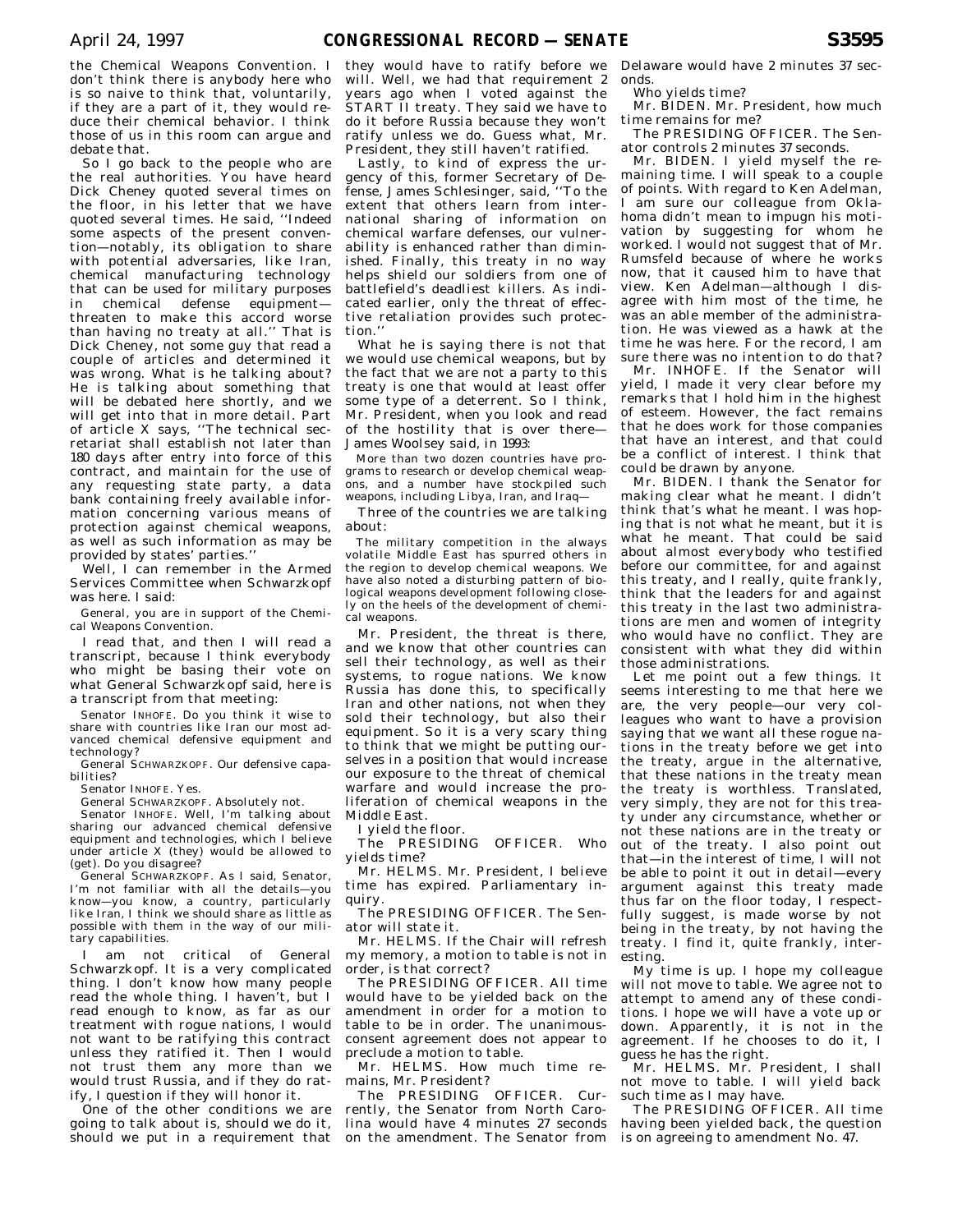Coverdell Craig Enzi Faircloth

The yeas and nays have been ordered. The clerk will call the roll.

The assistant legislative clerk called the roll.

The result was announced—yeas 71, nays 29, as follows:

# [Rollcall Vote No. 46 Ex.]

| YEAS-71        |            |                |
|----------------|------------|----------------|
| Abraham        | Feingold   | Lugar          |
| Akaka          | Feinstein  | McCain         |
| Baucus         | Ford       | Mikulski       |
| Biden          | Frist      | Moseley-Braun  |
| Bingaman       | Glenn      | Moynihan       |
| Bond           | Gorton     | Murray         |
| Boxer          | Graham     | Nickles        |
| Breaux         | Gregg      | Reed           |
| Bryan          | Hagel      | Reid           |
| <b>Bumpers</b> | Harkin     | Robb           |
| Byrd           | Hatch      | Roberts        |
| Chafee         | Hollings   | Rockefeller    |
| Cleland        | Inouye     | Roth           |
| Coats          | Jeffords.  | Santorum       |
| Cochran        | Johnson.   | Sarbanes       |
| Collins        | Kennedy    | Smith Gordon H |
| Conrad         | Kerrey     | Snowe          |
| D'Amato        | Kerry      | Specter        |
| Daschle        | Kohl       | Stevens        |
| DeWine         | Landrieu   | Torricelli     |
| Dodd           | Lautenberg | Warner         |
| Domenici       | Leahy      | Wellstone      |
| Dorgan         | Levin      | Wyden          |
| Durbin         | Lieberman  |                |
| $NAYS-29$      |            |                |
| Allard         | Gramm      | Mack           |
| Ashcroft       | Grams      | McConnell      |
| Bennett        | Grassley   | Murkowski      |
| Brownback      | Helms      | Sessions       |
| Burns          | Hutchinson | Shelby         |
| Campbell       | Hutchison  | Smith Bob      |
| Coverdell      | Inhofe     | Thomas         |

The amendment (No. 47) was agreed to.

Thompson Thurmond

Inhofe Kempthorne Kyl Lott

Mr. HELMS. Mr. President, I move to reconsider the vote.

Mr. BIDEN. I move to lay that motion on the table.

The motion to lay on the table was agreed to.

Mr. BIDEN addressed the Chair.

The PRESIDING OFFICER (Mr. BROWNBACK). The Senator from Delaware.

Mr. BIDEN. Parliamentary inquiry.

The PRESIDING OFFICER. May we please have order.

Mr. BIDEN. Mr. President, I withdraw my inquiry I did not make.

The PRESIDING OFFICER. The Senator from Delaware withdraws his inquiry. Who seeks time?

Mr. LOTT addressed the Chair.

The PRESIDING OFFICER. The Senator from Mississippi, the majority leader.

Mr. LOTT. Mr. President, can I get time off the manager's time from the bill?

The PRESIDING OFFICER. Without objection, it is so ordered.

Mr. LOTT. I do still have my leader time. If I need that, we can use that also.

Mr. President, I had planned on and had hoped to be able to speak after all of the votes on the motions to strike because I did not in any way want to distract from those motions to strike. I have hopes that at least some of them might actually be defeated, particularly the one with regard to inspectors coming into the United States from

some of the so-called rogue countries, but I think it is important we go ahead and state our positions at this point. Everybody has made their case. It is time to make decisions and to move on. I want to start by thanking Senator HELMS for his cooperation. Without his cooperation, we would not be here today. His cooperation guaranteed that we were able to develop a process that was fair, that allowed us to get S. 495 up and voted on last week, that all of the remaining issues in disagreement would have an opportunity to be debated, considered and voted upon.

He really has done an excellent job. There is no question that he continues to have great reservations about this legislation. But his efforts and the efforts of Senator KYL from Arizona have been nothing short of heroic. They have been tenacious. They have done their homework. They have made excellent statements both here and in our closed session earlier today. I think they should be commended for what they have done. In fact, their work and their success has contributed greatly to the likelihood that this treaty actually will pass. That had not necessarily been their intent, but they wanted to make sure, if it did pass, they wanted it to pass in the best possible form.

I also thank the Democratic leader for his courtesies as we worked through a very complicated unanimous-consent agreement. We were watched over very carefully by the Senator from West Virginia. I thank the Senator from Delaware, [Mr. BIDEN] for his cooperation and his patience, and I think the fact that we have all sort of kept cool heads and been careful how we proceeded has served us well.

Mr. President, our Constitution is unique in the power it grants the Senate in treaty making. Article II, section 2 states the President ''shall have the power, by and with the advice and consent of the Senate, provided twothirds of the Senators present concur.''

The Senate's coequal treaty making power is one of our most important constitutional duties. All 100 Senators have approached this duty very seriously in examining the Chemical Weapons Convention, as we should. We have participated in and we have listened to hearings laying out the arguments for and against the convention. We have looked closely at many provisions of the convention and have sought the advice and counsel of experts and former policymakers. We read many articles and we have heard the arguments making the case for and against it.

Before addressing my views on the convention itself, I should like to share with my colleagues a brief history of the Senate's action on this convention, how we got to where we are today.

The Chemical Weapons Convention was signed by the United States as an original signatory on January 13, 1993, in the last days of President Bush's administration. For reasons that remain unclear, it was 10 months before Presi-

dent Clinton sent the convention to the Senate. In his transmittal letter, dated November 23, 1993, President Clinton wrote:

I urge the Senate to give early and favorable consideration to the convention and to give advice and consent to its ratification as soon as possible in 1994.

Let me remind my colleagues that for the next 11 months, until the 103d Congress adjourned on December 1, 1994, the Senate majority leader was George Mitchell and the chairman of the Foreign Relations Committee was Claiborne Pell.

Despite Democratic control of the White House and the Senate, the Senate did not consider the Chemical Weapons Convention in 1994.

In late 1995, Senate Democrats began a filibuster on the State Department authorization bill to force action on the CWC. On December 7, 1995, an agreement was reached providing for the convention to be reported out of the Foreign Relations Committee by April 30, 1996. The committee honored that agreement, and the convention was placed on the Executive Calendar.

That is where matters stood when I became majority leader on June 12, 1996. Only 6 days later, before I had a chance to get my sea legs at all, there began a filibuster once again by the Senate Democrats to force Senate action on the convention.

To allow critical national defense legislation to proceed, we worked with Senators on both sides of the aisle, and again we reached an agreement guaranteeing a vote by September 13, 1996.

In the weeks preceding the vote, opponents and proponents of the convention made their case to Senators. On September 6, 1996, I requested the declassification of certain key judgments of the intelligence community relating to key aspects of the convention. On September 10, the administration partially complied with that request, and certain intelligence judgments were made public. I ask unanimous consent that the exchange of letters on the intelligence judgments be printed in the RECORD.

Mr. President, I understand the Government Printing Office estimates it will cost \$1,288 to print these letters in the RECORD.

There being no objection, the material was ordered to be printed in the RECORD, as follows:

# U.S. SENATE,

OFFICE OF THE MAJORITY LEADER,

*Washington, DC, September 6, 1996.* President WILLIAM JEFFERSON CLINTON.

*The White House,*

*Washington, DC.*

DEAR MR. PRESIDENT: I am writing to ask your cooperation and support for Senate efforts to obtain information and documents directly relevant to our consideration of the Chemical Weapons Convention.

As you know, the Senate is currently scheduled to consider the Convention on or before September 14, 1996 under a unanimous consent agreement reached on June 28, 1996. Immediately prior to the Senate agreement on the Convention, I stated, ''With respect to the Chemical Weapons Convention, the Majority Leader and the Democratic Leader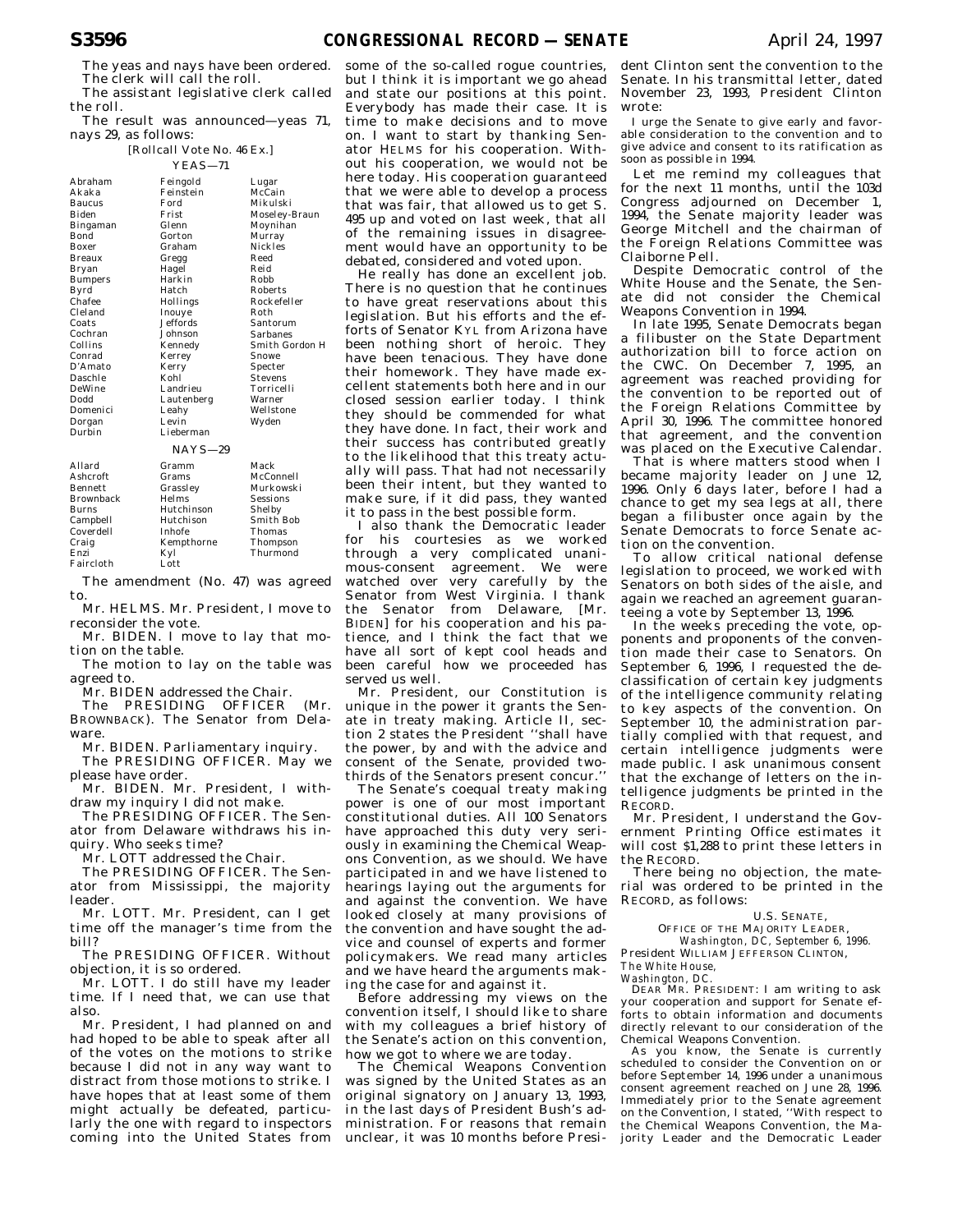will make every effort to obtain from the administration such facts and documents as requested by the Chairman and ranking member of the Foreign Relations Committee, in order to pursue its work and hearings needed to develop a complete record for the Senate

. . .'' I regret to inform you that your administration has not been fully cooperative in Senate efforts to obtain critical information. Chairman Helms wrote to you on June 21, 1996—prior to the Senate setting a date for a vote on the Convention—and asked eight specific questions. Chairman Helms also requested the provision and declassification of documents and a cable relating to critical issues of Russian compliance with existing chemical weapons arms control agreements and with the Chemical Weapons Convention.

On July 26, 1996, having received no response to his earlier letter, Chairman Helms reiterated his earlier request and asked additional questions concerning the apparent Russian decision to unilaterally end implementation of the 1990 U.S.-Russian Bilateral Destruction Agreement on chemical weapons. Chairman Helms also asked for specific information and documents concerning Russian conditions for ratification of the Chemical Weapons Convention, as well as other information important to our consideration of the Convention. While Chairman Helms did receive responses to his letters on July 31 and on August 13, his request for declassification of documents was refused and the answers to many of his questions were incomplete.

During a Senate Select Committee on Intelligence hearing on June 17, 1996, Senator Kyl asked for a specific document—a cable written in Bonn, Germany by Arms Control and Disarmament Agency (ACDA) Director Holum concerning current Russian government positions on the Bilateral Destruction Agreement, ratification of the Chemical Weapons Convention and on U.S. assistance for the destruction of Russian chemical weapons. On numerous occasions, Senator Kyl was told the document did not exist. Finally, on July 26, Senator Kyl was able to see a redacted version of the document under tightly controlled circumstances but the document has not been made available to Chairman Helms or other Senators.

Mr. President, the unanimous consent agreement of June 28, 1996, was entered into in good faith, and based on our understanding that the administration could and would be fully forthcoming in the provision of information and documents to enable the Senate to fulfill its constitutional responsibilities. Numerous judgements of the United States intelligence community deserve as wide a circulation as possible—particularly since they are distinctly different than some public statements made by officials of your Administration concerning the Convention. Accordingly, I respectfully request that

you reconsider your refusal to declassify critical documents and consider the declassification of important intelligence community judgements—consistent with the need to protect intelligence sources and methods. Specifically, I request that you act immediately to declassify the May 21, 1996, cable written by ACDA Director Holum and the July 8, 1996, letter from Russian Prime Minister Chernomyrdin to Vice-President Gore, and consider immediately declassification of the paragraphs from which the attached statements are excerpted—all drawn from documents produced by the Central Intelligence Agency and the Defense Intelligence Agency on the Russian chemical weapons program, the verifiability of the Chemical Weapons Convention, the effect of the Convention on the chemical weapons arsenals of rogue states, and the relevance of the Con-

vention to acts of terrorism committed with chemical weapons.

I make these requests to enable the Senate to fully prepare for its consideration of the Chemical Weapons Convention. I am certain you would agree it is necessary for the Senate to have complete and usable information in order fulfill our constitutional obligations and to responsibly meet the terms of the current unanimous consent agreement. Because the unanimous consent agreement calls for the Senate to vote on the Chemical Weapons Convention by September 14, 1996, I respectfully request that you respond to my declassification requests no later than the close of business on Tuesday, September 10, 1996. With best wishes, I am

Sincerely,

TRENT LOTT.

THE WHITE HOUSE

*Washington, September 10, 1996.* Hon. TRENT LOTT,

*Majority Leader, U.S. Senate,*

*Washington, DC.* DEAR MR. LEADER: The President has asked that I respond to your letter regarding Senate consideration of the Chemical Weapons Convention (CWC).

On behalf of the President, I would like to thank you for your cooperation and leadership in scheduling a Senate vote on this vital treaty which, as you know, has been before the Senate since November 1993. The CWC, which was negotiated under President Reagan and concluded and signed under President Bush, is an important element of our bipartisan efforts over the years to address two of the most important threats facing us in the post Cold War era: the proliferation of weapons of mass destruction and terrorism.

I was concerned by your letter and regret that you believe that the Administration has not been fully cooperative with Senate efforts to obtain critical information. I want to assure you that the Administration remains eager and committed to continuing to assist the Senate in developing a complete record for its consideration prior to floor action on the CWC, as stated in the June 28, 1996, unanimous consent agreement.

During the almost three years the Convention has been before the Senate, the Administration has worked very hard to ensure that the Senate has been fully informed on the Convention and that all its questions have been answered. Our efforts to inform the Senate have included testimony at 13 hearings, including testimony by many Cabinet officials. We have conducted dozens of briefings for members and staff by representatives of key agencies, including yesterday's productive session with the Arms Control Observer Group. The President has appointed two Special Advisors on the CWC, to address Senate questions and concerns as part of the ratification process. Former Representative Martin Lancaster served in this capacity in 1995 and Dr. Lori Esposito Murray currently holds this position. On behalf of the President, they have personally briefed every Senate office, offered individual briefings to every member of the Senate and personally briefed over 40 Senators.

In addition, we have answered over 300 questions for the record. Senator Helms has asked many of these questions and we have always responded to his concerns. For example, we have not only provided Senator Helms our database of companies likely to be affected by the CWC, but we have also provided him a list of chemical companies we have determined unlikely to be affected by the CWC. Overall, the Administration has provided the Senate with over 1500 pages of information on the CWC—over 300 pages of testimony, over 500 pages of answers to Sen-

ate letters and reports, over 400 pages of answers to Senate questions for the treaty record and over 300 pages of other documentation.

With regard to Senator Helms' most recent letters, the President and I both personally responded to Senator Helms, first on July 31 and then again on August 13; these responses included detailed attachments that answered a series of specific questions asked by Senator Helms.

The Administration has repeatedly offered to make relevant classified information available to the Senate through classified briefings and reports. I explained to Senator Helms in my response to his most recent letters that, while I regretted we could not declassify the documents he requested, we remained eager to brief the Senator and any of his colleagues, as well as cleared staff, at the earliest possible time, both on those documents as well as on other concerns. Such a briefing was provided to Senator Kyl but, to date, Senator Helms has not responded to these offers.

We have carefully reviewed your request for declassification of the May 21, 1996 cable written by ACDA Director Holum, the July 8, 1996 letter from Russian Prime Minister Chernomyrdin and selected paragraphs from various intelligence community documents. I regret that we cannot declassify the May 21, 1996 Holum Cable or the letter from Russian Prime Minister Chernomyrdin to Vice President Gore because these documents have been properly classified pursuant to E.O. 12958; they contain sensitive diplomatic information regarding high-level, ongoing negotiations, the disclosure of which may affect our ability to negotiate in confidence. In addition, the correspondence you requested is between the highest levels of the United States and Russian governments, and was exchanged with the expectation that it would be kept in the strictest confidence. As you know, an essential element of the Executive Branch's conduct of foreign relations is the protection of the confidentiality of high level, sensitive diplomatic discussions and correspondence.

After a careful review of the paragraphs of the intelligence documents that you requested be declassified, we have determined they were properly classified. However, we have been able to declassify a portion of the material without risk to sources and methods and it is attached. The sentences and paragraphs that are still classified remain so because they contain information which could place sources and methods at risk. In several cases, declassification of requested materials also would reveal information about U.S. force vulnerabilities. The paragraphs from which most of the judgments were extracted remain classified because it is difficult to identify clearly the source paragraphs. Therefore, granting paragraph release authority could inadvertently permit release of intelligence which would be damaging to declassify.

I would like to reaffirm personally the Administration's commitment to brief you or any other Senator and cleared staff on the documents discussed above under appropriate classification at any time before the Senate debate on the CWC. As you know, a high-level Administration team briefed Senators and staff on the CWC, including many of the issues raised in your letter, on Monday, September 9, 1996. We remain committed to continuing to assist the Senate as it prepares to vote on advice and consent to ratification on this vital Convention.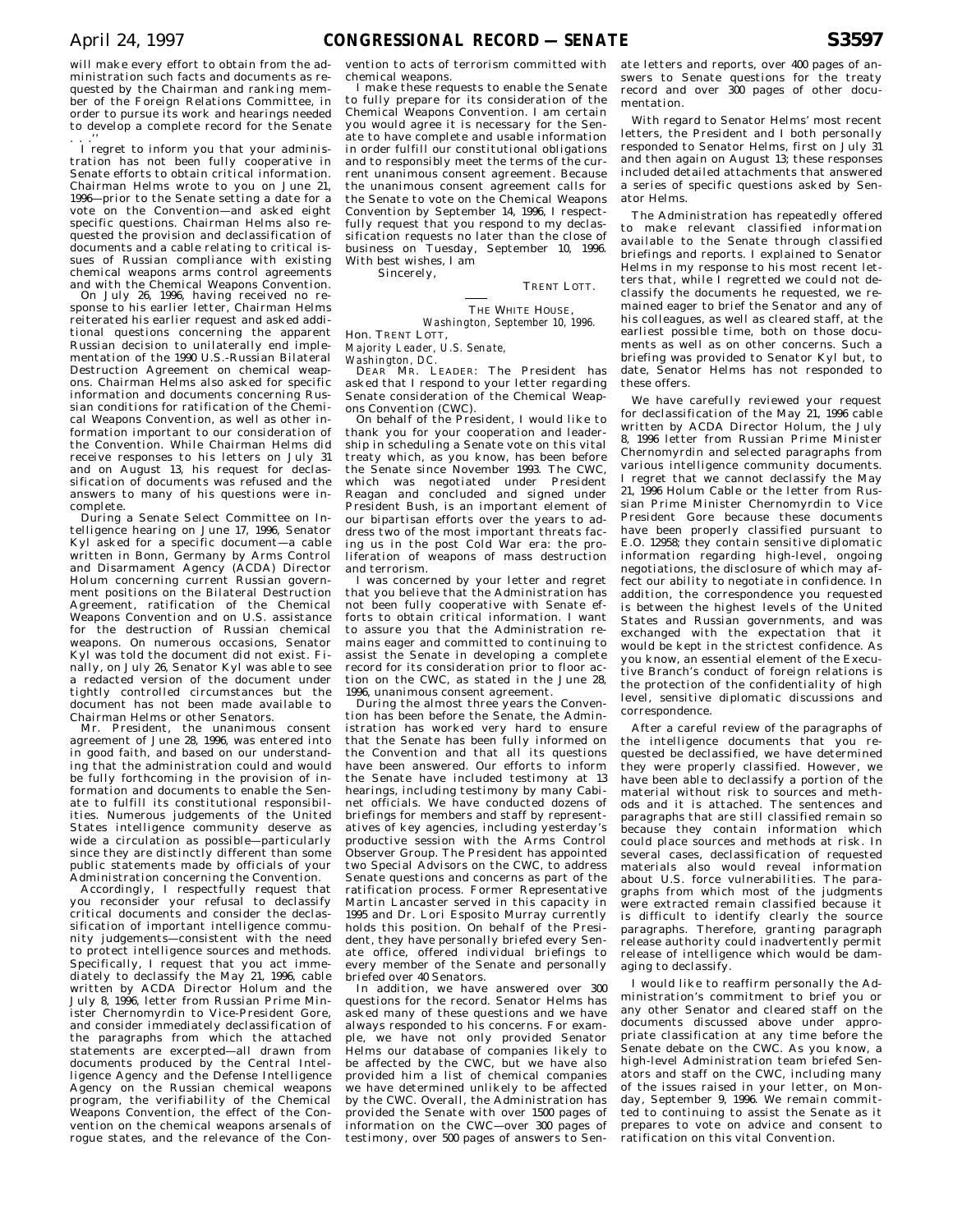As part of this continuing effort, I have attached a detailed response which includes the declassified material. Sincerely,

#### ANTHONY LAKE, *Assistant to the President for National Security Affairs.* RESPONSES TO ISSUES RAISED BY MAJORITY LEADER LOTT

The issues addressed in the attachment to your letter concern chemical weapons proliferation challenges we must address, with or without the CWC. The CWC provides concrete measures that will raise the costs and risks of engaging in CW-related activities. The CWC also will improve our knowledge about CW activities worldwide. This is why the CWC has been strongly supported by both President Bush and President Clinton.

Since the CWC was submitted to the Senate in 1993, the Intelligence Community has kept the Senate fully informed of its judgments regarding the Convention. During the past three years, the Intelligence Community has produced two NIEs and numerous other reports, testified in numerous public and executive session hearings, answered dozens of intelligence questions for the record and provided a number of briefings on precisely the issues you raise in the attachment to your letter, as well as many others.

Intelligence Community judgments on the CWC are not at odds with Administration policy. In fact, Intelligence Community judgments play an integral role in the formation of policy regarding the Chemical Weapons Convention. The following responses regarding the issues raised in the attachment to your letter may help clarify this.

#### 1. NOVEL AGENTS

New chemicals of concern and novel agents are covered under the CWC; it is incorrect to assert that because an agent is not on the Schedules it is not subject to the CWC. The CWC captures new chemicals of concern and novel agents under the definition of a ''chemical weapon'' and prohibits the development, production, acquisition, stockpiling, retention, use and direct or indirect transfer to anyone of chemical weapons. Concerns that new chemicals of concern and novel agents were being used to violate the CWC would provide a basis for bilateral consultation and challenge inspection under Article X of the Convention. It would not be necessary to show that such chemicals are listed in the Schedules of the Convention to exercise this option.

Furthermore, the CWC explicitly provides for expanding the lists of chemicals subject to declaration and verification as new CW agents are identified and to improve verification procedures and equipment as new technology emerges and experience is gained.

As regards our chemical defense capabilities, the Department of Defense Department Counterproliferation Program is, with Congress' support, already aggressively pursuing an effective response to ensure that our troops are the best protected and best equipped fighting force for operations in a nuclear, biological, or chemical environment. The National Defense Authorization Act for FY 94 led to the formation of the Joint Nuclear Biological and Chemical (NBC) Defense Board, the Joint Services Integration Group and the Joint Services Material Group. These boards, which have representatives from the Services, Joint Staff and OSD, are working to identify the needs of the military for chemical/biological defense and are providing input to the Defense Acquisition Board process through the Secretary of Defense.

The U.S. military is well aware that it may be called upon to operate in a hostile

environment in which chemical weapons may be used or threatened to be used. Though U.S. chemical equipment is second to none, we understand the need to continually improve our capabilities. Through the Defense Acquisition Board process, the military is taking steps to ensure these improvements continue. The Administration's budget request for FY 97 for our chemical defense programs is \$505 million.

In this context, the following paragraph from NIE 95–9/I of May 1995 is hereby declassified: ''Production of new binary agents would be difficult to detect and confirm as a CWC-prohibited activity.

#### 2. RUSSIAN INTENTIONS REGARDING CHEMICAL **WEAPONS**

It is important to keep in mind, when discussing Russian intentions regarding chemical weapons, that there is not yet in force a treaty obligation prohibiting the possession of chemical weapons against which we can measure compliance. The CWC will establish such a prohibition and, most importantly, the new tools to pursue any concerns we may have about suspected CW activities, whether in Russia or any other State Party. As the Intelligence Community has testified, the CWC will provide us with access to information not otherwise available which will help us in our efforts to detect, deter and, if necessary, punish violations of the CWC.

Regarding the views of the Russian leadership, President Yeltsin and other senior government officials have repeatedly expressed support for the CWC. We will expect Russia and all other Parties to adhere to all the Convention's provisions including those concerning CW development and production. The Russian Government has recently reaffirmed its commitment to become an original Party to the CWC and announced it is seeking speedy submission of the Convention to the Parliament for ratification.

In this context, the following paragraph from NIE 95–9/I of May 1995 is hereby declassified:

''President Yeltsin has publicly endorsed CW disarmament and supported ratification and implementation of CW arms control agreements to which Russia is a signatory. The extent to which Yeltsin has attempted to enforce his will on the bureaucracy is not clear. He may not be aware of the scope of ongoing CW activities, or if he is aware, he may be unable to control them. We cannot exclude the possibility that Yeltsin approves of an offensive CW capability and will support a covert program once the CWC enters into force. He may accept the military's argument about the need to retain a CW capability. Moreover, being subjected to far more bureaucratic pressure to sustain the program than to do away with it, he may find it easier to give way to military arguments.''

It should be noted, however, that detailed information on the views of key individuals is limited and insufficient to document with confidence their current personal and professional positions for maintaining CW programs.

#### 3. VERIFICATION

No treaty is 100 percent verifiable. While the Intelligence Community has indicated that CW development and production is and will remain difficult to distinguish from legitimate commercial activities, they have simultaneously noted the importance of acquiring the CWC as a new collection tool to aid their efforts to monitor CW proliferation, which we must do, with or without the CWC.

The CWC's verification provisions constitute the most comprehensive and intrusive verification regime every negotiated, covering virtually every aspect of a CW program, from development through production and stockpiling.

The CWC's declaration provisions will improve the U.S. ability to obtain information about other countries' CW efforts. These provisions will facilitate detection and monitoring of prohibited activities by providing the U.S. access to certain information about declarations of CW production facilities and storage sites as well as relevant chemical industry facilities and activities.

The CWC's inspection provisions permit access to both declared and undeclared facilities and locations, thus making clandestine CW production and stockpiling more difficult, risky and expensive. Routine inspections will enhance deterrence and detection of clandestine product by monitoring activities and relevant chemical industry facilities. These inspections will increase the cost and the risk of carrying out illicit chemical weapons activities.

Challenge inspections will further enhance deterrence and detection of prohibited activities by providing States Parties with the right to request an international inspection at any facility or location in another State Party in order to clarify and resolve a potential compliance concern. As the scope and size of a program increases, it is more likely that illicit activities will be detected. Challenge inspections are but one part of the CWC's comprehensive verification regime which, in its totality, complements our ongoing intelligence monitoring effort in this area. As former DCI Woolsey testified before the Senate Foreign Relations Committee on June 23, 1994:

''The CWC will, however, strengthen our ability to deal with the problem that we confront with or without the Convention: the requirement to discover what states are developing and producing chemical weapons when these activities are difficult to distinguish from legitimate commercial endeavors. The isolation and adverse attention that nonsignatories will draw upon themselves may spur greater multinational cooperation in attempting to halt offensive CW programs.

''In sum, what the Chemical Weapons Convention provides the Intelligence Community is a new tool to add to our collection tool kit. It is an instrument with broad applicability, which can help resolve a wide variety of problems. Moreover, it is an universal tool which can be used by diplomats and politicians, as well as intelligence specialists, to further a common goal: elimination of the threat of chemical weapons.''

In this context, the following paragraphs from NIE 93–32J/I of August 1993 are hereby declassified:

The capability of the Intelligence Community to monitor compliance with the Chemical Weapons Convention is severely limited and likely to remain so for the rest of the decade.''

'The key provisions of the monitoring regime—challenge inspections at undeclared sites—can be thwarted by a nation determined to preserve a small, secret program using the delays and managed access rules allowed by the convention.''

#### 4. TERRORISM

The CWC will increase the difficulty for terrorists and proliferators of acquiring chemical weapons and significantly improve our law enforcement ability to investigate and prosecute chemical terrorists even before chemical weapons are used. Japan serves as an example of the importance of this treaty and its implementing legislation in combating the terrorist threat. Within 10 days of the poison gas attacks in the Tokyo subways, the Japanese enacted the CWC implementing legislation. The Japanese completed ratification of the CWC a month later.

No treaty is foolproof. However, the CWC and its implementing legislation will provide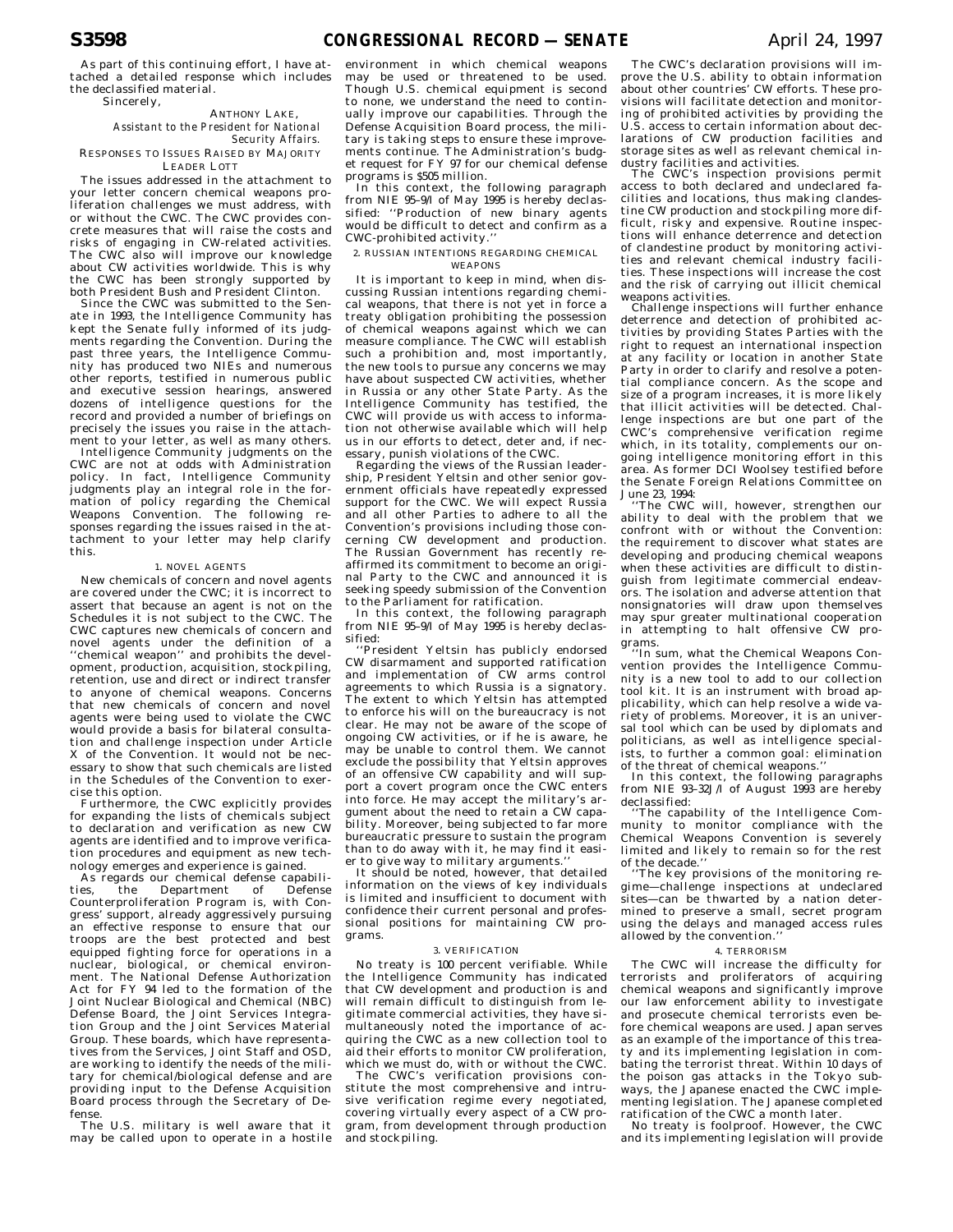significant benefits in dealing with the threat of chemical terrorism. Implementing legislation will strengthen our legal authority to investigate and prosecute persons who commit acts prohibited by the treaty. It will also make the public more aware of the threat of chemical weapons and of the fact that the acquisition of such weapons is illegal .

The following are among it significant benefits:

Investigation. The proposed U.S. implementing legislation contains the clearest, most comprehensive and internationally recognized definition of a chemical weapon available. The definition contained in the implementing legislation will enable an investigator to request a search warrant on the basis of reasonable suspicion of illegal chemical weapons activity (such as production of chemical weapons agent), rather than suspicion of an attempt or conspiracy to use a weapon of mass destruction, as under current U.S. law. By providing law enforcement officials and prosecutors an actionable legal basis for investigating the development, production, transfer of acquisition of chemical weapons, CWC implementing legislation improves prospects for detection, early prosecution and possibly even prevention of chemical terrorism in the United States.

Prosecution. The proposed U.S. implementing legislation will also aid prosecution. Because possession of a chemical weapon (whether or not it is intended to be used) would be prohibited under the Convention, it would also be illegal under the CWC implementing legislation and thus would provide a sufficient basis for prosecution. Currently, prosecutors must rely on legislation intended for other purposes, such as a law against conspiracy to use a weapon of mass destruction.

Penalties. Under the proposed U.S. implementing legislation, any person who knowingly engages in prohibited CW-related activities far short of actual use of a chemical weapon could be subject to the maximum punishment of life in prison or any term of years. In contrast, under existing U.S. legislation, equivalent penalties require proof of use or an attempt or conspiracy to use a weapon of mass destruction. Thus, it would be difficult under current law for prosecutors to prove that a violation of the law has occurred unless a scheme to use chemical weapons is well advanced.

Trade Controls. The proposed U.S. implementing legislation would also supplement existing export/import control laws and regulations by strictly controlling the import and export of those chemicals posing the greatest risk (listed in Schedule 1 of the CWC) and also regulating the production, acquisition, retention, transfer or use of such chemicals within the U.S. Fines of up to \$50,000 could be imposed for unlawful production, acquisition, transfer, etc. of such chemicals.

Emergency Authority. The proposed U.S. implementing legislation contains authority to seize, forfeit and destroy chemical weapons. This important provision protects the constitutional rights of property owners while allowing law enforcement officials to seize and destroy a chemical weapon under exigent circumstances (i.e. where harm is imminent or likely). This provides additional authority to prevent a potential catastrophe and save lives.

Public Awareness. Tips by concerned private citizens are the lifeblood of successful police investigations. Ratification of the CWC and enactment of its implementing legislation will ensure, due to reporting and inspection requirements and penalties for violations, that private companies and concerned citizens are more alert to and more likely to report any suspected chemical weapons-related activities.

The nonproliferation provisions of the CWC will deny terrorists easy access to chemical weapons by requiring Parties to eliminate national stockpiles and by controlling international transfers of certain chemicals than can be used to make chemical weapons. In particular, the CWC requires Parties to cease transfers of certain CW agents and CW precursor chemicals to non-Parties and restrict such transfers to Parties. In addition, reporting is required on anticipated production levels of Schedule 1, 2 and 3 chemicals and anticipated imports and exports of Schedule 1 and 2 chemicals. These measures will help restrict access to key chemicals, while also helping to alert law enforcement and other government officials to suspicious activities.

Finally, one of the key tools in combating terrorism is early intelligence. The CWC will provide access to international declaration and inspection information and will strengthen the intelligence links between the United States and the international community that will help us detect and prevent chemical attacks. By tying the United States into a global verification network and strengthening our intelligence sharing with the international community this treaty can be an early warning that is essential for combating terrorism.

In this context, the following paragraph from DIA PC–1563–4–96 of February 1996 is hereby declassified:

'Irrespective of whether the CWC enters into force, terrorists will likely look upon CW as a means to gain greater publicity and instill widespread fear. The March 1995 Tokyo subway attack by the Aum Shinrikyo would not have been prevented by the CWC.

I would also invite your attention to the following conclusions concerning the impact of the CWC contained in the May 1996 report issued by the Director of Central Intelligence Interagency Committee on Terrorism entitled ''Aum Shinrikyo: Insights to the Chemical and Biological Terrorist Threat'

The Chemical Weapons Convention (CWC) is designed to regulate and monitor the procurement, production, and use of some chemicals used in CW production with varying degrees of intrusiveness, depending on which of the three Schedules of Chemicals a compound is listed. Within five years of the CWC's entry into force, transfer of all Schedule 1 and 2 chemicals to non-States Party will be banned, and transfer of Schedule 3 chemicals to non-States Party will require end-use certificates. In addition, all sites within a State Party are subject to challenge inspections initiated by another State Party with substantive information that illegal activities are taking place by the government or any other group. The Convention's provisions probably would make it more difficult and costly for terrorists to acquire CW by increasing the risk of detection, but a determined group could circumvent the provisions.

''The CWC mandates that each State Party establish national laws to prohibit anyone on its territory or any citizen abroad from developing, producing, stockpiling, acquiring or using CW. Each State Party must develop and pass national legislation to ensure the implementation of all CWC obligations and provisions. Depending on the quality of the legislation and its enforcement, the institution of these laws would help establish a political and legal basis for the prosecution of a terrorist group. ''In the case of Aum Shinrikyo, the CWC

would not have hindered the cult from procuring the needed chemical compounds used in its production of sarin. Further, the Aum would have escaped the CWC requirement for an end-use certification because it purchased the chemical within Japan.''

# 5. ROGUE STATES

The Administration recognizes the possibility that not all States Parties may comply with their CWC obligations immediately upon the Convention's entry into force. However, information acquired through the CWC's declaration and inspection provisions will supplement our national intelligence resources and place us in a better position than we are now to deter and detect clandestine chemical weapons programs. Moreover, unlike any previous arms control agreement, the CWC provides a range of punitive measures including trade sanctions that can be imposed against a Party to the treaty who fails to meet its treaty obligations. In short, as former DCI Woolsey and other

intelligence officials have pointed out, the CWC will provide a useful tool in our inventory of means to stem the worldwide expansion of chemical weapons capabilities and to assist in monitoring CW programs worldwide, whether inside or outside the CWC.

#### U.S. SENATE,

OFFICE OF THE MAJORITY LEADER, *Washington, DC, January 8, 1997.* Hon. WILLIAM JEFFERSON CLINTON,

# *President of the United States,*

*The White House, Washington, DC.* DEAR MR. PRESIDENT: Following our phone conversation, I arranged a meeting later today with your Acting National Security Adviser, Sandy Berger, to discuss the Chemical Weapons Convention. Before that meeting however, I wanted to inform you personally of how your Administration's actions on critical arms control issues have com-

plicated efforts to work cooperatively. As you know, many Members of the 104th Congress have expressed concern over the security implications of certain arms control positions taken by your Administration. The security concerns are aggravated by your Administration's unwillingness to seriously consider our views on the appropriate Constitutional role of the Senate in providing advice and consent on treaties. I would point to three important issues: demarcation limits to the Anti-Ballistic Missile Treaty of 1972 (ABM Treaty); multilateralization of the ABM Treaty; and flank limits to the Conventional Armed Forces in Europe Treaty of 1990 (CFE Treaty). In each of these cases, your Administration has negotiated substantive modifications of the treaties, and then taken questionable legal positions that render Senate advice and consent an option that can be ignored rather than a constitutional obligation that must be fulfilled.

Congress has legislated on the proposed demarcation limits and the proposed multilaterization of the ABM Treaty. Section 232 of the National Defense Authorization Act for Fiscal Year 1995 (P.L. 103–337) addresses both issues. It states ''the United States shall not be bound by any international agreement entered into by the President of the United States that would substantively modify the ABM Treaty unless the agreement is entered into pursaunt to the treaty making power of the President under the Constitution.''

Section 235 of the National Defense Au-thorization Act for Fiscal Year 1996 (P.L. 104–106) addresses demarcation and states 'any international agreement that would limit the research, testing, or deployment of missile defense systems, system upgrades, or system components that are designed to counter modern theater ballistic missiles in a manner that would be more restrictive than the compliance criteria specified in paragraph 1 should be entered into only pursuant to the treaty making powers of the President under the constitution.''

The position of Congress concerning the substantive modifications your Administration has sought to the ABM Treaty is clear: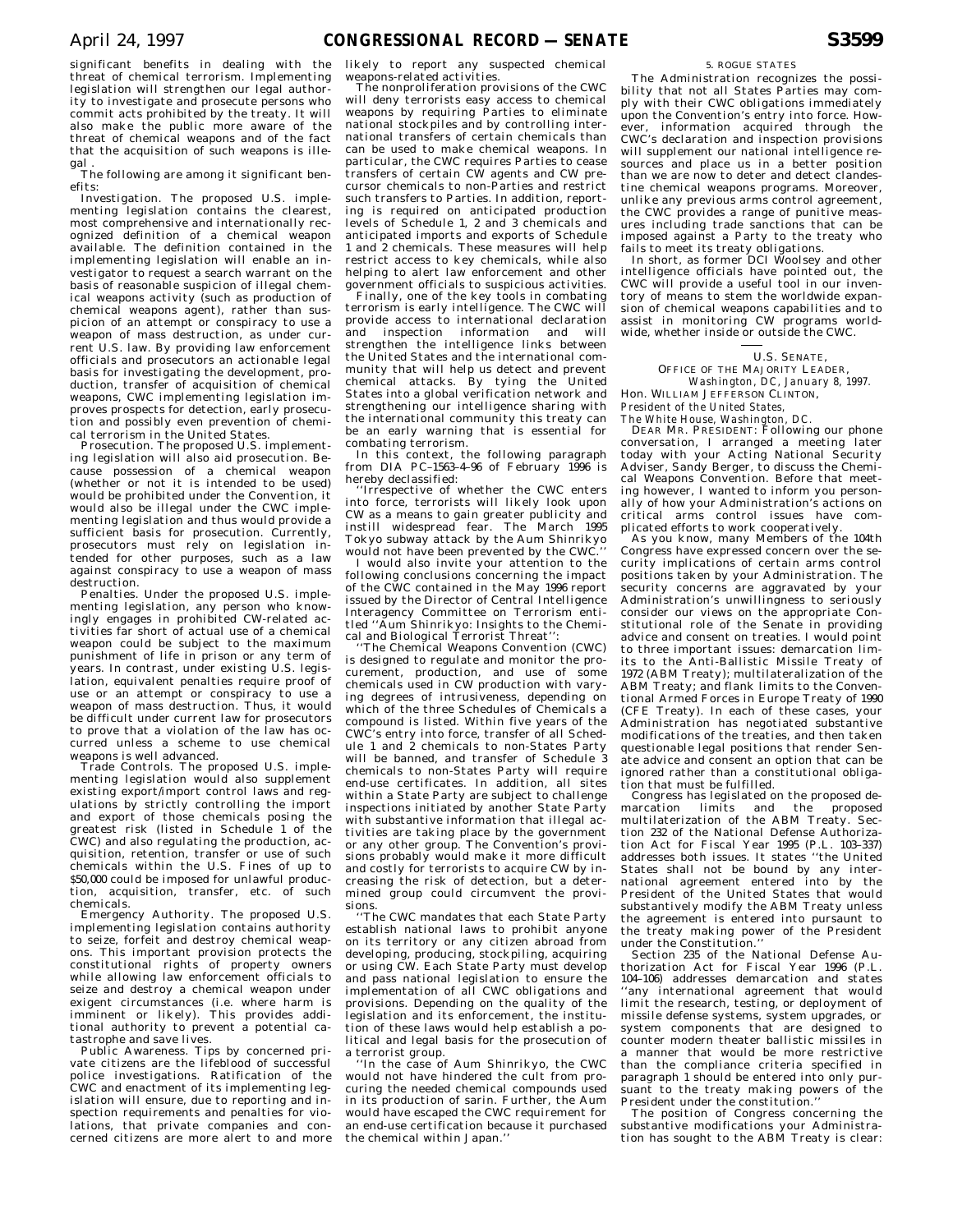Senate advice and consent is needed for their entry into force. Despite this clear position, your Administration continues to argue that Senate advice and consent is not necessary in the case of multilateralization, and is but one among several options you might choose in the case of demarcation. This is unacceptable. With specific reference to the Agreed

Statement on Demarcation reached last summer, section 406 of the Department of State and Related Agencies Appropriations Act, 1997 (P.L. 104–208) prohibits expending funds on the Standing Consultative Commission ''unless the President provides to the Congress a report containing a detailed analysis of whether \* \* \* the Agreed Statement regarding Demarcation agreed to by the Standing Consultative Commission on June  $24$  1996 \* \* \* will require the advice and con-\* \* will require the advice and consent of the Senate of the United States.'' The report submitted on your behalf did not answer this question.

Finally, the May 31, 1996 Conventional Forces in Europe flank agreement contains negotiated amendments and significant changes to the 1990 CFE Treaty. Yet, again your Administration has taken the legal position that Senate advice and consent is not

necessary. Mr. President, I have pledged to work with you in a bipartisan fashion on a wide range of challenges facing our country. Nowhere is such cooperation more important than in foreign policy and national security. But bipartisanship must be a two-way street. Your Administration has now re-started a public campaign to gain Senate advice and consent for the Chemical Weapons Convention. As you seek bipartisan cooperation, you must understand our expectation for such cooperation on ABM multilateralization, ABM demarcation, and CFE flank limits.

Senate advice and consent arms control treaties after their negotiation and after their substantive modification is not an option—it is a requirement of our Constitution. I am sure you understand that it will be very difficult to explore the possibility of Senate action on the Chemical Weapons Convention without first addressing legitimate security and Constitutional concerns on other important arms control issues. I stand ready to work with you and your national security team in a comprehensive manner to address arms control issues in the 105th Congress. With best wishes, I am,

Sincerely,

# TRENT LOTT.

#### U.S. SENATE,

# OFFICE OF THE MAJORITY LEADER,

*Washington, DC, March 18, 1997.* Hon. WILLIAM JEFFERSON CLINTON,

*President of the United States, The White House, Washington, DC.*

DEAR MR. PRESIDENT: As you know, we have been working in good faith to try to establish a process under which the Senate might consider a resolution of ratification for the Chemical Weapons Convention (CWC).

As we consider the next steps in this process, I want to remind you of two problems that remain unresolved. First, on January 8, 1997, I wrote to you expressing concerns about your administration's approach to a number of critical arms control issues, including demarcation limits and multilateralization of the Anti-Ballistic Missile Treaty of 1972 (ABM Treaty) and about the flank limits to the Conventional Armed Forces in Europe Treaty of 1990 (CFE Treaty). To date, I have not received a response. Each of these significant treaty modifications are subject to the constitution's shared treaty making power and, accordingly, cannot enter into force until receiving the ad-

vice and consent of the United States Senate.

Second, I have repeatedly pointed out that the CWC is currently under consideration by the Committee on Foreign Relations. Accordingly, it is essential that you and your administration honor the publicly-stated commitments to work closely and expeditiously with Chairman Helms on issues before the Committee, including the presentation of a plan to reorganize U.S. foreign affairs agencies. Until that occurs, Chairman Helms has made it clear to me that he is unlikely to consider next steps in the CWC process.

As I have said privately and publicly, bipartisanship must be a two-way street. I look forward to hearing from you soon on these important issues. With best wishes, I am,

Sincerely,

#### TRENT LOTT.

# THE WHITE HOUSE,

#### *Washington, March 25, 1997.*

Hon. TRENT LOTT, *Majority Leader, U.S. Senate, Washington, DC.*

DEAR MR. LEADER: The President has asked me to reply to your letter concerning the Chemical Weapons Convention (CWC) and the role of the Senate under the Constitution in giving its advice and consent to treaties. Our staffs have held some discussions on this matter, but I want to address in more detail each of the three treaty issues you raise in the letter: the CFE flank agreement, ABM multilateralization and ABM/ TMD demarcation.

#### CFE FLANK AGREEMENT

On May 31, 1996, the United States, our NATO allies, Russia and the 13 other States Party to the CFE Treaty approved a document in Vienna culminating more than two years of intensive negotiations on the CFE flank issue. The centerpiece of this agreement was a realignment of the CFE map (depicting the territory of the former USSR in the CFE area), which has the effect of reducing the size of the flank zone. The CFE parties had deliberately not included this map as part of the Treaty when it was signed in 1990, and the Bush Administration did not submit the map to the Senate in 1991 as part of the formal documents for advice and consent. Accordingly, legal counsels in the Clinton Administration's national security agencies determined last year that a change to the map does not constitute a formal amendment to the Treaty.

At the same time, we determined that a realignment of the map did constitute a change in a ''shared understanding'' formed with the Senate at the time the Senate gave its advice and consent to the Treaty. That ''shared understanding'' established that the Treaty would be applied and interpreted on the basis of the original map. According to the 1988 ''Biden Condition'' on treaty interpretation (which was attached by the Senate to its resolution of ratification for the INF Treaty), Senate consent or congressional approval is required to change a shared understanding.

When the Administration submitted the CFE flank document for legislative approval last August, we were faced with a time-urgent situation: by its own terms, the document required all States parties to confirm their approval by December 15; yet very little time remained before the adjournment *sine die* of the 104th Congress. In this circumstance we chose to seek statutory approval by both houses, as is explicitly permitted under the Biden Condition.

We now face a complex situation. At the Lisbon OSCE Summit in December, the 30 States party to the CFE Treaty agreed to extend the deadline for confirmation of approval to May 15, 1997. In recent months, it has become evident that the flank agreement underpins the new negotiations in Vienna on "CFE adaptation," which in turn underpins NATO's efforts to define the new security environment in Europe as NATO enlarges. In addition, both adaptation of the CFE Treaty and the admission of new states to NATO will be effected through agreements that will be submitted for the advice and consent of the Senate. The situation and timing is therefore different from when the Administration submitted the CFE flank agreement for legislative approval last August. Accordingly, the Administration is prepared, without prejudice to its legal position vis-a-vis the approval options we believe are available to us, to seek Senate advice and consent to the flank Document provided the Senate will act on this crucial matter before May 15.

#### MOU ON ABM SUCCESSION

As noted in the President's November 25, 1996 report to Congress submitted in accordance with Section 406 of the FY 1997 State Appropriations Act (the ''Livingston Report''—hereafter referred to as ''the Report''), executive agreements recognizing the succession of new States to the treaty rights and obligations of their predecessors have traditionally not been treated as treaty amendments or new treaties requiring Senate advice and consent. Rather, they have been treated as the implementation of existing treaties, which is recognized as an exclusively Presidential function under the Constitution. The Report elaborates the specific reasons why this conclusion applies in the case of the June 24, 1996 Memorandum of Understanding (MOU) on ABM Succession reached ad ref between the United States, Russia, Ukraine, Belarus and Kasakstan in the Standing Consultative Commission (SCC). It also explains why the MOU does not constitute a substantive modification of the ABM Treaty.

In dealing with matters of succession, a key U.S. objective has been to reconstitute the original treaty arrangement as closely as possible. This was true with respect to the elaboration of the ad ref MOU as well and, accordingly, the MOU works to preserve the original object and purpose of the ABM Treaty. We hope that the breakthrough on ABM/ TMD demarcation achieved at the Helsinki Summit will set the stage for a meeting at which all parties would sign this MOU. The Administration continues to believe that the agreement does not require the advice and consent of the Senate, or any other form of congressional approval, to enter it into force.

# THE WHITE HOUSE, *Washington, April 24, 1997.*

Hon. TRENT LOTT, *Majority Leader, U.S. Senate, Washington, DC.*

DEAR MR. LEADER: During Senate ratification proceedings on the Chemical Weapons Convention (CWC), concerns have been raised over Article X, which provides for certain types of defensive assistance in the event that a State that has joined the treaty and renounced any chemical weapons (CW) capability is threatened with or suffers a chemical weapons attack, and Article XI, which encourages free trade in non-prohibited chemicals among states that adhere to the CWC. Some have suggested that these Articles could result in the CWC promoting, rather than stemming, CW proliferation despite States Parties' general obligation under Article I ''never under any circumstances . . . to assist, encourage or induce, in any way, anyone to engage in any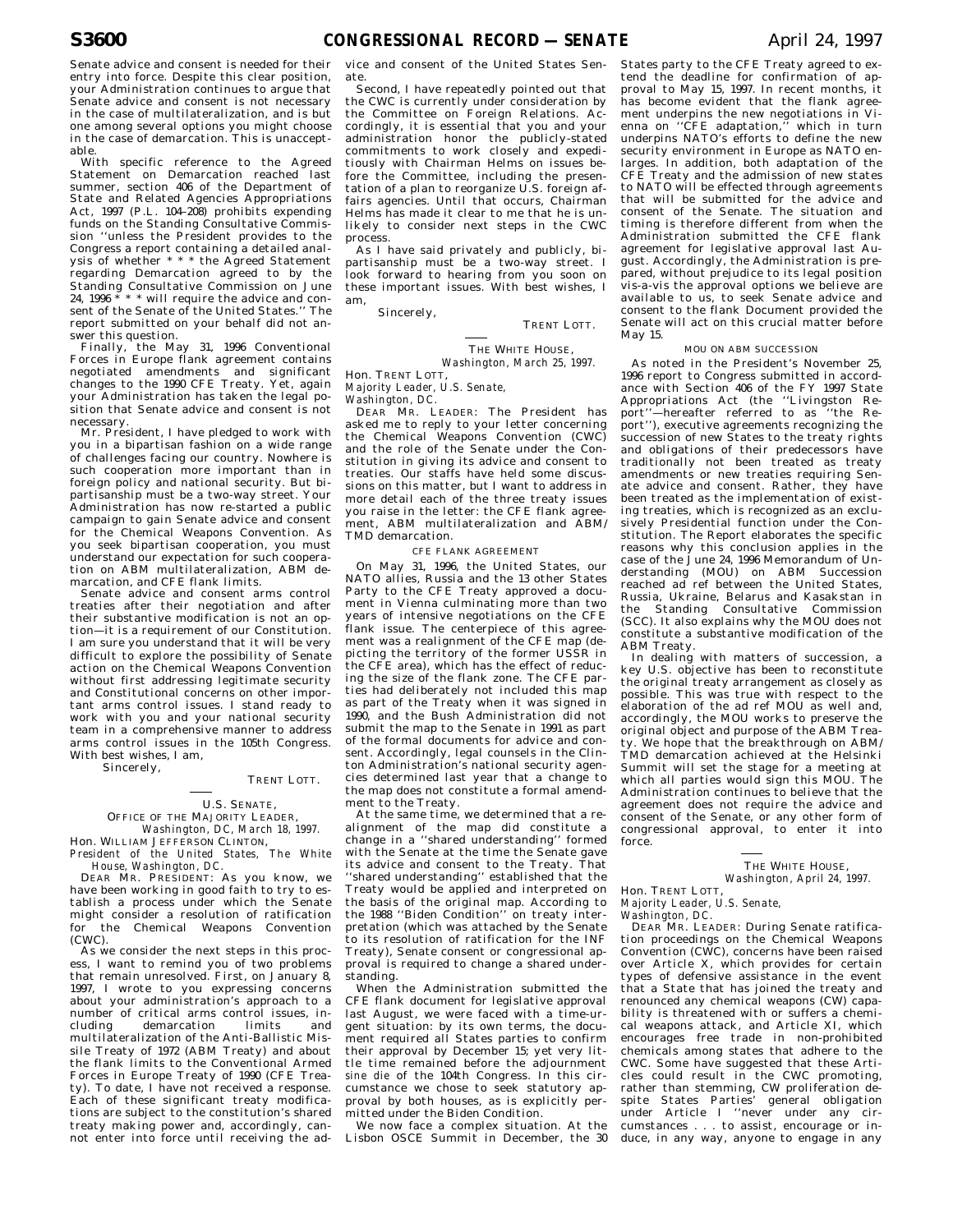activity prohibited to a State Party under this Convention.''

To respond to these concerns, the Administration has worked closely with the Senate to develop conditions relating to both Articles that have now been incorporated in the resolution of ratification (Agreed Conditions #7 and 15). These two conditions would substantially reinforce and strengthen the treaty by: prohibiting the United States under Article X from (a) providing the CWC organization with funds that could be used for chemical weapons defense assistance to other States Parties; and (b) giving certain states that might join the treaty any assistance other than medical antidotes and treatment; and requiring the President to (a) certify that the CWC will not weaken the export controls established by the Australia Group and that each member of the Group intends to maintain such controls; (b) block any attempt within the Group to adopt a contrary position; and (c) report annually as to whether Australia Group controls remain effective.

With respect to the latter condition, I am pleased to inform you that we have now received official confirmations from the highest diplomatic levels in each of the 30 Australia Group nations that they agree that the Group's export control and nonproliferation measures are compatible with the CWC and that they are committed to maintain such controls in the future.

While supporting these guarantees and safeguards, you expressed the concern on Sunday that nations might still try to use Article X or XI to take proscribed actions that could undercut U.S. national security interests, notwithstanding the best efforts of U.S. diplomacy to prevent such actions. I am, therefore, prepared to provide the following specific assurance related to these two Articles:

In the event that a State Party or States Parties to the Convention act contrary to the obligations under Article I by:

(A) using Article X to justify providing defensive CW equipment, material or information to another State Party that could result in U.S. chemical protective equipment being compromised so that U.S. warfighting capabilities in a CW environment are significantly degraded;

(B) using Article XI to justify chemical transfers that would make it impossible for me to make the annual certification that the Australia Group remains a viable and effective mechanism for controlling CW proliferation; or

(C) carrying out transfers or exchanges under either Article X or XI which jeopardize U.S. national security by promoting CW proliferation:

I would, consistent with Article XVI of the CWC, regard such actions as extraordinary events that have jeopardized the supreme interests of the United States and therefore, in consultation with the Congress, be prepared to withdraw from the treaty.

Sincerely,

#### BILL CLINTON.

Mr. LOTT. On September 12, the day the Senate was scheduled to begin debate on the convention, Secretary of State Christopher called me and asked that the vote be canceled. I quizzed him. I wanted to make sure that was what the administration was asking and that I would be able to come out to the floor of the Senate and explain that is why it was being done. It was canceled because it was clear, in my opinion, the convention was likely to be rejected at that time by the Senate.

I acceded to the Secretary's request. We canceled the vote, and it went back to the Foreign Relations Committee calendar at the end of the 104th Congress.

In January of this year, the President and his national security advisers made it clear that the Chemical Weapons Convention remained a top priority. On January 8, 1997, I wrote to the President explaining some of our arms control priorities, including the submission of three significant treaty modifications for advice and consent: The ABM Demarcation Agreement, the ABM Multilateralization Agreement and the flank agreement to the Conventional Forces in Europe Treaty. The administration had previously refused to submit these treaties for Senate ratification.

I wrote at that time.

Bipartisanship is a two-way street. Your administration has now restarted a public campaign to gain Senate advice and consent for the Chemical Weapons Convention. As you seek bipartisan cooperation, you must understand our expectation for such cooperation on ABM multilateralization, ABM demarcation and CFE flank limits.

On March 18, I again wrote the President reminding him that I had not received a response to that January 8 letter. I also pointed out that ''it is essential that you and your administration honor the publicly stated commitments to work closely and expeditiously with Chairman HELMS on issues before the committee, including the presentation of a plan to reorganize the U.S. foreign affairs agencies.

From the beginning of the 105th Congress, I made clear as best I could to all who would listen in the administration that bipartisanship could not mean forcing the Senate into acting on administration-chosen priorities if we did not likewise have an opportunity to consider issues that are important to the Senate, in fact, issues we think have long since been sent to us for action with regard to arms control treaties.

We stated that we thought it was vital that we get State Department reorganization and real reform at the United Nations. This was not a quid pro quo but a simple statement of reality. Working in a cooperative fashion, as we must, means that both sides have to be forthcoming on issues in these foreign policy very important, critical areas.

Let me briefly review the status of each of these three related issues. On the arms control treaties, the administration did reconsider their positions very carefully and they came back and agreed to send the Conventional Forces in Europe Flank Agreement to the Senate for advice and consent. Hearings have already been scheduled on this treaty, and I expect a resolution of ratification to be before the full Senate in the near future. President Clinton agreed to submit the agreed statement on demarcation to the Senate for advice and consent. This treaty, agreed to in principle between Presidents Clinton and Yeltsin at the Helsinki

summit, will provide the Senate an opportunity to consider the administration's approach toward negotiating constraints on our defensive systems pursuant to the administration's interpretation of the ABM Treaty. I am sure we will have quite an interesting and lively debate on that, but certainly we should take advantage of our responsibilities to do just that. Along with many of my colleagues, I have expressed grave doubts about the wisdom of this administration's approach in that area. Now, however, we have a full opportunity to debate the policy and this treaty in the ratification process.

The President still does not agree that they should send forward the treaty dealing with multilateralization. We think the Constitution requires it; his lawyers disagree. We will continue to press the administration to accept our position in this area, and they understand we should keep talking about it.

If this provision is contained in the final agreement that is submitted to the Senate for advice and consent in connection with demarcation, it will give us an opportunity to debate it.

On U.N. reform, our now Secretary of State Madeleine Albright asked that we begin to actually meet and talk about U.N. reform; that we meet with a U.N. presiding officer; that he come and visit with us. He did. We have started a process between the House and Senate, Republicans and Democrats, our chairmen and ranking members, to take a look at what should be done with regard to the arrearages we may or may not owe, how can we deal with the U.S. assessment at the United Nations that could be fairer, and we are working from a comprehensive Republican document as a basis for the discussions. I think we see some action already occurring. The Secretary General has been working at it, and I think he understands we are very serious about U.N. reform.

On State Department reorganization, I am very pleased that the administration has proposed, I think, some major changes. Chairman HELMS, and many others, have worked to streamline our foreign policy bureaucracy, and now it looks like we are going to have a chance to do that.

The Agency for International Development, the Arms Control and Disarmament Agency and the U.S. Information Agency were started and organized during the cold war. Barely more than a year ago, President Clinton vetoed a bill which would have mandated the dismantling of only one foreign affairs agency. Last week, however, thanks to the efforts of Secretary of State Madeleine Albright and the involvement of the President, the President agreed to abolish both the USIA and ACDA and to fold many of AID's functions into the State Department. This will make our scarce resources go farther, increase coordination and help ensure American interests, not bureaucratic interests, are behind our foreign policy decisionmaking.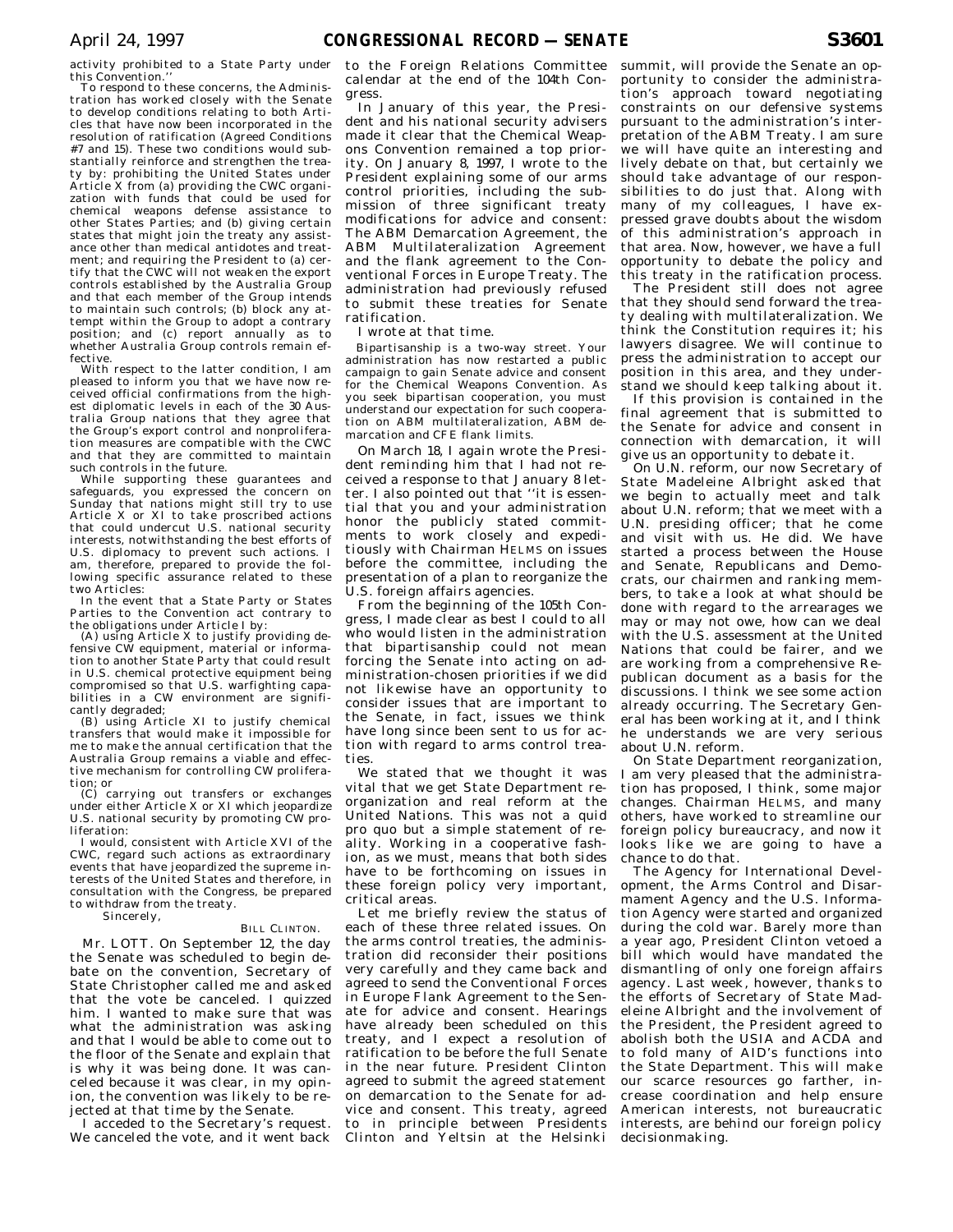On each of these parallel issues—and I call them parallel, that is the way they have always been discussed—we have made progress. I think it is important that we realize that. Thanks to the persistence of the chairman and thanks to a Secretary of State that is working with us now, we have made progress with U.N. reform, with State Department reorganization, and the fact we will be able to consider these treaties. No serious observer can claim that we have not moved forward in these areas.

There have been important changes in the Chemical Weapons Convention over the past few months. Last September, I worked closely with Senators HELMS, KYL and others in opposition to the treaty. Had we not canceled the vote, I would have voted against it, and I believe that it would have failed.

In the aftermath of that debate, some in the White House blamed political motivations. The President said it was partisan politics involving America's security. But, fortunately, calmer heads have prevailed this year. The administration did come to the table and they have negotiated with us. They recognize the legitimate concerns that were ignored last year. So we have engaged in a process of member-and-stafflevel discussions that have had a major impact on this convention.

There are 28 agreed items in this resolution of ratification that were not there last September. Senator KYL, Senator HELMS, and Senator BIDEN have been working together on this. They reached agreements. Some of them Senator BIDEN said, ''Yes, we should do this,'' and the administration didn't particularly agree. Others in the administration said, ''Yes, we should do it,'' and some of our colleagues did not agree with it. There has been a give and take, but real progress has been made.

Many of these items have addressed the concerns that have been cited by opponents as reasons to oppose the CWC last year. I have gone over some of the letters, some of the memos I have received—and I have received a lot of them—and point by point has been addressed, maybe not 100 percent, maybe not to their total satisfaction, but progress has been made. I will not go down the whole list of 28, but I want to list some of the more critical ones where real progress has been made.

First, on search and seizure, condition 28 requires search warrants for all involuntary searches of American facilities. We were worried about a constitutional problem here. Now it has been addressed.

Second, on our ability to use riot control agents, condition 26 ensures that the U.S. policy since 1975 remains in effect. Our military can use nonlethal agents, such as tear gas, to rescue downed pilots. Certainly, that should have been in there all along. I don't know why there was resistance to it, but it has been addressed.

Third, on intelligence sharing, condition 5 places strict limits on all U.S.

intelligence shared with the international organization established under the CWC.

Fourth, on maintaining robust chemical defenses, condition 11 mandates a series of steps including negotiations with our allies, planning for chemical weapons in war game scenarios and high-level leadership of the U.S. Army's Chemical School.

Fifth, on information sharing, an area that has worried me the most and right up until this very moment, progress has been made in two ways. First, with regard to these articles X and XI, condition 7 makes crystal clear that nothing in the CWC undermines U.S. export control laws, and that the informal Australia Group export controls will continue. Condition 15 helps to ensure that defensive assistance under the convention will be strictly limited. So I invite my colleagues who may still have some doubts to look at these conditions—conditions 7 and 15 dealing with information sharing and how we have restrictions on the defensive assistance.

Sixth, on financing Russian implementation, which I think is a ridiculous idea personally on its face, but condition 14 precludes the United States from making any commitment to finance Russia's chemical weapons destruction program in an effort to secure Russian ratification of CWC.

Seventh, conditions 1, 17, 6, and 20 preserve Senate prerogatives in this and in future treaties. They preserve our right to pass reservations to treaties, to ratify future amendments to the CWC and to make clear the executive branch cannot commit to appropriations in advance of congressional action.

Eighth, on noncompliance, condition 13 requires a series of steps to be taken by the United States in the event of noncompliance by a party to the convention. Condition 13 mandates unilateral actions and requires the United States to seek a series of multilateral actions to deal with CWC violations.

Ninth, conditions 3 and 22 address financial concerns about the Organization for the Prohibition of Chemical Weapons set up under this convention. One sets a binding limit on the U.S. assessment to ensure we are not creating another international entitlement program, and the other requires an independent inspector general be created to increase accountability of the OPCW.

Finally, condition 10 requires an annual report of condition that, for the first time in arms control, shifts the burden of proof to making the administration certify compliance. As previous experience has demonstrated, the arms control bureaucracy has refused to find clear evidence of noncompliance. This condition will change and will ensure our vigilance on monitoring issues.

Each of these conditions makes the resolution before us today a better document, there is no doubt about it, certainly better than the document we were considering last fall. Each of

these changes addresses concerns raised by treaty opponents last year and addresses my own concerns. In addition, the Senate is considering this convention in a manner agreed to by all 100 Senators. We first considered, and passed, as I said earlier, S. 495, the Chemical and Biological Weapons Threat Reduction Act of 1997 sponsored by Senator KYL. We are considering the resolution of ratification drafted by Senator HELMS. Think about that. We are considering that resolution that he drafted and that he had in the committee. That is what we brought to the floor, and the process requires that motions to strike be offered to take provisions out. Much progress has been made, and many Senators have been cooperative.

But there should be no mistake, serious problems remain with this convention. Unfortunately, key protections in the resolution of ratification may be stricken out in our debate today, and we will have some more votes in a few minutes.

Condition 33 on verification requires the President to certify the same standard of verification developed under the Reagan-Bush administrations—high confidence in detecting militarily significant violations in a timely manner. Detecting the production and stockpiling of chemical weapons may be more difficult than detecting the existence, obviously, of nuclear-armed warheads.

But I will vote to retain the verification standard that has served our country well in previous arms control agreements. I understand why my colleagues might not agree with that and they might vote in a way that would lower this verification standard, but it is a serious problem.

Condition 30, which we just voted on, I think should have been kept in the document.

Condition 29 conditions U.S. participation in the convention upon demonstrated actions by the country with the largest chemical weapons arsenal on Earth—Russia. Russia has not implemented the Bilateral Destruction Agreement signed in 1990. Russia has not submitted accurate data on chemical weapons. That is a real concern, and we have reason to believe they are devoting resources now to develop new chemical agents which are outside the scope of CWC. I support retaining this condition because I believe it makes sense to expect Russia to live up to past agreements before entering into new ones.

I strongly support condition 31 which would require the President to exercise the power given in the verification annex to the convention to bar inspectors from terrorist states and from states which have violated U.S. proliferation law, particularly, I hope and think that we can defeat the motion to strike here. It is not a killer amendment and we ought to retain the right to bar those inspectors.

Finally, there is the most serious question of articles X and XI, whether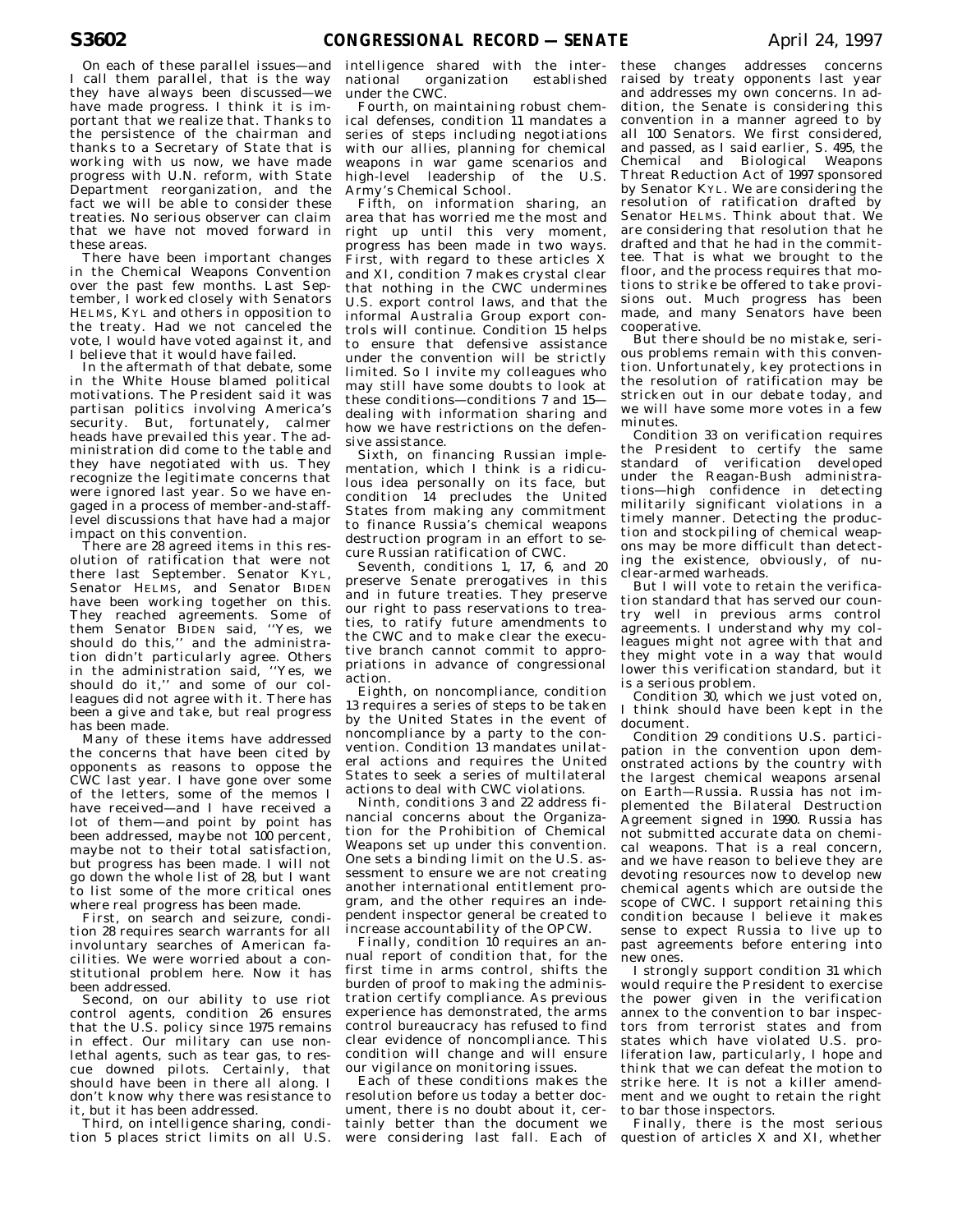these provisions on information sharing will increase the likelihood of, in fact, chemical weapons proliferation. Over the past few weeks, I made it clear to the administration as best I could the legitimate concerns about the impact of articles X and XI had to be addressed more than what was in the condition. I support delaying our ratification until the CWC is renegotiated to deal with these articles. For obvious reasons, the administration does not want to do that, and probably the majority of the Senate would not want to do that.

But this very morning, I received a letter from President Clinton which I think is significant. The President made specific assurances that the United States would exercise its right to withdraw from the convention if any one of three things occurred: If countries used ''article X to justify providing defensive chemical weapons equipment, material, or information to another state party that could result in U.S. chemical protective equipment being compromised. . .

If countries use article XI to justify chemical transfers which undermine the Australia Group.

If countries carried ''out transfers or exchanges under either article X and XI which jeopardize U.S. national security by promoting chemical weapons proliferation;

These are specific and probably unprecedented. Yes, it is a letter. It is not in the document, but it is signed by the President of the United States in very strong language that, frankly, I was pleased but somewhat surprised that he agreed to say, I will withdraw after consultation with the Senate. If any one of these things happen, he is the President and his assurances in foreign policy must make a difference. They address countries even justifying transfers where there is concern. They address transfers which promote chemical weapons proliferation.

Mr. President, I think this is a very important document. I have made that letter available to our colleagues. I have more copies.

Every Member has struggled with one fundamental question: Are we better off with or without this convention? In my mind, there is no easy answer. I want to know that my children and our country will be better off, and that we will be better able to deal with chemical weapons with it, but I have my doubts.

Experts, whose opinions I respect deeply, are divided on the question. Over the last 2 weeks, I have had many conversations to discuss this convention. I spoke with Presidents Bush and Ford. I talked with my good friend, former Secretary of Defense Dick Cheney, former Secretary of Defense Cap Weinberger, Steve Forbes, former Secretary of State James Baker, Jim Schlesinger, Colin Powell, uniformed military officers—a great variety of people. I met with leaders of groups that are deeply opposed and well in-

formed about the treaty's flaws. I talked with President Clinton, Secretary Albright, and Joint Chiefs of Staff Chairman Shalikashvili.

Republican Senators, with long experience in national security matters, are divided. On this issue, reasonable people can and do disagree, and reasonable people will vote on opposite sides.

After our negotiations, hearings, and discussions, it is time to make decisions—decisions that will be important to the future of our men and women in uniform, and the future security of our country.

I have decided to vote in support of the Senate giving its advice and consent to the Chemical Weapons Convention. I will do so not because I believe it will end the threat posed by chemical weapons or rid the world of poison gas. I will do so not because I believe this treaty is verifiable enough or even enforceable enough. And I will not do so because I believe there are no additional proliferations concerns related to articles X and XI.

I will vote for the convention because I believe there will be real and lasting consequences to the United States if we do not ratify the convention. In a very real sense, the credibility of commitments made by two Presidents of our country—one Republican and one Democrat—is at stake.

I will vote for the convention because the judgment of the most senior former and current military commanders believe it will make our soldiers, sailors, airmen, and marines more safe in potential battlefields and less likely to face the horrible prospect of chemical weapons.

I will vote for the convention because I believe the United States is marginally better off with it than without it. It will provide new tools to press signatories for compliance. It will enable us to gain access to sites and information we are currently unable to examine.

Through the important and enlightening debate we have had over the past few months, I am convinced the convention will bring new focus and energy to this administration's nonproliferation efforts. We have certainly heightened the awareness and knowledge of the concerns we have. One year ago, few of us even knew about the Australia Group. Now we have committed ourselves and the administration to keeping the Australia Group as a viable tool to limit access to chemicals and technology.

Yes, the CWC may give legal cover to proliferators in Teheran or in Beijing. But they have undertaken such efforts in the past and no doubt will do it again in the future.

I believe our allies in Europe are more likely to join with us in isolating Iran if we are a party to this convention than if we reject it tonight. They have made it clear that they hope we will ratify it, whether it is Canada or whether it is Britain or our European allies or Japan.

I believe this convention will increase the cost of covert chemical weapons programs, and it will increase our chances of detecting such programs.

I think there is a long list of good reasons why we should do this today. I have struggled with it. I would like to take just a minute, if I can, to talk on a personal note.

Many people in the media have tended to say, well, you know, this is going to determine the fate of various and sundry Senators and tell a lot about leadership. It has been exaggerated.

I have talked to a lot of Senators one on one. Not one of them—not one of them—has said that they would vote on it on any basis other than what is best for our country.

The way the Senate works, we debate these issues—we read, we study, we argue, we go back and forth. We set up a fair process, and then we come to a conclusion. We make a decision. We vote on it. And I do not think it is fair to exaggerate any one Senator's role in this whole effort.

I think the Senate should be complimented today for the way it has handled this. I think that Madison, and others, placed their faith in this institution. And I think it has worked well.

The efforts of Senator HELMS and Senator KYL have been heroic. They have done a magnificent job. Others that have supported the convention have done their part, too.

I think that this process has helped the Senate as an institution to exercise the leadership assigned to it by the Constitution. And that, I submit, is the only real test of leadership that truly matters.

I urge the adoption and ratification of this treaty.

Mr. HELMS addressed the Chair.

The PRESIDING OFFICER. The Senator from North Carolina.

Mr. HELMS. I suggest the absence of a quorum.

The PRESIDING OFFICER. The clerk will call the roll.

The bill clerk proceeded to call the roll.

Mr. HELMS. Mr. President, I ask unanimous consent that the order for the quorum call be rescinded.

The PRESIDING OFFICER. Without objection, it is so ordered.

Mr. HELMS. We have a small difficulty which can be remedied in short order. Without going into a great deal of detail, we are trying to adjust the time back to have accommodated the majority leader and his remarks.

So I ask unanimous consent that how much time did we agree to?

Mr. BIDEN. That the remaining time that the chairman have be 35 minutes, the remaining time under the control for the Senator from Delaware be 15 minutes, and I believe Senator LEAHY has 14 minutes anyway, and that be the remaining time on the bill.

The PRESIDING OFFICER. Without objection, it is so ordered.

Mr. HELMS. I thank the Chair.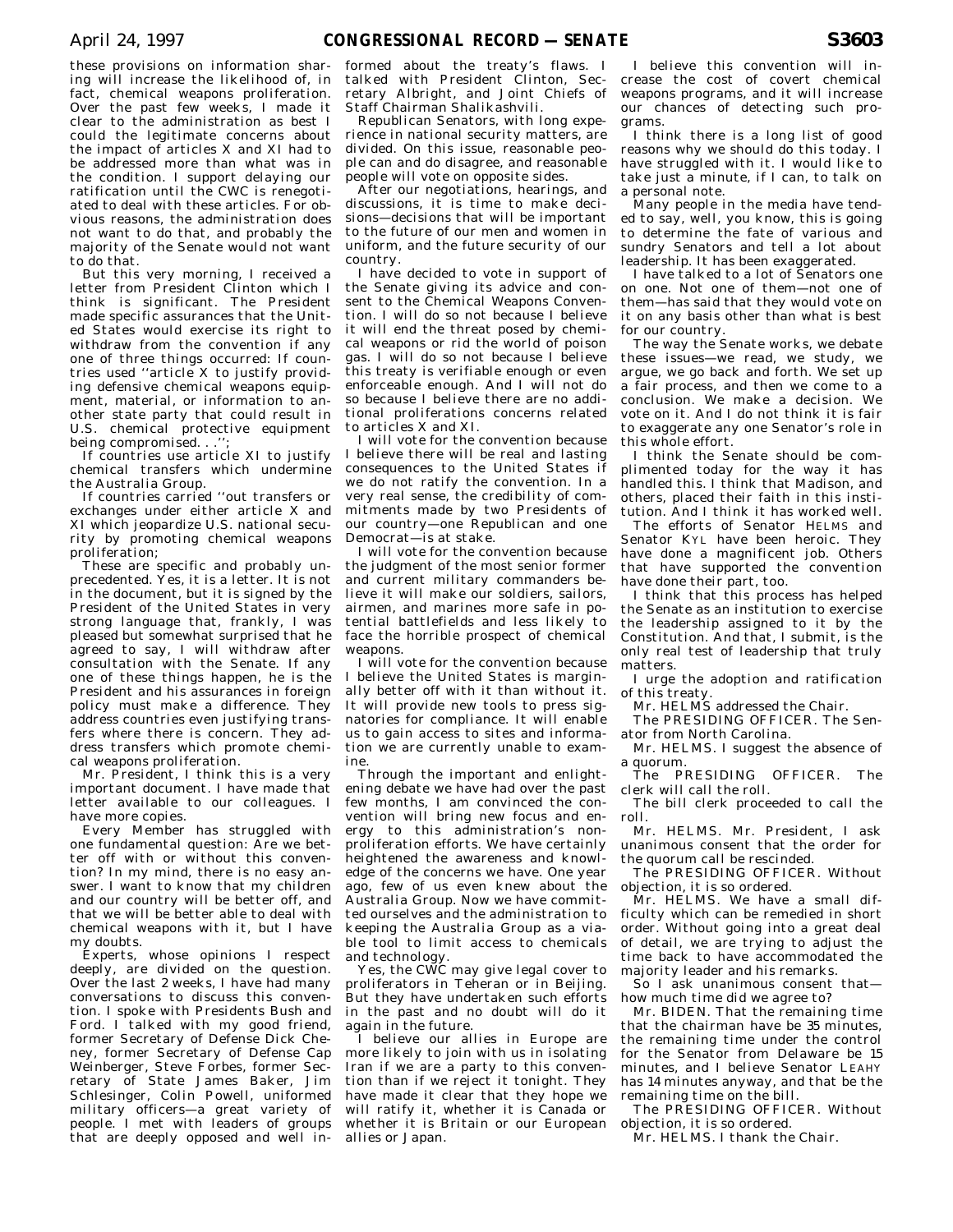The PRESIDING OFFICER. Who seeks time?

Mr. HELMS addressed the Chair. The PRESIDING OFFICER. The Senator from North Carolina.

Mr. HELMS. How many minutes?

Mr. BURNS. Ten or less.

Mr. HELMS. Ten minutes.

Mr. BURNS. Or less.

Mr. HELMS. I yield 10 minutes to the Senator from Montana.

The PRESIDING OFFICER. The Senator from Montana is recognized for 10 minutes.

Mr. BURNS. Mr. President, I thank Senator HELMS, the chairman of the Senate Foreign Relations Committee.

History has to be recorded that this has probably been the most ever-changing and cloudy situation that we have faced here in the U.S. Senate. Some in this body have changed their minds as they have tried to read the public opinion polls, and even some of those who have served in the administration have done the same—the history, as it was articulated here by the majority leader, of getting caught up in Presidential politics in 1996.

But basically what it was, it was most of us sitting down and reading the words and trying to make a decision based on what we think is best for our country. No matter the winds that blow in politics or in public opinion, this issue must be considered and decided on its merits. There is just too much at stake. The President has written a letter to the majority leader. If you will read the words real carefully, you could even say you could argue both sides of the issue on that letter alone.

But I rise today to express my opposition to this Chemical Weapons Convention treaty.

There are several reasons why I have chosen to oppose the treaty. Some would say that it is verifiable. I am not fully convinced of that, yet. Some would say that it does not hinder or break the Constitution. I think I would question that. When it comes to sovereignty of the United States, I would say that very much was in jeopardy. However, I will focus my concerns with article XI and my fears that this article will compromise both the United States and the citizens that live here.

Article XI of the Chemical Weapons Convention treaty prohibits countries from denying others access to dual-use chemicals—that means chemicals that can be used in any manner—processes, and technology. In effect, mandating access to and sharing of materials and the methods of making chemical weapons. By legitimizing commerce in dangerous, dual-use chemicals and processes the CWC will increase, not reduce, the ability of countries to acquire chemical weapons.

Second, Mr. President, article XI gives states the treaty right to:

Facilitate and have the right to participate in, the fullest possible exchange of chemicals, equipment, and scientific and technical information relating to the development and the application of chemistry for [peaceful] purposes . . .

Have we not had enough experience over nuclear problems of this world, just with one country that is on this planet?

Third, transferring chemical-related technologies and material to members of the CWC such as Cuba, Iran, India, Pakistan, and China will help them establish and/or improve their chemical weapons programs. This is because there is very little difference between the legitimate commercial chemical processes and those processes used to make chemical weapons.

Article XI also legitimizes trade in dangerous dual-use chemicals. The treaty right will be used by countries such as China, India, and Russia to override Western objections to their provision of sensitive chemicals and production technologies to countries such as Iran. China and India already supply Iran with such chemicals, but the CWC will legitimize this trade and allow these countries to expand the volume of commerce conducted in dual-use chemicals.

Mr. President, I take a moment to focus on the fact that by ratifying this treaty, Iran will be permitted to have access to our chemical secrets, to have the ability to obtain chemical information from other rogue nations. If ratified, we are allowing a nation that we have confirmed, we have confirmed as a terrorist nation, one that is the primary suspect in numerous terrorist attacks against the United States, and one that calls for the destruction of this country to get more information, not less, on deadly chemicals.

How many in this body think that if allowed this information, Iran will, of its own accord, destroy these potentially deadly weapons and not use them against United States citizens around the world? I think that is a legitimate question. How many in this body really think that the United States will be in a more secure position? Finally, how can we in clear conscience give them this information when American men and women have been murdered by their actions?

Mr. President, for this reason, I cannot vote for the passage of this treaty.

I have heard all the reasons why we would be just a tiny bit better off being part of the convention. Well, this Senator thinks you have to be a bigger part. It falsely promises security to our Nation, and would betray those U.S. citizens who have died by the hand of terrorists. I urge my fellow colleagues to contemplate what I have stated here. I urge a ''no'' vote on ratification of this treaty. This is not an easy decision but is a decision where the majority of people who serve in this body have read and have made their decision on what is actually in it and not the emotion of the times. I urge them to read it and vote accordingly.

I yield the floor.

The PRESIDING OFFICER. The Senator from North Carolina.

Mr. HELMS. I yield to the Senator from Oklahoma.

PRIVILEGE OF THE FLOOR

Mr. INHOFE. Mr. President, I ask unanimous consent that Jeff Severs be permitted privileges of the floor for the duration of the debate.

The PRESIDING OFFICER. Without objection, it is so ordered.

AMENDMENT NO 48

(Purpose: To strike condition no. 29, relating to Russian elimination of chemical weapons)

Mr. BIDEN. Mr. President, I send an amendment to the desk and ask for its immediate consideration.

The PRESIDING OFFICER. The clerk will report.

The bill clerk read as follows:

The Senator from Delaware [Mr. BIDEN] proposes an amendment numbered 48. Beginning on page 61, strike line 21 and all

that follows through line 7 of page 63. Mr. BIDEN. Mr. President, this amendment strikes condition 29. I will speak to this in a moment, but I yield as much time of the half-hour that I control as my friend from Indiana desires to discuss this.

The PRESIDING OFFICER. The Senator from Indiana is recognized.

Mr. LUGAR. Mr. President, I thank the Chair and I thank the distinguished Senator from Delaware. The condition that we move to strike, condition 29, would prohibit the United States from ratifying the Chemical Weapons Convention until the President certifies that Russia has done the following:

Ratified the CWC, complied with the 1990 bilateral destruction agreement, fulfilled its obligations under the 1989 Wyoming memorandum of understanding, and ceased all chemical weapons activities.

Mr. President, two arguments against this condition prevailed, at least on the last vote that we had. I cite the first important argument is simply that this is a killer amendment. Senators need to know that a vote to leave this in the convention effectively terminates the convention. Senators cannot have it both ways.

I simply indicate, in his very important statement, the majority leader, Senator LOTT, referencing a particular condition that he found appealing, indicated it was not a killer amendment. But, in fact, this one is a killer amendment. Therefore, there is a crucial reason to vote to strike it.

Second, Mr. President, once again we are talking about American leadership. It is in our interest, clearly, to get Russia's attention to the chemical weapons problem. We have decided unilaterally in this country that chemical weapons are not useful to us in our defense, largely because we cannot necessarily guard our own troops against the fallout and against the problems they create. So we are destroying them.

Russia always had greater stocks than we have. They still do. It has been in our interest to work with the Russians. In the Cooperative Threat Reduction Act, so-called Nunn-Lugar-Domenici Act, we have worked with the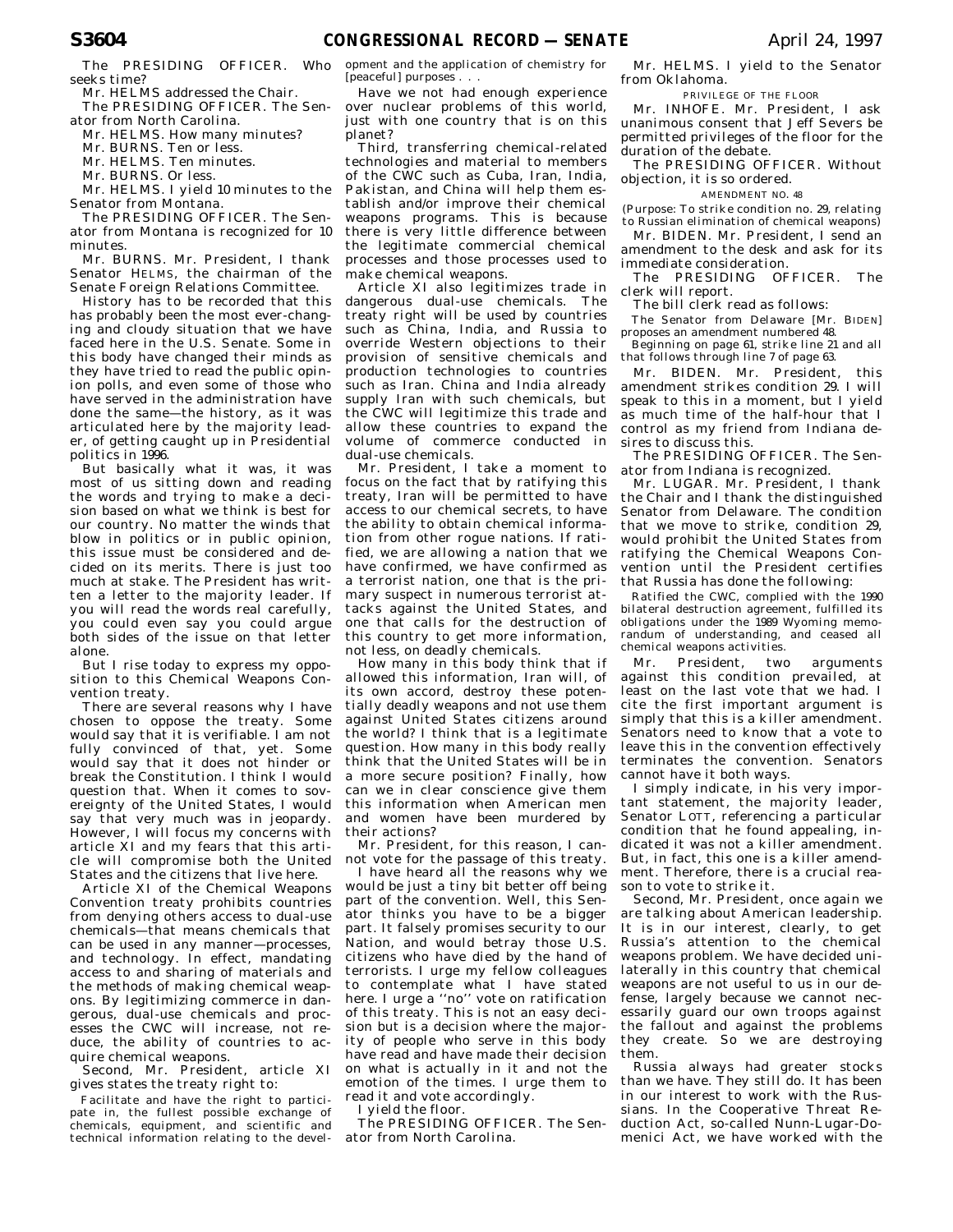Russians in a first instance to assist them in the techniques of destroying chemical weapons in Russia. There are seven very large sites that need to be dealt with. We are dealing now with the Russians at the first.

Mr. President, I speak today from a personal experience of last October when it was my privilege to accompany the then Secretary of Defense, William Perry, and my colleagues Senator Sam Nunn and Senator JOE LIEBERMAN, in a visit to Russia, specifically to the Defense Department of Russia and to military persons involved in weapons of mass destruction. Perhaps equally importantly, Mr. President, it was my privilege to go with my colleagues from America to the Russian Duma. On that particular day, our first attempt was to attempt to gain some understanding by members of the Duma about the importance of the START II treaty and its ratification. While we were there, we visited with the relevant committees comparable to our Foreign Relations and our Armed Services Committee about the Chemical Weapons Convention.

The Russians—in what we characterize as the Russian administration, the executive branch, and the legislative branch, the Duma—made identical points to us, that the START II treaty was coupled in consideration with the expansion of NATO. They said this is a political issue. These two are joined together.

With regard to the Chemical Weapons Convention, they made the clear distinction that it was not political, it was not involved with either NATO or START II or other arrangements. As a matter of fact, they perceived it was in the interests of Russia to ratify the treaty. They also pointed out that Russia has very little money, that at this particular point in history Russian taxes are not being paid with regularity. The soldiers are not being paid, or at least their paychecks are often delayed. As a result, they pointed out that arms control expenses were a very great problem for them. I think we understand that. That is not a sufficient reason for Russia to dodge its responsibilities. But it was a reason offered as to why they had postponed consideration.

In addition, Mr. President, they have postponed consideration because despite our leadership from the very beginning, our leadership to destroy our own chemical weapons, then to try to sign up all the nations of the world to destroy theirs, and to make this an international law project, the Russians read our press and they understood that we had had difficulty last December in ratifying this convention. So they simply were curious as to whether we were serious now. Well, we are, Mr. President. I simply say that the question that is before the Senate should not be delay or perhaps failure to ratify the treaty, because we are waiting on Russia. Our leadership is imperative. We are the country that is leading

the world. We are the country that is leading Chemical Weapons Convention matters. Our citizens of the United States take that seriously. Mr. President, a large majority of Americans want us to act. They believe the U.S. Government ought to do everything possible, and they recognize, as do most Senators, that this convention is unlikely to get that job done very swiftly but they do recognize it is an advance, it is a constructive step. To offer as a reason why we would not proceed that we are waiting for Russia, or hoping that two agreements that are specified in the condition might somehow come to fulfillment is to miss the entire point of the leadership that is involved and the persuasion we must have.

Mr. President, I believe it is important, as soon as we ratify this convention, for the President of the United States to press on President Yeltsin his responsibility to gain ratification. At the Helsinki summit meeting recently, President Yeltsin assured our President he would offer that leadership. He assured our President he understood the responsibility of the Russians. He also asked our President to do his duty to help get the job done here. In fairness, our President has been fulfilling that responsibility, as did Senator Dole yesterday, as have President Bush and President Ford, as they have come forward as Presidents who understand, and as the majority leader understands. In his statement today, he mentioned one reason for voting for this treaty is the fact that two Republican administrations have made a commitment. An American word means something. Our leadership has continuity and staying power. It does not flip one way or another, depending upon Iraq or Russia.

Mr. President, I simply say, once again, American leadership is at stake. We are looking at a killer amendment. This condition must be struck. I ask Senators to vote aye when the roll is called.

I thank the Chair.

Mr. HELMS. Mr. President, before I plead on this amendment, I have been around this place for quite a while. Before I came to the Senate as a Senator. I had the honor of serving with two Senators as administrative assistant. Time after time, at the conclusion of long arduous debate and votes on various issues, a parting ''thank you'' is made to the staff people who did most of the work. I talked to Senator BIDEN and told him I want to do it now before we begin to sign off. He suggested that I go first.

Admiral Nance, sitting back there, with the white hair, that young man, he and I were boyhood friends back in Monroe. Adm. James W. Nance, the chief of staff of the Foreign Relations Committee; Tom Klein; Mark Theissen; Steve Biegun; Marshall Billingslea particularly Marshall Billingslea—Colleen Noonan; Beth Wilson, and the rest of the Foreign Relations Committee staff.

Senator KYL has three remarkable young people: David Stephens, John Rood, and Jeanine Esperne. Senator CRAIG has Yvonne Bartoli and Jim Jatras.

I want to thank, in particular, some people from the outside who helped enormously in our trying to build a case to protect the American people from the extravagances of this treaty. But that is neither here nor there, but I want to thank those four great former Secretaries of Defense who came up—Dick Cheney; Cap Weinberger; Don Rumsfeld; James Schlesinger; the marvelous Jeane Kirkpatrick; Steve Forbes, who came down from New York; Richard Perle; Frank Gaffney; Doug Feith, and Fred Clay. I also want to include the retired flag and general officers.

I know that when I am driving home in a few hours from now, I will think of others. Just speaking for all of us, I want to thank them all. I know Senator BIDEN wants to do the same thing on his side.

I yield the floor.

Mr. BIDEN. Mr. President, I thank the chairman. I apologize because I may have to augment this. Although it is a very good idea to do it now, I was preparing to do it later, so I may leave somebody out, and I may amend this.

Let me begin by thanking a young man, who came over from my personal staff to the Foreign Relations Committee and I think maybe Mr. Billingslea may have thought he was his cousin, they spent so much time together in the last couple of months, and that is Puneet Talwar. He has done a great deal of the heavy lifting for me on this, along with Ed Levine, from the Intelligence Committee, who is now working with me. Ed Hall, the minority staff director; John Lis; the young man—well, he has been with me so long that he is getting old—Brian McKeon, who is counsel for the minority; Frank Januzzi; Dawn Ratliff; Kathi Taylor; Ursula McManus, who we kept up late at night writing memos and other things on our behalf; Casey Adams; Bill Ashworth, a former long-time staff member of the Foreign Relations Committee and Senator Pell's staff; David Schanzer, who worked with me on the Judiciary Committee; Mary Santos; Kimberly Burns; Jennette Murphy; Larry Stein; Randy DeValk; Sheila Murphy, all leadership staff persons who have worked with me.

I have left out some, but I will augment this with the staff members of the Intelligence Committee, the Appropriations Committee, the Judiciary Committee, and the Armed Services Committee. They all played major rolls.

The hearings that the distinguished chairman had on this treaty this time around were, I think, among the best hearings—even though I didn't always agree with the witnesses—that I have participated in in my 25 years. The cast of characters were the luminaries of previous administrations, as well as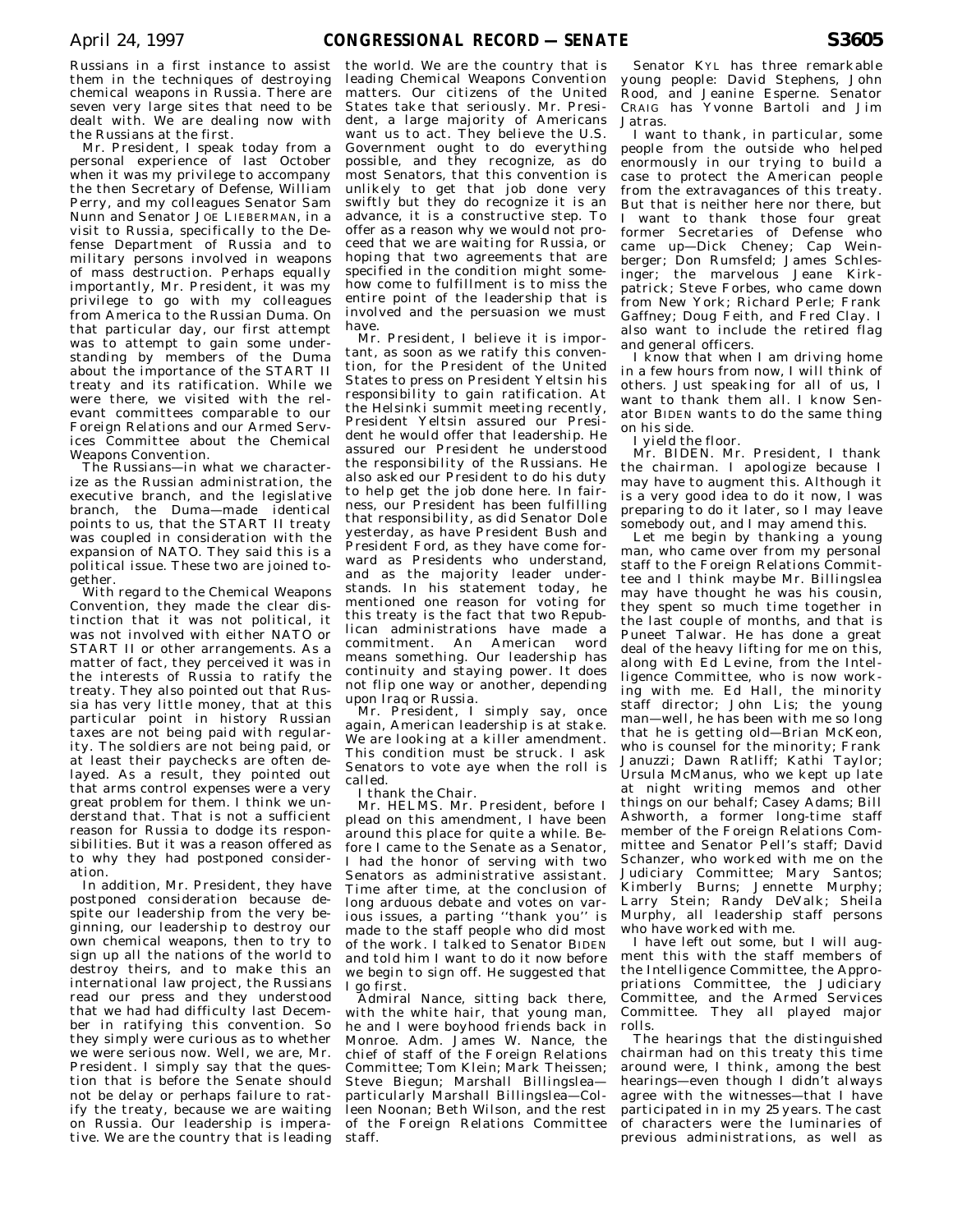this administration. We had the who's who of the foreign policy establishment, literally. These people were particularly helpful to me, which is going to sound strange. He was up in the gallery, but I am referring to General and former Ambassador Rowny, a close friend and, I think, neighbor of the chairman. I know he is much more philosophically compatible with the chairman than with me, but we found ourselves on the same side of this issue. Everybody wondered why Bob Dole changed his mind—not changed his mind, but why Bob Dole concluded that the conditions that were added to the treaty sufficiently corrected its defects. It is my understanding that General Rowny bumped into Bob Dole in a coffee shop at the Watergate Hotel. I can see the distinguished Senator from Arizona wishing he had been at that coffee shop. But there was Gen. Brent Scowcroft, one of the most respected people in this town, Adm. Elmo Zumwalt; John Deutch; Fred Webber and his staff at the Chemical Manufacturers Association; Gen. Colin Powell; Amy Smithson of the Stimson Center; John Isaacs; Brad Roberts, Institute for Defense Analysis; Barry Kellman, DePaul Law School; Ron Lehman of the Reagan and Bush administrations. I am leaving a number of people out who I will add later.

I thank them all for contributing to this debate. I want to make a personal thanks, if I may, Mr. Chairman and Mr. President, to one of the most competent staff people I have ever dealt with in the administration, Bob Bell, who works for Sandy Berger and who also, I think, did an incredibly good job here, and Lori Murray, also of that staff. Bob Bell is a walking encyclopedia, who negotiated with the Lott committee. He is a man who has the ability to understand very complex notions and put them into language everybody can understand. He has done an admirable job. There are other people to thank.

Mr. LUGAR. Will the Senator yield? Mr. BIDEN. Yes.

Mr. LUGAR. I would like to ask if he would include Kenneth Myers and Kenny Myers, on my staff and the staff of the Intelligence Committee, who have been invaluable.

Mr. BIDEN. The answer is I would absolutely like to do that. The statement I was going to introduce has a paragraph about that.

I express my deep appreciation to Senator LUGAR, with whom I have talked every day for the past few months as we have tried to move the ball forward in this treaty. He was very committed. He is truly the Senate's leading expert on the treaty and, I think, one of the leading experts in this country on foreign policy. We would not have gotten this far without his efforts. Perhaps the reason he is as good as he is that he has a father and son team working for him, Kenneth and Kenny Myers. I envy Ken Myers, Senator LUGAR's long-time staff aide,

because he gets to work with his son, Kenny Myers, every day. The only thing I found, Mr. Chairman, in my meetings with them is that, like with my sons, I occasionally observe that the son knew more than the father. So my compliments to both of them.

The bottom line of all this—and I assume this was one of the intentions of the Senator from North Carolina, the chairman—is that regardless of the final outcome of each of these remaining amendments and the treaty, this has been done fairly and honorably. Everyone has kept their word. We said we would negotiate in good faith; we both did. All of the staff members involved acted in the same way.

Lastly—and I hope this doesn't come out the wrong way—I want to thank the chairman of the full committee for the honorable way in which he has dealt with this entire matter. I mean that sincerely.

I yield the floor.

Mr. HELMS. I thank the Senator. I will add two things. One, I hope Bob Dole stays out of those coffee shops from now on. I am going to see if the distinguished ranking member would mention probably the most prominent player in this game. He didn't, but I will, because I had the honor of escorting her to North Carolina—the new Secretary of State, Madeleine Albright. I don't always agree with her, nor she with me. But she is a great lady and she is doing a good job for this country. I thank her.

Mr. President, one of the many fine people who contributed to the Chemical Weapons Convention is no longer among us. Mrs. Sherry Stetson Mannix, a retired U.S. Air Force lieutenant colonel, joined the U.S. Arms Control and Disarmament Agency in 1984 and became its top expert on chemical weapons. She helped negotiate the treaty, and then she became a resource person for Members and staff of the Senate as we began to consider whether to give our advice and consent to ratification.

Lieutenant Colonel Mannix was dying of cancer in 1994, when the Foreign Relations and Intelligence Committees first held hearings on the CWC. Despite being in terrible pain, Lieutenant Colonel Mannix faithfully and effectively managed the process of responding to our committees' questions for the Record.

Sherry Mannix was only 44 years old when she died in early 1995. She had hoped to live long enough to see this convention ratified. We were unable, Mr. President, to grant that last wish. But Sherry Mannix kept faith with us, with her comrades in the U.S. Armed Forces, and with her country. Now we have the opportunity to Keep faith with her, and with all our military personnel who long for ratification of this convention as a step toward curbing the menace of chemical weapons.

Mr. HELMS. What is the pending business, Mr. President?

The PRESIDING OFFICER. The amendment offered by the Senator from Delaware.

Mr. HELMS. Which is?

The PRESIDING OFFICER. No. 48.

Mr. HELMS. I yield to the distinguished Senator from Arizona [Mr. KYL] for whatever time he may require.

The PRESIDING OFFICER. The Senator from Arizona. Mr. KYL. Mr. President, I will, at a

later time, join in thanking the various staff and other people who have been so useful in ensuring a good debate. I think the Senate has gotten very serious about this matter. As the majority leader said earlier, as a result of the application of various Members of the Senate, a great deal of progress has been made in trying to bring the sides closer together in getting a treaty that, if it is entered into, will be more in the interest of the United States than as originally submitted.

There are a couple of conditions, however, in the resolution of ratification which we believe ought to be a part of this treaty before the President submits those articles for ratification, signifying the U.S. entry into the treaty. One of the most important is the one before us at this moment. There is a motion to strike this condition from the resolution of ratification. We believe that this condition should remain. As the majority leader earlier said, he believes this condition should remain. Here is what it provides: Prior to depositing the U.S. instrument of ratification, the President must certify four things: First, that Russia is making reasonable progress on implementing the 1990 bilateral destruction agreement entered into between the United States and Russia. Second, that outstanding compliance related to the 1989 Wyoming memorandum of understanding have been resolved to U.S. satisfaction. Third, that Russia has deposited its articles of ratification of the conventional weapons agreement. Fourth, that it is committed to foregoing any weapons development.

Those are four important conditions. if our partner, Russia, and the United States are to effectively utilize the Chemical Weapons Convention. The reason is, first of all, because Russia is the world's largest possessor of chemical weapons. It has anywhere from 60 to 70 percent of the world's chemical stocks. For the Chemical Weapons Convention to be global, in the sense that it covers the weapons, and to be effective, it should involve the country with the largest inventory of chemical weapons.

Now, Russia has signed the Chemical Weapons Convention, but has indicated that it will not ratify, at least at this time and, as a matter of fact, in a communication to the Vice President of the United States, one of the Russian leaders, Chernomyrdin, said, in effect, that Russia would prefer that the two parties, if they are going to come into the treaty, come in at the same time rather than one preceding the other, -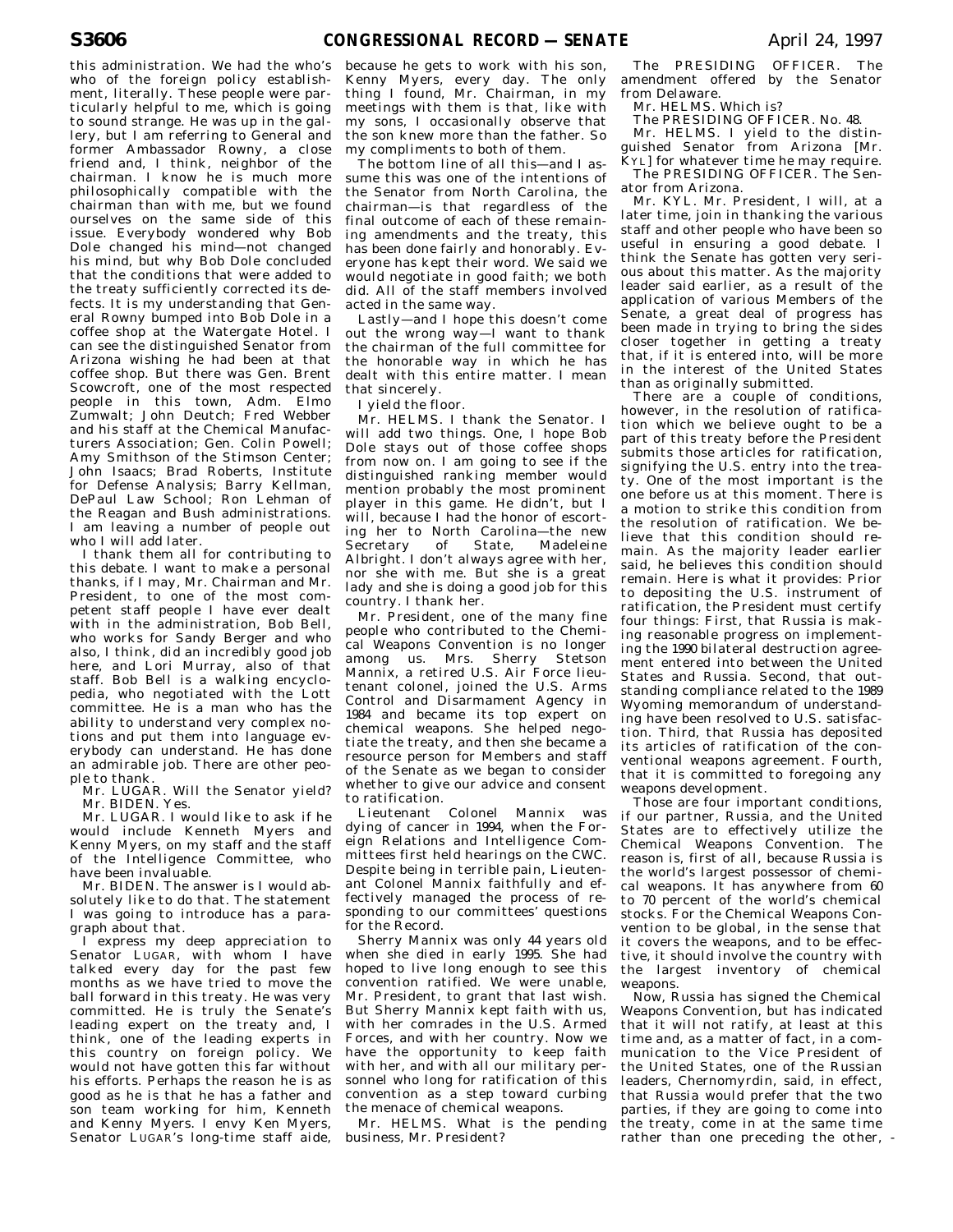and, therefore, said that it would be integral to Russian entry that the United States entered first, which is what we are about to do.

I think these four commitments by Russia are integral to the success of the Chemical Weapons Convention if we are to have a truly global ban. That is why this condition  $29$  should remain a part of the resolution of ratification.

Quickly, to the four points: First, reasonable progress in implementing the 1990 Bilateral Destruction Agreement. Reasonable progress simply means that we are continuing to work on complying with it. That is what the Russians agreed to do when they entered into this agreement in June 1990. This is an agreement between President Bush and President Gorbachev.

By the way, when proponents of this treaty speak of it as a Reagan-Bush-Clinton treaty, I point out the fact that the treaty was different in the Reagan and early Bush years than it is now. One of the underpinnings of the treaty was that this bilateral destruction agreement between Russia and the United States would be in place and would be enforced and would be complied with by the two parties. This agreement was designed specifically to ban the production of chemical weapons, their agents, the destruction of chemical weapons agents, to provide for onsite inspections of CW facilities, and require data declarations.

The Bilateral Destruction Agreement is central to the CWC before us today. Without it the Chemical Weapons Convention is a much weaker treaty than it would otherwise be. The CWC was negotiated with the assumption that the United States and Russia would both destroy and verify destruction of their stockpiles under the Bilateral Destruction Agreement. But Russia has not implemented the Bilateral Destruction Agreement, and it appears that it has no intention of doing so.

Russian Prime Minister Chernomyrdin, in this letter to Vice President GORE that I mentioned before, essentially stated that the Bilateral Destruction Agreement and the 1989 Wyoming Memorandum of Understanding have outlived their usefulness insofar as Russia is concerned.

The Chemical Weapons Convention before us today is no substitute for the Bilateral Destruction Agreement. Under the Bilateral Destruction Agreement, the inspectors of Russian facilities would not be international inspectors. They would be U.S. professional inspectors, and there would be more frequent inspections. The United States would have guaranteed access to data declarations, none of which would be the case under the CWC.

So it is important that Russia at least indicate to us that it is making reasonable progress to implement the BDA before we enter into force CWC.

Second, the resolution says there should be compliance with the 1989 Wyoming Memorandum of Understanding. Without getting into a lot of detail, I

will simply note that this memorandum of understanding was essentially an agreement between the two states that we would exchange data on how much chemical weapons we had and to provide the information on the status for binary weapons programs.

To comply with this declaration, the United States has given information to the Russians. Russia declared a 40,000 metric ton agent stockpile. However, present reports and other information allege that the Defense Intelligence Agency estimates that the former Soviet—now Russian—stockpile could be as large as 75,000 tons. Russia has refused to provide information on the status of its binary weapons program. And, according to the former Director of Central Intelligence Jim Woolsey, ''The data we have received from Russia makes no reference to binary chemical weapons or agents. That is contrary to our understanding of the program that was initiated in the former Soviet Union.''

There are additional indications of activity on the part of the Russians, all of which suggest that they are not in compliance with this 1989 memorandum of understanding.

Our second point in this condition is getting compliance with that.

Third, we want the Russians to ratify this treaty at the same time that we do. That is what they want to do. We believe that will be a preferable course of action to the United States entering into the treaty causing the Russians to be concerned that we would set up the rules of the treaty, in effect, in a way that would be amicable to their interests, thus perhaps causing them never to enter into the treaty.

A CWC without Russia, furthermore, means that over 50 percent of the world's known chemical weapons stockpile will be outside of the treaty regime. Should the United States ratify the CWC absent Russian participation or the involvement of other states that have weapons, the treaty's intrusive verification schemes would, for all intents and purposes, be focused solely on the United States, the only nation likely to declare integral weapons inventory. In effect, we would be paying 25 percent of the cost of the treaty to verify our own compliance.

Finally, Russian commitment to forego a chemical weapons capability. This is central to the meaning of the CWC. If Russia is not willing to do this, obviously their intentions are not to comply with CWC.

We have evidence of the so-called Novichok class of nerve agents that is more lethal than any other known chemical agent in the world.

According to Jane's Land-Based Air Defense 1997–98, Russia is developing three new nerve agents, two of which are eight times as deadly as the VX nerve agent stockpiled by Iraq.

Mr. President, Russia's new chemical agents do not depend on stockpiles that are on the CWC list of scheduled chemicals, according to sources. Thus,

inspectors will neither be prepared nor allowed to look for them, nor will Russia be precluded from importing these components. A declassified portion of a May 1995 national intelligence estimate states ''Production of new binary agents would be difficult to detect and confirm as a CWC-prohibited activity.''

In conclusion, in light of these ongoing activities and related United States intelligence estimates, it is reasonable to condition United States ratification of the CWC to the President certifying that Russia is committed to foregoing chemical weapons capability or other activity contrary to the purpose of the convention weapons treaty.

For those reasons, Mr. President, I join the distinguished majority leader and the chairman of the Foreign Relations Committee in urging that we not strike this condition from the resolution of ratification.

Mr. LEVIN addressed the Chair.

The PRESIDING OFFICER. The Senator from Delaware.

Mr. BIDEN. Mr. President, parliamentary inquiry: How much time is under the control of the Senator from Delaware?

The PRESIDING OFFICER. Seventeen minutes.

Mr. BIDEN. I yield 5 minutes to the distinguished Senator from Michigan. Next, I will let people know that I understand Senator INHOFE is going to speak in opposition to this motion to strike. Then I would like to yield, just to let people know, 5 minutes to the distinguished Senator from Virginia.

That is for informational purposes. I am not asking UC.

I now yield 5 minutes to the Senator from Michigan.

Mr. HELMS. I ask for the yeas and nays.

The PRESIDING OFFICER. Is there a sufficient second?

There is a sufficient second.

The yeas and nays were ordered.

The PRESIDING OFFICER. The Senator from Michigan is recognized.

Mr. LEVIN. Mr. President, it isn't always that our top military officials so strongly and jointly agree that an arms control treaty is in our national security interest. But in the case of the chemical weapons treaty before the Senate today, that strong support has been expressed over and over and over again.

The Chairman of the Joint Chiefs, General Shalikashvili, speaking on behalf of the Chiefs of each of the services and the combatant commanders, urged the Senate to ratify this treaty because it would make it less likely that our troops will face chemical weapons. Their position is not based on politics or public opinion polls; it is based on their military judgment.

The acting head of Central Intelligence, George Tenet, has said that this treaty will give us additional tools to inspect for chemical weapons that we otherwise would not have.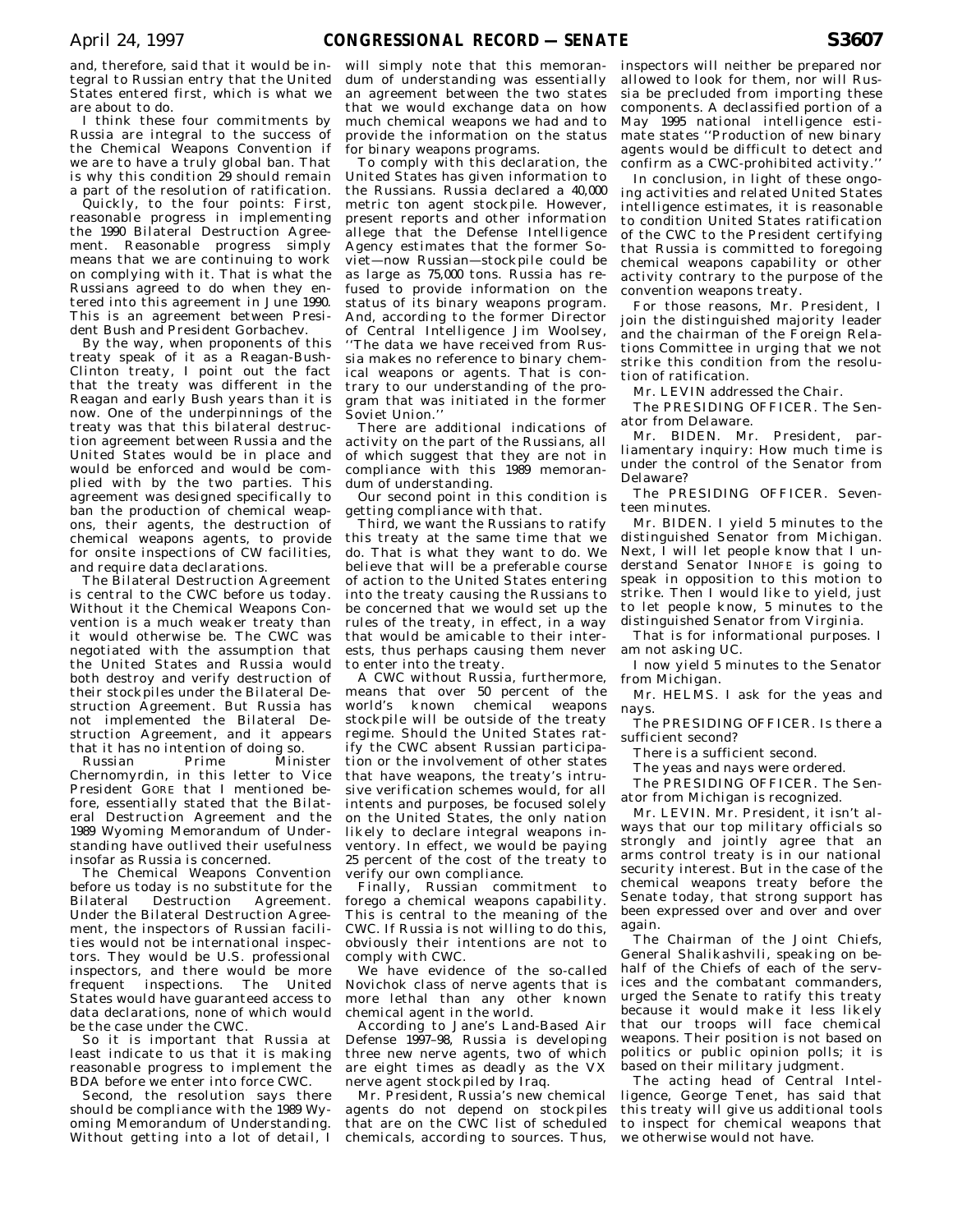The United States, under former President Bush, led the way to the negotiation of this treaty. It would represent a tragic blow to American leadership were the Senate to reject a treaty negotiated and supported by three Presidents. If we don't lead the way, if and when the day comes that we must act militarily to eliminate a country's chemical weapons, the credibility of and support for, that effort will be undermined by our lack of clean hands and our refusal to ratify a treaty that makes it less likely those weapons will be created to begin with.

The CWC destroys stockpiles that could threaten our troops; it significantly improves our intelligence capabilities, and it creates new international sanctions to punish those states that remain outside of the treaty. If we fail to ratify the convention, we will imperil our leadership in the entire area of nonproliferation, perhaps the most vital security issue of the post-cold-war era.

Relative to condition 29 that is before us, there is a motion to strike this condition that has been made by the Senator from Indiana. It is based on many grounds. But the first ground that he points out, which seems to me is the foremost ground even before we get to the details of this condition, is that this condition is a killer condition. If this condition stays in this resolution, it kills this ratification resolution because it makes it conditional on somebody else ratifying.

Do we want to make our ratification conditional upon these other events? Do we want to give Russia the power to decide our participation in the leadership of this crucial treaty? The President has said—I am here quoting him— ''This is precisely backwards. The best way to secure Russian ratification is to ratify the treaty ourselves. Failure to do so will not only give hard-liners in Russia an excuse to hold out but also to hold onto their chemical weapons.''

Do we want Russia to ratify? Clearly we do. General Shalikashvili, who has so strongly supported the ratification of this treaty, has testified before us in the Armed Services Committee as follows: ''The most significant advantage derived from the convention is the potential elimination of chemical weapons by state parties.'' He went on to say, ''Eventual destruction of approximately 40,000 tons of declared Russian chemical weapons will significantly reduce the global chemical threat.''

That is why General Shalikashvili has said, among other reasons, that the ratification of this treaty will make it less likely that our troops would ever face chemical weapons because the largest declared stockpile by Russia must be destroyed under this treaty. General Shalikashvili, Chairman of our Joint Chiefs, speaking for each of the chiefs and our combatant commanders, says that destruction of 40,000 tons of declared chemical weapons by Russia is the most significant advantage to this treaty.

What does our ratification have to do with Russian ratification? I would suggest here that we listen to a number of voices. But one of them is a Russian voice—a Russian scientist who blew the whistle actually on the Soviet Union chemical weapons program. His name is Vil Myrzyanov. He is a highlevel Russian scientist. This is what he said about the relationship in a letter that he wrote to Senator LUGAR. ''Senate ratification of the convention is crucial to securing action on the treaty in Moscow.''

Our ratification, he is telling us—this is an inside voice—is critical to getting the Duma to ratify this treaty. And getting the Duma to ratify this treaty is, in the eyes of General Shalikashvili, the single most important advantage of the treaty because then 40,000 declared tons of chemical agents, the largest stockpile in the world, will be destroyed and less available for leakage, less available to any potential sale or disposition to others adversely or inadvertently.

So our leadership is important to a safer world. This is a treaty that we helped to draft, negotiated, and now it is before us to ratify. But our leadership is also important to ratification of this treaty inside of Russia.

The decision of whether the United States ratifies this convention is for this body, the United States Senate to decide—not the Russian Duma. We should strike this killer condition.

The purpose of both the Bilateral Destruction Agreement and the Wyoming MOU was to help make progress towards achieving a CWC.

Now that we have the CWC complete, the BDA and the Wyoming MOU are less relevant. We can enter the CWC without the BDA being implemented.

The BDA does not go as far as the CWC. BDA would permit both sides to keep 5,000 tons of chemical agent. The BDA does not permit challenge inspections.

The CWC requires complete destruction of all chemical weapons, and provides for challenge inspections to any facility suspected of a violating suspected of violating the CWC.

If the CWC is ratified by the United States—which this killer condition would prohibit—and by Russia—it is entirely possible that the United States and Russia can finish negotiations on the BDA and let it enter into force.

If the United States does not ratify this convention, there is little chance Russia will ratify it and there is no chance for this BDA ever entering into force.

If we want Russia to ratify the CWC—and surely we must—then we should ratify the CWC—which, in turn requires us to strike this condition.

The PRESIDING OFFICER. The Senator from North Carolina is recognized. Mr. HELMS. I thank the Chair.

Mr. President, I am going to abbreviate my statement in the interest of time, hoping that we can help Senators get out a little bit earlier, including the distinguished occupant of the Chair.

Mr. President, this condition is very important. It forbids the deposit of the United States instrument of ratification until Russia has made significant progress in implementing the 1990 Bilateral Destruction Agreement and has resolved concerns over its incomplete data declarations under the Wyoming memorandum of understanding, ratified the convention and has committed to forgo the clandestine maintenance of chemical weapons production capability.

That sounds like a lot but more than anything else it is a measurement of how Russia is playing games in terms of not doing things to live up to its agreement.

I have the highest hope that Russia one day will have a free enterprise economy and all the rest of it, but such commitments by Russia are absolutely imperative and essential to the success of this CWC, this treaty, in securing a truly global ban on possession and use of chemical weapons. If Russia continues to drag its feet, this convention will be worth almost nothing. And for my part, as one Senator, I am extremely concerned that Russia, the country that possesses the largest and the most sophisticated chemical weapons arsenal in the world, has refused consistently to agree to implement its commitments to eliminate its chemical weapons stockpile despite the 1990 United States-Russian Bilateral Destruction Agreement.

Now, put any face on it you want, but if Russia fails to do that, then Russia is telling this Senate, this Government, the American people, we don't care what you want; we are going our way. And that is a pretty dangerous position for Russia to take in terms of world peace.

This coupled with the Russian withdrawal from the BDA and the Russian Parliament rejection of the chemical weapons destruction plan portend ominous things to come in terms of Russia's ratification of this treaty.

Now, I hope Senators are aware, and if they are not aware, that they will become aware, that Russia is by far and away the world's largest possessor of chemical weapons. If the United States in eliminating its own chemical stockpile could assure that Russia also destroyed its stockpile through the Bilateral Destruction Agreement, 99 percent of the world's chemical arsenal would be eliminated independently of this treaty. So that gives you some idea of the enormity of this situation which has been passed over and over and over. I think enough is enough.

Now, of course, Russia has signed the CWC but it has not ratified this treaty. Evidence has come to light recently, by the way, suggesting that Russia may not pursue ratification of this treaty in the near term and does not intend to abide by the CWC even if it ratifies it.

I just want Senators to understand what they are doing. It is all very well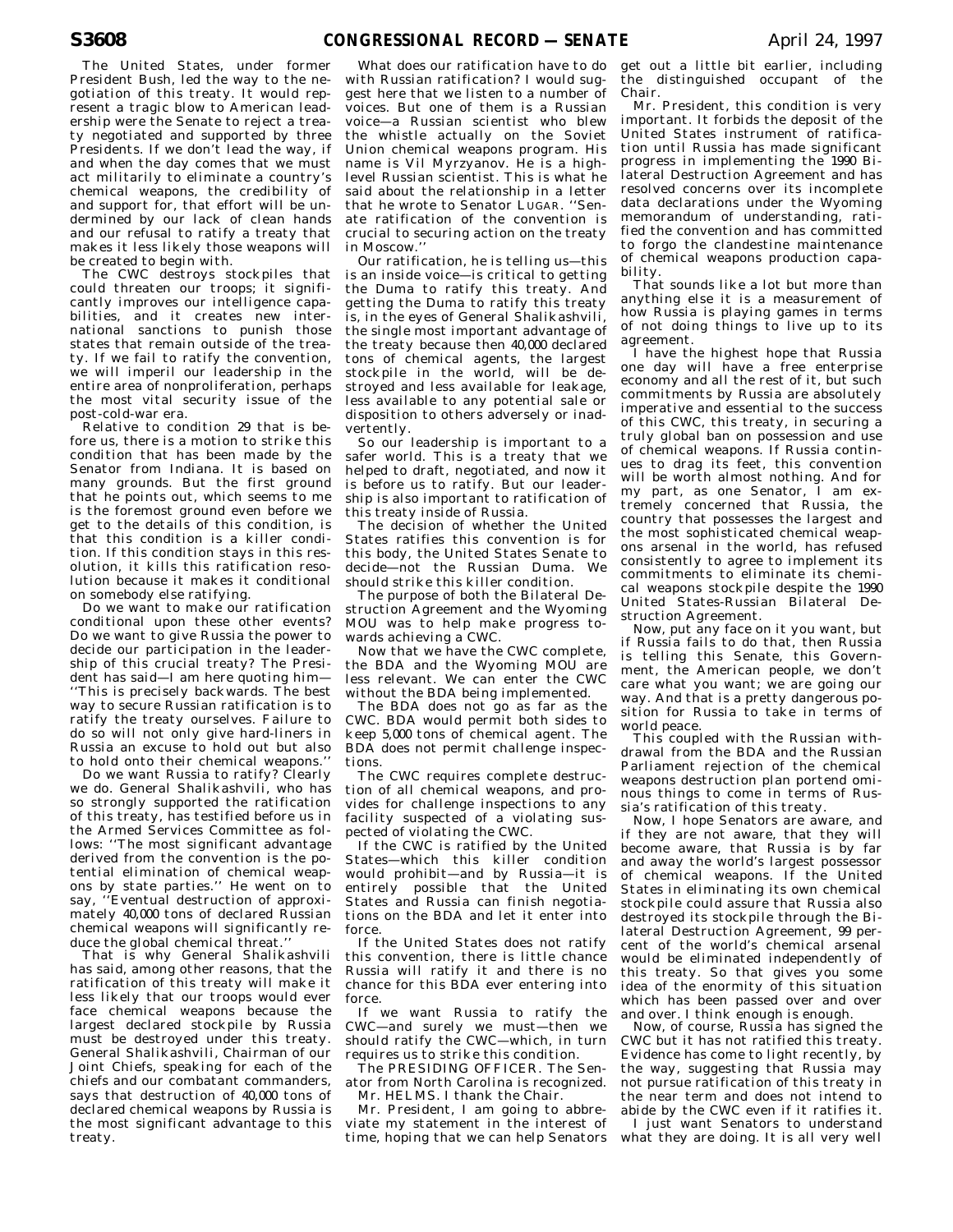and good to succumb to the imaginative suggestion that we are doing something about chemical weapons when we pass this treaty. We are not. It is not going to do one bit of good until the United States is able to persuade some other people to do things that they have already agreed to do. So the danger is how the American people are being misled by those who have endorsed this treaty into believing that something is being done about chemical weaponry.

I hope, if we do nothing else in our opposition to this treaty, we can make the American people aware that nothing is being done for their safety by this treaty. I wish it were different. I wish I did not have to stand here and say this. But those are the facts. This treaty is absolutely useless in terms of giving the American people any security at all.

According to a May 6, 1996, letter from the DIA, the Defense Intelligence Agency, to the chairman of the Senate Select Committee on Intelligence:

There are several factors affecting Russia's actions regarding its CW programs and arms control commitments. Russian officials probably believe they need a CW capability to deter other nations from chemical warfare. They cite a potential threat from purported CW programs in the United States, other Western nations, and several countries on or near Russia's borders.

Now, the DIA continued:

In addition, Russian officials believe that dismantling the CW program would waste resources and rob them of valuable production assets. They maintain that the CW production facilities should not be destroyed but be used to produce commercial products.

Well, la-de-da. Every nation that has some ulterior motives with chemical weapons can say the same thing.

Moreover, these officials do not want to see their life's work destroyed, their jobs eliminated, and their influence diminished.

And here we are probably going to ratify this treaty in spite of the great concern about the views of Russia's senior military leadership on the Chemical Weapons Convention and on the elimination of Russia's chemical warfare capability in general.

On numerous instances, the United States has received indications that key elements within the Russian Government staunchly oppose the CWC. Back in 1994, October 25, Dr. Lev Fyodorov—I never met him, do not know how to pronounce his name head of the Union for Chemical Security, told Interfax news service that key officers from the Russian Ministry of Defense had spoken against the treaty during the Russian Duma defense committee's closed hearings on October 11 1994.

Now, my concerns about the two Russian generals responsible for Russia's chemical warfare elimination program have been well documented in a series of letters to President Clinton, and I ask unanimous consent that these letters be printed in the RECORD.

There being no objection, the material was ordered to be printed in the RECORD, as follows:

> U.S. SENATE, COMMITTEE ON FOREIGN RELATIONS,

*Washington, DC, October 25, 1995.* The PRESIDENT,

*The White House*

*Washington, D.C.*

DEAR MR. PRESIDENT: I take no offense at your declaration to the effect that I am irresponsibly delaying consideration of the Chemical Weapons Convention. Both of us know that this is not so. Moreover, the CWC is a treaty which in my view must not be seriously considered by Congress unless and until the issue of verification can be resolved.

There is no disagreement that the production stockpiling and use of chemical and biological weapons is inherently abhorrent, and especially by rogue regimes. Yours is the second Administration with which I have raised compelling questions about verification, Russian compliance, Russian binary weapons programs—and the cost of the Chemical Weapons Convention.

If and when we receive satisfactory answers to these concerns, there would be a substantial increase in the probability of this treaty's being reported out of the Foreign Relations Committee for formal consideration by the Senate.

I was astounded to learn, as surely you were, that the former Chairman of the [Russian] President's Committee on Conventional Problems of Chemical and Biological Weapons, Lieutenant General Anatoliy Kuntsevich, is now under the house arrest for his having delivered 1,800 pounds of military chemicals to terrorists in the Middle East in 1993. What's more, the Russian intelligence service asserts that General Kuntsevich attempted to sell 5 tons of military chemicals to the same buyers a year later, in 1994. He was caught in the act.

Needless to say, the arrest of this key Russian negotiator of the Chemical Weapons Convention on trafficking charges—for dealing in the very same chemical agents he was supposedly trying to control—calls into question the integrity of every provision of the Chemical Weapons Convention. It certainly lends credibility to concerns about he trustworthiness of Russian declarations regarding its own current chemical and biological programs, its stockpiles, and the sincerity of the Russians' willingness, and ability, to abide by the CWC and other agreements.

General Kuntsevich's role in chemical weapons dates to the 1980s. As Deputy Commander of Soviet Chemical Forces, he was honored as a hero of Socialist Labor in 1981. In 1988, he became a member of the Soviet delegation to the United Nations Conference on Disarmament, which negotiated the CWC. In 1991, he received the Lenin Prize for his work on binary chemical weapons. Through his many years as a negotiator for the Soviet/Russian governments, Kuntsevich won a number of concessions on the Chemical Weapons Convention and follow-on provisions to the Bilateral Destruction Agreement. Moreover, he was responsible for Russia's dubious declarations under the Wyoming Memorandum of Understanding.

While General Kuntsevich is said to have been removed by President Yeltsin in April 1994, concern remains that the General may have conspired to negotiate significant loopholes in the agreements with the obvious intent of enabling him and others to engage in chemical trafficking with impunity—and possibly to permit Russia to evade its obligations.

I respectfully request a thorough analysis of the negotiating record of the CWC and the Bilateral Destruction Agreement in order to review the role of General Kuntsevich in securing various provisions and concessions. I regard this analysis to be essential to any credible review.

Furthermore, I need to know General Kuntsevich's role in the provision of questionable data declarations under the Wyoming Memorandum. Has he been allowed to retain contacts with the Yeltsin government since his removal?

There are three other questions, Mr. President, that simply must be answered:

(1) When did the U.S. government learn of General Kuntsevich's role in trafficking chemical weapons and other corrupt practices?

(2) Were you aware of his activities, and his arrest, while you were urging the Congress to move forward on the ratification of the CWC?

(3) If General Kuntsevich has been under house arrest since April 1994, what could explain the timing of the Russian government's revelations regarding his activities?

The Russian government should be urged to accelerate and complete its investigation of General Kuntsevich. I do hope you will obtain from the Russian government a full accounting of precisely what was sold and to whom, and how Russian export controls were circumvented. Additionally, what precautions, if any, have been taken to prevent such future incidents from occurring?

Obviously, unless and until these concerns and those raised previously have been addressed, it would not be fair to the security and safety of the American people even to consider moving the Chemical Weapons Convention out of Committee.

Respectfully,

JESSE HELMS.

# U.S. SENATE,

# COMMITTEE ON FOREIGN RELATIONS, *Washington, DC, October 30, 1995.*

DEAR COLLEAGUE: I am confident that you were astonished, as I was, that Russia's former chief negotiator for the Chemical Weapons Convention is now under house arrest for trafficking in the very military chemicals he purportedly was seeking to control. Apparently, General Kuntsevich in 1993 sold 1,800 pounds of chemical agents to terrorists in the Middle East. He was caught attempting to sell another 5 tons a year later.

Many of us have consistently raised concerns regarding the verifiability and enforceability of the Chemical Weapons Convention. This most recent incident makes it demonstrable that the CWC, even had it been in effect, would have been helpless to interdict illicit trade in chemicals. (General Kuntsevich is alleged to have transferred chemicals not listed in the chemicals annex of the CWC, and those chemicals went to a country that was not even a signatory to the Convention. He was caught red-handed by traditional, national law enforcement means, not by some global policing mechanism.)

Furthermore, had General Kuntsevich not been caught, it is conceivable that he and/or his cronies may have worked their way into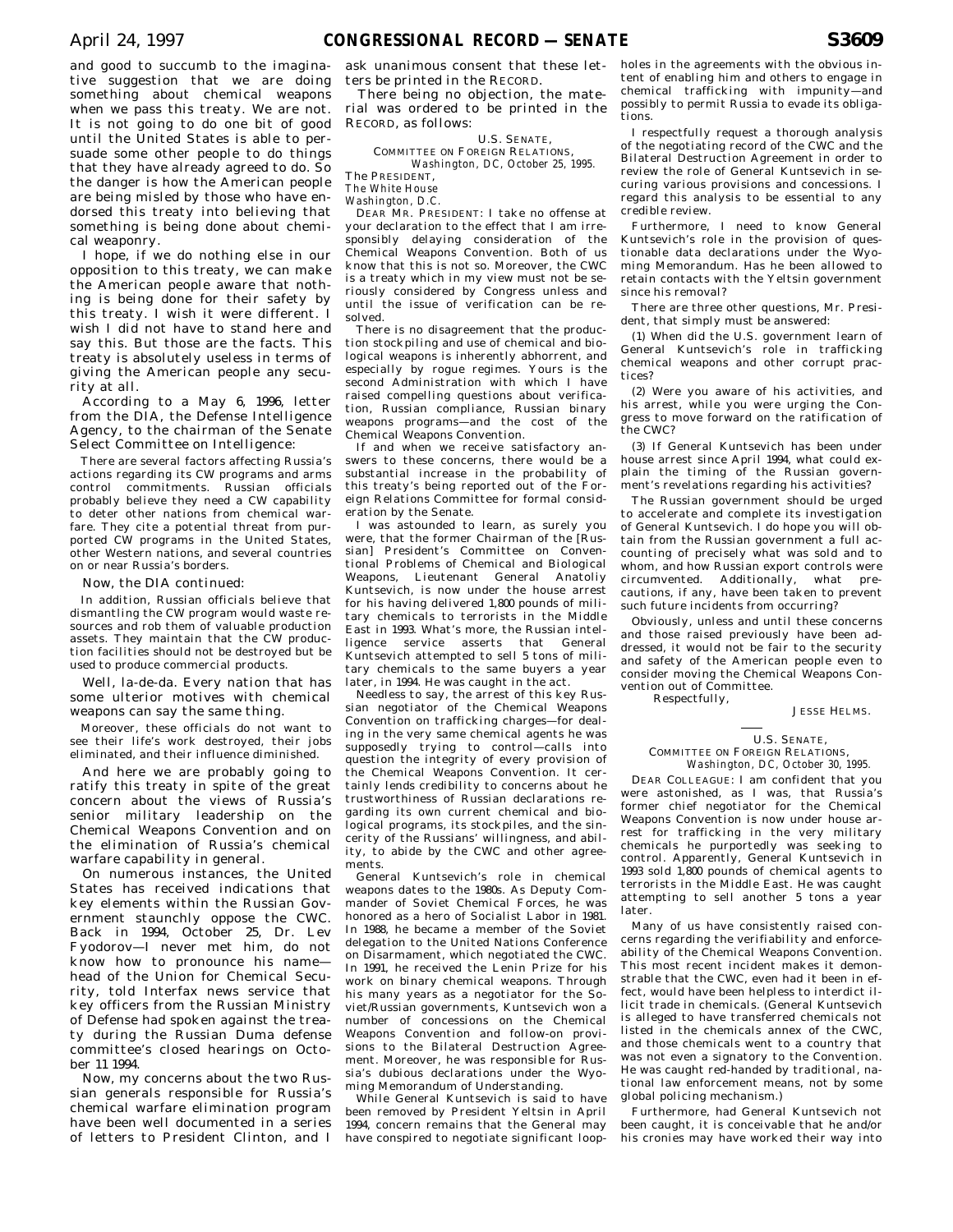the administrative body of the CWC, and would then have access to a plethora of information regarding the chemical programs of all signatories, and forewarning of all short-notice inspections to be conducted under the Convention.

The attached letter that I sent to President Clinton underscores my concerns arising from the arrest of General Kuntsevich. Given Kuntsevich's influence over the negotiating process of the CWC, and his responsibility for overseeing the destruction of his own personal empire under the U.S.-Russian Bilateral Destruction Agreement, I have requested a thorough review of the negotiating record of both agreements.

I bring this new incident to your attention as the Senate continues its discussion of issues surrounding the Chemical Weapons Convention. General Kuntsevich's activities and arrest highlight the many legitimate concerns we all share regarding how best to guard against the threat that chemical weapons pose to our nation's security. Respectfully,

JESSE HELMS.

# U.S. SENATE,

COMMITTEE ON FOREIGN RELATIONS, *Washington, DC, June 21, 1996.*

The PRESIDENT,

*The White House,*

*Washington, DC.*

DEAR MR. PRESIDENT: I was gratified to note your Administration's decision to impose sanctions against Lieutenant General Anatoliy Kuntsevich, former Chairman of the [Russian] President's Committee on Conventional Problems of Chemical and Biological Weapons. (I had written to you on October 25, 1995 regarding his having been arrested on charges of selling military chemicals to Middle East terrorists.)

Disturbing information about General Kuntsevich's activities prompted my concerns about whether the U.S. can believe Russian declarations regarding: (1) its current chemical and biological programs and stockpiles; (2) its willingness to abide by the 1990 U.S.-Russian Bilateral Destruction Agreement (BDA); and (3) its intent to ratify the Chemical Weapons Convention.

General Kuntsevich was, after all, one of the most senior officers in Russia's chemical weapons program. Indeed, in 1994 it was he who signed, in conjunction with Colonel General S.V. Petrov, the U.S.-Russian work plan for the destruction of Russia's chemical weapons.

At that time, your National Security Advisor assured me that General Kuntsevich was acting independently of the Russian government. I was also told that his actions in no way called into question the willingness of Russia to abide by its commitments to eliminate its stockpile of chemical weapons. However, it subsequently came to my attention that yet another high-ranking Russian general, General Petrov, has openly alluded to the desirability of maintaining a chemical weapons capability. General Petrov, the other signatory to the 1994 Work Plan, expressed his views in the November-December 1994 edition of the official Russian Military Journal, Military Thought. Such a belief, stated publicly by a key Russian officer, prompts concern that key elements within the Russian government may not even intend to implement the BDA, ratify the CWC—or abide by either agreement.

Most troubling to me, however, are rumors that have begun to circulate that Russia no longer favors implementation of the six-year old Bilateral Destruction Agreement. I further understand that Russia will not seek to ratify the Chemical Weapons Convention in the near future, and that the United States has been told to delay its own ratification indefinitely—or risk the possibility that Russia will never ratify the CWC.

I am concerned that nearly a month has elapsed and the Senate Foreign Relations Committee has yet to be notified of such an ominous change in Russian policy towards the destruction of its chemical arsenal.

Accordingly, I respectfully request immediate declassification of any documents or cables pertaining to the aforementioned issues, including cable number 607329 dispatched from Bonn on May 21, 1996, and their being provided to the Committee. I also respectfully request detailed, and unclassified responses to the following questions:

(1) Has the intelligence community conducted any assessment identifying Russian officials believed to oppose dismantlement of Russia's chemical weapons stockpile, or who oppose Russian ratification of the CWC? Please declassify these reports provide them to the Committee.

(2) The Central Intelligence Agency stated in a report in March, 1995, that ''some CWcapable countries that have signed the CWC show no signs of ending their programs.'' Does the intelligence community believe that Russia intends to forgo all aspects of its chemical weapons program?

(3) Is it the case that Russia has not yet constructed even a pilot chemical weapons destruction facility? Is it also true that the Shchuch'ye Implementation Plan exists only on paper, and that the plan does not yet even include such rudimentary components as baseline data, engineering survey data, or a site feasibility study? How many years will finalization of these critical elements of the

Russian destruction program take? (4) On June 23, 1994, the then-Director of Central Intelligence, R. James Woolsey, stated that the U.S. had ''serious concerns over apparent incompleteness, inconsistency and contradictory aspects of the data'' provided to the United States by Russia regarding its chemical weapons program. How will Russian withdrawal from the BDA affect U.S. efforts to resolve questions regarding ''contradictions'' in Russia's declarations about its chemical weapons stockpile? Is the Administration prepared to challenge immediately the veracity of Russian reporting under the CWC if Russia provides data which mirrors that provided to the United States under the 1989 Wyoming Memorandum of Understanding?

(5) Dr. Vil Mirzayanov, former chief of counterintelligence at the State Union Scientific Research Institute for Organic Chemistry and Technology, has alleged that Russia has produced a new class of binary nerve agents five to eight times more lethal than any other known chemical agent, and that work may be continuing on these chemical weapons. Is the Administration satisfied that the Russian Federation has indeed ceased the development and/or production of all offensive chemical weapons agents?

I will appreciate your assistance in resolving these questions which concern issues which so directly impact on the national security of the United States.

Respectfully,

# JESSE HELMS.

U.S. SENATE, COMMITTEE ON FOREIGN RELATIONS,

*Washington, DC, July 26, 1996.* The PRESIDENT,

*The White House*

*Washington, DC.*

DEAR MR. PRESIDENT: When I wrote to you on June 21 regarding perhaps the most significant, ominous shift in Russian arms control policy since the end of the Cold War, I respectfully requested, among other things, information from the Administration concerning reports that Russia will not imple-

ment the six-year old U.S.-Russian Bilateral Destruction Agreement (BDA) or pursue ratification of the CWC in the near future.

Mr. President, since writing to you, my concerns as to whether Russia intends to implement the BDA and ratify the CWC have been confirmed beyond peradventure. To be<br>specific: Russian Prime Minister Russian Chernomyrdin wrote to Vice President Gore on July 8, stating officially that both the BDA and the Wyoming Memorandum of Understanding (MOU) have outlived their usefulness to Russia. Moreover, it has been established that Prime Minister Chernomyrdin (1) linked Russian ratification of the CWC to U.S. agreement to a Joint Statement linking ratification by the United States to Russian ratification, (2) stated that the American taxpayers must pay the cost of the Russian destruction program, and (3) linked ratification to U.S. acquiescence to Russia's position on conversion of its chemical weapons facilities.

Even more disturbing is the report that the Prime Minister declared that if the CWC enters into force without Russia, it will be impossible for Russia ever to ratify the treaty.

Mr. President, the Russian Federation appears to anticipate that due to intense U.S. diplomatic lobbying the CWC may enter into force this summer. I am concerned that U.S. efforts at inducing nations to ratify the treaty, and bring it into force before the views of the United States Senate have been expressed on the CWC, have virtually ensured that neither the United States nor Russia will have a hand in finalizing the 37 uncompleted implementation procedures of the treaty. Once 65 countries have ratified, all manner of detailed guidelines affecting the CWC's verification regime, ranging from the conduct of inspections to the safeguarding of samples transferred for analysis offsite, will be finalized rapidly.

Prime Minister Chernomyrdin's letter was clear: ''Speaking candidly,'' he wrote ''I shall say that the Convention's entry into force without Russia would hamper its ratification with us.'' On July 22, 1996, the Russian delegation in The Hague repeated this position, stating that ''the entry into force of the Convention without Russia, to be perfectly candid, would hamper its ratification in our country.''

Since Russia is bound to know that the treaty will enter into force without Russia's participation, is it not evident that Russia is preparing a diplomatic exit strategy from the CWC?

The Senate needs to be informed by the Administration precisely how Russian withdrawal from the BDA and the Wyoming MOU will affect U.S. efforts to resolve questions concerning Russia's various declarations about its chemical weapons stockpile.

The Director of Central Intelligence, James Woolsey, testified on June 23, 1994, that the U.S. had ''serious concerns over apparent incompleteness, inconsistency and contradictory aspects of the data'' submitted by Russia under the Wyoming MOU.

So, Mr. President, if Russia is now refusing to answer any more questions about the size of its chemical weapons stockpile or its binary weapons program (which it has failed to mention at all), does this not cast doubt as to whether Russia will ever fully disclose its chemical weapons activities? Is the Administration prepared to challenge immediately the veracity of Russian reporting under the CWC if Russia provides data which mirrors that provided to the United States under the Wyoming MOU?

Additionally, given that the bilateral inspection regime (under the BDA) was to have substituted for multilateral inspections under the CWC, does Russian withdrawal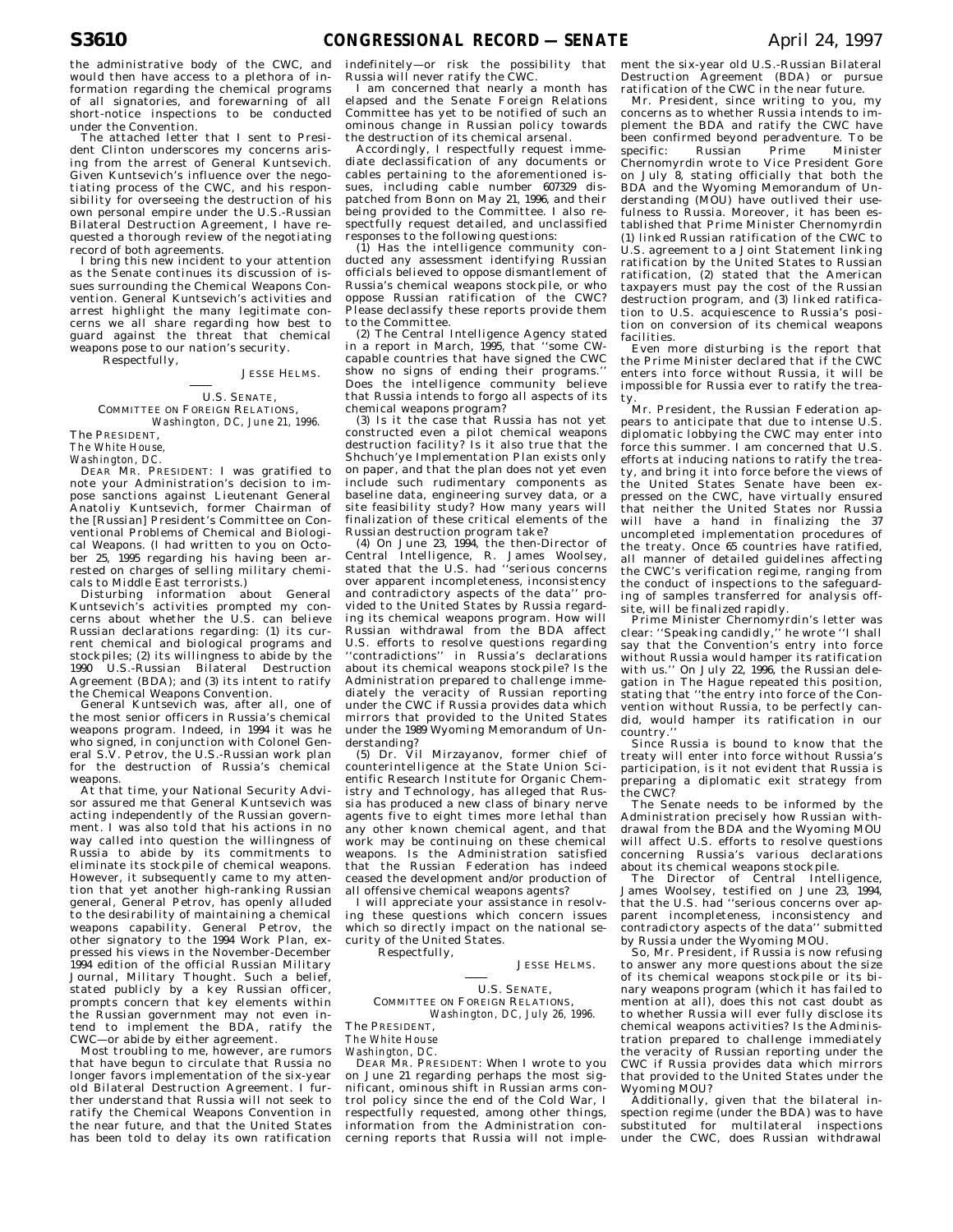from the BDA lower the intelligence community's already poor level of confidence in its ability to monitor Russian treaty compliance?

Mr. President, I respectfully reiterate my request for detailed, and unclassified responses to the questions I asked of you on June 21, 1996. I also will appreciate your providing to the Committee:

(1) the Chernomyrdin letter of July 8, 1996, which I understand must be unclassified since it was transmitted by facsimile around Washington on unsecured lines;

(2) all assessments by the intelligence community discussing the views of Prime Minister Chernomyrdin towards the BDA, the CWC, and any assessments as to whether he favors complete elimination of Russia's chemical weapons arsenal;

(3) the draft Joint Statement and all relevant documents supplied by Russia to Vice President Gore prior to the President's Moscow Summit;

(4) a detailed assessment of discrepancies in Russia's Wyoming MOU data and the results of any bilateral discussions regarding those discrepancies;

(5) a detailed assessment by the intelligence community of the impact that nonimplementation of the BDA and Wyoming  $M\dot{O}U$  will have upon the U.S. ability to monitor Russian compliance with the CWC;

(6) a detailed estimate of the additional cost to the United States of implementing the CWC without the BDA in place;

(7) an estimate of the total cost of destroying Russia's chemical weapons stockpile; and (8) all documents relating to any discus-

sions with or assurances made to Russia by the Administration regarding U.S. assistance to the Russian destruction program.

In closing, Mr. President, I should note for the record that the unanimous consent agreement in the Senate (to proceed to consideration of the CWC on or before September 14, 1996) is predicated entirely upon the administration's providing ''such facts and documents as requested by the Chairman and ranking minority member of the Foreign Relations Committee."

I hope we can work together on this matter. I will appreciate your assistance in resolving these questions concerning issues which so directly impact on the national security of the United States and the American people.

Respectfully,

# JESSE HELMS.

Mr. HELMS. Mr. President, we are all aware of how the administration has refused, refused to provide the Senate, despite my repeated requests, my repeated entreaties to them, to give us an updated assessment of the Russian position regarding the BDA and the CWC.

Russian Prime Minister Chernomyrdin wrote to Vice President GORE on July 8, 1996 stating that both the BDA and the 1989 Wyoming memorandum of understanding have outlived their usefulness to Russia, don't you see. Moreover, the Prime Minister, one, tied Russian ratification of this treaty, the CWC, to United States agreement to a joint statement linking ratification by the United States to Russian ratification; two, stated that the American taxpayers—get this—the American taxpayers must pay the cost of the Russian destruction program; and three, he linked ratification to United States acquiescence to Russia's position on conversion of its chemical

weapons facilities. The shift in Russian arms control policy, you see, will have important ramifications.

First, the minimalist approaches taken by Russia in its data declaration on the Wyoming memorandum of understanding will go unresolved. Russia has stated that the total size of its stockpiled chemical weapons is equivalent to 40,000 tons of agent. This declaration is absolutely untrue. The Director of Central Intelligence, James Woolsey, testified before the Foreign Relations Committee on June 23, 1994, that the United States had ''serious concerns over apparent incompleteness, inconsistency and contradictory aspects of the data'' submitted by Russia under the Wyoming MOU. On August 27, 1993, Adm. William Studeman, Acting Director of Central Intelligence, wrote to Senator GLENN stating:

We cannot confirm that the Russian declaration of 40,000 mt is accurate. In addition, we cannot confirm that the total stockpile is stored only at the seven sites declared by the Soviets...

Articles in both the Washington Post and the Washington Times alleged that the Defense Intelligence Agency has estimated the Soviet stockpile could be as large as 75,000 metric tons.

Omissions in Russia's MOU data declarations have clear implications for how Russia will interpret the various provisions of the CWC. Because the BDA mandates annual updates to the Wyoming MOU, Russian withdrawal from the BDA may also signal that Russia will henceforth refuse to entertain any additional United States questions about the size of its chemical weapons stockpile or its binary weapons program. Senators should be concerned that Russia may intend to provide to the OPCW data which mirrors that provided under the Wyoming MOU. This would, in this Senator's view, serve as a clear indicator that Russia intends to violate the CWC.

Second, Russia has consistently refused to provide information on the status of its binary chemical weapons program. On June 23, 1994, then-Director of Central Intelligence James Woolsey declared that ''the data we have received from Russia makes no reference to binary chemical weapons or agents. That is contrary to our understanding of the program that was initiated by the former Soviet Union.''

Dr. Vil Mirzayanov, former chief of counterintelligence at the State Union Scientific Research Institute for Organic Chemistry and Technology, has stated that the Russian Federation may continue work on novel nerve agents far more lethal than any other known chemical agents—substance A– 230, substance 33, and substance A–232. In an article in the Wall Street Journal on May 25, 1994, Dr. Mirzayanov wrote:

It is very easy to produce binary weapons without detection under the guise of agricultural petrochemicals. The products easily pass all safety tests and become registered with the government as legitimate commer-

cial products. The plant receives a license for production and goes into operation. Neither the firm's leaders, its staff, nor international inspectors know that the chemicals are a component of a new binary weapon.

As the public talks toward banning chemical weapons progressed, the more intense became Russia's secret development and testing of binary weapons... our laboratories created Substance A–230, a weapon about which I can only say that its killing efficiency surpassed any known military toxin by a factor of five to eight.

...Two more major achievements took place in 1990 and 1991. First, a binary weapon based on a compound code-named Substance 33 passed site tests and was put into production for the Soviet army.

...The second development was the synthesis of a binary weapon based on Substance A–232, a toxin similar to A–230. This new weapon, part of the ultra-lethal 'Novichok'' class, provides an opportunity for the military establishment to disguise production of components of binary weapons as common agricultural chemicals; because the West does not know the formula, and its inspectors cannot identify the compounds.

...Fifteen thousand tons of Substance 33 have been produced in the city of Novocheborksarsk... But our generals have told the U.S. that Novocheborksarsk is turning out another substance known as VX.

Dr. Mirzayanov and other dissident Russian scientists have claimed that Russia's binary weapons program has been specifically crafted to evade detection under the verification regime of the CWC. They allege that components for the binary agents have been given legitimate commercial applications, that they are not covered under the CWC's schedules, and that OPCW inspectors will not know what they are examining when they come across such chemicals. The United States should not ratify the CWC until Russia agrees to forgo this abhorrent program.

Third, the BDA provides for United States on-site inspections of Russian storage, destruction and production facilities, combined with data declarations. The United States can expect to gain real monitoring benefits from the CWC only if the Bilateral Destruction Agreement [BDA] is implemented. This agreement provides for United States on-site inspections of Russian storage, destruction and production facilities. Without the BDA, the United States will be forced to verify Russian CWC compliance based upon a smaller number of inspections than anticipated under the bilateral arrangement, with inspections of Russian sites by the OPCW rather than by United States personnel, and with no guaranteed United States access to detailed inspection data. In other words, the intelligence community's already poor confidence level in its ability to monitor Russian treaty compliance will fall even lower.

Fourth, Russian insistence on excluding several of its chemical weapons-related facilities from the BDA's definition of ''chemical weapons production facility,'' and hence from the CWC's definition, relates directly to its desire to maintain a clandestine chemical weapons production capability. The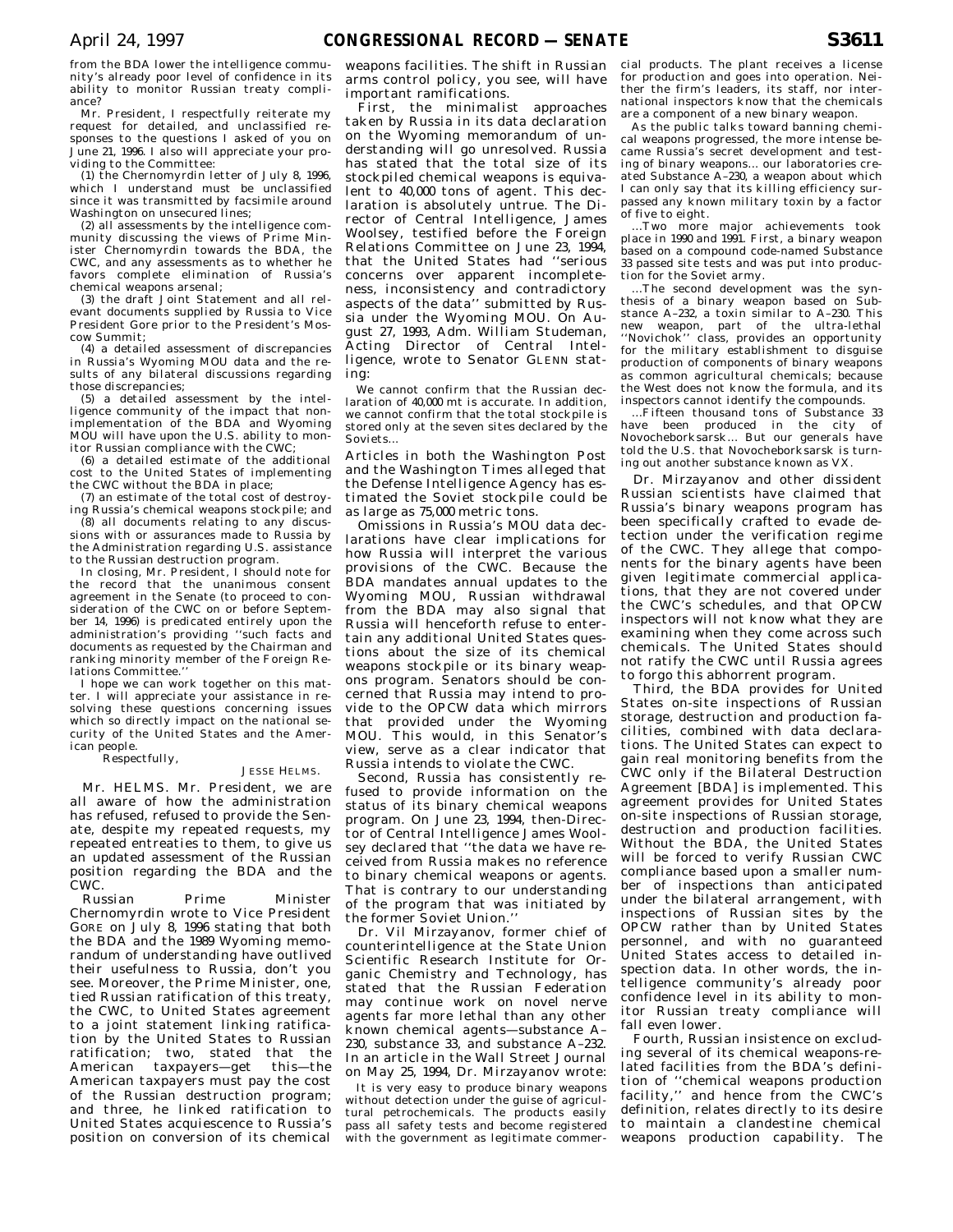United States refusal to accede to the Russian position, which would have—in turn—strengthened the Russian case for facility conversions under the CWC, may be a primary reason that Russia has refused to implement the BDA. We should not, under any circumstance, allow Russia to exclude its chemical weapons facilities from inspection.

Moreover, without the bilateral agreement the OPCW will increase the size of its international inspectorate and purchase of additional equipment. This will drive up vastly the expected costs of the regime. Further, the CWC requires States Parties to pay for monitoring of their chemical weapons production, storage, and disposal facilities.

Mr. President, I guess we ought to respond once more—it is an exercise in futility, but we ought to keep responding to that old litany that we have heard this day about making the United States ratification of the CWC contingent upon Russia's acting first.

Let us look at a little bit of history. This Senate approved the START II treaty amidst a clamor of claims by the administration that a failure to act was preventing Russian approval of that treaty. Does anybody hear anything familiar about that? More than 15 months have passed and the Russian Duma still has not approved START II. Instead, the Russian leadership rendered ratification of the START II treaty contingent upon United States acquiescence to Russian interpretation of, get this, the 1972 Anti-Ballistic Missile Treaty and now the Chemical Weapons Convention is being tied to NATO enlargement and other issues.

Mr. President, surely, surely, Senators will not fail to refuse such linkages, and the best way to do it is to require, to stipulate unmistakably that Russia must act in good faith and ratify the Chemical Weapons Convention first. Indeed, in his letter to Vice President Gore, the Prime Minister of Russia stated that the United States should wait for Russia.

I urge Senators to reject that motion to strike.

I yield the floor. I do not know who has been waiting the longest.

Mr. WARNER. I think the Senator from Oklahoma, Mr. President, has been waiting longer than I. I will follow him.

Mr. HELMS. I did not see anybody over here.

Mr. LEVIN. Senator WARNER is going to get part of our time.

Mr. INHOFE. I think Senator WAR-NER should go ahead since we are going back and forth across the aisle.

Mr. LEVIN. I yield 5 minutes to Senator WARNER.

The PRESIDING OFFICER. The Senator from Michigan yields to the Senator from Virginia.

Mr. WARNER. Mr. President, I was asked by a reporter my view of the distinguished majority leader's role in this very important debate, and I replied, without hesitation, that the

tougher the issue, the closer the division within the ranks of the Senate and most particularly within our party, the tougher the leadership challenge. I am proud to join others in saying our leader has met that challenge.

Likewise, my distinguished colleague and friend from day one in the Senate, the senior Senator from North Carolina, together with Senators KYL and SMITH and INHOFE, have met the challenge. They have ensured that the Senate has conducted a full and thorough debate on this treaty, and they have been instrumental in achieving the 28 conditions which have been adopted by the Senate. Those conditions have improved the document which the President submitted to the Senate in 1993.

There is a clear division within the ranks of Republicans on this issue, and it has been a conscientious and thoughtful process by which each has reached his or her position.

Now, Mr. President, to go to the subject itself. I will not go into the details of this treaty. I would like to speak to the broader issue.

I first learned of chemical weapons at the knee of my father who was a surgeon in the trenches in World War I. He described to me in vivid detail how he cared for the helpless victims of that weapon.

On through my years on the Armed Services Committee, where I was the point man in the 1980's to drive through the legislation for binary chemical weapons because I wanted this country to be prepared to deter the use of those weapons. And, then, through the Reagan-Bush era, our Nation has come full circle, and decided to lead in the effort to eliminate these weapons. Whether that can be done I know not, nor does anyone. But we cannot turn back now from that leadership role.

This treaty does not meet my full expectations. But I think we can fight better in the arena, in the ring, to improve this treaty than were we to stay outside and peer over the ropes. It is for that reason that I shall cast my final vote in support of this convention.

I recall the ABM Treaty. I was in Moscow as a part of President Nixon's team, as Secretary of the Navy. The drafters of that treaty put their minds to dealing with the threat at that period of time. They never envisioned, nor could they envision, a decade or two decades hence, what the scientific community might produce. Therein we have made a mistake as a nation by not adapting that treaty over time to deal with technological developments. I shall continue to fight very vigorously to see that that treaty does not become written in stone so as to block the efforts of our Nation to properly defend itself against attack from shortrange missiles.

I cite that as an example, because technology is outpacing what the best minds in this Nation can draft—whether it is a treaty or a law. We have to

look upon this treaty—as we should look upon all treaties—as a living document, a document that must be changed by the conscientious efforts of the signatories to this treaty. It must be changed to meet the advancements of technology in the area of chemical weapons; it must be changed to address the concerns that have been raised during this debate.

Like our Constitution—a document that has lived and survived so that we, the United States, are the oldest continuously functioning form of democratic republic on Earth—this convention must be a living document. Our Constitution has been amended. It shall be amended, perhaps, in the future. Because it is a living document. It has adapted to the many changes we have witnessed as a nation.

This treaty must be regarded as a living document and it is incumbent upon this President and his successors thereafter to work conscientiously, within the arena, to see that it is strengthened.

The work in this debate has gone far to show that it is a living document. Under the leadership of Senator HELMS and Senator LOTT we have already brought about a number of changes. The Senate may effect further changes as the evening progresses. But the important thing we must keep in mind is that this document must be regarded as one that has to be improved. And it is the leadership of the United States that must step forward to achieve that goal.

I yield the floor.

The PRESIDING OFFICER (Mr. BEN-NETT). The Senator from North Carolina.

Mr. HELMS. May I ask the distinguished Senator from Oklahoma how much time he believes he will need?

Mr. INHOFE. May I have 6 minutes? Mr. HELMS. I yield 7 minutes to the Senator.

The PRESIDING OFFICER. The Senator from North Carolina has 5 minutes remaining on the amendment.

The Senator is recognized for the remainder of the time.

Mr. INHOFE. I inquire of the Senator from North Carolina if he has other Senators requesting time?

The PRESIDING OFFICER. The Senator from North Carolina has 5 minutes remaining.

Mr. HELMS. Yes. I think I have some time over in one corner.

The PRESIDING OFFICER. The Senator has time on the resolution, if he wishes. There are 5 minutes remaining on the motion.

Mr. HELMS. I understand that. I have 5 minutes. Then he would like 2 minutes. So take it out of the other pot.

The PRESIDING OFFICER. The Senator from Oklahoma is recognized for up to 2—up to 7 minutes.

Mr. INHOFE. Are you sure that's right?

The PRESIDING OFFICER. Yes.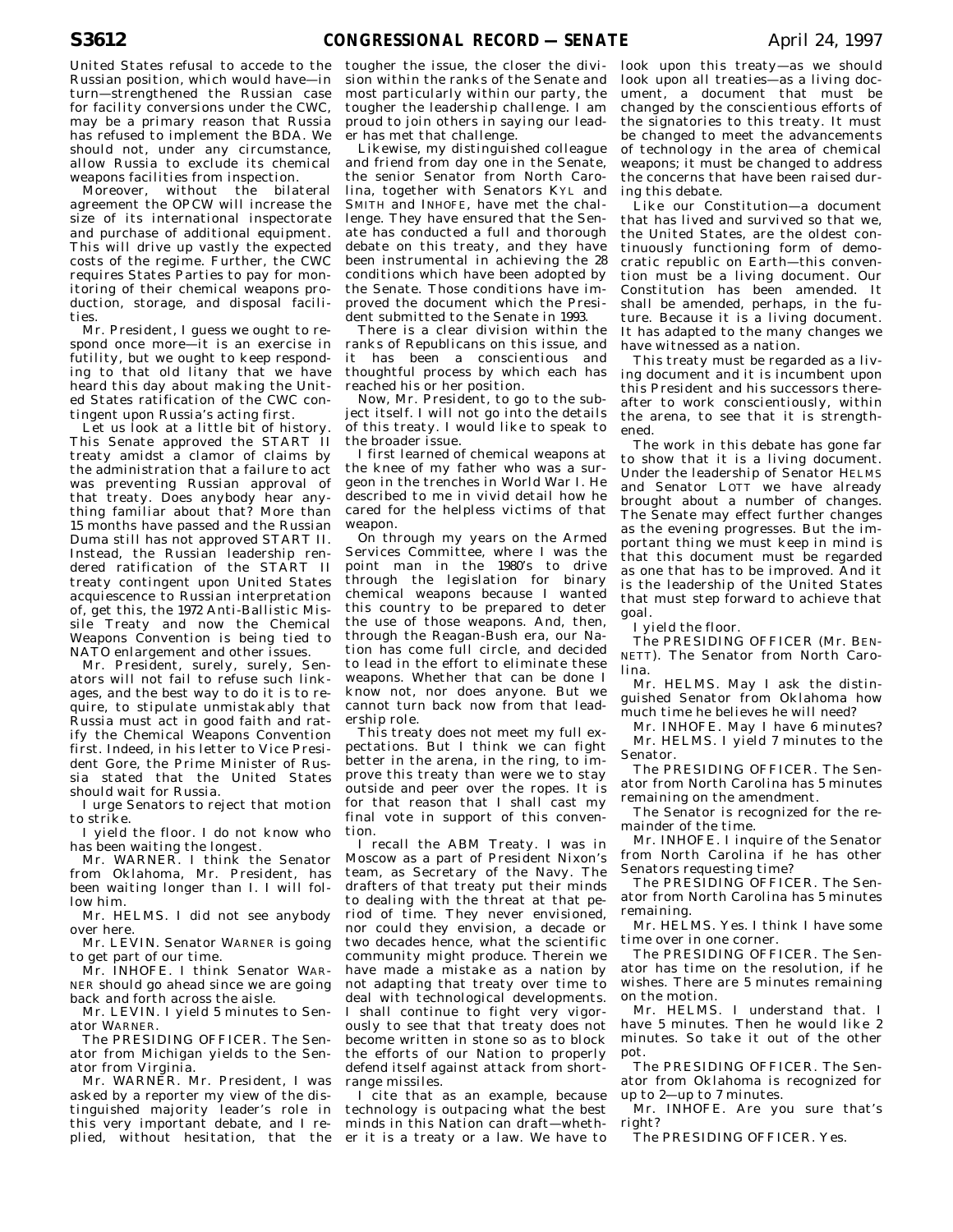Mr. INHOFE. I thank the Senator from North Carolina. I do want to address this particular amendment. Before I do, I have three articles, and I ask unanimous consent to have them printed in the RECORD after my remarks.

The PRESIDING OFFICER. Without objection, it is so ordered.

(See exhibit 1.)

Mr. INHOFE. The first one is a Wall Street Journal editorial of September 9, 1996. I will just read the last paragraph.

Ultimately the treaty's most pernicious effect is that it would lull most responsible nations into the false belief that they'd ''done something" about the chemical weapons problem and that it now was behind them. .<br>Yes, the world would be a better place without chemical weapons. But this treaty's attempt to wave them away isn't going to make that happen.

The other two, one by Frank Gaffney, Jr. and the other by Douglas Feith, address the regulation problems that would come from this to literally thousands of companies throughout America. In fact, the Commerce Department guidance on recordkeeping for affected businesses runs more than 50 pages.

Mr. President, you have run companies. You know one of the major reasons we are not globally competitive here in the United States is that we are overregulated. There is a tremendous cost to these regulations. If the requirements exceed 50 pages, imagine what the companies would have to do.

Mr. President, in a way I think the other side of this has perhaps used the wrong argument. There is an argument they are overlooking, and that is it does not seem to make a lot of difference whether Russia ratifies this or not because, as we have said several times during the course of this debate, they ratified a lot of treaties, including the 1990 Biological Weapons Destruction treaty, the ABM Treaty—that goes all the way back to the 1970's—the START I, CFE, INF. And while they have ratified these, they have not complied.

There are three steps you go through. One is you have to sign them. Second, you ratify them. But, third, you have to comply. And they have been found out of compliance. I cannot imagine why we would expect that they would comply with this one if they ratified it if they have not complied with the previous ones.

The distinguished Senator from Michigan quoted, somewhat extensively, Gen. John Shalikashvili, the Chairman of the Joint Chiefs of Staff, as saying that this would have the effect of reducing the proliferation of chemical weapons.

I would only say, trying not to be redundant, if that is the case, then you are taking his word over four previous Secretaries of Defense: Dick Cheney, James Schlesinger, Don Rumsfeld, and Cap Weinberger, all four of whom said this would have the effect of increasing the proliferation of chemical weapons and their use in the Middle East.

But, one of the statements that was made by the distinguished Senator from Michigan I thought was interesting. He said, if I got it right, and correct me if I am wrong: "The single most important reason to ratify the treaty is to encourage Russia to ratify it.'' Again, if they do, it really does not seem to make that much difference because of their past history on what they have done.

I would like to clear up something because I think we have gone through a lot of debate on this issue. It has been clearly implied by both Republicans who are supporting the ratification of the Chemical Weapons Convention as well as Democrats who are supporting it that this was started in the Reagan administration and that Ronald Reagan was in support of a chemical weapons treaty.

I happened to run across something here that I am going to read. These are the conditions—I am going to save the best one until last—the conditions under which Ronald Reagan said he would agree to the ratification of a chemical weapons convention.

First, the condition was that strategic defense initiative and theater missile defense systems would be deployed and operational as one safeguard against cheating.

As we know, currently we do not have those in place.

No. 2, that the Chemical Weapon Convention's international executive council would consist of 15 members, including the United States as one of the five permanent members, just like the U.N. Security Council. The current treaty gives us a 41-member executive council, each with 2-year terms, and no permanent members; hence, no veto.

Third, that the United States would have absolute veto power over all CWC decisions. Obviously, in this one there is no veto power. Obviously, the President would not have supported this.

President Reagan also, even though it is not on my list, verbally indicated on more than one occasion that one of his conditions would be that we would not have to incur the financial responsibility, in the United States, of other countries complying with it. In fact, right now our compliance costs on this convention appear to be, according to the Foreign Relations Committee report, \$13.6 billion and the cost of Russia complying with this would exceed that.

It has been stated on this floor many times that Russia has somewhere between 60 and 70 percent of all the chemical weapons in the world, so, obviously it would be more than that. What is Russia going to do? Are they going to comply? Let us say they go ahead and ratify. If they ratify it, you know, everyone in this Chamber knows, that they are going to look to the United States to pay for their obligation under the treaty. That is what they are doing on START II. In fact, I have to go back and make that statement also, that we are hearing this same argument all

over again right now that we heard 2 years ago. Mr. President, 2 years ago we stood in this Chamber and they said: If we don't ratify this, Russia won't ratify it. Here it is 2 years later and Russia has not ratified it.

So I think this is a very significant requirement, the fact that Ronald Reagan said—and this is a direct quote, coming out of his committee at the time—for ratification, ''All Soviet obligations of previous arms control agreements would have to be corrected.'' And we have five such agreements that have not been corrected to date.

So, I hope no one stands on the floor the rest of the evening and talks about how Ronald Reagan would have ratified this Chemical Weapons Convention.

EXHIBIT 7

[From the Wall Street Journal, Sept. 9, 1996] POISONS FOR PEACE

The greatest misperception about the Chemical Weapons Convention, which comes before the Senate this week for ratification, is that it can't do any harm and might do some good. Former Reagan defense official Fred Ekle aptly calls this mind-set ''poisons for peace.'' Who could possibly be against making the world safe from the horrors of poison gas? In fact, this treaty would make the horrors of poison gas an even greater possibility.

The first problem is that many of the nations we have cause to worry about most aren't about to sign. What good is a treaty that doesn't include Iraq or Libya or Syria or North Korea? Somehow knowing that New Zealand and the Netherlands have both ratified it doesn't help us sleep more soundly.

Worse, the treaty would give all signatories access to our latest chemical technology, since Article XI enjoins signatories from keeping chemicals, information or equipment from one another. This means not only countries such as China and Russia, but also Cuba and Iran, which have both signed. In other words, forget about the trade embargoes and forget about foreign policy. The treaty would require the U.S. to facilitate the modernization of the chemical-weapons industry in a host of countries that just might use them.

The second problem is verification. No one, not even its most ardent supporters in the Administration, is naive enough to claim that the treaty is verifiable. Chemical weapons are easy to make and easy to hide. The sarin that was used in the attack in the Tokyo subway last year was concocted in an 812 room. Instituting snap inspections of companies that make or use chemicals isn't going to stop a future Aum Shinri Kyo. Nor is it going to stop a determined government.

In addition, the inspection and reporting procedures required under the treaty would be a huge burden on American business, which of course would become even more nervous about industrial espionage. Senator Jon Kyl estimates that up to 10,000 American companies would be affected at a cost approaching \$1 billion a year. Every company that uses or produces chemicals would fall under the long arm of the treaty—companies like Pfizer and Quaker Oats and Strohs Brewery and Maxwell House Coffee and Goodyear Tire. Dial Corp., which uses 5,000 different chemicals to produce an array of household products, estimates that it will have to spend \$70,000 a year to meet the treaty's reporting requirements.

The small number of chemical companies that make the lethal stuff would of course be covered, too, and much has been made of the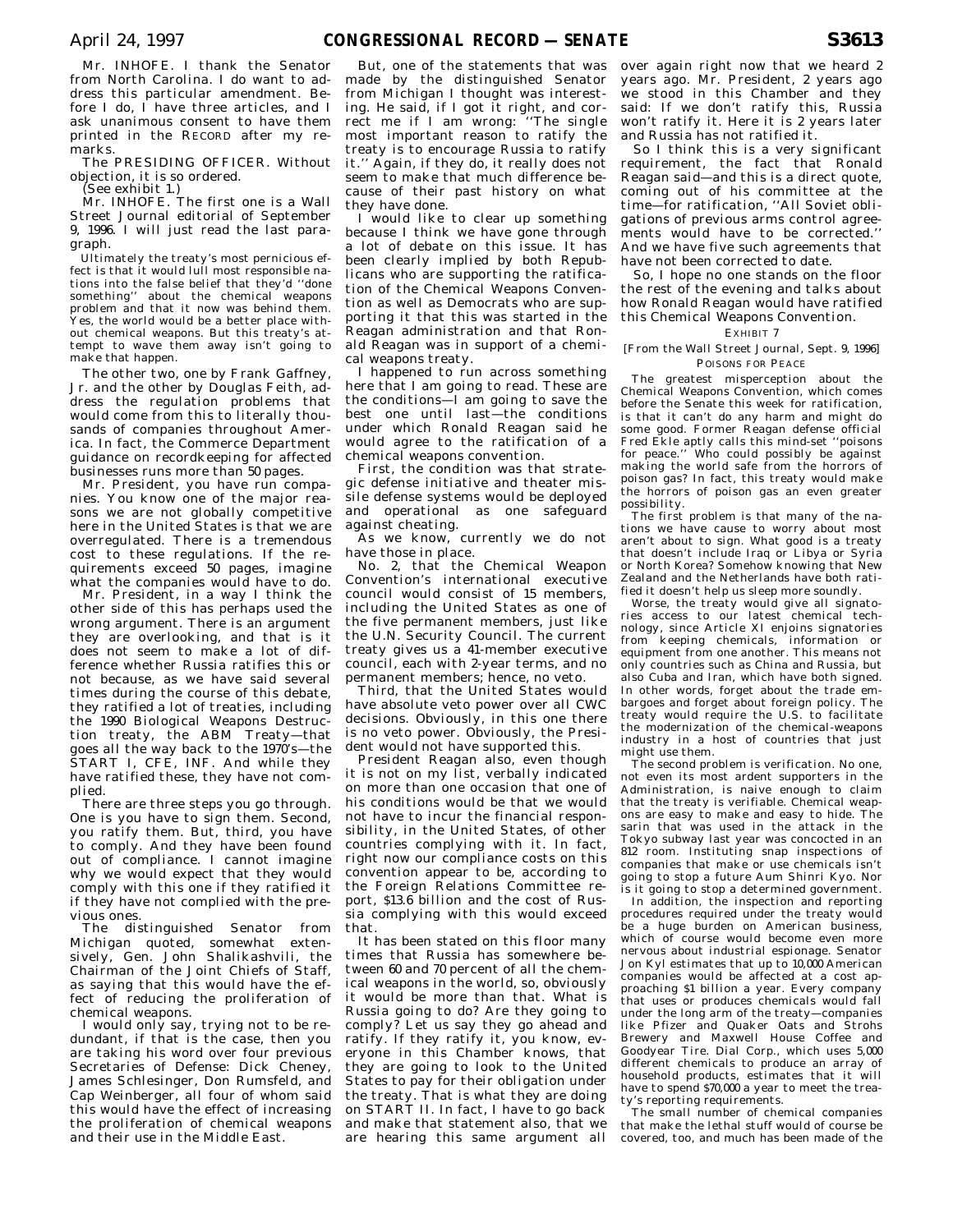treaty's endorsement by the Chemical Manufacturers Association, which represents just 190 member companies and had a hand in formulating the treaty's verification procedures. The industry is already very heavily regulated, and the treaty's inspection and reporting requirements wouldn't be much of an additional burden. It also can't hurt that the treaty would increase its members' trading and sales opportunities thanks to Article XI.

The list of problems with the treaty goes on and on. Constitutional scholar Robert Bork raises the possibility that the verification requirements might violate the Constitution's ban on search and seizure, and its property rights guarantees. The Pentagon isn't happy with it since, under the Clinton Administration's interpretation, it would prohibit the military from using non-lethal chemical agents. It's not hard to imagine a scenario in which the Army is forced to shoot people because it's not permitted to use tear gas.

Ultimately the treaty's most pernicious effect is that it would lull responsible nations into a false belief that they'd ''done something'' about the chemical weapons problem and that it now was behind them. Yes, the world would be a better place without chemical weapons. But this treaty's attempt to wave them away isn't going to make that happen.

# [From the Washington Times, Sept. 4, 1996] IMPENDING CWC DEBATE

(By Frank Gaffney, Jr.)

There is a certain irony to the timing of the looming Senate debate on the Chemical Weapons Convention. After all, in a sense this treaty was the direct result of one of Saddam Hussein's earlier genocidal operations against the Kurds of Northern Iraq. It came about after the abysmal 1989 conference in Paris where scores of nations could not being themselves even to cite—let along condemn or sanction—the Iraqi government for its use of chemical weapons against its own people, let alone the Iranian military. Such attacks directly violated the existing ''international norm'' on chemical warfare: the 1925 Geneva Protocol banning the use of chemical weapons.

In a bid to deflect criticism for the international community's failure to enforce one relatively verifiable arms control treaty, the politicians and diplomats decided to negotiate a new, utterly unverifiable agreement. After four years of further negotiations in Geneva, a brand new ''international norm'' against chemical warfare was minted: the Chemical Weapons Convention (CWC).

Now, readers of this column learned last week that, quite apart from the problems with this treaty from the standpoint of its verifiability and enforceability, there are a number of questions that have been posed about how the CWC has been affected by Russian bad faith and other changed circumstances since the United States signed up in 1993. Such questions were supposed to have been answered before the Senate considered this accord on or before Sept. 14. As the answers are inconvenient (for instance, confirmation that Moscow is welching on a 1990 Bilateral Destruction Agreement and demanding that the West pay the estimated \$3.3 billion it will take Russia to dismantle its vast chemical arsenal), it has employed its favorite tactic with regard to congressional information requests: Stonewall.

Since that column was written, however, the administration's machinations on behalf of the Chemical Weapons Convention have, as Alice said of Wonderland, become 'curiouser and curiouser." This is particularly evident in the Clinton teams's efforts to dissemble about what the CWC won't do and what it will.

For example, the administration convened a series of briefings for Senate staffers over the August recess. In these lopsided sessions, a gaggle of 15 or more executive branch officials harangued three of four folks from Capitol Hill, in some cases for hours on end. Unfortunately, the briefers repeatedly misled the staffers—notably with respect to the costs of the CWC to American taxpayers and to thousands of American companies. Among other things, the administration is significantly low-balling the U.S. portion of the expenses associated the new U.N.-style international bureaucracy created to gather data and conduct inspections. Clinton officials have also minimized the likely loss of proprietary data when a company's sensitive facility is gone over for up to 84 hours by inspectors who will be, likely as not, detailed from foreign commercial espionage organizations.

Incredibly, even some of the companies at greatest risk appear to be susceptible to the administration's disinformation on this score. Take, for example, an Aug. 7 letter to Sen. Richard Lugar from the Pharmaceutical Research and Manufacturers of America (PhARMA), a trade association for some of the nation's most cutting-edge biotech firms. Clinton officials reportedly induced PhARMA's president to tell the treaty's top Senate cheerleader that it supported the CWC with the promise that the administration would not allow the CWC's verification protocol to be extended to the existing (and similarly unmonitorable) Biological Weapons Convention.

PhARMA's members clearly understand an important reality: If, under the biological weapons treaty, America's pharmaceutical manufacturers were subjected to a reporting and inspection regime similar to that of the CWC, they could lose their shirts. After all, on average these companies invest 12 years and some \$350 million to produce a new breakthrough drug. Trial inspections suggest that a single on-site, inspection by a trained intelligence operative could greatly reduce, if not wipe out, the competitive advantage acquired at such a high price.

The only problem with PhARMA's stance is, that many of its member companies will find themselves subjected to precisely that danger under the terms of CWC. So might a great many other companies having nothing to do with chemical weapons and in industries as diverse as automotive, food processing, electronics, alcohol distilling and brewing, oil refining, soap and detergents, cosmetics, textiles and paint and tire manufacturers. Among the companies listed on a recent Arms Control and Disarmament Agency list of businesses ''likely'' to be affected by the CWC's various requirements are: Eli Lilly, Sherwin-Williams, Nutrasweet, Jim Beam, Archer Daniels Midland, Lever Brothers, Kaiser Aluminum, Goodyear Tire and Rubber, Xerox Raythoen and Conoco. If the trade associations representing these major American businesses are operating under illusions similar to PhARMA's their member companies may wish to join the call for a 'time-out'' on Senate action on the CWC.

Some senators may be tempted to ignore the administration's stonewalling of legitimate and troubling questions relevant to the CWC that have been posed by their own leadership. Some may consider the administration's understanding of the treaty's associated costs and its inflating of the claims benefits to be business as usual for the Clinton team. It is, however, very much to be hoped that at least 34 members of the U.S. Senate will refuse to tolerate such behavior and, insist that consideration of the Chemical Weapons Convention be postponed until corrective action can be taken and, failing that, that the convention be defeated outright.

[From the San Diego Union-Tribune, Sept. 8, 1996]

'OPEN UP IN THE NAME OF THE . . . ORGANIZA-TION FOR THE PROHIBITION OF CHEMICAL WEAPONS?''

#### (By Douglas J. Feith)

The Chemical Weapons Convention would be the first arms control agreement to reach into the lives of non-military U.S. businesses and impose costs and regulatory burdens.

It would oblige the government to adopt implementing legislation to compel a wide range of American businesses—including tire, paint, pharmaceutical, fertilizer and electronics manufacturers, distillers, food processors and oil refiners—to keep special records. (The Commerce Department guidance on record-keeping for affected businesses runs more than 50 pages.)

Affected businesses would be forced to submit to routine and possibly ''challenge'' inspections by officials of an international organization—the Organization for the Prohibition of Chemical Weapons. The warrantless inspections, which may run afoul of U.S. constitutional rights under the Fourth and Fifth Amendments, could jeopardize important private proprietary information.

The regulatory cost is just one of a number of flaws. In the final analysis, what the CWC amounts to is a general declaration, a statement of disapproval of chemical weapons that would be made sincerely only by the world's law-abiding nations. The treaty would accomplish little more than the typical United Nations General Assembly resolution. Such rhetorical exercises are not necessarily bad or useless, but they do not amount to a whole lot.

We would favor paying a substantial price for a ban on chemical weapon possession if such a ban covered the relevant countries and it could be made effective through reliable detection of illegal production and stockpiling. But such results hardly seem likely. We tend to think of the Chemical Weapons Convention this way: Even a price you may be willing to pay for a new car will appear ridiculously high if you learn that the car cannot be made to drive.

Mr. LEVIN. Mr. President, I yield 2 minutes to the Senator from Massachusetts.

The PRESIDING OFFICER. The Senator from Massachusetts.

Mr. KENNEDY. Mr. President, I strongly support this treaty, and I strongly urge the Senate to ratify it.

In a sense, this debate is as old as America. Two centuries ago, with our independence newly won, the Founding Fathers urged us to beware of ''entangling foreign alliances.'' They wrote into the Constitution a requirement that any treaty with foreign nations must be confirmed by a two-thirds vote of the Senate.

By any rational standard, this treaty meets that test.

Nevertheless, the treaty is being opposed by an entrenched band of foreign policy ideologues and isolationists who think the United Nations is the enemy and who say the arms race should be escalated, not restricted. History proved their ilk wrong once before, when they sank the League of Nations in the 1920's. And it will prove them wrong again with far more drastic consequences than World War II, if they prevail today.

We cannot let that happen. The Senate should reject the remaining killer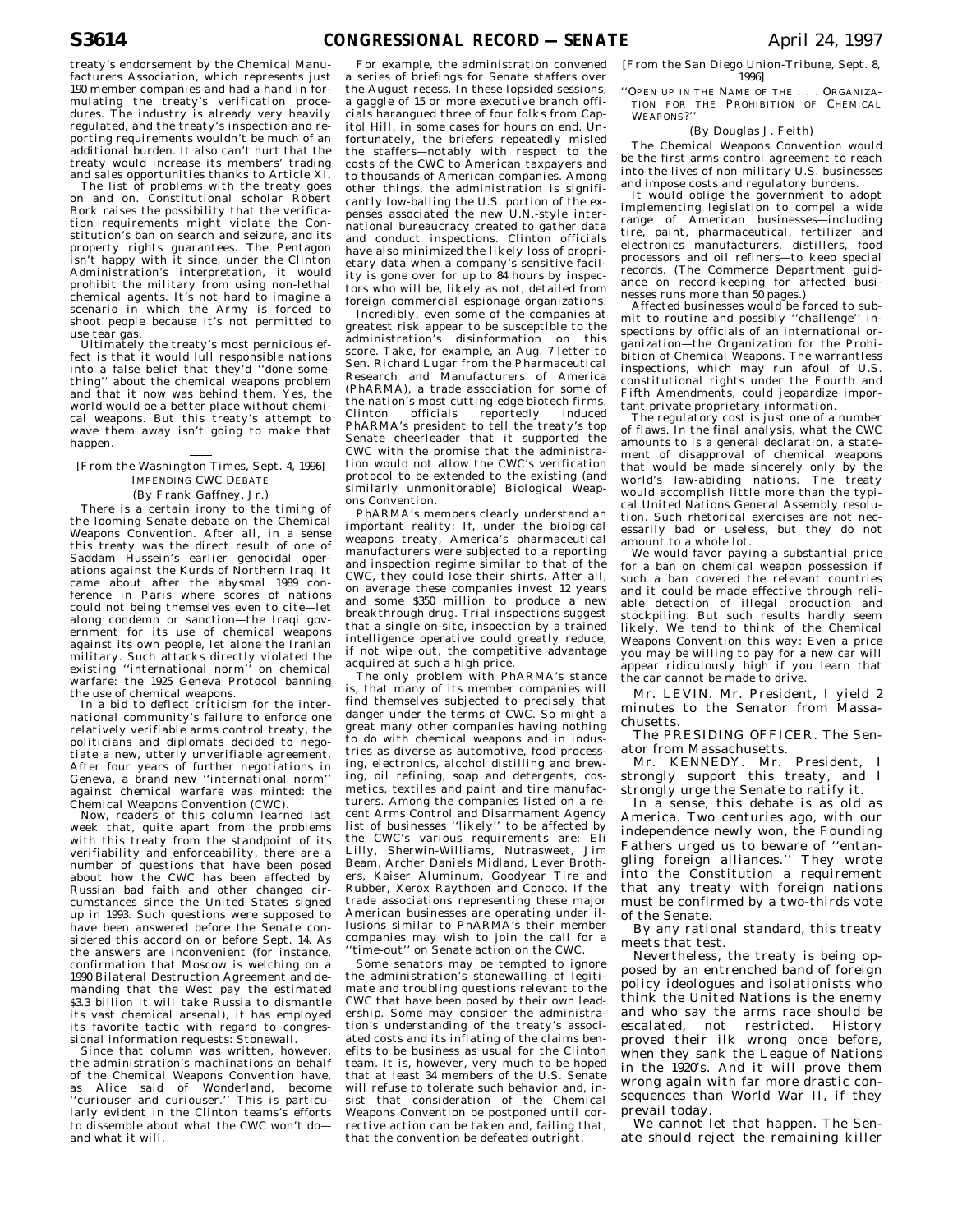amendments, and give this treaty the two-thirds vote it needs and deserves.

The 29-year-old pursuit of a chemical weapons treaty has finally reached its moment of truth in the U.S. Senate. Few votes cast in this Congress or any Congress are likely to be more important.

The effort to achieve this treaty was launched in 1968, and its history is genuinely bipartisan. It has moved forward under Republican and Democratic Presidents alike. In 1968, the final year of the Johnson administration, international negotiations began in Geneva to build on the 1925 Geneva Protocol and try to reduce the production of chemical weapons.

In the 1970's, President Gerald Ford had the vision to take that initiative a major step forward during intense international negotiations.

President Ronald Reagan advanced it to the next stage with his efforts on arms control in the 1980's. And President Bush deserves high praise for embracing the ideal of eliminating chemical weapons, for making it a serious worldwide effort, and at long last bringing it to the stage where it was ready to be signed. In one of his last acts in office, George Bush signed the treaty, on January 13, 1993.

President Clinton formally submitted the Chemical Weapons Convention to the Senate for its advice and consent later that year. Now, it's our turn. Today, the Senate can and should join in this historic endeavor to rid the world of chemical weapons. We can bestow a precious gift on generations to come by freeing the world of an entire class of weapons of mass destruction.

The chemical weapons treaty bans the development, production, stockpiling, and use of toxic chemicals as weapons. Previous agreements have merely limited weapons of mass destruction. But the Chemical Weapons Convention sets out to eliminate them from the face of the earth.

The United States has already taken many steps unilaterally to implement a ban of our own. As long ago as 1968, this country ordered a moratorium on chemical weapons production.

When President Bush signed the treaty on behalf of the United States, he also ordered the unilateral destruction of the U.S. stockpile of these weapons. Regardless of the treaty, the United States is destroying its chemical weapon stockpile.

Today culminates many years of work and compromise. The Senate has held 17 hearings on the convention. Every issue has been exhaustively analyzed. The result is the shoot-out that the leadership has arranged today on this series of killer amendments.<br>Bipartisan negotiations

negotiations have achieved agreement on 28 amendments to the treaty, none of which go to the heart of the treaty and many of which help to clarify it.

But five major issues have not yet been settled. The five amendments, on which we are voting today, seek to settle differences of opinion the wrong way. They are killer amendments. I hope the Senate will note ''no'' on all of them. If any of them passes, it will doom our participation in the treaty, and relegate us to the company of outlaw regimes like North Korea and Libya, who also reject the treaty.

Two of the killer amendments condition our participation on whether<br>other nations—Russia, Iran, Iraq, other nations—Russia, Syria, and China—have already become participants. Essentially, they would hand over U.S. security decisions to those nations.

A third killer amendment arbitrarily excludes all representatives from certain other countries from participating in verification inspections. This amendment ignores the ability that the treaty already gives us to reject any inspectors we believe are not trustworthy.

A fourth killer amendment omits and alters other key parts of the treaty that deal with the export of certain materials. Its proponents fear that rogue nations may gain valuable technology from us.

Nothing in the convention requires the United States to weaken its export controls. Experts in the chemical industry, trade organizations, and government officials have worked to ensure that nothing in the treaty threatens our technology and industrial power.

The fifth killer amendment places an unrealistically high standard of verification on the treaty. It requires the treaty verification procedures to accomplish the impossible, by being able to detect small, not militarily significant, amounts of dangerous chemical meterials.

No international agreement can effectively police small amounts of raw materials that might possibly be used in chemical weapons production. Every effort is being made and will be made to make the detection procedures as effective as possible. It is hypocritical for opponents to attempt to scuttle this treaty because they feel it does not go far enough.

The overwhelming majority of past and present foreign policy officials, military leaders, large and small businesses, Fortune 500 companies, Nobel laureates, veterans organizations, religious groups, environmentalists and public interest groups are united in their strong support of the convention. It is a practical international agreement with practical benefits for the United States, and the United States should be a part of it.

Mr. BIDEN. Mr. President, how much time do I have on this amendment?

The PRESIDING OFFICER. The Senator from Delaware has 5 minutes 45 seconds.

Mr. BIDEN. Mr. President, unless there is someone in opposition, I yield as much time of the remaining time that my colleague from Pennsylvania would like to the Senator from Pennsylvania, Senator SPECTER.

The PRESIDING OFFICER. The Senator from Pennsylvania is recognized.

Mr. BIDEN. Mr. President, I would like to reserve 30 seconds of whatever my time is.

The PRESIDING OFFICER. The Senator from Pennsylvania is recognized for 5 minutes

Mr. SPECTER. I thank my colleague from Delaware for yielding the time.

Mr. President, on the pending issue, having studied the conditions as to what is sought here by way of preliminary action by Russia before ratification should occur by the United States, it is my strong view that we really ought not to play Gaston and Alphonse with the Russians to require them, as article C does, for Russia to deposit their ratification before the United States ratifies.

I think that that sets up a condition which is just not reasonable. If they took the same position, as Alphonse and Gaston, no one would ever enter the door.

With respect to the other conditions which are set forth here, all of the substantive matters would be superseded by the Chemical Weapons Convention, that the requirements set forth in this treaty would impose more obligations on Russia than are contained in these instruments.

And under instrument A, where it is talked about, an agreement between the United States and Russia, that was never formalized into an agreement because all terms were never agreed to by the parties, so that this is not a condition which adds any measure of safety to the United States since all of the requirements imposed on Russia in these collateral arrangements would be superseded and more stringent requirements would be added by the Chemical Weapons Convention.

Mr. President, I compliment my colleagues on both sides for what I believe has been a very, very constructive debate in the highest tradition of the U.S. Senate. I compliment the distinguished chairman of this committee, Senator HELMS, for his determination.

And it is noted that some 28 of the 33 conditions have been agreed to. Even beyond those conditions, the President today, in writing to the distinguished majority leader, has articulated further safeguards which would be present so that in sum total we have an agreement which, while not perfect, advances the interest of arms control.

In my capacity as the chairman of the Senate Veterans Committee, I have chaired hearings on the issue of the gulf war syndrome where there is evidence that our veterans in the gulf were damaged by chemical substances, not conclusively, but that is the indication, and that had such a treaty been in effect, again, not conclusive, but a strong indication, that our troops might have been saved to some extent.

And certainly if we intend to take a firm stand on a moral plane, the United States has to be a part of this covenant to try to reduce chemical weapons. And this treaty goes a substantial way.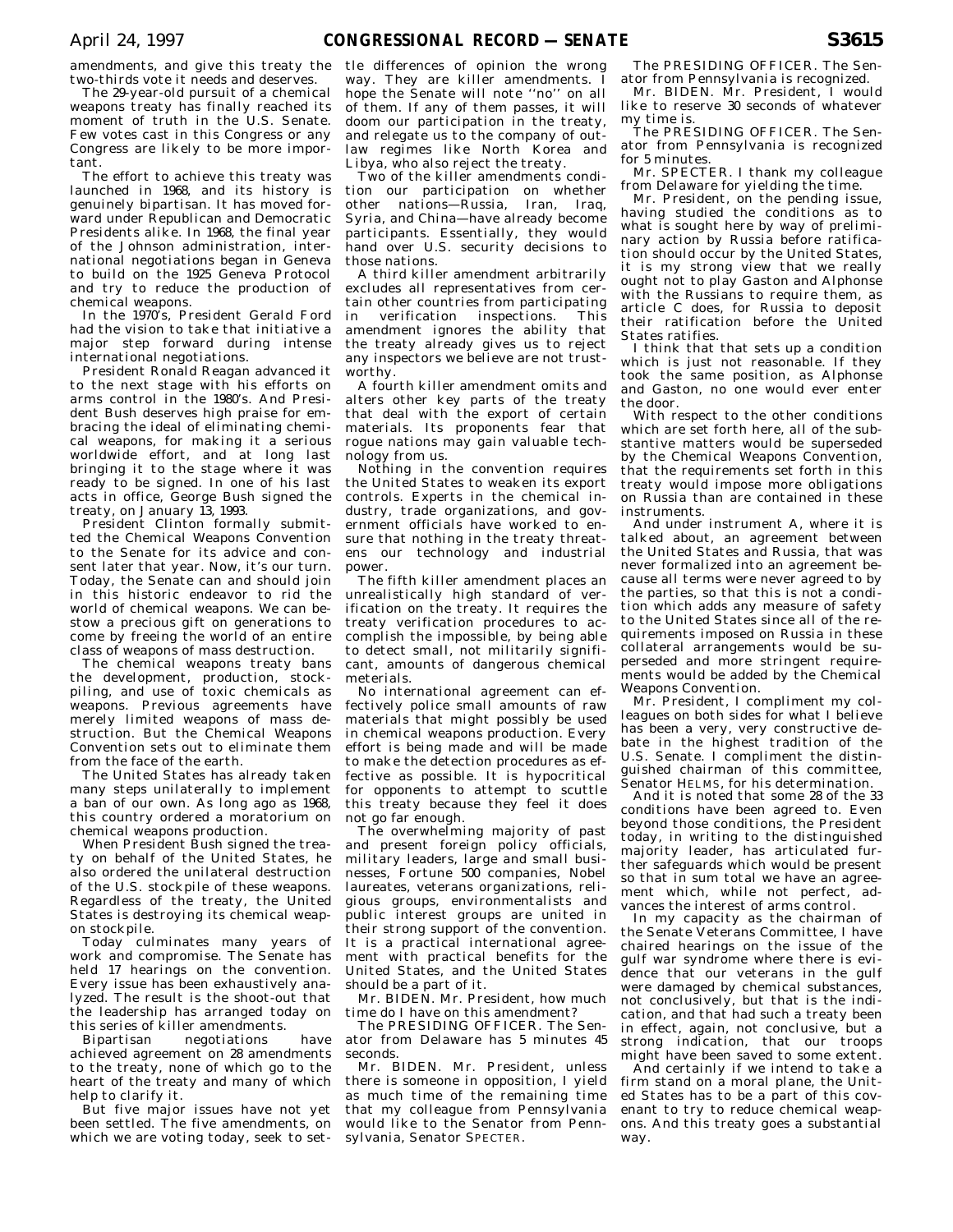Taken as a whole, with the additions by the President today—even though it had been made a part of the RECORD, I ask unanimous consent that, following my comments, the President's letter to Senator LOTT be printed in the RECORD.

The PRESIDING OFFICER. Without objection, it is so ordered.

(See exhibit 1.)

Mr. SPECTER. All factors considered, this is a treaty which ought to receive Senate ratification.

#### EXHIBIT 1

# THE WHITE HOUSE, *Washington, April 24, 1997.*

Hon. TRENT LOTT,

*Majority Leader, U.S. Senate, Washington, DC.* DEAR MR. LEADER: During Senate ratification proceedings on the Chemical Weapons Convention (CWC), concerns have been raised over Article X, which provides for certain types of defensive assistance in the event that a State that has joined the treaty and renounced any chemical weapons (CW) capability is threatened with or suffers a chemical weapons attack, and Article XI, which encourages free trade in non-prohibited chemicals among states that adhere to the CWC. Some have suggested that these Articles could result in the CWC promoting, rather than stemming, CW proliferation despite States Parties' general obligation under Article I ''never under any circumstances . . . to assist, encourage or induce, in any way, anyone to engage in any activity prohibited to a State Party under this Convention.''

To respond to these concerns, the Administration has worked closely with the Senate to develop conditions relating to both Articles that have now been incorporated in the resolution of ratification (Agreed Conditions #7 and 15). These two conditions would substantially reinforce and strengthen the treaty by:

Prohibiting the United States under Article X from (a) providing the CWC organization with funds that could be used for chemical weapons defense assistance to other States Parties; and (b) giving certain states that might join the treaty any assistance other than medical antidotes and treatment.

Requiring the President to (a) certify that the CWC will not weaken the export controls established by the Australia Group and that each member of the Group intends to maintain such controls; (b) block any attempt within the Group to adopt a contrary position; and (c) report annually as to whether Australia Group controls remain effective.

With respect to the latter condition, I am pleased to inform you that we have now received official confirmations from the highest diplomatic levels in each of the 30 Australia Group nations that they agree that the Group's export control and nonproliferation measures are compatible with the CWC and that they are committed to maintain such controls in the future.

While supporting these guarantees and safeguards, you expressed the concern on Sunday that nations might still try to use Article X or XI to take proscribed actions that could undercut U.S. national security interests, notwithstanding the best efforts of U.S. diplomacy to prevent such actions. I am, therefore, prepared to provide the following specific assurance related to these two Articles:

In the event that a State Party or States Parties to the Convention act contrary to the obligations under Article I by:

(A) using Article X to justify providing defensive CW equipment, material or information to another State Party that could result in U.S. chemical protective equipment being compromised so that U.S. warfighting capabilities in a CW environment are significantly degraded;

(B) using Article XI to justify chemical transfers that would make it impossible for me to make the annual certification that the Australia Group remains a viable and effective mechanism for controlling CW proliferation; or

(C) carrying out transfers or exchanges under either Article X or XI which jeopardize U.S. national security by promoting CW proliferation:

I would, consistent with Article XVI of the CWC, regard such actions as extraordinary events that have jeopardized the supreme interests of the United States and therefore, in consultation with the Congress, be prepared to withdraw from the treaty.

# Sincerely,

# The PRESIDING OFFICER. The Senator from Delaware has 1 minute remaining.

BILL CLINTON.

Mr. BIDEN. Mr. President, let me just take the minute to say the following: If you do not like this treaty and you are not for it, vote against it. If you think this treaty makes sense, vote for my amendment, because if this treaty contains this provision, it is dead. This is a so-called killer amendment.

So those of you who have concluded you are not going to vote in the final analysis for this treaty, vote no. Those of you who have decided you want to vote for this treaty—to cut through it all—vote yes. I mean, it really is that basic, because if my motion fails to strike, this treaty is dead.

I yield back the remainder of my time, if my colleague from North Carolina is prepared to yield back his time. I am prepared to vote.

Mr. HELMS. The yeas and nays have been ordered?

The PRESIDING OFFICER. The yeas and nays have been ordered. All time has expired.

The question occurs on agreeing to amendment No. 48 offered by the Senator from Delaware. The yeas and nays have been ordered. The clerk will call the roll.

The legislative clerk called the roll.

The PRESIDING OFFICER. Are there any other Senators in the Chamber desiring to vote?

The result was announced—yeas 66, nays 34, as follows:

# [Rollcall Vote No. 47 Ex.]

|                | $YEAS - 66$ |          |
|----------------|-------------|----------|
| Akaka          | Cochran     | Ford     |
| Baucus         | Collins     | Frist    |
| Biden          | Conrad      | Glenn    |
| Bingaman       | D'Amato     | Gorton   |
| Boxer          | Daschle     | Graham   |
| Breaux         | DeWine      | Gregg    |
| Bryan          | Dodd        | Hagel    |
| <b>Bumpers</b> | Domenici    | Harkin   |
| Byrd           | Dorgan      | Hatch    |
| Chafee         | Durbin      | Hollings |
| Cleland        | Feingold    | Inouye   |
| Coats          | Feinstein   | Jeffords |

| Johnson        | Lugar         | Rockefeller    |
|----------------|---------------|----------------|
| Kennedy        | McCain        | Roth           |
| Kerrey         | Mikulski      | Sarbanes       |
| Kerry          | Moseley-Braun | Smith Gordon H |
| Kohl           | Moynihan      | Snowe          |
| Landrieu       | Murray        | Specter        |
| Lautenberg     | Reed          | Stevens        |
| Leahy          | Reid          | Torricelli     |
| Levin          | Robb          | Wellstone      |
| Lieberman      | Roberts       | Wyden          |
|                | $NAYS-34$     |                |
| Abraham        | Gramm         | Murkowski      |
| Allard         | Grams         | Nickles        |
| Ashcroft       | Grassley      | Santorum       |
| <b>Bennett</b> | Helms         | Sessions       |
| Bond           | Hutchinson    | Shelby         |
| Brownback      | Hutchison     | Smith Bob      |
| Burns          | Inhofe        | Thomas         |
| Campbell       | Kempthorne    | Thompson       |
| Coverdell      | Kyl           | Thurmond       |
| Craig          | Lott          | Warner         |
| Enzi           | Mack          |                |
| Faircloth      | McConnell     |                |

 $\frac{L}{L}$ 

The amendment (No. 48) was agreed to.

Mr. LEAHY. I move to reconsider the vote.

Mr. BIDEN. I move to lay it on the table.

The motion to lay on the table was agreed to.

Mr. LEAHY. Mr. President, how much time is reserved for the Senator from Vermont?

The PRESIDING OFFICER. The Senator has 14 minutes remaining on the resolution.

Mr. LEAHY. Mr. President, for the benefit of my colleagues, I will be very brief. Mr. President, I appreciate efforts of the Senator from Utah to get order, and that is no more than I could expect for somebody that bears certain similarities to the Senator from Vermont.

Earlier, the distinguished Senator from Delaware read a long list of staff and Senators and others who deserve praise for getting us as far as we are. The name of the distinguished Senator from Delaware is notably absent, and I think that those who support the CWC owe a debt of gratitude to the Senator from Delaware. In the customary practice, he left his own name off, but if I might add his name to the record and put it in.

Mr. President, I am, as you know, a supporter of the CWC. Again, I compliment what we have done. As in the test ban treaty, when countries were not coming forward, the United States unilaterally banned their own tests and then other countries joined us—not every country that has nuclear capability, but other countries did join us and we brought the pressure forward for a test ban treaty.

The United States took an initiative with chemical weapons. We banned our own use, unilaterally. When we did that, other countries joined us. Not all countries, but other countries, most countries, joined us.

Now if we vote to advise and consent on this treaty we will have pressure, the pressure of the most powerful Nation on Earth, joined by all these other countries, pressure on the few rogue countries who have not done that. I say that, Mr. President, because there is one other weapon, a weapon that kills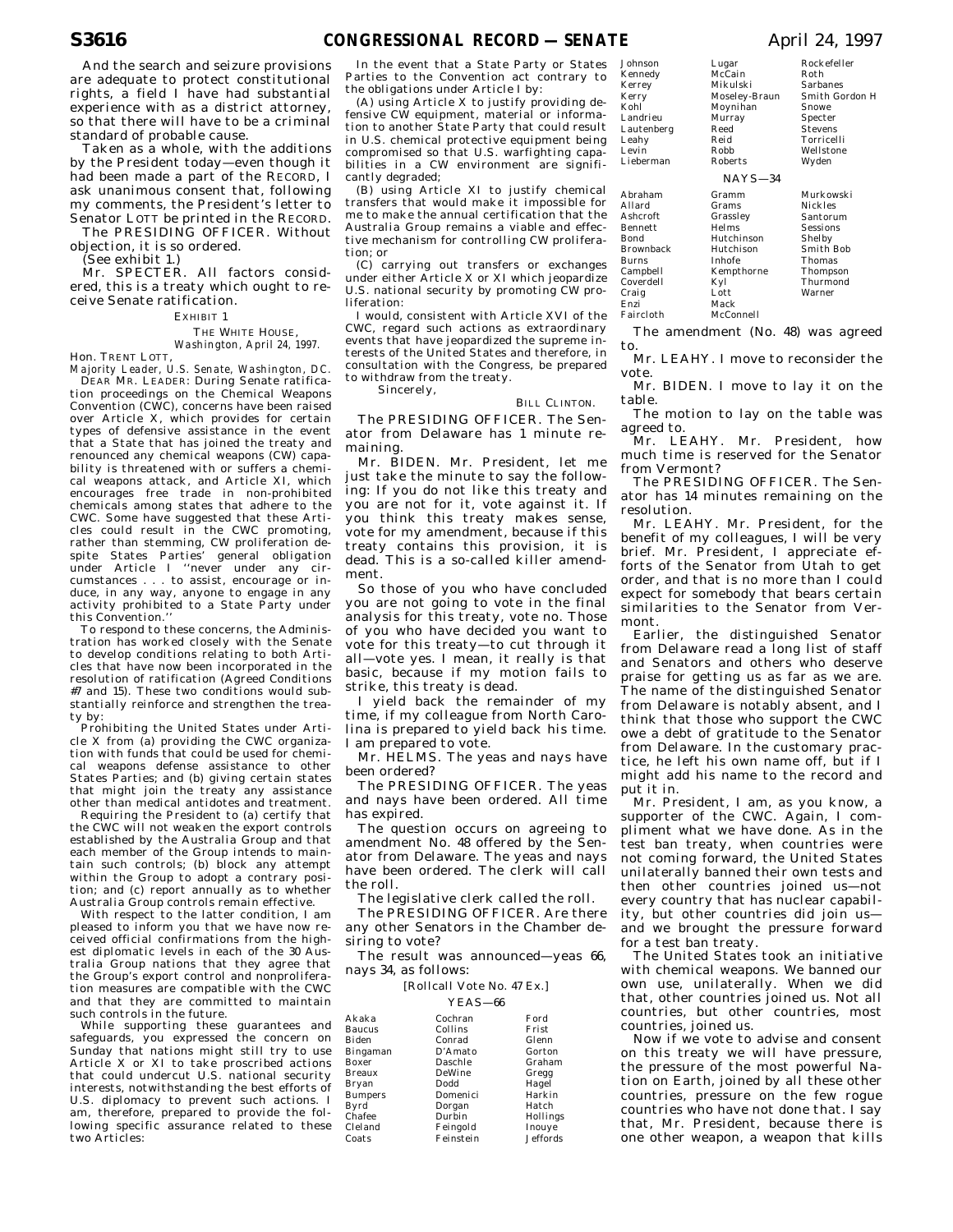and maims far more people than chemical weapons. That is the weapon of antipersonnel landmines. There are 100 million landmines in over 65 countries today. As one person told me, in their country, they clear these landmines an arm and a leg at a time. Every 22 minutes an innocent civilian—almost always a civilian—is killed or injured by an antipersonnel landmine. The United States should now do the same thing they did.

The United States should do the same thing we did with chemical weapons. We should move unilaterally, ban our own use, ban our own export, ban our own production of antipersonnel landmines, expand on the Leahy legislation already passed by the House and Senate. Do that and then join with like-minded nations. There are tens of like-minded nations that have already done that.

Join with them, agree, together, that this is what we will do. It will not be every nation. It will not be some of the nations most needing to do this like Russia and China, but we will have the same moral suasion that we have with the chemical weapons convention. We can do it with chemical weapons and should. Now let us follow exactly the same step, join with the Canadians and others and do it with antipersonnel landmines. This country is capable of it. It would be a moral step. It would be a dramatic step that would help the innocent civilians who die from that.

I withhold the balance of my time and yield the floor.

The PRESIDING OFFICER. The Senator from North Carolina.

Mr. HELMS. Mr. President, we all know full well that this administration has already testified that the CWC is ''effectively verifiable.'' The Director of the Arms Control and Disarmament Agency, John Holum, testified on March 22, 1994, that ''the treaty is effectively verifiable'' and that the Deputy Under Secretary of Defense for Policy, Walter Slocombe, made similar claims on May 13, 1994. However, just because administration officials have declared the CWC to be ''effectively verifiable'' does not make it so.

Indeed, by making such claims the Clinton administration has done great violence to the standard of ''effective verification'' developed and refined by the Reagan and Bush administrations as a key criteria for arms control treaties. The definition of ''effective verification'' was first offered to the Foreign Relations Committee by Ambassador Paul Nitze during hearings on the INF Treaty in 1988 and subsequently further refined on January 24, 1989, by ACDA's Director, Maj. Gen. William Burns, and again in January 1992 by Secretary of State James Baker. The components of effective verification, as defined during testimony, are: (1) a "high level of assur-<br>ance" in the intelligence community's  $\sum_{i=1}^{n} a_i$  in the intelligence community's ability to detect  $(2)$  a "militarily significant'' violation in (3) a ''timely fashion.'' That definition is the one used in this condition.

This yardstick of ''effective verification'' has been the standard against which every arms control treaty for the last decade has been measured. It should be the standard against which the CWC is measured as well.

For any arms control treaty to be effective it must be verifiable. When Vice President George Bush put forward the first U.S.-sponsored text for the CWC, he told negotiators in Geneva on April 18, 1984, that:

For a chemical weapons ban to work, each party must have confidence that the other parties are abiding by it. . . . No sensible government enters into those international contracts known as treaties unless it can ascertain—or verify—that it is getting what it contracted for.

I could not agree more.

In my view, this standard cannot be met by the CWC. On March 1, 1989, then-Director of Central Intelligence [DCI] William Webster stated that monitoring the CWC ''is going to be costly and difficult, and, presently, the level of confidence is quite low." On January 24, 1989, Director Burns noted that ''verification of any chemical ban is going to be extremely difficult.'' ACDA's section 37 report on the CWC, submitted on March 18, 1994, states that the CWC's verification provisions, together with National Technical Means [NTM], ''are insufficient to detect, with a high degree of confidence, all activities prohibited under the Convention.'' Then-DCI Woolsey testified on June 23, 1994 that ''I cannot state that we have high confidence in our ability to detect noncompliance, especially on a small scale.''

Most significantly, declassified portions from the August 1993 NIE note:

The capability of the intelligence community to monitor compliance with the Chemical Weapons Convention is severely limited and likely to remain so for the rest of the decade. They key provision of the monitor-<br>ing regime—challenge inspections at regime—challenge inspections at undeclared sites—can be thwarted by a nation determined to preserve a small, secret program using the delays and managed access rules allowed by the Convention.

With respect to military significance, General Shalikashvilli testified on August 11, 1994 that:

In certain limited circumstances, even one ton of chemical agent may have a military impact . . . With such variables in scale of target and impact of chemical weapons, the United States should be resolute that the 1 ton limit set by the Convention will be our guide.

The bottom line is that a stockpile of 1 ton of chemical agent can prove of military significance. Unclassified portions of the NIE on U.S. monitoring capabilities indicate that it is unlikely that the United States will be able to detect or address violations in a timely fashion, if at all, when they occur on a small scale. And yet, even small-scale diversions of chemicals to chemical weapons production are capable, over time, of yielding a stockpile far in excess of a single ton. Moreover, few countries, if any, are engaging in much more than small-scale production of

chemical agent. For example, according to today's Washington Times, Russia may produce its new nerve agents at a pilot plant in quantities of only 55 to 110 tons annually.

In other words, the intelligence community has low confidence in its ability to detect in a timely fashion the covert production of chemical weapons which could produce militarily significant quantities. We should not cheapen the norm of effective verifiability by claiming that the CWC meets this standard—for it patently does not.

In conclusion, verification of the CWC is plagued by the fact that too many chemicals are dual-use in nature. Chemicals used to make pen ink can be used to make deadly agent. It is impossible to monitor every soap, detergent, cosmetic, electronics, varnish, paint, pharmaceutical, and chemical plant around the world to ensure that they are not producing chemical weapons, or that toxic chemicals are not being diverted to the production of weapons elsewhere. Countries such as Russia are well aware that if they ratify the CWC, they can cheat with impunity. Indeed, on May 6, 1996 the Defense Intelligence Agency informed the chairman of the Senate Select Committee on Intelligence that Russia intends to maintain the capability to produce chemical weapons, regardless of whether or not it ratifies the CWC.

The Senate, therefore, should not agree to this treaty until U.S. intelligence capabilities have caught up with President Clinton's Wilsonian idealism.

Finally, I will say a word or two about the counter-arguments we have heard on this condition. Patently ignoring the conclusions of the Joint Chiefs, the administration has claimed that the right standard for detecting violations is not 1 metric ton, but a ''large-scale, systematic effort by a potential adversary to equip its armed forces with a militarily significant chemical warfare capability \* \* \*'' It is absurd to say that if the intelligence community has high confidence in its ability to detect "any large-scale, systematic effort by a potential adversary to equip its armed forces with a military significant chemical warfare capability  $***$ " the CWC is effectively verifiable.

I have no doubt that it would be difficult to conceal the existence of a program the scope and size of the former Soviet Union's for example. But not one of the countries that currently envisions a need for chemical weapons intends to wage World War III and conquer Western Europe. Not one.

Again, let me reiterate just how ridiculous this argument is. Nobody—not Russia, China, Iran, Iraq, Libya, Syria, India, Pakistan, Egypt, or North Korea—is engaged in a large scale effort.

Indeed, such a certification is inherently contradictory since a country desirous of developing a militarily significant stockpile of chemical agent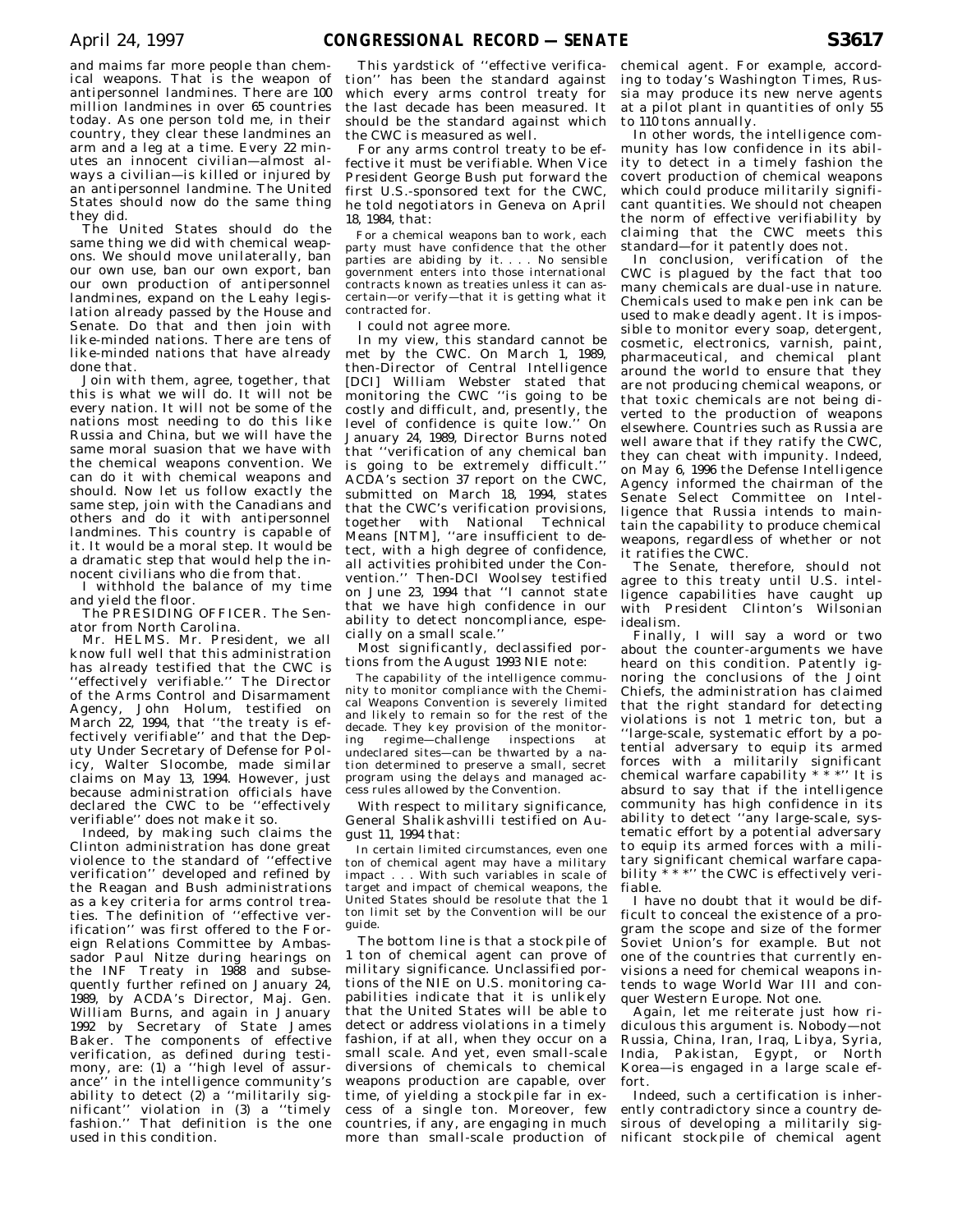AMENDMENT NO. 49

(Purpose: To strike condition No. 33, relating to effective verification)

Mr. BIDEN. Mr. President, I send an amendment to the desk and ask for its immediate consideration.

The PRESIDING OFFICER. The clerk will report.

The legislative clerk read as follows: The Senator from Delaware [Mr. BIDEN] proposes an amendment numbered 49.

Beginning on page 65, strike line 25 and all that follows through line 3 of page 67.

Mr. BIDEN. Mr. President, I ask unanimous consent that the time consumed by the Senator from North Carolina in his previous speech be deducted from the 10 minutes of time allotted to his side, and that 10 minutes remain on the side of the Senator from Delaware on this amendment.

The PRESIDING OFFICER. Is there objection?

Mr. HELMS. Reserving the right to object.

Mr. BIDEN. I ask unanimous consent that there be a total of 20 minutes on this amendment equally divided.

The PRESIDING OFFICER. Without objection, it is so ordered.

Who yields time?

Mr. BIDEN. Mr. President, on this amendment, of my 10 minutes, I will yield 7 minutes to the Senator from Rhode Island. But prior to doing that, let me say briefly what this amendment does.

This amendment strikes a condition in the treaty that sets a verification standard that, if it were in the treaty, would not be able to be met; therefore, it would kill the treaty. I will not speak more at this time.

I yield to the Senator from Rhode Island.

The PRESIDING OFFICER. The Senator from Rhode Island is recognized.

Mr. HELMS. Mr. President, just a moment. I must leave the Chamber for a few minutes. After the Senator from Rhode Island has concluded, I ask unanimous consent that the Senator from Alabama be recognized to consume our 10 minutes.

The PRESIDING OFFICER. Without objection, it is so ordered.

The Senator from Rhode Island.

Mr. CHAFEE. Mr. President, I strongly support the Chemical Weapons Convention, a treaty which serves our national security interests in a number of ways. U.S. ratification would help set an international standard that would put political pressure on outlaw nations to rid themselves of chemical arsenals. This treaty will also give our intelligence community valuable new tools to combat illicit production of deadly chemicals, even among nations that do not ratify the convention.

Mr. President, ratification of the Chemical Weapons Convention by the Senate this evening would continue our Nation's proud tradition of leadership in the field of international security. We took the lead in the formation of NATO, on the containment of com-

munism, and on the defeat of Iraqi aggression in the Persian Gulf. This evening, we can again assert our irreplaceable leadership by participating in an effort to ban chemical weapons around the world.

Mr. President, condition No. 33, which we are now debating, must be stricken in order for the United States to participate in the CWC. Condition No. 33 requires that the President these are the conditions of condition No. 33—the President of the United States must certify with ''a high degree of confidence'' that our intelligence community can detect ''militarily significant'' violations of the convention.

Now, Mr. President, what does ''militarily significant'' mean? It is defined as 1 metric ton or more of these chemical weapons.

Mr. President, this condition is simply impossible to achieve. This condition would bar the U.S. participation in the CWC forever. We must understand that the convention seeks to ban chemical weapons. These weapons, by their very inherent composition, are extremely difficult to detect in relatively small quantities, such as a ton. This truth has been known from the beginning, and no one, Mr. President, has alleged that the CWC will eliminate chemical weapons from the face of the Earth.

If an individual wants to build a chemical weapon somewhere in a small shack or a cave in some remote area of the world, he or she will always be able to do so, regardless of the outcome of this vote. No treaty, no matter how it is written, will ever be able to stop such an occurrence. Our inability to verify fully the CWC is not a result of any flaws in the convention. It is due to the innate difficulty in monitoring chemical weapons and their components.

Mr. President, I also question the definition of ''militarily significant quantity,'' as being 1 metric ton or more of chemical weapons agent. Although 1 metric ton can certainly do a lot of damage, particularly in a terrorist attack, I will defer to military experts to consider what is military significant. In testimony to the Senate, Gen. John Shalikashvili stated that tonnage is not the only factor to consider in assessing the military capacity of these weapons. To transform an illicit chemical stockpile into something militarily useful, an adversary must have vast supplies of these weapons, and he must have an infrastructure for handling them and must have troops trained in the use of these weapons.

It is these more complex activities the training of the troops, for example—that the Chemical Weapons Convention, together with our intelligence resources, will be able to verify. As Gen. Brent Scowcroft has testified to the Foreign Relations Committee, under the CWC, it will no longer be possible for a country to buy a few pounds of these chemicals from

need not engage in a large-scale, systematic effort. The Chairman of the Joint Chiefs of Staff, General John Shalikashvilli, testified before the Armed Services Committee on August 11, 1994, that:

Even one ton of chemical agent may have a military impact . . . With such variables in scale of target and impact of chemical weapons, the United States should be resolute that the 1 ton limit set by the Convention will be our guide.

In other words, the production of 1 militarily significant ton of agent does not require a large-scale program. To knock-out every key logistical node in Saudi Arabia, Saddam Hussein needs only a handful of SCUD's with chemical warheads. He does not need an elite force of infantry trained in chemicalenvironment combat.

Accordingly, the intelligence community's confidence in its ability to detect the annual production of 1 metric ton in a timely fashion is the benchmark question by which the Senate should assess the verifiability of the CWC. I urge the Senate to reject this motion to strike and to uphold President Reagan's standard of effective verifiability.

Mr. President, I ask that Senator SHELBY of Alabama be recognized next for 10 minutes. Does the Senator have somebody?

Mr. BIDEN. Mr. President, if I could ask a parliamentary inquiry. A lot of our colleagues are looking to determine when the final vote will take place. It is my understanding that the Senator from Delaware has the option to move to strike three more conditions—one relating to intelligence verification, one relating to inspectors, and one relating to articles  $X$  and  $XI$ . On each of those motions of the Senator from Delaware, there is an hour reserved, equally divided, is that correct?

The PRESIDING OFFICER. That is correct.

Mr. BIDEN. The attempt is being made, as we speak, to reduce the time on those amendments. I respectfully suggest that on the next amendment that I am going to move—my intention was to move to strike the intelligence provision—or verification, I should say, No. 33, and that instead of an hour equally divided on that amendment, I respectfully suggest we have 20 minutes equally divided on that amendment. Is that all right with the Senator?

Mr. HELMS. That will be fine, from this point. I will consume a few minutes.

Mr. BIDEN. In other words, the Senator has already spoken on the intelligence issue. The time he has spoken on it would be taken out of the 10 minutes that we are about to agree to on the amendment I have not yet sent to the desk. The Senator was under the impression I already sent the amendment to strike.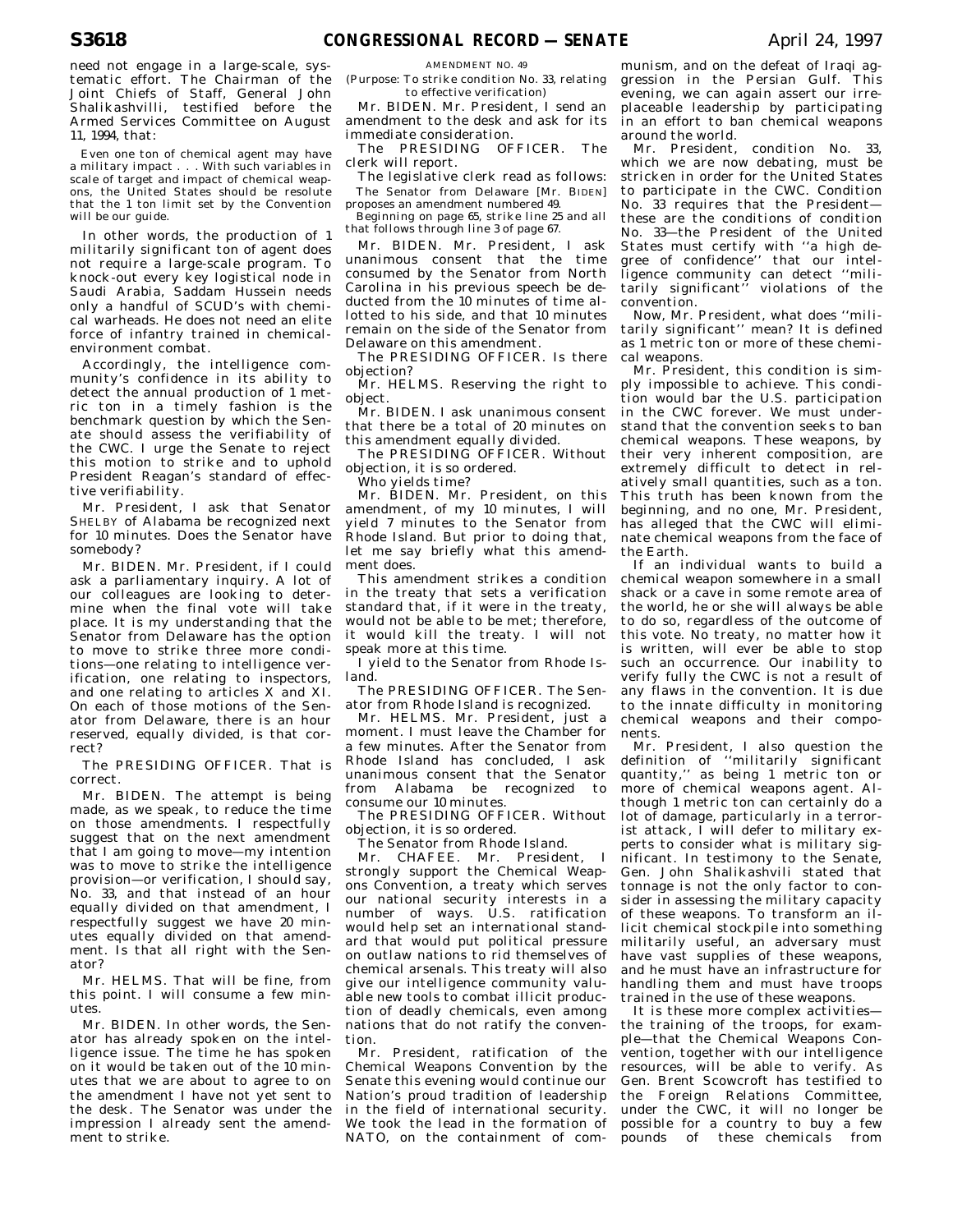various sources around the world to amass an abnormal supply of chemicals. Our intelligence community has, in fact, indicated on a number of occasions that this convention will provide another tool to the U.S. inventory of ways to stem worldwide expansion of chemical weapons capabilities. In brief, the Chemical Weapons Convention will supplement—it will not replace, but it will add to—ongoing efforts to monitor chemical weapons production worldwide.

Now, critics of this treaty claim it is unverifiable, that we will not be able to catch adversaries abroad who cheat. But they also allege that the CWC's verification regime, while too weak to catch those cheaters abroad, is too intrusive for American industry. In other words, it won't let us find anything abroad, but it is too intrusive for other nations as far as inspection in the United States. They can't have it both ways.

The fact is that the Chemical Weapons Convention's verification tools—in other words, how to determine whether there are weapons in other countries go beyond those of other arms control treaties that we have approved in the Senate in the past. No treaty will ever be able to verify totally a ban on chemical weapons. Condition No. 33 is impossible to meet. The condition that is in this, which we are seeking to strike, is an impossible condition to meet. It serves no purpose other than to prevent U.S. participation in the Chemical Weapons Convention treaty. So I urge my colleagues to support the motion to strike this amendment.

I thank the Chair.

The PRESIDING OFFICER. The Senator from Alabama is recognized.

Mr. SHELBY. Mr. President, I rise to address the issue of verification, and in opposition to the motion to strike condition No. 33 contained in the resolution of ratification, relating to effective verification.

I have a number of serious concerns with respect to the Chemical Weapons Convention.

As chairman of the Senate Intelligence Committee, however, I have a particular responsibility to ensure that any treaty ratified by this body can be effectively verified by the intelligence community.

If it cannot be verified, the CWC could become the means by which CWC member states, such as China and Iran, expand and enhance—rather than renounce—their CW capabilities.

In negotiating the INF Treaty, ratified in 1988, President Reagan set forth an eminently reasonable standard to guide the negotiation and implementation of arms control agreements. ''Trust,'' he said, ''but verify.''

But I am afraid that the critical, second part of President Reagan's formula seems to have been forgotten with respect to this treaty. The CWC, and especially the verification regime, is based on the triumph of hope and trust over experience and history.

In its efforts to obtain ratification, the administration has—if I may borrow a phrase from a former vice-chairman of the committee, Senator MOY-NIHAN—"defined verification down.

Condition No. 33 to the resolution of ratification seeks to correct that problem.

It conditions deposit of the U.S. instrument of ratification on a Presidential certification to Congress that the treaty is effectively verifiable.

This term, as used in the resolution, contains the following elements, based on the traditional definition of ''effective verification'':

A ''high degree of confidence'' in our ability to detect,

''Militarily significant violations'' meaning one metric ton or more of chemical agent—

'In a timely fashion,"-meaning detection within 1 year—and

Detection of ''patterns of marginal violation over time.''

Effective verification is ultimately a political judgment that must be made by the President and his national security advisors. However, a key input to this decision is the judgement of the intelligence community.

It is currently impossible to reconcile the above definition of ''effective verification'' with the intelligence community's own statements over the past 4 years, which is why condition 33 calls for a new Presidential certification.,

I would like to briefly restate the intelligence community's key conclusions as to the verifiability of the CWC, as set forth in recently declassified material from the National Intelligence Estimate of August 1993:

The capability of the Intelligence Community to monitor compliance with the Chemical Weapons Convention (CWC) is severely limited and is likely to remain so for the rest of the decade.

Our intelligence community is the most capable in the world today. It enjoys extensive resources, and employs an impressive variety of assets to collect information affecting our national security.

Yet with all of the sophisticated assets at our disposal, we cannot be confident of verifying this treaty.

And some of the most promising new intelligence methods which might have improved this score over the last 4 years, have been significantly underfunded by this administration.

We should look to the certification required by condition 33 as an opportunity for the President to tell us of his plans to invest in improvements to our technical collection capabilities to enable effective verification.

Therefore I strongly support condition 33 of the resolution of ratification, and oppose the motion to strike.

While most will acknowledge that we do not have the technical intelligence capabilities currently in place to provide effective verification, the proponents of the treaty place great stock in the contribution of the verification mechanisms contained in the treaty.

For example, the creation of the Organization for the Prohibition of Chemical Weapons [OPCW], and the ability of OPCW inspectors to carry out challenge inspections of suspected violations, are cited as evidence for a mechanism of effective verification.

Yet in an unclassified excerpt from the 1993 NIE on verification, the intelligence community states that:

The key provision of the monitoring regime—challenge inspections at undeclared sites—can be thwarted by a nation determined to preserve a small, secret program by using the delays and managed access rules allowed by the convention.

Those, Mr. President, are not my words. Those are the words of the intelligence community describing its ability to monitor compliance with the treaty before us.

I should point out to my colleagues, in light of the fact that the National Intelligence Estimate from which I have quoted is dated August 1993, that the Acting Director of Central Intelligence, George Tenet, and other intelligence officials have confirmed on numerous occasions that the key judgments cited above are unchanged.

In an open hearing on February 5 of this year, I asked George Tenet, the acting Director of Central Intelligence, about the verifiability of the CWC. Our discussion went, in part, as follows:

Acting Director Tenet said: ''We can never guarantee that a power that signs up to this agreement won't cheat. These . . . chemical and biological developments are small, they are easily hidden. They are not like big nuclear developments that have big signatures that everybody understands.

I replied: ''In other words, it will be fairly easy to cheat some, wouldn't it?''

Acting Director Tenet responded: ''It will be easy to cheat, Mr. Chairman.''

Mr. President, the treaty before us today is deficient in many respects: both in what it does, and in what it fails to do.

As chairman of the Senate Intelligence Committee, I must therefore conclude that the greatest flaw with the CWC is that, absent a certification of effective verification, we cannot even know if it is doing what it is supposed to be doing, and we cannot know the extent to which it is failing to do what it should do: This treaty is unverifiable.

Therefore, I support condition No. 33, and oppose the motion to strike.

If I have any time left. I yield it to the distinguished Senator from Colorado.

The PRESIDING OFFICER. The Senator from Colorado.

Mr. ALLARD. Mr. President, I thank the chairman for yielding to me.

Mr. President, I rise in opposition to the motion to strike condition 33, relating to effective verification.

As a member of the Senate Select Committee on Intelligence, I believe I have a responsibility to ensure that this treaty can be effectively verified by the intelligence community.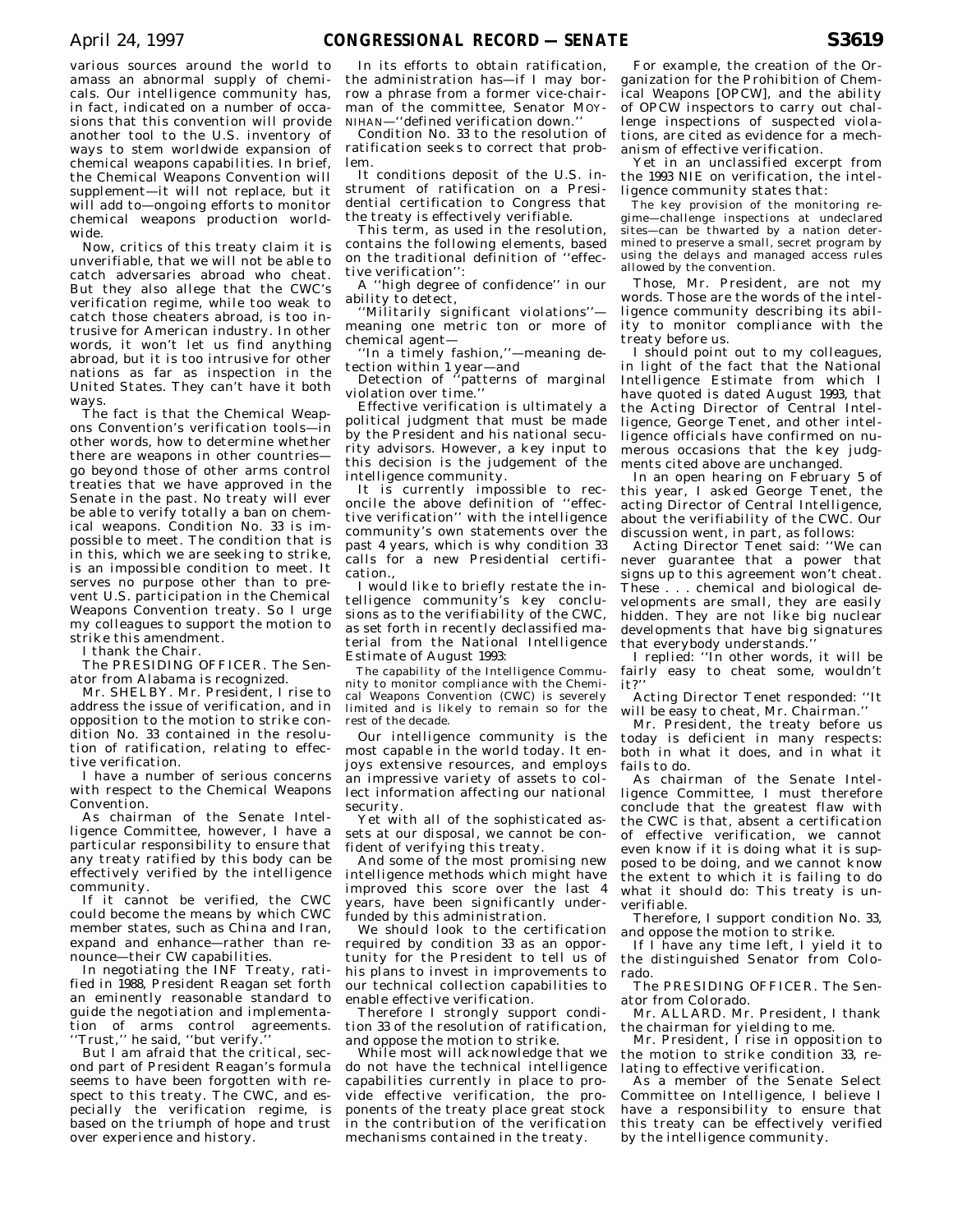If the CWC cannot be verified to ensure that it will, in fact, eliminate the scourge of chemical weapons, then what is the point of ratifying it?

In fact, the CWC may well make things worse, not better, Some signatory countries like China and Iran will use the technology-sharing provisions of titles X and XI, combined with the cloak of international respectability they gain by joining the CWC, to advance their CW programs and exports.

Condition 33 of the resolution of ratification seeks to address the verifiability problem, by requiring the President to certify to the Congress that the CWC is effectively verifiable before submitting the U.S. instrument of ratification.

Mr. President, we have all heard what the intelligence community said about the verifiability of the CWC in its National Intelligence Estimate of August 1993, but I think this judgment is worth repeating:

The capability of the Intelligence Community to monitor compliance with the Chemical Weapons Convention (CWC) is severely limited and likely to remain so for the rest of this decade.

If that judgment has changed, the President should be able to provide the necessary certification. But as we well know, and as the Acting Director of the CIA George Tenet has confirmed on several occasions, that judgment has not changed. With all the assets at our disposal, the intelligence community still cannot verify compliance with this treaty.

The Senate has already discussed the classified aspects of our intelligence and verification capabilities in considerable detail in closed session, and I cannot add anything to that debate now.

What I would like to do, is provide an example of the way in which a determined proliferator can evade, and deflect, what is perhaps the most extensive scrutiny ever imposed on an unoccupied nation in peacetime. I am referring, of course, to Iraq.

Iraq is exhibit A for a number of propositions. First, Iraq is the very model of a rogue state. It is a country that has not only developed chemical and biological weapons [CBW], and come within a hair's breadth of producing a nuclear device, but has actually used chemical weapons against Iran, and against its own citizens.

Second, as a nonsignatory to the CWC, Iraq is an example of those countries that will not be constrained by the CWC, and will proceed apace with the production of chemical weapons.

Third, and this is the point I wish to focus on, Iraq is the most current example of the effectiveness—or the lack thereof—of even the most intrusive international monitoring.

Treaty supporters point to the Organization for the Prohibition of Chemical Weapons [OPCW]—and especially the ability of OPCW inspectors to carry out challenger inspections of suspected violations—as a means of effective verification.

Yet the intelligence community concludes, in an unclassified excerpt from the 1993 NIE, that:

The key provision of the monitoring regime—challenge inspections at undeclared sites—can be thwarted by a nation determined to preserve a small, secret program by using the delays and managed access rules allowed by the convention.

Acting CIA Director Tenet reiterated that judgment in a letter to Senator KYL, dated March 26, 1997.

In the 6 years since the end of the Persian Gulf war, weapons inspectors from the U.N. Special Commission [UNSCOM] have combed Iraq in search of nuclear, chemical, biological, and missile production and storage sites inspectors armed with powers far greater than those of OPCW inspectors, I might add.

Despite this extraordinary level of scrutiny, Iraq is believed to retain: chemical weapon precursors and production equipment, and possibly large quantities of deadly VX agent and munitions; BW cultures, production equipment, agent and weapons. These stocks can be used to create a large stockpile in a matter of days; and an operational SCUD missile capability, including support vehicles, launchers, fuel, operational missiles, and, most alarming of all, possible chemical or biological warheads.

Last, Iraq retains nuclear weapons blueprints, machine-tools, and knowhow; is believed to be continuing its nuclear weapons design work; and probably has the ability to create a nuclear weapon—if it obtains fissile materials—with very little warning.

Mr. President, I am not reciting this information in order to criticize UNSCOM. I commend Ambassador Rolf Ekeus, and the dedicated UNSCOM inspectors, for their persistence in the face of determined Iraqi resistance and intimidation.

But if these are the results of 6 years of international monitoring of Iraq—a pariah country, defeated in war, and subjected to massive invasions of its national sovereignty—then I wonder what the OPCW inspectors, with their far more limited powers, can realistically hope to accomplish in other countries?

As a final note, I should remind my colleagues that before the gulf war, Iraq was a member in good standing of the International Atomic Energy Commission, or IAEA, subject to all the usual IAEA inspections and safeguards.

Yet Saddam Hussein was within months of having a nuclear weapons capability on August 2, 1990, when he invaded Kuwait. Had Saddam waited until he had a nuclear device, Kuwait might yet be the 19th province of Iraq—and tens of thousands of people, including thousands of American soldiers, might have died.

Mr. President, I believe that our experience with Iraq demonstrates the intractable problems posed by the verification of the CWC. Supporters of the treaty say, ''But we have learned from our experience with Iraq, and we will do better next time.'' I cannot join them in that optimistic conclusion.

If the President of the United States cannot certify that this treaty can be effectively verified, as defined in condition 33, then the Senate should not ratify this treaty.

I oppose the motion to strike condition 33.

Mr. BIDEN. Mr. President, I yield the remainder of the time to the Senator from Nebraska.

Mr. KERREY. Mr. President, I rise today in support of striking condition 33 from the resolution of ratification of the Chemical Weapons Convention. Condition 33 would bar the United States from ratifying the convention until the President can certify with high confidence that we have the capability to detect, within 1 year of a violation, the illicit production or storage of a single metric ton of chemical agent. As the authors of this condition fully realize, this standard is unattainable and would effectively bar the United States from participation in the CWC forever.

Mr. President, I do not come to the floor as the vice chairman of the Intelligence Committee to say to my colleagues that this treaty is absolutely verifiable. The distinguished chairman of the committee indicated that Mr. Tenet, Acting Director of Central Intelligence, said it will be difficult to verify and quoted him as saying it would be easy to cheat. What he did not do, regrettably, is go on with the follow-on quote. The next sentence in his answer was, ''But, in the absence of the tools the convention gives us, it will be much harder for us to apprise you''—meaning the committee—''and apprise the military and policymakers of where we think we are in the world with regard to these developments.''

Let me be clear. The United States has made a decision that we are going to destroy our chemical weapons and try to lead the world in the elimination of chemical weapons. That is what this policy is all about. We didn't have this treaty presented to us. We made a conscious decision to eliminate our own chemical weapons and then try to develop a regimen that enables us to identify and detect as much as possible. Our Director of Central Intelligence, as well as our military, has indicated to us that this treaty will increase the identification that we are able to do and increase the likelihood that we will be able to end up with the result being that we have no chemical weapons in any military arsenal on this planet.

No treaty is absolutely verifiable. Condition 33 make verification more difficult by setting a level of identification, we do not need to benefit from the convention. Far more important to our security are the improvements to our identification efforts we stand to gain under the CWC.

Verification is a political decision made by policymakers. To make this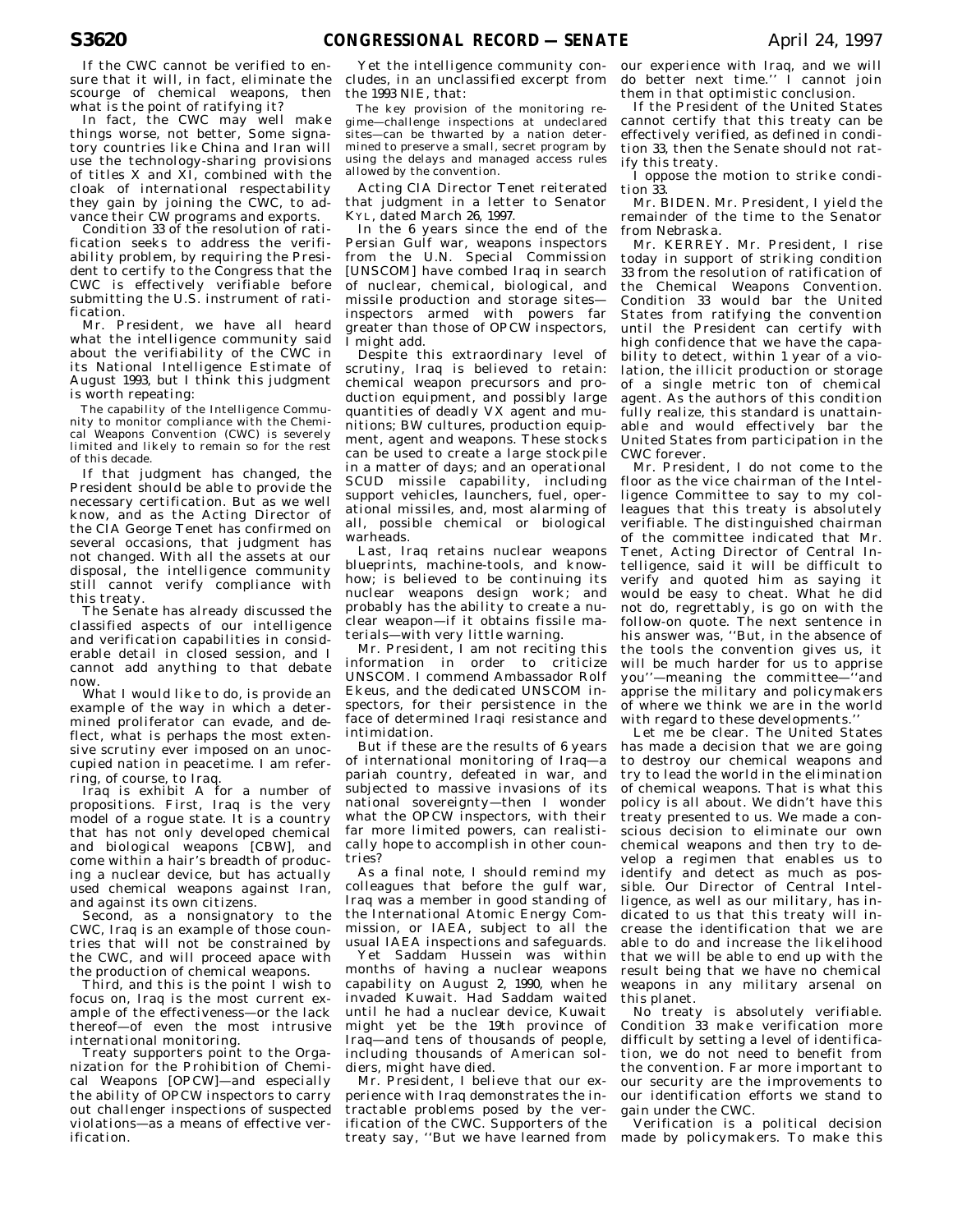decision, our intelligence agencies will need to provide evidence to support a conclusion made by policymakers. The benefits we will receive under the CWC come from our increased ability to identify whether a nation is developing, producing, and storing chemical weapons. Under the CWC's routine and challenge inspections, we will be better able to identify the storage and destruction of declared chemical weapon stocks. We will also be better able to identify a nation's attempt to develop the infrastructure to handle chemical weapons and any military training in the use of these weapons.

U.S. intelligence officials have stated that the CWC will add to their monitoring tools to counter the chemical weapons threat. Data declarations will provide evidence of compliance or noncompliance, routine inspections make it more difficult and costly to use legitimate facilities to produce chemical weapons, and challenge inspections will give the United States the opportunity to seek further indications and evidence under the CWC.

In addition, the CWC will help stymie chemical weapons development by nonsignatory, rogue nations by restricting trade in key precursor chemicals to non-parties. Acquisition efforts for chemicals, technology, and equipment by non-signatories will provide tip-offs to pursue compliance concerns with parties who may be the source of the materials.

These are real benefits to our identification efforts that will help ensure the safety of our troops and citizens. However, if we impose an impossible standard of verification and fail to ratify the CWC, we will lose these benefits.

Further, condition 33 creates an arbitrary definition of what is a ''militarily significant'' amount of chemical weapons. This condition deems one metric ton of chemical weapons to be a threat to our military. But General Shalikashvili, Chairman of the Joint Chiefs of Staff, has testified that ''a militarily significant quantity of chemical weapons is situationally dependent.'' It depends on the terrain, the weather, the number of troops, the type of chemicals used, how the chemicals are delivered, and the chemical weapons defensive system of the targeted forces. He stated that, ''The quantity is totally scenario dependent, and it would be difficult to cite a specific amount as militarily significant.''

During the Iran-Iraq war, both sides used tens of tons against each other without altering the course of the war. The Defense Department found that it would take several hundred to a thousand tons to seriously disrupt U.S. logistics in a war; and the United States's own stockpile of chemical weapons, which we are committed to destroy with or without the CWC, is about 30 thousand tons. One metric ton of chemical weapons, while still posing a horrible threat under some conditions, in no way is a militarily significant threat to our national security.

Without the CWC, chemical weapons production and stockpile on a small or grant scale will still be an acceptable practice. Under the CWC, not only will this no longer be acceptable, but we will have additional tools in our arsenal to identify chemical weapons programs. Since we will have to monitor this threat whether or not we join the CWC, our security interests are improved under the treaty rather than without it.

This condition must be removed from the resolution if the United States is to participate in the Chemical Weapons Convention. Therefore, Mr. President, I support striking condition 33 from Executive Resolution 75.

Mr. President, and colleagues, I believe strongly that this particular condition, regardless of how you feel about the treaty, sets an unrealistic level of requirement for verification, and under no circumstances are we going to be able to verify a ton of chemical weapons under the evaluations of the military. We do not need to accept this kind of arbitrary standard.

Mr. President, regardless of whether or not you are going to vote for or against this treaty in the end, I urge my colleagues to vote to strike condi $tiam 33$ 

Mr. BIDEN. I yield myself 1 minute on the time left.

The PRESIDING OFFICER (Mr. SES-SIONS). The Senator from Delaware.

Mr. BIDEN. Mr. President, let's get this straight. Verification is about whether or not we can know whether or not our security interests are going to be put in jeopardy. A useful chemical weapons capacity requires a lot more than just whether or not you can produce illicit chemical weapons. It requires a delivery system, infrastructure, storage, and use of chemical weapons. It includes defense preparations, extra security around the storage areas, and training and exercising of troops who will use those weapons. It goes on and on.

The ability to put together a chemical weapons capability to go undetected that will diminish our security is not real.

I yield back the time and ask unanimous consent that we defer a vote on this amendment at this moment, that we turn to my next motion to strike, which will relate to inspectors, condition 31, that there be 10 minutes equally divided on condition 31, that vote on condition 33 and on condition 31 be stacked after the conclusion of the debate on condition 31, with 15 minutes on the first vote, 10 minutes on the second vote, and with 1 minute intervening.

The PRESIDING OFFICER. Is there objection?

Without objection, it is so ordered. AMENDMENT NO. 50

(Purpose: To strike condition no. 31, relating to the exercise of right to bar certain inspectors)

Mr. BIDEN. I send an amendment to the desk.

The PRESIDING OFFICER. The clerk will report.

The bill clerk read as follows:

The Senator from Delaware [Mr. BIDEN] proposes an amendment numbered 50. Beginning on page 63, strike line 21 and all that follows through line 4 of page 65.

Mr. BIDEN. Mr. President, let me also say for the benefit of my colleagues that we are trying to accommodate schedules. I thank the Senators from Arizona and Georgia, who were running around trying to get their agreement. At the completion of the two rollcall votes—we are trying to get additional time on one amendment relating to articles X and XI, and we have an hour set aside for it now and we hope to reduce that time. At the conclusion of that vote we would then go to final passage, although there probably may be a few minutes intervening because each has some time left. That is the objective. Some are trying to catch planes and trains and the like.

Mr. President, let me suggest quickly what this does. The amendment that I sent to the desk strikes a condition which unilaterally says at the front end we will not allow any inspector from such states as China. Iran, and Iraq, et cetera, if they are signatories to the treaty. If they have deposited their instruments of ratification, now they are in the deal. We are saying, if they are in, we will not allow any inspector from their countries to be any part of a team that would inspect U.S. .<br>facilities

The intention is obvious, and it is laudable. The intention is to keep the bad-guy inspectors out because we are worried that what they would do is send over an intelligence officer as part of that inspection team, learn all secrets from us and take them back home. It is not likely that can happen anyway. But let's assume it did.

The intelligence community says this is a very bad idea. The reason it is a bad idea if we do that, Mr. President, is every other country will issue a blanket rejection of any U.S. inspectors. We are the class of the field. You have heard all day—and in the closed session—my colleagues expressing their concern about verification. The more we have American inspectors involved, the more likely we are to be able to detect wrongdoing because we are the class of the field. We don't want to be excluded across the board from being on any inspection team. So, therefore, this is intended to do something good but is extremely counterproductive. It is counterproductive, and the intelligence community says so as well.

But beyond that, it is unnecessary. There is a provision. In the interest of time—we were going to have an hour of debate; I was going to put all of this out to you—but in this treaty there is a provision now that says the United States, or any other country, can at any time strike an inspector. The way this works, as most of our colleagues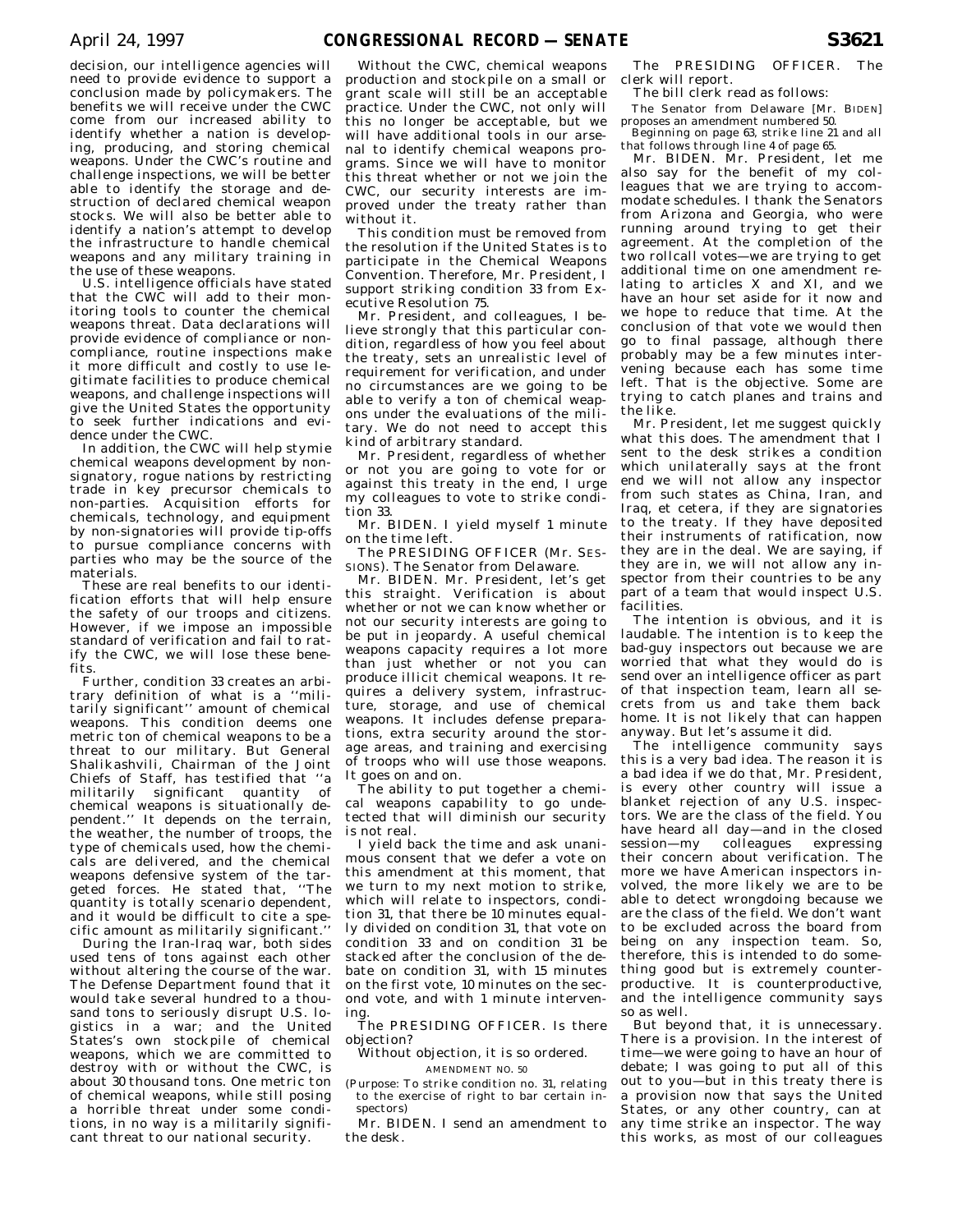know, is when there is going to be a challenge inspection, or a routine inspection, there is a list of inspectors. They give the names. As few as 3 and as many as 15 inspectors are going to show up on the doorsteps of  $X$ ,  $\overline{Y}$ ,  $Z$ company, and they list their names and their country. Guess what? Our intelligence community from the time those names are given—it is like a jury pool. The Presiding Officer was a Federal prosecutor. It is like a grand jury. Every country submits inspectors that they want participating. Their committee picks inspectors from each of the countries. They sit in one town and one city. When an inspection comes up, they say ''You, you, you, and you, go and inspect.'' They have to submit those names. Our intelligence community, when that pool is picked, will do a background check on every one of those guys and women. They know their names. So they can, in fact, go out there and say—we can say, or the intelligence community can say— ''Look, he is on that inspection group. Strike him. We don't want him.'' You can do that. The only time we can't strike is when—I have a smart staff here. In the late hours they think they are humorous.

You are fired.

[Laughter.]

I am only kidding. That is a joke; a little levity at this time.

As my distinguished friend on the Intelligence Committee, formerly of my staff, wrote, ''They can't strike when they are on the plane.'' You have to give 24 hours notice you don't want So and So in there.

So the point is you can already strike anybody. We do this in a blanket way. We knock the class of the field out of the inspection process. We don't want to do that. With all due respect, this is not a thoughtful amendment. This is counterproductive.

I ask for the yeas and nays on this amendment.

The PRESIDING OFFICER. Is there a sufficient second?

There is a sufficient second.

The yeas and nays were ordered. Mr. BIDEN. Mr. President, have the yeas and nays been ordered on the previous amendment? If not, I would ask for the yeas and nays on the previous

amendment as well. The PRESIDING OFFICER. Is there a sufficient second?

There is a sufficient second.

The yeas and nays were ordered.

Mr. BIDEN. Mr. President, if I have any time left on this, I reserve it, and I will yield the floor now for my colleague from Arizona.

Mr. KYL. I thank the Senator.

Mr. President, Senator HELMS had intended to present these remarks, and he cannot be here right at this moment. Therefore, I am going to proceed to deliver his remarks and then also yield to the majority leader should he wish to make a remark or two about this condition.

If ratified, Mr. President, the Chemical Weapons Convention would provide inspectors from foreign countries unprecedented access to U.S. facilities, both commercial and Government-related. Inspectors would be permitted to interview site personnel, inspect records, photograph onsite apparatus, take samples, record readings of plant equipment, and use instruments to monitor processes. The risk that trade secrets or national security secrets could be stolen during inspection is very high.

First, proprietary information is often the basis for a chemical company's competitive edge. Industrial espionage can enable a competitor to obtain at a minimal cost information that its originator acquired only through an enormous investment of time and money, thereby erasing the company's competitive advantage. For this reason, the theft of trade secrets can cripple even a giant company and can be fatal to a smaller enterprise.

Second, because chemicals covered by the CWC are used in a variety of aerospace activities, from the manufacture of advanced composites and ceramics to additives for paints and fuels, dozens of defense contractors are targeted for routine inspections under the CWC. That means that when we are talking about proprietary information, we may also be talking about national security information.

A company such as Lockheed Martin, Courtalds Aerospace, Hercules, Raytheon, and the Hexcel Corp. will be forced to allow foreign nationals access to their facilities, employees, and records. Our national laboratories further could be inspected under this treaty, as will Government facilities.

Previous national trial inspections conducted in the United States in preparation for the CWC revealed that inspections under the treaty are an extremely dangerous threat to sensitive information. Soil and water samples were collected in the vicinity of rocket propellant production facilities on one such inspection. They were analyzed at the Lawrence Livermore National Laboratory. Using modern techniques, analysts were able to discern classified information about the formulation of the rocket propellant and the process used to make it.

Finally, Mr. President, China and others likely intend to use CWC inspections for espionage purposes. They should not be allowed to do that. The officials of the preparatory commission for the Organization of the Prohibition of Chemical Weapons, the OPCW, have stated that all of the Chinese inspectors were directed to volunteer for the organization and that these inspectors have direct ties to China's defense chemical warfare program. Accordingly, and the point of this condition, the Senate should uphold this provision which would direct the administration to exercise a United States treaty right—as the Senator from Delaware pointed out, we have this right under the treaty—we are simply directing the President to exercise this

right to bar inspectors from China, which has an active industrial espionage program and has violated United States nonproliferation laws, from entering the United States to engage in these inspections. In addition, it would prevent inspectors from countries which are hostile to the United States and are state sponsors of terrorism— Iran, Iraq, Syria, Libya, Sudan, North Korea, and Cuba—from participating in these inspections.

Mr. President, I do not think this is an unreasonable provision. There is no downside to the provision, only the positive potential that fewer trade and national security secrets would be handed over to countries that are openly hostile to the United States.

Therefore, I urge the Senate to reject the motion to strike.

At this time I yield the remaining time to the distinguished majority leader.

The PRESIDING OFFICER. The majority leader is recognized.

Mr. LOTT. Could I inquire about how much time is remaining?

The PRESIDING OFFICER. There are 11⁄2 minutes.

Mr. LOTT. Mr. President, I have already stated my position. I do think we should vote to ratify this convention, but I think we should defeat this motion to strike. This is not a killer amendment. This is very serious, where we are just saying that we should have the ability, the President should have the ability, to bar these inspectors from these countries that have violated U.S. nonproliferation laws. You are talking about inspectors from socalled, as the Secretary of State has called them, "rogue nations" that want to come in here and get into finding information that could help them to further contribute to proliferation.

So I urge the Senate on this motion to vote to defeat the motion to strike. We should have the ability, we should as a matter of fact I think require that we bar these inspectors from coming into this country when they are contributing to the problem all over the world. So I yield the remainder of my time.

Mr. BIDEN addressed the Chair.

The PRESIDING OFFICER. The Senator from Delaware.

Mr. BIDEN. I yield myself 30 seconds off my time on the bill.

The PRESIDING OFFICER. The Senator is recognized for 30 seconds.

Mr. BIDEN. Mr. President, two very quick points. The companies named by my distinguished friend, including Hercules, which is headquartered in my State, that are supposedly worried, they support this treaty. Hercules supports this treaty. They are not worried about this being trouble.

Second, this is not a killer, but it rips the heart out of our inspection regime, and I would not be objecting, I say to the majority leader, I would not be seeking to take it out if it gave the President the option. It gives the President no option. It requires him—it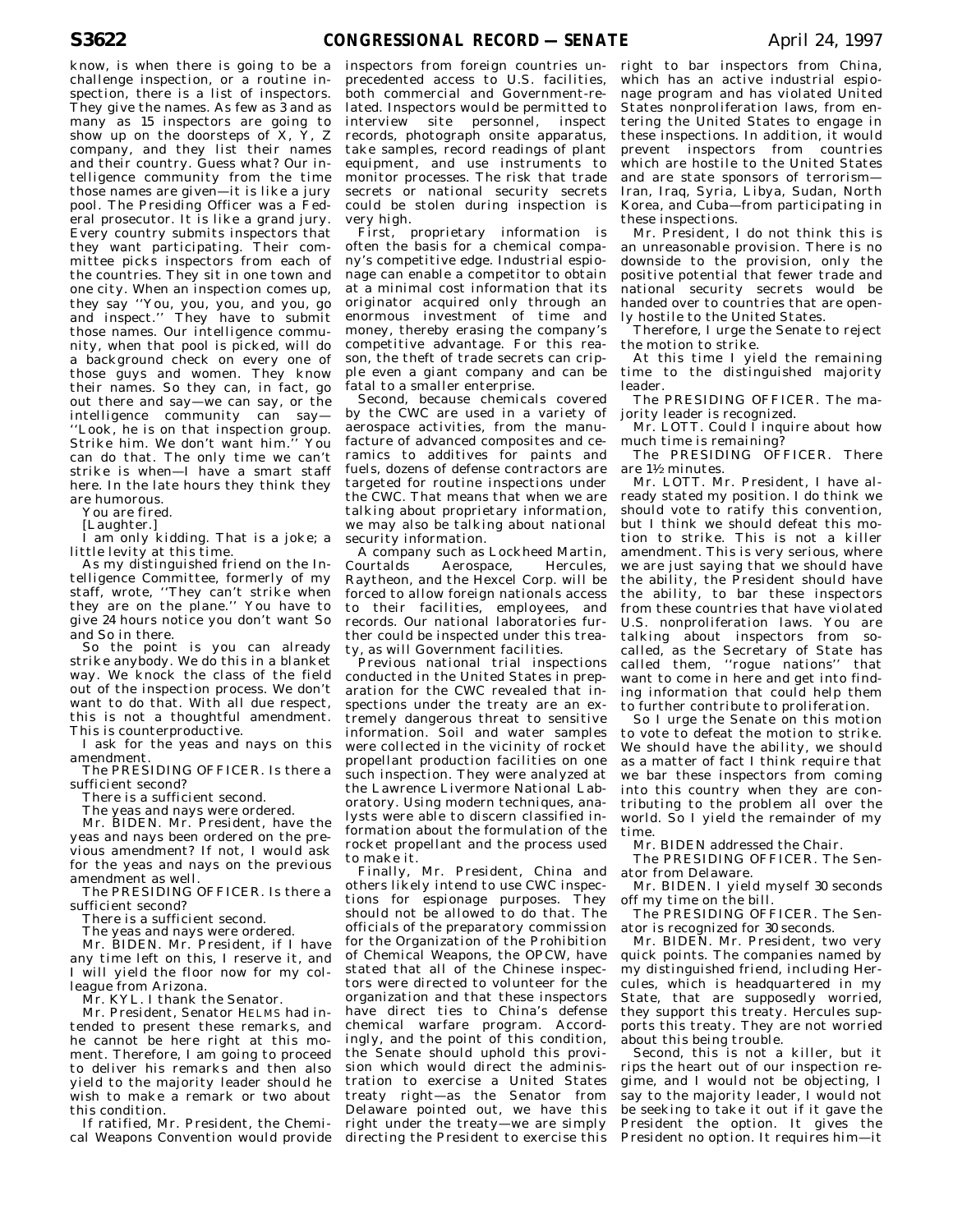requires him—to ban. And what it does again, I say to my colleagues, it then says they will ban us. We have the class of the field doing the inspection. It is not a smart thing to do, in my humble opinion.

I yield the floor.

VOTE ON AMENDMENT NO. 49

The PRESIDING OFFICER. Under the previous order, the question is on agreeing to amendment No. 49. The yeas and nays have been ordered. The clerk will call the roll.

The bill clerk called the roll.

The result was announced—yeas 66, nays 34, as follows:

> [Rollcall Vote No. 48 Ex.] YEAS—66

| Y F.A.S—bb                                                                             |                                                                                                 |  |  |
|----------------------------------------------------------------------------------------|-------------------------------------------------------------------------------------------------|--|--|
| Feingold<br>Feinstein<br>Ford<br>Frist<br>Glenn<br>Gorton<br>Graham<br>Hagel<br>Harkin | Lieberman<br>Lugar<br>McCain<br>Mikulski<br>Moseley-Braun<br>Moynihan<br>Murray<br>Reed<br>Reid |  |  |
| Hatch                                                                                  | Robb                                                                                            |  |  |
| Hollings                                                                               | Roberts                                                                                         |  |  |
| Inouve                                                                                 | Rockefeller                                                                                     |  |  |
|                                                                                        | Roth                                                                                            |  |  |
|                                                                                        | Santorum                                                                                        |  |  |
|                                                                                        | Sarbanes                                                                                        |  |  |
| Kerrey                                                                                 | Smith (OR)                                                                                      |  |  |
|                                                                                        | Snowe                                                                                           |  |  |
|                                                                                        | Specter                                                                                         |  |  |
|                                                                                        | <b>Stevens</b>                                                                                  |  |  |
|                                                                                        | Torricelli                                                                                      |  |  |
|                                                                                        | Wellstone                                                                                       |  |  |
|                                                                                        | Wyden                                                                                           |  |  |
| $NAYS-34$                                                                              |                                                                                                 |  |  |
| Gramm                                                                                  | McConnell                                                                                       |  |  |
| Grams                                                                                  | Murkowski                                                                                       |  |  |
| Grassley                                                                               | Nickles                                                                                         |  |  |
| Gregg                                                                                  | Sessions                                                                                        |  |  |
| Helms                                                                                  | Shelby                                                                                          |  |  |
| Hutchinson                                                                             | Smith (NH)                                                                                      |  |  |
| Hutchison                                                                              | Thomas                                                                                          |  |  |
| Inhofe                                                                                 | Thompson                                                                                        |  |  |
| Kempthorne                                                                             | Thurmond                                                                                        |  |  |
| Kyl                                                                                    | Warner                                                                                          |  |  |
| Lott.                                                                                  |                                                                                                 |  |  |
| Mack                                                                                   |                                                                                                 |  |  |
|                                                                                        | Jeffords<br>Johnson<br>Kennedy<br>Kerry<br>Kohl<br>Landrieu<br>Lautenberg<br>Leahy<br>Levin     |  |  |

The amendment (No. 49) was agreed to. Du

AMENDMENT NO. 50

The PRESIDING OFFICER. Under the previous order—the Senator from Delaware.

Mr. BIDEN. I am sorry to interrupt the Chair. You were going to say 1 minute for explanation, is that correct, equally divided?

The PRESIDING OFFICER. That is correct.

Mr. BIDEN. Mr. President, the purpose of my amendment is to strike a provision in the bill that requires the President to disallow an inspector from any of a number of countries, from Russia to Iran.

There is in the treaty already the ability of the United States to strike any inspector. The inspectors must be named before an inspection takes place. The reason why we do not want a blanket exemption is, if we blanket exempt all those folks, they will blanket exempt any U.S. inspector.

We want inspectors in the bad guy's country. We do not want to do this. It is counterproductive.

Mr. KYL addressed the Chair.

The PRESIDING OFFICER. The Senator from Arizona.

Mr. KYL. Mr. President, let met summarize the argument the majority leader and I made in opposition to the motion to strike this condition.

The treaty currently provides for the President to say that he does not want inspectors from certain countries coming into the United States. There is a reason for that. What we are doing is directing him only in two cases to, in advance, say, these are the countries covered: Those countries that sponsor state terrorism, pursuant to our definition of that, and China because of its violation of another law.

So it is only those countries that have violated American law and who are the state-sponsored terrorists who can be denied inspectors in the United States.

The PRESIDING OFFICER. The time has expired. Under the previous order, the question now occurs on agreeing to the Biden amendment No. 50. They yeas and nays have been ordered. The clerk will call the roll.

The assistant legislative clerk called the roll.

The result was announced—yeas 56, nays 44, as follows:

> [Rollcall Vote No. 49 Ex.] YEAS—56

| Akaka            | Feingold   | Lieberman      |
|------------------|------------|----------------|
| Baucus           | Feinstein  | Lugar          |
| <b>Biden</b>     | Ford       | Mikulski       |
| Bingaman         | Frist      | Moseley-Braun  |
| Boxer            | Glenn      | Moynihan       |
| Breaux           | Graham     | Murray         |
| Bryan            | Harkin     | Reed           |
| <b>Bumpers</b>   | Hollings   | Reid           |
| Byrd             | Inouye     | Robb           |
| Chafee           | Jeffords   | Rockefeller    |
| Cleland          | Johnson.   | Roth           |
| Cochran          | Kennedy    | Sarbanes       |
| Collins          | Kerrey     | Snowe          |
| Conrad           | Kerry      | Specter        |
| D'Amato          | Kohl       | <b>Stevens</b> |
| Daschle          | Landrieu   | Torricelli     |
| Dodd             | Lautenberg | Wellstone      |
| Dorgan           | Leahy      | Wyden          |
| Durbin           | Levin      |                |
|                  | $NAYS-44$  |                |
| Abraham          | Gorton     | McCain         |
| Allard           | Gramm      | McConnell      |
| Ashcroft         | Grams      | Murkowski      |
| Bennett          | Grassley   | <b>Nickles</b> |
| Bond             | Gregg      | Roberts        |
| <b>Brownback</b> | Hagel      | Santorum       |
| <b>Burns</b>     | Hatch      | Sessions       |
| Campbell         | Helms      | Shelby         |
| Coats            | Hutchinson | Smith Bob      |
| Coverdell        | Hutchison  | Smith Gordon H |
| Craig            | Inhofe     | Thomas         |
| DeWine           | Kempthorne | Thompson       |
| Domenici         | Kyl        | Thurmond       |
| Enzi             | Lott       | Warner         |
| Faircloth        | Mack       |                |

The amendment (No. 50) was agreed

to. Mr. HELMS. I move to reconsider the vote.

Mr. BIDEN. I move to lay it on the table.

The motion to lay on the table was agreed to.

Mr. BIDEN. As I understand, there is 1 hour remaining on the last amendment of the Senator from Delaware to strike condition 32, is that correct?

The VICE PRESIDENT. The Senator is correct.

Mr. BIDEN. It is my understanding the Senator from Delaware has control of an additional 8 minutes on the bill?

The VICE PRESIDENT. Fifteen minutes.

Mr. BIDEN. Mr. President, I have spoken to the majority on this. The distinguished Senator from Virginia has been waiting around patiently all day and I keep bumping him. I want to yield up to 5 minutes of my time on the bill to him at this moment, and then I will move, with permission of the chairman, to the last condition.

I yield to the Senator from Virginia. The VICE PRESIDENT. The Senator from Virginia.

Mr. ROBB. I thank my friend and colleague from Delaware.

Mr. President, there's not much left to say about ratification of the CWC even here in the Senate. We've had seventeen formal hearings on the topic over the last two years—both open and closed—and as a member of all three national security committees, I have participated in most of them. In addition, the salient features have been discussed in countless meetings and fora that have that have been widely reported in both print and broadcast media. Finally, for everyone involved, the moment of truth has arrived and we will cast what will certainly be one of the most important votes of the 105th Congress.

Mr. President, I have been committed to ratification for some time, but I know some of our colleagues have had reservations. There is no question that respected opponents of ratification have raised important and legitimate questions. But those questions have been thoroughly and painstakingly answered by the proponents, including and I believe that our failure to ratify this chemical weapons convention today would represent a serious setback for the United States and the entire international community and unquestionably would be viewed as a failure of leadership by the world's indispensable nation.

I will not repeat all of the arguments that have been made. In his news conference earlier today the majority leader framed the essential question. And he repeated it here on the Senate floor earlier this afternoon. And I certainly commend him for the way he responded. He asked will we be better off with or without the treaty—for me that is not a close call.

I believe we will be much better off, by any measure I can think of, if we ratify the convention.

I hope that the 28 conditions that we agreed to yesterday, and the additional reassurances provided by the President today, will insure that at least twothirds of our colleagues reach the same conclusion.

The United States is getting out of the chemical weapons business with or without an international agreement and because over 70 other nations have already ratified the convention, it goes into effect on April 29th, regardless of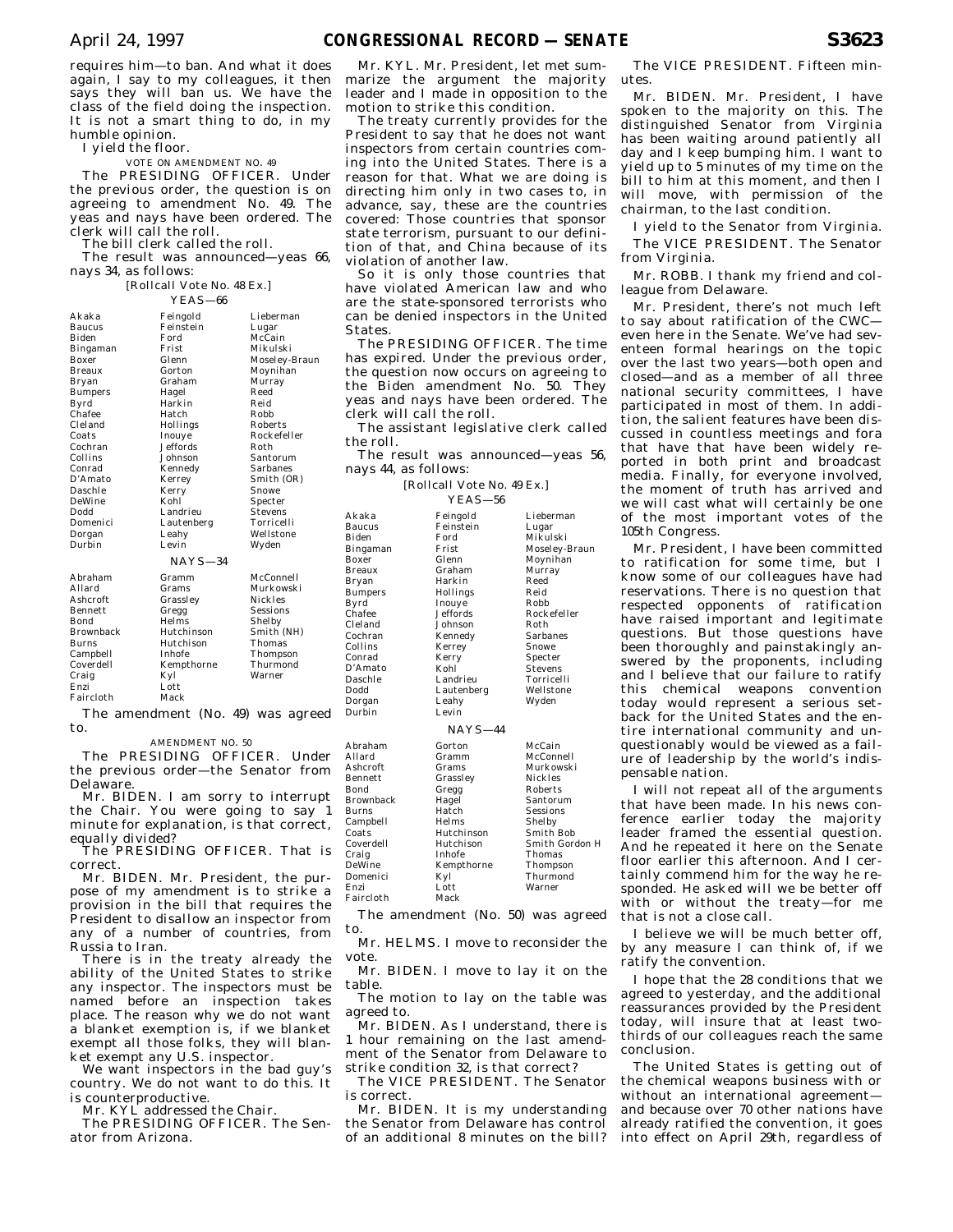what we do. The only matter we'll decide tonight is whether we'll be able to participate and shape banning the use, development, production, and stockpiling of chemical agents, or be cast with the pariah states that will face increasing difficulty due to permanent trade restrictions on non-CWC members.

If we want to play a leading role in at least reducing the likelihood that poison gas will be used against us or the rest of the international community, we have no choice but to ratify this convention.

Of course, there are no absolutes when it comes to arms control verification, but through the most far-reaching, extensive, and intrusive inspection procedures ever agreed to, the CWC represents a clear step in the right direction.

I do not question the patriotism of any of our colleagues who oppose ratification, but I belive we owe a special debt of gratitude to those statesmen who might find some partisan or ideological advantage in opposing ratification, but who put our country's interest first in supporting it.

In that regard, I'd like to single out our former colleague and Majority Leader, Bob Dole, who now joins the Presidents of both parties who negotiated, signed, and submitted the convention for ratification, as well as a distinguished galaxy of present and past top-level national security leaders.

And, I would like to conclude by commending Senator BIDEN, the ranking member of the Foreign Relations Committee, and Senator LUGAR, a longstanding expert in the area of arms control, for their leadership and tenacity these last few weeks. Due to their tireless efforts, I hope we will have the votes to ratify the CWC and signal to the world our continuing leadership, by example, to eliminate these weapons of mass destruction from the face of the earth.

Mr. President, I yield the floor.

# AMENDMENT NO. 51

(Purpose: To strike condition no. 32, relating to stemming the proliferation of chemical weapons)

Mr. BIDEN. Mr. President, I send an amendment to the desk and ask for its immediate consideration.

The PRESIDING OFFICER (Mr. ENZI). The clerk will report.

The assistant legislative clerk read as follows:

The Senator from Delaware [Mr. BIDEN] proposes an amendment number 51. On page 65, strike lines 5 through 24.

Mr. BIDEN. Mr. President, we now turn to the last condition that I am seeking to strike which will require the President, before he deposits the instrument of ratification, to certify that the Chemical Weapons Convention has been amended by striking article X and article XI in several respects.

Mr. President, I apologize for the shorthand, because it does not do justice to the arguments of my friends who oppose this, but this is what we call in the trade a killer amendment. Were this to pass, there is no treaty. I will speak to that later.

With permission of the chairman of the committee, I yield to the Senator from Arizona, Senator MCCAIN, who, as the old saying goes, has forgotten more about this treaty than most people know. I yield such time as he consumes.

Mr. MCCAIN. Mr. President, failure to approve the amendment proposed by the Senator from Delaware would require the United States to delay ratification of the Chemical Weapons Convention until we obtain the agreement of other CWC parties to delete one of the treaty's articles and significantly alter another.

I believe the issue of technology transfer is a serious one because it is the one argument that seeks to demonstrate that ratifying the CWC will actually harm the United States national security.

The critics argue because of article XI of the CWC we will have to eliminate our national controls on chemical technologies and disband the Australia Group, a multilateral framework for restraining transfers of sensitive chemical technology. This interpretation of the treaty is contradicted not only by the text of the treaty which subordinates Article XI on the basic undertakings in Article I for parties not to acquire chemical weapons or to assist another state in doing so, but also by our experience with other nonproliferation treaties and the agreed consensus conditions included in the resolution of ratification before us.

First of all, Mr. President, our experience with essentially similar language in the Nuclear Non-Proliferation Treaty shows that we need not weaken our national or multilateral export controls. The Nuclear Suppliers Group, the counterpart of the Australia Group, was actually founded after the NPT went into force. Nor has the NPT obliged us to curtail our national controls on the transfer of nuclear technology, even to other NPT parties. The United States enacted the Nuclear Non-Proliferation Act of 1978, 10 years after the NPT was signed.

Moreover, beyond the text of the CWC itself we have condition 7 of the resolution of ratification before us. This requires the President to certify not only that the United States believes that the CWC does not require us to weaken our export controls but also that all members of the Australia Group have communicated at the highest diplomatic levels their agreement that multilateral and multinational controls on sensitive chemical technology are compatible with the treaty and will be maintained under the CWC.

We also have condition 15 obliging the United States to share only medical antidotes and treatment to countries of concern if they are attacked with chemical weapons.

Finally, we have received today from the majority leader a letter which President Clinton has sent to him committing the administration to withdraw from the CWC if other parties misuse articles X and XI of the treaty. In the words of the majority leader, this commitment is unprecedented and ironclad.

Let me just remind my colleagues, Mr. President, that the President of the United States in this letter states:

In the event that a State Party or States Parties to the Convention act contrary to the obligations under Article I by:

(A) using Article X to justify providing defensive CW equipment, material or information to another State Party that could result in U.S. chemical protective equipment being compromised so that U.S. warfighting capabilities in a CW environment are significantly degraded;

(B) using Article XI to justify chemical transfers that would make it impossible for me to make the annual certification that the Australia Group remains a viable and effective mechanism for controlling CW proliferation; or

(C) carrying out transfers or exchanges under either Article X or XI which jeopardizes U.S. national security by promoting CW proliferation:

I would, [the President of the United States] consistent with Article XVI of the CWC, regard such actions as extraordinary events that have jeopardized the supreme interests of the United States and therefore, in consultation with the Congress, be prepared to withdraw from the treaty.

Mr. President, I do not know how we could be any clearer than that letter from the President of the United States.

Conversely, if the United States rejects ratification, I doubt that we will be able to play our traditional leadership role in attempting to persuade other chemical suppliers to exercise restraint.

The world will blame the United States for undermining a chemical weapons ban that the vast majority of other countries were willing to sign. If we reject ratification, where will we get the moral and political authority to persuade other Australian Group participants to block exports to countries of concern?

Mr. President, the supporters of this condition portray renegotiating the CWC to change these two articles as a feasible undertaking. We are talking about a new treaty with more than 160 other signatories, more than 70 of which already ratified. In this context, retired Gen. Brent Scowcroft, former National Security Adviser, recently testified:

Starting over, as was suggested this afternoon, I think it is pure fantasy. If we reject this treaty, we will incur the bitterness of all our friends and allies who followed us for ten years in putting this together. The idea that we can lead out again down a different path I think is just not in the cards. We have got to deal with the situation we face now, not an ideal one out in the future.

I think that the CWC, as we have it now and as strengthened by the 28 agreed conditions, is good enough. I urge my colleagues to adopt the amendment of the Senator from Delaware.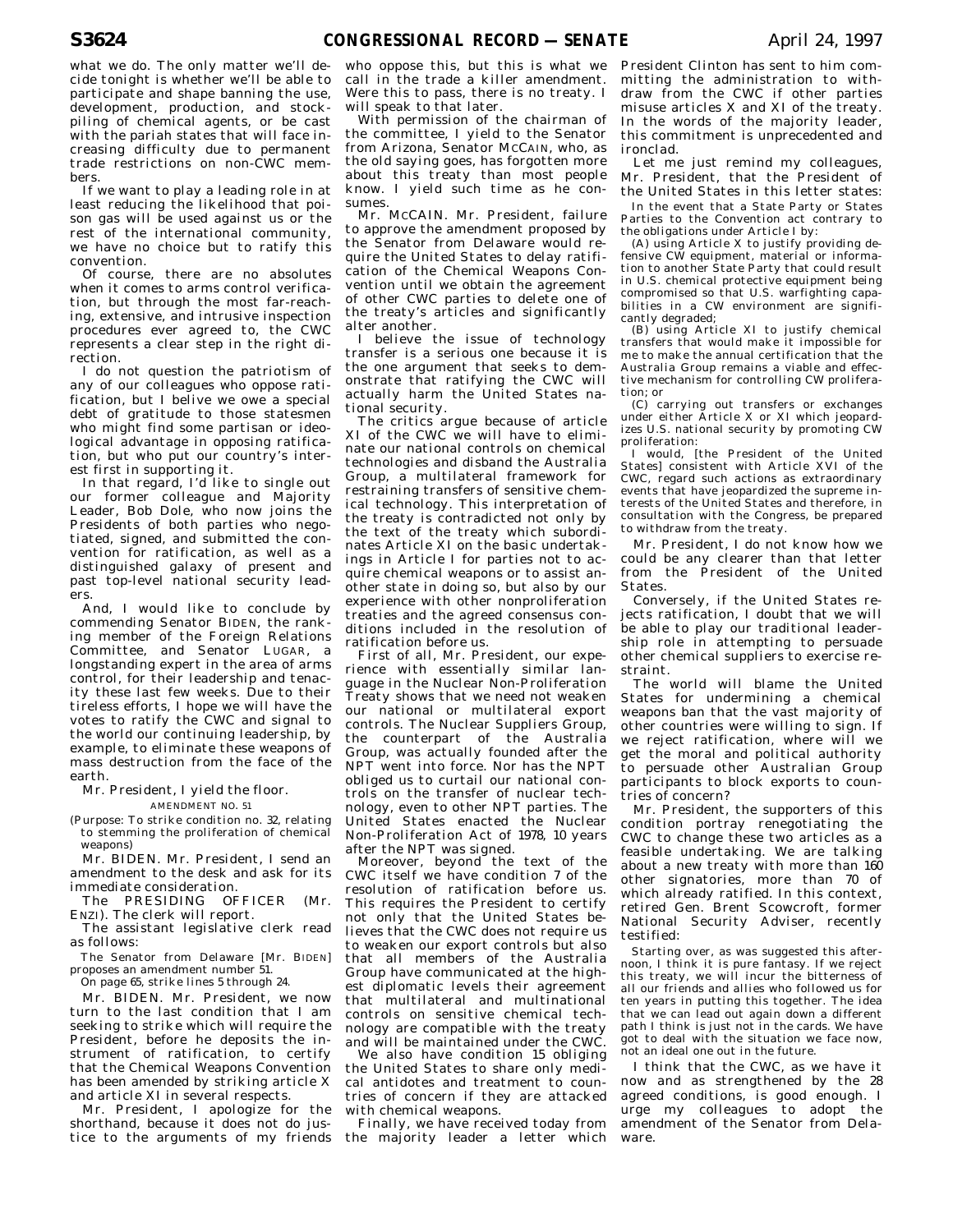Mr. President, I don't—to the relief of most—intend to speak again. I want to congratulate Senator HELMS for his leadership on this issue, for his willingness to bring this treaty, which he opposed, to the floor. I congratulate Senator BIDEN for his consistent leadership. He just said that I knew more about the treaty. I know of nobody who knows more details of the treaty than the Senator from Delaware, unless it is the Senator from Indiana, Senator LUGAR, who has consistently led on this and is also responsible in the Senate for ratification of this issue along with Senator BIDEN.

I congratulate my colleague from Arizona, Senator KYL, who fought long and hard in this cause. He has done a masterful and admirable job in articulating his position on this issue. Our majority leader, Senator LOTT, has been through hundreds of hours of meetings and has had tough negotiations with the administration. Senator LOTT got from the President of the United States a letter which he calls unprecedented. I agree. I believe that it is something that can assure all of our citizens that if there are violations of this treaty, the United States of America will leave, and leave immediately. Senator LOTT has done a job unequaled by any in his leadership on this issue. I am grateful for it.

Finally, I also want to express my appreciation to the former majority leader, Senator Dole, who, of course, decided that this issue was important enough for him to inform our colleagues.

Finally, Mr. President, sometimes the Senate doesn't have great days, and sometimes the Senate has moments of which we can all be proud. I believe, watching carefully this debate for the last 2 days and what has transpired here on the floor of the Senate, I think the opponents and proponents of the treaty can be proud of the level of debate, both in its comity and also in its content. I congratulate my colleagues on a hard-fought debate, one of which I think every Member, whether we are on the winning or losing side, can be proud.

I yield the floor.

Mr. ENZI. Mr. President, one of the charges made consistently during the weeks of debate over this treaty is the charge that supporters of this treaty desired to see chemical weapons abolished from the earth, while opponents have no such interest. Nothing could be further from the truth. Opponents of the treaty also desire to see these heinous weapons abolished. We have simply contended that a poorly drafted treaty will not only fail to achieve that worthy end, but could even lead to their increased proliferation.

I am pleased to report that, as of this morning, opponents of the original treaty draft have prevailed in our efforts to add teeth and additional safeguards to what was heretofore an unacceptable document. To begin with, the Senate yesterday voted to add twenty-

eight additional provisions to the CWC. These provisions tighten our intelligence sharing procedures to keep classified information out of the wrong hands, would maintain the stricter exporting restrictions as outlined in the ''Australia Group'' protocol, would enhance monitoring and verification of compliance, and would greatly beef up our military's chemical warfare defense capabilities. In addition, the Senate leadership this morning received a letter from the President committing him to withdrawing from the convention if it leads to the degradation of our chemical weapons defenses, or leads to chemical weapons proliferation.

I believe this treaty is now worthy of ratification and will vote accordingly. Rest assured, however, that a treaty is only as reliable as the offices administering it. Consequently I have every intention of continuously evaluating the performance of the administration and the United Nations relative to their implementation of these treaty provisions. Should any party come up short in their verification and enforcement duties, we will be right there to set them straight.

Mr. HELMS. Mr. President, I suppose, at this point, it would be an exercise in futility to go into great detail about why the Senate should reject this chemical weapons treaty. But let me touch on it. I ask the Chair to notify me when I have talked for 8 minutes.

Mr. President, this treaty won't touch—won't touch—terrorist states like Libya, Iraq, Syria and North Korea. The administration admits this itself. The administration also admits that this treaty is unverifiable. The fact that Russia is already cheating, even before this treaty goes into effect, and the rather incredible refusal by the administration to bar inspectors from hostile nations, such as Iran and China, to come and ''inspect'' the businesses of the United States of America. It seems to me that each of these defects, in and of themselves, are reason enough to oppose the treaty.

But one in the Senate often has to face reality. Let me say this. There is one issue that has raised the greatest concern among Senators, I believe—the issue on which the ratification vote should hinge—and that is the administration's refusal to modify Articles X and XI of this treaty.

Now, these controversial provisions require the transfer of dangerous chemical agents, defensive gear and knowhow to any nation that joins the CWC, including—get this—terrorist states like Iran and Cuba, and known proliferators, such as Russia and China. Now, think of the implications of that. If anybody is out there in televisionland, I hope you will contemplate what is going on here on the Senate floor and watch who votes how when the roll is called up yonder in just a little while.

Former Secretary of Defense, Dick Cheney, during the previous public ad-

ministration, the Bush administration, by the way, told the Foreign Relations Committee earlier this month that Articles X and XI amount to what he said are ''a formula for greatly accelerating the proliferation of chemical warfare capabilities around the world.''

Now, this condition is an essential protection in the Senate's resolution of ratification. It would make approval of this treaty absolutely contingent upon the administration's agreement to seek modifications of Articles X and XI. You have heard me say that over and over again for the past several weeks and months. Now, I have urged Senators to oppose efforts to strip out that key protection. But here we go again. If this motion to strike prevails, it will be an invitation to the Senate to reject the treaty entirely. But I don't think the Senate is going to accept that invitation.

In any case, why should we modify Articles X and XI? The administration argues that, in spite of all its flaws, the CWC is better than nothing. Well, to the contrary. With Articles X and XI unmodified, this treaty is far worse than nothing. Instead of halting the spread of poison gas, this treaty will be aiding in its proliferation by helping countries like Iran modernize their chemical arsenals, giving them access to our secrets for defending against poison gas attack, and giving a United States imprimatur to third country transfers of dangerous chemicals and defensive technology to rogue states.

Anybody who needs a road map or wants one for how this will work doesn't have to go to a lot of trouble. Just examine how Russia has taken advantage of similar provisions in the Nuclear Non-Proliferation Treaty. Russia is, at this very moment, using that treaty to justify its sale of nuclear reactors to Iran, under a provision known as ''Atoms for Peace,'' if you can believe that. Under this CWC treaty's Articles X and XI—again, I have to chuckle when I say it—dubbed ''Poisons for Peace''—if Russia or China decide, for example, to build a chemical manufacturing facility in Iran, giving that terrorist regime the chemical agents and high technology it needs to modernize its chemical weapons program, Russia and China not only could argue that they are allowed to give Iran this technology, but that they are obliged to do so under a treaty, mind you, ratified by the Senate of the United States.

In short, ratifying the chemical weapons treaty sends a signal to the world that something has been done about the proliferation of chemical weapons when, in fact, we would not have done anything at all except make bad matters worse, because Articles X and XI of this treaty—this dangerous, dangerous treaty—assure that the Chemical Weapons Convention will increase the spread of chemical weapons rather than stop it.

So in this next to the last vote of the evening, Senators have a choice. In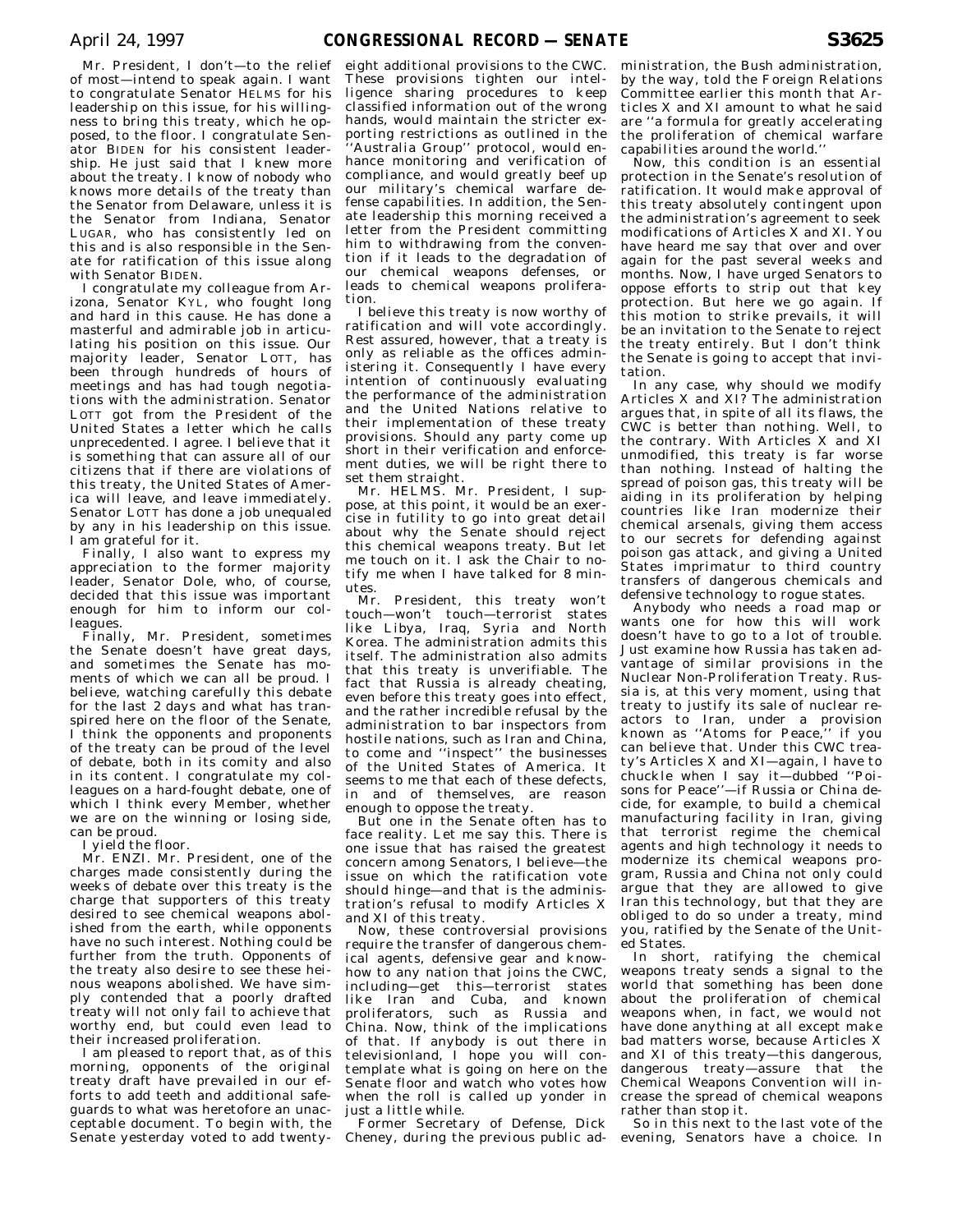making that choice, I for one cannot imagine that the U.S. Senate would reject the advice of four former distinguished Secretaries of Defense, who testified that unless Articles X and XI are modified, the Senate should refuse to ratify this treaty.

Mr. President, I reserve the balance of my time.

The PRESIDING OFFICER. Who yields time?

Mrs. FEINSTEIN. I note that the ranking member is not present on the floor at the moment, Mr. President. I will yield myself 10 minutes.

The PRESIDING OFFICER. Without objection, it is so ordered.

Mrs. FEINSTEIN. Mr. President, I want to express my strong support for the motion to strike condition 32 from the resolution of ratification.

I strongly support the Chemical Weapons Convention. I believe it is very much in our national interests to ratify this treaty.

The pending motion is to strike condition 32 from resolution of ratification of the CWC. It is essential that this motion pass, because if it does not, our decision to ratify the treaty will be meaningless.

During the debate over this treaty, a number of serious concerns have been raised over Articles X and XI. I myself have shared some of these concerns. But I want to address these criticisms of the CWC now, because I believe that very solid answers have been provided to virtually all of them.

I met at the White House last Friday with National Security Adviser Sandy Berger and Special Assistant to the President for Defense Policy and Arms Control Robert Bell, who explained these answers to me in detail, and I found their explanations persuasive.

Sharing Defense Technologies: During the April 9, 1997 hearing in the Senate Foreign Relations Committee, the concern was raised by several witnesses that Article X of the CWC would require the United States to share advanced chemical defense technologies with rogue nations like Iran, who may sign and ratify the treaty.

If indeed the treaty required that, there would be significant grounds for concern. But I believe the concern is unwarranted and unfounded.

In an April 22 letter to me, National Security Adviser Sandy Berger makes it very clear that Article X of the CWC would impose no obligation on the United States to assist Iran with its chemical weapons defense capabilities. I ask unanimous consent that Mr. Berger's letter be included in the RECORD at the conclusion of my remarks.

Mr. Berger makes clear that paragraph 7 of Article X, which spells out the obligations of States Parties to assist others threatened by chemical weapons, would require the United States to provide nothing more than medical antidotes and treatments to any state we deemed unreliable. We have the option to provide more ad-

vanced assistance to those nations we trust, but no obligation.

The Administration is so comfortable with this reading of the treaty, that, in their negotiations with Senator HELMS and with the Majority Leader's task force on the CWC, they have agreed to a binding condition (number 15) that would ensure that the United States will not provide any assistance other than medical assistance to any rogue nation that becomes a party to the treaty.

Another concern about Article X is that paragraph 3, which calls for parties to ''facilitate \* \* \* the fullest possible exchange'' of information and technology on protection against chemical weapons, which some here have said would require the United States to share such equipment with rogue nations who sign and ratify the treaty.

The Administration has made clear that the use of the words ''facilitate'' and ''possible'' in this paragraph mean that the United States will determine whether any specific exchange is appropriate, and we will not pursue those we deem inappropriate. In making these decisions, we will do nothing to undermine our national export controls.

With these assertions in hand, I am satisfied that the United States will in no way be obligated to provide chemical weapons technology to any nation we deem to be untrustworthy.

Some have also raised the concern that Article X might induce other, less conscientious nations, to supply rogue states with defense technologies. But there is nothing that prevents those sales from taking place today, with no CWC in effect.

Within the CWC, the countries who make exchanges allowed in Article X are legally bound by the treaty's overriding principle, stated in Article I, that they can do nothing to ''assist, encourage, or induce, in any way, anyone to engage in any activity prohibited to a State Party under this Convention.'' Any country's failure to uphold this obligation would enable the full force of over 160 nations to coalesce in support of sanctions, and possibly military action.

In addition, the CWC would provide us with far more ability to scrutinize any exchanges of chemical defense equipment than we have today. The result is a net increase, not decrease, in our knowledge of defense exchanges with rogue nations, and our ability to address any compliance concerns that may arise from these exchanges.

Cooperation on Chemical Technology: Another concern that has been raised involves Article XI. Some have suggested that Article XI, which deals with cooperation in chemical activities not prohibited by the treaty, would require the United States to provide other nations with access to our dualuse technologies and manufacturing secrets. Here again, the concern is unwarranted.

Article XI does aim to ensure that parties to the treaty can conduct legitimate chemical commerce, which is reasonable. But in his April 22 letter, Mr. Berger explains that this Article does not require the United States, or any U.S. company, to provide confidential business information to any foreign party.

As to the concern that Article XI will undercut export controls, indeed, the reverse is true. Mr. Berger makes clear that all U.S. export controls now in effect are fully consistent with the CWC. In addition, our allies in the Australia Group, all 28 of them, have pledged to maintain all existing multilateral export controls, which they agree are fully consistent with the CWC.

Here again, the problem identified by critics of the CWC would actually be worse without the treaty. The CWC will allow us to better monitor chemical commerce that occurs today without our knowledge. It will also provide the basis for further multilateral efforts to control exports, above and beyond our own existing export controls and those of the Australia Group.

Furthermore, with the CWC, the countries undertaking exchanges are legally bound by the fundamental obligations in Article I—the overriding Article of the treaty—never ''to assist, encourage or induce in any way anyone to engage in any activity prohibited'' under the convention. It must be remembered that Article I supersedes all subsequent articles of the Convention. It is disingenuous to suggest that the treaty would undercut its central prohibition so blatantly.

To address the concerns raised about Article XI, the Administration has agreed to a binding condition (number 7) that the President must certify now and on an annual basis that the Australia Group of 30 nations is continuing to control chemical exports effectively and remains a viable mechanism for doing so.

According to this condition, the President must also certify that nothing in the CWC obligates the United States to weaken our own export controls, and that each member of the Australia Group remains committed to maintaining current export controls.

With this condition added to the resolution of ratification, I believe concerns about Article XI can be laid aside.

In fact, the negotiations between the Administration and Sen. BIDEN on the one hand, and Sen. HELMS and Sen. LOTT's task force on the other, have been remarkably successful in addressing the concerns that have been raised about the treaty.

If the Administration is willing to meet the concerns of the critics of Articles X and XI, as it has, and those critics still insist on the removal of those articles as their price for ratifying the treaty, it is clear that the intent is to kill the treaty altogether.

It is completely unrealistic to suggest that we try to drop Article X and amend Article XI of the CWC at this point. These two articles were included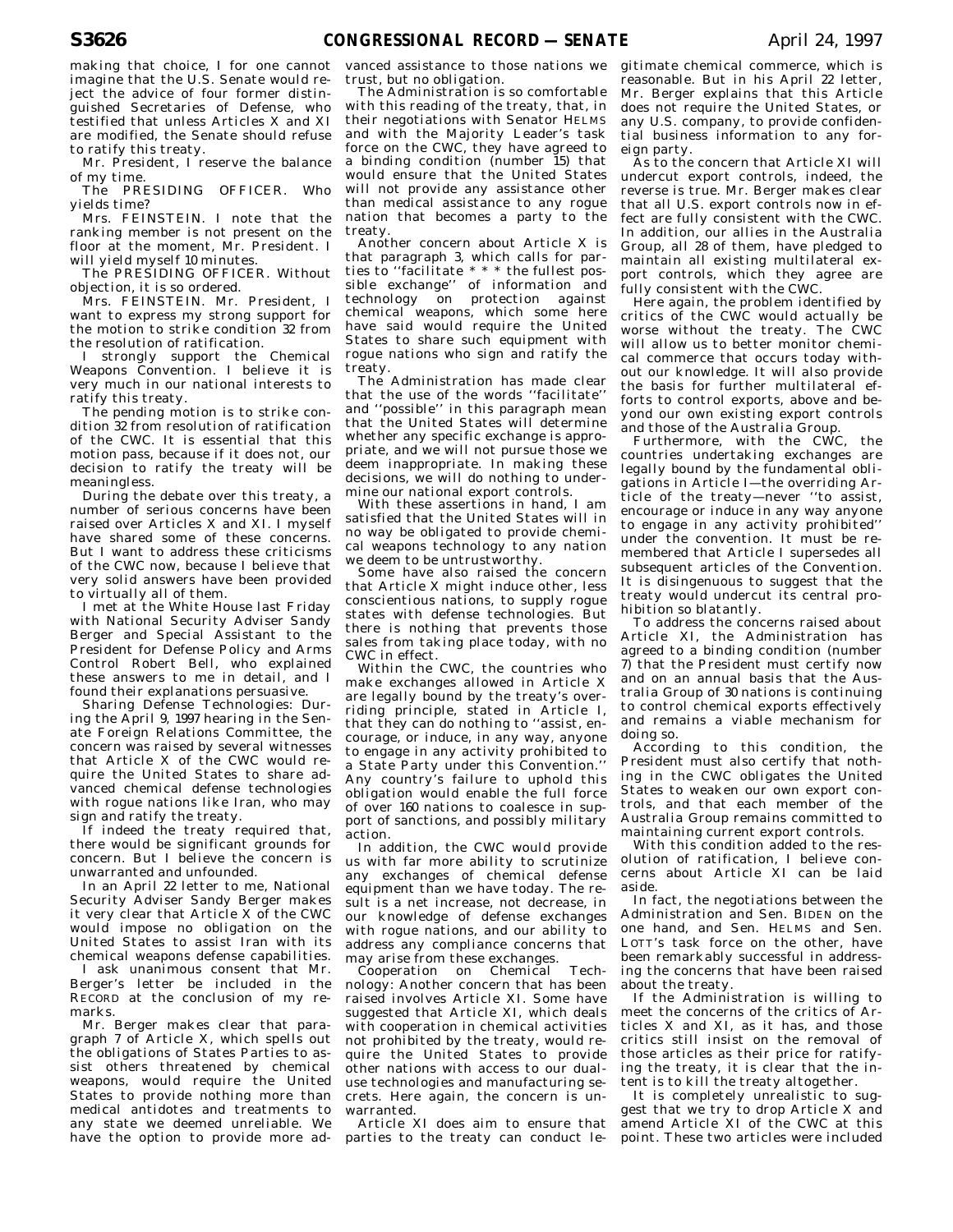to reassure countries who signed the treaty that they would not be prevented from developing chemical weapons defenses or engaging in legitimate chemical commerce.

None of the 160 nations who have signed or 74 nations that have ratified the treaty will agree to renegotiate these provisions at the eleventh hour. It will simply result in our exclusion from the  $\ddot{\text{CW}}$  —which is clearly the intent.

As Gen. Brent Scowcroft, National Security Adviser to President Bush, testified before the Foreign Relations Committee on April 9, 1997:

Starting over  $* * *$  is pure fantasy. If we reject this treaty, we will incur the bitterness of all our friends and allies who followed us for 10 years in putting this thing together \* \* \*. The idea that we can lead out again down a different path I think is just not in the cards. We have got to deal with the situation we face now, not an ideal one out in the future.

The concerns raised about Articles X and XI—which I shared—have been more than adequately addressed by the agreed conditions.

Failing to strike this condition would be tantamount to killing the treaty. I urge my colleagues to vote for this motion to strike. Those who do not are essentially voting against ratification of the entire CWC.

The CWC is not a panacea, and none of its proponents believes it is. It will not by itself banish chemical weapons from the earth, but it would result in the destruction of much of the world's chemical weapons stocks, and provide us with a valuable set of tools that would significantly strengthen our ability to monitor and defend against the threat of chemical weapons.

So, reiterating, Mr. President, during the April 9 hearing in the Senate Foreign Relations Committee, the concern was raised by several witnesses that Article X would require the United States to share advanced chemical defense technologies with rogue nations like Iran, who may sign and ratify the treaty. If indeed the treaty required that, there would be significant grounds for concern. But I believe the concern is unwarranted.

In an April 22 letter to me, National Security Adviser Sandy Berger makes it very clear that Article X of the CWC would impose no obligation on the United States to assist Iran with its chemical weapons defense capabilities.

Mr. Berger makes clear that paragraph 7 of Article X, which spells out the obligations of States Parties to assist others threatened by chemical weapons would require the United States to provide nothing more than medical antidotes and treatments to any state we deem unreliable. We have the option to provide more advanced assistance to those states we trust, but no obligation.

Another concern about Article X is that paragraph 3, which calls for parties to \* \* \* ''facilitate \* \* \* the fullest possible exchange'' of information and technology on protection against chemical weapons.

Now, I understand the concern there. But the administration has made it clear that the use of the words ''facilitate'' and ''possible'' in this paragraph mean that the United States will determine whether any specific exchange is appropriate, and we will not pursue those we deem inappropriate. In making these decisions we will do nothing to undermine our national export controls.

With these assertions in hand, I am satisfied that the United States will in no way be obligated to provide chemical weapons defense technology to any nation we deem untrustworthy. And the President's point A in his letter to the majority leader points this out as one of the three conditions under which the United States would withdraw from the treaty if it turns out any other way.

Some have also raised the concern that Article X might induce other, less conscientious, nations to supply rogue states with defense technologies. But there is nothing that prevents these sales from taking place today, with no CWC in effect.

With the CWC, the countries who make exchanges allowed in Article X are legally bound, as Senator MCCAIN pointed out, to the treaty's overriding and superseding principle, stated in Article I, that they can do nothing to 'assist, encourage, or induce, in any way, anyone to engage in any activity prohibited to a State Party under this Convention.'' Any country's failure to uphold this obligation would enable the full force of 160 nations to coalesce in support of sanctions, and possibly military action.

In addition, the CWC would provide us with far more ability to scrutinize any exchanges of chemical defense equipment than we have today. So the result is a net increase, not a decrease, in our knowledge of defense exchanges with rogue nations and our ability to address any compliance concerns that may arise from these exchanges. For me, it was very helpful to be present in the closed session of this Senate. I very much appreciate the information shared. But I think the bottom line is really this point.

Let me turn to article XI, which deals with cooperation in chemical technology.

Another concern that has been raised involves the article XI provisions on cooperation in chemical activity not prohibited by the treaty. Some fear that these provisions would require the United States to provide other nations with access to our dual-use technologies and manufacturing secrets. Here again, I truly believe the concern is unwarranted. Article XI aims to ensure that parties to the treaty can conduct legitimate chemical commerce. It is reasonable.

In his April 22 letter to me, Mr. Berger explains that this article does not require the United States nor any U.S. company to provide confidential business information to any foreign

party. As to the concern that article XI will undercut export controls, indeed, the reverse is true. Mr. Berger makes clear that all U.S. export controls now in effect are fully consistent with the CWC.

In addition, our allies in the Australia Group—all 29 of them—have pledged to maintain all existing multilateral export controls, which they agree are fully consistent with the CWC. Here again the problem identified by critics, I think, would be worse without the treaty. The CWC allows us to better monitor chemical commerce that occurs today without our knowledge. It will also provide the basis for further multilateral efforts to control exports, above and beyond our own existing export controls and those of the Australia Group. And, once again, Article I supersedes this article with the overriding obligation never ''to assist, encourage or induce in any way anyone to engage in any activity prohibited'' under the convention.

To address the concerns raised about article XI, the administration has agreed to a binding condition No. 7 that the President must certify now and on an annual basis that the Australia Group of nations is continuing to control chemical exports effectively and remains a viable mechanism for doing so. The President must also certify that nothing in the CWC obligates the United States to weaken its own export controls. The President, in his point B on page 2 in his letter to the majority leader, clearly points out that, if that happens, we would withdraw from the treaty.

The negotiations between the administration and Senator BIDEN on the one hand, and Senator HELMS and Senator LOTT's task force on the other, I think have been remarkably successful in addressing concerns raised by the treaty.

So we see here that the administration has been willing to meet the concerns of critics of articles X and XI, and it has. It seems to me completely unrealistic to suggest that we try to drop articles  $X$  and  $XI$  at this late stage. These two articles were included to reassure countries who sign the treaty that they would not be prevented from developing chemical weapons defenses or engaging in legitimate chemical commerce.

None of the 160 nations who have signed, nor the 74 nations who have ratified this treaty will agree to renegotiate these provisions at the eleventh hour. It will simply result in our exclusion from the CWC. And that would truly be too high a price to pay. I urge all my colleagues to support this motion to strike condition 32 from the resolution of ratification.

I thank the Chair. I yield the floor.

Mr. HELMS. Mr. President, I yield as much time as I may have to Senator KYL.

The PRESIDING OFFICER. The Senator from Arizona.

Mr. KYL. Mr. President, first of all, let me say that I do not like to disagree with my friend and colleague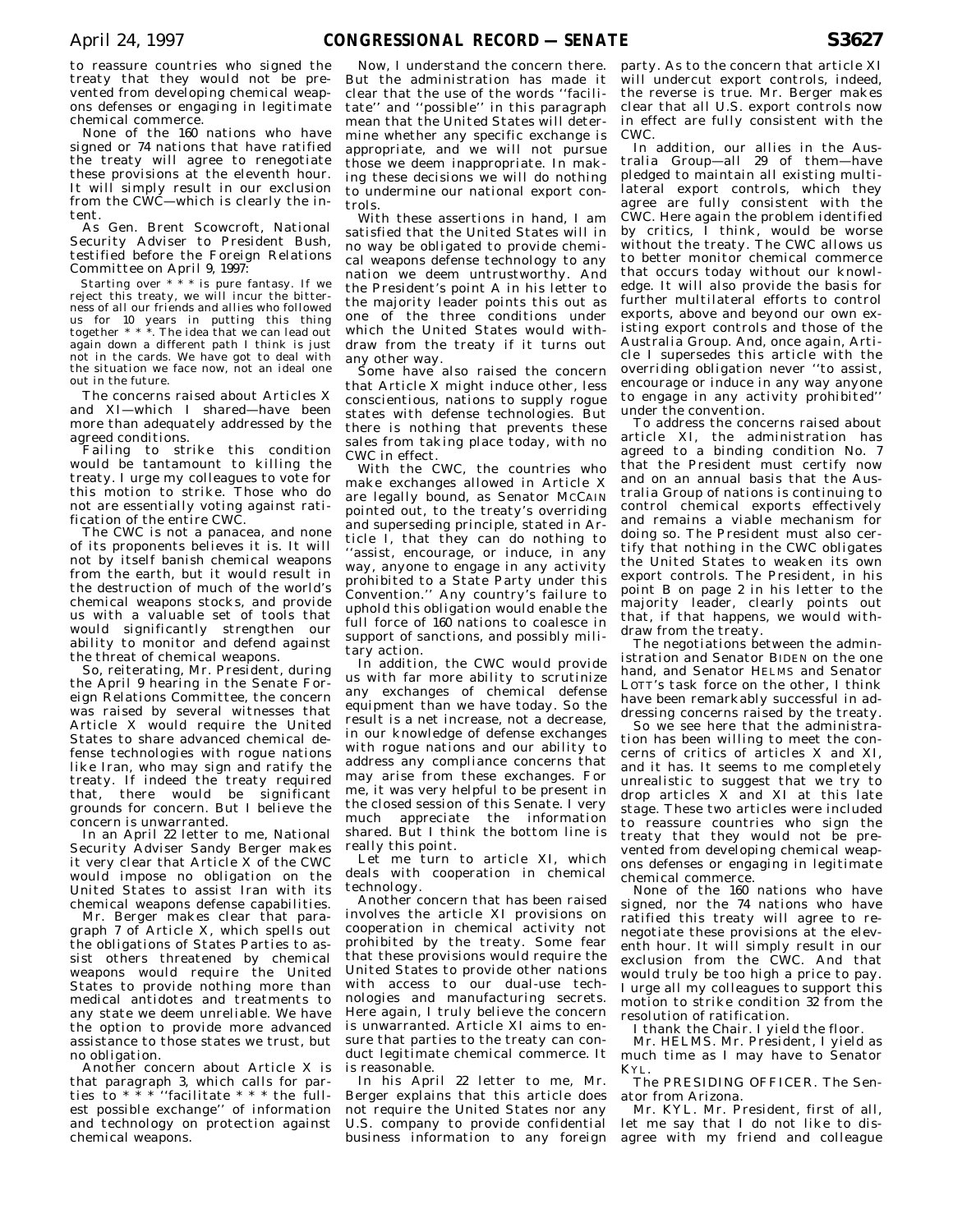from California, Senator FEINSTEIN. And I find that I rarely disagree with my colleague from Arizona, Senator MCCAIN. This is a treaty which has caused division among reasonable people. I respect their views immensely. We find that even former members of the same administration, the Bush and Reagan administrations, now find themselves on opposite sides of this issue. So it is a matter upon which reasonable people can differ. As I said, I respect the views of those who have disagreed with me, and they have certainly shown a respect for my views, which I appreciate.

These two articles are among the most important in the treaty, and I think a little bit of background is important for us to understand the reason we believe that it is important that they not be included in the treaty when we enter into force.

We have said initially that this treaty is not global. It doesn't cover countries that it should. It is not verifiable. It is fairly well acknowledged there are no sanctions. But supporters have said it is better than nothing. There are some advantages to it. Our response is that in some respects it is not better than nothing.

In particular, these two sections, articles X and XI, make it worse than nothing, and we ought to get rid of them. It is true that to get rid of them, the states parties to the convention have to agree. That will take some time. But we believe it is better, before the United States enters, when we have the leverage to cause that renegotiation to occur, to have it occur at that time. Therefore, the resolution of ratification is passed, but prior to the President actually depositing those articles, the President certify to us that articles X and XI have been removed, or fixed.

Why is this so important? Secretary of Defense Cheney was quoted by the distinguished chairman of the committee, and I think he succinctly said it. Therefore, I will summarize these thoughts by quoting Secretary Cheney in his letter of April of this year.

He said:

Indeed, some aspects of the present Convention—notably, its obligation to share with potential adversaries like Iran chemical manufacturing technology that can be used for military purposes and chemical defensive equipment—threaten to make this accord worse than having no treaty at all. In my judgment, the treaty's Articles X and XI amount to a formula for greatly accelerating the proliferation of chemical warfare capabilities around the globe.

Mr. President, I ask unanimous consent that Secretary Cheney's letter be printed in the RECORD.

There being no objection, the material was ordered to be printed in the RECORD, as follows:

DALLAS, TX, *April 7, 1997.* Hon. JESSE HELMS,

*Chairman, Committee on Foreign Relations, U.S. Senate, Washington, DC.* DEAR MR. CHAIRMAN: Thank you for your

letter inviting me to join several other

former Secretaries of Defense in testifying in early April when the Foreign Relations Committee holds hearings on the Chemical Weapons Convention. Regrettably, other commitments will preclude me from participation. I hope that this correspondence will be sufficient to convey my views on this Convention.

During the years I served as Secretary of Defense, I was deeply concerned about the inherent unverifiability, lack of global coverage, and unenforceability of a convention that sought to ban production and stockpiling of chemical weapons. My misgivings on these scores have only intensified during the four years since I left the Pentagon.

The technology to manufacture chemical weapons is simply too ubiquitous, covert chemical warfare programs too easily concealed, and the international community's record of responding effectively to violations of arms control treaties too unsatisfactory to permit confidence that such a regime would actually reduce the chemical threat.

Indeed, some aspects of the present Convention—notably, its obligation to share with potential adversaries like Iran chemical manufacturing technology that can be used for military purposes and chemical defensive equipment—threaten to make this accord worse than having no treaty at all. In my judgment, the treaty's Articles X and XI amount to a formula for greatly accelerating the proliferation of chemical warfare capabilities around the globe.

Those nations most likely to comply with the Chemical Weapons Convention are not likely to ever constitute a military threat to the United States. The governments we should be concerned about are likely to cheat on the CWC, even if they do participate.

In effect, the Senate is being asked to ratify the CWC even though it is likely to be ineffective, unverifiable and unenforceable. Having ratified the Convention, we will then be told we have ''dealt with the problem of chemical weapons'' when in fact we have not. But, ratification of the CWC will lead to a sense of complacency, totally unjustified given the flaws in the convention.

I would urge the Senate to reject the Chemical Weapons Convention. Sincerely.

#### DICK CHENEY.

Mr. KYL. Mr. President, what is it about articles X and XI that cause Secretary Cheney and so many others to conclude that they should be removed? I will quote to you the language of both. They are on the chart behind me.

Article X provides that "\* \* \* each state party undertake to facilitate, and shall have the right to participate in, the fullest possible exchange of equipment, material, and scientific and technological information concerning means of protection against chemical weapons.''

In other words, in plain English, those parties which have defensive capability will undertake to facilitate the fullest possible exchange of that technology, equipment, and so on, to the countries that don't have them. They shall have the right to participate in the fullest possible exchange of that equipment.

Article XI is the article that says that the states parties shall: ''(b) undertake to facilitate, and have the right to participate in, the fullest possible exchange of chemical equipment, and scientific and technical informa-

tion relating to the development and application of chemistry for purposes not prohibited under the convention.''

That is to say, peaceful purposes. And, second, that the state parties ''shall not maintain among themselves any restrictions, including those in any international agreements, incompatible with the obligations undertaken under this convention, which would restrict or impede trade and the development and promotion of scientific and technological knowledge in the field of chemistry for industrial and agricultural research, medical, pharmaceutical, and other peaceful purposes.''

These two provisions were inserted in the treaty essentially as inducements to get the parties to join the treaty, in effect, saying, ''If you will join the CWC, those of us who have this technology and these chemicals will provide them to you. We will sell you the chemicals for peaceful purposes—not for chemical weapons. And we will provide you the defense technology so that you can defend against any possible use against you.'' Of course, the price for having that right is not developing chemical weapons.

In this respect, the treaty was compared to the Nuclear Non-Proliferation Treaty, and the so-called ''Atoms for Peace,'' which said that if the countries would forswear the development of nuclear weapons building that the developed countries of the world would provide them peaceful nuclear technology. For some countries this worked. But sadly we know that a couple of other countries used the peaceful technology to build their nuclear weapon capability.

So, Secretary Cheney, and many others, fear that these sections, these articles, would permit countries—since they have been induced to come into the treaty with these commitments to then call upon those commitments from the countries that have this equipment.

Is this an unreasonable assumption? Today, we are basically hearing statements that suggest that that is not the way it was intended at all.

That is a very recent phenomenon. As a matter of fact, right after the CWC was signed, it was very clear to all states parties that they begin to dismantle the trade restrictions they had in place on chemicals in order to come into compliance with the CWC.

According to the administration in testimony before the Senate, and I am quoting now, ''Australia Group members''—these are the countries that have agreed not to sell chemicals to terrorist states—''in August 1992 committed to review their export control measures with a view of removing them for CWC states parties in full compliance with their obligations under the convention.''

They knew that those trade restrictions were incompatible with the new commitments they had undertaken in articles X and XI of the convention, and the Australia Group itself issued a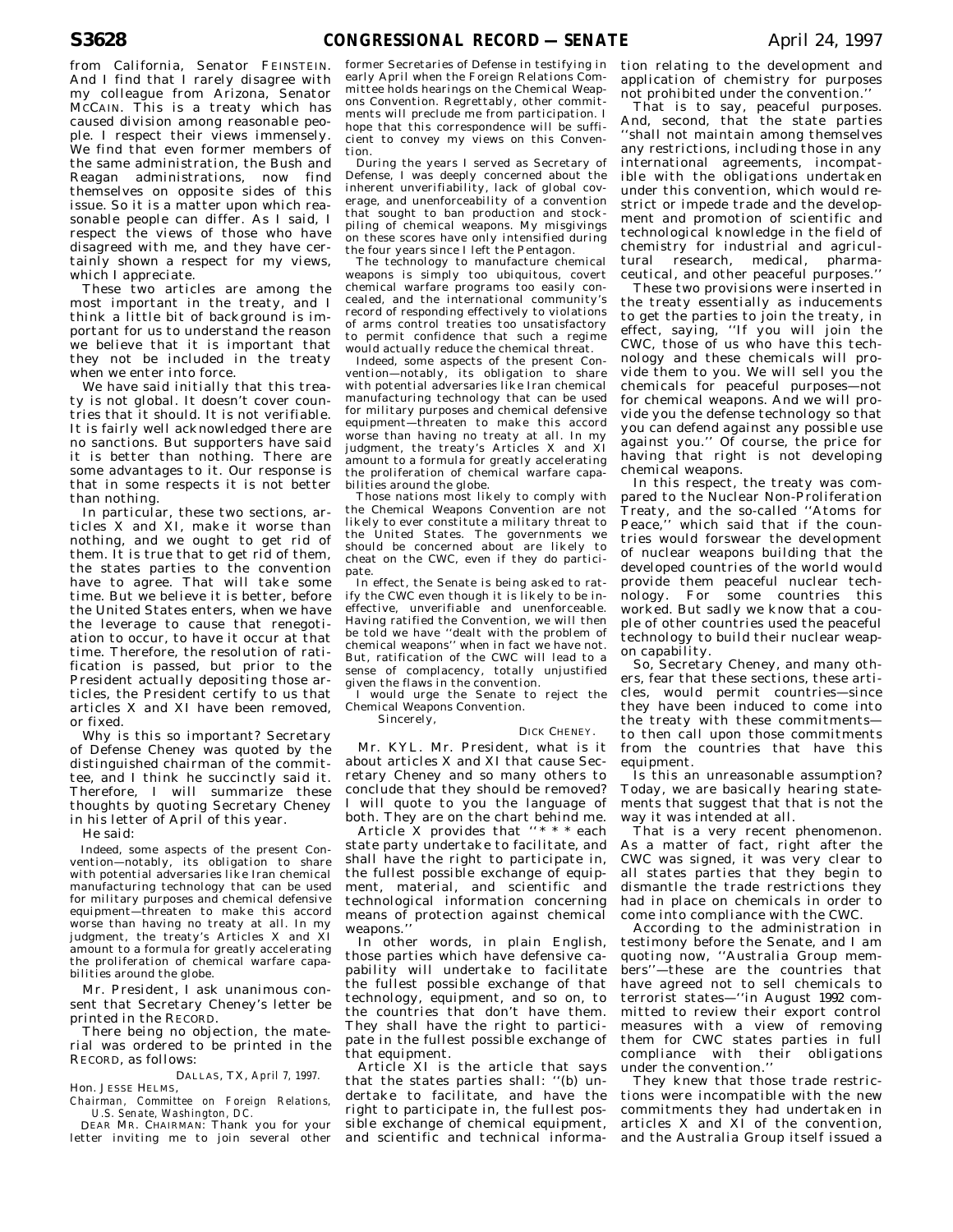formal statement which concluded again that states parties were reviewing this, and I am quoting, ''with the aim of removing such measures for the benefit of states parties to the convention acting in full compliance with the obligations under the convention.''

The point being that when the treaty went into effect the parties knew full well that trade restrictions they had were no longer compatible with the convention, with articles X and XI, and that they were going to have to review limiting those trade restrictions, and the Australia Group is a very successful group of countries that has trade restrictions against trade in chemicals to these terrorist states.

Well, we then began raising the questions about articles X and XI. The administration position changed 180 degrees, Mr. President. The administration began to say, well, actually, we could continue our restrictions under these two articles. And we said, well, it will not do any good unless everybody else does it. They said, we could even persuade the Australia Group countries to do that. In other words, to do exactly the opposite of what they had originally decided they had to do to be in compliance.

So the administration has made much of and my colleagues have spoken of the fact that the United States will now interpret the Chemical Weapons Convention as not requiring us to provide this equipment and as enabling us to maintain trade restrictions even despite articles X and XI. Moreover, that we have even tried to get our fellow Australia Group countries to maintain their restrictions in place.

That is laudable. We have at least pushed the rock that far up the mountain. We have got them to agree these two sections should not operate the way they plainly say they will. I think it is a little unseemly to be signaling before we have entered the convention that we are going to violate it up front and convince many of our friends to violate it, because, frankly, it is the right thing to do because articles X and XI ought to be violated by us. They have no place in this treaty.

The problem is the administration has also glossed over the fact that while we may interpret the treaty this way, there are others who do not. For example, China does not. Iran does not. And there are other countries that we heard about in our classified session this morning that do not. They explicitly understand that the treaty means what it says. And therefore two parties that have signed, not yet ratified but signed the agreement have indicated that they intend to continue their trade. And this is China selling chemicals to Iran, for Iran's chemical weapons program. That is the problem. And it is true that nothing prevents that trade from occurring today, Mr. President, but the problem is that the Chemical Weapons Convention gives them the color of law, the legal authority to be able to say: Look, we are par-

ties to the treaty. The treaty says we can do it, so stop complaining and, by the way, don't impose any restrictions on us because of what we are doing.

I do not know how long it will be before chemical companies in other countries are going to say wait a minute, why should the Chinese have all the action here; we would like to have a piece of that action, too, and therefore when one country breaks an embargo it begins to fall apart. That is why I submit that just focusing on United States action under the treaty is not going to solve the problem.

There is also the idea—and this is really not a proper legal argument, but some have said that article I supersedes the specific articles of the convention. Now, for those who are lawyers, they recognize this is not true. The specific always governs over the general. Article I is a general prohibition. The very specific articles such as articles  $X$  and  $X$ I will control. They are the specific implementation of the treaty.

But to conclude now, Mr. President, the President of the United States has said given the fact that there are concerns, continuing concerns about articles  $X$  and  $XI$ ,  $\tilde{I}$  am going to write a letter which maybe will put your mind at ease, and that letter has been referred to here by some of my colleagues. I do not doubt the sincerity of the President in sending the letter and certainly do not doubt the sincerity of my colleagues in believing that letter provides some solace, but I would like to make five points with respect to that letter.

If the things under articles X and XI happen that we think will, it does not solve anything for the United States to pull out of the treaty as the President says he might do. The time to exercise leverage is now before we are a party to the treaty. And what we are saying is prior to the United States getting into the treaty, we should make sure that articles  $\check{X}$  and XI are removed so that these bad things do not happen. Once they happen, there is no point of the United States pulling out of the treaty. That does not solve anything. So what the President says he is willing to do, frankly, is not an inducement.

Moreover, there is the argument that it is better to be inside the treaty than outside the treaty. And believe me, once we are inside it is going to be much harder to leave than it is to get in in the first place.

Third, certifications of the kind that the President indicated he would be willing to make are very, very hard to do. There are a whole series of certifications that have to be made under U.S. law. They are too hard. We end up not doing them. The certification of Mexico is a good example, to certify that they are cooperating with us in the war on drugs. Most people believe that that was not an honest certification. But the desire to cooperate with Mexico was so strong that it

overrode the point of being honest in the certification. The same thing is true with the Arms Control Disarmament Act, the annual Pell report, section 51. We know that Russia is not in compliance with the Biological Weapons Convention or with the Wyoming Memorandum of Understanding or with the Bilateral Destruction Agreement, but the most this administration has ever done is to conduct high-level discussions with the Russians. It is too hard to certify that they are in noncompliance and therefore take the action that is required.

The same thing is true under the Export-Import Ban Act with respect to violations by China and several other laws that China has violated with respect to its chemical weapons transfers to Iran. These certifications are simply too hard. And while I agree, I am sure the intentions of the President are appropriate in this regard, those certifications I submit are not going to be done.

The time line here is important, too. This is a commitment by President Clinton. It is between 2 and 3 years before any action can be taken under this convention. That means that this President's term will almost be expired before he would have the opportunity to even consider the issues that are set forth in his letter. So it is not an effective commitment.

And finally, Mr. President, the letter only deals with United States actions, the point that I made in the beginning. The question here is not United States actions. The question has always been what are we going to do with those countries of the world that seek an offensive chemical weapons capability, a capability that we would like to deny them, countries like Iran, the one I have been talking about here. This commitment, the President's commitment in his letter does absolutely nothing with respect to the sales of chemicals and chemical technology from a country like China to a country like Iran. It doesn't affect it at all.

So while it is a nice commitment to have made with respect to the United States participation and attempting to keep the Australia Group together, the fact is it does not deal with part of the problem that has concerned us from the very beginning.

I conclude with this letter to simply make this point. As I said, reasonable people can differ, and I respect the views of those who disagree with me. They have sincere belief that this treaty is better than nothing. And if they believe that way, they should vote yes on this treaty. There are also those of us who disagree with that proposition. But I urge my colleagues, if you believe that this letter provides the basis for support for the treaty, I honestly believe that is incorrect. If you are going to vote yes on this treaty, do it for grounds other than this letter because it does not provide a satisfactory response to the very real problem that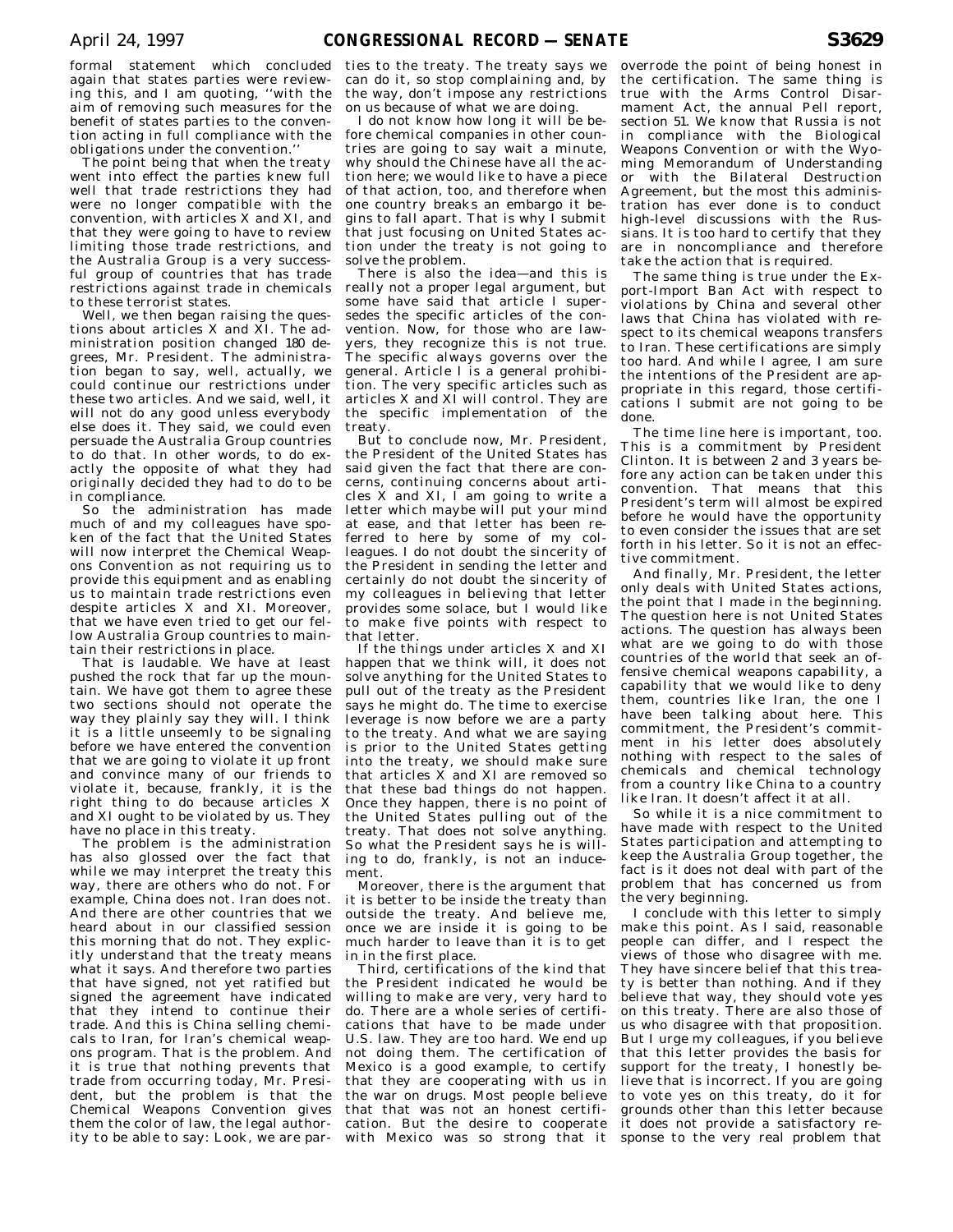has been discussed by Secretary Cheney, by Secretary Weinberger, by Secretary Rumsfeld, by Secretary Schlesinger, and a host of other people who have all said that the fundamental problem is articles X and XI. Unless they are removed, we are looking for more proliferation, not less, under this treaty. And it is for that reason the motion to strike should be defeated, Mr. President.

Mr. HELMS addressed the Chair.

The PRESIDING OFFICER. The Senator from North Carolina.

Mr. HELMS. From my general debate time I yield 10 minutes to the assistant majority leader.

The PRESIDING OFFICER. The Senator is recognized for 10 minutes.

Mr. NICKLES. Mr. President, first I would like to compliment my colleague from Arizona, Senator KYL, for an excellent statement. I happen to think that this amendment we are debating is the key amendment of the entire debate. I certainly compliment all Senators for their involvement in this debate. I think it has been one of the best debates we have had in the Senate for a long time. It is also one of the most important issues we have had where we have seen so many colleagues, particularly on this side of the aisle, who have been undecided and probably because of this language dealing with article X and article XI.

This is the language we have heard former Defense Secretary Cheney, former Secretary of Defense Schlesinger, and Cap Weinberger, really speak out against in their statements before the Senate Foreign Relations Committee.

Also, I note that President Clinton has a letter addressing this issue. But I looked at it a little bit more. I certainly concur with the goals and objectives; we want to reduce chemical weapons. And we have taken a laudatory step of saying we are going to ban them in this country and we want to encourage other countries to ban them, and I think that is great. And that is in article I. I see article I is over here, and if one reads article I it looks great. But I think it is incumbent upon us as Senators to read the balance of the treaty.

When you read article X, and it is in the treaty, it says:

Each State Party undertakes to facilitate, and shall have the right to participate in, the fullest possible exchange of equipment, material and scientific and technological information concerning means of protection against chemical weapons.

Share defensive technology. I know the administration said, well, we are not going to do that. But it is in the treaty that we are going to. I find that a little contradictory, we are going to limit what we are going to share. This says to the fullest extent possible. The language is very contradictory in what the administration says they are going to do in subsequent letters and what the language of the treaty is. I think maybe the language of the treaty will supersede.

If we are signing a treaty, don't we mean to comply with all of it. And then again we are not just talking about the United States, because I hope that we don't just give our technology away to some countries, some countries that will sign this convention and will not comply. We know that. We have had some experience. We have seen it not only with the Geneva Protocol on chemical weapons, but we also have seen it with the biological weapons convention which a lot of countries signed but they have not complied with and we know that. Our intelligence community has done a pretty good job, and in many cases we know a lot of countries are not complying.

But I think it is legitimate to ask, are we better off with it or without. And I have heard good debate on both sides. But this language says to me we have to share this technology. Not only do we have to but also other countries, including countries like China, would be sharing this technology with Iran. Under the treaty, they would be obliged to, or certainly that is what they will be saying. Does that increase the likelihood and the dangers of chemical weapons? I am afraid it does.

And then looking at article XI, and again just looking at the treaty and looking at the language of the treaty every once in a while I think it is important we do it—under article XI, section 2(c) it says:

Not maintain among themselves any restrictions, including those in any international agreements, incompatible with the obligations undertaken under this convention, which would restrict or impede trade and the development and promotion of scientific and technological knowledge in the field of chemistry for industrial, agricultural, research, medical, pharmaceutical or other peaceful purposes.

In other words, we want a lot more trade in other chemicals that aren't banned by this treaty.

There is an editorial in the Wall Street Journal that I ask unanimous consent to have printed in the RECORD.

There being no objection, the article was ordered to be printed in the RECORD, as follows:

[From the Wall Street Journal, Apr. 24, 1997] CHEMICAL REACTIONS

Before today's vote on the Chemical Weapons Convention, we hope that some Senator will twist his tongue around the 20 chemicals listed here and read their names into the record. This list makes two important points about what's wrong with the treaty.

First is that many ordinary chemicals can be put to deadly use. The chemicals on this list can be used in such mundane products as laundry soaps, ink and fumigation agents or they can be used in lethal weapons. Bear this in mind when you hear the President assert that the CWC will ''banish poison gas from the Earth.''

The second point is that the CWC not only will permit trade in these 20 potentially deadly chemicals, it will *require* it. American companies currently are restricted from exporting these dual-use chemicals under the terms of an organization called the Australia Group, which is made up of 29 Western countries committed to ensuring that their ex-

ports don't contribute to the spread of chemical weapons.

But Articles X and XI of the CWC require member countries to transfer chemicals and technology to any other member country that asks. This goes a long way toward explaining why the Chemical Manufacturers Association is so loud in its support of the treaty.

Senators who are still considering how to vote might consider whether selling such chemicals to China or Iran or Cuba will help make the world safe from chemical weapons—or make the world a more dangerous place.

# MUSTARD GAS FOR SALE

Trade in these 20 precursors for chemical weapons agents, now regulated, would be permitted under the Chemical Weapons Convention:

3-Hydroxy-1-methylpiperidine Potassium fluoride 2-Chloroethanol Dimethylamine (DMA) Dimethylamine hydrochloride Hydrogen fluoride Methyl benzilate 3-Quinuclidone Pinacolone Potassium cyanide Potassium bifluoride Ammonium bifluoride Sodium fluoride Sodium bifluoride Sodium cyanide Phosphorus pentasulfide Diisopropylamine (DIPA) Diethylaminoethanol (DEAE) Sodium sulfide Triethanolamine hydrochloride *Source: Senate Foreign Relations Committee*

Mr. NICKLES. This article lists about 20 chemicals that are not prohibited by this treaty, that basically this section of article XI says you will be able to sell those chemicals. As a matter of fact, no restriction. This language says that countries cannot maintain amongst themselves any restrictions including those in any international agreements. It does not say some. It says any international agreements. That sounds pretty open. A lot of those chemicals can be used to develop chemical weapons. They can also have a dual purpose. It can be kind of confusing.

I understand the President in his letter today said, well, he would try to end the confusion. And so I looked at his letter, and in his letter on page 2 he says—dealing with article X, he said:

Using article X to justify providing defensive chemical weapon equipment, material or information to another State Party that could result in U.S. chemical protective equipment being compromised so that U.S. war fighting capabilities in a chemical weapons environment are significantly degraded.

If that is the case, he wants out. What is ''significantly degraded''? How do you reach that level. I do not know that you would ever reach—since he has ''significantly degraded,'' I do not know, because the word ''significantly'' is there that it would ever be treated. And then in (b) he talks about where it would be impossible for him to make a certification on the Australia Group. But in the final language he says we would get out if the implementing of this convention carries out transfers or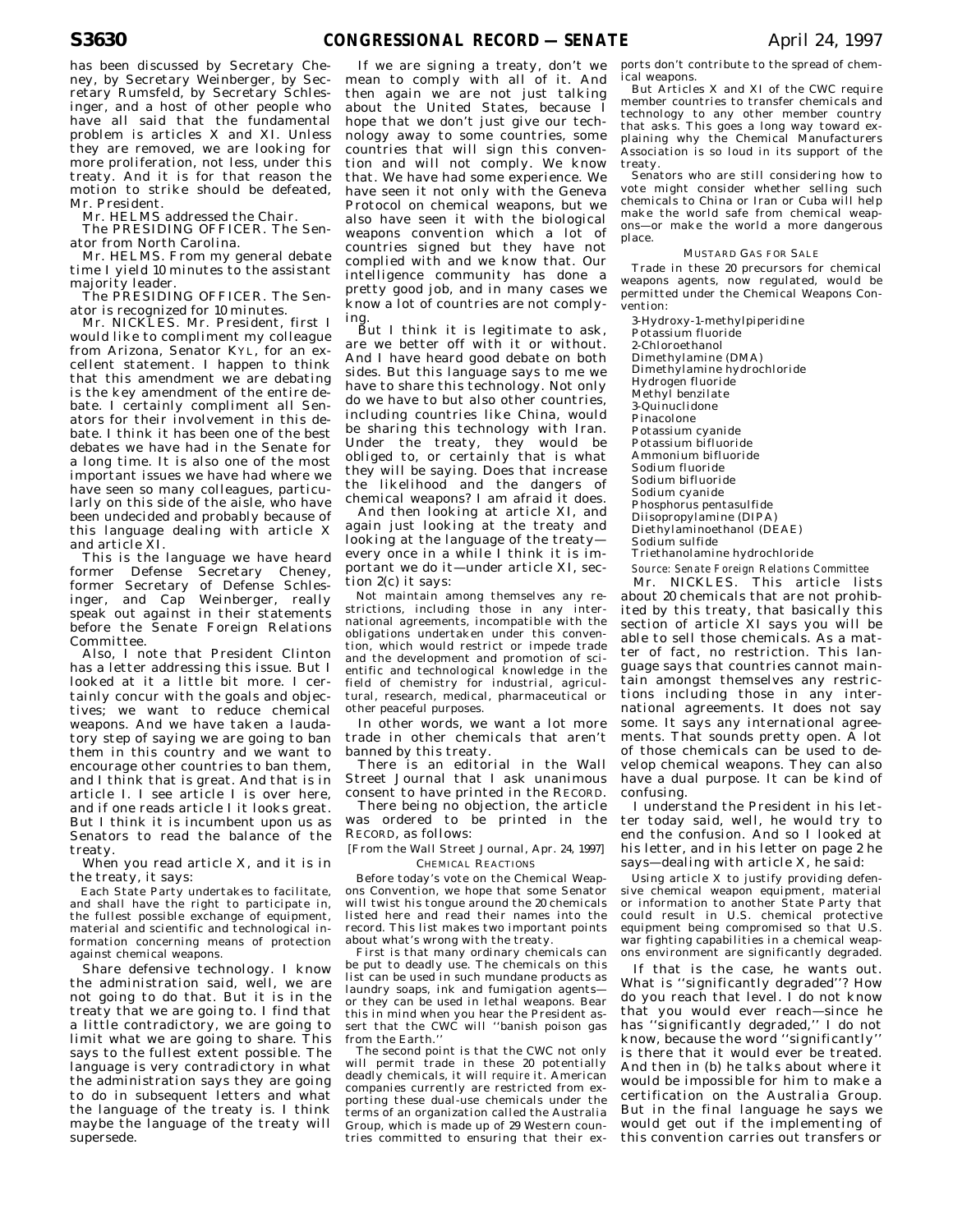exchanges under either article X or XI which jeopardize U.S. national security by promoting chemical weapons proliferation. When is that going to be triggered?

His final conclusion is kind of interesting. I read the AP story that said, well, because of the President's letter, he said if these things happen, we are out of there, we are going to walk away from the treaty. I do not read that in his language. It says I would be prepared to withdraw. It did not say he would withdraw. So if it really jeopardizes our national security, he might be prepared, but it did not say he would withdraw, after consulting with Congress.

In other words, I do not find a lot in this letter that gives me any real comfort or assurance that article X or XI has really been addressed. And I appreciate the fact that a lot of our colleagues have addressed this issue, but to me treaties are important. And we have had a lot of significant discussion over various sections of the treaty, maybe none more than article X and XI, but it happens to still be in the treaty. And the President's letter notwithstanding, at the conclusion of his letter he said if all these things happen or any of these things happen, I would be prepared to withdraw.

Frankly, Senator KYL is right. That is not going to happen in 2 or 3 years. It is not going to happen under President Clinton's term. I do not know that this letter would be binding on succeeding or successors of the President.

So, Mr. President, this language is vitally important. I would tell my colleague from North Carolina my vote on final passage depends on this amendment. If we are able to make this change by the Senator from North Carolina, I will vote maybe for final passage. I think this is a killer amendment, having it in the treaty. I think it is that important. We are ratifying the entire treaty including article X, including article XI. And again I compliment my colleagues. I have the greatest respect for Senator LUGAR. I know he has worked hard on this. I have the greatest respect for Senator MCCAIN and a lot of other people on both sides of the aisle. They have conducted an excellent debate. I have made a long list of pluses and minuses on this treaty. I could debate either side of the treaty, I have spent just that amount of time on it. But I happen to think that this article X and article XI do a lot of damage. Since we are ratifying not just article I, but the entire treaty, I urge my colleagues to vote to delete the section. I urge my colleagues to vote no on this. I think this is the most important amendment and discussion that we will have to date.

I yield the floor.

The PRESIDING OFFICER. The Senator from North Carolina.

Mr. HELMS. Mr. President, have the yeas and nays been ordered on this amendment?

The PRESIDING OFFICER. They have not.

Mr. HELMS. Mr. President, I ask for the yeas and nays.

The PRESIDING OFFICER. Is there a sufficient second?

There is a sufficient second.

The yeas and nays were ordered.

Mr. BIDEN. Mr. President, how much time remains under the control of the Senator from Delaware?

The PRESIDING OFFICER. Eleven minutes.

Mr. BIDEN. Mr. President, I suggest my colleague and I divide that time. I yield 5 minutes to my friend from Indiana.

The PRESIDING OFFICER. The Senator from Indiana.

Mr. LUGAR. Mr. President, the condition we are discussing, all Senators by this time, I am certain, understand, requires the President to certify that the parties to the convention have agreed to strike article X of the convention and amend article XI of the convention. That means, in simple language, that the United States would simply say a treaty negotiated by 160 countries, now ratified by, apparently, 74—unilaterally, we simply knock out article X and severely amend article XI.

As all Senators who have addressed this will admit, this means effectively the end of the treaty, at least in terms of our participation, because, clearly, the other nations of the world are under no obligation to renegotiate the entire treaty at that point. This is the reason it is strictly a killer amendment. It simply knocks out material parts of the convention.

If those who are advocating this had a point, there might be reason to pause at this point and not ratify the treaty. But by and large it appears to me that most of us want to ratify the treaty and we do so with assurance, first of all, that as a country we have our wits about us. There is no possibility this President, the next President, Members of the Senate, any responsible American is going to furnish material to countries that are rogue states that are going to jeopardize our security. The treaty does not call for that, as again and again we pointed out. This was a generous interpretation that the Iranians gave because, at least from that standpoint, they would like to have the material. But why we should ever be that gullible escapes me. There is no mandate to give anything away.

Those of us who advocate the treaty have been saying we will not. The President of the United States has been asked for assurance, and he said that he will not. He has sent letters to the majority leader and to individual Senators affirming this in any number of ways.

Furthermore, the question arises, ''Fair enough, Mr. President, or Mr. Senator, if you will not give things away to the Iranians, how about the French or the Germans or some other nation? Perhaps they will do so.'' As

Secretary Cohen replied on Meet The Press on Sunday—and Secretary Albright, likewise, who was sitting beside him responded to this question they pointed out that is a very good reason for us to be around the table with the other countries from the beginning, setting the rules.

If Senators are seriously concerned that other countries are going to give away the store, we had better be there to help restrain them, to offer our leadership. It comes back to that, our leadership. We were the ones that started the whole process—President Reagan, President Bush, President Clinton. We are the ones who had a good idea: If we were getting rid of our chemical weapons, others ought to get rid of theirs.

This is our treaty, as Secretary Albright said, ''Made in the USA.'' And we ought to be there to set the rules, to be the governing board, to assert our leadership at the moment that it is crucial after April 29.

So I say simply to those who have qualms about articles X and XI, we are not going to give away the store, any of us, as patriotic Americans. We would like to be at the table to make sure no one else entertains that thought. But I say again, whether we are there or not, the treaty is going to happen after April 29. We better be there and, hopefully, with affirmative votes to strike this fifth situation we have discussed this evening, this fifth condition, and for final passage, to vote for the treaty. These are very important for the foreign policy and security of our country.

The PRESIDING OFFICER. The Senator from Delaware.

Mr. BIDEN. Mr. President, how much time do I have remaining?

The PRESIDING OFFICER. Six minutes 11 seconds.

Mr. BIDEN. Mr. President, I yield myself 5 minutes and I ask to be informed at the end of those 5 minutes. I am not going to take the time to speak to why this is a killer amendment and why this is so important, because I could not improve upon what the Senator from Indiana said. I mean that sincerely.

It is real basic. This gets down to real basic considerations. Anybody who has the capacity to transfer technology can do that right now. They can do it right now. If they are in the treaty, the treaty does not require them to transfer that technology, but they, theoretically, could transfer technology. If we are not in the treaty we are not there to modulate their attitudes, their activities. We are out of the game.

This seems to me to be so simplistic and basic. But let me put on the hat I have been wearing for the past 5 years. I have been teaching constitutional law at Widner University on Saturday mornings, a three-credit course. You know the old joke is, if you want to learn a subject, teach it. If I had spent nearly as much time studying it when I was in law school, as much time as I have spent teaching it, I would have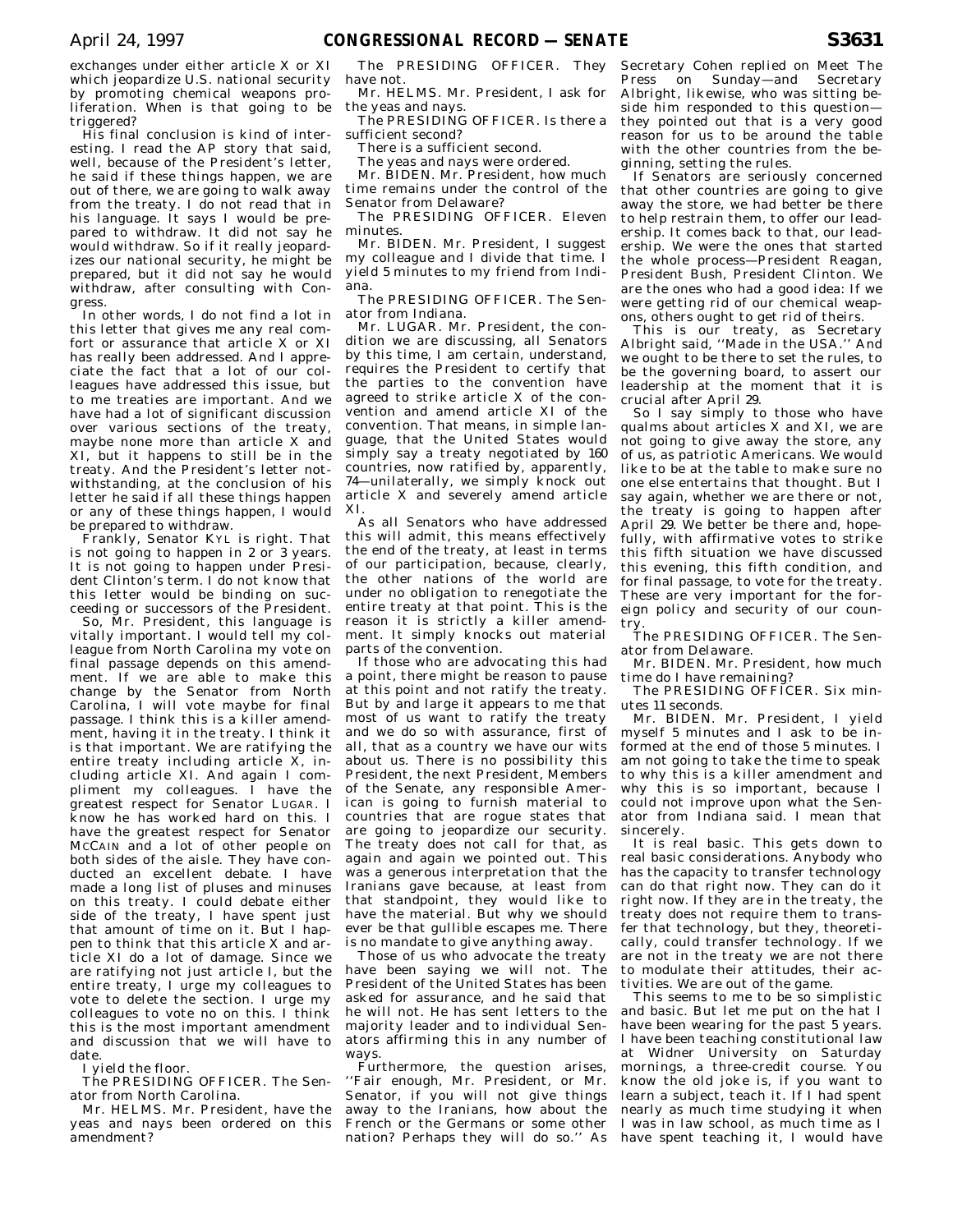ended up in the top of the class, not the bottom. I don't think I would have the record the Senator from Indiana had, but it would be better.

But all kidding aside, there is something, to quote Elliot Richardson, our former Attorney General, and Abe Chayes, Harvard Law School professor, and a number of other professors, which I will submit for the RECORD, there is, as the letter to me says, regarding article X and article XI, it says:

As it is axiomatic that all treaty provisions must be interpreted in view of the purposes and objectives of the treaty and that a subsidiary obligation should never be read out of context to authorize behavior that would contravene a primary obligation, nothing in article X or XI may undermine article I . . ..

But the first part of that sentence maybe I spent too much time in law schools. There is no legal scholar in America who will tell you that you can read a subsidiary provision in a treaty, a document, a contract or anything else, that contravenes the stated purpose of the treaty—the stated purpose of the contract. You cannot do that.

Think about it. Forget being a lawyer, just think about it. How could you write a contract, make a deal that said, ''This is our purpose,'' and five paragraphs later say, ''but if you don't want to meet the purpose, you don't have to." It is bizarre. This is an absolute bizarre interpretation.

Let me also point out—I wish my friend had not taken down their chart. The Senator's chart, those in opposition to my amendment, a chart on article XI, is somewhat incomplete. The paragraph that sat up there for a halfhour or so, paragraph 2 in the chart, read, ''The state party shall—'' and then it goes on, and then the subparagraphs (b) and (c) were shown. But they left out the remaining part of that. The words that were missing are very key. They read as follows:.

Subject to the provisions of the convention and without prejudice to the principles and applicable rules of international law, the state party shall. . ..

That is the part they left out of article X and XI. What does article X and XI refer to? They are referring to article I.

I do not want to be overly technical here. This is not rocket science. What does article I of the treaty say? It says: Each State party to this convention under-

takes never under any circumstances:

(a) to develop or produce or otherwise acquire, stockpile or retain chemical weapons or transfer, directly or indirectly, chemical weapons to anyone;

(b) to use chemical weapons;

(c) to engage in any military preparation to use chemical weapons;

(d) to assist, encourage or induce in any way anyone to engage in any activity prohibited to a state party under this convention.

The PRESIDING OFFICER. The time of the Senator has expired.

Mr. BIDEN. I yield myself 2 additional minutes under the bill.

Mr. President, what are we talking about here? Do you know what this debate on article X and article XI reminds me of, speaking of law school? The only thing I ever did do well in law school was moot court. I won that. Does that surprise you all? But I did.

It reminds me of what we used to do—maybe when my friend from Indiana was at Oxford. You would walk in and you would be presented a question. The question before the court or the question before the House is—and you got assigned a side and you came up with the best arguments.

This reminds me of that, as if we all got together earlier today and said, OK, one side has to argue that article X and article XI do all these terrible things. I am glad I did not get that side to argue. The reason is, it is much harder to make the case. My friend from Arizona, who is an able trial lawyer, is doing a very good job. But, look, you cannot avoid the central purpose of the treaty and that is: Never, under any circumstances, can any party assist, encourage, induce in any way anyone to engage in any prohibited activity.

I yield myself 2 more minutes on the bill.

So we are in a position here where I really understand the worry. But, even if there was any merit to the reading that is given by my friends, we have, in the conditions that we did support, we have two conditions which cover this double cover it. We promise we are not going to transfer anything that is not medical in nature.

Mr. President, a party cannot do something in the treaty by transferring material which would have the effect these Senators are worried about, because if it had the effect they were worrying about, then it would be assisting, encouraging, inducing or in some way engaging in activity prohibited by the treaty. Chemical weapons are prohibited by the treaty.

To reiterate, Mr. President, this is a killer, pure and simple. This will prevent the United States from joining the Chemical Weapons Convention.

The condition requires the President to certify that he has achieved the impossible: that he has been able to substantially rewrite the treaty.

There is no chance—none—that he can achieve this by April 29, and it is highly unlikely that he can ever do so—because amendments may be blocked by any State party to the convention. If a party wants to keep us out—and thus render the treaty ineffective—it can easily do so.

Aside from the practical difficulties of rewriting a treaty that took nearly a decade to negotiate, there is no need to do so.

Let me start with article 10. The Senator from North Carolina wants to get rid of it completely.

Article 10 contains two paragraphs at issue. Paragraph three provides that:

[E]ach State Party undertakes to facilitate, and shall have the right to participate in, the fullest possible exchange of equipment, material and scientific and technological information concerning means of protection against chemical weapons.

Note that this paragraph contains ambiguous terms like ''facilitate'' and 'possible." There's a reason for thatthe negotiators did not want us to make a concrete commitment.

And the Administration has made clear that it interprets this paragraph to mean that it will have the flexibility to decide what exchanges, if any, will occur under this paragraph.

On April 15, Sandy Berger wrote to me to say that:

. . . any exchange which does occur is limited to that which we determine would be appropriate and permitted under the Convention and consistent with our national export controls on these heavily regulated items.

I ask unanimous consent that this letter be printed in the RECORD.

There being no objection, the letter was ordered to be printed in the RECORD, as follows:

THE WHITE HOUSE, *Washington, April 15, 1997.*

Hon. JOSEPH R. BIDEN, Jr., *Washington, DC.*

DEAR JOE: During the Senate Foreign Relations Committee's hearings last week, concerns were again raised about the impact of the Chemical Weapons Convention (CWC) on the ability of rogue states to acquire advanced chemical defense or chemical manufacturing technology. I would like to take the opportunity to elaborate further on these issues and set the record straight.

First and foremost, I would like to take issue with the charge that the Nuclear Non-Proliferation Treaty (NPT) and the Biological Weapons Convention (BWC), which have language similar to the CWC on promoting trade for peaceful purposes, have hastened the spread of these dangerous weapons and technologies. In fact, export controls in these areas have been made tougher and these controls, as well as the treaties themselves, have gained the support of more and more countries over the years. In the early 1960s, President Kennedy predicted that there would be 15–20 nuclear weapon states by the 1970s. Due largely to the NPT, that number if far lower today. Controls on biological weapons continue to be strengthened, including in 1992, when the Australia Group decided to add biological pathogens and related equipment to their list of controlled items.

The CWC, like the NPT and the BWC, will result in a strengthened export control regime on dangerous chemicals. The CWC allows for maintenance and strengthening of the controls already in place, while also formally expanding controls over a broad range of chemicals and precursors. The CWC also prohibits novel agents which are not currently covered. The informal Australia Group consists of 30 countries, while the CWC has been ratified by 72 countries and the list is growing. Furthermore, the CWC provides for trade restrictions against states

who are not party to the treaty. Regarding the specific CWC Articles in question, one area of concern has been whether Article X of the CWC might force us to share advanced chemical defense technologies and equipment with rogue nations like Iran and to assist in the development of CW defensive capabilities. Let me assure you that Article X does not require the U.S. or any other Party to the treaty to share its advanced chemical weapons defense technologies and equipment with countries such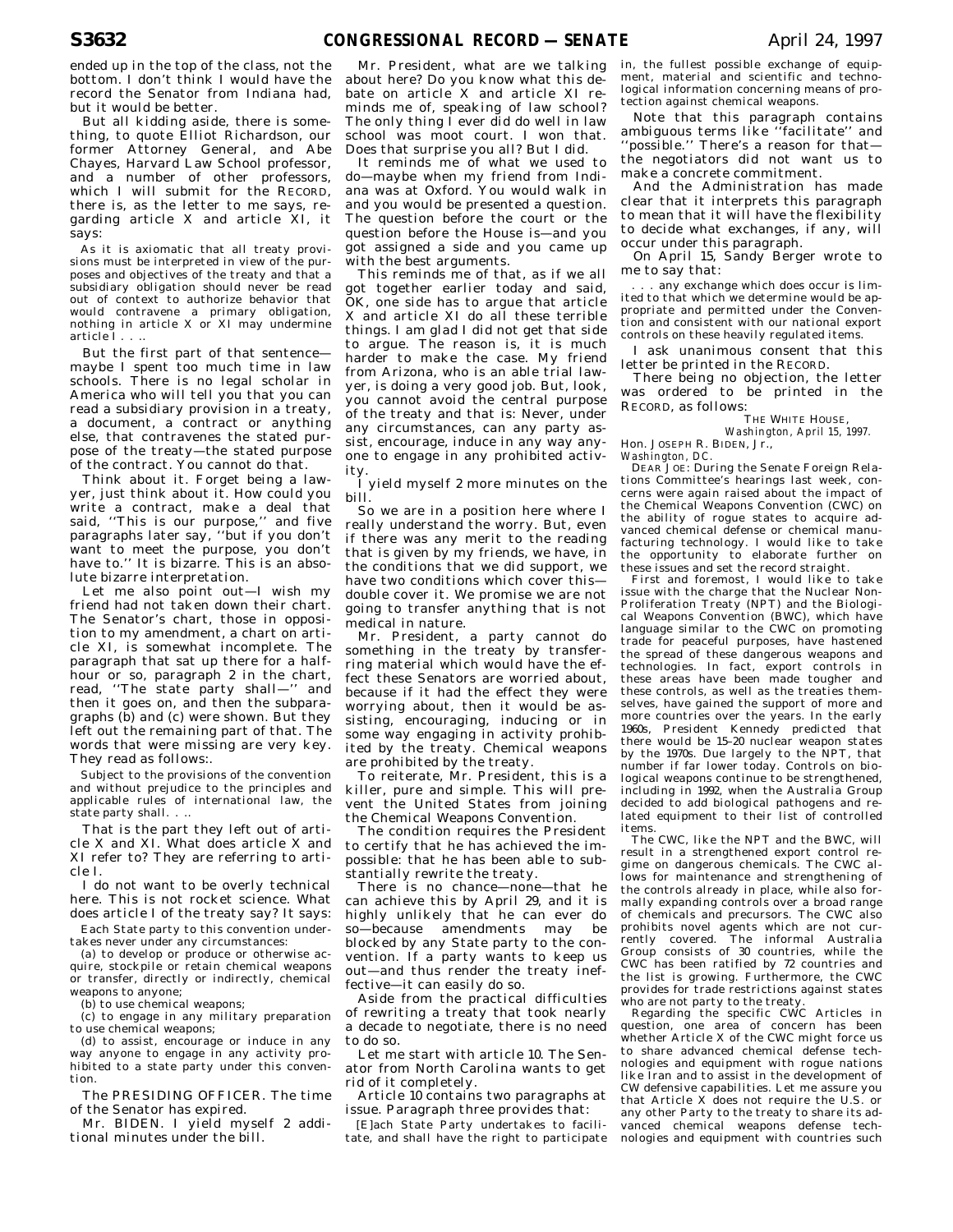as Iran or to assist them in the development of such capabilities.

Although Paragraph 7 of Article 10 obligates States Parties to provide assistance through the treaty organization in response to a request by a State Party that has either been threatened by the use of chemical weapons or has had chemical weapons used against it, assistance is broadly defined in the article as including medical antidotes and treatments. Article X provides complete flexibility to States Parties to determine what type of assistance they provide and how they provide it. A State Party's obligation under paragraph 7 of Article X may be met in one of three ways—by contributing monies to a voluntary fund (managed by the treaty organization); by concluding an agreement with the organization concerning the procurement, if requested, of specific types of assistance; or by declaring (within 180 days after the CWC's entry-into-force) the kind of assistance it might provide in response to an appeal by the organization.

To meet its obligations under Article X, therefore, the U.S. can choose from a variety of options and forms of assistance. In no case would we be required to share advanced chemical defense technology and equipment, or even to provide older model gas masks. During our extensive negotiations with Majority Leader Lott and the Task Force he established on the CWC, the Administration has agreed to a binding condition, regarding Article X, on the resolution of ratification that will ensure that no assistance other than medical antidotes and treatments is provided by the United States to any country of concern.

A particular concern has also been raised about Paragraph 3 of Article X. This paragraph states that ''Each Party undertakes to facilitate, and shall have the right to participate in, the fullest possible exchange of equipment, material and scientific and technological information concerning means of protection against chemical weapons.'' The inclusion of the words ''facilitate'' and ''possible'' underscores that no specific exchange is required and that any exchange which does occur is limited to that which we determine would be appropriate and permitted under the Convention and consistent with our national export controls on these heavily regulated items. Paragraph 3 of Article X does not override any other rights and obligations under international law, such as the right to have export controls.

The concerns about Article X also include whether other less scrupulous countries might seek to use this article as an excuse to profiteer by giving away defense secrets. This concern misses the main point, which is that any such unscrupulous exchanges can take place now without the CWC. With the CWC, the countries undertaking any exchanges in Article X are legally bound by the fundamental obligation of the treaty in Article I, which obligates Parties never to ''. . . assist, encourage, or induce, in any way, anyone to engage in any activity prohibited to a State Party under this Convention.'' The Chemical Weapons Convention will mean not only that all relevant trade is subject to closer scrutiny, especially with countries whose compliance may be in doubt, but it will also provide the legal basis as well as the verification and compliance measures to redress those compliance concerns.

In this regard, concern has been raised specifically that Paragraph 6 of Article X could provide the basis for other Parties to argue that they must share defensive technologies. Paragraph 6 states that "Nothing in this Convention shall be interpreted as impeding the right of States Parties to request and provide assistance bilaterally . . . concerning the emergency procurement of assist-

ance.'' This paragraph does not require or obligate a Party to provide emergency bilateral assistance, but simply states that a party may choose to provide such emergency assistance. Again, I would underscore that with the CWC in force, any exchange of CW defense assistance takes place within the framework of the fundamental obligations of the treaty not to assist anyone in acquiring a chemical weapons capability.

A specific concern also has been raised that Paragraph 5 of Article X could be read to require the release of advanced and classified information about defensive capabilities and technologies. This is simply not the case. Paragraph 5 requires the international Technical Secretariat which will administer the Convention to establish and maintain 'for the use of any requesting State Party, a data bank containing freely available information concerning various means of protection against chemical weapons as well as such information as may be provided by States Parties.'' As stated in the Article-by-Article Analysis submitted to the Senate on November 23, 1993, ''freely available'' means ''from open public sources.'' Further, the CWC imposes no obligation on States Parties to contribute to this database. Hence, the provision does not require the release of classified or otherwise sensitive information

about U.S. chemical defense capabilities. A second area of concern has been whether Article XI of the CWC, which relates to cooperation in the field of chemical activities for purposes not prohibited by the CWC, might force our industry to share dual-use technologies and manufacturing secrets with other nations. This is not what the treaty says. Let me assure you that Article XI does not require private businesses to release such proprietary or otherwise confidential business information, nor does it require the U.S. Government to force private businesses to undertake such actions.

Article XI is explicitly subject to the fundamental ban in Article I on assisting anyone in acquiring a chemical weapons capability. Here again, far from undercutting export controls, the CWC will be a basis for stronger controls, enforced by more countries. I want to make clear that the export controls that we and other Australia Group members have undertaken, as well as our own national export controls, are fully consistent with the CWC and will further its implementation. This is not just a U.S. Government position. In recent weeks, we have instructed our embassies to confirm with our Australia Group partners that they agree that the Group's export control and nonproliferation measures are fully compatible with the CWC. Our partners have confirmed this and have also confirmed that they are committed to maintaining such export control and nonproliferation measures in the future.

In order to address the concerns raised about Article XI, the Administration has agreed to a binding condition in our negotiations with the Majority Leader's Task Force that would have the President certify prior to the deposit of our instrument of ratification that nothing in the Convention obligates us to accept any weakening of our export controls, that we maintain the right to impose export controls unilaterally or collectively on chemicals and chemical production technology, and that each member of the Australia Group agrees that its export controls and nonproliferation measures are consistent with the CWC and is committed to maintaining such controls in the future.

Furthermore, as prescribed in the condition, the President must certify on an annual basis that the Australia Group continues to maintain equivalent or more effective controls over exports and that it remains a viable mechanism for limiting the spread of chemical and biological weapons-related materials. If this certification cannot be made, the President must consult with the Senate for the purpose of obtaining a resolution of continued adherence to the Convention.

I hope this information facilitates the Senate's consideration of the CWC. I look forward to continuing to work with you and other CWC supporters to ensure a successful vote on this vital treaty in the days ahead. Sincerely,

SAMUEL R. BERGER, *Assistant to the President for National Security Affairs.*

Mr. BIDEN. Moreover, as with any treaty, this paragraph must be read in light of the object and purpose of the convention. The purpose of the treaty, quite obviously, is to ban chemical weapons.

And any nation which provides technology to a country of concern would find itself in violation of the overriding obligation of Article One of the treaty, which requires states ''never under any circumstance \* \* \* to assist, encourage, or induce, in any way, anyone to engage in any activity prohibited to a state party under this Convention.''

This is an overriding obligation. It governs everything you do under the treaty.

Ronald Lehman, the head of the Arms Control and Disarmament Agency during the Reagan Administration, stated during a recent Foreign Relations Committee hearing that:

We made it very clear throughout the negotiations that all of this was subject to [A]rticle I, which is the fundamental obligation [under the Convention] not to assist. So we reiterated that again and again and again. But the most important, I think, telling factoid in support of the U.S. interpretation is the fact that after the Convention was done so many of the usual list of suspects were so unhappy that they did not get what they wanted in these provisions.

On this point, I would also like to refer to a letter submitted to me by a group of eminent legal scholars, including Abe Chayes of Harvard Law School, former State Department legal adviser, and Elliot Richardson, former Secretary of Defense and former Attorney General.

They write that the language in paragraph three which discusses that each State Party has the right to ''participate in exchanges of equipment'' is axiomatic—that is, it ''merely reaffirms current trade policies that allow nations to exchange goods and services. Each State Party retains the right to participate in this trade at the level of its own choosing, including not to trade at all. There is no affirmative duty to trade \* \* \*.''

I ask unanimous consent to have the letter printed in the RECORD at this point.

There being no objection, the letter was ordered to be printed in the RECORD, as follows:

APRIL 23, 1997.

Hon. JOSEPH R. BIDEN, JR.,

*U.S. Senate, Washington, DC.*

DEAR SENATOR BIDEN: You have asked us to state whether Articles X and XI of the Chemical Weapons Convention (CWC) require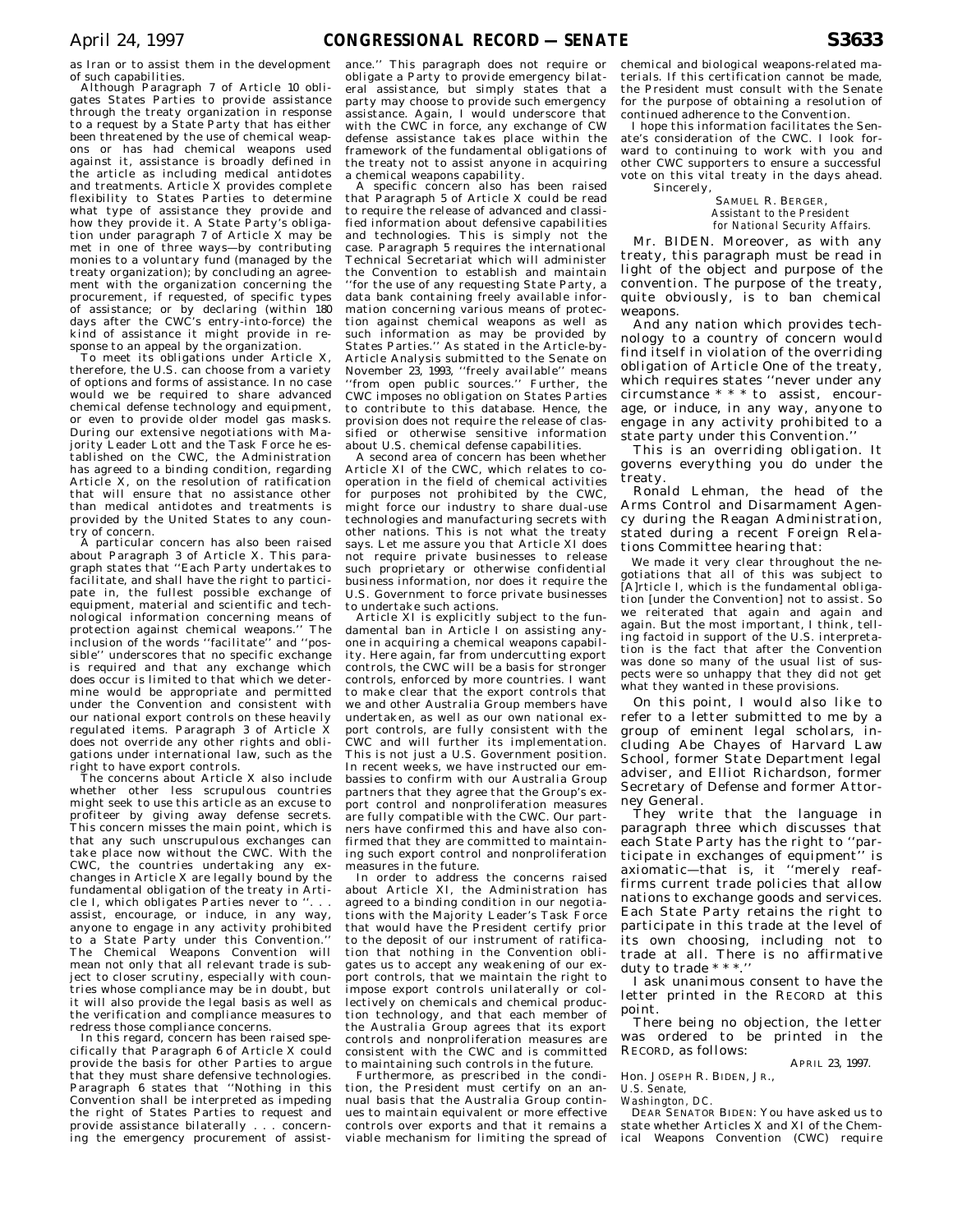States Parties to ''undertake to share everything that is hard to achieve in a chemical weapons capability'' thereby enabling States Parties to develop a ''militarily effective

chemical weapons capability.'' Before analyzing Articles X and XI, we note that the CWC primarily obligates all States Parties, as set forth in Article I, ''never under any circumstances'' to ''assist, encourage or induce, in any way, anyone to engage in any activity'' prohibited under the CWC. This includes the obligations not to develop, produce, stockpile, acquire or retain chemical weapons, and not to engage in any military preparations to use chemical weapons. As it is axiomatic that all treaty provisions must be interpreted in view of the purposes and objects of that treaty and that a subsidiary obligation should never be read out of context to authorize behavior that would contravene a primary obligation, nothing in Article X or XI may undermine Article I by assisting a country in developing a chemical weapons capability.

Article X is titled ''Assistance and Protection Against Chemical Weapons.'' Paragraph (7) is the only provision in Article X which contains a specific obligation: each State Party must elect to take one or more of three specified measures of assistance. Under Agreed Condition 15 to the Resolution of Ratification of Advice and Consent, the United States, to meet its commitments, will only provide medical antidotes and treatment to states not eligible for assistance under the Foreign Assistance Act of 1961. Nothing in paragraph (7) can remotely be construed as requiring the United States to provide equipment or assistance that would enhance a rogue state's offensive or defensive chemical weapons capability; again, a proper reading of the treaty as a whole would prohibit the provision of assist-

ance that would encourage such a result. Paragraph 2 clarifies that the CWC does not restrict a State Party from researching chemical weapon protection capabilities for purposes not prohibited. Paragraph 6 clarifies that the CWC does not impede parties from providing assistance or entering into bilateral agreements concerning the emergency procurement of assistance. Neither of these paragraphs compels any conduct whatsoever but merely enables States Parties to pursue these activities without fear of being in breach.

Article X, paragraph 3, asserts that: ''Each State Party undertakes to facilitate, and shall have the right to participate in, the fullest possible exchange of equipment, material and scientific and technological information concerning means of protection against chemical weapons. In our view, nothing in paragraph (3) requires the United States to provide any particular matter or information. Accordingly, this paragraph would require the United States to withhold, either unilaterally or as part of a multilateral group, materials or information that could enhance the chemical weapons capability of any particular state.

That each State Party has the right to participate in exchanges of equipment, etc. regarding chemical weapons protection merely reaffirms current trade policies that allow nations to exchange goods and services. Each State Party retains the right to participate in this trade to the level of its own choosing, including not to trade at all. There is no affirmative duty to trade, but only a reaffirmation that States Parties wishing to trade may do so without fear of contravening the CWC. Under recognized principles of treaty interpretation, the use of the intentionally vague and weak verb ''undertakes to facilitate'' conveys no specific affirmative obligation nor would the refusal to trade in sensitive items support even the most tenuous

claim that the United States has breached its obligations.

Article XI is titled ''Economic and Technological Development'' and seeks to balance free trade in chemicals, equipment and technology with the prevention of proliferation of chemical weapons. It is modeled on Article X of the Biological Weapons Convention and is analogous to Article IV of the Nuclear Nonproliferation Treaty (NPT) dealing with peaceful uses of nuclear energy. Subparagraphs (b), (c), (d), and (e) of paragraph 2 ad-dress the right of each State Party to participate ''in the fullest possible exchange'' of information; generally prohibits restrictions on trade; and prohibits using the Convention as grounds for measures not provided under the CWC. Only paragraph (2)(e) contains an affirmative obligation: each State Party must review its existing national regulations to make them consistent with the CWC. The remainder of its provisions clarify that the CWC should not restrict commercial and research activity that would be otherwise permissible. Moreover, these provisions are explicitly balanced against general provisions, including: (1) ''without prejudice to the principles and applicable rules of international law,'' (2) ''for purposes not prohibited under this Convention'', (3) ''other peaceful pur-poses'', and (4) to ''render them consistent with the objects and purpose of the Convention'

Article XI, when read in its entirety and together with Article I, undoubtedly permits the United States to continue national security controls over exports of chemical weapons material, equipment and dual use items. We believe that Agreed Condition 7 to the Resolution of Ratification of Advice and Consent the continuing vitality of the Australia Group and national export controls is consistent with Article X and XI, and the CWC as a whole. Accordingly, we believe that Agreed Condition 7 should alleviate concerns raised by critics of the CWC concerning United States obligations under Articles  $\tilde{X}$ or XI. Furthermore, we would note that the United States has never been prevented (or seriously challenged) from legally pursuing unilateral and multilateral export controls on nuclear technology that it deems necessary on national security grounds, despite objections from certain states citing Article IV of the NPT. We do not believe that the CWC requires any different course.

Throughout the Chemical Weapons Convention is a manifest effort to balance the elimination of chemical weapons with the legitimate security requirements of States as well as their legitimate need to use, develop and trade chemicals for commercial purposes. The critical characterization of the CWC quoted in the first paragraph of this letter focuses on selected provisions of the CWC reflecting only one side of this balancing effort, misreads those provisions to render them obligatory instead of voluntary or conditional, and ignores the language of the treaty as well as principles of international law. We disagree. We do not believe Articles X and XI require the United States to take any steps contrary to its security interests. Accordingly, we do believe that Disagreed Condition 32, which would require an amendment to strike Article X and amend Article XI, is legally unnecessary to preserve U.S. security interests if the United States ratifies the CWC.

Respectfully,

ABE CHAYES, *Harvard Law School.* ELLIOT L. RICHARDSON, *Former Secretary of Defense and Attorney General, Nixon Administration.* MICHAEL MOODIE,

*Former Bush Administration arms control negotiator.* JOHN B. RHINELANDER, *Former deputy legal advisor and arms control negotiator, Nixon Administration.* GEORGE BUNN, *Center for International Security and Arms Control, Stanford University.* BARRY KELLMAN,<br>DePaul Uni *DePaul University Law School.* DAVID KOPLOW, *Georgetown University Law School.*

Mr. BIDEN. More to the point, even if we were obligated—which we're not, we maintain export controls on chemical defense equipment. In other words, we do not allow it to be sold to the rogue states.

The only specific obligation contained in Article Ten is in paragraph seven, which is where you provide assistance to nations facing attack by chemical weapons.

This provision also has much flexibility—it allows a nation to choose one of three methods for providing assistance.

But to ensure that this paragraph does not become a loophole, we have added a binding condition, condition number fifteen, which limits the type of assistance we will provide—at least when it comes to countries ineligible for economic or military assistance, which includes the rogue states—to medical antidotes and treatment.

Let me now turn to Article Eleven. The proponents of this condition contend that this article requires us to weaken our export controls under the CWC.

There is nothing in the CWC that requires us to weaken our export controls. But just to ensure that there isn't any doubt, we have agreed to a binding condition that addresses the problem.

Condition seven requires the President to certify that nothing in the Convention requires us to weaken our export controls, and that the Australia Group—an informal group of potential supplier states to which the United States belongs—will continue to maintain controls over chemical weapons precursors that are equal to, or exceed, those in effect today.

the Australia Group has already indicated, as a group, that it would maintain its export controls. On October 17, 1996—a little more recently than the statement read by the Senator from Arizona—the Australia Group stated that the ''maintenance of effective export controls will remain an essential practical means of fulfilling obligations under the CWC.''

But just to be sure, I asked the administration to ask each country—individually—whether it intended to maintain existing levels of controls. The answers have come back—all in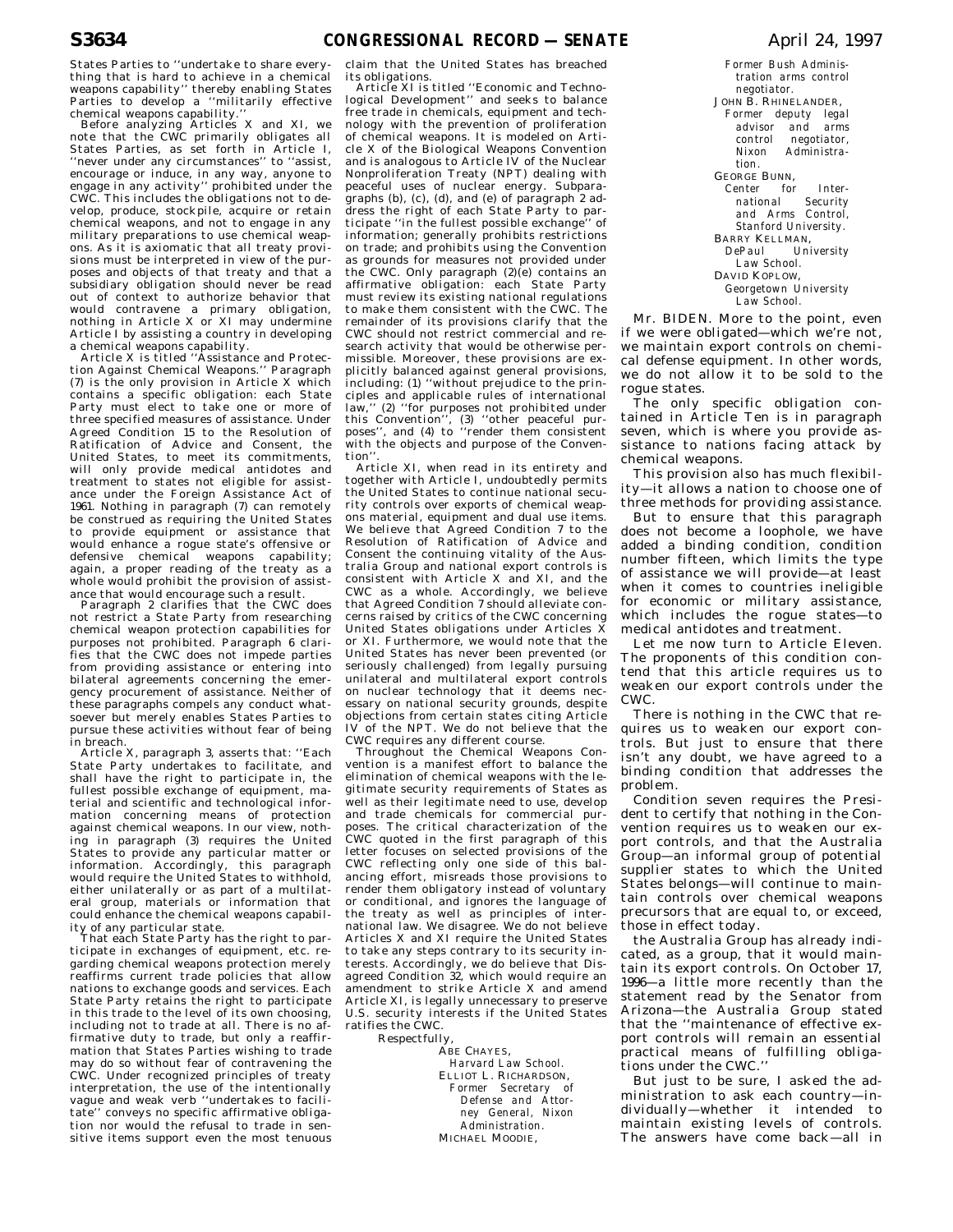the affirmative—as the president stated today in his letter to the majority leader.

Finally, the President committed today, in the event that either Article Ten or Article Eleven to legitimate trade in a manner that endangers our security, the President will consult promptly with Congress on whether we should withdraw from the Convention.

This is an extraordinary commitment. So I hope it resolves everyone's concern.

Mr. President, I reserve the remainder of the time on the bill. I think I have used up all the time on the amendment.

The PRESIDING OFFICER. There is 1 minute remaining on the amendment.

Mr. BIDEN. Oh, there is 1 minute remaining on the amendment? Mr. President, in that case I have another 10 minutes.

No, if the majority is ready to yield back their time, I will yield back my minute.

The PRESIDING OFFICER. The Senator from North Carolina.

Mr. HELMS. A bum deal, just like this treaty.

Mr. BIDEN. I reserve the remainder of my time.

The PRESIDING OFFICER. The Senator from Arizona.

Mr. KYL. Mr. President, I always enjoy holding court with my friend from Delaware. We have had some of these debates in the past, and this is the thing that lawyers like to argue about, but I believe that most lawyers will agree with me that what they learned in law school was that the specific provisions of the contract always prevail over a general statement at the beginning of the contract. There are a lot of rules of instruction. Later provisions generally govern over previous provisions on the theory that you later describe your intent, fully cognizant of what existed before. The same thing is true with specific provisions of the contract, and that is why article I is called, not ''CWC article I,'' but rather 'general article.'' "Article I, General Obligations.''

Then article II is definitions, and after that are the specifics. This is the reason why the Australia Group itself issued a statement right after this convention was entered into undertaking to review, in light of the implementation of the convention, the measures that they take to ''prevent the spread of chemical substances and equipment for purposes contrary to the objectives of the convention with the aim of removing such measures for the benefit of states parties to the convention acting in full compliance with the obligations under the convention.''

Australia Group members would not have had to do this under the interpretation of the convention by my friend from Delaware. Rather, they began to do this because they read articles X and XI the same as the many experts do that I cited earlier as limiting our ability to impose trade restrictions on

states parties to the convention. That is why it says we will undertake to facilitate, and the other states parties have the right to the fullest possible trade in these chemical weapons. This is not just my view. I read to you what Secretary Cheney said before, James Schlesinger, former Secretary of Defense and head of the CIA. It is plain that article X legitimizes such transfers.

The PRESIDING OFFICER. The Senator from Delaware has 33 seconds.

Mr. BIDEN. Mr. President, I ask unanimous consent to have printed in the RECORD a letter dated October 17, 1996—speaking of superseding—which supersedes the statement referred to by my colleague about the Australia Group. It says:

In this context, the maintenance of effective export controls will remain an essential practical means of fulfilling obligations under the CWC and the BTWC.

Translated into ordinary English, it means that we adhere to the commitment we made in the Australia Group with export controls. We believe it is consistent with the CWC and required by the CWC.

There being no objection, the letter was ordered to be printed in the RECORD, as follows:

#### AUSTRALIA GROUP MEETING

Australia Group participants held informal consultations in Paris between Oct. 14–17, to discuss the continuing problem of chemical and biological weapons (CBW) proliferation. Participants at these talks were Argentina, Australia, Austria, Belgium, Canada, the Czech Republic, Denmark, the European Commission, Finland, France, Germany, Greece, Hungary, Iceland, Ireland, Italy, Japan, Luxembourg, Netherlands, New Zealand, Norway, Poland, Portugal, Romania, Slovak Republic, Spain, Sweden, Switzerland, United Kingdom and the United States, with the Republic of Korea taking part for the first time.

Paticipants maintain a strong belief that full adherence to the Chemical Weapons Convention (CWC) and to the Biological and Toxin Weapons Convention (BTWC) will be the best way to eliminate these types of particularly inhumane weapons from the world's arsenals. In this context, the maintenance of effective export controls will remain an essential practical means of fulfilling obligations under the CWC and the BTWC.

All participants at the meeting welcomed the expected entry into force of the CWC\*, noting that this long-awaited step will be an important, historic moment in international efforts to prohibit chemical weapons. Participants agreed to issue a separate statement on this matter, which is attached.

Participants also welcomed the progress of efforts to strengthen the BTWC in the negotiations taking place in the Ad Hoc Group of BTWC States Parties in Geneva. All Australia Group participating countries are also States Parties to this Treaty, and strongly support efforts to develop internationallyagreed procedures for strengthening international confidence in the treaty regime by verifying compliance with BTWC obligations.

Experts from participating countries discussed national export licensing systems aimed at preventing inadvertent assistance to the production of CBW. They confirmed that participants administered export con-

trols in a streamlined and effective manner which allows trade and the exchange of technology for peaceful purposes to flourish. They agreed to continue working to focus these national measures efficiently and solely on preventing any contribution to chemical and biological weapons programs. Participants noted that the value of these measures in inhibiting CBW proliferation benefited not only the countries participating in the Australia Group, but the whole international community.

Participants also agreed to continue a wide range of contacts, including a further program of briefings for countries not participating in the Paris consultations to further awareness and understanding of national policies in this area. Participants endorsed in this context the importance of regional seminars as valuable means of widening contacts with other countries on these issues. In particular, Romania's plans to host a seminar on CBW export controls for Central and Eastern European countries and the Commonwealth of Independent States in Bucharest on Oct. 21–22 and Japan's plans to host a fourth Asian Export Control Seminar in Tokyo in early 1997 were warmly welcomed by participants. Argentina will also host a regional seminar on non-proliferation matters, in Buenous Aires, in the first week of December 1996. France will organize a seminar for French-speaking countries on the implementation of the CWC. This will take place shortly before entry into force of the Convention.

The meeting also discussed relevant aspects of terrorist interest in CBW and agreed that this serious issue requires continuing attention.

Participants agreed to hold further consultations in October 1997.

AUSTRALIA GROUP COUNTRIES WELCOME PRO-SPECTIVE ENTRY INTO FORCE OF THE CHEMI-CAL WEAPONS CONVENTION

The countries participating in the Australia Group warmly welcomed the expected entry into force of the Chemical Weapons Convention (CWC) during a meeting of the Group in Paris in October 1996. They noted that the long awaited commencement of the CWC regime, including the establishment of the Organization for the Prohibition of Chemical Weapons, will be an historic watershed in global efforts to abolish chemical weapons for all time. They also noted that all states adhering to the CWC are obliged to ensure their national activities support the goal of a world free of chemical weapons.

All of the participating countries reiterated their previous statement underlining their intention to be among the original States Parties to the CWC. They noted that 24 of the 30 countries participating in the Australia Group have already ratified the Convention. Representatives also recalled their previous expressions of support for the CWC, and reaffirmed these commitments. They restated their view that the effective operation and implementation of the CWC offers the best means available to the international community to rid the world of these weapons for all time. They called on all signatories to ratify the CWC as soon as possible, and on the small number of countries which have not signed the Treaty to join the regime and thereby contribute to international efforts to ban these weapons.

Representatives at the Australia Group meeting recalled that all of the participating countries are taking steps at the national level to ensure that relevant national regulations promote the object and purpose of the CWC and are fully consistent with the Convention's provisions when the CWC enters into force for each of these countries. They noted that the practical experience each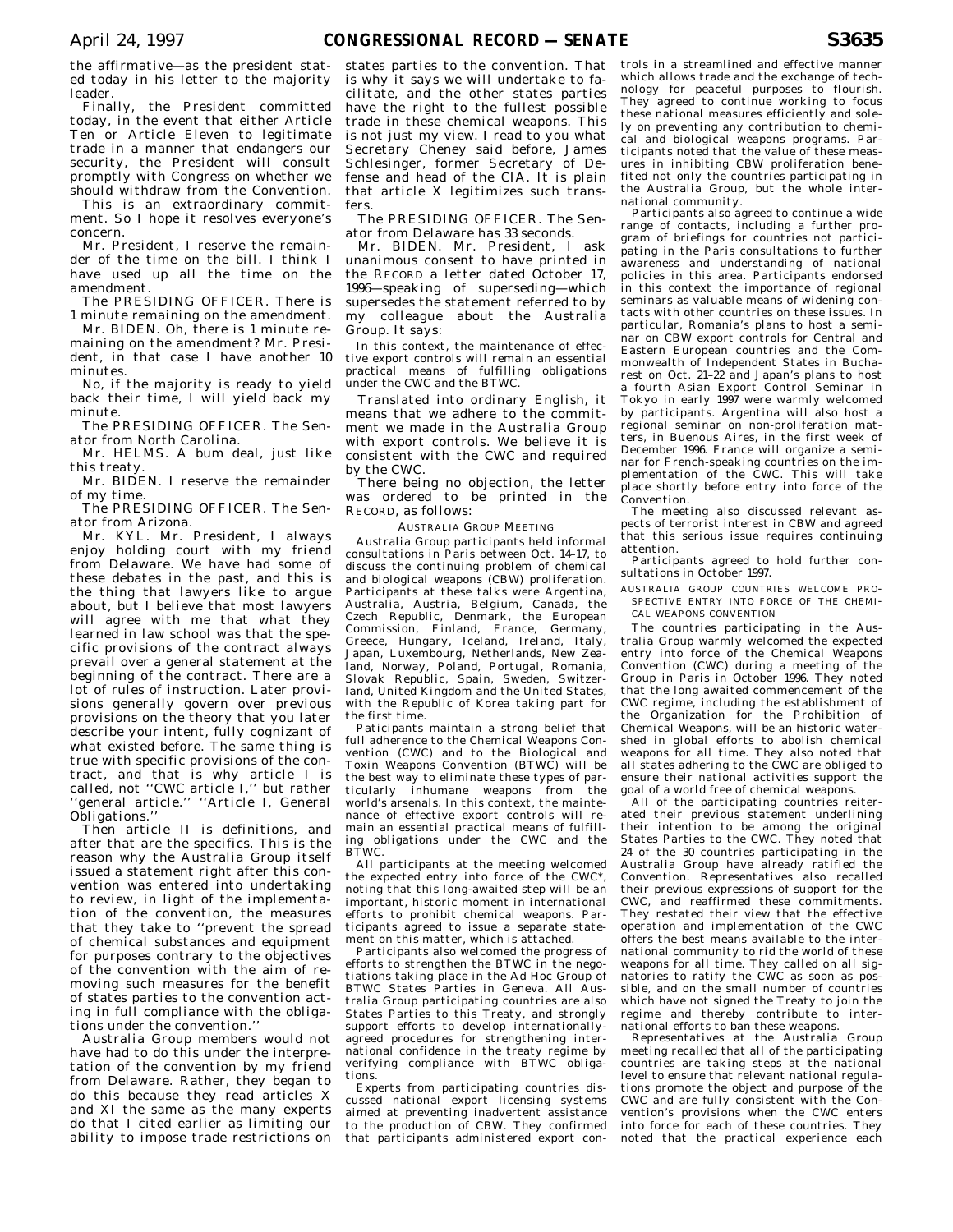country had obtained in operating export licensing systems intended to prevent assistance to chemical weapons programs have been especially valuable in each country's preparations for implementation of key obligations under the CWC. They noted in this context, that these national systems are aimed solely at avoiding assistance for activities which are prohibited under the Convention, while ensuring they do not restrict or impede trade and other exchanges facilitated by the CWC.

Mr. BIDEN. We are ready to vote, Mr. President.

The PRESIDING OFFICER. All time has expired. The question is on agreeing to amendment No. 51. The yeas and nays have been ordered. The clerk will call the roll.

The assistant legislative clerk called the roll.

The result was announced—yeas 66, nays 34, as follows:

| [Rollcall Vote No. 50 Ex.] |           |  |  |
|----------------------------|-----------|--|--|
|                            | $YFAS=66$ |  |  |

|                  | .          |                |
|------------------|------------|----------------|
| Akaka            | Feingold   | Lieberman      |
| Baucus           | Feinstein  | Lugar          |
| Biden            | Ford       | McCain         |
| Bingaman         | Frist      | Mikulski       |
| Boxer            | Glenn      | Moseley-Braun  |
| Breaux           | Gorton     | Moynihan       |
| Bryan            | Graham     | Murray         |
| <b>Bumpers</b>   | Hagel      | Reed           |
| Byrd             | Harkin     | Reid           |
| Chafee           | Hatch      | Robb           |
| Cleland          | Hollings   | Roberts        |
| Coats            | Inouye     | Rockefeller    |
| Cochran          | Jeffords.  | Roth           |
| Collins          | Johnson.   | Sarbanes       |
| Conrad           | Kennedy    | Smith (OR)     |
| D'Amato          | Kerrey     | Snowe          |
| Daschle          | Kerry      | Specter        |
| DeWine           | Kohl       | <b>Stevens</b> |
| Dodd             | Landrieu   | Torricelli     |
| Domenici         | Lautenberg | Warner         |
| Dorgan           | Leahy      | Wellstone      |
| Durbin           | Levin      | Wyden          |
|                  | $NAYS-34$  |                |
| Abraham          | Gramm      | McConnell      |
| Allard           | Grams      | Murkowski      |
| Ashcroft         | Grassley   | Nickles        |
| Bennett          | Gregg      | Santorum       |
| Bond             | Helms      | Sessions       |
| <b>Brownback</b> | Hutchinson | Shelby         |
| <b>Burns</b>     | Hutchison  | Smith (NH)     |
| Campbell         | Inhofe     | Thomas         |
| Coverdell        | Kempthorne | Thompson       |
| Craig            | Kyl        | Thurmond       |
| Enzi             | Lott.      |                |
| Faircloth        | Mack       |                |

The amendment (No. 51) was agreed to.

Mr. HELMS. I move to reconsider the vote.

Mr. BIDEN. I move to lay that motion on the table.

The motion to lay on the table was agreed to.

,<br>Mr. DASCHLE addressed the Chair.

The PRESIDING OFFICER. The minority leader.

Mr. DASCHLE. Mr. President, I ask unanimous consent that I be allowed to use the 5 minutes allocated to each leader for purposes of closing debate in addition to my 15 minutes for the leader in an effort to make my statement at this point in the debate.

The PRESIDING OFFICER. Without objection, it is so ordered.

Mr. DASCHLE. Mr. President, let me begin by commending the distinguished majority leader for his leadership on this issue and for his eloquent statement earlier today. I think he spoke

for a large number of the American people, both Republicans and Democrats in coming to the conclusion he did about this treaty. I rise to commend him and to support him in the decision that he made.

I also wish to commend the distinguished ranking member of the Foreign Relations Committee, the Senator from Delaware, for his leadership on our side of the aisle. No one could have managed this bill better. And we could not have come to this point were it not for the remarkable commitment he has made in the effort to pass this treaty. I thank him for his leadership in bringing us to this point tonight.

Under the terms of article II, section 2 of the Constitution, the Senate alone was granted the power to advise and consent to treaties made by the President. Our Founding Fathers also decided that approval by a simple majority was simply not sufficient for legislation of this magnitude. Instead, they established the requirement that twothirds of the Senate must support a treaty for it to take effect.

This is as it should be. There is no more important or unique power assigned to the Senate by the Constitution than the authority to provide advice and consent on treaties. With this authority, however, comes obligations. Senators must examine a treaty not through a prism of narrow political pursuits, but rather from the perspective of broad national interests.

Put simply, the most important question we should ask ourselves when considering the Chemical Weapons Convention, or any other treaty, is, does this make sense for the Nation and are its citizens more secure?

Mr. President, after a thorough review of this treaty, its negotiating history, and the 28 conditions added by the Senate, I believe the answer to this question is a resounding and unqualified yes.

The Chemical Weapons Convention bans the development, production, stockpiling, and use of toxic chemicals as weapons. A look at the negotiating history of the CWC reveals that this treaty is truly a bipartisan product. Negotiations, as has been mentioned now on several occasions throughout the day, began with President Reagan in the early 1980s.

While the bulk of the negotiations and most of the difficult decisions occurred during the Bush administration, President Clinton finished the work started by his two predecessors and submitted the treaty to the Senate for consideration in November of 1993.

The Senate's counsel on crucial issues was sought and provided repeatedly throughout the course of the decade-long negotiations. Playing an especially important role in this regard was the Senate's Arms Control Observer Group, a bipartisan gathering of Senators with special interests and expertise in arms control matters. Currently, Senators STEVENS and BYRD lead the group.

In addition, since the treaty has been before the Senate for nearly 3 years, Members have had ample opportunity to request the information needed to reach their judgment, and more than sufficient time to carry out a thorough examination of the treaty's impact on our national security.

During that 3-year period, nearly 20 hearings have been conducted in several different Senate committees, including Armed Services, Foreign Relations, Intelligence, and Judiciary. In addition, the administration has made available over 1,500 pages of documentation on the Chemical Weapons Convention and answered over 300 questions from Senators and their staffs.

Moreover, as a result of intensive, around-the-clock negotiating sessions between the administration, Senator HELMS and Senator BIDEN, the resolution of ratification now contains 28 separate conditions on the U.S. Senate's resolution of ratification. That is 28 individual clarifications by the Senate about the terms and conditions under which the U.S. would enter into the Chemical Weapons Convention. These conditions were the product of over 100 hours of discussion. And I am told that the vast majority of the conditions address problems first raised by Republicans. I think it is safe to say that these list of conditions address virtually every legitimate concern that has been raised about the potential impact of the CWC on our national security and economy.

Mr. President, we must now evaluate what has been revealed during this process that has spanned three Presidential Administrations and includes numerous hearings, briefings and mounds of documents. What have we determined about the merits of the CWC in the nearly 31⁄2 years since President Clinton submitted it to us?

First, officials from previous Administrations who were involved in the CWC negotiations support the treaty. General Brent Scowcroft, the National Security Advisor to Presidents Reagan and Bush, has said the following:

''The time has come for the Senate to uphold U.S. leadership in combating the proliferation of weapons of mass destruction by providing its consent to the [Chemical Weapons] Convention.

And President Bush himself, in a February meeting with Secretary of State Madeleine Albright and former Secretary of State James Baker, noted:

''I . . . strongly support efforts to get this chemical weapons treaty approved. This should be beyond partisanship. I think it is vitally important for the United States to be out front. . . . We don't need chemical weapons, and we ought to get out front and make clear that we are opposed to others having them.''

Second, what are the views of America's chemical manufacturers—the industry that will be most directly affected by the provisions of the CWC? The chemical industry is America's largest export industry, posting \$60 billion in export sales last year alone. Opponents of this treaty claim its ratification will lead to onerous and costly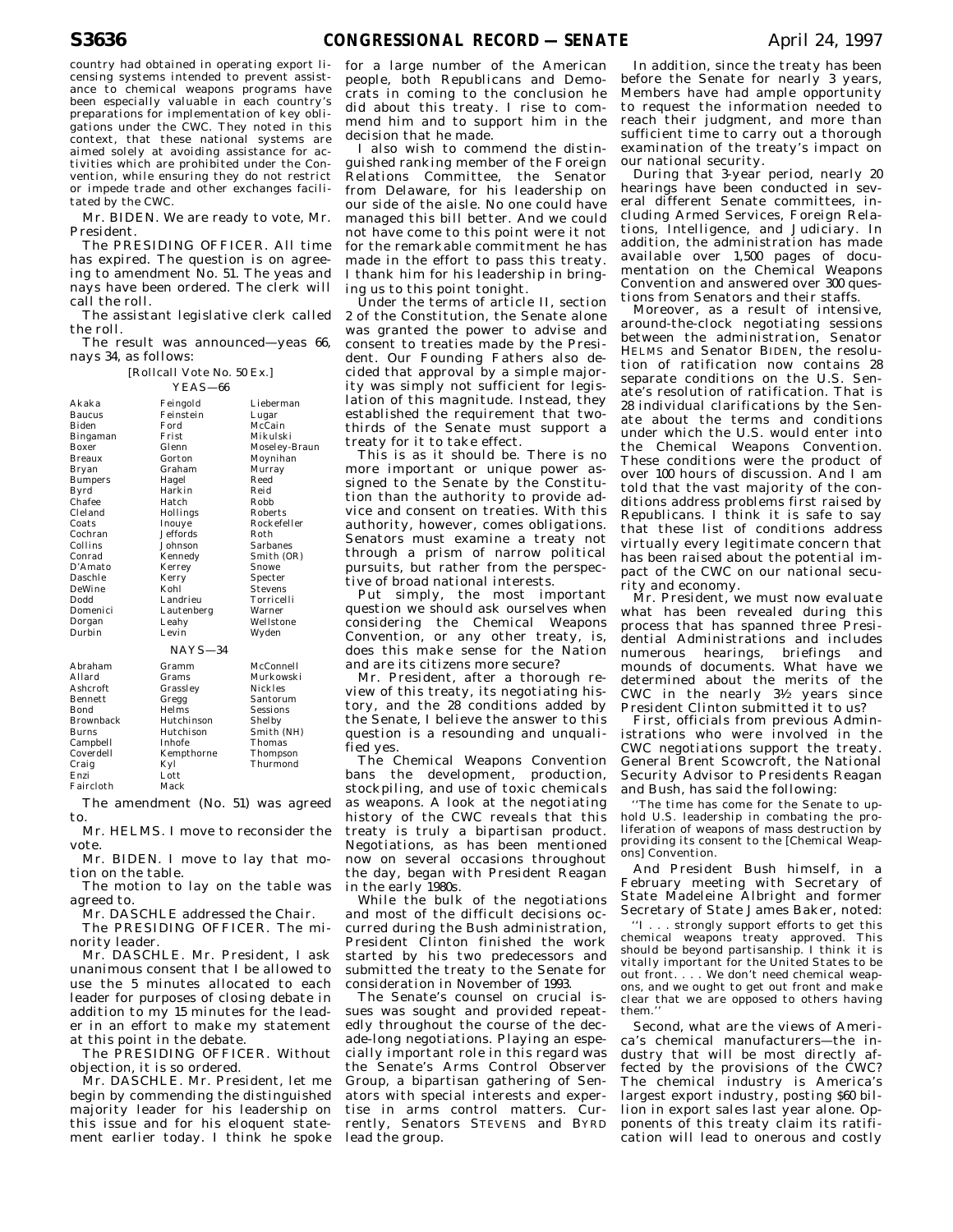restrictions and regulations on this industry as well as the exposure of confidential, proprietary information.

The chemical industry has repeatedly refuted these claims; yet, it appears that CWC's critics are so blinded by their ideological zeal to kill all arms control treaties that they cannot take no for an answer. One of the industry's best responses was contained in a letter sent late last year to the distinguished Majority leader, Senator LOTT. This letter is an important one, so I will quote it at length:

''The chemical industry has long supported the Chemical Weapons Convention. Our industry participated in negotiating the agreement and in U.S. and international implementation efforts. The treaty contains substantial protections for confidential business information. We know because industry helped to draft these provisions . . . In short, our industry has thoroughly examined and tested this Convention. We have concluded that the benefits of the CWC far outweigh the costs. . . . Indeed, the real price would come from not ratifying the CWC. . . . If the Senate does not vote in favor of the CWC, we stand to lose hundreds of millions of dollars in overseas sales, putting at risk thousands of good-paying American jobs.''

So says the chemical industry in a letter signed by the CEOs of 53 of America's preeminent chemical manufacturers. Signees include the ARCO Chemical Company, the Ashland Chemical Company, the Bayer Corporation, the B.F. Goodrich Company, the Dow Chemical Company, the Eastman Chemical Company, the E.I. Dupont Company, the Exon Chemical Company and the Monsanto Company. I should also note that these companies issued this statement before we agreed upon the 28 conditions I discussed earlier, several of which would further reduce the possibility that proprietary information from American businesses would fall into the hands of our adversaries.

Well, Mr. President, what about the military? After all, it is our men and women in uniform who must face, as they did in Desert Storm, the threat of an attack from lethal chemical weapons. Make no mistake. We are talking about invisible and instantaneous killers. What about our people in the Pentagon who have to make the decisions that may ultimately lead to the exposure of our troops to that insidious threat? General Shalikashvili, the Chairman of the Joint Chiefs of Staff, testified before the Senate Foreign Relations Committee:

''The potential benefits of the Chemical Weapons Convention will have a positive impact on the lives of our service people and how the U.S. military fulfills its responsibility to national security.''

In another appearance before the Foreign Relations Committee, General Shalikashvili noted:

''From a military perspective, the Chemical Weapons Convention is clearly in our national interest. The non-proliferation aspects of the convention will retard the spread of chemical weapons and, in so doing, reduce the probability that U.S. forces may encounter chemical weapons in a regional conflict.''

Some may argue that General Shalikashvili is but one general who was appointed by President Clinton. To those skeptics, let me say three things. First, General Shalikashvili's record of service to this country is unparalleled. Second, a comprehensive review of this record will not reveal a single instance where he failed to offer anything but than his objective, untarnished opinion. Third, he is not alone.

An April 3 letter to the President states the following:

The CWC destroys stockpiles that could threaten our troops; it significantly improves our intelligence capabilities; and it creates new international sanctions to punish those states who remain outside of the treaty. For these reasons, we strongly support the CWC.

Mr. President, that letter was sent on behalf of 16 three- and four-star generals and admirals, including Colin Powell, John Vessey, and Norman Schwartzkopf. This letter, in addition to an endorsement by David Jones, means that every occupant in the last 20 years of the position of chairman of the Joint Chiefs of Staff, this Nation's highest military office, has come out in support of the CWC.

The final group the Senate has heard from in its efforts to weigh the pros and cons of the Chemical Weapons Convention is the intelligence community. The task of verifying this treaty, like other arms control treaties, ultimately falls on the shoulders of the Central Intelligence and the other organizations within the intelligence community. Despite the most comprehensive, intrusive verification regime in the history of arms control, critics of CWC argue that it is unverifiable; if they had their way, the Senate would reject the CWC because the intelligence community will be unable to detect any violations of the treaty itself. But in this case, the perfect is the enemy of the good.

While the intelligence community has rightly acknowledged that it cannot detect any production of chemical agents—anywhere or at anytime—it has also said that it can effectively verify the provisions of this treaty. Moreover, the critics' argument ignores the fact that, with or without the Chemical Weapons Convention, our intelligence community will still seek to collect information on efforts by foreign nations to develop and produce chemical weapons. The more important question is whether our intelligence and nonproliferation efforts are helped or hindered by the adoption of the treaty.

According to James Woolsey, then director of the Central Intelligence Agency, and since confirmed by George Tenet, acting director of the CIA:

The Intelligence community has the broader mission—with or without the treaty—of detecting the existence and assessing the threat from chemical weapons programs of any country. This mission must be carried out regardless of whether we have the additional requirement to assess such activities against the provisions of the treaty. And it is to this broader mission that the CWC can make a significant contribution.

The Senate has heard from President Reagan's National Security Advisor, from President Bush, from the leading figures in the chemical industry, from the current chairman of the JCS, three of his predecessors and 14 other threeand four-star generals and admirals, and from the intelligence community. Each of these groups and individuals have looked at the CWC from their unique perspectives and interests and each has reached the same conclusion: the Senate should support this treaty and should do so promptly.

Mr. President, I would submit since the Senate received the CWC treaty for its advice and consent, one other group has spoken all too loudly to us: those who commit terrorist acts. In the  $3\frac{1}{2}$ years this treaty has been before the Senate, terrorist incidents have occurred with a sickening and disturbing regularity: the sarin gas attack in the Tokyo subway; the bombing of the Murrah Federal Building in Oklahoma City; the attack on Khobar Towers in Dharan, Saudi Arabia; the suspected bombing of TWA flight 800; the bombing in Olympic Park in Atlanta. Each incident has painfully dramatized the fact that we live in an age where, unfortunately, no one is inoculated against the threat of terrorism. No community stands outside the reach of determined terrorists. As President Clinton noted in a recent address, ''Terrorism has become an equal opportunity destroyer, with no respect for borders.''

This treaty is an opportunity to send a small message to those who threaten our families, our communities and our way of life with their unprovoked acts of violence.

The United States Senate has heard what terrorists have to say. Today, with our votes on this treaty, we determine how the United States Senate will respond to these acts. I hope we will send the message that we are going to do all we can to ensure that these deadly chemicals will never be the means terrorists employ to advance their cause. It is time we said to the terrorists, on the issue of chemical weapons, enough is enough.

Now the argument will be made that this treaty will not halt terrorism, will not shut down the private laboratories of insane extremists and will not halt the efforts of various rogue nations.

To a certain degree, that is probably true. But what this treaty will do is begin the orchestration of a concert of nations—an orchestration of civilized voices that speaks out forcefully against an unambiguous evil.

Tonight America has the opportunity to make the moral stand. We are destroying our own chemical stockpiles. We began that cleansing process under President Reagan and it continues today. Why should we oppose a treaty that demands the world to live up to a moral standard that we have already willingly accepted ourselves? Why deprive ourselves of the right to call upon our neighbors to live up to the example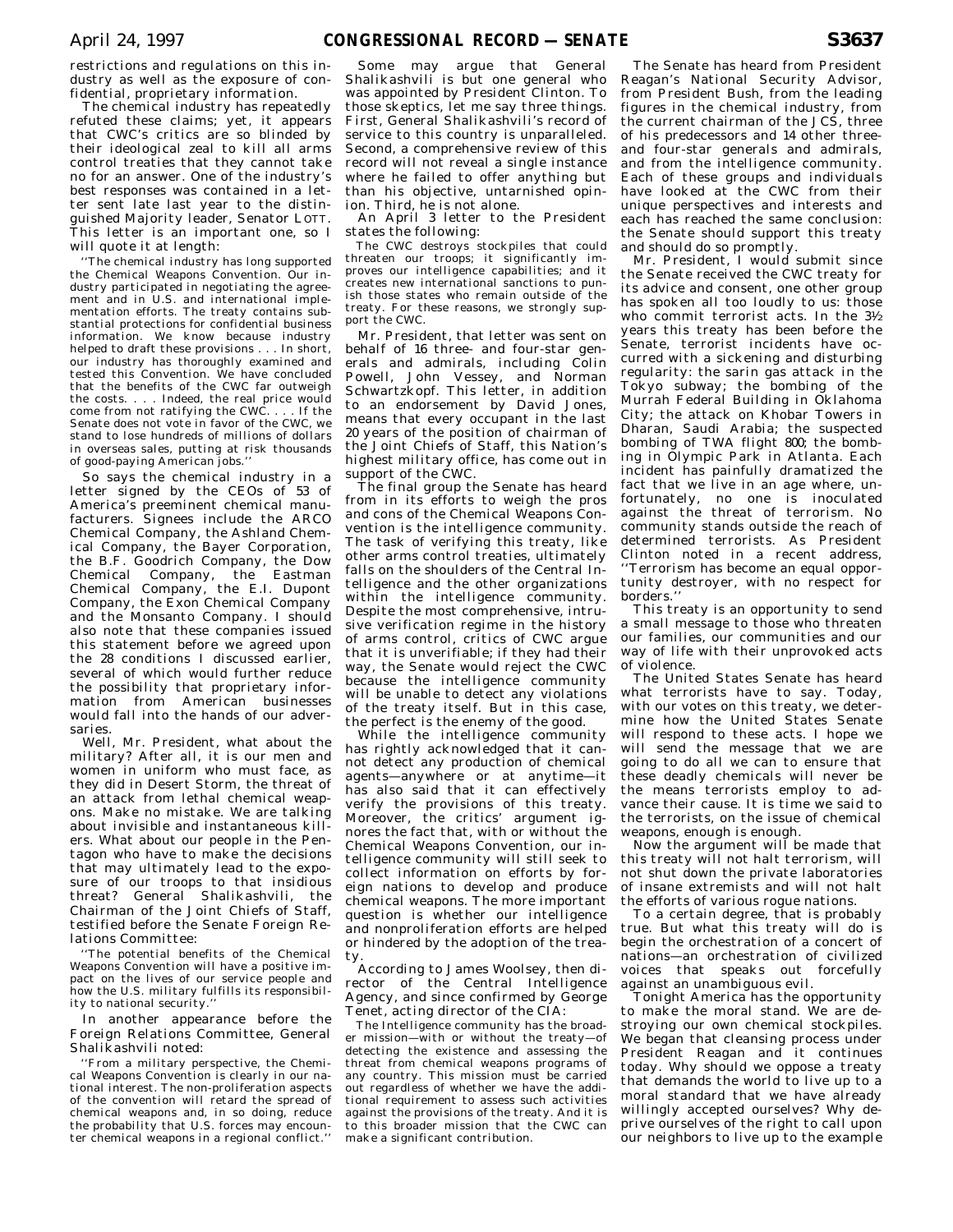that we in the United States are willing to act?

In summary, Mr. President, this is a necessary treaty. It has been endorsed by a bipartisan group of Senators who are experts on this issue, by advisors to Presidents Reagan and Bush, and President Clinton, by the U.S. military, by our chemical industry and by our intelligence community.

To all of this I would add two final points. First, over 80 percent of the American people have indicated their support for ridding the world of toxic agents by ratifying the CWC. Second, over 70 countries have already ratified this treaty and thereby forsworn the use of chemical weapons. Mr. President, this treaty is going to happen with or without us. I urge the Members of this body to set aside partisan differences, demonstrate leadership to our friends and enemies alike, join with those who have already ratified this treaty and take the first step toward eliminating these evil weapons. Mr. President, I ask that the Senate ratify this treaty.

The PRESIDING OFFICER. Who yields time?

Mr. BIDEN. How much time remains? The PRESIDING OFFICER. The Senator from North Carolina has 21 minutes, the Senator from Delaware has 7 minutes, the Senator from Vermont has 81⁄2 minutes, and the majority leader has 5 minutes.

Mr. BIDEN. I yield myself such time as I may consume under the 7 minutes. I do not plan on using it all.

Mr. President, it has been a long road to this spot, this point. We have had not only extensive debate in the last 2 days, we have had an extensive debate on this floor, in committees, in the press, among foreign policy experts, think-tank types, for the past 3 years. We reached the point where we are constitutionally required to fulfill a duty of either giving our consent to ratification or withholding it. As both leaders have pointed out, it is maybe the most significant responsibility delegated to the U.S. Senate

I realize that we sometimes stand on this floor, particularly when any one of us and all of us have invested a significant amount of time in one issue or another where we feel that we have spent most of our waking hours for the past month, two, or three—everyone has experienced that on this floor-and we tend to think that since we put so much time into the passage of a piece of legislation, or in this case, a treaty, that maybe it is the most important thing that the Senate has done or could do because I guess we say to ourselves we would not invest that much of our time, our energy, our mind, our soul, into the effort if it was not so important.

Acknowledging that we all err on that side of thinking what we do is sometimes more important than what it is, I respectfully suggest that the vote each of us is about to cast on this treaty is likely to be the most significant vote any of us cast in this Congress.

Twice today I have been referred to as the senior Senator from Delaware. I want the record to show, I know I am the junior Senator. I am the second most senior junior Senator in the United States. I have been here 25 years, but that young man in the back there is the most senior junior Senator, the distinguished Senator from South Carolina, Senator HOLLINGS, because the most senior Senator of senior Senators is his colleague, Senator THUR-MOND.

Mr. President, I am not sure that there is any vote that I have cast in the last 4 or 5 years that I think is as significant for the future of the United States as this treaty. And as I said, and I will conclude with this, not merely because of what the treaty attempts to do—and that is, for the first time in the history of modern man, ban even the possession of an entire category of weaponry—but that is not the reason why this is the most important vote. We are at a juncture in our history, Mr. President, in my opinion, where the United States has an opportunity, which rarely comes to any nation in its history—it has come to us, in my opinion, on two occasions—where our actions and our leadership can literally, not figuratively—and it is not hyperbole—can literally shape, at least on the margins, the future of the world.

After World War II, we stepped up to the plate. My father's generation and my grandfather's generation and grandmother's and my mother's generation stepped up to the plate. They did things, when we look back on them, that must have taken incredible courage. Can you imagine having over 10 million men still under arms and standing up as a Senator, or as a President, or as a Secretary of State, and saying, by the way, I want us now to send billions of dollars to those people who killed our sons and daughters? That was the Marshall Plan. Can you imagine the foresight it took and how difficult it must have been to cast a vote to set up an outfit called NATO, of which Germany, our sworn enemy that killed our sons and daughters, were members? Those people had courage. But they did what the Senator from Indiana, Senator LUGAR, said: They led.

This is about leadership. This is about the role of the United States in leading the world. If we refrain from exercising that opportunity—and we will if we do not vote for this treaty we will have passed up an opportunity that, as I said, rarely comes to any nation in the history of the world. We can affect, if we are wise, the behavior, activity and actions for a generation to come, not for what is contained in this treaty, but because of the leadership that was demonstrated in drafting this treaty, in ratifying this treaty and enforcing this treaty.

So, Mr. President, I realize that all of us—myself included—tend to engage in hyperbole and rhetoric that doesn't

mean the substance of what we are talking about. But I honestly believe this is one of the most important votes, in terms of the future of this country and its ability to lead at a moment in history that seldom comes to any nation, that may be the most important vote that any of us will cast. If we embark on this path of continuing to engage the world and lead the world, we maintain the reasonable prospect that we can make the world—the world—a better place in which to live.

I yield the remainder of my time, and I yield the floor.

The PRESIDING OFFICER. The Chair recognizes the Senator from North Carolina.

Mr. HELMS. I am profoundly disappointed in the five votes of the Senate on the important, vital amendments. After all the debate, all the gallons of newspaper ink spilled, all of the negotiations—ultimately, I had hoped for better. But so be it.

There isn't a person in this room, rhetoric aside, who can believe that the amendments that we have just considered are ''killer amendments.'' The nature of international relations, and of treaties is that what is negotiated can be renegotiated, and if necessary, negotiated anew. If our aim is a better future, what are a hundred more meetings in Geneva, or Vienna or the Hague? These amendments would have ensured that this treaty did no harm, even if it did no good.

Now, we must vote on a treaty that, stripped of these key protections, four former Defense Secretaries have told us is contrary to the national security interests of the United States.

The truth is that I cannot abide the pretense of action on a matter as weighty as the proliferation of weapons of mass destruction. If we ratify this treaty today, the Senate, with the President, will announce to the world that we have done something about the scourge of chemical weapons. We will pat ourselves on the back and go home.

But, Mr. President, we will have done nothing. And, worse than nothing, we will have done harm. In the name of curbing the proliferation of these chemicals, we will allow rogue states to gain access to our most precious defense secrets. We will guarantee that rogue nations of the World—both those who have signed this treaty and those who have not—have the ability to manufacture chemical weapons and penetrate our Nation's most advanced chemical defenses.

Article X and XI—''Poisons for Peace''—will foster the proliferation of those very poisons. Anyone who doubts that need only look to how Russia has abused similar provisions in the Nuclear Non-Proliferation Treaty. The N.P.T.'s ''Atoms for Peace'' provisions allows Russia to transfer to Iran, a terrorist state, a nuclear reactor. Russia has argued that the sale is perfectly legal, and Russia is right. Iran, despite its nuclear weapons program and its chemical weapons program, is a nation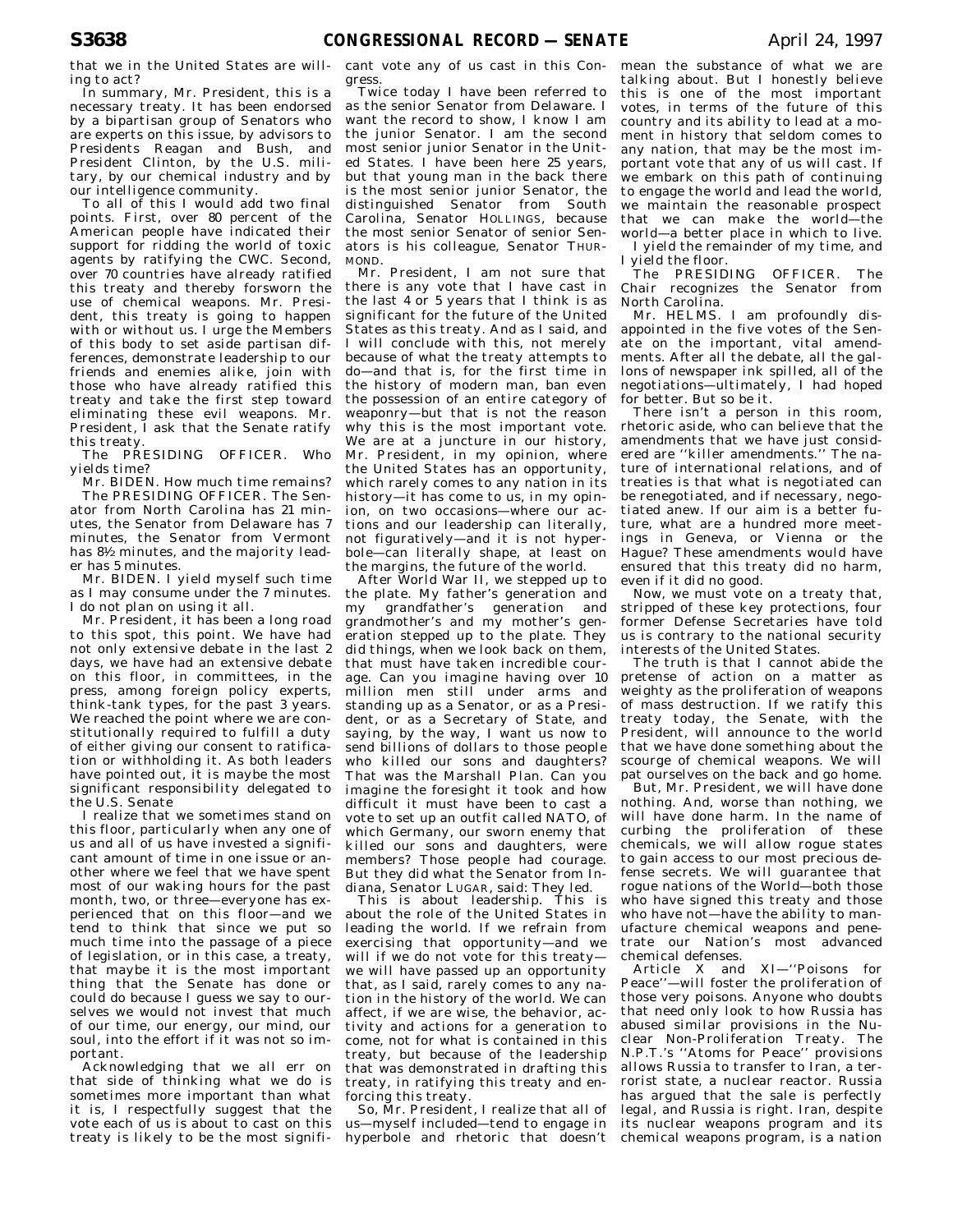in full compliance with the Non-Proliferation Treaty. And so it will get one nuclear reactor from Russia, maybe more. And perhaps China will throw in a reactor or two as well. And we can do nothing to stop it.

The administration says that we will not sell Iran chemical technology or defensive gear under the similar provisions of the CWC. We are not selling them nuclear reactors either. Russia is.

And it will not be the United States which provides Iran the chemical technology. They will get it from Russia and China under ''Poisons for Peace.'' And Iran will give it to its terrorist allies Syria and Libya, who have not signed up to the treaty. And we will be powerless to protest—because if we ratify this treaty, here, today, in this body, we will have endorsed those transfers.

Now this morning the President has offered us some sweeteners for the hemlock he is asking us to swallow. He promises to keep an eye on any problems Articles X and XI may cause. I appreciate his willingness to recognize the legitimacy of the concerns my colleagues and I have expressed. However, I can't help but feel that this last ditch attempt to buy off opponents to this dangerous treaty is nothing more than empty promises.

I am a veteran of the counter-proliferation wars. Every week, I see more and more classified information about proliferation activities that should require the President, under existing law, to levy sanctions against Russia, China, or both. We never do, and we won't under the terms of the CWC with or without the assurances under Article X and XI. The President doesn't want to fight with those 800-pound gorillas. In much the same way as we will turn a blind eye while Russia helps Iran get a nuclear weapon, we will allow others to develop chemical weapons. And there won't be a darn thing we'll be able to do.

Should Articles 10 and 11 of the CWC be renegotiated? Yes. Did the Senate err by stripping out the protections we inserted that would have required the administration to do so? Yes. And I am deeply disappointed that I was unable to convince my colleagues of the danger to the people of the United States and our allies. We have made a terrible, potentially cataclysmic, mistake today in ignoring the desperate need to revise the terms of this treaty.

Without revision of Articles 10 and 11, this treaty is bad for America, and bad for the world. It must be voted down. For it we ratify this treaty, our children and our grandchildren will hold us accountable. They will hold us accountable when Iran or Syria or Libya or North Korea finally uses a chemical weapon—and they will do so built with technology they acquired thanks to Articles 10 and 11 of the CWC. They will look back on this debate, look back on where each us of stood, and—mark my words—they will hold us accountable.

Mr. President, let us listen to the wisdom of the four former Secretaries of Defense, who have urged us to oppose this treaty. Let us listen to the mountain of evidence—classified and unclassified—that has been presented over the past two days as to the dangers posed by this treaty. And most important, let us listen to our consciences. Let us vote to reject the Chemical Weapons Convention.

AMENDMENT NO. 52

Mr. HELMS. Mr. President, I send an amendment to the desk and ask for its immediate consideration.

The PRESIDING OFFICER. The clerk will report.

The assistant legislative clerk read as follows:

The Senator from North Carolina [Mr. HELMS], for Mr. BIDEN, proposes an amendment numbered 52.

Mr. HELMS. Mr. President, I ask unanimous consent that reading of the amendment be dispensed with.

The PRESIDING OFFICER. Without objection, it is so ordered.

The amendment is as follows:

On page 2, line 18, strike ''payments'' and

insert ''any payment''.

On page 6, line 3, strike ''the head of''.

On page 8, line 2, insert "or such other or-<br>anization, as the case may be." after ganization, as the case may be," ''nization''.

On page 8, line 10, insert ''or the affiliated organization'' after ''tion''.

On page 9, line 11, insert ''or the affiliated organization'' after ''Organization''.

On page 9, line 17, insert ''or the affiliated organization'' after ''Organization''.

On page 13, line 21, insert '', and any official or employee thereof'' after ''it''.

On page 14, line 5, insert '', and any official or employee thereof'' after ''functions''.

On page 15, lines 6 and 7, strike ''to United States ratification'' and insert ''affecting the object and purpose''.

On page 18, line 2, insert ''support for'' after ''resolution of''.

On page 20, line 12, strike ''citizens,'' and insert ''citizens and''.

On page 23, line 18, strike ''obligation'' and insert ''obligations''.

On page 25, line 19, strike the comma.

On page 32, line 13, insert ''of Representatives'' after ''House''.

On page 32, lines 19 and 20, strike ''Foreign Military Sales, Foreign Military Financing,'' and insert ''Foreign Military Sales and Foreign Military Financing under the Arms Export Control Act''.

On page 34, line 1, strike ''Committee'' and insert ''Committees''.

On page 34, line 3, insert ''the'' after ''and''. On page 37, line 11, insert a comma immediately after ''games''.

On page 40, line 9, strike "of" and insert

'for' On page 41, line 16, insert ''of the Conven-

tion'' after ''ratification''. On page 47, line 19, insert ''the ratification

of'' after ''to''. On page 49, line 5, move the margin of ''(i)''

2 ems to the right. On page 49, line 11, move the margin of ''(ii)'' 2 ems to the right.

On page 49, line 16, move the margin of '(iii)'' 2 ems to the right.

On page 52, line 9, insert a comma after  $(m)$ ''

On page 53, line 21, strike the comma.

On page 55, line 4, insert ''a schedule of'' after ''to''.

On page 57, line 1, strike ''the'' the first place it appears and insert ''to''.

On page 59, line 15, strike the comma. On page 61, line 11, strike ''on an involuntary basis''.

On page 61, line 12, insert ''where consent has been withheld,'' after ''States,''. On page 8, line 8, insert '', if accepted,''

after ''provision''. On page 25, line 19, insert ''on Intelligence''

after ''tee''.

On page 27, line 7, strike ''is'' and insert ''are''.

On page 27, line 22, insert ''on Intelligence'' after ''Committee''.

On page 57, line 15, strike ''Ruanda'' and insert ''Rwanda''.

The PRESIDING OFFICER. Without objection, the amendment is agreed to. The amendment (No. 52) was agreed

to. Mr. KEMPTHORNE. Mr. President, it was President Ronald Reagan who said, ''Trust but verify.'' Sound advice I believe we should heed today.

Reluctantly, I rise in opposition to the Chemical Weapons Convention. Do I want to see the elimination of chemical weapons and deadly poisons? Absolutely. Will the proposed treaty actually prevent the use of chemical weapons? Not in my opinion. As I've listened carefully to all of the arguments, I have concluded the proposed treaty will not do what it is intended to do, and, in fact, may actually do more harm than good.

Again, trust but verify.

Like many Americans, I took notice when four recent Secretaries of Defense came out in opposition to the Chemical Weapons Convention. The opposition of Secretaries Schlesinger, Cheney, Rumsfeld and Weinberger is based, in part, on the fact that the treaty is not verifiable. In other words, we have no way of knowing if our ''partners'' in this agreement are living up to their end of the deal. Like the four former Secretaries of Defense, I am troubled by statements by CIA and Department of Defense officials that admit they do not have ''high confidence'' the treaty can be verified, key provisions ''can be thwarted'' and detection of small amounts of chemical weapons ''will admittedly be extremely difficult.'' In my mind, the admission of Clinton Administration officials that the treaty is not verifiable raises serious questions about the value of the agreement.

The Chemical Weapons Treaty also contains provisions, Articles X and XI, which mandate the sharing of all chemical equipment and technology, including chemical weapons defensive technology, with other countries. These provisions might allow countries like Iran and Iraq to acquire advanced defensive technologies so they can improve their chemical weapons combat capability. This exchange of technical information, mandated by the treaty, may also be used to develop ways to defeat our chemical weapons defensive technology. Because of these flaws in the treaty, Secretary Cheney wrote ''In my judgement, the treaty's Articles X and XI amount to a formula for greatly accelerating the proliferation of chemical warfare capabilities around the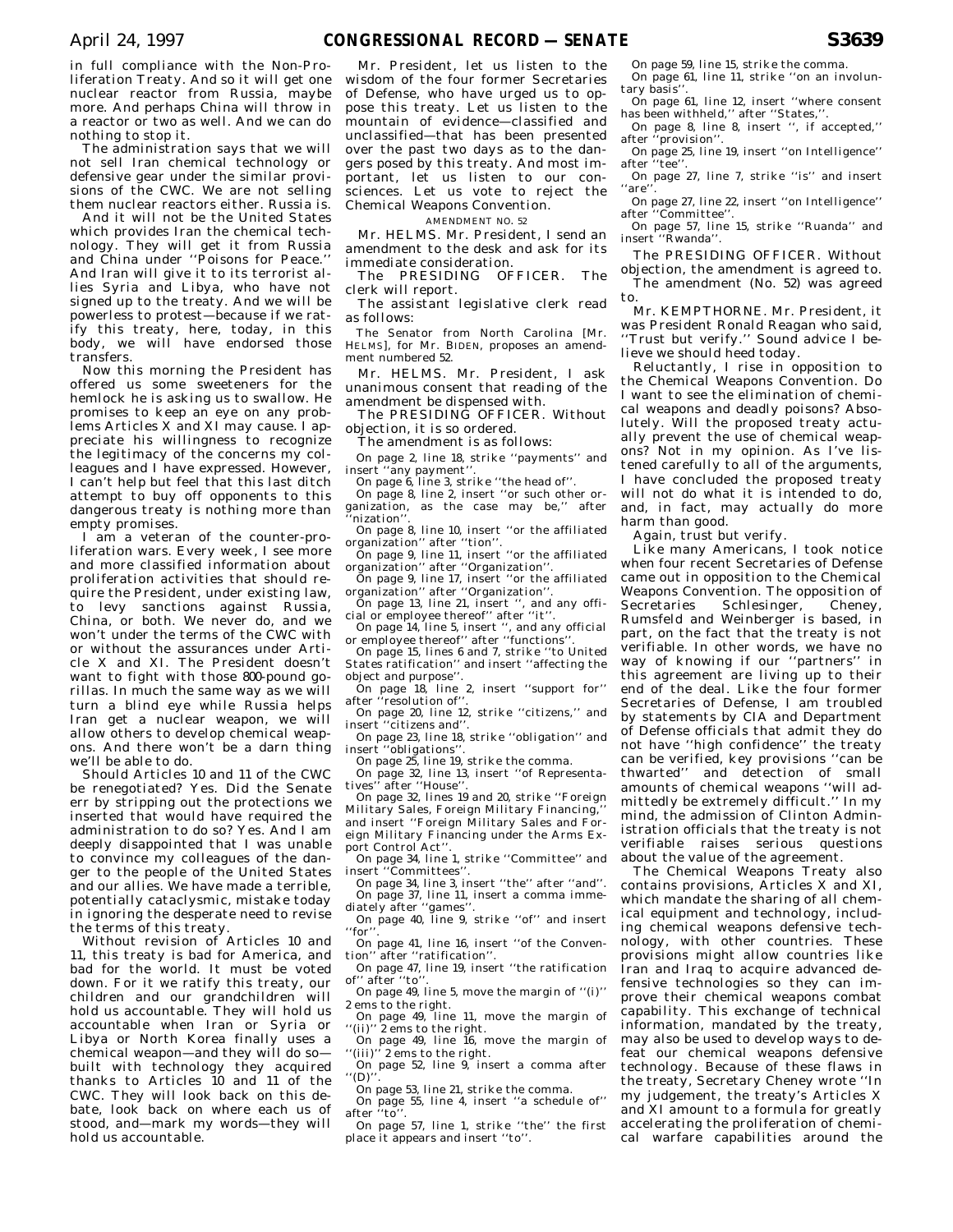globe.'' This mandated sharing of technology represents one example of how the treaty may actually do more harm than good.

I want to point out that one of the conditions removed from the Resolution of Ratification directed the U.S. to renegotiate Articles X and XI to ensure the treaty does not inadvertently increase the threat of chemical weapons. The Clinton Administration viewed the requirement to renegotiate the treaty as a "killer amendment" and encouraged the Senate to strike this condition. Under pressure from the President, the Senate voted to remove this condition so renegotiation of these important articles will not happen.

In addition, the President's letter to Majority Leader LOTT on the day of the vote acknowledges that there are legitimate security concerns regarding the flaws in Articles X and XI. I'm troubled because the letter is non-binding and it will be three years before we will discover if Articles X and XI lead to the proliferation of chemical weapons technology. The President says the U.S. could then withdraw from the Convention, but by then the damage will have been done.

If I believed this treaty by itself would stop chemical weapons, I would support it. During my own deliberations regarding the CWC, I had a thoughtful discussion with James Schlesinger, a former Secretary of Defense, Secretary of Energy and Director of the Central Intelligence Agency. Secretary Schlesinger made the point that although scores of nations ratified the Geneva Protocol which claimed to 'prohibit'' the use of poison gas, Iraq used mustard gas against Iran and its own citizens with impunity. In my mind, this episode demonstrates one of the weaknesses of international treaties which sound good on the surface but lack enforcement procedures in practice.

I am also concerned about the provisions of the Chemical Weapons Convention which will allow international inspectors access to chemical businesses and other important national security facilities. The idea that North Korea or Iraq can come into the United States and examine our facilities and then take that information home to help their own chemical and defense industries is wrong. The treaty makes no arrangement to compensate businesses for the loss of this sensitive data. This is another reason I believe the Chemical Weapons Convention will, in fact, do more harm than good.

As a member of the Senate Armed Services Committee, I understand the military threat posed by chemical weapons. I continue to support efforts to destroy the U.S. chemical weapons stockpile in a safe and environmentally sensitive manner. I oppose any use of these horrible weapons and I believe the United States should threaten massive retaliation against any nation that might consider using these weapons against our citizens or

soldiers. I am also very proud of the leadership role of the United States in the fight to stop the spread of chemical weapons. Without a doubt, this leadership role will continue whether or not we ratify the CWC.

But we must also be honest with ourselves. The Chemical Weapons Convention cannot be verified. The treaty will not prevent countries or terrorists from acquiring or using chemical weapons. The treaty may in fact increase proliferation of advanced defensive technologies and the treaty may jeopardize proprietary information of U.S. companies.

As I weigh these facts, I conclude the Chemical Weapons Convention will do more harm than good and I will cast my vote against the ratification of this treaty.

Mr. DEWINE. Mr. President, I will vote today to ratify the Chemical Weapons Convention (CWC). I do so without any illusions. I have concluded that it will be of marginal benefit, but that its benefits do outweigh the risks. Clearly, no chemical weapons treaty can be 100% verifiable. Inside the CWC, there is at least a better chance of catching violators than if we remain outside the treaty.

I commend the Chairman of the Foreign Relations Committee, Senator HELMS, as well as Senator KYL, and others who have worked so hard to improve this treaty. As a result of their efforts, for example, we retain the right for our troops to use tear gas in hostage rescue operations; we require search warrants in cases where consent is not granted to protect 4th amendment rights; and we restrict U.S. assistance to rogue nations under Article X to medical antidotes and humanitarian assistance.

This is a historic agreement bringing together 74 countries that have ratified the treaty in a comprehensive, worldwide fight, to ban chemical weapons. The treaty requires all nations to follow America's lead to destroy all chemical stockpiles by 2007. The CWC also provides for sanctions against those who trade in chemical agents with nonparties to the treaty. These provisions will help to ensure that on a future battlefield our troops will be less likely to face chemical agents.

Passage of this treaty should not bring a false sense of security. A treaty alone will not protect our troops and citizens from chemical weapons. We should continue to devote attention and resources to improving our chemical weapons defenses. We should provide our troops with the equipment and training they need in combat situations. The parties to this treaty must also take action against violators who resort to using chemical weapons. As a member of the Intelligence Committee, I will work to ensure that the goals of this treaty are not lost in its implementation.

Mr. FEINGOLD. Mr. President, I rise today in support of the resolution of ratification of the Chemical Weapons Convention.

I am pleased that—more than 3 years after the administration sent this treaty to the Senate—the CWC is finally before us on the floor of this Chamber.

In these three years, Mr. President, three Senate committees have held numerous hearings—nearly 20 of them on the efficacy of this treaty. As a Member of both the Foreign Relations and Judiciary Committees, I have been privileged to participate in several of these hearings and to hear numerous perspectives during this debate.

More recently, several Senators and Administration officials have spent a considerable amount of time negotiating the terms under which this treaty would come to the floor. And so I think we should all thank the Chairman of the Foreign Relations Committee [Mr. HELMS] and the Senator from Delaware [Mr. BIDEN], the ranking member of that committee, for the time they both have spent on this issue.

I would also like to recognize the efforts of the White House Working Group and the LOTT Task Force to come to a consensus on the aspects of this treaty on which we can agree. I know that the Members and Administration officials involved in these negotiations have spent hours reviewing countless technical details. It is because of these efforts that the resolution of ratification before us today contains 28 agreed-upon conditions. These conditions were carefully crafted by our colleagues to respond to Members' specific concerns. I am myself comfortable with these conditions, which, for the most part, duly exercise the Senate's prerogatives with respect to treaty ratification, and instruct the administration to undertake certain commitments. They also require greater reporting requirements which will help the Senate to monitor U.S. participation in the Convention in the future.

I am pleased that our colleagues have come to agreement on these points, because throughout the deliberations over this convention, I have made two observations: No. 1 the CWC is not a perfect document, and No. 2 notwithstanding that, the CWC is the best avenue available today for beginning to control the spread of chemical weapons, and leading, eventually, to the total elimination of such weapons.

Like any document arrived through consensus, the Chemical Weapons Convention can not claim to address every party's concerns. But, it is my view that the 28 agreed-upon conditions in the resolution before us today serve to strengthen what we do have.

Let me speak first on my initial point—that the CWC is not a perfect document. There are real flaws that we all recognize, and that experts both pro and con acknowledge, related to the verifiability of the CWC. There may well be cheating, evasions, and attempts to disobey the spirit, as well as the letter, of the treaty. Some of this cheating may escape detection—although not enough, I believe, to pose a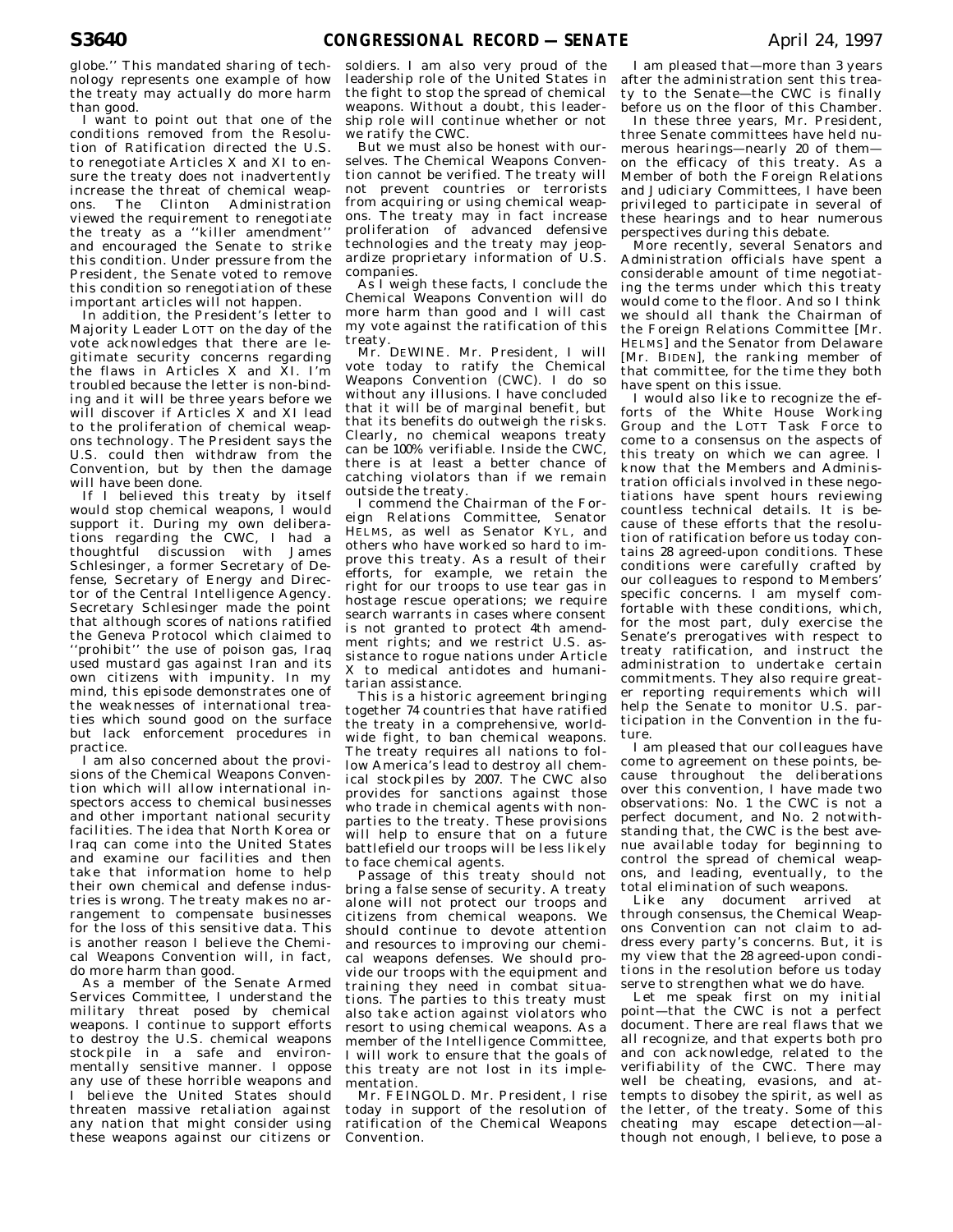legitimate threat to the security of the United States.

Nevertheless, I think we gain more by establishing an international regime that prohibits such behavior than we do by refusing to exercise U.S. leadership in that regime.

My second, and more important, point is this: The CWC is the best avenue available today for beginning to control the spread of chemical weapons, and leading, eventually, to the total elimination of such weapons.

Those countries that do ratify the treaty—and this group represents most of the responsible players on the international stage—recognize that through the CWC, the world firmly rejects the existence and use of chemical weapons. The treaty puts in place mechanisms to enforce its precepts and monitor its progress, and signatories are committed to complying with these mechanisms.

What of the handful of nations who flout international will, and will not sign on to this treaty?

First, defense experts at the very top of our military command structure are satisfied that the use of chemical weapons by these so-called rogue states does not pose a significant threat to our national security. In March 1996, then-Secretary of Defense William Perry told the Foreign Relations Committee that he was ''damm sure'' that the United States could respond massively and effectively to any chemical weapons challenge.

Moreover, the CWC will make it easier for the international community to track the chemical ingredients necessary for weapons production and to inhibit the flow of these materials to rogue or non-signatory states. The Convention will impose trade sanctions on non-signatory countries whether or not they are known to posses chemical weapons. This provision was devised by the Bush administration specifically to make it expensive for countries not to join this Convention.

As Secretary of State Madeleine Albright said in testimony before the Foreign Relations Committee earlier this month, ''These penalties would not exist without the treaty. They will make it more costly for any nation to have chemical weapons, and more difficult for rogue states or terrorists to acquire materials needed to produce them.''

Those states that we are most concerned about currently are unwilling to accept the norms that the treaty would establish. That is why they have thus far chosen not to ratify. But it is just as clear these states will never accept the treaty if the United States refuses to ratify.

This is why I plan to vote in favor of striking the so-called killer amendments that would tie the deposit of our instrument of ratification to the  $ac$ tions of these nations.

If the linkage were to remain in the resolution, the Senate would become responsible for painting the United

States into a very uncomfortable corner, a corner from which we would be unable to exit. Such conditions would force the United States, which led the negotiations of this treaty, to engage in a game of chicken with other countries. It should instead join our allies in ratifying this treaty.

Mr. President, this treaty provides a solid start to limiting the flow of chemical weapons.

It urges the destruction of all chemical weapons. It will provide more information about the prevalence of chemical weapons than we have ever had before. And it will make the dissemination of such weapons—and the materials used to make them—more actionable than they have ever been before.

Mr. President, do I think the treaty could be improved? Of course. So I am pleased that the CWC has the provision for amendment after it comes into force.

But now is not the time to debate amendments to the treaty. One hundred sixty-one nations have signed the Chemical Weapons Convention and 74 of them have ratified it.

I think we can all assume that—just as we played a leading role in negotiating the existing treaty—the United States will again be at the forefront of efforts to make the treaty more effective after a period to test its utility. We have the technological means and the economic weight to do so. But only if we ratify this treaty prior to its entry into force on April 29. Only by that deadline—now less than a week away—will the United States be a full participant in the Organization for the Prohibition of Chemical Weapons [OPCW], the governing body that will have the responsibility for deciding the terms for the implementation of the CWC.

Would I like to see the enforcement provisions of the CWC written in a less ambiguous manner? Certainly.

Could sanctions against violators be spelled out more clearly? Absolutely.

But the CWC was laboriously crafted throughout three decades to meet the security and economic interests of States' Parties. The United States led this effort, and the treaty which we are voting on reflects our needs. As Secretary Albright has said, this treaty has ''Made in the USA'' written all over it. That is why the CWC has the blessing and enthusiastic support of our defense and business communities.

Mr. President, I would like to address an issue that is of particular importance to me, and that is the potential constitutional implications of this treaty.

In particular, the argument has been made, incorrectly in my opinion, that adoption of the CWC would subvert, in some way, the constitutional protections of the fourth amendment which as Americans—we all enjoy. Let me say at the outset that preserving the fourth amendment is a responsibility that I take very seriously and very personally. My concern about preserving

the protections of the fourth amendment does not end at the corners of this treaty. I have opposed in this Congress proposals to weaken the fourth amendment's protections, for example, in the area of wire taps.

In fact, I am pleased to see that throughout the debate over this treaty, many of my colleagues have taken an active interest in promoting the rights bestowed upon us by the fourth amendment. Indeed, I welcome the opportunity to work with these members on future initiatives related to this vital provision of our Constitution.

With respect to the claim that ratification of this treaty risks constitutional protections for Americans, I think three points need to be stressed.

First, this treaty, and in particular the inspection language therein, is the product of bipartisan efforts spanning many years. In fact, it was the Bush administration which rejected efforts to adopt overly broad, and undoubtedly unconstitutional inspection proceedings in favor of those in the treaty today.

Second, although the treaty itself acknowledges the supremacy of the constitutions of its signatories, this would be the case even without specific language. The Senate cannot, be it through signing a treaty or passing a law, subvert any of the protections guaranteed by our Constitution. That is the very essence of our Constitution: it is the bedrock of our freedoms and cannot be abrogated short of amendment to the Constitution itself.

Mr. President, during a Judiciary Committee hearing last September, I questioned Professor Barry Kellman of the DePaul Law School on various aspects of the constitutionality of this treaty and on each of the points I have raised here today. On each point, Professor Kellman was in agreement with me. In fact, Professor Kellman, who has dedicated many years, and much time and energy to reviewing the constitutional implications of the Chemical Weapons Treaty, testified that, ''every serious scholar'' who has looked into the issue has found this treaty to be constitutional.

Finally, to the extent there are concerns to be addressed, and there may be, the proper context for airing those concerns is during what I expect to be a lively discussion over the implementing legislation, which we will have a chance to debate in the next several weeks. It is in the implementing legislation—not the treaty itself—where these issues should be addressed and resolved.

I look forward to working with concerned colleagues as we consider implementation of the treaty, so I am pleased that the unanimous consent agreement arrived at regarding the resolution of ratification before us today included the intent to debate and vote on the implementing legislation prior to the Memorial Day recess.

As the debate over the implementing language continues, I will work with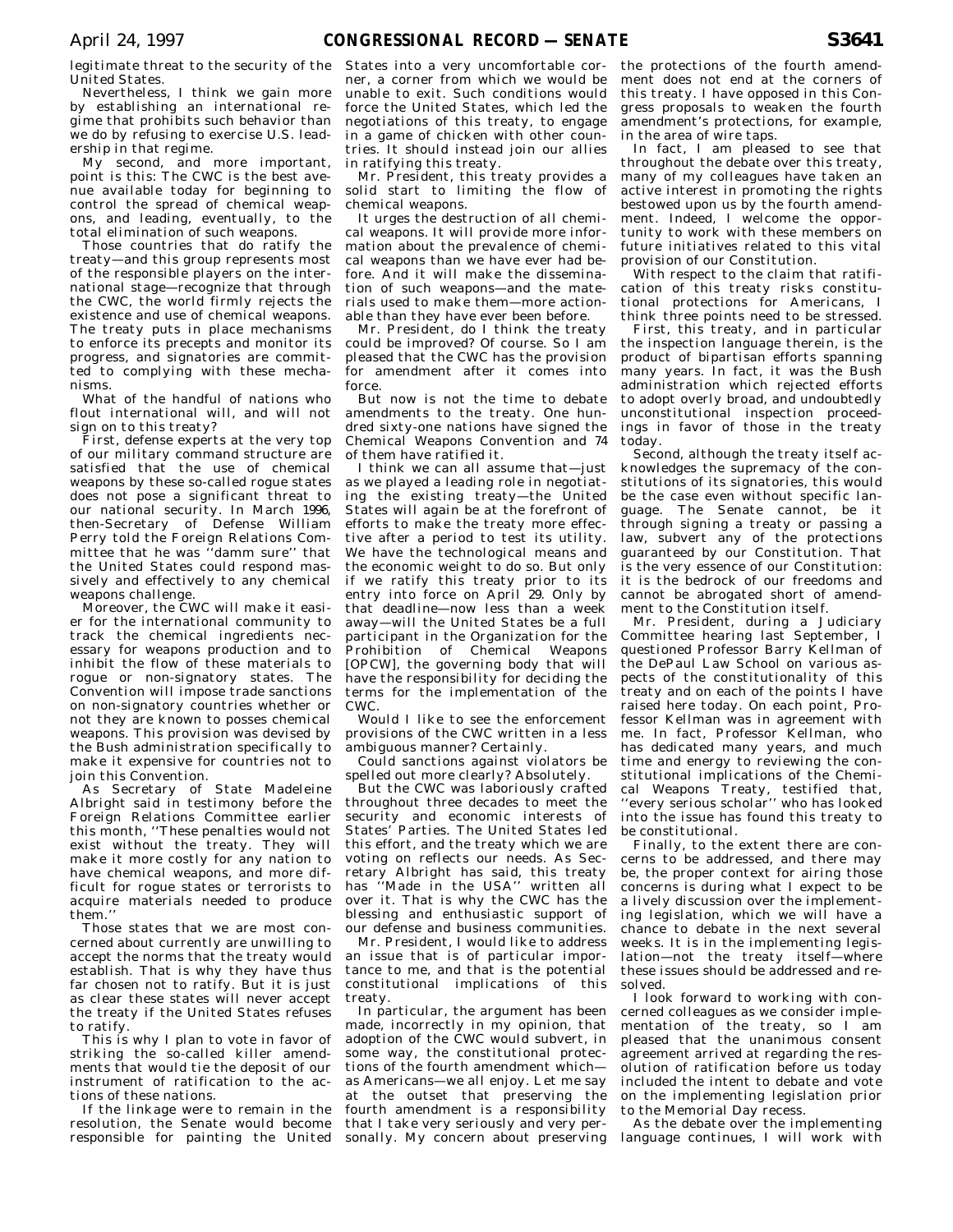my colleagues to ensure that the language we ultimately adopt fully and properly reflects the protections embodied in the United States Constitution.

In the interim, however, we should not become side-tracked by arguments that this treaty is unconstitutional or subverts the fourth amendment. The inspections conducted pursuant to this treaty will be conducted pursuant to the Constitution of this nation. Nothing in this treaty can, nor does it even attempt to, alter that simple, but fundamental fact.

Mr. President, I support the ratification of the Chemical Weapons Convention which I believe is in the best interests of the United States.

And if the Senate is to lend its support to this treaty, we must vote to strike each one of the five conditions before us. Four of these would pronounce the treaty dead on arrival by linking the deposit of the U.S. instrument of ratification to conditions that are simply impossible to achieve—by April 29, or at any time in the near future. The other condition would establish a precedent for the selection of inspectors that would greatly undermine the entire inspection process.

Mr. President, it is imperative that those of us who support this treaty help strike the language that would undermine U.S. participation in the Convention in this manner.

And, after doing so, Mr. President, I hope my colleagues will join me in voting for final passage of the resolution of ratification.

Mr. LAUTENBERG. Mr. President, I rise to urge my colleagues to ratify the Chemical Weapons Convention.

The Chemical Weapons Convention is a historic arms control treaty which will significantly enhance America's security. The treaty prohibits the development, production, acquisition, stockpiling, and transfer of chemical weapons by those countries that are signatories. It requires signatories to begin to destroy their chemical weapons within a year and to complete destruction of chemical weapons within ten years. Importantly, it prohibits the use of chemical weapons in combat, and it prohibits signatories from helping other countries to engage in any activity banned by the treaty. As such, the Chemical Weapons Convention is an important non-proliferation tool that will help slow the spread of dangerous chemical weapons and force the destruction of most of the world's chemical weapons stockpiles.

President Reagan recognized the wisdom of working to ban chemical weapons worldwide. Under his administration, negotiations on the terms of a chemical weapons treaty began. Those negotiations continued under President Bush, who signed the treaty. Now, five years after completion, with the full support of President Clinton, the Chemical Weapons Treaty is before the Senate for ratification.

There are many good reasons to support the Chemical Weapons Treaty.

First, and foremost, this treaty will protect America's military from the threat of chemical weapons attack without requiring America to give up anything militarily. The United States has already decided to destroy its stockpile of chemical weapons and has vowed not to use chemical weapons in warfare. Because the Chemical Weapons Convention requires other nations to abandon chemical weapons as the United States has done, America gains from this treaty. We give up nothing, and our troops will be less likely to face poison gas in future conflicts.

Civilians in America and worldwide will benefit from Senate ratification of this treaty as well. Last year's terrorist attack in Japan, in which chemical weapons were used against innocent civilians, reminds us that none of us is safe from the threat of chemical weapons. As long as chemical weapons are produced and stockpiled, the possibility remains real that they will end up in the hands of terrorists. Because the Chemical Weapons Convention requires all countries to enact laws making it a crime to develop or produce chemical weapons, the treaty will make it harder for terrorists to obtain chemical weapons, making America's cities, streets, and schools safer.

Additionally, the Chemical Weapons Convention will help America and the intelligence community to better track and control the spread of chemical weapons and to punish violators. Through the verification regime established by the treaty, our country will have an easier time monitoring chemical weapons threats and establishing rigorous verification procedures to prevent cheating.

Already seventy countries have ratified the treaty, and it will go into effect with or without the United States. But if the Senate does not ratify the treaty, America will be siding with rogue nations like Iraq and Libya. If the Senate does not ratify the treaty, American industry will be sanctioned and will lose roughly \$600 million in trade, a point I addressed more fully in an earlier speech to the Senate. If the Senate does not ratify the treaty, America will not be able to participate in the body that will determine the rules for implementing the treaty. And if the Senate does not ratify the treaty, America's credibility as a proponent of nonproliferation and arms control will be jeopardized.

Mr. President, there is no doubt in my mind that the United States should join a treaty we helped to shape and which enhances our security. With the Chemical Weapons Convention and our leadership, other nations will follow the lead America set years ago by giving up chemical weapons. Rogue nations and terrorist countries will have a harder time acquiring or making chemical weapons, and new tools will be available to prevent and punish them if they try. America is much better off with the Chemical Weapons Convention than without it, and I urge my colleagues to ratify it without delay.

Mr. GORTON. Mr. President, I have thought long and hard on whether I should vote to ratify the Chemical Weapons Convention. I must admit that as the Convention was originally presented, I was inclined to oppose it. But after three weeks of hard work with the Majority Leader and with the many thoughtful opponents of ratification, I believe we have resolved a significant number of issues in contention and now believe that ratification of the Chemical Weapons Convention will do more to reach our common goal of eradicating these deadly and detested weapons from the earth than will nonratification.

First, I would like to commend my many constituents, and the thousands of Americans like them, who were relentless in raising their voices against many dangerous aspects of the treaty and its interpretation. Without their vigilance, we would never have reached the point we have today.

I also commend Senator HELMS, Senator KYL, and the Majority Leader for their work and negotiations with the Administration that has led to vast improvements in the Chemical Weapons Convention ratifying documents.

Since the beginning of the debate on the Chemical Weapons Convention, I have stated that the real question is not whether to support the cause of restricting the production, stockpile, and use of chemical weapons throughout the world, but whether the Chemical Weapons Convention itself advanced or inhibited this honorable cause.

As it was originally presented to the Senate for ratification, Mr. President, I believe the treaty did not advance our cause, but instead inhibited it by making sensitive information on chemicals and chemical weapons technology so readily available as to encourage the proliferation of these hideous weapons. But through the good work of Senator HELMS and Senator KYL, we were able to reach 28 agreements with the Administration. These 28 agreements went a long way toward advancing our cause. I think three of these agreements are particularly important.

First, I shared the concern of many of my constituents and several former Secretaries of Defense who testified before the Armed Services Committee that the convention would create a false sense of security, not only in the United States, but in nations around the world. It would be easy, Mr. President, for governments to believe that, because the Chemical Weapons Convention is in force, we no longer need to worry about the use of chemical weapons or to prepare ourselves to defend against them. I found this aspect of the treaty to be quite troubling.

No arms control treaty has yet proven to be perfect. And chemical weapons are far more difficult to detect than missiles or nuclear warheads. Thus, I originally feared that ratification of the treaty would lull us into a false sense of security in which our armed forces would not be properly prepared to deal with a chemical attack.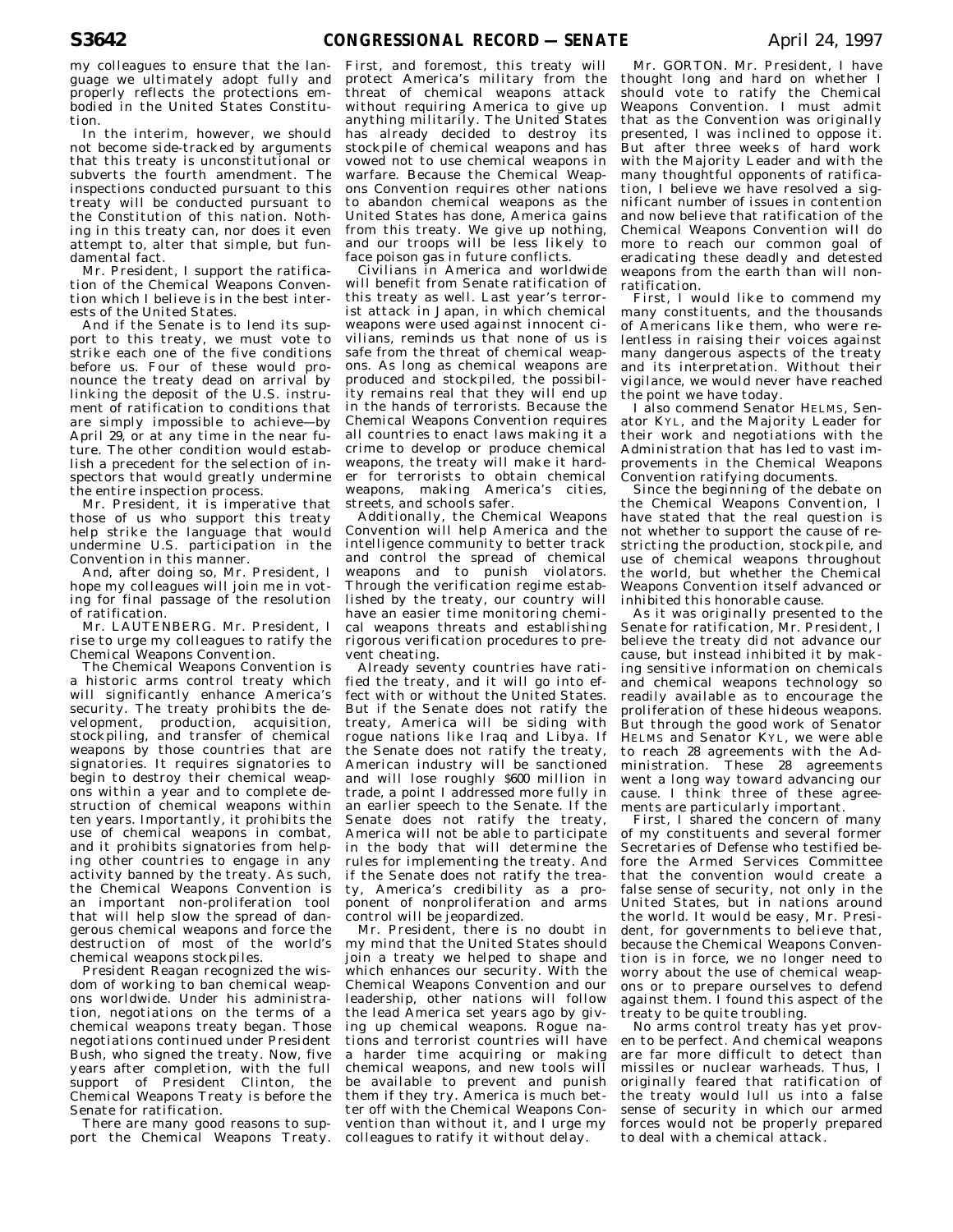I now believe, however, that the agreement reached between Senator HELMS and the Administration that ensures our armed forces will continue to receive the equipment and training necessary to complete their missions in the face of chemical weapons is a major improvement which will guard against a debilitating false sense of security.

Second, I and many of my constituents had grave concerns about the treaty's impact on Fourth Amendment protections against unreasonable searches and seizures. The treaty, in its original form, did not go far enough to protect U.S. citizens and businesses from involuntary inspections. The treaty's provisions on challenge inspections of chemical producing facilities in the United States did not, in my opinion, comply with the Constitution.

I am pleased that the administration has agreed to a condition to protect the Fourth Amendment rights of all Americans and to conform the Chemical Weapons Convention to the United States Constitution. According to this condition, before the U.S. deposits its instrument of ratification, the President must certify to Congress that for any challenge inspection in the United States for which consent has been withheld, the inspection team must first obtain a criminal search warrant based upon probable cause, supported by oath or affirmation, and describing the place to be searched and the persons or things to be seized. For any routine inspection of a declared facility in the United States that is conducted on an involuntary basis, the inspection team must obtain an administrative search warrant from a United States magistrate judge.

I am now confident that this agreement will ensure that the constitutional rights of U.S. citizens and businesses will be protected under the treaty. I commend Senators HELMS and KYL and the administration for their work on this vitally important condition.

Third, I was troubled by the treaty's impact on the use of non-lethal riot control agents. Since the Chemical Weapons Convention was originally drafted, there has been a great deal of debate in the United States on whether the treaty language would preclude American armed forces from using nontoxic riot control agents. Tear gas and other such chemicals provide the United States military with an invaluable tool when conducting sensitive operations. Tear gas, for example, is an excellent means of rescuing downed pilots, or avoiding unnecessary loss of life when enemy troops and civilians are in the same area.

I am pleased with the agreement that has been reached on this issue. According to a condition the administration has now accepted, the President will certify to Congress that the United States is not restricted by the convention in the use of riot control agents in the following situations: (1) in the con-

duct of peacetime military operations within an area of ongoing armed conflict when the United States is not a party to the conflict; (2) in consensual peacekeeping operations when the use of force is authorized by the receiving state; and (3) in peacekeeping operations when force is authorized by the Security Council under Chapter VII of the United Nations Charter. The agreement also leaves in place Executive Order 11850 signed by President Ford which cites four cases where the use of riot control agents should be permissible under the Chemical Weapons Convention: avoiding unnecessary loss of life, subduing rioting enemy POWs, protecting supply convoys, and rescuing a downed pilot from enemy troops or a POW from behind enemy lines. I commend the administration for agreeing to this reasonable and necessary condition. It will ensure that the men and women of the United States armed forces have the tools necessary to do their jobs in precarious situations.

While the 28 agreements made did go a long way to improve the Chemical Weapons Convention, I still had one remaining concern, in my view the most important concern, until this morning. That concern relates to Articles X and XI of the convention and the proposition that they might well force the United States to share sensitive information on our chemical weapons defense capabilities and to eliminate our export controls on dangerous chemicals.

Article X of the treaty obliges all parties to provide assistance and protection to any State Party threatened by the potential use of chemical weapons, including information on chemical weapons defense and detection. Article XI of the treaty obliges all parties to freely exchange chemicals, equipment and scientific and technical information relating to the development and application of chemistry for purposes not prohibited by the Convention. It forbids parties to the treaty to maintain export controls that would restrict the trade and development of chemicals and chemical technology with other treaty parties.

Ironically, these provisions of the treaty, a treaty designed to eliminate the proliferation of chemical weapons, could in fact promote that very proliferation. If the United States is forced under the treaty to provide this sensitive technology to countries such as Iran, China, or Cuba, those countries could use that information to develop weapons against which we have no ability to defend.

It is my contention that Articles X and XI do more to inhibit the cause of eradicating chemical weapons than they do to promote it. Thus, they comprise a fatal flaw in the Chemical Weapons Convention. And, until today, I was inclined to vote against ratification because of my concerns on Articles X and XI.

I am pleased to say, however, that the distinguished Majority Leader was remarkably successful in his negotiations with the President on this most important aspect of the debate on the treaty. I commend him for his diligence and commend the President for his wisdom in responding to our concerns.

This morning, the President sent Senator LOTT a letter in which he extended a promise that the United States will withdraw from the Convention if Articles X and XI are used by other treaty parties to undermine the intent of the Convention. The specific circumstances under which the President agreed to withdraw from the treaty are as follows: (1) if Article X is used to justify actions that could degrade U.S. defensive capabilities; (2) if Article XI erodes the Australia Group export controls; and (3) if Article XI promotes increased proliferation of chemical weapons.

With this assurance from the President, I am now prepared to support the Chemical Weapons Convention and will vote for its ratification. With the 28 agreements Senator HELMS and Senator KYL were able to negotiate, and with this final commitment from the President, I am comfortable with the treaty. The Convention has been transformed from one doing more harm than good, to one promoting rather than inhibiting the cause of eradicating chemical weapons from the earth.

In closing, Mr. President, let me say that these changes could not have been made without the diligent and goodfaith negotiating done by the majority leader, and without the voices raised by thousands upon thousands of Americans who went out of their way to draw attention to the treaty's many flaws. They should be given the lion's share of credit for the conditions and modifications we have made that make the Chemical Weapons Convention a more workable, more responsible treaty.

Mr. BAUCUS. Mr. President, I rise today to express my firm support of the Chemical Weapons Convention Treaty. I have thought long and hard on this issue. And  $\overline{I}$  believe that my colleagues—both for and against this treaty—have shown patience, diligence and understanding during this important debate.

I also believe the time has come for us to lead the civilized world in signing this treaty. And to remember why, we need to look back to our history.

On October 30, 1918, 12 days before the end of the First World War, the 362nd Infantry Division received orders to attack German positions outside the city of Audenarde in France. Many Montanans served in this division.

During this battle, German troops lobbed several gas shells toward the Montana troops. The wind that morning just happened to be blowing to the east, and the gas carried over the American area.

The men of the 362nd fought valiantly that day. And in the end, they overtook the German positions with a minimal loss of life. But they, and hundreds of thousands of other World War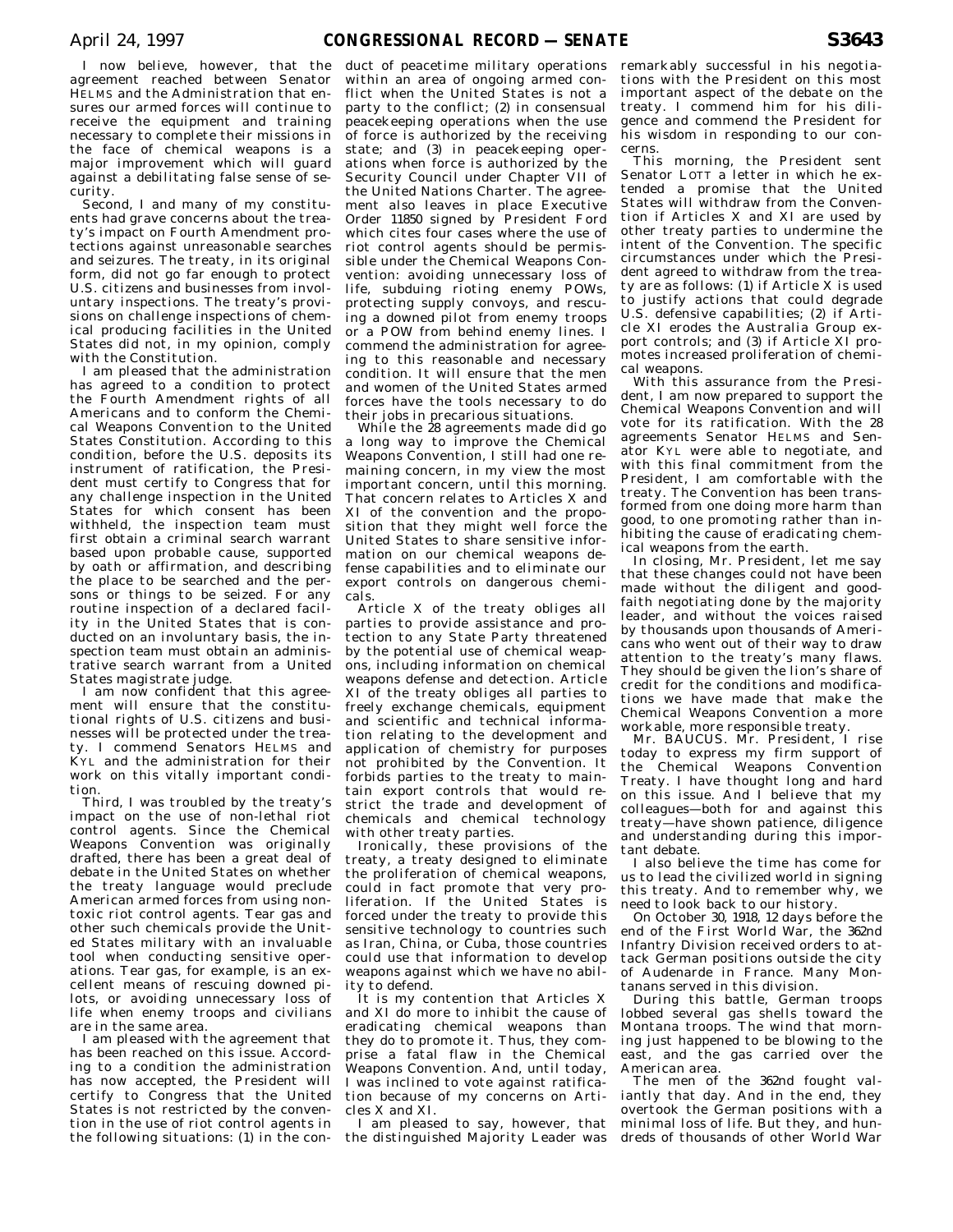I veterans, carried scars in their lungs for the rest of their lives. It made breathing difficult and left many of them invalids.

Chemical weaponry has come a long way in the 79 years since that battle took place. Modern technology has made this type of warfare more devastating and more deadly. It can now kill instantly as well as scar and maim the lungs.

Chemical warfare is an indiscriminate killer. It cannot tell the difference between a soldier and a civilian, a bunker from a subway, or a barracks from a school.

And worst of all, some chemical weapons are relatively easy to create. As we have seen in recent news reports, if the substances used to create chemical weapons are freely available, terrorist groups and cults can make them and use them against civilians.

This, of course, often makes them hard to detect. So the critics of this Convention have a point when they say it will be hard to verify.

But this agreement will make it much easier than it is now for us to find out when rogue states try to create or stockpile chemical weapons. We will have the right to inspect the factories and defense installations of those we suspect are creating these weapons. And we will be able to block those who do not sign from buying the substances they need to create chemical weapons.

That is why this treaty has wide support. If we choose not to ratify it, we cast ourselves with such countries as Iraq and Libya—one which used chemical weapons against Iran and its own Kurdish citizens, another suspected of clandestine efforts to create a chemical weapons program.

And we make it more likely that some day, another generation of American servicemen and servicewomen will suffer the same kind of outrageous attack that the Montanans in the 362nd went through in 1918. That must not happen. And the Senate must pass this Convention.

If we ratify this treaty now, we allow the United States to participate in its administration from the outset. To fail to ratify the treaty is to lose our seat at the table. I want to make sure that we put American inspectors on the ground to ensure the eventual end of these horrible weapons.

Again, I urge my colleagues to join me in supporting this treaty. And I look forward to the day we remove chemical weapons from the face of the earth.

Mr. MCCONNELL. Mr. President, I rise today to join my colleagues in addressing the issue of ratification of the Chemical Weapons Convention (CWC).

While some who are less familiar with the advice and consent process may regret the pace the Senate has undertaken, I strongly believe it is a point of pride. The Senate, led by Majority Leader LOTT, Senator KYL, Senator HELMS, Senator LUGAR and many

others, has painstakingly reviewed the CWC for many months. The 33 conditions which have been the subject of protracted negotiations have created a document which better protects our nation's security interests. I congratulate Senator LOTT and the rest of the participants for their efforts.

Despite the best efforts of all involved I continue to harbor a number of strong reservations about the convention. I am concerned about its verifiability, the impact on U.S. business, the effect on  $U.\dot{S}$ . efforts to eliminate existing chemical weapons stockpiles, and the number of rogue nations which are not party to the CWC.

Former CIA director James Woolsey testified that detection of violations of the CWC is so difficult that we cannot ''have high confidence in our ability to detect noncompliance, especially on a small scale.'' Nowhere is this more evident than Iraq. In a recent column, Charles Krauthammer pointed out that Iraq has been subjected to the most intrusive, comprehensive inspections for weapons of mass destruction ever devised or implemented by an international organization. Yet, we continue to uncover secret sites and weapons and have no confidence we know the extent of Saddam Hussein's lethal stockpile. If we are uncertain under the best of conditions, we should not underestimate the significant risks under adverse circumstances.

Mr. President, my second concern is the unforseen impact inspection requirements might have on U.S. businesses. One estimate puts the number of Kentucky businesses which are likely to be impacted by the CWC at 44. Not all of these companies are large enough to be able to afford the increased costs of additional burdensome regulations. The chemical industry is already one of the most over-regulated industries in America. Currently, the combined costs of EPA, OSHA and other federal regulations on the industry is near \$4.9 billion annually. Adding to this incredible financial burden is overkill.

In addition to the costly regulatory burdens CWC asks these companies to withstand, the treaty will require companies to open their books and facilities to foreign inspection teams—creating a Pandora's box of commercial hazards. Former Defense Secretary Donald Rumsfeld points out, despite best efforts its possible, even likely, that inspection teams could come away with classified and proprietary information.

Specifically, the inspection requirements may compel companies to provide proprietary technical data which could be used to considerable financial advantage by competitors. Worse yet, the results might enable adversaries to enhance their chemical weapons capabilities, putting American soldiers and citizens at potential risk. These risks underscore the need to include the imperative protections in Condition 31 enabling the President to ban inspection teams with terrorist track records.

The third issue of concern relates to Condition 27's direct affect on my state and on our ability to dismantle our existing stockpiles. Kentucky is home to the Lexington Bluegrass Army Depot where thousands of chemical munitions are currently stored. The community surrounding this facility is justifiably concerned over the method by which the weapons will be destroyed. The Treaty mandates signatories register specific technical plans for destruction shortly after the instruments of ratification are filed. This may undermine alternatives currently being explored.

Let me explain. Last year, I offered an amendment to the Defense Appropriations Bill which directed the Secretary of Defense to pursue the acquisition of at least two alternative technologies to the current plan of incineration. Condition 27, provides some assurance that the development and use of alternatives to incineration would not be affected by the CWC regime. However, if this agreement between Congress and the Administration is overruled, reversed or challenged by the Organization for the Prohibition of Chemical Weapons, my constituents will be placed at increased risk. I accept the President's written guarantee at this point, but will keep a close watch to assure his commitment is not reversed or revised. I ask unanimous consent that a letter from President Clinton to me on this issue be included in the RECORD following my remarks.

The PRESIDING OFFICER. Without objection it is so ordered.

(See exhibit 1.)

Mr. MCCONNELL. Condition 27 also presents another problem. Current law requires the President to destroy the U.S. stockpile by 2004. Condition 27 extends the deadline to 2007. Mr. President I am emphatically opposed to this provision. I do not believe it wise to give the Army, or any party the opportunity to slow down efforts to identify alternative technologies or to delay the destruction process.

The weapons stored in the U.S. need to be dismantled now. They are aging and therefore becoming more unstable every day. As this occurs, safe destruction becomes increasingly difficult and the chance of an accident increases dramatically. I hope the Administration will not seek a delay in the destruction deadline unless it is absolutely necessary in order to undergo the safe and effective elimination of our weapons.

Finally, Mr. President, the fact that many of the nations with either the intent or the means to attack U.S. soldiers and citizens with chemical weapons are not covered by the CWC is deeply troubling. Libya, Syria, Iraq and North Korea are all suspected of possessing chemical weapons and not one is a participant in the CWC. This fact is strong justification for maintaining Condition 30 which compels their participation.

If the U.S. ratifies the CWC the horrors of chemical attack will not magically disappear. Those of us in the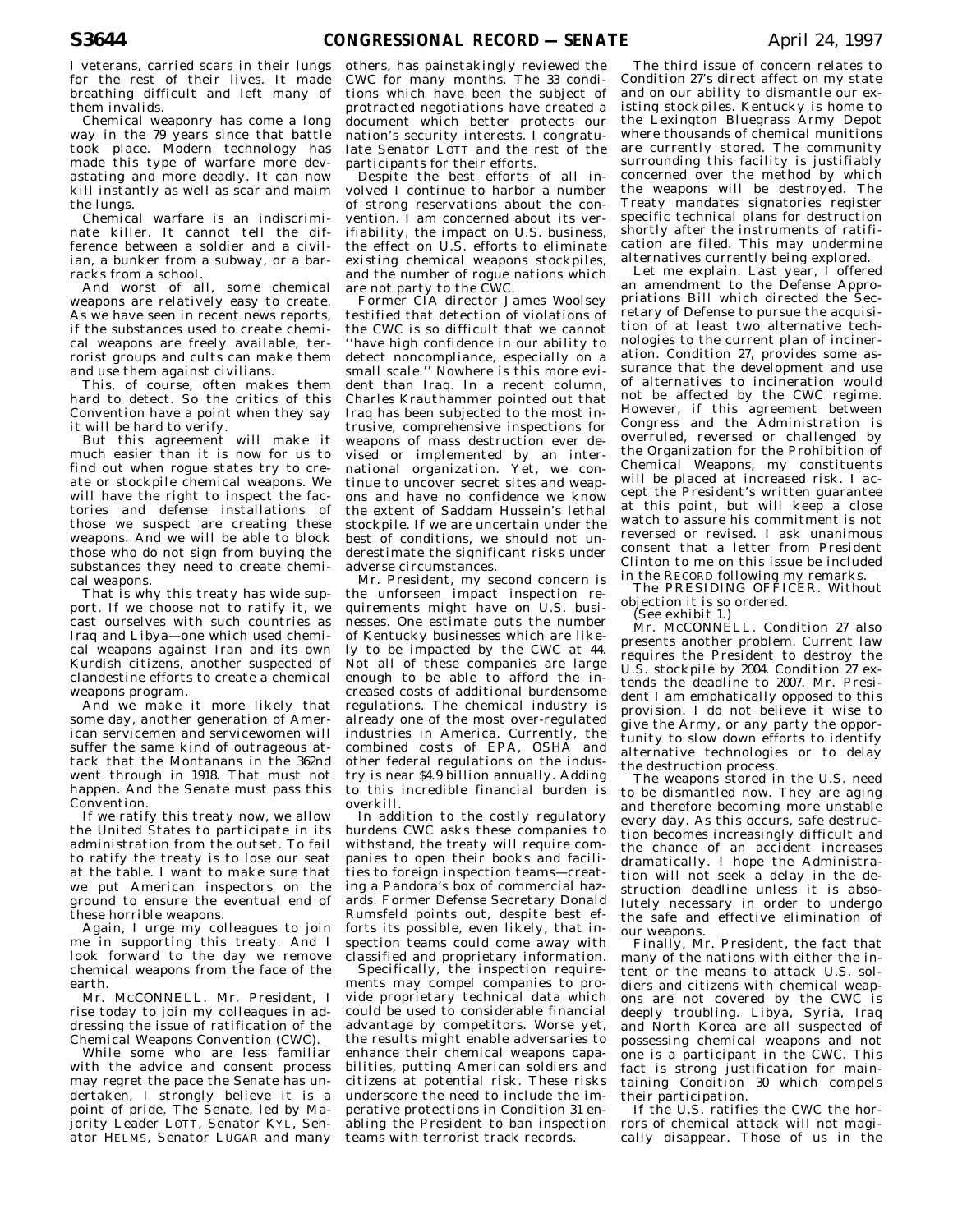United States Senate must remain vigilant in ensuring that America continues to prepare adequate defensive capabilities against potential chemical or biological attack. Incidents such as the sarin gas attack in the Tokyo subway cannot be prevented by this or any other treaty.

The world remains a dangerous place and this treaty will not substantially change that fact. The Secretary of State insists that this Treaty is not about our chemical weapons—it is a means to limit other nations'. The plain fact is it will not constrain one nation from acquiring or using these weapons. Even if we are able to determine that a participating nation is violating the CWC, the means of redress or sanction available under the treaty are toothless and largely ineffective. The United Nations Security Council must craft penalties which could avoid potential Chinese or Russian vetoes. I am certain this would be a near impossible task.

With these objections stated, it is clear that I do not believe the CWC is a perfect document. In fact, it remains unclear whether the treaty will have any of the positive effects its proponents allege.

Why then do I feel compelled to support U.S. ratification? Quite simply it comes down to one issue—the necessity to sustain the strength and credibility of U.S. leadership. As the principal architect of the CWC, the United States risks our authority and stature should we refuse to ratify the convention. If this treaty is to enjoy any success it will be due to U.S. participation and leadership. As President Bush has stated repeatedly, ''it is vitally important for the United States to be out front.'' I also agree with former Secretary of State James Baker's assertion that failure to ratify the convention ''would send a message of American retreat from engagement in the world.''

The United States must be in a position to lead, and it must use this leadership to push other nations to follow our example and eliminate their chemical stockpiles. Just this week we heard from a former high ranking North Korean official of that country's significant chemical and nuclear capabilities and willingness to use both. The U.S. must actively work to ensure that the North Korea's of the world recognize the futility in relying on these weapons. The CWC is a modest step on that road, a road which I hope yields success.

### EXHIBIT 1

## THE WHITE HOUSE,

*Washington, March 19, 1997.* DEAR SENATOR MCCONNELL: Thank you for your letter concerning your support for the Chemical Weapons Convention and for the alternative technologies program.

I want to assure you that nothing in the Convention would preclude the consideration of alternative technologies funded by your amendment to the FY 1997 Defense Appropriations bill. Indeed, the Administration has agreed to a condition to the CWC resolution of ratification which makes clear my

commitment to exploring alternatives to incineration for the destruction of the U.S. chemical weapons stockpile and clarifies the relationship between the CWC and our chemical weapons demilitarization program. A copy of the condition is attached.

I am gratified that you agree on the importance to U.S. national security of banning the production, possession and use of chemical weapons worldwide. I look forward to your support for Senate ratification of the CWC in the weeks ahead. Sincerely,

BILL CLINTON.

Ms. MOSELEY-BRAUN. Mr. President, in recent weeks we have heard a great deal about the Chemical Weapons Convention.

We have talked about the risks of information sharing, the reliability of the verification systems, and whether Russia should go first. We have debated the dangers of exchanging inspectors, we have questioned whether outcasts like Iran, Iraq and North Korea should sign this international agreement, and whether anything would change if they did. Fundmentally, we have been considering whether the proposed treaty is a step forward, or whether it is worse than no treaty at all.

Opponents have argued that the treaty is fatally flawed, and that the United States is better off without it. It's true that the Chemical Weapons Convention is not perfect. Chemical weapons are cheap and easy to make, and despite our best efforts, we will never be able to monitor every laboratory, or stop every nation in this world that is driven to make tools of biological warfare.

But this debate is not about whether the treaty is perfect, or whether its provisions must be changed. This debate is about what happens if the United States fails to act.

Every weapon of war is horrible. While the bloodshed, violence and destruction caused by things that kill people cannot be ranked, death by poison gases or viruses is particularly grisly. I am reminded of the words of Erich Maria Remarque in his novel about men lost to poison gas attacks during the Great War in the early part of this century:

We found one dug-out full of them, with blue heads and black lips. Some . . . took their masks off too soon . . . they swallowed enough to scorch their lungs. Their condition is hopeless; they choke to death with hemorrhages and suffocation—''All Quiet on The Western Front'' Erich Maria Remarque.

It was experiences like this that helped to generate worldwide hatred and fear of chemical weapons, and is what led to the Geneva Protocol of 1925.

In the 70 years since that time, negotiations have been conducted, conferences have been held, and agreements have been signed to permanently ban chemical weapons from the earth. It is universally recognized that outlawing chemical and biological weapons and their manufacture—while it might not completely prevent any use in future conflicts—is the right thing to do.

That's why it is incredible to me, less than a week before the ratification deadline, that this treaty has become a point of political division here in the U.S. Senate.

This treaty is the first global arms control agreement to ban an entire class of weapons. Participating states must destroy their chemical weapons within 10 years of the treaty's enactment and pledge to never make them again. The agreement also creates an international organization to monitor compliance, and signatories must exchange data and permit routine inspections of their facilities.

Nations refusing to participate will be barred from purchasing the ingredients necessary to make chemical weapons and many commercial chemical products, and will face heightened scrutiny over their chemical weapons activities. Their chemical and biotechnology industries will face great international trade obstacles.

Opponents of the Chemical Weapons Convention argue that this treaty should not be ratified because countries such as Iraq, Iran and Syria are not signatories. They argue that the treaty is unverifiable, that it is intrusive and damaging to confidential trade information held by the U.S. chemical industry, and that, due to the Clinton administration's refusal to modify article 10 and 11, the United States will be forced to share critical technology with other nations.

I do not subscribe to this interpretation. The sanctions provided by this treaty for nonmembers were designed with the distinct understanding that pariah states were unlikely to join the agreement, and therefore would be isolated and targeted for sanctions. Furthermore, article 10 does not obligate the United States to share chemical defense technologies and equipment with member or nonmember states. Article 10, in fact, provides the United States with the flexibility to determine how and what types of assistance should be provided to signatories. Article 11 will not force private businesses to release proprietary information. The convention legally binds signatories, via article 1, never to engage in any activities prohibited under the convention, greatly decreasing the likelihood that nations would seek to profit by giving secrets to non-signatories.

For the American people, the benefits of the Chemical Weapons Convention are clear. Its provisions will diminish the threat of chemical warfare against our young troops overseas. It will help protect Americans at home from terrorist attacks like the kind that occurred in the Tokyo subway. And it gives us new tools to help us track down and punish nations that violate this treaty.

The amount of good that this treaty can accomplish has been recognized by the rest of the civilized world. One hundred and sixty-four nations have signed, and seventy-four nations have ratified this agreement. The treaty,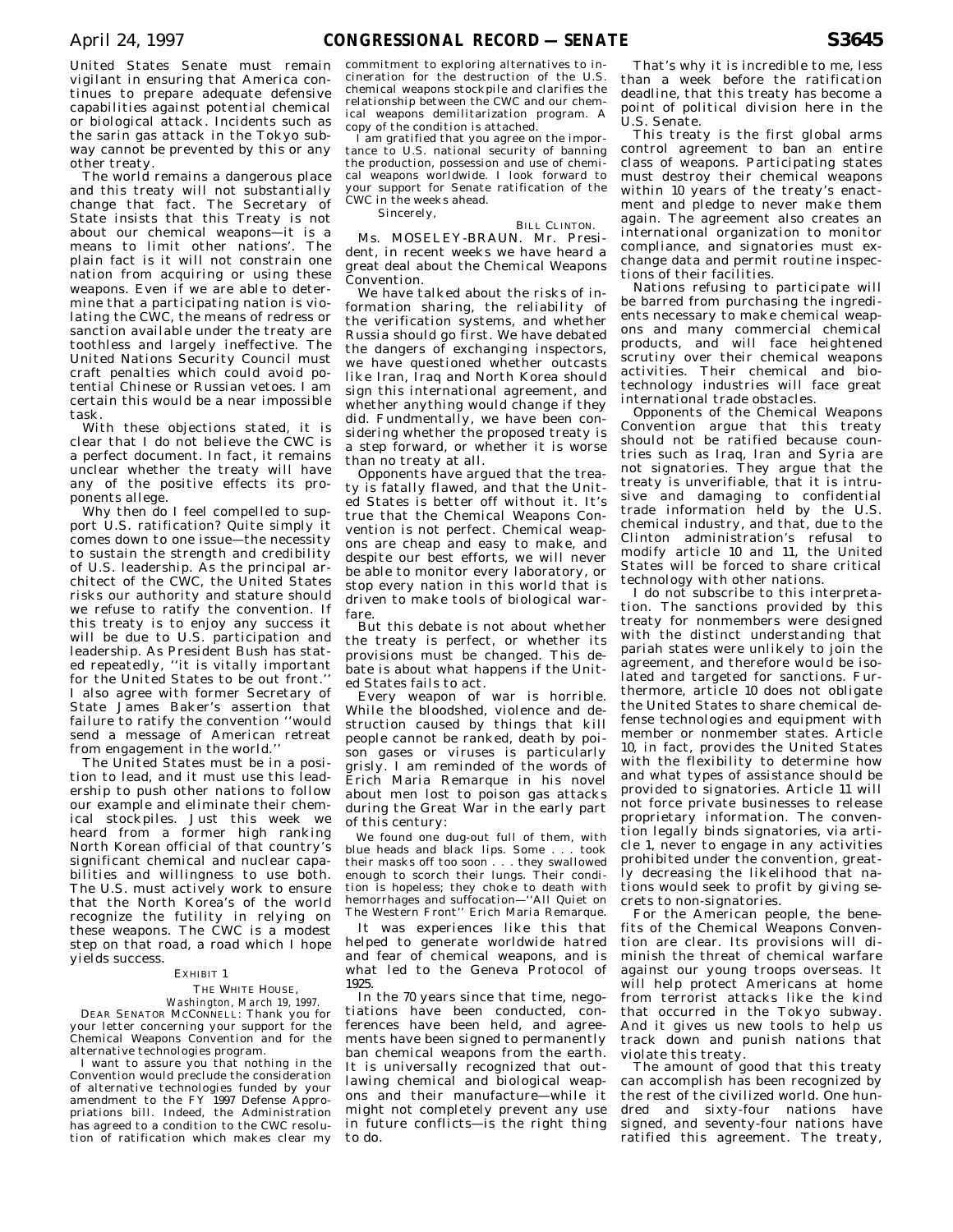which was negotiated by the Republican administrations of Reagan and Bush, has been endorsed by military leaders like General Powell and General Schwartzkopf. It's supported by the chemical manufacturers, and most significantly, it is supported by the American people.

The Senate has less than 1 week, however, to ratify this treaty. If we miss the April 29 deadline, the world will move ahead without us, and the United States will lose a critical opportunity to take a stand against the worldwide proliferation of chemical weapons. America will lose its seat at the table in the international enforcement process, and American inspectors will be barred from examining foreign facilities. Our chemical industry will lose hundreds of millions of dollars per year as a result of the treaty's trade restrictions. And we will sit on the sidelines with outlaw nations like Libya, North Korea, Iraq, and Iran.

The United States is not an outlaw nation, and should not be considered one because of our failure to act. We cannot stop these deadly weapons alone, and the world cannot stop these weapons without us. As President Clinton said in his State of the Union Address, ''We must be shapers of events, not observers.'' If we want to continue our leadership role into the next century, then it is time for the United States to be leagued with the rest of the world and put an end to these weapons of death.

We have a clear choice. We can take the path of political partisanship, and stand in isolation. Or we can set aside discord, take responsibility for our children's future, and ratify this agreement.

This is the decision that the Senate must make. In the 100 years since the Hague Conventions, a historic opportunity is within reach to ban chemical weapons forever. It is time for the Senate to complete the job and ratify the Chemical Weapons Convention.

Ms. MIKULSKI. Mr. President, I support the ratification of the Chemical Weapons Convention. This international treaty is our best hope to end the use of lethal chemical weapons. It will protect Americans by making it harder for terrorists to produce chemical weapons and it will protect our soldiers on the battlefield. This treaty will make America and the world more secure.

The Chemical Weapons Convention bans the development, production, stockpiling, and use of chemicals as weapons. Each and every nation that signs this treaty becomes an ally in the fight against chemical weapons used by terrorists or by outlaw states. If we don't ratify this treaty, America will join countries like Libya and Iraq who refuse to join the worldwide effort to end the use of chemical weapons. I can't speak for my colleagues, but I know that this Senator does not want the United States to be aligned with those terrorist states.

The Chemical Weapons Convention is not a liberal or a conservative document. It is not a Democratic or a Republican document. It was negotiated by the Reagan and Bush administrations and it is supported by the Clinton administration. It is in the tradition of a nonpartisan foreign policy.

The Chemical Weapons Convention was made in America. It is inconceivable that we—the world's only superpower—would refuse to ratify a Convention that we were instrumental in drafting.

Of course no treaty can ever eliminate every threat. That is why the United States must continue to maintain our strong chemical weapons defense program. At the Aberdeen Proving Ground in Maryland, scientists and technicians are developing better ways to protect our troops from the effects of chemical weapons. This important work must continue.

In addition, our intelligence agencies, like the National Security Agency, must continue to provide the kind of information that prevents the use of chemical weapons. The National Security Agency is listening in on the international criminals and terrorists as they seek to buy chemicals and produce weapons. The Chemical Weapons Convention will aid these efforts by making it harder for terrorists to get chemicals that could be turned against Americans.

America has always led the effort to end the use of chemical weapons—and the convention will ensure that other countries follow our lead. We have already decided not to use chemical weapons and we have started to dismantle our chemical stockpile.

Maryland is one of seven States that stores chemical weapons left over from the First and Second World Wars. For many years, we have lived with the threat of an accident. We are only now preparing to neutralize the chemical stockpile that is stored in Maryland. We in Maryland know first-hand the dangers these chemical weapons pose to military personnel and civilians. America's priority must be to safely dispose of these lethal chemicals—not to produce them.

Mr. President, The Chemical Weapons Convention will make it harder for thugs and rogue nations to make and use chemical weapons. I urge my colleagues to join me in voting for its ratification.

Ms. SNOWE. Mr. President, in my view there is no greater threat to our nation's security than the proliferation of weapons of mass destruction. Among these is the scourge of chemical weapons which have been unleashed in this century with such horrifying effect in the trenches of the First World War, in the villages of Iraq a decade ago, and more recently in the Tokyo subway.

In 1985 the United States took a bold unilateral decision to destroy our chemical weapons stockpiles because they serve no military purpose. And in 1990 the United States negotiated a bi-

lateral chemical weapons destruction agreement with the Soviet Union in an effort to begin the process of reducing that country's stockpiles, the largest in the world. The leadership of the United States through the years has been crucial in forging the broad international consensus which produced the Chemical Weapons Convention. The whole world is watching us closely today to see whether or not the United States is going to continue its leadership role on this critical issue.

The United States must not retreat from more than a decade of leadership on controlling chemical weapons. We must ratify the Chemical Weapons Convention before it comes into force on April 29—not just to maintain our leadership on this issue, but because it is in our best interests to do so.

The issue is not whether the Convention will completely eliminate the threat of chemical weapons. There is no magic wand to do that. However, what the Chemical Weapons Convention will do is nevertheless substantial. It will establish—for the first time—an international standard against the production and use of chemical weapons. It will provide us with significant additional monitoring and inspection tools to detect chemical weapons activities. And it will impose trade restrictions that will make it more difficult for ''rogue'' states and terrorist organizations to start or continue chemical weapons programs.

Opponents of the Convention argue that it is not adequately verifiable, although many of those same critics argue at the same time that the treaty is too intrusive. The fact is that the Convention includes the most extensive monitoring and inspection regime of any arms control treaty to date. The U.S. chemical industry—which will be the target of most of the monitoring and inspection under the Convention helped write these provisions and is comfortable with them.

The U.S. intelligence community believes that the Convention will significantly enhance its current ability to detect suspicious patterns of chemical activity in other countries. I am particularly pleased with the Condition #5, which has been agreed to, that protects U.S. intelligence information that may be shared with the Organization for the Prohibition of Chemical Weapons. It reflects the legislation I have introduced to protect U.S. intelligence which is shared with international organizations.

The trade restrictions imposed by the Convention represent another key element in controlling the proliferation of chemical weapons. Building on the existing trade restrictions in chemicals under the informal Australia Group, the Convention limits trade in the most likely chemicals to be used in weapons production—Schedule I chemicals—to trade among countries that have already ratified it. The same restrictions will apply after three years to Schedule II ''dual-use'' chemicals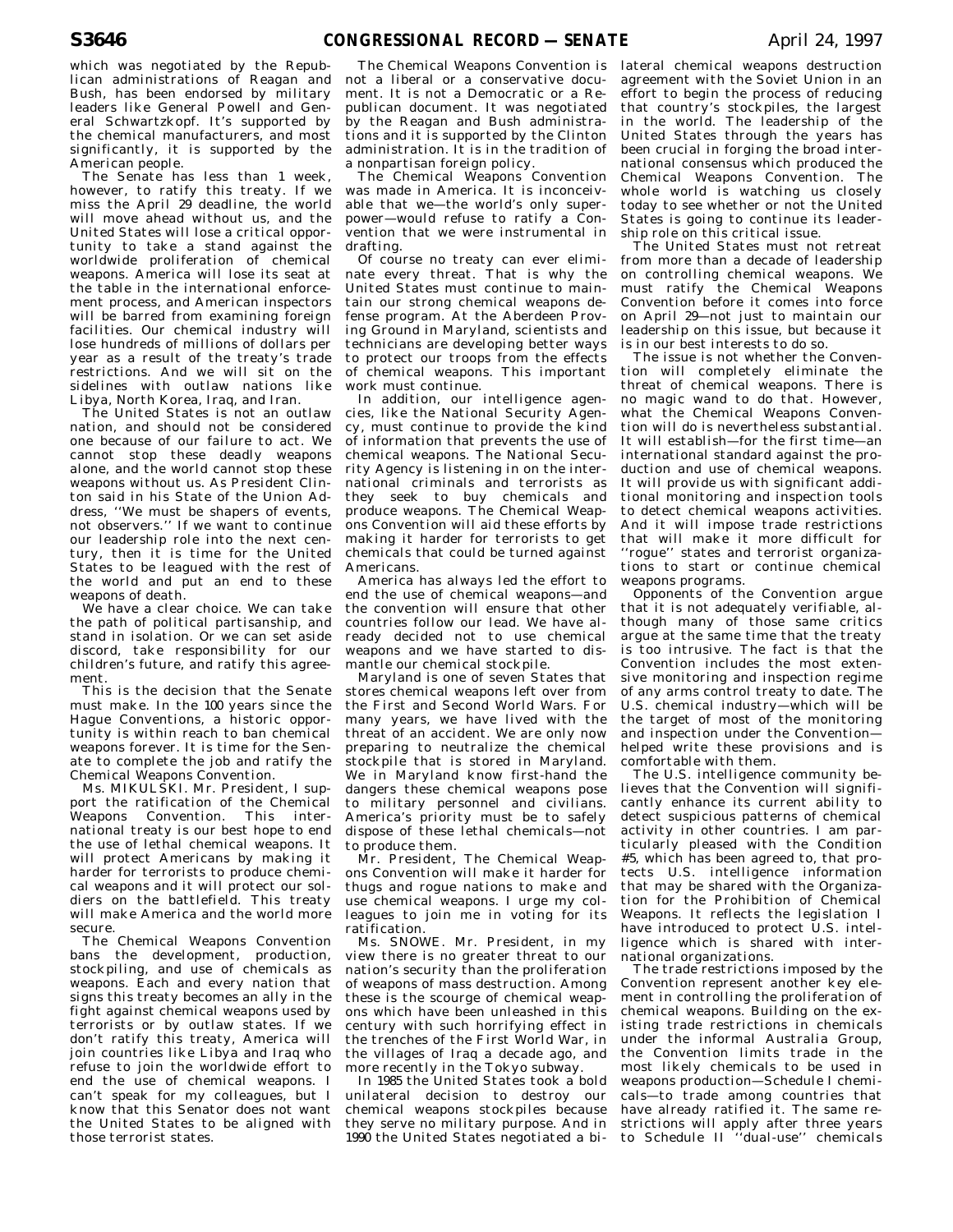which have both commercial and military applications.

Therefore, if we do not ratify, we hurt our own chemical industry which will be excluded from commerce in Schedule I chemicals with some of our principal trading partners, including the United Kingdom, France, Germany, Japan, and Canada. The economic loss to the United States is estimated to be \$600 million annually.

Opponents of the Convention also argue that it is contrary to our national security interests because countries like Iraq and North Korea will continue their chemical weapons programs while we destroy our own stockpiles. But the Convention will make it harder for these countries to obtain critical chemical ingredients for their weapons programs. And, by outlawing the production of chemical weapons for the first time, the Convention will allow the international community to take collective action to isolate ''rogue'' states intent on developing these weapons.

The Pentagon's top military leaders have all testified that chemical weapons are not needed to deter other countries from using these weapons against the U.S. or our armed forces. In fact, chemical weapons serve no useful military purpose as a method of warfare. America's ability to inflict overwhelming destruction, without resorting to chemical warfare, serves as a sufficient deterrent to the use of chemical weapons against our armed forces. I agree strongly with Condition #11, which has already been agreed to, that requires the United States to maintain a robust program of chemical and biological defenses to ensure that our forces are provided with maximum protection in the event such weapons are ever used against U.S. forces. Such a policy is only matter of prudence and common sense.

The resolution of ratification before the Senate today sets out further conditions that address widely-shared concerns about the Chemical Weapons Convention. For instance, conditions will ensure the primacy of the U.S. Constitution, limit U.S. financial obligations under the Convention, ensure appropriate cost-sharing arrangements, and require consultation with this body in cases of noncompliance with the treaty. By clarifying and reinforcing the Senate's views on these and other important issues, the conditions constitute a useful complement to the Chemical Weapons Convention.

Mr. President, it is important to note that this Convention has a history of bipartisan support. Negotiations began under the Reagan Administration and were concluded by the Bush Administration. Former President George Bush has said, and I quote, ''This Convention clearly serves the best interests of the United States in a world in which the proliferation and use of chemical weapons is a real and growing threat . . . United States leadership is required once again to bring this historic agreement into force.''

A total of 162 countries have now signed the Chemical Weapons Convention and 74 countries have ratified it. Russia, China and Iran—all with known chemical weapons programs—have signed the Convention, but it is unlikely that these countries will ratify it if the U.S. does not do so first.

Mr. President, American leadership is needed once again. The U.S. must be among the original ratifying states in order to play a central role in setting up the new Organization for the Prohibition of Chemical Weapons and to participate fully in the Convention's monitoring, inspection, and trade control activities. I urge my colleagues to support the resolution of ratification for the Chemical Weapons Convention.

Mrs. MURRAY. Mr President, I am pleased that the United States Senate has finally turned its attention to the Chemical Weapons Convention. Before this body today sits the work of President Reagan, President Bush and now President Clinton. The CWC will place a global ban on the manufacture, stockpiling and use of chemical weapons by its signatories. Along with protocols for inspections and sanctions against countries that do not abide by the CWC, it contains a specific timetable for the destruction of existing chemical weapons and production facilities.

The United States provided valuable leadership for many years in the effort to outlaw chemical weapons and their use. Our government was the driving force behind the negotiations that produced the Chemical Weapons Convention. The CWC will go into effect next week with or without U.S. participation. Failure to ratify the CWC would be a monumental error for the United States; a symbolic retreat from our traditional role in the world that will likely impede our efforts to further eliminate and combat proliferation of weapons of mass destruction.

I do strongly support the immediate ratification of the Chemical Weapons Convention. I want to add my personal thanks to my many colleagues who have worked so hard to bring the articles of ratification to the Senate floor. Senator BIDEN and Senator LUGAR have both been champions in this effort. I have great admiration and respect for both of these Senators and I know many thousands of my constituents also appreciate their leadership on the CWC.

As a Member of the Senate Committee on Veterans Affairs, I have been particularly impressed by the support given to the CWC by numerous veterans service organizations. My own state has more than 700,000 veterans and thousands of additional active duty personnel stationed in every corner of my state. The following veterans organization have all called upon the Senate to ratify the CWC; the Veterans of Foreign Wars, the Vietnam Veterans of America, the Reserve Officers Association of the United States, the American Ex-Prisoners of War and the Jew-

ish War Veterans of the USA. The National Gulf War Resource Center, a coalition of two dozen Gulf War veterans organizations has also publicly endorsed the CWC.

Such distinguished senior US military commanders as General Norman Schwarzkopf, former Chairmen of the Joint Chiefs of Staff Generals John M. Shalikashvili and Colin Powell, former Chief of Naval Operations Admiral Elmo Zumwalt, and former National Security Adviser General Brent Scowcroft have all publicly called for the ratification of the CWC. Colin Powell appeared before the Veterans Affairs Committee last week; he gave the committee his unequivocal support for the CWC. General Powell stated that the treaty will lessen the likelihood that U.S. troops will be safer from chemical attack in the future. Given the problems many of our Gulf War veterans are suffering that many attribute to exposure to chemical weapons, I believe the Senate should give General Powell's comments in support of the CWC special consideration.

Also of great importance to me in considering the merits of the CWC is the strong support of the chemical industry, including both small and large businesses. It is noteworthy that our business community provided advice to the Reagan and Bush administrations on the treaty provisions affecting this industry.

If the United States does not ratify the Chemical Weapons Convention it will not have access to the Treaty's tools to help detect rogue states and terrorists who seek to acquire chemical weapons. The United States will not be allowed to participate in the Organization for the Prohibition of Chemical Weapons (OPCW), the governing body deciding the terms for the implementation of the Treaty. Therefore, Americans will not be able to serve on inspection teams or influence amendments, and Americans now serving as head of administration, head of industrial inspections, and head of security will be replaced by nationals from countries that have ratified the CWC. Chemical proliferation and terrorism are undoubtedly problems the United States can fight more effectively within the framework of global cooperation.

The Chemical Manufacturing Association has stated that the CWC ''does not trump US export control laws.'' Instead, the Treaty will expand and improve the effectiveness of non-proliferation by instituting a strong system of multilateral export controls. No information will be disclosed regarding imports, exports or domestic shipments. The CWC will affect approximately 2,000 companies, not 8,000 as the Treaty's opponents hold. About 1,800 of those 2,000 companies will do nothing more than check a box regarding the range of Discrete Organic Chemicals they produce, without specifying the nature of these chemicals. Of the some 140 companies most likely to be subjected to routine inspections, a large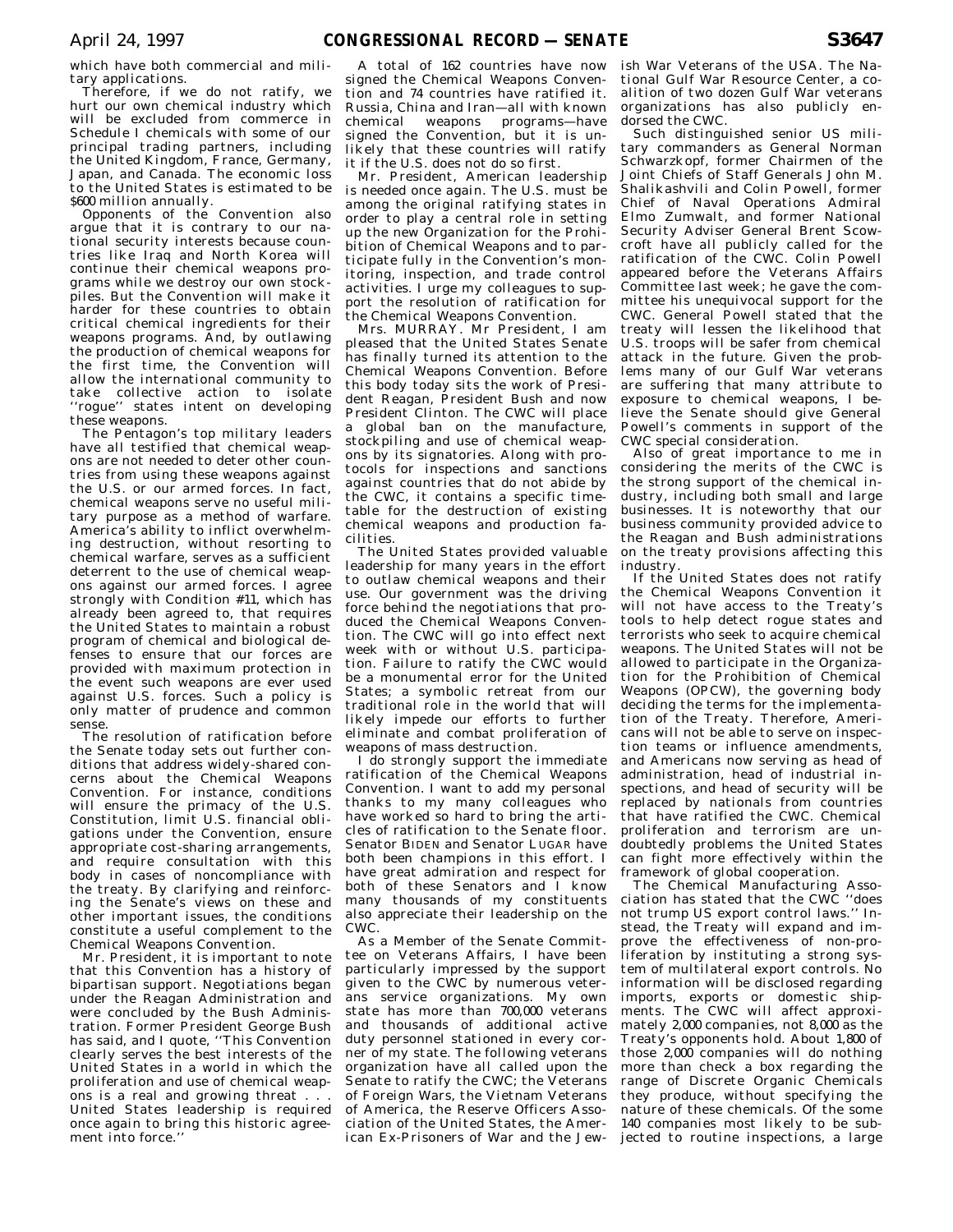proportion are CMA members, who assisted in writing the provisions of the Treaty. Regardless, it is anticipated that any challenge inspections will more than likely involve military, rather than commercial facilities. Thus, we should not concern ourselves with a potential negative impact of the CWC on the industry, because clearly this is not the case. On the contrary, if the US Senate chooses not to ratify the Chemical Weapons Convention, American chemical companies risk losing as much as \$600 million a year in sales and many well-paying jobs when the mandatory trade sanctions against non-parties are enforced.

Critics insist that the CWC will be ineffective because rogue states suspected of possessing or attempting to acquire chemical weapons, such as Syria, Iraq, North Korea and Libya, have not joined the convention. Accordingly, they argue that the United States should hold up ratification until these states join. The reality is that only about 20 states are believed to have or to be seeking a chemical weapons program, more than two-thirds of which have already signed the CWC. For the past 40 years, the United States has led nonproliferation regimes that have established accepted norms of international behavior. Failing to ratify the convention will not persuade the rogue states to join the CWC. Rather, it will legitimize their action and hurt US credibility in the international community. The Treaty ensures that non-party states are isolated and makes it extremely difficult for them to pursue their nefarious objectives.

I urge my Senate colleagues to reflect on the measure of American leadership and the indispensability of our nation on nonproliferation issues and to vote for the Chemical Weapons Convention. This Treaty makes sense on political, legal and moral grounds. As officials of both Republican and Democratic administrations assert, the Chemical Weapons Convention will ensure that Americans live in a safer America and a safer world.

Mr. BOND. Mr. President I will vote against ratification of the Chemical Warfare Convention. I came to this decision, not because I am against doing away with chemical weapons, we all are. I will vote against ratification because amendments which I believe were critical to ensuring our safety and security were stricken rendering the convention more dangerous to our well being than one which would include those conditions, even if it means having to renegotiate the convention. Of the outstanding amendments which were debated through out the day today, I believe those covering Russian ratification and their compliance with previous treaties, the rejection of inspectors or inspections by states with a history of violating non-proliferation treaties or which have been designated by our State Department as sporting terrorism, striking article 10 of the

treaty and amending article 11, and having our intelligence agencies certify that the treaty would be credibly verifiable were critical to making the treaty worthwhile.

The fact that the President suggested we could withdraw from the convention if there were a compelling reason to do so, was a placebo which carried little viable meaning. I believe that it would not only be more difficult to withdraw from the convention once we ratify it, it would be much more dangerous to world stability if we were to withdraw after obligating ourselves to a flawed treaty. And so, I must, in good conscience, vote not to ratify.

Mr. HATCH. Mr. President, the first thing I wish to express is my gratitude to the Chairman of the Foreign Relations Committee and the Majority Leader for the work they have done in the final weeks to improve this resolution of ratification.

The Chemical Weapons Convention before us is significantly better than what we faced last year. In addition, I wish to compliment both the Chairman and the Ranking Member of the Foreign Relations Committee for holding numerous hearings during the past month and for the way they have led the debate over the past two days. The duty of this body to advise and consent has never been more honorably met.

This treaty, with the resolution of ratification, while now an acceptable treaty, is not the panacea for chemical weapons that some of the more adamant proponents have implied or suggested. It will not, in and of itself, spare our grandchildren from the horrors of chemical warfare. It will not, in and of itself, protect our citizens from terrorists intent on using chemical weapons.

This Convention will not significantly reduce the threat of terrorism, Mr. President. Now that this debate is almost concluded, it would be of great benefit to the future of this agreement that everyone be realistic about this. The Administration and other proponents of this agreement recognized this when they stated in the resolution of ratification, condition 19 that: ''The Senate finds that without regard to whether the Convention enters into force, terrorists will likely view chemical weapons as a means to gain greater publicity and instill widespread fear; and the March 1995 Tokyo subway attack by the Aum Shinrikyo would not have been prevented by the Convention.''

Mr. President, I am greatly concerned about future terrorist threats to the citizens of this country, and I urge those who have suggested that this Convention will curb that threat to decease from such counterproductive rhetoric that could disastrously mislead us about future threats.

In addition, I must note to the ardent proponents of the CWC that a number of nations will remain outside of this regime, and some of them have policies inimical to this nation's welfare and

security. I have read the Convention, and I wish to state that I read Article XI, section (d) to mean that the U.S. is free to pursue any action—unilaterally or multilaterally—against nations having chemical weapons. Furthermore, I will insist on clarification indicating that current trade sanctions promoting U.S. national security, and supported by this body as well the executive, will not be infringed by this Treaty.

The benefits of this Treaty will not nearly approach the rhetoric of some of its proponents. In my opinion, overblown rhetoric enhanced the possibility that this Treaty could have failed, as some of us studied the document and realized the great gap between the rhetoric and reality.

The current resolution of ratification helps to close that gap. The conditions included in the resolution preserve the Senate's constitutional role in treatymaking, including approval of amendments to the CWC. Agreed conditions established standards for U.S. intelligence sharing, including requiring reports on such sharing. They limit the sharing of defensive capabilities under Article X. They clarify our position on the use of riot control agents in wartime circumstances, preserving for us that option along the lines originally intended by our negotiators under President Reagan. They require the President to report regularly on the threat of chemical weapons.

Finally—and this is extremely important, Mr. President—the resolution of ratification requires criminal search warrants for challenge inspections against non-complying parties.

I stress again, Mr. President, my gratitude to those, on both sides of the aisle as well as in the Clinton Administration, who negotiated this resolution.

The letter the Majority Leader has obtained from President Clinton also helps close the gap between rhetoric and reality. The President recognizes, with this letter, that the Treaty may not guarantee the cessation of proliferation of these monstrous weapons and their precursors. He recognizes that, despite the goals of this document, our defenses against their possible use on our troops should not wane. He recognizes that we have a regime—the Australia Group—in place that has addressed the problem of illicit trade in chemicals and that that regime should not go by the wayside.

With this letter, the President recognizes that if this Treaty is seen to be failing, we can and will exercise Article XVI, which defines how a State Party may withdraw from the CWC.

Despite these improvements and assurances, Mr. President, I know that a number of thoughtful colleagues continue to have reservations about the effectiveness of this Treaty. And I wish to say that I respect their decisions, and I object to certain exceptional notions heard during the debate that opponents of this Treaty object because they are against all arms control treaties. I don't believe this to be the case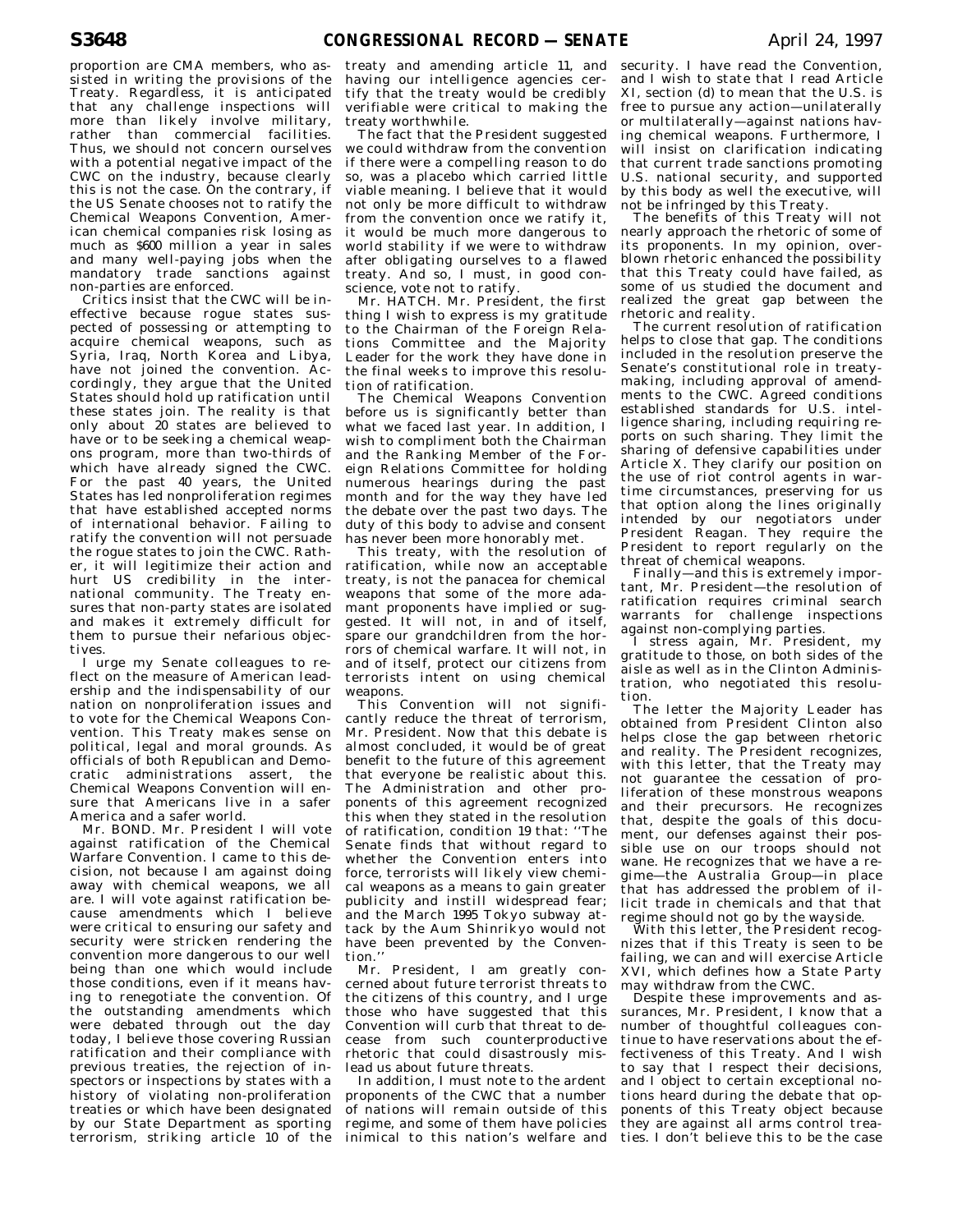at all. This Treaty has many practical limitations, and I believe that we should not impugn the motives of individuals who, at the end of the day, have great reservations over its benefits.

I have supported many arms control agreements myself, Mr. President, but always after careful consideration of the strategic value as well as practical consequences of making so grave a commitment. And I must say that it has never been more difficult for me to determine the net worth of an arms control agreement as it has been for me regarding the Chemical Weapons Convention before us today.

I have concluded that this treaty can advance our security, but only if Administration matches the rhetoric of arms control with the muscle of political will. Because, Mr. President, international norms without political will do not become norms.

The benefits of treaties are measured on achievements, not intentions. If intentions were all that mattered, all treaties would be beneficial prima facie. By this standard, the Kellogg-Briand Treaty, which outlawed war, or the 1925 Geneva Convention Against the Use of Chemical Weapons, would have been rousing successes. History has proven that they were not. But, the success of treaties is measured in reality, not rhetoric. And the benefits of this Treaty are measured on a narrow margin.

It is after a careful parsing of this margin, and much reflection, that I have determined that I will vote for the Chemical Weapons Convention. But I do so with the expectation that this Chief Executive, and subsequent ones, must be wholly dedicated to implementing this agreement in a way that advances U.S. security interests and protects U.S. domestic interests.

Mr. President, this Treaty will give us some tools—inspections and other data collections—that will enhance our knowledge of the threat of chemical weapons. The information will not be comprehensive; it will not apply universally. But, if in collecting this information we reduce the possibility that our troops will face a chemical threat, then this is a tangible, defensible goal, for which anyone could support this Treaty.

The United States has been a principal negotiator of this agreement, through Republican and Democratic administrations. To abandon it now would be to abdicate U.S. leadership. We are now burdened to support it and implement it. The goals are admirable. The bridge to achieving those goals, to bridging the gap between the idealistic rhetoric and the vexing reality, will be difficult. On that bridge, Mr. President, will ride the credibility of the United States, and, I believe, the credibility of future arms control. Past administrations have led in the establishment of this international norm. Future administrations will need to verify its legitimacy. President Clinton must carry

through on his pledge for strict international compliance and for vigilence regarding threats by terrorists or renegade groups.

Over 70 nations have ratified this Convention. Of course, we decided to unilaterally destroy our stockpile more than a decade ago, and we are proceeding as expeditiously as possible, restrained only by prudence regarding safety and the environment. We've known all along that our unilateral destruction plan was not contingent on the outcome of this debate. We determined these weapons were not militarily useful to us; our defense establishment can preserve and promote our national security without them. But as of the moment that our instrument of ratification is deposited, we will be the first of the countries with a large stockpile to ratify. The United States is leading. Will other nations follow?

Mr. President, I wish to say a few words about Russia. With the consent of the Senate today, the Administration will be able to deposit the instrument of ratification before the April 29 deadline, allowing U.S. participation in the formation of the Organization for the Prohibition of Chemical Weapons. The U.S. and Russia are the only powers that voluntarily declare they have chemical weapons. On two occasions the Russians have joined us—in the 1990 Bilateral Destruction Agreement and under the 1989 Wyoming Memorandum—in bilateral commitments to expose and destroy our stockpiles. As those who have studied this question know, the record of Russian compliance is not good. As those who read the papers and get the briefings know, the Russian chemical arms capability is not stagnant.

President Yeltsin has indicated that he wishes the Russian Duma to approve ratification before the April 29 deadline. I hope they do. The Russians need to join and participate in the initial construction of this regime. And we need to begin to inspect and expose all of our stockpiles. If the Russians are not part of this Treaty, Mr. President, this regime may be stillborn, because the largest stockpile of chemical weapons in the world exists in the Russian Federation. I hope we can work with the Russians as partners beginning next week.

If the Senate gives its consent today, Mr. President, next week the hard work will begin. The success or failure of this regime will not be a function of depositing the instrument of ratification. It will be a function of implementing the agreement. I am supporting this Convention today because I think it can only succeed with U.S. participation—and leadership. It can fail for many reasons, including noncompliance or nonparticipation by nations around the world. But it won't succeed without U.S. leadership.

Leadership will require more than idealistic promises. We must abandon the rhetoric of unattainable promises and commit to the reality of national

interest. I fear the Administration will have a lot of work building the bridge between the rhetoric and reality. On that bridge lies the future of this Convention and the future of arms control.

Mr. HELMS. Mr. President, let me state the order of distinguished speakers on this side of the aisle. I am going to start with the most distinguished of all. The President pro tempore of the Senate, Senator THURMOND, will have 5<br>minutes; followed by Senator minutes; followed by Senator HUTCHISON of Texas, for 5 minutes; Senator HUTCHINSON of Arkansas to follow with 2 minutes; Senator BROWNBACK, for 1 minute; Senator KYL, for 1 minute; Senator ASHCROFT, for 2 minutes. They will be recognized in that order.

The PRESIDING OFFICER. The Senator from South Carolina is recognized.

Mr. THURMOND. Mr. President, I want to recognize the work done on this treaty by the floor managers both in opposition and in support of this very important international treaty. Both sides have made laudable arguments in supporting their different positions. This subject is one of great importance. I want to especially commend our able majority leader for the long hours he spent working with both floor managers and the administration.

Mr. President, during the Senate Armed Services Committee's review of the national security implications of the Chemical Weapons Convention, I raised concerns about the ability of the U.S. to comply with the treaty obligation to destroy our chemical stockpile within the timeframe stipulated, the universality of the treaty, the verifiability of the treaty, and the administration's interpretation of the provision on the defensive use of riot control agents by U.S. forces.

During the committee's hearings on the treaty in August 1994, I took no position on this treaty. I made it clear that the administration would have to convince me that it was in the national security interests of the United States.

I have concerns about statements made over the past few weeks, by the President and several administration representatives, that if the United States does not ratify the Chemical Weapons Convention, that we would be aligning ourselves on the side of rogue nations, like Iraq and Libya, and against our allies.

Mr. President, in 1985 the Congress legislated the requirement for the United States to destroy its chemical stockpile, and has reaffirmed that decision every year since that time. The Senate agreed to take actions against Iraq for attacking its neighbor, and against Libya for terrorist actions which resulted in the death of American citizens. How can the President, the Secretary of State and other administration representatives liken a decision by the Senate, in its performance of its constitutional duties to provide advice and consent to international treaties, to be aligning the United States with rogue nations? Regardless of the outcome of the CWC,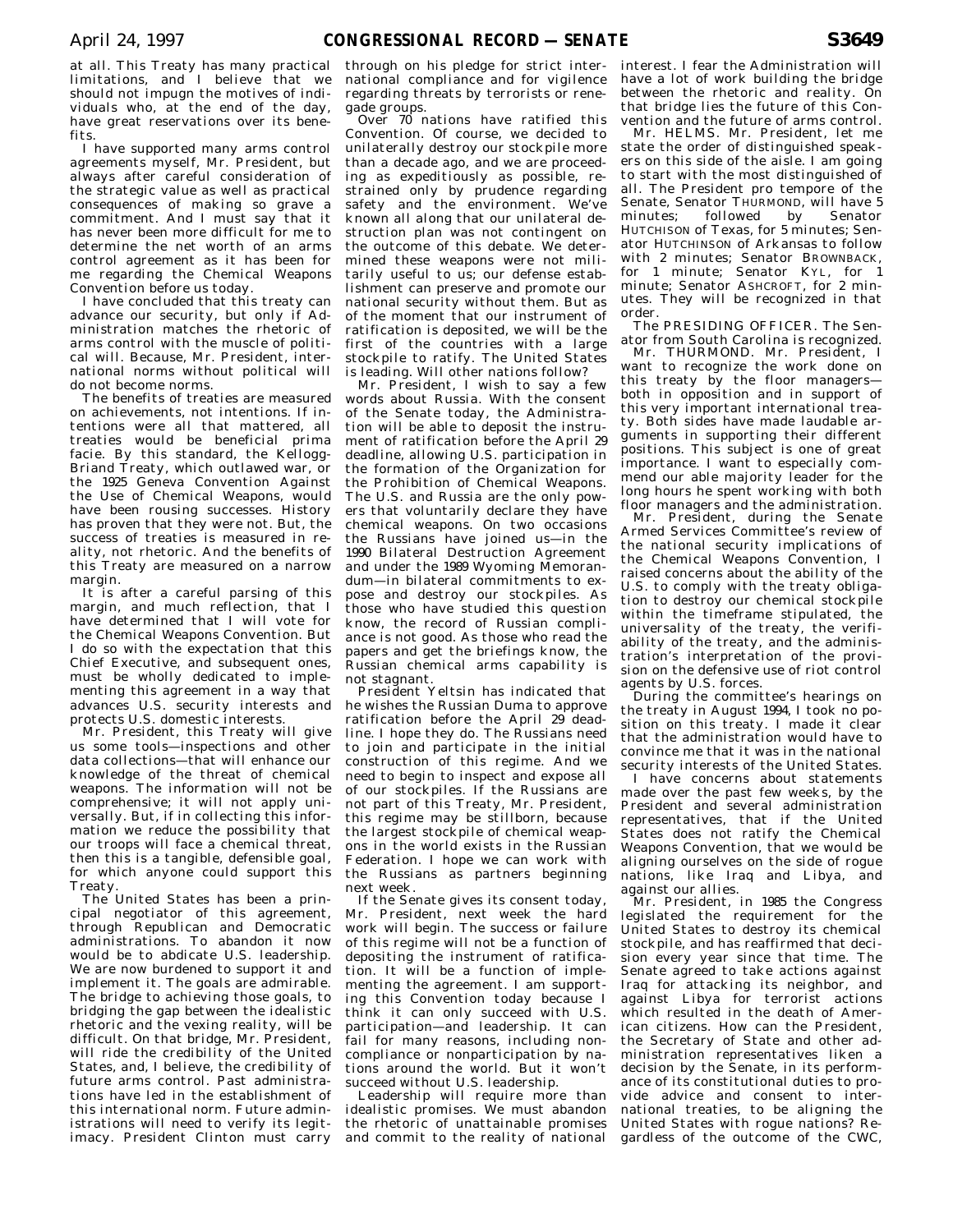the United States will continue to destroy its chemical stockpiles.

Last Sunday, the Secretary of Defense talked about his recent visit to South Korea and the discussions he had about the threat posed to U.S. Forces by the chemical weapons in North Korea. He also mentioned General Tilelli's support for ratification of the CWC because it would reduce the chemical weapons threat faced by his troops in South Korea.

Mr. President, North Korea has not signed the CWC. As I read the treaty, none of the provisions will apply to nations that have not signed and ratified it. Only trade sanctions will apply to countries that have not signed it. United States ratification of the CWC will not minimize the North Korean chemical weapons threat which face our United States forces.

Mr. President, I cannot support the Chemical Weapons Convention. I appreciate the efforts made by the White House to work out conditions to the resolution of ratification that respond to concerns raised about the treaty made by Members of the Senate. However, I do not believe they go far enough. I remain concerned about the ability of the intelligence community to verify compliance with the treaty. Rogue nations which pose a military and terrorist threat to the United States have not signed the treaty, and most likely will not sign it. I am also concerned about the potential compromise of U.S. defensive capability through potential transfers of chemical defensive protective equipment, material or information under article X and article XI.

It is for these reasons that I cannot vote for this treaty.

The PRESIDING OFFICER. The Chair recognizes the Senator from Texas for 5 minutes.

Mrs. HUTCHISON. Mr. President, I respect everyone who is going to vote today for the position that they are taking because I know that it is sincere. I respect the people who have come out for this convention treaty the former Presidents—and I respect the people who have come out against the treaty, the former Secretaries of Defense.

It comes down, for me, to a basic question, and that is: Do we believe that international conventions and conferences keep us safe at night? Or do we believe a strong national defense is what keeps us safe at night and what has served us so well for this century? Mr. President, I think it is a commitment to a strong national defense, and I have decided, reluctantly, to vote against this convention treaty because I believe this does more to harm our strength and our national defense than it does to help it.

Mr. President, we have seen our allies transfer nuclear technology that can be made into weapons to rogue nations. So now we have a treaty that will allow people to come into our chemical plants—not chemical plants

that make weapons, because we are not going to make weapons, but into our chemical plants that might be doing research on how to defend against chemical weapons. That technology can then be transferred to the nations who would use the chemical weapons.

It seems to me that we are unilaterally disarming ourselves, Mr. President, with a treaty that would say we must allow international groups to come into plants that use chemicals, whether it is to make fertilizer or disinfectant, or defenses to chemical weapons, any of those things. An international group will be able to come in and, I think, violate our constitutional right against search and seizure. I am concerned that we are hurting our ability to defend our country.

So, Mr. President, I think we have a choice here between America being the leader and undercutting our defenses, or standing on principle and protecting our security. Mr. President, I just don't think there is a choice. We must stand on principle. So that if our young men and women in the field are attacked by chemical weapons by those who will not sign this treaty, we will surely have the defenses to protect them; and so that we will keep the ability in our country to have the strength to fight the chemical weapons that will be produced, that we know are being produced right now, by nations who will not abide by this treaty.

So I do not buy the argument that we are better off with this treaty than without it. In fact, I think we are hurting our ability to combat the rogue nations, the terrorist nations with whom we are dealing all over the world, and I could not vote in good conscience to do that. Thank you.

The PRESIDING OFFICER. The Senator from Arkansas is recognized.

Mr. HUTCHINSON. Mr. President, I want to especially applaud this evening the Senator from North Carolina and the Senator from Arizona for their courageous opposition to this treaty. I also want to recognize the good and patriotic Americans and Senators who have differed on this treaty and have come down to different places on how they are going to vote.

But this treaty is not about who is committed to and who believes in the elimination of chemical warfare in this world. I believe all of us are equally committed to that goal.

I rise in opposition to the CWC because I simply believe that it is a flawed treaty in which we claim to verify the unverifiable, we are ratifying the unenforceable, and we are trusting the untrustworthy. We are binding ourselves and our friends, while those that we should be most concerned about go unrestrained and undeterred. When addressing the ratification of a treaty, we in this body are executing one of our most solemn duties. When addressing our Nation's security and when addressing our Nation's sovereignty, our watch words should be ''prudence'' and ''caution.''

I believe that prudence and caution call out for a ''no'' vote. By ratifying this treaty, we spurn the sage advice of former Secretaries of Defense. And I close with the words of one of those Secretaries, Secretary Cheney, who wrote that ''This accord is worse than no treaty at all.''

So, while I recognize and applaud the sincerity and the passion with which the advocates of this treaty have spoken and how they articulated their position, I believe firmly that it is not in the interest of the sovereignty and the security of the United States. And I urge a ''no'' vote on the treaty ratification.

I yield the floor.

The PRESIDING OFFICER. The Chair recognizes the Senator from Kansas for 1 minute.

Mr. BROWNBACK. Thank you very much, Mr. President. I appreciate that.

Mr. President, I join with other Senators noting how extremely difficult and important this decision is to vote for treaty ratification. I have taken it very seriously, as well as everybody else. I have read the entire treaty. I sat down and thought it through. I have talked with people. I have talked with President Bush, Bob Dole, Colin Powell, Casper Weinberger, James Schlesinger, Richard Perle, and my 9-year-old son, too, who I think has a stake in this as well.

I find it a terribly tough call to make on this treaty; a tough one to be able to decide what is in the best interest and ultimately what will get the fewest chemical weapons used in this world. That to me is the real litmus test issue. What is going to make the world safer is when we are going to have fewer chemical weapons used in the world.

I would like to bare to the body that I chair the Middle East Subcommittee of the Foreign Relations Committee. We held a hearing just last week on U.S. policy toward Iran. Our policy has failed to stop them from receiving weapons of mass destruction, particularly chemical weapons. The Iranians are receiving precursor chemical weapons from the Chinese.

May I have an additional minute and a half?

Mr. HELMS. Please. Yes.

Mr. BROWNBACK. I thank the chairman very much.

As I mentioned in our hearing last week, it was noted and pointed out that the Iranians have received chemical weapons, precursor chemical weapons, from the Chinese and from other sources.

I have reluctantly but clearly concluded that Iran would be more likely to obtain and use chemical weapons if we enter into this Chemical Weapons Convention with article X in place, which is currently how it sits; that they will be more likely to get and use chemical weapons, weapons of mass destruction. Iran is our erstwhile terrorist enemy.

I spoke to Colin Powell. He noted that chemical weapons today are the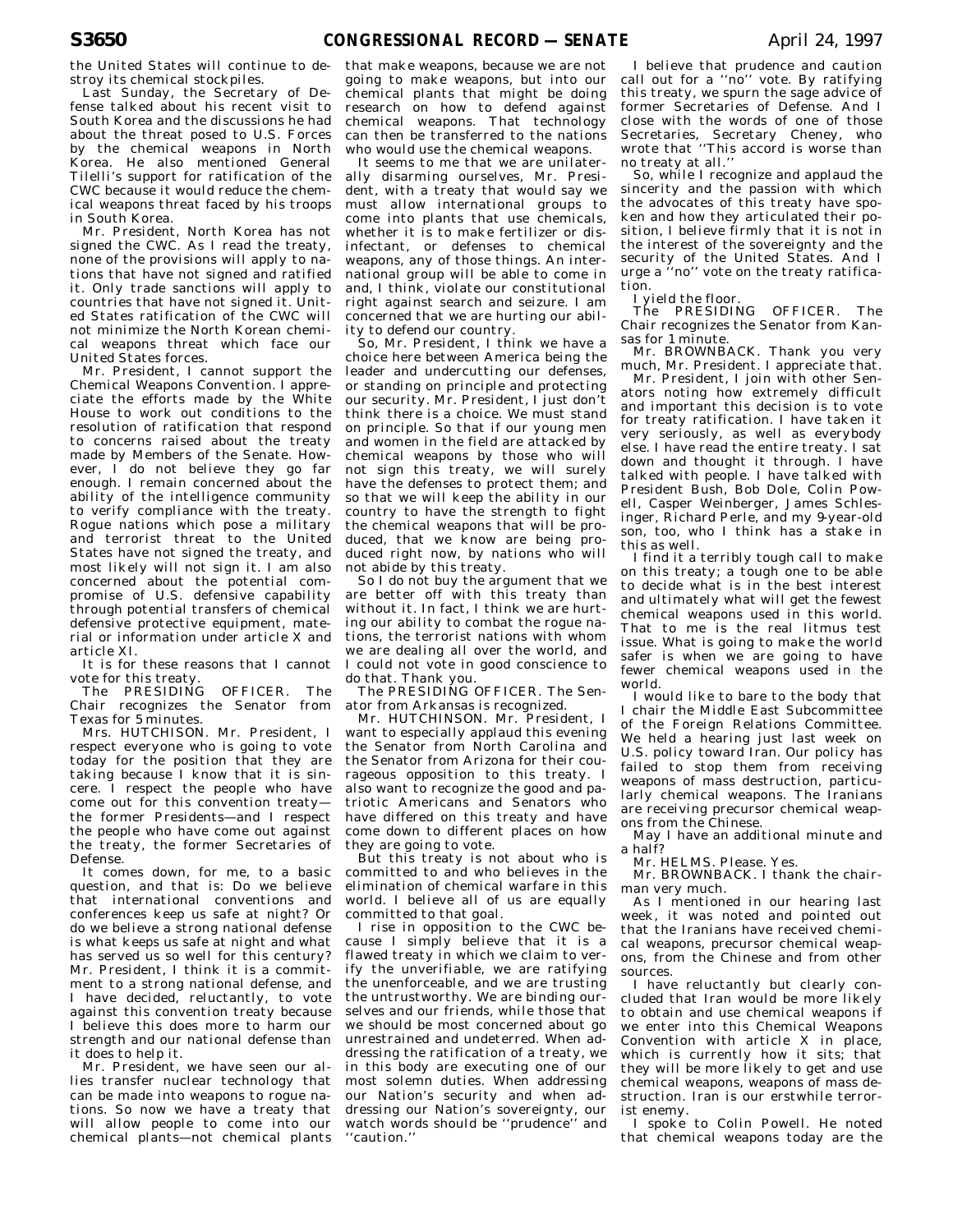weapons of choice, primarily, for terrorists. These are primarily weapons used by terrorists. That certainly fits the Iranians.

So that is why I have, unfortunately, reluctantly yet clearly, decided that with article  $\check{X}$  in it and with the likelihood of that being used by the Iranians, that this treaty would actually cause more chemical weapons to be used by people that we don't want; by terrorist regimes such as the Iranians. Therefore,  $\tilde{I}$  will have to vote against this treaty.

The PRESIDING OFFICER. The Chair recognizes the Senator from Missouri.

Mr. ASHCROFT. Mr. President, I thank you for this opportunity to make some comments in regard to this serious matter.

None of us has any affection for chemical weapons. Each of us hates chemical weapons. We would all like to see chemical weapons abolished. None of us would like to see chemical weapons used. We would all like to believe the statements of prominent experts that have been made about this treaty. We would all like to embrace the assurances of the President that, if something goes wrong, the treaty could be something easily walked away from.

But, in spite of all our aspirations, in spite of all of our desires, and in spite of all our hopes, there is one reality which will persist; and that reality is the language of the treaty itself. Long after the assurances have stopped echoing through this Chamber, long after the President has left office, who is trying to assuage the fears of those who have misgivings about this treaty, the black and white letters of the treaty itself will be the controlling components of what happens. And the thing that gives me great pause is that the treaty will remain.

There are the requirements, particularly in articles  $X$  and  $XI$  of the treaty, which require us to share technology, to share information, and to share, in particular, the defensive technology of chemical weaponry. There is an anomaly in chemical weaponry which is challenging. It is that when you provide the defensive technology for chemical weapons, you are providing one of the essential components of delivering chemical weapons. No one can deliver chemical weapons, unless it is launched by a missile, without having to have all the technologies of how to defend against the chemistry of the weapons.

The PRESIDING OFFICER. The Senator's time has expired.

Mr. ASHCROFT. I ask for 30 additional seconds.

If a rogue state wants to deliver chemical weapons, one of the things they need to do is to acquire the defensive technology to defend against them and to protect their own soldiers in delivery. That seems to me one of the substantial problems contained in articles X and XI. The risks far exceed the benefits.

As a result, I think it is ill-advised for us to accept assurances which would mislead us. We need to read the treaty, and the treaty is not one which merits our approval.

The PRESIDING OFFICER. The Chair recognizes the Senator from Arizona for 1 minute.

Mr. KYL. Mr. President, let me begin by thanking Senator HELMS and Senator BIDEN, the floor managers of this treaty, for the work they did in bringing it before us.

Mr. President, I share the hope of the supporters of this treaty that it will help end the proliferation of chemical weapons. I believe, however, that history will record this treaty as one of the most well-intentioned yet least effective in our history. My hope is that we will not relax our efforts in other ways to reduce this threat, that we will not be lulled into a sense of security when it is ratified.

With the protections in the original resolution of ratification, I voted for the treaty. But the protections having been stricken, I must vote ''no.''

The PRESIDING OFFICER. The Chair recognizes the Senator from North Carolina.

Mr. HELMS. Mr. President, Senators will be glad to hear this.

I ask for the yeas and nays on the final vote in the Senate.

The PRESIDING OFFICER. Is there a sufficient second?

There is a sufficient second.

The yeas and nays were ordered.

Mr. LEAHY addressed the Chair.

The PRESIDING OFFICER. The Senator from Vermont.

Mr. LEAHY. Mr. President, how much time remains to the Senator from Vermont?

The PRESIDING OFFICER. The Senator from Vermont has 81⁄2 minutes.

Mr. LEAHY. Mr. President, I will not use all of that time, only to say this. We will advise and consent so the President can ratify this treaty. I truly believe we will. It will show the moral leadership that the Senate should show and that the United States should show. We will act as the conscience of this Nation, and we will advise and consent to this treaty. We will show the moral leadership because we began this by saying we would act unilaterally, if need be, renouncing our own use of chemical weapons with or without a treaty. That was true leadership.

Not all countries are going to join with us. But most did join with us on this, and we should be proud of that leadership that brought them together. We will never have all of the countries with us, but we know that it is in the best interests of the United States to do this.

I suggest, after we do this, Mr. President, that we should again look at the question of antipersonnel landmines and show the same moral leadership to get countries to join with us—not all countries will—to ban antipersonnel landmines which kill and injure far more people than chemical weapons.

Mr. President, I will vote for advice and consent of this treaty so the President can ratify it.

I yield the remainder of my time.

The PRESIDING OFFICER. Who yields time?

Mr. HELMS. Mr. President, I, on behalf of the leader's time and any other time that may be assigned to me, yield the remainder of time.

The PRESIDING OFFICER. The question is on agreeing to the resolution of ratification. On this question, the yeas and nays have been ordered, and the clerk will call the roll.

The legislative clerk called the roll. The yeas and nays resulted—yeas 74, nays 26, as follows:

### [Rollcall Vote No. 51 Ex.] YEAS—74

|          | .          |                |
|----------|------------|----------------|
| Abraham  | Feinstein  | McCain         |
| Akaka    | Ford       | McConnell      |
| Baucus   | Frist      | Mikulski       |
| Biden    | Glenn      | Moseley-Braun  |
| Bingaman | Gorton     | Moynihan       |
| Boxer    | Graham     | Murkowski      |
| Breaux   | Gregg      | Murray         |
| Bryan    | Hagel      | Reed           |
| Bumpers  | Harkin     | Reid           |
| Byrd     | Hatch      | Robb           |
| Chafee   | Hollings   | Roberts        |
| Cleland  | Inouye     | Rockefeller    |
| Coats    | Jeffords.  | Roth           |
| Cochran  | Johnson    | Santorum       |
| Collins  | Kennedy    | Sarbanes       |
| Conrad   | Kerrey     | Smith (OR)     |
| D'Amato  | Kerry      | Snowe          |
| Daschle  | Kohl       | Specter        |
| DeWine   | Landrieu   | <b>Stevens</b> |
| Dodd     | Lautenberg | Thomas         |
| Domenici | Leahy      | Torricelli     |
| Dorgan   | Levin      | Warner         |
| Durbin   | Lieberman  | Wellstone      |
| Enzi     | Lott       | Wyden          |
| Feingold | Lugar      |                |
|          | $NAYS-26$  |                |
| Allard   | Faircloth  | Kyl            |

| Allard    | Faircíoth  | Kyl        |
|-----------|------------|------------|
| Ashcroft  | Gramm      | Mack       |
| Bennett   | Grams      | Nickles    |
| Bond      | Grassley   | Sessions   |
| Brownback | Helms      | Shelby     |
| Burns     | Hutchinson | Smith (NH) |
| Campbell  | Hutchison  | Thompson   |
| Coverdell | Inhofe     | Thurmond   |
| Craig     | Kempthorne |            |

The VICE PRESIDENT. On this vote, the yeas are 74, the nays are 26. Twothirds of the Senators present having voted in the affirmative, the resolution of ratification is agreed to.

The resolution of ratification, as amended, was agreed to, as follows:

*Resolved, (two-thirds of the Senators present concurring therein),*

### **SECTION 1. SENATE ADVICE AND CONSENT SUB-JECT TO CONDITIONS.**

The Senate advises and consents to the ratification of the Chemical Weapons Convention (as defined in section 3 of this resolution), subject to the conditions in section 2.

### **SECTION 2. CONDITIONS.**

The Senate's advice and consent to the ratification of the Chemical Weapons Convention is subject to the following conditions, which shall be binding upon the President:

(1) EFFECT OF ARTICLE XXII.—Upon the deposit of the United States instrument of ratification, the President shall certify to the Congress that the United States has informed all other States Parties to the Convention that the Senate reserves the right, pursuant to the Constitution of the United States, to give its advice and consent to ratification of the Convention subject to reservations, notwithstanding Article XXII of the Convention.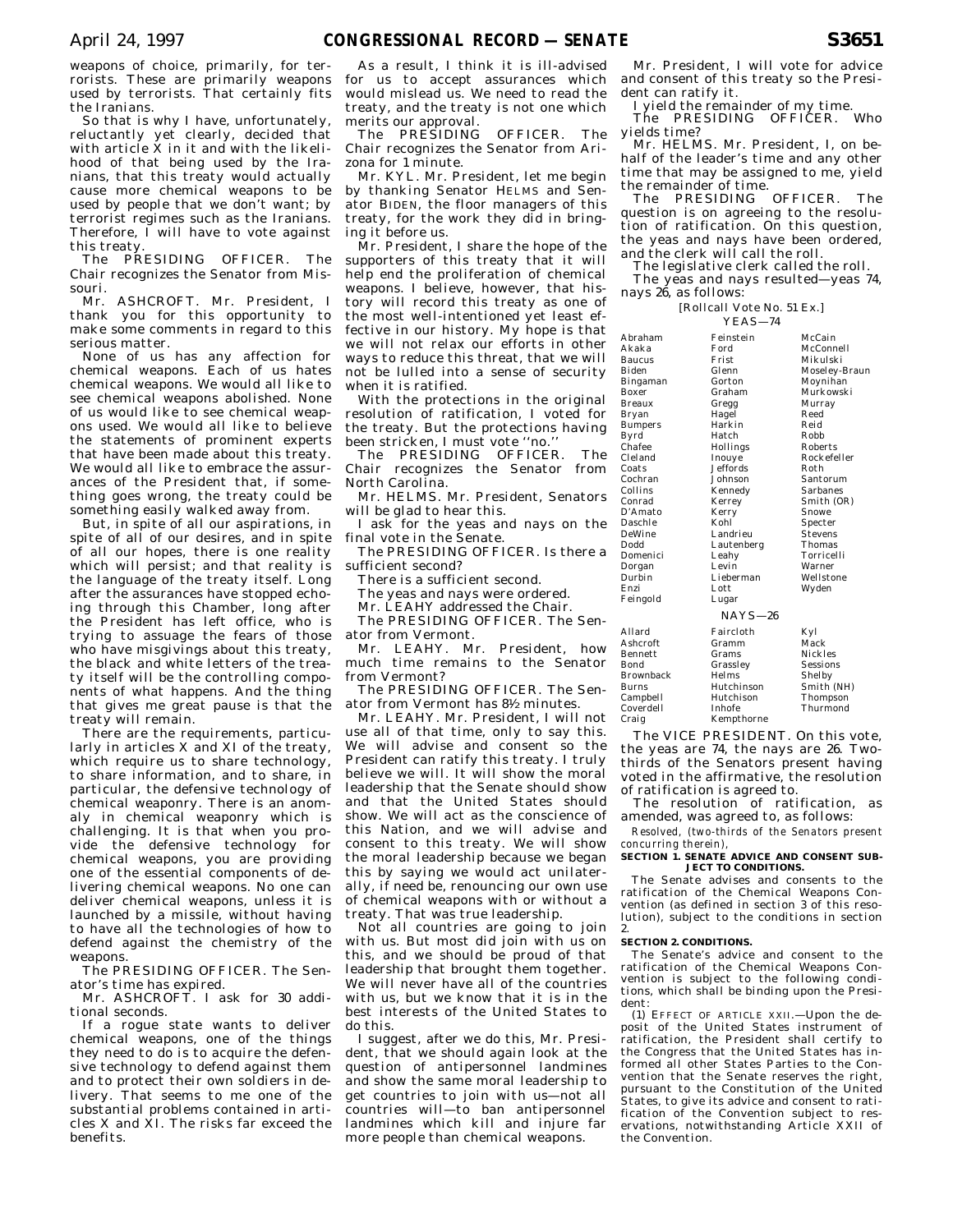(3) ESTABLISHMENT OF AN INTERNAL OVER-SIGHT OFFICE.—

(A) CERTIFICATION.—Not later than 240 days after the deposit of the United States instrument of ratification, the President shall certify to the Congress that the current internal audit office of the Preparatory Commission has been expanded into an independent internal oversight office whose functions will be transferred to the Organization for the Prohibition of Chemical Weapons upon the establishment of the Organization. The independent internal oversight office shall be obligated to protect confidential information pursuant to the obligations of the Confidentiality Annex. The independent internal oversight office shall—

(i) make investigations and reports relating to all programs of the Organization;

(ii) undertake both management and financial audits, including—

(I) an annual assessment verifying that classified and confidential information is stored and handled securely pursuant to the general obligations set forth in Article VIII and in accordance with all provisions of the Annex on the Protection of Confidential Information; and

(II) an annual assessment of laboratories established pursuant to paragraph 55 of Part II of the Verification Annex to ensure that the Director General of the Technical Secretariat is carrying out his functions pursuant to paragraph 56 of Part II of the Verification Annex;

(iii) undertake performance evaluations annually to ensure the Organization has complied to the extent practicable with the recommendations of the independent internal oversight office;

(iv) have access to all records relating to the programs and operations of the Organization;

(v) have direct and prompt access to any official of the Organization; and

(vi) be required to protect the identity of, and prevent reprisals against, all complainants.

(B) COMPLIANCE WITH RECOMMENDATIONS.— The Organization shall ensure, to the extent practicable, compliance with recommendations of the independent internal oversight office, and shall ensure that annual and other relevant reports by the independent internal oversight office are made available to all member states pursuant to the requirements established in the Confidentiality Annex.

(C) WITHHOLDING A PORTION OF CONTRIBU-TIONS.—Until a certification is made under subparagraph (A), 50 percent of the amount of United States contributions to the regular budget of the Organization assessed pursuant to paragraph 7 of Article VIII shall be withheld from disbursement, in addition to any other amounts required to be withheld from disbursement by any other provision of law.

(D) ASSESSMENT OF FIRST YEAR CONTRIBU-TIONS.—Notwithstanding the requirements of this paragraph, for the first year of the Organization's operation, ending on April 29, 1998, the United States shall make its full contribution to the regular budget of the Organization assessed pursuant to paragraph 7 of Article VIII.

(E) DEFINITION.—For purposes of this paragraph, the term ''internal oversight office'' means an independent office (or other inde-

pendent entity) established by the Organization to conduct and supervise objective audits, inspections, and investigations relating to the programs and operations of the Organization.

(4) COST SHARING ARRANGEMENTS.—

(A) ANNUAL REPORTS.—Prior to the deposit of the United States instrument of ratification, and annually thereafter, the President shall submit a report to Congress identifying all cost-sharing arrangements with the Organization.<br>(B) (

(B) COST-SHARING ARRANGEMENT RE-QUIRED.—The United States shall not undertake any new research or development expenditures for the primary purpose of refining or improving the Organization's regime for verification of compliance under the Convention, including the training of inspectors and the provision of detection equipment and on-site analysis sampling and analysis techniques, or share the articles, items, or services resulting from any research and development undertaken previously, without first having concluded and submitted to the Congress a cost-sharing arrangement with the Organization.

(C) CONSTRUCTION.—Nothing in this paragraph may be construed as limiting or constricting in any way the ability of the United States to pursue unilaterally any project undertaken solely to increase the capability of the United States means for monitoring compliance with the Convention.<br>
(5) INTELLIGENCE SHARING AND SAFE-

INTELLIGENCE SHARING GUARDS.—

(A) PROVISION OF INTELLIGENCE INFORMA-TION TO THE ORGANIZATION.—

(i) IN GENERAL.—No United States intelligence information may be provided to the Organization or any organization affiliated with the Organization, or to any official or employee thereof, unless the President certifies to the appropriate committees of Congress that the Director of Central Intelligence, in consultation with the Secretary of State and the Secretary of Defense, has established and implemented procedures, and has worked with the Organization or other such organization, as the case may be to ensure implementation of procedures, for protecting from unauthorized disclosure United States intelligence sources and methods connected to such information. These procedures shall include the requirement of-

(I) the offer and provision if accepted of advice and assistance to the Organization or the affiliated organization in establishing and maintaining the necessary measures to ensure that inspectors and other staff members of the Technical Secretariat meet the highest standards of efficiency, competence, and integrity, pursuant to paragraph 1(b) of the Confidentiality Annex, and in establishing and maintaining a stringent regime governing the handling of confidential information by the Technical Secretariat, pursuant to paragraph 2 of the Confidentiality Annex;

(II) a determination that any unauthorized disclosure of United States intelligence information to be provided to the Organization or any organization affiliated with the Organization, or any official or employee thereof, would result in no more than minimal damage to United States national security, in light of the risks of the unauthorized disclosure of such information;

(III) sanitization of intelligence information that is to be provided to the Organization or the affiliated organization to remove all information that could betray intelligence sources and methods; and

(IV) interagency United States intelligence community approval for any release of intelligence information to the Organization or the affiliated organization, no matter how thoroughly it has been sanitized.

(ii) WAIVER AUTHORITY.—

(I) IN GENERAL.—The Director of Central Intelligence may waive the application of clause (i) if the Director of Central Intelligence certifies in writing to the appropriate committees of Congress that providing such information to the Organization or an organization affiliated with the Organization, or to any official or employee thereof, is in the vital national security interests of the United States and that all possible measures to protect such information have been taken, except that such waiver must be made for each instance such information is provided, or for each such document provided. In the event that multiple waivers are issued within a single week, a single certification to the appropriate committees of Congress may be submitted, specifying each waiver issued during that week.

(II) DELEGATION OF DUTIES.—The Director of Central Intelligence may not delegate any duty of the Director under this paragraph.

(B) PERIODIC AND SPECIAL REPORTS

(i) IN GENERAL.—The President shall report periodically, but not less frequently than semiannually, to the Select Committee on Intelligence of the Senate and the Permanent Select Committee on Intelligence of the House of Representatives on the types and volume of intelligence information provided to the Organization or affiliated organizations and the purposes for which it was provided during the period covered by the report.

(ii) EXEMPTION.—For purposes of this subparagraph, intelligence information provided to the Organization or affiliated organizations does not cover information that is provided only to, and only for the use of, appropriately cleared United States Government personnel serving with the Organization or an affiliated organization.

(C) SPECIAL REPORTS.—

(i) REPORT ON PROCEDURES.—Accompanying the certification provided pursuant to sub-paragraph (A)(i), the President shall provide a detailed report to the Select Committee on Intelligence of the Senate and the Permanent Select Committee on Intelligence of the House of Representatives identifying the procedures established for protecting intel-ligence sources and methods when intelligence information is provided pursuant to this section.

(ii) REPORTS ON UNAUTHORIZED DISCLO-SURES.—The President shall submit a report to the Select Committee on Intelligence of the Senate and the Permanent Select Committee on Intelligence of the House of Representatives within 15 days after it has become known to the United States Government regarding any unauthorized disclosure of intelligence provided by the United States to the Organization.

(D) DELEGATION OF DUTIES.—The President may not delegate or assign the duties of the President under this section.

(E) RELATIONSHIP TO EXISTING LAW.—Nothing in this paragraph may be construed to—

(i) impair of otherwise affect the authority of the Director of Central Intelligence to protect intelligence sources and methods from unauthorized disclosure pursuant to section 103(c)(5) of the National Security Act of 1947 (50 U.S.C. 403-3(c)(5)); or

(ii) supersede or otherwise affect the provisions of title V of the National Security Act of 1947 (50 U.S.C. 413 et seq.).

(F) DEFINITIONS.—In this section:

(i) APPROPRIATE COMMITTEES OF CON-GRESS.—The term ''appropriate committees of Congress'' means the Committee on Foreign Relations and the Select Committee on Intelligence of the Senate and the Committee on International Relations and the Permanent Select Committee on Intelligence of the House of Representatives.

(ii) ORGANIZATION.—The term ''Organiza-tion'' means the Organization for the Prohibition of Chemical Weapons established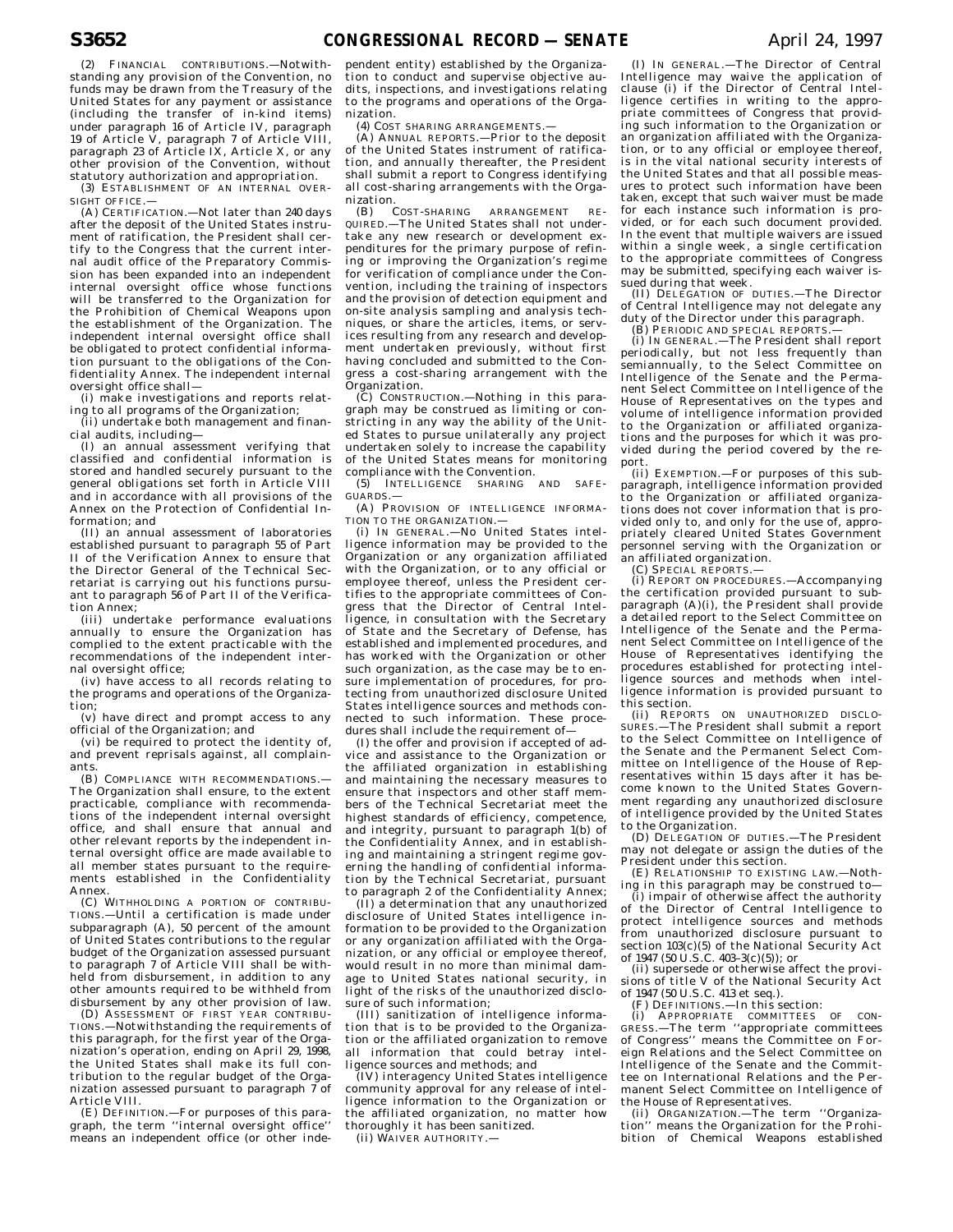under the Convention and includes any organ of that Organization and any board or working group, such as the Scientific Advisory Board, that may be established by it and any

official or employee thereof. (iii) ORGANIZATION AFFILIATED WITH THE OR-GANIZATION.—The terms ''organization affiliated with the Organization'' and ''affiliated organizations'' include the Provisional Technical Secretariat under the Convention and any laboratory certified by the Director-General of the Technical Secretariat as designated to perform analytical or other functions and any official or employee thereof.

(6) AMENDMENTS TO THE CONVENTION.—

(A) VOTING REPRESENTATION OF THE UNITED STATES.—A United States representative will be present at all Amendment Conferences and will cast a vote, either affirmative or negative, on all proposed amendments made

at such conferences. (B) SUBMISSION OF AMENDMENTS AS TREA-TIES.—The President shall submit to the Senate for its advice and consent to ratification under Article II, Section 2, Clause 2 of the Constitution of the United States any amendment to the Convention adopted by an Amendment Conference.

(7) CONTINUING VITALITY OF THE AUSTRALIA GROUP AND NATIONAL EXPORT CONTROLS.—

(A) DECLARATION.—The Senate declares that the collapse of the informal forum of states known as the ''Australia Group,'' either through changes in membership or lack of compliance with common export controls, or the substantial weakening of common Australia Group export controls and nonproliferation measures in force on the date of United States ratification of the Convention, would constitute a fundamental change in circumstances affecting the object and purpose of the Convention.

(B) CERTIFICATION REQUIREMENT.—Prior to the deposit of the United States instrument of ratification, the President shall certify to Congress that—

(i) nothing in the Convention obligates the United States to accept any modification, change in scope, or weakening of its national export controls;

(ii) the United States understands that the maintenance of national restrictions on trade in chemicals and chemical production technology is fully compatible with the provisions of the Convention, including Article XI(2), and solely within the sovereign jurisdiction of the United States;

(iii) the Convention preserves the right of State Parties, unilaterally or collectively, to maintain or impose export controls on chemicals and related chemical production technology for foreign policy or national security reasons, notwithstanding Article  $XI(2)$ : and

(iv) each Australia Group member, at the highest diplomatic levels, has officially communicated to the United States Government its understanding and agreement that export control and nonproliferation measures which the Australia Group has undertaken are fully compatible with the provisions of the Convention, including Article XI(2), and its commitment to maintain in the future such export controls and nonproliferation measures against non-Australia Group members.

(C) ANNUAL CERTIFICATION.—

(i) EFFECTIVENESS OF AUSTRALIA GROUP.— The President shall certify to Congress on an annual basis that—

(I) Australia Group members continue to maintain an equally effective or more comprehensive control over the export of toxic chemicals and their precursors, dual-use processing equipment, human, animal and plant pathogens and toxins with potential biological weapons application, and dual-use biological equipment, as that afforded by the Australia Group as of the date of ratification of the Convention by the United States; and

(II) the Australia Group remains a viable mechanism for limiting the spread of chemical and biological weapons-related materials and technology, and that the effectiveness of the Australia Group has not been undermined by changes in membership, lack of compliance with common export controls and nonproliferation measures, or the weakening of common controls and nonproliferation measures, in force as of the date of ratification of the Convention by the United States.

(ii) CONSULTATION WITH SENATE REQUIRED.— In the event that the President is, at any time, unable to make the certifications described in clause (i), the President shall consult with the Senate for the purposes of obtaining a resolution of support for continued adherence to the Convention, notwithstanding the fundamental change in circumstance.

(D) PERIODIC CONSULTATION WITH CONGRES-SIONAL COMMITTEES.—The President shall consult periodically, but not less frequently than twice a year, with the Committee on Foreign Relations of the Senate and the Committee on International Relations of the House of Representatives, on Australia Group export control and nonproliferation measures. If any Australia Group member adopts a position at variance with the certifications and understandings provided under subparagraph (B), or should seek to gain Australia Group acquiescence or approval for an interpretation that various provisions of the Convention require it to remove chemical-weapons related export controls against any State Party to the Convention, the President shall block any effort by the Australia Group member to secure Australia Group approval of such a position or interpretation.

(E) DEFINITIONS.—In this paragraph.

(i) AUSTRALIA GROUP.—The term ''Australia Group'' means the informal forum of states, chaired by Australia, whose goal is to discourage and impede chemical and biological weapons proliferation by harmonizing national export controls, chemical weapons precursor chemicals, biological weapons pathogens, and dual-use production equipment, and through other measures.

(ii) HIGHEST DIPLOMATIC LEVELS.—The term 'highest diplomatic levels'' means at the levels of senior officials with the power to authoritatively represent their governments, and does not include diplomatic representatives of these governments to the United **States** 

(8) NEGATIVE SECURITY ASSURANCES.—

(A) REEVALATION.—In forswearing under the Convention the possession of a chemical weapons retaliatory capability, the Senate understands that deterrence of attack by chemical weapons requires a reevaluation of the negative security assurances extended to non-nuclear-weapon states.

(B) CLASSIFIED REPORT.—Accordingly, 180 days after the deposit of the United States instrument of ratification, the President shall submit to the Congress a classified report setting forth the findings of a detailed review of United States policy on negative security assurances, including a determination of the appropriate responses to the use of chemical or biological weapons against the Armed Forces of the United States, United States citizens and allies, and third parties.<br>(9)

PROTECTION OF ADVANCED BIO-TECHNOLOGY.—Prior to the deposit of the United States instrument of ratification, and on January 1 of every year thereafter, the President shall certify to the Committee on Foreign Relations and the Speaker of the House of Representatives that the legitimate commercial activities and interests of chemical, biotechnology, and pharmaceutical firms in the United States are not being sig-

nificantly harmed by the limitations of the Convention on access to, and production of, those chemicals and toxins listed in Schedule 1 of the Annex on Chemicals.

(10) MONITORING AND VERIFICATION OF COM-PLIANCE.—

(A) DECLARATION.—The Senate declares that—

(i) the Convention is in the interests of the United States only if all State Parties are in strict compliance with the terms of the Convention as submitted to the Senate for its advice and consent to ratification, such compliance being measured by performance and not by efforts, intentions, or commitments to comply; and

(ii) the Senate expects all State Parties to be in strict compliance with their obligations under the terms of the Convention, as submitted to the Senate for its advice and consent to ratification;

(B) BRIEFINGS ON COMPLIANCE.—Given its concern about the intelligence community's low level of confidence in its ability to monitor compliance with the Convention, the Senate expects the executive branch of the Government to offer regular briefings, not less than four times a year, to the Committee on Foreign Relations of the Senate and the Committee on International Relations of the House of Representatives on compliance issues related to the Convention. Such briefings shall include a description of all United States efforts in bilateral and multilateral diplomatic channels and forums to resolve compliance issues and shall include a complete description of—

(i) any compliance issues the United States plans to raise at meetings of the Organization, in advance of such meetings;

(ii) any compliance issues raised at meetings of the Organization, within 30 days of such meeting;

(iii) any determination by the President that a State Party is in noncompliance with or is otherwise acting in a manner inconsistent with the object or purpose of the Convention, within 30 days of such a determination.

 $(C)$  ANNUAL REPORTS ON COMPLIANCE  $\text{---}$ The President shall submit on January 1 of each year to the Committee on Foreign Relations of the Senate and the Committee on International Relations of the House of Representatives a full and complete classified and unclassified report setting forth—

(i) a certification of those countries included in the Intelligence Community's Monitoring Strategy, as set forth by the Director of Central Intelligence's Arms Control Staff and the National Intelligence Council (or any successor document setting forth intelligence priorities in the field of the proliferation of weapons of mass destruction) that are determined to be in compliance with the Convention, on a country-by-country basis;

(ii) for those countries not certified pursuant to clause (i), an identification and assessment of all compliance issues arising with regard to the adherence of the country to its obligations under the Convention;

(iii) the steps the United States has taken either unilaterally or in conjunction with another State Party—

(I) to initiate challenge inspections of the noncompliant party with the objective of demonstrating to the international community the act of noncompliance;

(II) to call attention publicly to the activity in question; and

(III) to seek on an urgent basis a meeting at the highest diplomatic level with the noncompliant party with the objective of bringing the noncompliant party into compliance;

(iv) a determination of the military significance and broader security risks arising from any compliance issue identified pursuant to clause (ii); and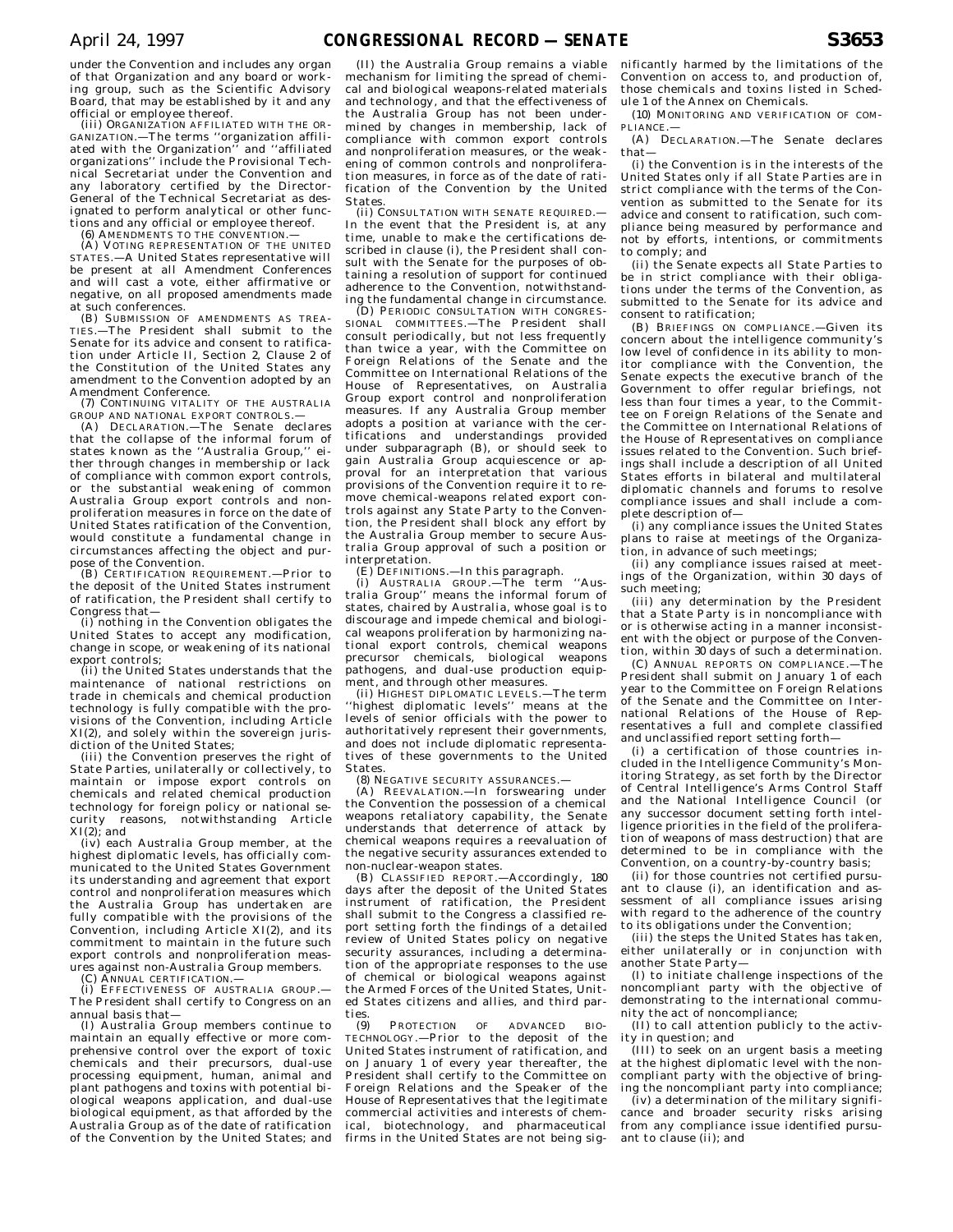(v) a detailed assessment of the responses of the noncompliant party in question to action undertaken by the United States described in clause (iii).

(D) COUNTRIES PREVIOUSLY INCLUDED IN COMPLIANCE REPORTS.—For any country that was previously included in a report submitted under subparagraph (C), but which subsequently is not included in the Intelligence Community's Monitoring Strategy (or successor document), such country shall continue to be included in the report submitted under subparagraph (C) unless the country has been certified under subparagraph (C)(i) for each of the previous two years.

(E) FORM OF CERTIFICATIONS.—For those countries that have been publicly and officially identified by a representative of the intelligence community as possessing or seeking to develop chemical weapons, the certification described in subparagraph  $(C)(i)$ shall be in unclassified form.

(F) ANNUAL REPORTS ON INTELLIGENCE.—On January 1, 1998, and annually thereafter, the Director of Central Intelligence shall submit to the Committees on Foreign Relations, Armed Services, and the Select Committee on Intelligence of the Senate and to the Committees on International Relations, National Security, and Permanent Select Committee on Intelligence of the House of Representatives a full and complete classified and unclassified report regarding—

(i) the status of chemical weapons development, production, stockpiling, and use, within the meanings of those terms under the Convention, on a country-by-country basis;

(ii) any information made available to the United States Government concerning the development, production, acquisition, stockpiling, retention, use, or direct or indirect transfer of novel agents, including any unitary or binary chemical weapon comprised of chemical components not identified on the schedules of the Annex on Chemicals, on a country-by-country basis;

(iii) the extent of trade in chemicals potentially relevant to chemical weapons programs, including all Australia Group chemicals and chemicals identified on the schedules of the Annex on Chemicals, on a country-by-country basis;

(iv) the monitoring responsibilities, practices, and strategies of the intelligence community (as defined in section 3(4) of the National Security Act of 1947) and a determination of the level of confidence of the intelligence community with respect to each specific monitoring task undertaken, including an assessment by the intelligence community of the national aggregate data provided by State Parties to the Organization, on a

country-by-country basis; (v) an identification of how United States national intelligence means, including national technical means and human intelligence, are being marshaled together with the Convention's verification provisions to monitor compliance with the Convention; and

(vi) the identification of chemical weapons development, production, stockpiling, or use, within the meanings of those terms under the Convention, by subnational groups, including terrorist and paramilitary organizations.

(G) REPORTS ON RESOURCES FOR MONITOR-ING.—Each report required under subparagraph (F) shall include a full and complete classified annex submitted solely to the Select Committee on Intelligence of the Senate and to the Permanent Select Committee on Intelligence of the House of Representatives regarding—

(i) a detailed and specific identification of all United States resources devoted to monitoring the Convention, including information on all expenditures associated with the monitoring of the Convention; and

(ii) an identification of the priorities of the executive branch of Government for the development of new resources relating to detection and monitoring capabilities with respect to chemical and biological weapons, including a description of the steps being taken and resources being devoted to strengthening United States monitoring capabilities.

(11) ENHANCEMENTS TO ROBUST CHEMICAL AND BIOLOGICAL DEFENSES.—

(A) SENSE OF THE SENATE.—It is the sense of the Senate that—

(i) chemical and biological threats to deployed United States Armed Forces will continue to grow in regions of concern around the world, and pose serious threats to United States power projection and forward deployment strategies;

(ii) chemical weapons or biological weapons use is a potential element of future conflicts in regions of concern;

(iii) it is essential for the United States and key regional allies to preserve and further develop robust chemical and biological defenses;

(iv) the United States Armed Forces are inadequately equipped, organized, trained and exercised for chemical and biological defense against current and expected threats, and that too much reliance is placed on non-active duty forces, which receive less training and less modern equipment, for critical chemical and biological defense capabilities;

(v) the lack of readiness stems from a deemphasis of chemical and biological defenses within the executive branch of Government and the United States Armed Forces;

(vi) the armed forces of key regional allies and likely coalition partners, as well as civilians necessary to support United States military operations, are inadequately prepared and equipped to carry out essential missions in chemically and biologically contaminated environments;

(vii) congressional direction contained in the Defense Against Weapons of Mass Destruction Act of 1996 (title XIV of Public Law 104–201) should lead to enhanced domestic preparedness to protect against chemical and biological weapons threats; and

(viii) the United States Armed Forces should place increased emphasis on potential threats to forces deployed abroad and, in particular, make countering chemical and biological weapons use an organizing principle for United States defense strategy and development of force structure, doctrine, planning, training, and exercising policies of the United States Armed Forces.

(B) ACTIONS TO STRENGTHEN DEFENSE CAPA-BILITIES.—The Secretary of Defense shall take those actions necessary to ensure that the United States Armed Forces are capable of carrying out required military missions in United States regional contingency plans, despite the threat or use of chemical or biological weapons. In particular, the Secretary of Defense shall ensure that the United States Armed Forces are effectively equipped, organized, trained, and exercised (including at the large unit and theater level) to conduct operations in a chemically or biologically contaminated environment that are critical to the success of the United States military plans in regional conflicts, including—

(i) deployment, logistics, and reinforcement operations at key ports and airfields;

(ii) sustained combat aircraft sortie generation at critical regional airbases; and

(iii) ground force maneuvers of large units and divisions.

(C) DISCUSSIONS WITH REGIONAL ALLIES AND LIKELY COALITION PARTNERS.—

(i) IN GENERAL.—The Secretaries of Defense and State shall, as a priority matter, initiate discussions with key regional allies and like-

ly regional coalition partners, including those countries where the United States currently deploys forces, where United States forces would likely operate during regional conflicts, or which would provide civilians necessary to support United States military operations, to determine what steps are necessary to ensure that allied and coalition forces and other critical civilians are adequately equipped and prepared to operate in chemically and biologically contaminated environments.

(ii) REPORTING REQUIREMENT.—Not later than one year after deposit of the United States instrument of ratification, the Secretaries of Defense and State shall submit a report to the Committees on Foreign Relations and Armed Services of the Senate and to the Speaker of the House of Representatives on the result of these discussions, plans for future discussions, measures agreed to improve the preparedness of foreign forces and civilians, and proposals for increased military assistance, including through the Foreign Military Sales and Foreign Military Financing under the Arms Export Control Act, and the International Military Education and Training programs pursuant to the Foreign Assistance Act of 1961.

(D) UNITED STATES ARMY CHEMICAL SCHOOL.—The Secretary of Defense shall take those actions necessary to ensure that the United States Army Chemical School remains under the oversight of a general officer of the United States Army. (E) SENSE OF THE SENATE.—Given its con-

cerns about the present state of chemical and biological defense readiness and training, it is the sense of the Senate that—

(i) in the transfer, consolidation, and reorganization of the United States Army Chemical School, the Army should not disrupt or diminish the training and readiness of the United States Armed Forces to fight in a chemical-biological warfare environment;

(ii) the Army should continue to operate the Chemical Defense Training Facility at Fort McClellan until such time as the replacement training facility at Fort Leonard Wood is functional.

(F) ANNUAL REPORTS ON CHEMICAL AND BIO-LOGICAL WEAPONS DEFENSE ACTIVITIES.—On January 1, 1998, and annually thereafter, the President shall submit a report to the Committees on Foreign Relations, Appropriations, and Armed Services of the Senate and the Committees on International Relations, National Security, and Appropriations of the House of Representatives, and the Speaker of the House of Representatives on previous, current, and planned chemical and biological weapons defense activities. The report shall contain for the previous fiscal year and for the next three fiscal years—

(i) proposed solutions to each of the deficiencies in chemical and biological warfare defenses identified in the March 1996 report of the General Accounting Office entitled ''Chemical and Biological Defense: Emphasis Remains Insufficient to Resolve Continuing Problems'', and steps being taken pursuant to subparagraph  $(B)$  to ensure that the United States Armed Forces are capable of conducting required military operations to ensure the success of United States regional contingency plans despite the threat or use

of chemical or biological weapons; (ii) identification of the priorities of the executive branch of Government in the development of both active and passive chemical and biological defenses; (iii) a detailed summary of all budget ac-

tivities associated with the research, development, testing, and evaluation of chemical and biological defense programs;

(iv) a detailed summary of expenditures on research, development, testing, and evaluation, and procurement of chemical and biological defenses by fiscal years defense programs, department, and agency;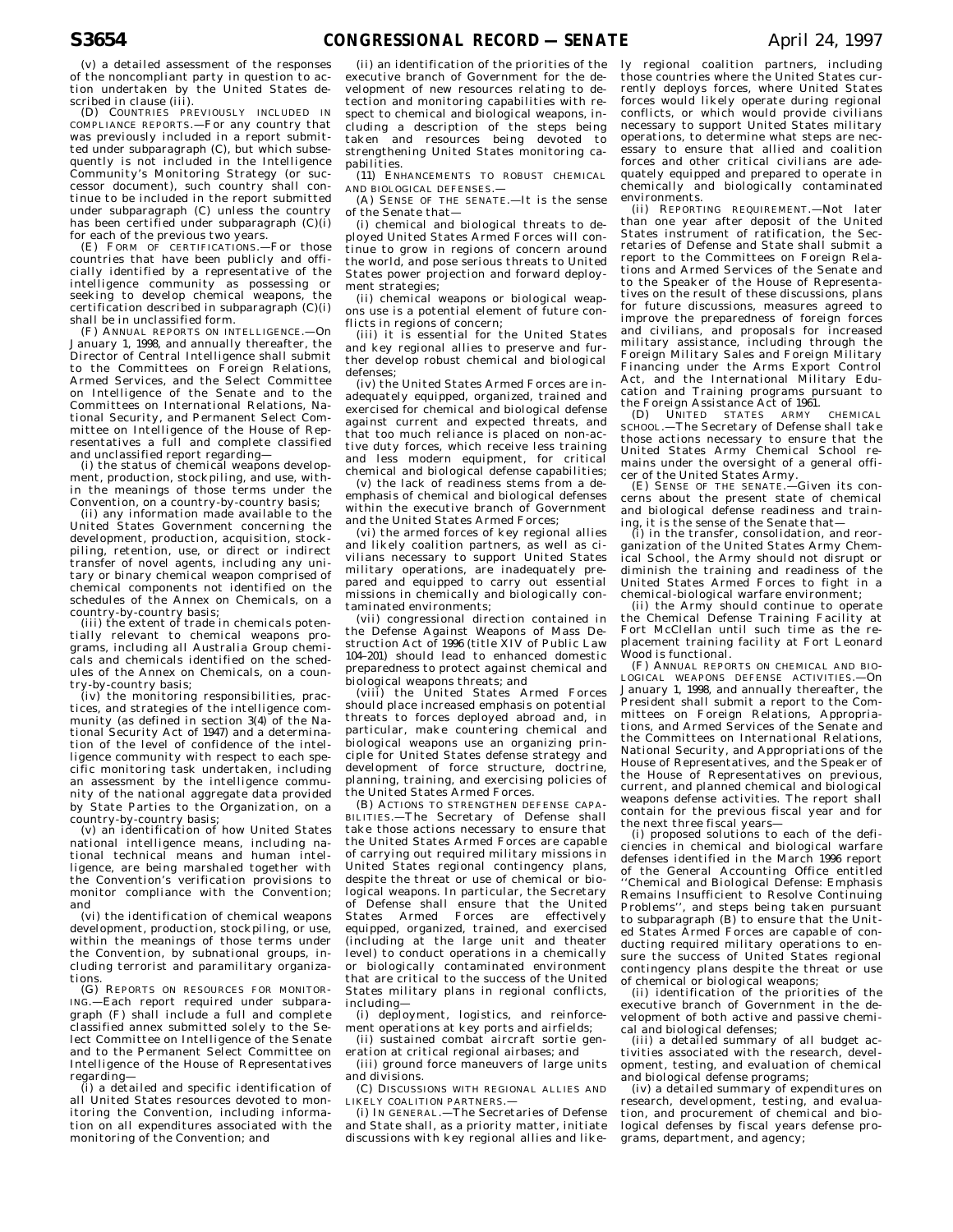(v) a detailed assessment of current and projected vaccine production capabilities and vaccine stocks, including progress in researching and developing a multivalent vaccine;

(vi) a detailed assessment of procedures and capabilities necessary to protect and decontaminate infrastructure to reinforce United States power-projection forces, including progress in developing a nonaqueous chemical decontamination capability;

(vii) a description of progress made in procuring light-weight personal protective gear and steps being taken to ensure that programmed procurement quantities are sufficient to replace expiring battle-dress overgarments and chemical protective overgarments to maintain required wartime inventory levels;

(viii) a description of progress made in developing long-range standoff detection and identification capabilities and other battlefield surveillance capabilities for biological and chemical weapons, including progress on developing a multichemical agent detector, unmanned aerial vehicles, and unmanned ground sensors;

(ix) a description of progress made in developing and deploying layered theater missile defenses for deployed United States Armed Forces which will provide greater geographic coverage against current and expected ballistic missile threats and will assist in mitigating chemical and biological contamination through higher altitude intercepts and boost-phase intercepts;

 $(x)$  an assessment of —

(I) the training and readiness of the United States Armed Forces to operate in a chemically or biologically contaminated environment; and

(II) actions taken to sustain training and readiness, including training and readiness carried out at national combat training centers;

(xi) a description of progress made in incorporating chemical and biological considerations into service and joint exercises as well as simulations, models, and war games, and the conclusions drawn from these efforts about the United States capability to carry out required missions, including missions with coalition partners, in military contingencies;

(xii) a description of progress made in developing and implementing service and joint doctrine for combat and non-combat operations involving adversaries armed with chemical or biological weapons, including efforts to update the range of service and joint doctrine to better address the wide range of military activities, including deployment, reinforcement, and logistics operations in support of combat operations, and for the conduct of such operations in concert with coalition forces; and

(xiii) a description of progress made in resolving issues relating to the protection of United States population centers from chemical and biological attack, including plans for inoculation of populations, consequence management, and a description of progress made in developing and deploying effective cruise missile defenses and a national ballistic missile defense.

(12) PRIMACY OF THE UNITED STATES CON-STITUTION.—Nothing in the Convention requires or authorizes legislation, or other action, by the United States prohibited by the Constitution of the United States, as interpreted by the United States.

(13) NONCOMPLIANCE.—

(A) IN GENERAL.—If the President determines that persuasive information exists that a State Party to the Convention is maintaining a chemical weapons production or production mobilization capability, is developing new chemical agents, or is in violation of the Convention in any other manner so as to threaten the national security interests of the United States, then the President shall—

(i) consult with the Senate, and promptly submit to it, a report detailing the effect of such actions;

(ii) seek on an urgent basis a challenge inspection of the facilities of the relevant party in accordance with the provisions of the Convention with the objective of demonstrating to the international community the act of noncompliance;

(iii) seek, or encourage, on an urgent basis a meeting at the highest diplomatic level with the relevant party with the objective of bringing the noncompliant party into compliance;

(iv) implement prohibitions and sanctions against the relevant party as required by law;

(v) if noncompliance has been determined, seek on an urgent basis within the Security Council of the United Nations a multilateral imposition of sanctions against the noncompliant party for the purposes of bringing the noncompliant party into compliance; and

(vi) in the event that the noncompliance continues for a period of longer than one year after the date of the determination made pursuant to subparagraph (A), promptly consult with the Senate for the purposes of obtaining a resolution of support for continued adherence to the Convention, notwithstanding the changed circumstances affecting the object and purpose of the Convention.

(B) CONSTRUCTION.—Nothing in this section may be construed to impair or otherwise affect the authority of the Director of Central Intelligence to protect intelligence sources and methods from unauthorized disclosure pursuant to section 103(c)(5) of the National Security Act of 1947 (50 U.S.C. 403–3(c)(5)).

(C) PRESIDENTIAL DETERMINATIONS.—If the President determines that an action otherwise required under subparagraph (A) would impair or otherwise affect the authority of the Director of Central Intelligence to protect intelligence sources and methods from unauthorized disclosure, the President shall report that determination, together with a detailed written explanation of the basis for that determination, to the chairmen of the Senate Select Committee on Intelligence and the House Permanent Select Committee on Intelligence not later than 15 days after making such determination.

(14) FINANCING RUSSIAN IMPLEMENTATION.— The United States understands that, in order to be assured of the Russian commitment to a reduction in chemical weapons stockpiles, Russia must maintain a substantial stake in financing the implementation of both the 1990 Bilateral Destruction Agreement and the Convention. The United States shall not accept any effort by Russia to make deposit of Russia's instrument of ratification of the Convention contingent upon the United States providing financial guarantees to pay for implementation of commitments by Russia under the 1990 Bilateral Destruction Agreement or the Convention.

(15) ASSISTANCE UNDER ARTICLE X.—

(A) IN GENERAL.—Prior to the deposit of the United States instrument of ratification, the President shall certify to the Congress that the United States shall not provide assistance under paragraph 7(a) of Article X.

(B) COUNTRIES INELIGIBLE FOR CERTAIN AS-SISTANCE UNDER THE FOREIGN ASSISTANCE ACT.—Prior to the deposit of the United States instrument of ratification, the President shall certify to the Congress that for any State Party the government of which is not eligible for assistance under chapter 2 of part II (relating to military assistance) or chapter 4 of part II (relating to economic support assistance) of the Foreign Assistance Act of 1961—

(i) no assistance under paragraph 7(b) of Article X will be provided to the State Party; and

(ii) no assistance under paragraph 7(c) of Article X other than medical antidotes and treatment will be provided to the State Party.

(16) PROTECTION OF CONFIDENTIAL INFORMA-TION.—

(A) UNAUTHORIZED DISCLOSURE OF UNITED STATES BUSINESS INFORMATION.—Whenever the President determines that persuasive information is available indicating that—

(i) an officer or employee of the Organization has willfully published, divulged, disclosed, or made known in any manner or to any extent not authorized by the Convention any United States confidential business information coming to him in the course of his employment or official duties or by reason of any examination or investigation of any return, report, or record made to or filed with the Organization, or any officer or employee thereof, and

(ii) such practice or disclosure has resulted in financial losses or damages to a United States person,

the President shall, within 30 days after the receipt of such information by the executive branch of Government, notify the Congress in writing of such determination.

(B) WAIVER OF IMMUNITY FROM JURISDIC- $TION$  —

(i) CERTIFICATION.—Not later than 270 days after notification of Congress under subparagraph (A), the President shall certify to Congress that the immunity from jurisdiction of such foreign person has been waived by the Director-General of the Technical Secretariat.

(ii) WITHHOLDING OF PORTION OF CONTRIBU-TIONS.—If the President is unable to make the certification described under clause (i), then 50 percent of the amount of each annual United States contribution to the regular budget of the Organization that is assessed pursuant to paragraph 7 of Article VIII shall be withheld from disbursement, in addition to any other amounts required to be withheld from disbursement by any other provision of law, until—

(I) the President makes such certification, or

(II) the President certifies to Congress that the situation has been resolved in a manner satisfactory to the United States person who has suffered the damages due to the disclosure of United States confidential business information.

(C) BREACHES OF CONFIDENTIALITY.—

(i) CERTIFICATION.—In the case of any breach of confidentiality involving both a State Party and the Organization, including any officer or employee thereof, the President shall, within 270 days after providing written notification to Congress pursuant to subparagraph (A), certify to Congress that the Commission described under paragraph 23 of the Confidentiality Annex has been established to consider the breach.

(ii) WITHHOLDING OF PORTION OF CONTRIBU-TIONS.—If the President is unable to make the certification described under clause (i), then 50 percent of the amount of each annual United States contribution to the regular budget of the Organization that is assessed pursuant to paragraph 7 of Article VIII shall be withheld from disbursement, in addition to any other amounts required to be withheld from disbursement by any other provision of law, until—

(I) the President makes such certification, or

(II) the President certifies to Congress that the situation has been resolved in a manner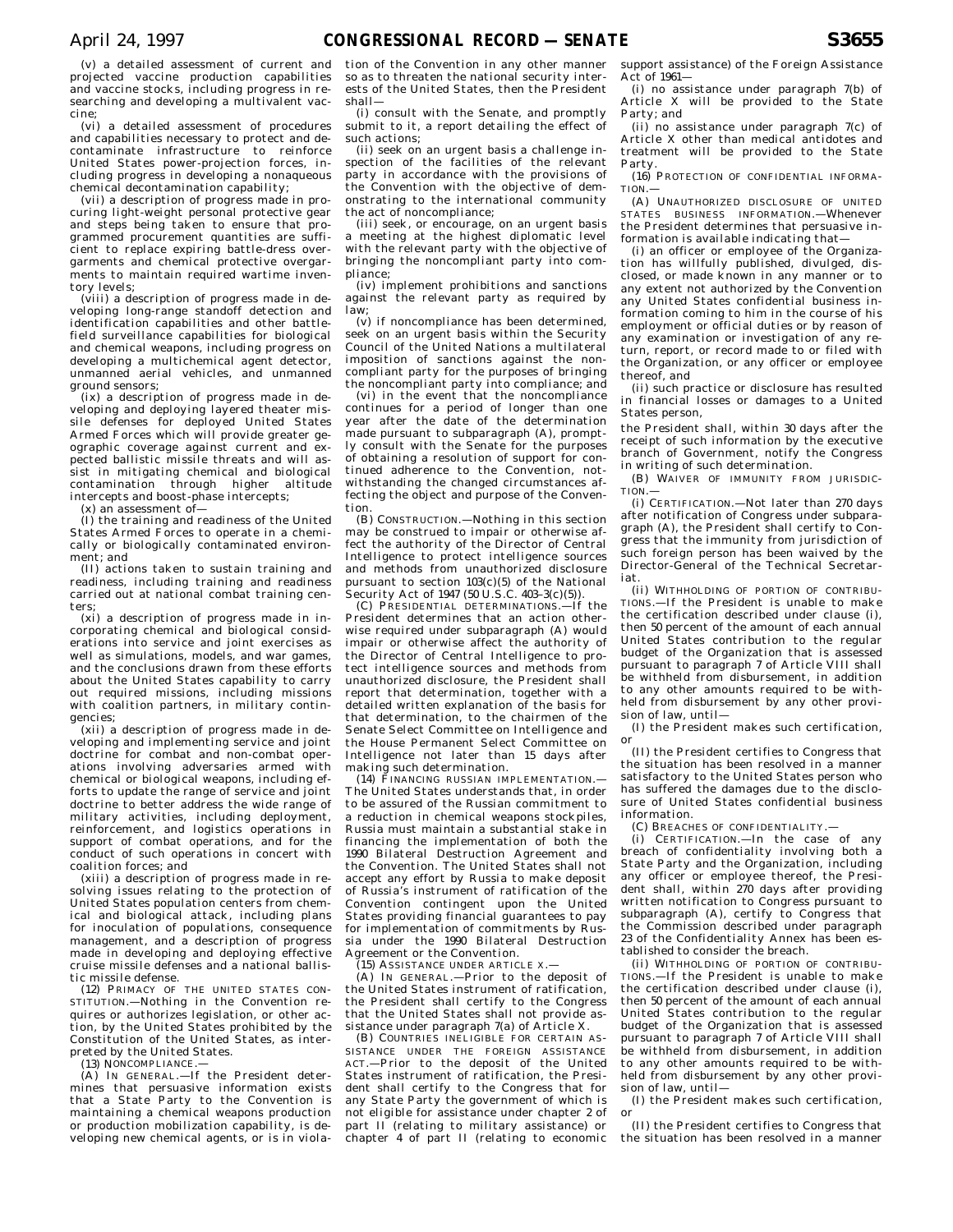satisfactory to the United States person who has suffered the damages due to the disclosure of United States confidential business information.

(D) DEFINITIONS.—In this paragraph:

(i) UNITED STATES CONFIDENTIAL BUSINESS INFORMATION.—The term ''United States confidential business information means any trade secrets or commercial or financial information that is privileged and confidential, as described in section 662(b)(4) of title 5, United States Code, and that is obtained—

(I) from a United States person; and

(II) through the United States National Authority or the conduct of an inspection on United States territory under the Convention.

(ii) UNITED STATES PERSON.—The term ''United States person'' means any natural person or any corporation, partnership, or other juridical entity organized under the

laws of the United States. (iii) UNITED STATES.—The term ''United States'' means the several States, the District of Columbia, and the commonwealths, territories, and possessions of the United

States. (17) CONSTITUTIONAL PREROGATIVES.—

(A) FINDINGS.—The Senate makes the fol-

lowing findings: (i) Article II, Section 2, Clause 2 of the United States Constitution states that the President ''shall have Power, by and with the Advice and Consent of the Senate, to make Treaties, provided two-thirds of the Senators present concur''.<br>(ii) At the turn of the

the turn of the century, Senator Henry Cabot Lodge took the position that the giving of advice and consent to the ratification of treaties constitutes a stage in negotiation on the treaties and that Senate amendments or reservations to a treaty are propositions ''offered at a later stage of the negotiation by the other part of the American treaty making power in the only manner in which they could then be offered

(iii) The executive branch of Government has begun a practice of negotiating and submitting to the Senate treaties which include provisions that have the purported effect  $of$ 

(I) inhibiting the Senate from attaching reservations that the Senate considers necessary in the national interest; or

(II) preventing the Senate from exercising its constitutional duty to give its advice and consent to treaty commitments before ratifi-

cation of the treaties. (iv) During the 85th Congress, and again during the 102d Congress, the Committee on Foreign Relations of the Senate made its position on this issue clear when stating that ''the President's agreement to such a prohibition cannot constrain the Senate's constitutional right and obligation to give its advice and consent to a treaty subject to any reservation it might determine is required by the national interest'

(B) SENSE OF THE SENATE.—It is the sense of the Senate that—

(i) the advice and consent given by the Senate in the past to ratification of treaties containing provisions which prohibit amendments or reservations should not be construed as a precedent for such provisions in future treaties;

(ii) United States negotiators to a treaty should not agree to any provision that has the effect of inhibiting the Senate from attaching reservations or offering amendments to the treaty; and

(iii) the Senate should not consent in the future to any article or other provision of any treaty that would prohibit the Senate from giving its advice and consent to ratification of the treaty subject to amendment or reservation.

(18) LABORATORY SAMPLE ANALYSIS.—Prior to the deposit of the United States instru-

ment of ratification, the President shall certify to the Senate that no sample collected in the United States pursuant to the Convention will be transferred for analysis to any laboratory outside the territory of the United States.

(19) EFFECT ON TERRORISM.—The Senate finds that—

(A) without regard to whether the Convention enters into force, terrorists will likely view chemical weapons as a means to gain greater publicity and instill widespread fear; and

(B) the March 1995 Tokyo subway attack by the Aum Shinrikyo would not have been prevented by the Convention.

(20) CONSTITUTIONAL SEPARATION OF POW-ERS.—

(A) FINDINGS.—The Senate makes the fol-

lowing findings: (i) Article VIII(8) of the Convention allows a State Party to vote in the Organization if the State Party is in arrears in the payment of financial contributions and the Organization is satisfied that such nonpayment is due to conditions beyond the control of the State **Party** 

(ii) Article I, Section 8 of the United States Constitution vests in Congress the exclusive authority to ''pay the Debts'' of the United **States** 

(iii) Financial contributions to the Organization may be appropriated only by Congress.

(B) SENSE OF SENATE.—It is therefore the sense of the Senate that—

(i) such contributions thus should be considered, for purposes of Article VIII(8) of the Convention, beyond the control of the executive branch of the United States Government; and

(ii) the United States vote in the Organization should not be denied in the event that Congress does not appropriate the full amount of funds assessed for the United States financial contribution to the Organization.

(21) ON-SITE INSPECTION AGENCY.—It is the sense of the Senate that the On-Site Inspection Agency of the Department of Defense should have the authority to provide assistance in advance of any inspection to any facility in the United States that is subject to a routine inspection under the Convention, or to any facility in the United States that is the object of a challenge inspection conducted pursuant to Article IX, if the consent of the owner or operator of the facility has first been obtained.

(22) LIMITATION ON THE SCALE OF ASSESS-MENT.

(A) LIMITATION ON ANNUAL ASSESSMENT.— Notwithstanding any provision of the Convention, and subject to the requirements of subparagraphs  $(B)$ ,  $(C)$ , and  $(D)$ , the United States shall pay as a total annual assessment of the costs of the Organization pursuant to paragraph 7 of Article VIII not more than \$25,000,000.

(B) RECALCULATION OF LIMITATIONS.—On January 1, 2000, and at each 3-year interval thereafter, the amount specified in subparagraph (A) is to be recalculated by the Administrator of General Services, in consultation with the Secretary of State, to reflect changes in the consumer price index for the immediately preceding 3-year period.

(C) ADDITIONAL CONTRIBUTIONS REQUIRING CONGRESSIONAL APPROVAL.—

(i) AUTHORITY.—Notwithstanding subparagraph (A), the President may furnish additional contributions which would otherwise be prohibited under subparagraph (A) if—

(I) the President determines and certifies in writing to the Speaker of the House of Representatives and the Committee on Foreign Relations of the Senate that the failure to provide such contributions would result in the inability of the Organization to conduct challenge inspections pursuant to Article IX or would otherwise jeopardize the national security interests of the United States; and (II) Congress enacts a joint resolution ap-

proving the certification of the President.

(ii) STATEMENT OF REASONS.—The President shall transmit with such certification a detailed statement setting forth the specific reasons therefor and the specific uses to which the additional contributions provided to the Organization would be applied.

(D) ADDITIONAL CONTRIBUTIONS FOR VER-IFICATION.—Notwithstanding subparagraph (A), for a period of not more than ten years, the President may furnish additional contributions to the Organization for the purposes of meeting the costs of verification under Articles IV and V.

(23) ADDITIONS TO THE ANNEX ON CHEMI-CAL<sub>S</sub>

(A) PRESIDENTIAL NOTIFICATION.—Not later than 10 days after the Director-General of the Technical Secretariat communicates information to all States Parties pursuant to Article  $XI(5)(a)$  of a proposal for the addition of a chemical or biological substance to a schedule of the Annex on Chemicals, the President shall notify the Committee on Foreign Relations of the Senate of the proposed addition.

(B) PRESIDENTIAL REPORT.—Not later than 60 days after the Director-General of the Technical Secretariat communicates information of such a proposal pursuant to Article XV(5)(a) or not later than 30 days after a positive recommendation by the Executive Council pursuant to Article  $XV(5)(c)$ , whichever is sooner, the President shall submit to the Committee on Foreign Relations of the Senate a report, in classified and unclassified form, detailing the likely impact of the proposed addition to a schedule of the Annex

on Chemicals. Such report shall include— (i) an assessment of the likely impact on United States industry of the proposed addition of the chemical or biological substance to a schedule of the Annex on Chemicals;

(ii) a description of the likely costs and benefits, if any, to United States national security of the proposed addition of such chemical or biological substance to a schedule of the Annex on Chemicals; and

(iii) a detailed assessment of the effect of the proposed addition on United States obligations under the Verification Annex.<br>
(C) PRESIDENTIAL CONSULTATION

PRESIDENTIAL CONSULTATION.—The President shall, after the submission of the notification required under subparagraph (A) and prior to any action on the proposal by<br>the Executive Council under Article Executive Council under Article XV(5)(c), consult promptly with the Senate as to whether the United States should object to the proposed addition of a chemical or biological substance pursuant to Article  $XV(5)(c)$ .

(24) TREATY INTERPRETATION.—The Senate affirms the applicability to all treaties of the Constitutionally based principles of treaty interpretation set forth in Condition (1) of the resolution of ratification with respect to the INF Treaty. For purposes of this declaration, the term ''INF Treaty'' refers to the Treaty Between the United States of America and the Union of Soviet Socialist Republics on the Elimination of Their Intermediate-Range and Shorter Range Missiles, together with the related memorandum of understanding and protocols, approved by the Senate on May 27, 1988.

(25) FURTHER ARMS REDUCTIONS OBLIGA-TIONS.—The Senate declares its intention to consider for approval international agreements that would obligate the United States to reduce or limit the Armed Forces or armaments of the United States in a militarily significant manner only pursuant to the treaty power as set forth in Article II, section 2, clause 2 of the Constitution.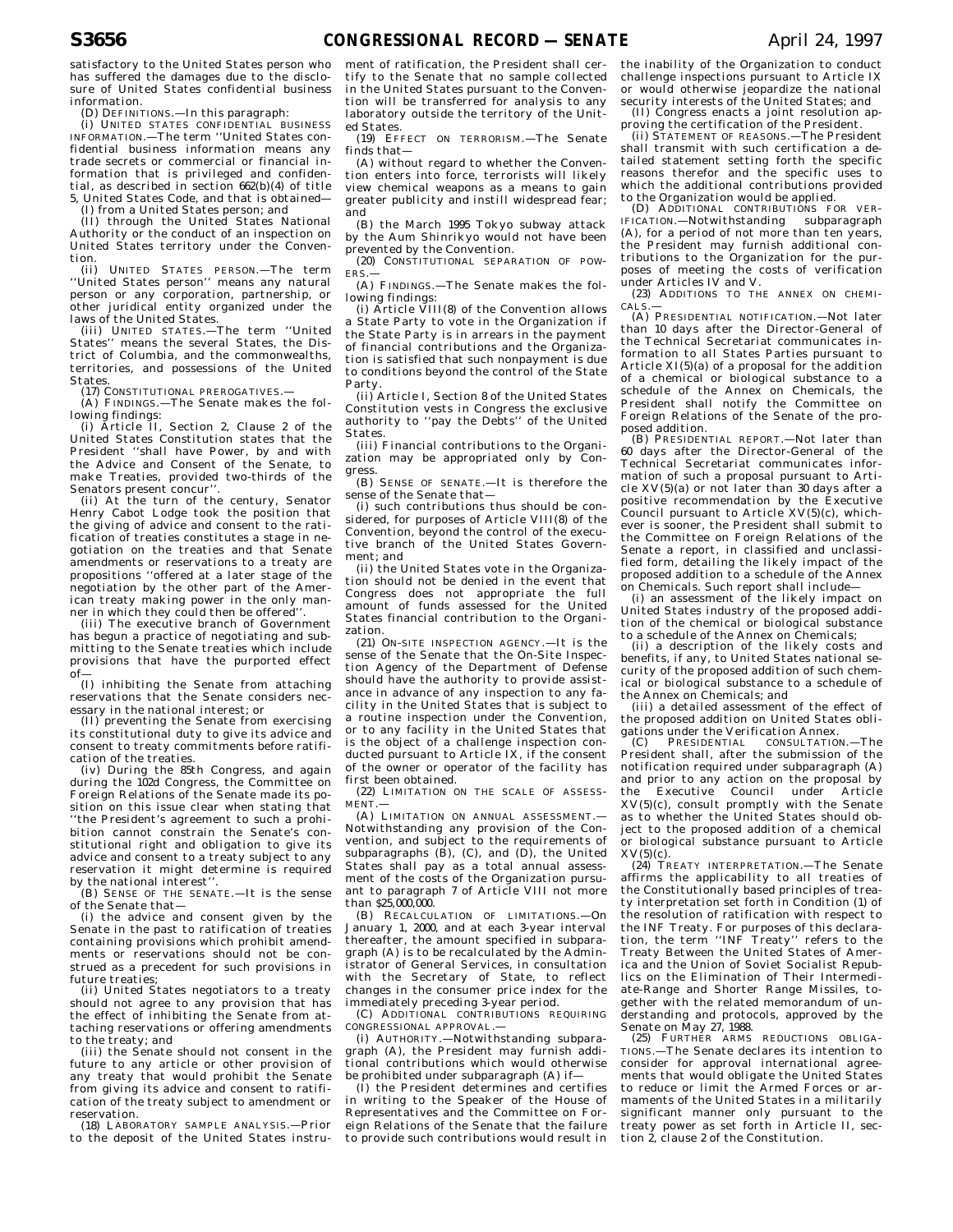(26) RIOT CONTROL AGENTS.—

(A) PERMITTED USES.—Prior to the deposit of the United States instrument of ratification, the President shall certify to Congress that the United States is not restricted by the Convention in its use of riot control agents, including the use against combatants who are parties to a conflict, in any of the following cases:

(i) UNITED STATES NOT A PARTY.—The conduct of peacetime military operations within an area of ongoing armed conflict when the United States is not a party to the conflict (such as recent use of the United States Armed Forces in Somalia, Bosnia, and Rwanda).

(ii) CONSENSUAL PEACEKEEPING -Consensual peacekeeping operations when the use of force is authorized by the receiving state, including operations pursuant to Chapter VI of

the United Nations Charter. (iii) CHAPTER VII PEACEKEEPING.—Peacekeeping operations when force is authorized by the Security Council under Chapter VII of the United Nations Charter.

(B) IMPLEMENTATION.—The President shall take no measure, and prescribe no rule or regulation, which would alter or eliminate Executive Order 11850 of April 8, 1975.

(C) DEFINITION.—In this paragraph, the term ''riot control agent'' has the meaning given the term in Article II(7) of the Convention.

(27) CHEMICAL WEAPONS DESTRUCTION.— Prior to the deposit of the United States instrument of ratification of the Convention, the President shall certify to the Congress that all of the following conditions are satisfied:

(A) EXPLORATION OF ALTERNATIVE TECH-NOLOGIES.—The President has agreed to explore alternative technologies for the destruction of the United States stockpile of chemical weapons in order to ensure that the United States has the safest, most effective and environmentally sound plans and programs for meeting its obligations under the Convention for the destruction of chemical weapons.

(B) CONVENTION EXTENDS DESTRUCTION DEADLINE.—The requirement in section 1412 of Public Law 99–145 (50 U.S.C. 1521) for completion of the destruction of the United States stockpile of chemical weapons by December 31, 2004, will be superseded upon the date the Convention enters into force with respect to the United States by the deadline required by the Convention of April 29, 2007.

(C) AUTHORITY TO EMPLOY A DIFFERENT DE-STRUCTION TECHNOLOGY.—The requirement in Article  $III(1)(a)(v)$  of the Convention for a declaration by each State Party not later than 30 days after the date the Convention enters into force with respect to that Party on general plans of the State Party for destruction of its chemical weapons does not preclude in any way the United States from deciding in the future to employ a technology for the destruction of chemical weapons different than that declared under that Article.

(D) PROCEDURES FOR EXTENSION OF DEAD-LINE.—The President will consult with Congress on whether to submit a request to the Executive Council of the Organization for an extension of the deadline for the destruction of chemical weapons under the Convention, as provided under part IV(A) of the Annex on Implementation and Verification to the Convention, if, as a result of the program of alternative technologies for the destruction of chemical munitions carried out under section 8065 of the Department of Defense Appropriations Act, 1997 (as contained in Public Law 104–208), the President determines that alternatives to the incineration of chemical weapons are available that are safer and more environmentally sound but whose use

would preclude the United States from meeting the deadlines of the Convention.

(28) CONSTITUTIONAL PROTECTION AGAINST UNREASONABLE SEARCH AND SEIZURE.—

(A) IN GENERAL.—In order to protect United States citizens against unreasonable searches and seizures, prior to the deposit of the United States instrument of ratification, the President shall certify to Congress that—

(i) for any challenge inspection conducted on the territory of the United States pursuant to Article IX, where consent has been withheld, the United States National Authority will first obtain a criminal search warrant based upon probable cause, supported by oath or affirmation, and describing with particularity the place to be searched and the persons or things to be seized; and

(ii) for any routine inspection of a declared facility under the Convention that is conducted on the territory of the United States, where consent has been withheld the United States National Authority first will obtain an administrative search warrant from a United States magistrate judge.

(B) DEFINITION.—For purposes of this resolution, the term ''National Authority'' means the agency or office of the United States Government designated by the United States pursuant to Article VII(4) of the Convention.

## **SECTION 3. DEFINITIONS.**

As used in this resolution:

(1) CHEMICAL WEAPONS CONVENTION OR CON-VENTION.—The terms ''Chemical Weapons Convention" and "Convention" mean the Convention on the Prohibition of Development, Production, Stockpiling and Use of Chemical Weapons and on Their Destruction, Opened for Signature and Signed by the United States at Paris on January 13, 1993, including the following protocols and memorandum of understanding, all such documents being integral parts of and collectively referred to as the ''Chemical Weapons Convention'' or the ''Convention'' (contained in Treaty Document 103–21):

(A) The Annex on Chemicals.

(B) The Annex on Implementation and Verification.

(C) The Annex on the Protection of Confidential Information.

(D) The Resolution Establishing the Preparatory Commission for the Organization for the Prohibition of Chemical Weapons.

(E) The Text on the Establishment of a Preparatory Commission.

(2) ORGANIZATION.—The term ''Organiza-tion'' means the Organization for the Prohibition of Chemical Weapons established under the Convention.

(3) STATE PARTY.—The term ''State Party'' means any nation that is a party to the Convention.

(4) UNITED STATES INSTRUMENT OR RATIFI-CATION.—The term ''United States instrument of ratification'' means the instrument of ratification of the United States of the Convention.

Mr. HELMS. Mr. President, of course I am disappointed by today's vote on the CWC. But I find some solace in the fact that, thanks to our efforts, this treaty is much less harmful than it would have been. I am enormously proud of Senators KYL, INHOFE, and other Senators who stood with us despite enormous pressure against this treaty. I believe history will vindicate their efforts.

Make no mistake, this is a dangerous treaty. But it is a little less dangerous thanks to the efforts we made to amend it, and to deliver the truth to

the American people. Last September, treaty proponents were pressing the Senate to vote on a treaty that had none of the key protections that some of us succeeded in inserting in this treaty. Had we not been a phalanx of common sense standing in their way, the exact same treaty would have been before the Senate for ratification today, and that would have been a disaster.

The treaty approved by the Senate tonight was toned down with 28 conditions, most of which the administration was until recently calling ''killer amendments.'' Those include, among many others, conditions that limit the cost of the treaty to the American taxpayer, place safeguards on intelligence sharing, enhance our chemical defenses, and protect confidential business information.

Further, concessions on what I consider some of the most important issues—such as protecting the right of American commanders in the field to use tear gas, and requiring criminal search warrants for foreign inspectors—came only the final days before I agreed to allow the treaty to go to the Senate floor for a vote. If we had not held out so long—in spite of all the criticism and derision lobbed in our direction—none of those protections would be in the treaty today.

I hope I may be forgiven for taking some satisfaction in the knowledge that, thanks to what our critics called our stubbornness, our soldiers in the field will be a little safer, and the constitutional rights of American citizens will be a little better protected. Final judgment of our efforts will be left to future generations.

I do know this: those great Senators with whom I was honored to stand fought the good fight, we won some battles, and lost others. But we fought with honor, and integrity, and for the cause of right.

Mr. BIDEN addressed the Chair.

The VICE PRESIDENT. The Senator from Delaware.

Mr. BIDEN. I would like to thank the Vice President for being at the ready the whole day, and I would like to thank my colleagues for not making it necessary. I am glad they deprived the Vice President of the United States the opportunity to vote on the five conditions and on final passage. But I want to point out to my colleagues who are being very nice and solicitous about my efforts in this regard, the Vice President of the United States, who is in the Chair, played a critical role in pushing this, making sure that we kept it before the Nation, generating the interesting debate so this could not be left untouched, and I want to publicly thank him.

There is that old expression in politics that politics makes strange bedfellows. I have had the distinction and the honor of having been the ranking member and/or chairman with the distinguished Senator from South Carolina, Senator THURMOND, and when I